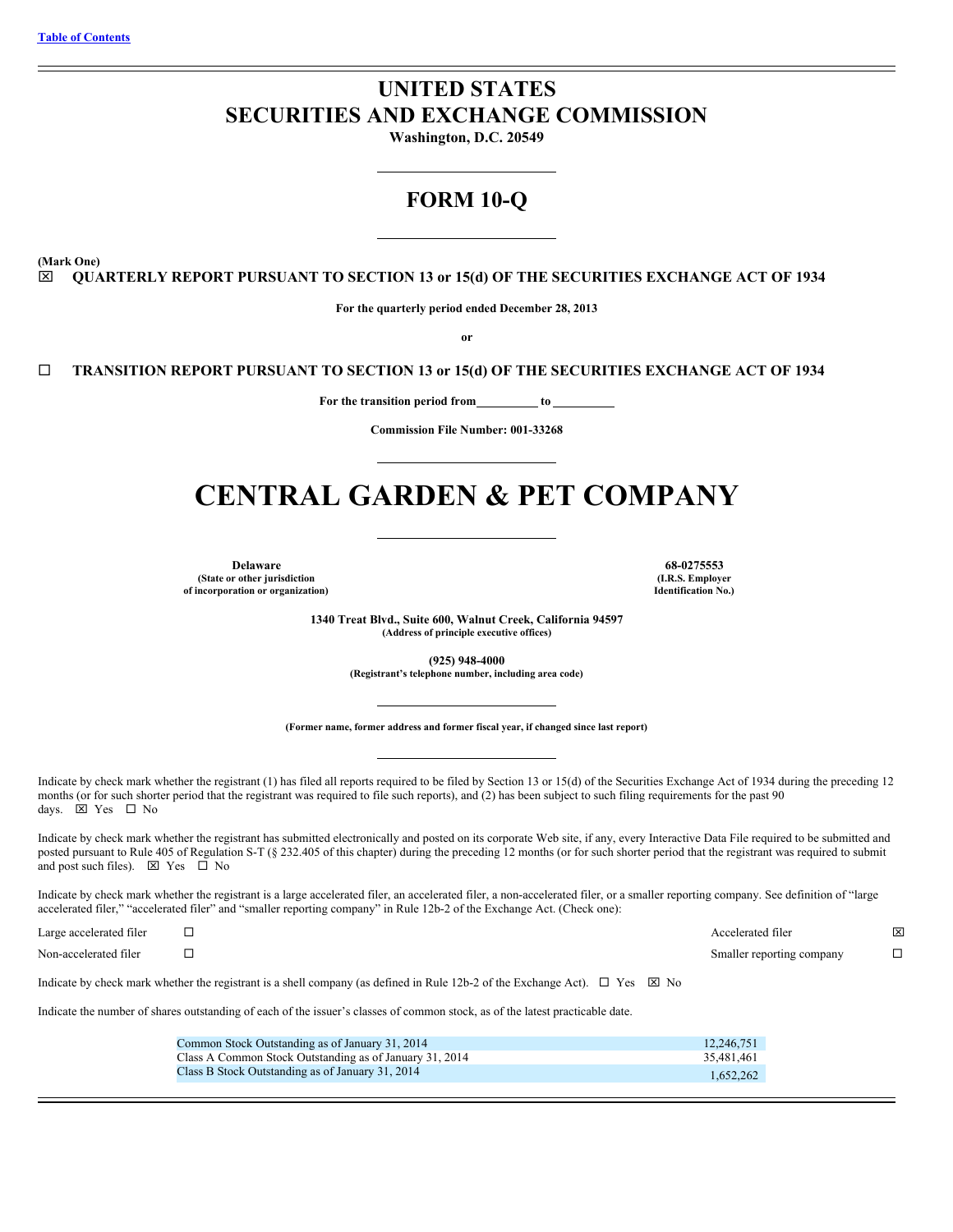# <span id="page-1-0"></span>**PART I. FINANCIAL INFORMATION**

| Item 1.  | <b>Financial Statements</b>                                                                                                 | $\overline{4}$ |
|----------|-----------------------------------------------------------------------------------------------------------------------------|----------------|
|          | Condensed Consolidated Balance Sheets as of December 28, 2013, December 29, 2012 and September 28, 2013                     | $\overline{4}$ |
|          | Condensed Consolidated Statements of Operations Three Months Ended December 28, 2013 and December 29, 2012                  | 5              |
|          | Condensed Consolidated Statements of Comprehensive Income (Loss) Three Months Ended December 28, 2013 and December 29, 2012 | 6              |
|          | Condensed Consolidated Statements of Cash Flows Three Months Ended December 28, 2013 and December 29, 2012                  | $\tau$         |
|          | <b>Notes to Condensed Consolidated Financial Statements</b>                                                                 | 8              |
| Item 2.  | Management's Discussion and Analysis of Financial Condition and Results of Operations                                       | 25             |
| Item 3.  | <b>Ouantitative and Qualitative Disclosures About Market Risk</b>                                                           | 30             |
| Item 4.  | <b>Controls and Procedures</b>                                                                                              | 30             |
|          | PART II. OTHER INFORMATION                                                                                                  |                |
| Item 1.  | <b>Legal Proceedings</b>                                                                                                    | 30             |
| Item 1A. | <b>Risk Factors</b>                                                                                                         | 30             |
| Item 2.  | Unregistered Sales of Equity Securities and Use of Proceeds                                                                 | 31             |
| Item 3.  | <b>Defaults Upon Senior Securities</b>                                                                                      | 31             |
| Item 4.  | <b>Mine Safety Disclosures</b>                                                                                              | 31             |
| Item 5.  | Other Information                                                                                                           | 31             |
| Item 6.  | Exhibits                                                                                                                    | 31             |
|          |                                                                                                                             |                |

#### **Safe Harbor Statement under the Private Securities Litigation Reform Act of 1995**

This Form 10-Q includes ''forward-looking statements.'' Forward-looking statements include statements concerning our plans, objectives, goals, strategies, future events, future revenues or performance, projected cost savings, capital expenditures, financing needs, plans or intentions relating to acquisitions, our competitive strengths and weaknesses, our business strategy and the trends we anticipate in the industries in which we operate and other information that is not historical information. When used in this Form 10-Q, the words "estimates," "expects," "anticipates," "projects," "plans," "intends," "believes" and variations of such words or similar expressions are intended to identify forward-looking statements. All forward-looking statements, including, without limitation, our examination of historical operating trends, are based upon our current expectations and various assumptions. Our expectations, beliefs and projections are expressed in good faith, and we believe there is a reasonable basis for them, but we cannot assure you that our expectations, beliefs and projections will be realized.

There are a number of risks and uncertainties that could cause our actual results to differ materially from the forward-looking statements contained in thisForm 10-Q. Important factors that could cause our actual results to differ materially from the forward-looking statements we make in this Form 10-Q are set forth in theForm 10-K for the fiscal year ended September 28, 2013, including the factors described in the section entitled ''Item 1A – Risk Factors.'' If any of these risks or uncertainties materialize, or if any of our underlying assumptions are incorrect, our actual results may differ significantly from the results that we express in or imply by any of our forward-looking statements. We do not undertake any obligation to revise these forward-looking statements to reflect future events or circumstances. Presently known risk factors include, but are not limited to, the following factors:

- seasonality and fluctuations in our operating results and cash flow;
- fluctuations in market prices for seeds and grains and other raw materials;
- our inability to pass through cost increases in a timely manner;
- risks associated with innovation, including the risk that our new product innovations will not produce sufficient sales to recoup our investment;

 $\overline{\phantom{a}}$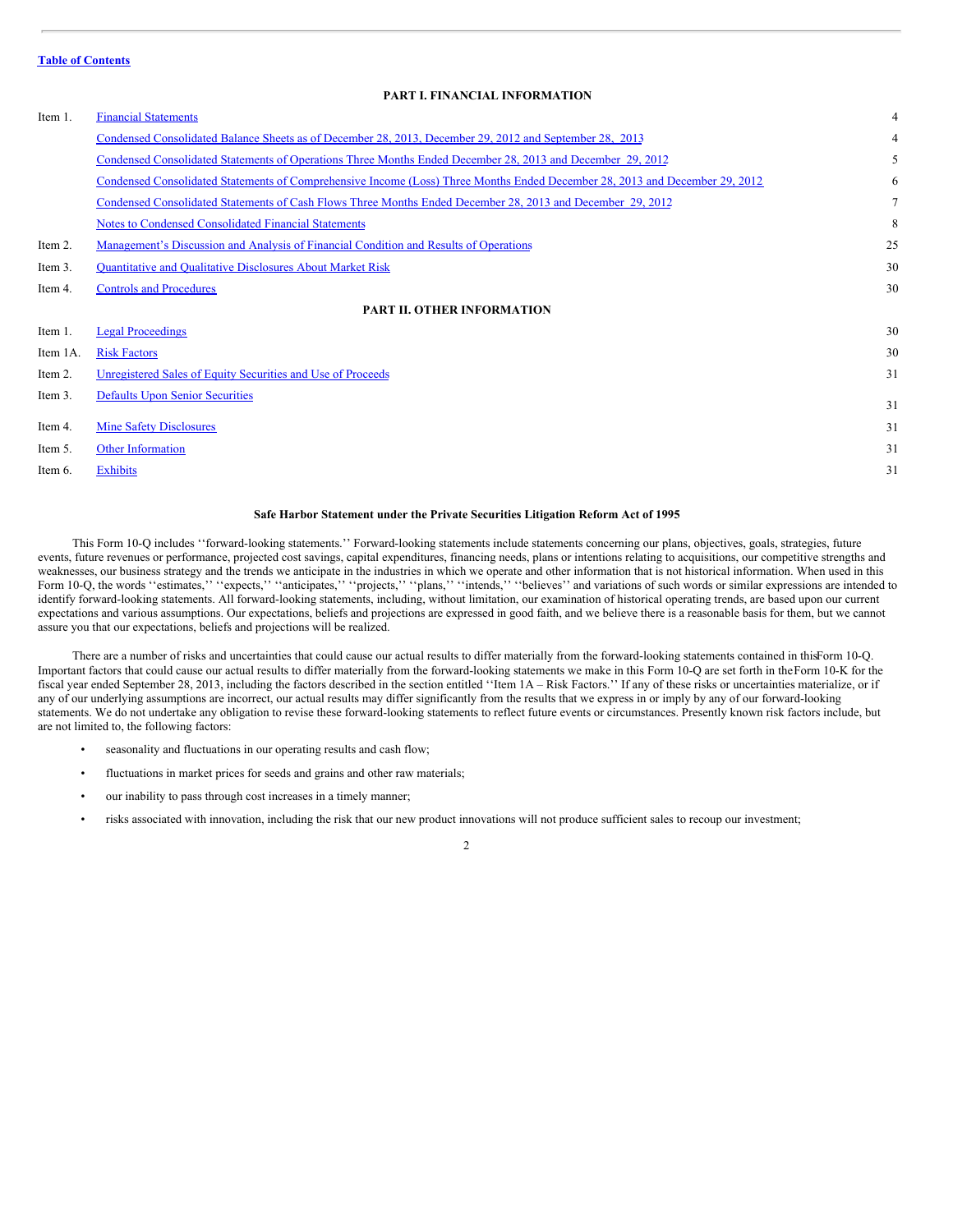- declines in consumer spending during economic downturns;
- inflation, deflation and other adverse macro-economic conditions;
- supply shortages in small animals and pet birds;
- adverse weather conditions;
- fluctuations in energy prices, fuel and related petrochemical costs;
- access to and cost of additional capital;
- dependence on a small number of customers for a significant portion of our business;
- disruptions in our business arising from the implementation of our change initiatives and the resulting consequences to our business and results of operations;
- increased costs and expenses associated with our change initiatives;
- consolidation trends in the retail industry;
- competition in our industries;
- risks associated with our acquisition strategy;
- potential goodwill or intangible asset impairment;
- dependence upon our key executives;
- implementation of a new enterprise resource planning information technology system;
- our ability to protect our intellectual property rights;
- potential environmental liabilities;
- risk associated with international sourcing;
- litigation and product liability claims;
- regulatory issues;
- the impact of product recalls;
- potential costs and risks associated with actual or anticipated cyber attacks;
- the voting power associated with our Class B stock; and
- potential dilution from issuance of authorized shares.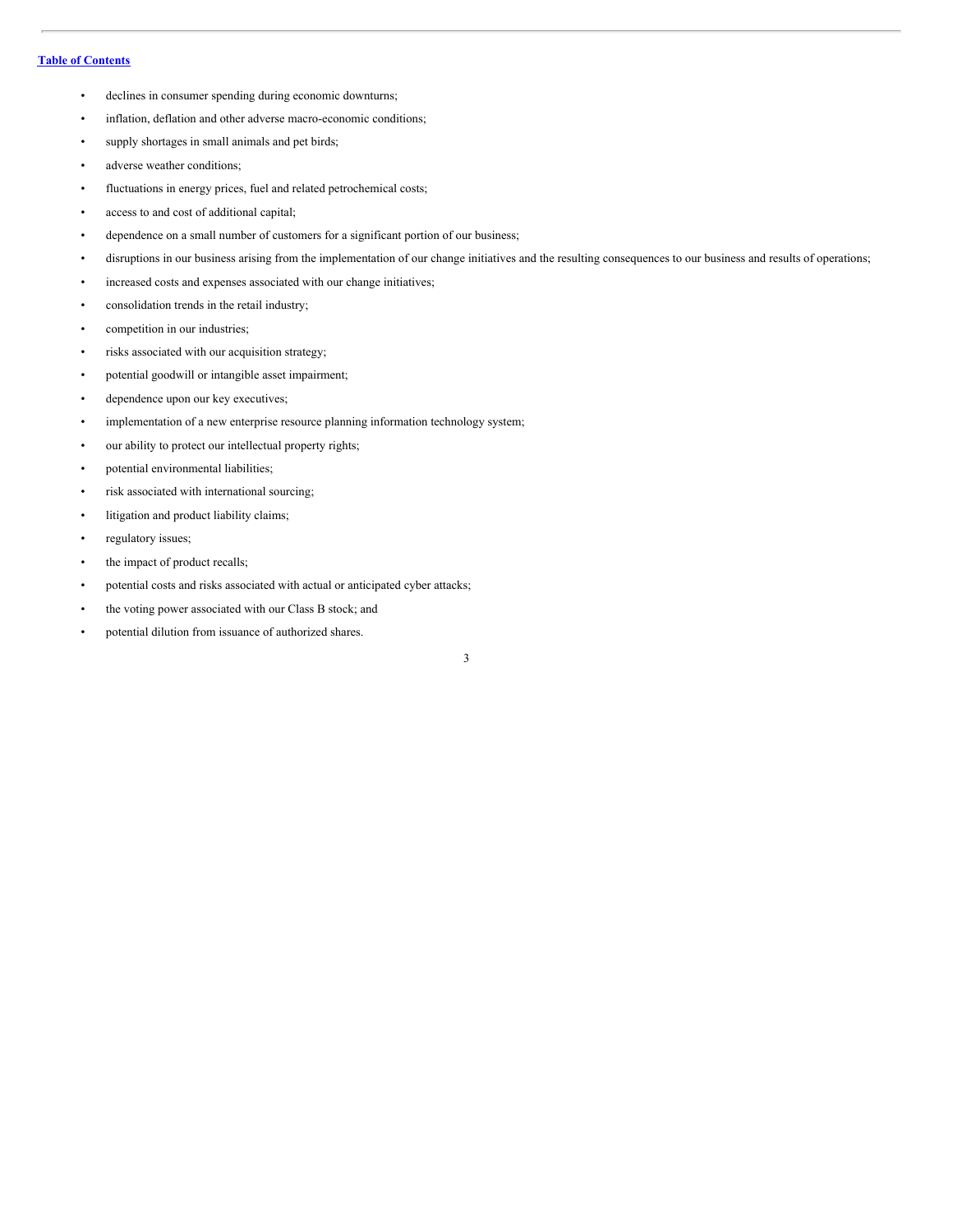# **PART I. FINANCIAL INFORMATION**

# <span id="page-3-0"></span>**Item 1. Financial Statements**

## <span id="page-3-1"></span>**CENTRAL GARDEN & PET COMPANY CONDENSED CONSOLIDATED BALANCE SHEETS (in thousands, except share and per share amounts) Unaudited**

|                                                                                                                                                                   | December 28.<br>2013   | December 29.<br>2012    | (See Note 1)<br>September 28,<br>2013 |
|-------------------------------------------------------------------------------------------------------------------------------------------------------------------|------------------------|-------------------------|---------------------------------------|
| <b>ASSETS</b>                                                                                                                                                     |                        |                         |                                       |
| Current assets:                                                                                                                                                   |                        |                         |                                       |
| Cash and cash equivalents                                                                                                                                         | $\mathbf{s}$<br>16,711 | 12,591<br><sup>\$</sup> | $\mathbb{S}$<br>15,156                |
| Short term investments                                                                                                                                            | 14.220                 | 17.820                  | 17,820                                |
| Accounts receivable (less allowance for doubtful accounts of \$20,547, \$18,555 and \$21,158)                                                                     | 143,105                | 150,767                 | 194,260                               |
| Inventories                                                                                                                                                       | 427,439                | 397,725                 | 391,934                               |
| Prepaid expenses and other                                                                                                                                        | 69,100                 | 66,629                  | 53,484                                |
| Total current assets                                                                                                                                              | 670,575                | 645,532                 | 672,654                               |
| Land, buildings, improvements and equipment—net                                                                                                                   | 187,138                | 192,486                 | 188,913                               |
| Goodwill                                                                                                                                                          | 205,756                | 210,223                 | 205,756                               |
| Other intangible assets-net                                                                                                                                       | 78,856                 | 77,790                  | 79,868                                |
| Deferred income taxes and other assets                                                                                                                            | 13,643                 | 20,041                  | 13,969                                |
| Total                                                                                                                                                             | \$1,155,968            | \$1,146,072             | \$1,161,160                           |
| <b>LIABILITIES AND EQUITY</b>                                                                                                                                     |                        |                         |                                       |
| <b>Current liabilities:</b>                                                                                                                                       |                        |                         |                                       |
| Accounts payable                                                                                                                                                  | S.<br>120,548          | 130,484<br>S.           | \$<br>103,569                         |
| Accrued expenses                                                                                                                                                  | 88,512                 | 83,580                  | 78,618                                |
| Current portion of long-term debt                                                                                                                                 | 73                     | 309                     | 142                                   |
| Total current liabilities                                                                                                                                         | 209,133                | 214,373                 | 182,329                               |
| Long-term debt                                                                                                                                                    | 449,465                | 450,446                 | 472,445                               |
| Other long-term obligations                                                                                                                                       | 38,867                 | 30,968                  | 36,362                                |
| Equity:                                                                                                                                                           |                        |                         |                                       |
| Common stock, \$.01 par value: 12,246,751, 12,247,359 and 12,246,751 shares outstanding at December 28,                                                           |                        |                         |                                       |
| 2013, December 29, 2012 and September 28, 2013                                                                                                                    | 122                    | 122                     | 122                                   |
| Class A common stock, \$.01 par value: 35,423,560, 34,765,783 and 35,291,001 shares outstanding at December 28,<br>2013, December 29, 2012 and September 28, 2013 | 354                    | 347                     | 353                                   |
| Class B stock, \$.01 par value: 1,652,262 shares outstanding                                                                                                      | 16                     | 16                      | 16                                    |
| Additional paid-in capital                                                                                                                                        | 390.991                | 383,615                 | 389,153                               |
| Accumulated earnings                                                                                                                                              | 64,884                 | 64,449                  | 77,592                                |
| Accumulated other comprehensive income                                                                                                                            | 1,527                  | 1,497                   | 1,442                                 |
|                                                                                                                                                                   |                        |                         |                                       |
| Total Central Garden & Pet Company shareholders' equity<br>Noncontrolling interest                                                                                | 457,894<br>609         | 450,046<br>239          | 468,678<br>1,346                      |
|                                                                                                                                                                   |                        |                         |                                       |
| Total equity                                                                                                                                                      | 458,503                | 450,285                 | 470,024                               |
| Total                                                                                                                                                             | \$1.155.968            | \$1.146.072             | \$1,161,160                           |

See notes to condensed consolidated financial statements.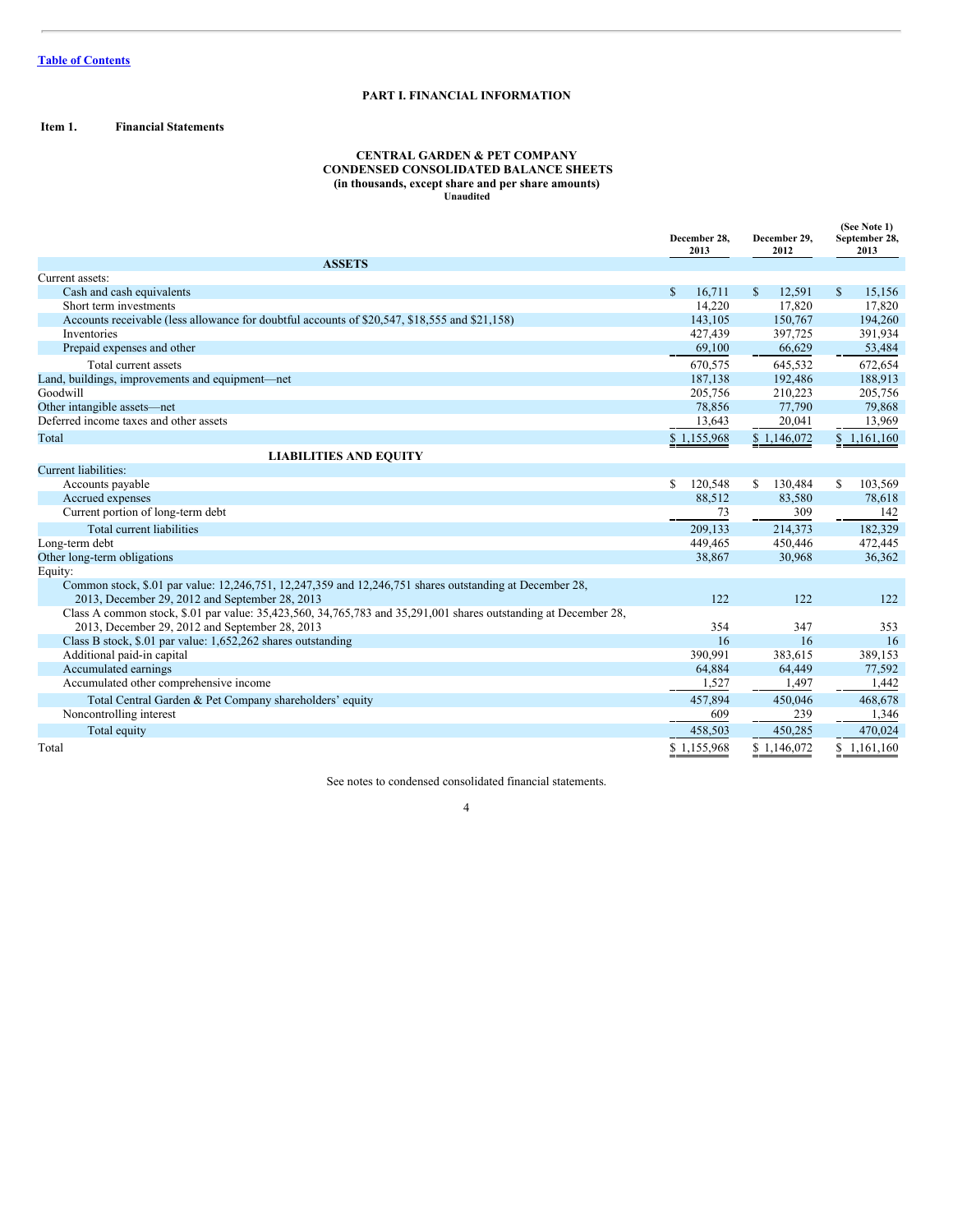#### <span id="page-4-0"></span>**CENTRAL GARDEN & PET COMPANY CONDENSED CONSOLIDATED STATEMENTS OF OPERATIONS (in thousands, except per share amounts) (unaudited)**

|                                                                        |                      | <b>Three Months Ended</b> |
|------------------------------------------------------------------------|----------------------|---------------------------|
|                                                                        | December 28.<br>2013 | December 29,<br>2012      |
| Net sales                                                              | S.<br>290,521        | 292,497<br>S.             |
| Cost of goods sold and occupancy                                       | 210,780              | 215,538                   |
| Gross profit                                                           | 79,741               | 76,959                    |
| Selling, general and administrative expenses                           | 88,096               | 90,053                    |
| Loss from operations                                                   | (8.355)              | (13,094)                  |
| Interest expense                                                       | (12,217)             | (10,315)                  |
| Interest income                                                        | 13                   | 65                        |
| Other expense                                                          | (168)                | (981)                     |
| Loss before income taxes and noncontrolling interest                   | (20, 727)            | (24, 325)                 |
| Income tax benefit                                                     | (7, 915)             | (8,978)                   |
| Loss including noncontrolling interest                                 | (12, 812)            | (15,347)                  |
| Net loss attributable to noncontrolling interest                       | (104)                | (78)                      |
| Net loss attributable to Central Garden & Pet Company                  | (12,708)             | (15,269)                  |
| Net loss per share attributable to Central Garden & Pet Company:       |                      |                           |
| Basic and diluted                                                      | (0.26)               | (0.32)                    |
| Weighted average shares used in the computation of net loss per share: |                      |                           |
| Basic and diluted                                                      | 48,368               | 47,871                    |

See notes to condensed consolidated financial statements.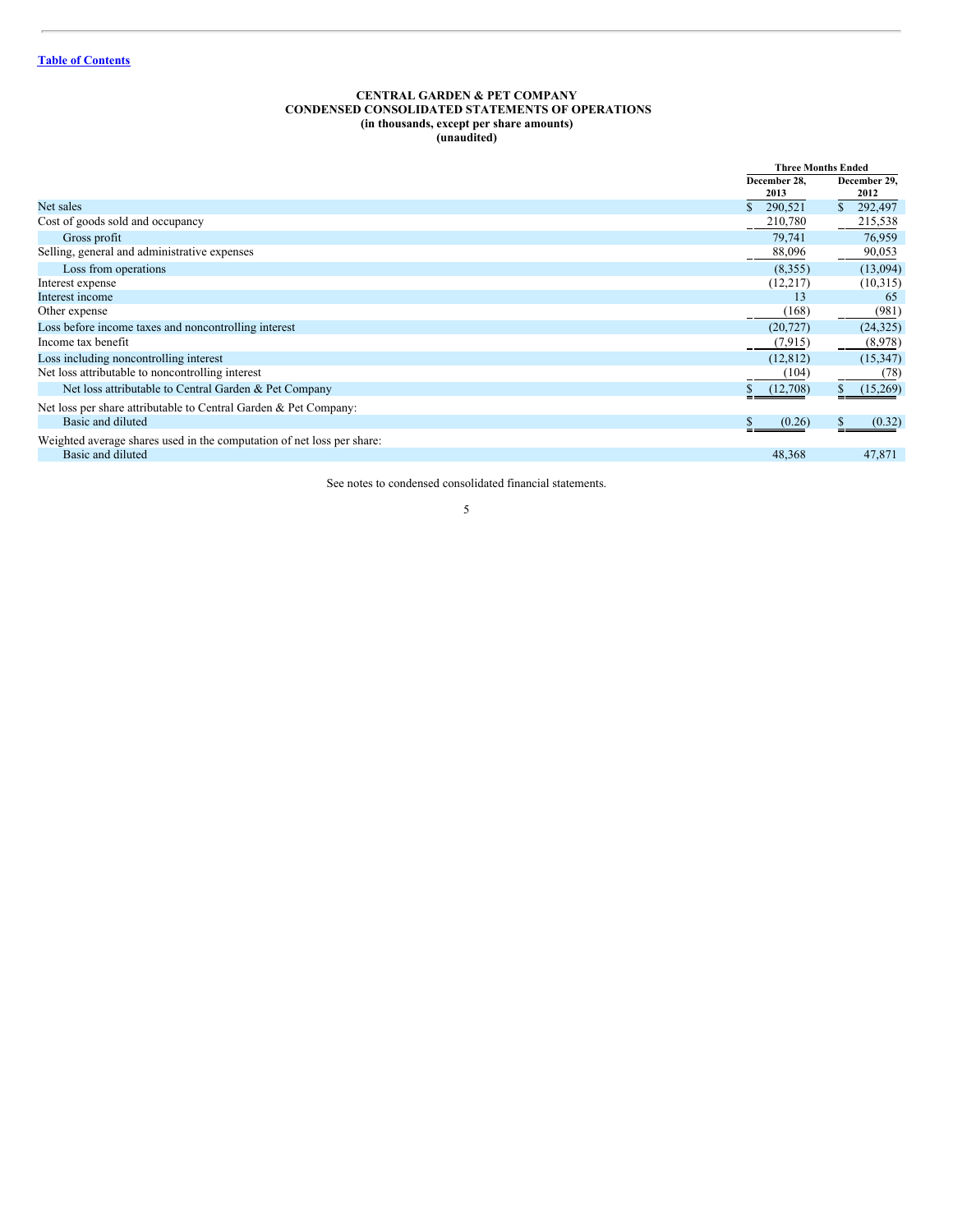#### <span id="page-5-0"></span>**CENTRAL GARDEN & PET COMPANY CONDENSED CONSOLIDATED STATEMENTS OF COMPREHENSIVE INCOME (LOSS) (in thousands, except per share amounts) (unaudited)**

|                                                                 |                      | <b>Three Months Ended</b> |
|-----------------------------------------------------------------|----------------------|---------------------------|
|                                                                 | December 28,<br>2013 | December 29,<br>2012      |
| Net loss                                                        | $\frac{12,812}{2}$   | (15, 347)                 |
| Other comprehensive income (loss):                              |                      |                           |
| Foreign currency translation                                    | 85                   | (42)                      |
| Total comprehensive loss                                        | (12, 727)            | (15,389)                  |
| Comprehensive loss attributable to noncontrolling interests     | (104)                | (78)                      |
| Comprehensive loss attributable to Central Garden & Pet Company | (12,623)             | (15,311)                  |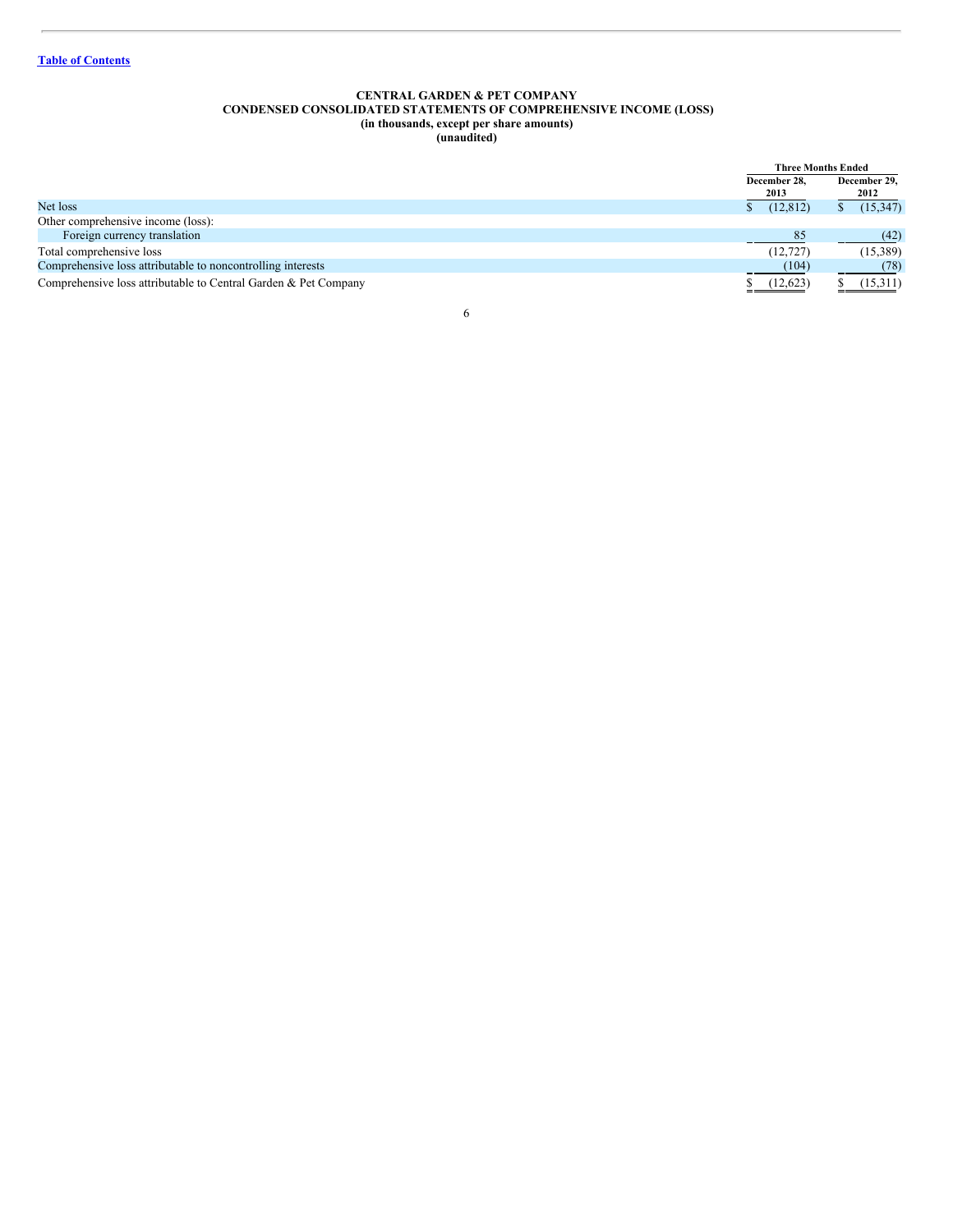#### <span id="page-6-0"></span>**CENTRAL GARDEN & PET COMPANY CONDENSED CONSOLIDATED STATEMENTS OF CASH FLOWS (in thousands) (unaudited)**

|                                                                                 |                | <b>Three Months Ended</b> |
|---------------------------------------------------------------------------------|----------------|---------------------------|
|                                                                                 | December 28,   | December 29,              |
| Cash flows from operating activities:                                           | 2013           | 2012                      |
| Net loss                                                                        | S<br>(12, 812) | \$<br>(15, 347)           |
| Adjustments to reconcile net loss to net cash provided by operating activities: |                |                           |
| Depreciation and amortization                                                   | 8,320          | 8,016                     |
| Stock-based compensation                                                        | 1,780          | 1,576                     |
| Excess tax benefits from stock-based awards                                     | (171)          | (74)                      |
| Deferred income taxes                                                           | 2,361          | 2,820                     |
| Unrealized losses on derivative financial instruments                           | $\Omega$       | 627                       |
| Write-off of deferred financing costs                                           | 1,731          | $\mathbf{0}$              |
| Loss on sale of property and equipment                                          | 23             | 149                       |
| Change in assets and liabilities:                                               |                |                           |
| Accounts receivable                                                             | 51,255         | 51,655                    |
| Inventories                                                                     | (35,340)       | (67, 473)                 |
| Prepaid expenses and other assets                                               | (13, 743)      | (15, 171)                 |
| Accounts payable                                                                | 16,952         | 3,625                     |
| Accrued expenses                                                                | 9,972          | 3,463                     |
| Other long-term obligations                                                     | (319)          | (1,907)                   |
| Net cash provided by (used in) operating activities                             | 30,009         | (28, 041)                 |
| Cash flows from investing activities:                                           |                |                           |
| Additions to property and equipment                                             | (5,377)        | (8,025)                   |
| Payments to acquire companies, net of cash acquired                             | (0)            | (4,835)                   |
| Proceeds from short term investments                                            | 3,600          | 4,885                     |
| Net cash used in investing activities                                           | (1,777)        | (7, 975)                  |
| Cash flows from financing activities:                                           |                |                           |
| Repayments of long-term debt                                                    | (76)           | (84)                      |
| Proceeds from issuance of common stock                                          | 200            | 97                        |
| Borrowings under revolving line of credit                                       | 45,000         | 4,000                     |
| Repayments under revolving line of credit                                       | (68,000)       | (3,000)                   |
| Payment of deferred financing costs                                             | (2,985)        | $\mathbf{0}$              |
| Repurchase of common stock                                                      | (401)          | (327)                     |
| Distribution to noncontrolling interest                                         | (633)          | (629)                     |
| Excess tax benefits from stock-based awards                                     | 171            | 74                        |
| Net cash (used) provided by financing activities                                | (26, 724)      | 131                       |
| Effect of exchange rate changes on cash and cash equivalents                    | 47             | -1                        |
| Net increase (decrease) in cash and cash equivalents                            | 1,555          | (35,884)                  |
| Cash and equivalents at beginning of period                                     | 15,156         | 48,475                    |
| Cash and equivalents at end of period                                           | \$<br>16,711   | S<br>12,591               |
|                                                                                 |                |                           |
| Supplemental information:                                                       |                |                           |
| Cash paid for interest                                                          | \$<br>2,998    | \$<br>1,001               |
| Cash paid for income taxes, net of refunds                                      | \$<br>(1,063)  | 46                        |
| Non-cash investing activities:                                                  |                |                           |
| Capital expenditures incurred but not paid                                      | S<br>938       | 1,494                     |

See notes to condensed consolidated financial statements.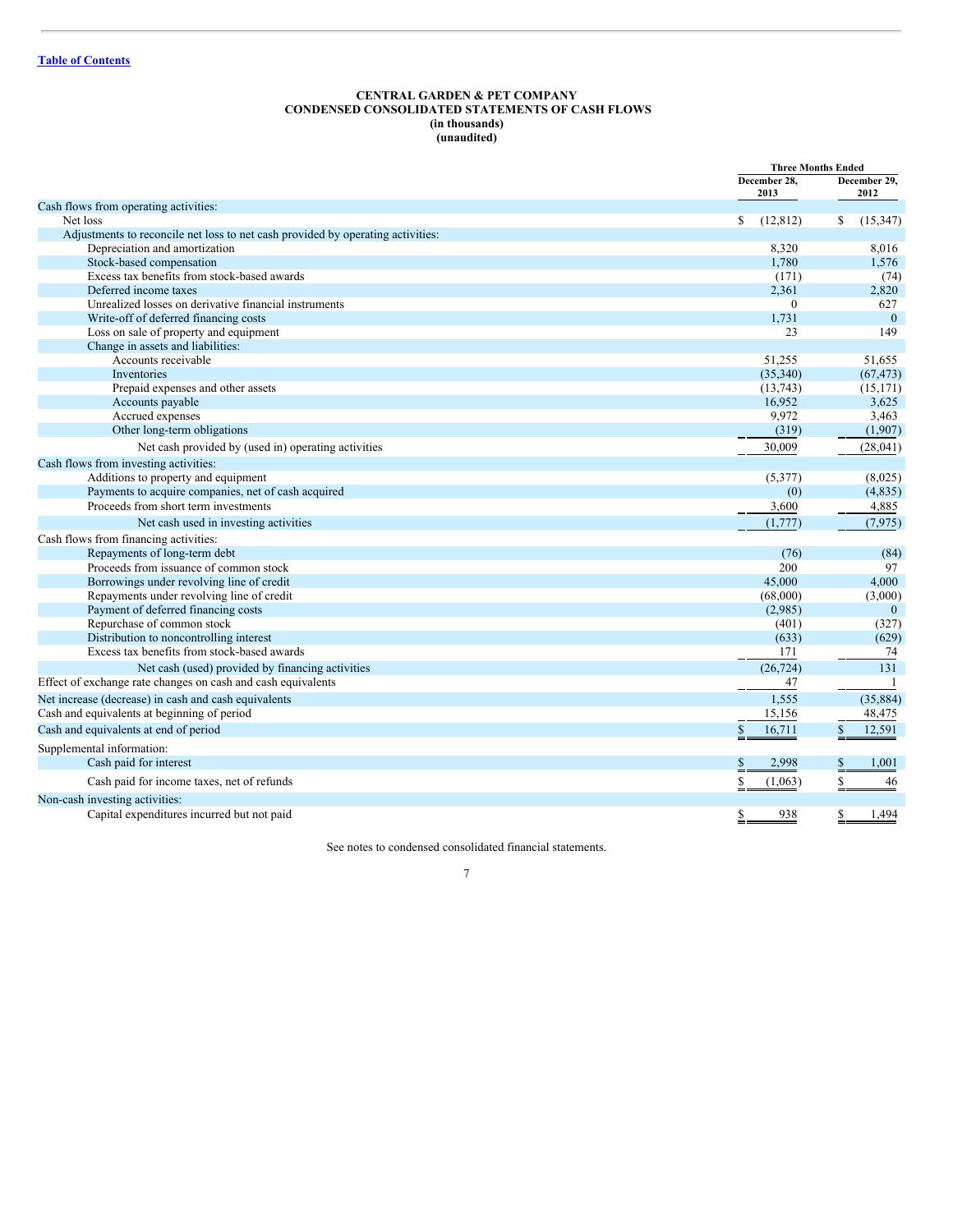#### <span id="page-7-0"></span>**CENTRAL GARDEN & PET COMPANY NOTES TO CONDENSED CONSOLIDATED FINANCIAL STATEMENTS Three Months Ended December 28, 2013 (unaudited)**

#### **1. Basis of Presentation**

The condensed consolidated balance sheets of Central Garden & Pet Company and subsidiaries (the "Company" or "Central") as of December 28, 2013 and December 29, 2012, the condensed consolidated statements of operations for the three months ended December 28, 2013 and December 29, 2012, the condensed consolidated statements of comprehensive income (loss) for the three months ended December 28, 2013 and December 29, 2012 and the condensed consolidated statements of cash flows for the three months ended December 28, 2013 and December 29, 2012 have been prepared by the Company, without audit. In the opinion of management, the interim financial statements include all normal recurring adjustments necessary for a fair statement of the results for the interim periods presented.

For the Company's foreign business in the UK, the local currency is the functional currency. Assets and liabilities are translated using the exchange rate in effect at the balance sheet date. Income and expenses are translated at the average exchange rate for the period. Deferred taxes are not provided on translation gains and losses because the Company expects earnings of its foreign subsidiary to be permanently reinvested. Transaction gains and losses are included in results of operations. See Note 9, Supplemental Equity Information, for further detail.

Due to the seasonal nature of the Company's garden business, the results of operations for the three month period ended December 28, 2013 are not indicative of the operating results that may be expected for the entire fiscal year. These interim financial statements should be read in conjunction with the annual audited financial statements, accounting policies and financial notes thereto, included in the Company's 2013 Annual Report on Form 10-K, which has previously been filed with the Securities and Exchange Commission. The September 28, 2013 balance sheet presented herein was derived from the audited statements.

#### *Noncontrolling Interest*

Noncontrolling interest in the Company's condensed consolidated financial statements represents the 20% interest not owned by Central in a consolidated subsidiary. Since the Company controls this subsidiary, its financial statements are consolidated with those of the Company, and the noncontrolling owner's 20% share of the subsidiary's net assets and results of operations is deducted and reported as noncontrolling interest on the consolidated balance sheets and as net income (loss) attributable to noncontrolling interest in the consolidated statements of operations. See Note 9, Supplemental Equity Information, for additional information.

#### *Derivative Instruments*

The Company principally uses a combination of purchase orders and various short and long-term supply arrangements in connection with the purchase of raw materials, including certain commodities. The Company also enters into commodity futures, options and swap contracts to reduce the volatility of price fluctuations of corn, which impacts the cost of raw materials. The Company's primary objective when entering into these derivative contracts is to achieve greater certainty with regard to the future price of commodities purchased for use in its supply chain. These derivative contracts are entered into for periods consistent with the related underlying exposures and do not constitute positions independent of those exposures. The Company does not enter into derivative contracts for speculative purposes and does not use leveraged instruments.

The Company does not perform the assessments required to achieve hedge accounting for commodity derivative positions. Accordingly, the changes in the values of these derivatives are recorded currently in other income (expense) in its condensed consolidated statements of operations. See Note 4, Derivative Instruments, for additional information.

#### *Recent Accounting Pronouncements*

#### *Comprehensive Income*

In February 2013, the FASB issued Accounting Standards Update No. 2013-02, Comprehensive Income (Topic 220)—Reporting of Amounts Reclassified Out of Accumulated Other Comprehensive Income (ASU 2013-02). This guidance requires entities to disclose, either in the notes to the consolidated financial statements or parenthetically on the face of the statement that reports comprehensive income (loss), items reclassified out of accumulated other comprehensive income (loss) and into net earnings in their entirety and the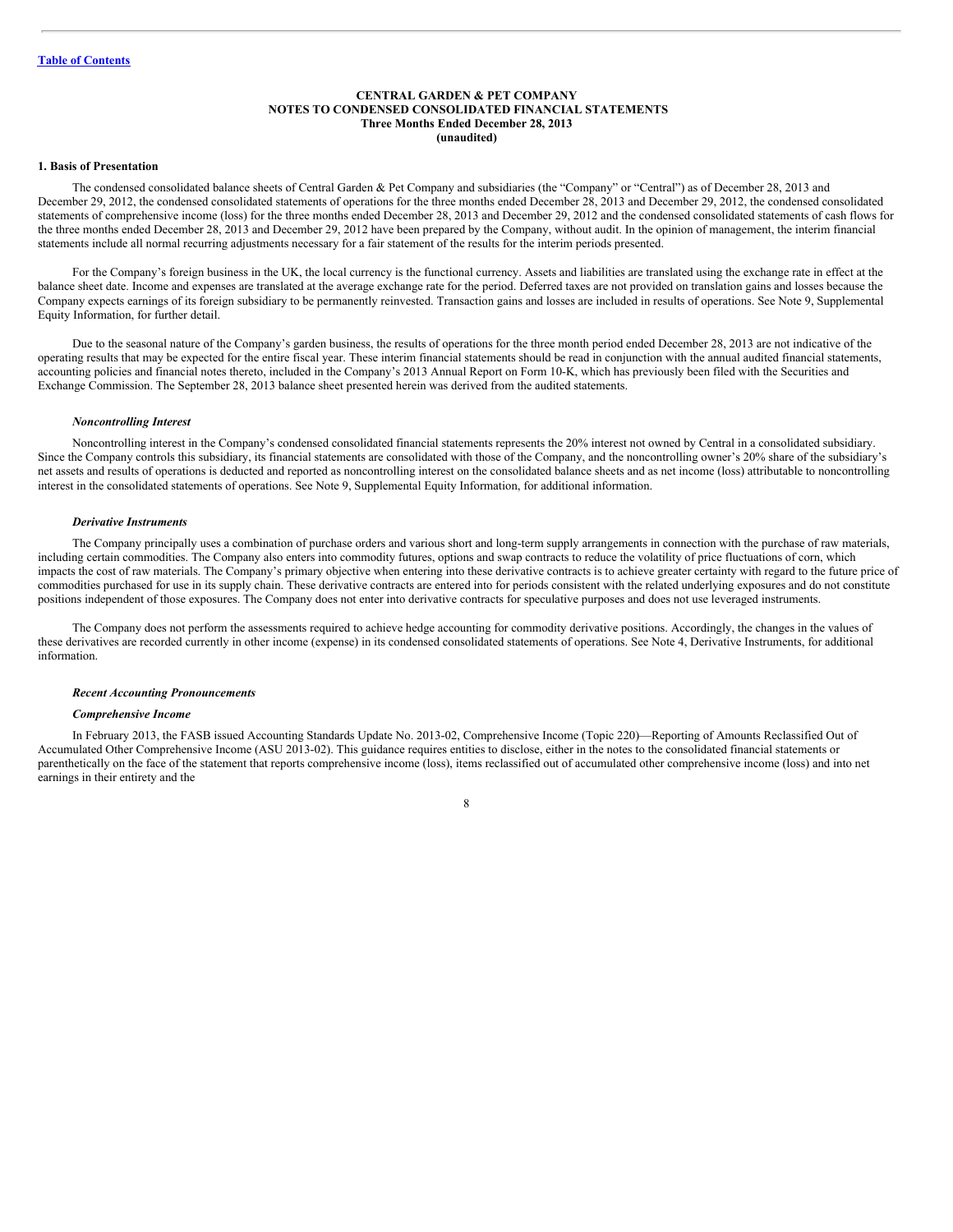effect of the reclassification on each affected statement of operations line item. In addition, for accumulated other comprehensive income (loss) reclassification items that are not reclassified in their entirety into net earnings, a cross reference to other required accounting standard disclosures is required. This guidance became effective for the Company on September 29, 2013. This new guidance did not have a material impact on the Company's condensed consolidated financial statements.

#### **2. Business Combinations**

In December 2012, the Company acquired the remaining majority interest in FourStar Microbial Products, LLC (Four Star Microbial) for approximately \$4.8 million in cash and approximately \$4.2 million of contingent future performance-based payments. The purchase price exceeded the estimated fair value of the tangible and intangible assets acquired by \$3.2 million, which was recorded as goodwill. The operating results of FourStar Microbial had no material impact on the consolidated financial statements. In the future, we expect the acquisition will enhance the Company's capability to service professional providers of mosquito abatement.

The following table summarizes the preliminary recording of the fair values of the assets acquired and liabilities assumed as of the acquisition date:

| (In thousands)                                            | Amounts<br>Previously<br>Recognized as of<br><b>Acquisition Date</b> (1) | Measurement<br>Period<br>Adjustments |              | <b>Amounts</b><br>Recognized as of<br>Acquisition<br>Date<br>(as Adjusted) |
|-----------------------------------------------------------|--------------------------------------------------------------------------|--------------------------------------|--------------|----------------------------------------------------------------------------|
| Current assets, net of cash and cash equivalents acquired | 220                                                                      |                                      | $\theta$     | 220                                                                        |
| Fixed assets                                              | 40                                                                       |                                      | $\Omega$     | 40                                                                         |
| Goodwill                                                  | $\mathbf{0}$                                                             |                                      | 3,243        | 3,243                                                                      |
| Intangible assets                                         | 1,144                                                                    |                                      | 5,958        | 7,102                                                                      |
| Other long-term assets                                    | 5,406                                                                    |                                      | (5,406)      | $\theta$                                                                   |
| Current liabilities                                       | (13)                                                                     |                                      | $\theta$     | (13)                                                                       |
| Current portion of long-term debt                         |                                                                          |                                      | $\Omega$     |                                                                            |
| Other long-term liabilities                               |                                                                          |                                      | (4,165)      | (4,165)                                                                    |
|                                                           | 6,797                                                                    |                                      | (370)(2)     | 6,427                                                                      |
| Assets of aquiree recorded prior to purchase of majority  |                                                                          |                                      |              |                                                                            |
| interest                                                  | (1,962)                                                                  |                                      | 370          | (1, 592)                                                                   |
| Net assets acquired, less cash and cash equivalents       | 4,835                                                                    |                                      | $\mathbf{0}$ | 4.835                                                                      |

(1) As previously reported in our Form 10-Q for the period ended December 29, 2012.

(2) The Company recognized a loss of approximately \$370 on its prior ownership interest in the acquiree.

During fiscal 2013, the fair value measurements of assets acquired and liabilities assumed of FourStar Microbial as of the acquisition date were refined. This refinement did not have a significant impact on our condensed consolidated statements of operations, balance sheets or cash flows in any period and, therefore, we have not retrospectively adjusted our financial statements. These fair value assessments were finalized and reflected in our Form 10-K for the year ended September 28, 2013. Financial results for FourStar Microbial have been included in the results of operations within our Pet segment since the date of acquisition.

#### **3. Fair Value Measurements**

ASC 820 establishes a single authoritative definition of fair value, a framework for measuring fair value and expands disclosure of fair value measurements. ASC 820 requires financial assets and liabilities to be categorized based on the inputs used to calculate their fair values as follows:

Level 1—Quoted prices in active markets for identical assets or liabilities.

Level 2—Inputs other than quoted prices included within Level 1 that are observable for the asset or liability, either directly or indirectly.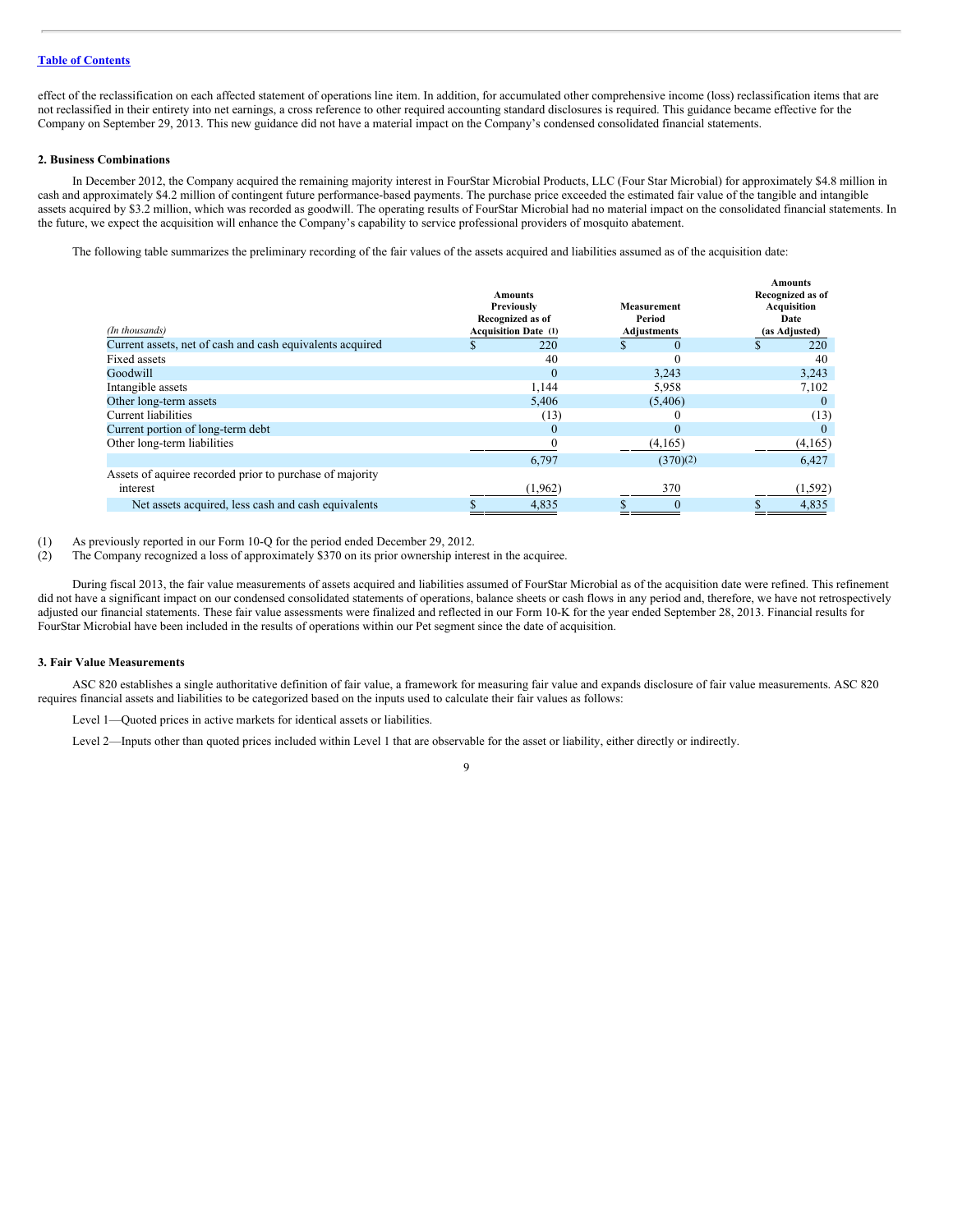Level 3—Unobservable inputs for the asset or liability, which reflect the Company's own assumptions about the assumptions that market participants would use in pricing the asset or liability (including assumptions about risk).

The Company's financial instruments include cash and equivalents, short term investments consisting of bank certificates of deposit, accounts receivable and payable, derivative instruments, short-term borrowings, and accrued liabilities. The carrying amount of these instruments approximates fair value because of their short-term nature.

# *Assets and Liabilities Measured at Fair Value on a Recurring Basis*

The following table presents the Company's financial assets and liabilities measured at fair value on a recurring basis based upon the level within the fair value hierarchy in which the fair value measurements fall, as of December 28, 2013 (in thousands):

|                                            | Level 1 | Level 2  | Level 3 | <b>Total</b> |
|--------------------------------------------|---------|----------|---------|--------------|
| Assets:                                    |         |          |         |              |
| Certificates of deposit (a)                |         | \$14,220 |         | \$14,220     |
| Total assets                               |         | \$14,220 | \$      | \$14,220     |
| Liabilities:                               |         |          |         |              |
| Liability for contingent consideration (c) |         |          | \$4,165 | \$4,165      |
| Total liabilities                          | __      | ======   | \$4,165 | \$4,165      |

The following table presents the Company's financial assets and liabilities measured at fair value on a recurring basis based upon the level within the fair value hierarchy in which the fair value measurements fall, as of December 29, 2012:

|          | Level 2                        |  | <b>Total</b> |
|----------|--------------------------------|--|--------------|
|          |                                |  |              |
|          | \$17,820                       |  | \$17,820     |
|          | 18                             |  | 18           |
|          | \$17,838                       |  | \$17,838     |
|          |                                |  |              |
|          | 548                            |  | 548          |
| $\Omega$ | 548                            |  | 548          |
|          | Level 1<br>$\frac{S}{1}$<br>__ |  | Level 3      |

The following table presents our financial assets and liabilities at fair value on a recurring basis based upon the level within the fair value hierarchy in which the fair value measurements fall, as of September 28, 2013:

|                                            | Level 1  | Level 2    | Level 3            | <b>Total</b>          |
|--------------------------------------------|----------|------------|--------------------|-----------------------|
| Assets:                                    |          |            |                    |                       |
| Certificates of deposit (a)                |          | \$17,820   |                    | \$17,820              |
| Total assets                               | $\theta$ | \$17,820   | S.                 | \$17,820              |
| Liabilities:                               |          |            |                    |                       |
| Liability for contingent consideration (c) |          |            | \$4,165            | \$4,165               |
| Total liabilities                          |          | 0<br>_____ | $\frac{$4,165}{4}$ | $\underline{\$4,165}$ |

(a) The fair value of our time deposits is based on the most recent observable inputs for similar instruments in active markets or quoted prices for identical or similar instruments in markets that are not active or are directly or indirectly observable. These are presented as short term investments in our condensed consolidated balance sheets.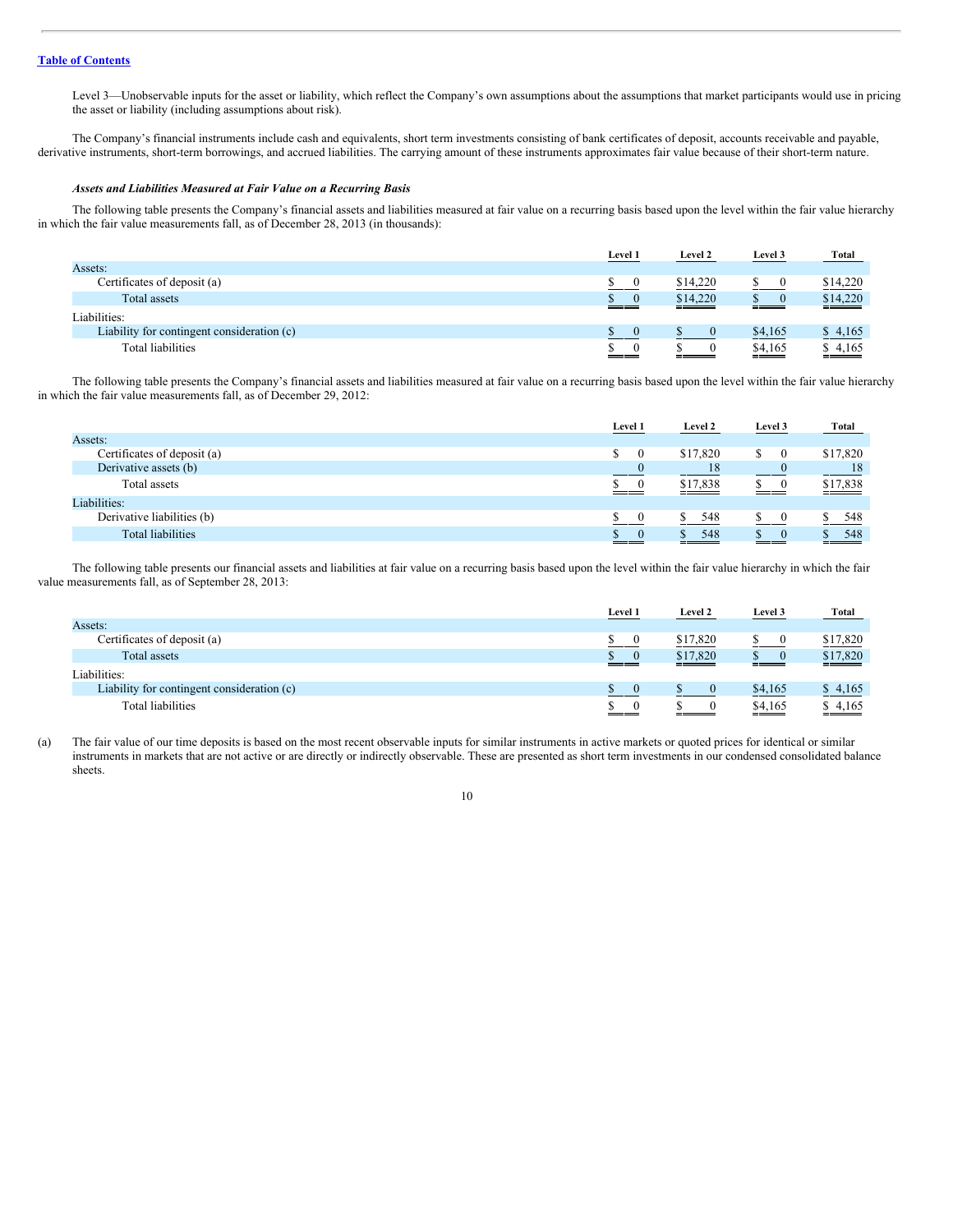- (b) Derivative assets and liabilities were valued using quoted forward pricing from bank counterparties and are presented as other current assets and liabilities in our condensed consolidated balance sheets.
- (c) The liability for contingent consideration relates to an earn-out for B2E, acquired in December 2012. The fair value of the contingent consideration arrangement is determined based on the Company's evaluation as to the probability and discounted amount of any earn-out that will be achieved based on expected future performance by the acquired entity. This is presented as part of long-term liabilities in our condensed consolidated balance sheets.

The following table provides a summary of changes in fair value of our Level 3 financial instruments for the period ended September 28, 2013 and December 28, 2013 (in thousands):

|                                                                                               | Amount  |
|-----------------------------------------------------------------------------------------------|---------|
| Balance as of September 28, 2013                                                              | \$4,165 |
| Changes in the fair value of contingent performance-based payments established at the time of |         |
| acquisition                                                                                   |         |
| Balance as of December 28, 2013                                                               | \$4,165 |
|                                                                                               |         |

#### *Assets and Liabilities Measured at Fair Value on a Non-Recurring Basis*

The Company measures certain non-financial assets and liabilities, including long-lived assets, goodwill and intangible assets, at fair value on a non-recurring basis. Fair value measurements of non-financial assets and non-financial liabilities are used primarily in the impairment analyses of long-lived assets, goodwill and other intangible assets. During the period ended December 28, 2013, the Company was not required to measure any significant non-financial assets and liabilities at fair value.

#### *Fair Value of Other Financial Instruments*

The estimated fair value of the Company's \$450.0 million 8.25% senior subordinated notes due 2018 as of December 28, 2013, December 29, 2012 and September 28, 2013, was \$434.3 million, \$481.5 million and \$449.5 million, respectively, compared to a carrying value of \$449.4 million, \$449.3 million and \$449.4 million, respectively. The estimated fair value is based on quoted market prices for these notes, which are Level 1 inputs within the fair value hierarchy.

#### **4. Derivative Instruments**

Our operations are exposed to market risks from adverse changes in commodity prices affecting the cost of raw materials. In the normal course of business, these risks are managed through a variety of strategies, including the use of derivatives. The utilization of these financial transactions is governed by policies covering acceptable counterparty exposure, instrument types and other practices. The Company does not enter into derivative contracts for speculative purposes. The Company performs assessments of its counterparty credit risk regularly, including a review of credit ratings and potential nonperformance of the counterparty, and minimizes counterparty concentrations.

Commodity and commodity index futures, swaps and option contracts are used to economically hedge commodity input prices on grains and proteins. These derivative contracts are entered into for periods consistent with the related underlying exposures and do not constitute positions independent of those exposures. Generally, the Company economically hedges a portion of its anticipated consumption of commodity inputs for periods of up to 12 months. As of September 28, 2013 and December 28, 2013, the Company had no outstanding derivative instruments. As of December 29, 2012, the Company had economically hedged certain portions of its anticipated consumption of commodity inputs using derivative instruments with expiration dates through July 2013.

The Company recognizes all derivative instruments as either assets or liabilities at fair value in the condensed consolidated balance sheets, with the exception of normal purchases and normal sales expected to result in physical delivery. The Company's derivative financial instruments have not been designated as hedging instruments for accounting purposes. The Company recognizes realized and unrealized gains and losses from derivatives used to economically hedge anticipated commodity consumption in other income (expense) on the condensed consolidated statement of operations.

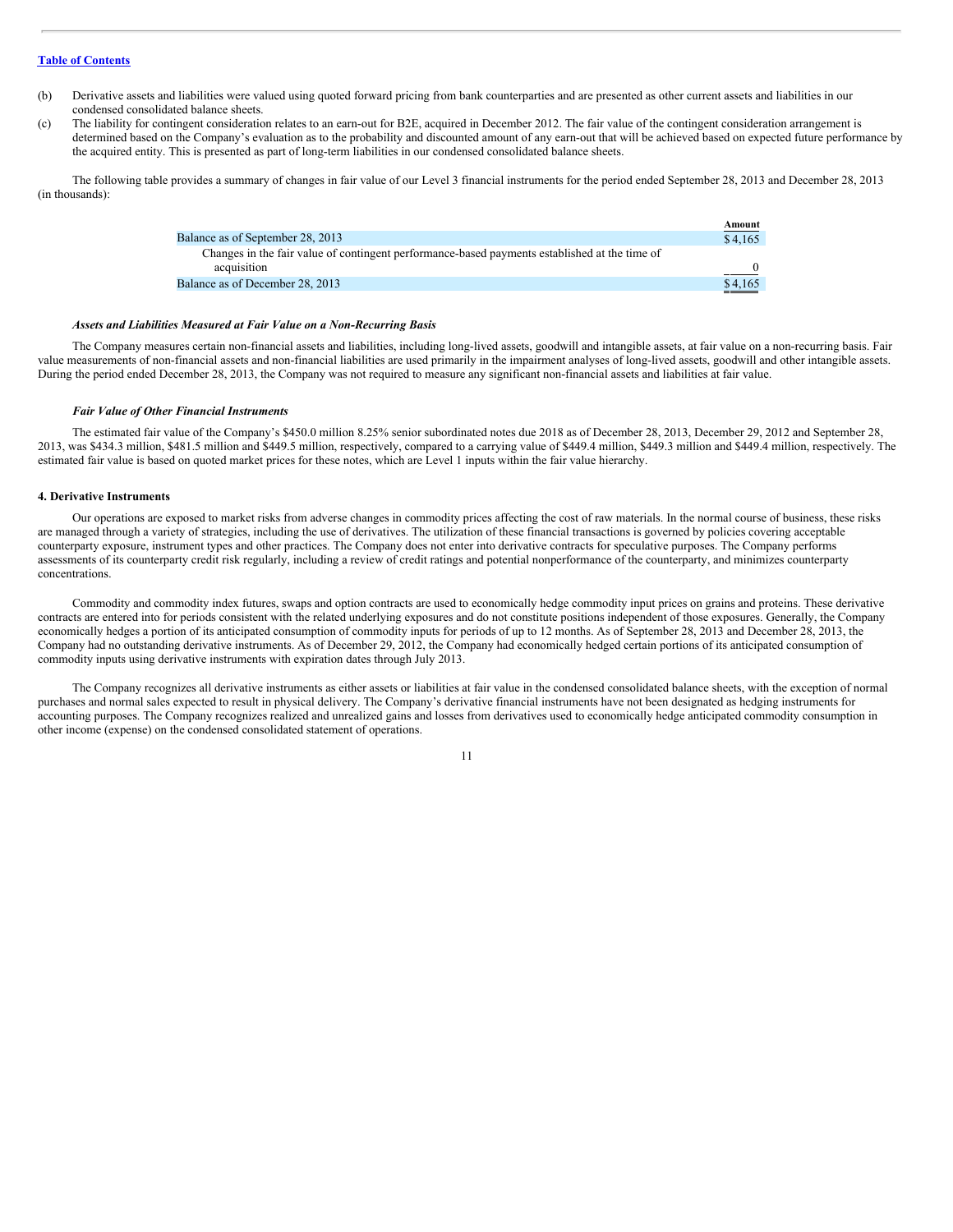The following table presents the fair value of all derivative instruments outstanding in the condensed consolidated balance sheets (in thousands):

|                                                    |                                              | <b>December 28, 2013</b> |                      | <b>December 29, 2012</b> | September 28, 2013   |                      |  |
|----------------------------------------------------|----------------------------------------------|--------------------------|----------------------|--------------------------|----------------------|----------------------|--|
|                                                    | <b>Other Current</b><br><b>Other Current</b> |                          | <b>Other Current</b> | <b>Other Current</b>     | <b>Other Current</b> | <b>Other Current</b> |  |
|                                                    | <b>Assets</b>                                | Liabilities              | Assets               | Liabilities              | <b>Assets</b>        | Liabilities          |  |
| Derivatives not designated as hedging instruments: |                                              |                          |                      |                          |                      |                      |  |
| Commodity contracts                                |                                              |                          |                      | 548                      |                      |                      |  |
| Total derivative instruments                       | 0                                            |                          |                      | 548                      |                      |                      |  |

The following table presents the effect of derivative instruments recorded in other income (expense) on the condensed consolidated statements of operations (in thousands):

|                                                   | <b>Three Months Ended</b> |                          |  |  |  |  |  |
|---------------------------------------------------|---------------------------|--------------------------|--|--|--|--|--|
| Derivatives Not Designated as Hedging Instruments | December 28, 2013         | <b>December 29, 2012</b> |  |  |  |  |  |
| Commodity contracts                               |                           | (805)                    |  |  |  |  |  |
| Total derivative instruments                      |                           | (805)                    |  |  |  |  |  |

The following table presents the gross contract notional volume of outstanding derivative contracts:

| Commodity | Metric         | December 28, 2013 | December 29, 2012 | September 28, 2013 |
|-----------|----------------|-------------------|-------------------|--------------------|
| Corn      | <b>Bushels</b> |                   | .449.000          |                    |
| Soy Meal  | Tons           |                   | 3.500             |                    |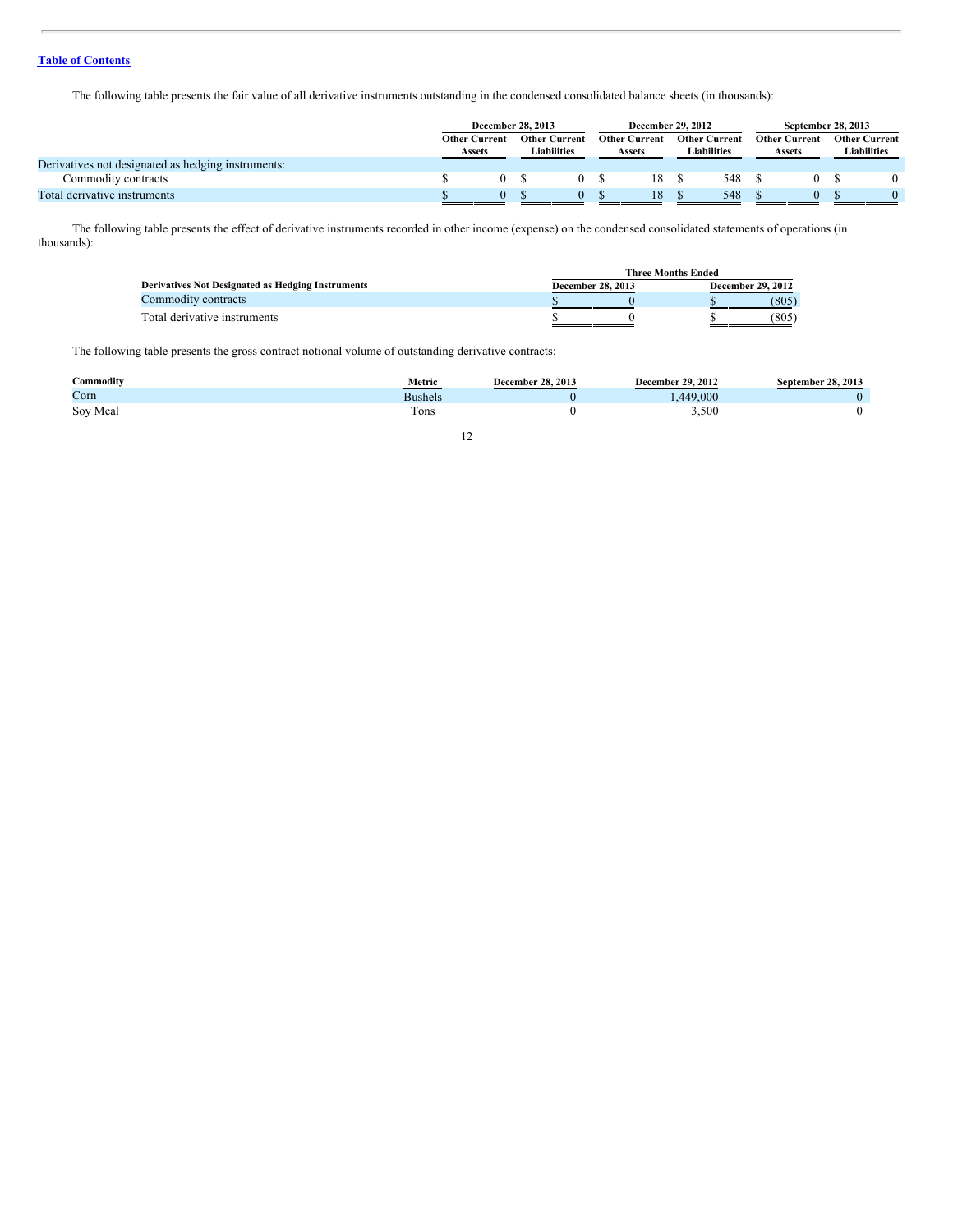#### **5. Inventories, net**

Inventories, net of allowance for obsolescence, consist of the following (in thousands):

|                        | December 28, 2013 | <b>December 29, 2012</b> | September 28, 2013 |
|------------------------|-------------------|--------------------------|--------------------|
| Raw materials          | 120.382           | 121,875                  | 121.695<br>D       |
| Work in progress       | 17.531            | 17.291                   | 19.856             |
| Finished goods         | 275.425           | 246.464                  | 236,322            |
| Supplies               | 14.101            | 12.095                   | 14.060             |
| Total inventories, net | 427,439           | 397,725                  | 391.934            |

#### **6. Goodwill**

The Company accounts for goodwill in accordance with ASC 350, "Intangibles – Goodwill and Other," and tests goodwill for impairment annually, or whenever events occur or circumstances change that would more likely than not reduce the fair value of a reporting unit below its carrying amount. This assessment involves the use of significant accounting judgments and estimates as to future operating results and discount rates. Changes in estimates or use of different assumptions could produce significantly different results. An impairment loss is generally recognized when the carrying amount of the reporting unit's net assets exceeds the estimated fair value of the reporting unit. The Company uses discounted cash flow analysis to estimate the fair value of our reporting units. The Company's goodwill impairment analysis also includes a comparison of the aggregate estimated fair value of its reporting units to the Company's total market capitalization. Based on the Company's annual analysis of goodwill performed during the fourth quarter of fiscal 2013, it concluded the carrying value of the Company's Garden segment goodwill was impaired, resulting in a non-cash goodwill impairment charge of \$7.7 million.

# **7. Other Intangible Assets**

The following table summarizes the components of gross and net acquired intangible assets:

|                                                      | <b>Gross</b> | Accumulated<br><b>Amortization</b><br>(in millions) | Impairment | Carrying<br>Value |
|------------------------------------------------------|--------------|-----------------------------------------------------|------------|-------------------|
| December 28, 2013                                    |              |                                                     |            |                   |
| Marketing-related intangible assets – amortizable    | \$12.5       | (9.1)                                               |            | 3.4               |
| Marketing-related intangible assets – nonamortizable | 59.6         |                                                     | (16.9)     | 42.7              |
| Total                                                | 72.1         | (9.1)                                               | (16.9)     | 46.1              |
| Customer-related intangible assets - amortizable     | 42.8         | (18.5)                                              |            | 24.3              |
| Other acquired intangible assets – amortizable       | 16.6         | (8.1)                                               | O          | 8.5               |
| Other acquired intangible assets – nonamortizable    | 1.2          |                                                     | (1.2)      |                   |
| Total                                                | 17.8         | (8.1)                                               | (1.2)      | 8.5               |
| Total other intangible assets                        | \$132.7      | (35.7)                                              | (18.1)     | 78.9              |

**Net**

**Net**

| December 29, 2012<br>Marketing-related intangible assets - amortizable<br>\$12.3<br>7.7<br>.Ъ<br>Marketing-related intangible assets - nonamortizable<br>59.6<br>(16.9)<br>Total | Value |
|----------------------------------------------------------------------------------------------------------------------------------------------------------------------------------|-------|
|                                                                                                                                                                                  |       |
|                                                                                                                                                                                  | 4.6   |
|                                                                                                                                                                                  | 42.7  |
| 71.9<br>(16.9)<br>$\frac{1}{2}$                                                                                                                                                  | 47.3  |
| 42.7<br>(16.0)<br>Customer-related intangible assets – amortizable                                                                                                               | 26.7  |
| Other acquired intangible assets – amortizable<br>10.8<br>(7.0)                                                                                                                  | 3.8   |
| Other acquired intangible assets – nonamortizable<br>(1.2)                                                                                                                       |       |
| Total<br>12.0<br>(1.2)<br>(7.0)                                                                                                                                                  | 3.8   |
| \$126.6<br>Total other intangible assets<br>(30.7)<br>(18.1)                                                                                                                     | 77.8  |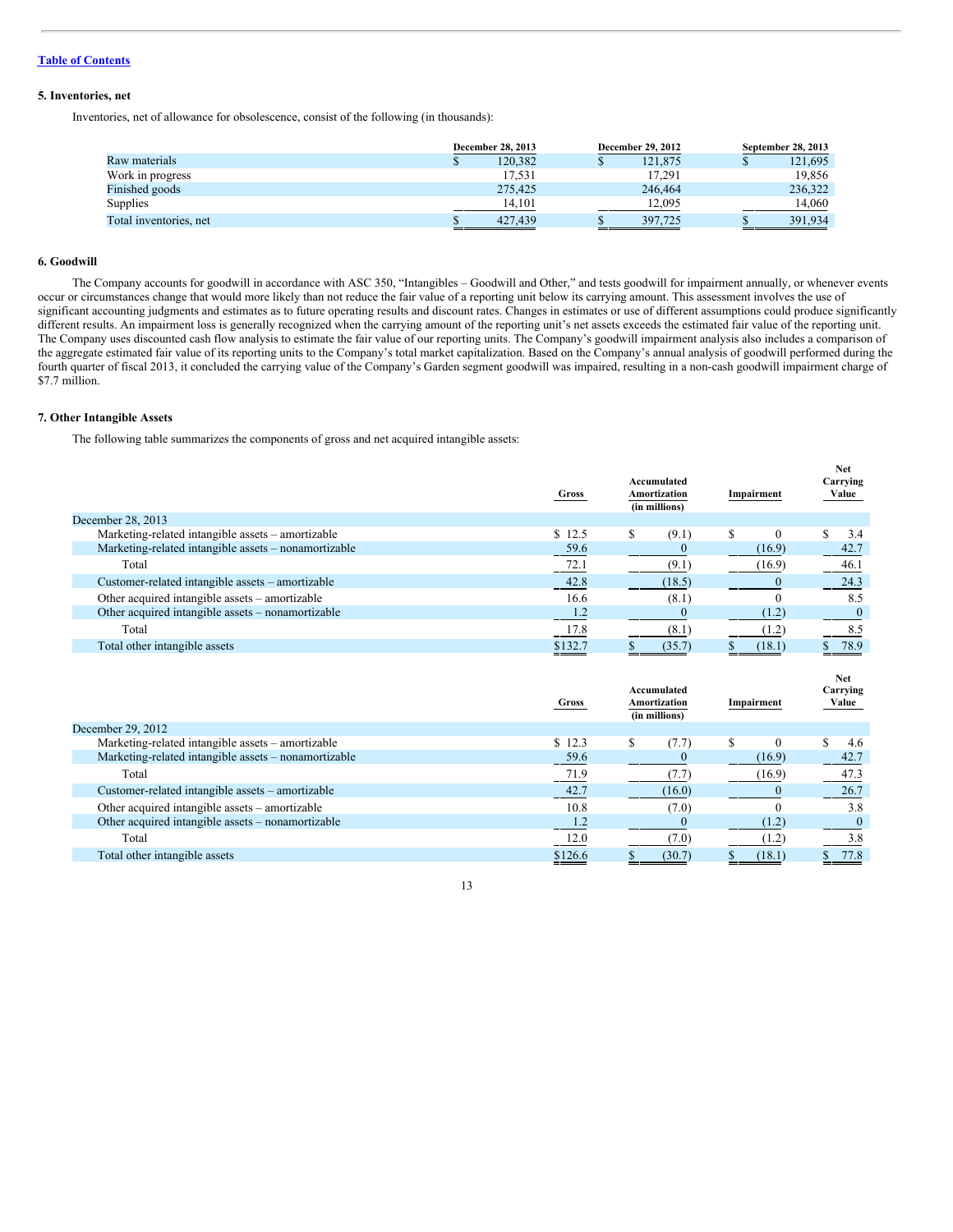|                                                      | Gross   | Accumulated<br>Amortization<br>(in millions) |        | <b>Net</b><br>Carrying<br>Value |
|------------------------------------------------------|---------|----------------------------------------------|--------|---------------------------------|
| September 28, 2013                                   |         |                                              |        |                                 |
| Marketing-related intangible assets - amortizable    | \$12.5  | (8.9)                                        |        | 3.6                             |
| Marketing-related intangible assets – nonamortizable | 59.6    |                                              | (16.9) | 42.7                            |
| Total                                                | 72.1    | (8.9)                                        | (16.9) | 46.3                            |
| Customer-related intangible assets – amortizable     | 42.8    | (17.9)                                       |        | 24.9                            |
| Other acquired intangible assets - amortizable       | 16.6    | (7.9)                                        |        | 8.7                             |
| Other acquired intangible assets – nonamortizable    |         |                                              | (1.2)  |                                 |
| Total                                                | 17.8    | (7.9)                                        | (1.2)  | 8.7                             |
| Total other intangible assets                        | \$132.7 | (34.7)                                       | (18.1) | 79.9                            |
|                                                      |         |                                              |        |                                 |

Other intangible assets acquired include contract-based and technology-based intangible assets.

As part of its acquisition of the remaining majority interest in FourStar Microbial during the first quarter of fiscal 2013, the Company acquired approximately \$0.1 million of marketing-related intangible assets, \$0.1 million of customer-related intangible assets and \$6.9 million of other intangible assets.

The Company evaluates long-lived assets, including amortizable and indefinite-lived intangible assets, for impairment whenever events or changes in circumstances indicate the carrying value may not be recoverable. The Company evaluates indefinite-lived intangible assets on an annual basis. In fiscal 2013, the Company tested its indefinite-lived intangible assets and no impairment was indicated. Other factors indicating the carrying value of the Company's amortizable intangible assets may not be recoverable were not present in fiscal 2013 or during the three months ended December 28, 2013, and accordingly, no impairment testing was performed on these assets.

The Company is currently amortizing its acquired intangible assets with definite lives over periods ranging from 1 to 25 years; over weighted average remaining lives of six years for marketing-related intangibles, 15 years for customer-related intangibles and 15 years for other acquired intangibles. Amortization expense for intangibles subject to amortization was approximately \$1.0 million and \$1.1 million for the three months ended December 28, 2013 and December 29, 2012, respectively, and is classified within operating expenses in the condensed consolidated statements of operations. Estimated annual amortization expense related to acquired intangible assets in each of the succeeding five years is estimated to be approximately \$5 million per year from fiscal 2014 through fiscal 2018.

#### **8. Long-Term Debt**

Long-term debt consists of the following:

|                                                                                      | December 28.<br>2013 | December 29.<br>2012 | September 28,<br>2013 |
|--------------------------------------------------------------------------------------|----------------------|----------------------|-----------------------|
|                                                                                      |                      | (in thousands)       |                       |
| Senior subordinated notes, net of unamortized discount $(1)$ , interest at 8.25%,    |                      |                      |                       |
| payable semi-annually, principal due March 2018                                      | 449,444              | \$<br>449.337        | 449,417               |
| Asset-based revolving credit facility, interest at LIBOR plus a margin of 1.25% to   |                      |                      |                       |
| 1.75%, or Base Rate plus a margin of 0.25% to 0.75%, final maturity December         |                      |                      |                       |
| 2018                                                                                 | 0                    | $\Omega$             |                       |
| Revolving credit facility, interest at Alternate Base Rate plus a margin of 0.75% to |                      |                      |                       |
| 1.75%, or LIBOR plus a margin of 1.75% to 2.75%, final maturity June 2016            | $\mathbf{0}$         | 1.000                | 23,000                |
| Other notes payable                                                                  | 94                   | 418                  | 170                   |
| Total                                                                                | 449,538              | 450.755              | 472,587               |
| Less current portion                                                                 | (73)                 | (309)                | (142)                 |
| Long-term portion                                                                    | 449,465              | 450,446              | 472,445               |

(1) Represents unamortized original issue discount of \$556, \$663 and \$583, as of December 28, 2013, December 29, 2012 and September 28, 2013, respectively, which is amortizable until March 2018.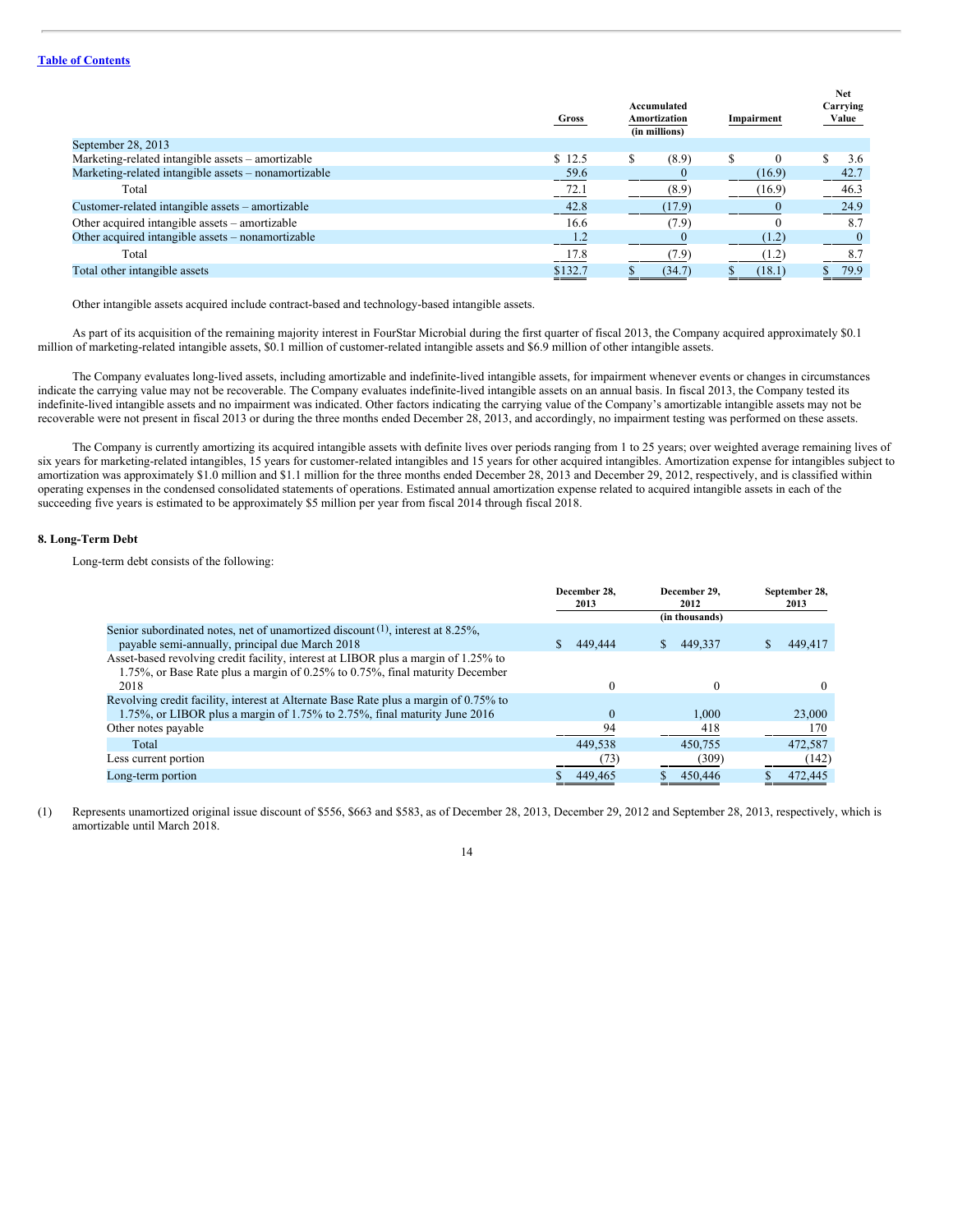# *Asset Backed Loan Facility*

On December 5, 2013, the Company entered into a credit agreement which provides up to a \$390 million principal amount senior secured asset-based revolving credit facility, with up to an additional \$200 million principal amount available with the consent of the Lenders if the Company exercises the accordion feature set forth therein (collectively, the "Credit Facility"). The Credit Facility matures on December 5, 2018 and replaced the Company's prior revolving credit facility. The Company may borrow, repay and reborrow amounts under the Credit Facility until its maturity date, at which time all amounts outstanding under the Credit Facility must be repaid in full. As of December 28, 2013, there were no borrowings outstanding under the Credit Facility. There were no letters of credit outstanding under the Credit Facility as of December 28, 2013. There were other letters of credit of \$13.1 million outstanding as of December 28, 2013.

The Credit Facility is subject to a borrowing base, calculated using a formula based upon eligible receivables and inventory, minus certain reserves and subject to restrictions. The borrowing base as of December 28, 2013 was approximately \$302.2 million. Borrowings under the Credit Facility will bear interest at an index based on LIBOR or, at the option of the Company, the Base Rate (defined as the highest of (a) the SunTrust prime rate, (b) the Federal Funds Rate plus 0.5% and (c) one-month LIBOR plus 1.00%), plus, in either case, an applicable margin based on the Company's total outstanding borrowings. Such applicable margin for LIBOR-based borrowings fluctuates between 1.25%-1.75% (and was 1.25% at December 28, 2013) and such applicable margin for Base Rate borrowings fluctuates between 0.25%-0.75% (and was 0.25% at December 28, 2013). As of December 28, 2013, the applicable interest rate related to Base Rate borrowings, had any been outstanding, was 3.5%, and the applicable interest rate related to LIBOR-based borrowings, had any been outstanding, was 1.4%.

The Credit Facility contains customary covenants, including financial covenants which require the Company to maintain a minimum fixed charge coverage ratio of 1.00:1.00 upon reaching certain borrowing levels. The Credit Facility is secured by substantially all assets of the Company. The Company was in compliance with all covenants under the Credit Facility during the period ended December 28, 2013.

The Company incurred approximately \$3.0 million of costs in conjunction with this transaction, which included banking fees and legal expenses. These costs will be amortized over the term of the Credit Facility.

The Company recorded a non-cash charge of \$1.7 million for the period ended December 28, 2013, as part of interest expense, related to the unamortized deferred financing costs under the prior revolving credit facility.

#### *Senior Subordinated Notes*

On March 8, 2010, the Company issued \$400 million aggregate principal amount of 8.25% senior subordinated notes due March 1, 2018 (the "2018 Notes"). On February 13, 2012, the Company issued an additional \$50 million aggregate principal amount of its 2018 Notes at a price of 98.501%, plus accrued interest from September 1, 2011, in a private placement. The Company used the net proceeds from the offering to pay a portion of the outstanding balance under its prior revolving credit facility.

The estimated fair value of our \$450 million of 2018 Notes as of December 28, 2013 was approximately \$434.3 million. The estimated fair value is based on quoted market prices for these notes.

The 2018 Notes require semiannual interest payments, which commenced on September 1, 2010. The 2018 Notes are unsecured senior subordinated obligations and are subordinated to all of the Company's existing and future senior debt, including the Company's prior revolving credit facility and Credit Facility. The obligations under the 2018 Notes are fully and unconditionally guaranteed on a senior subordinated basis by each of the Company's existing and future domestic restricted subsidiaries with certain exceptions. The guarantees are general unsecured senior subordinated obligations of the guarantors and are subordinated to all existing and future senior debt of the guarantors.

The Company may redeem some or all of the 2018 Notes at any time prior to March 1, 2014 at the principal amount plus a "make whole" premium. The Company may redeem some or all of the 2018 Notes at any time on or after March 1, 2014 for 104.125%, after March 1, 2015 for 102.063% and after March 1, 2016 for 100%, plus accrued and unpaid interest. The holders of the 2018 Notes have the right to require the Company to repurchase all or a portion of the 2018 Notes at a purchase price equal to 101% of the principal amount of the notes repurchased, plus accrued and unpaid interest upon the occurrence of a change of control.

The 2018 Notes contain customary high yield covenants, including covenants limiting debt incurrence and restricted payments, subject to certain baskets and exceptions. The Company was in compliance with all financial covenants in the 2018 Notes indenture as of December 28, 2013.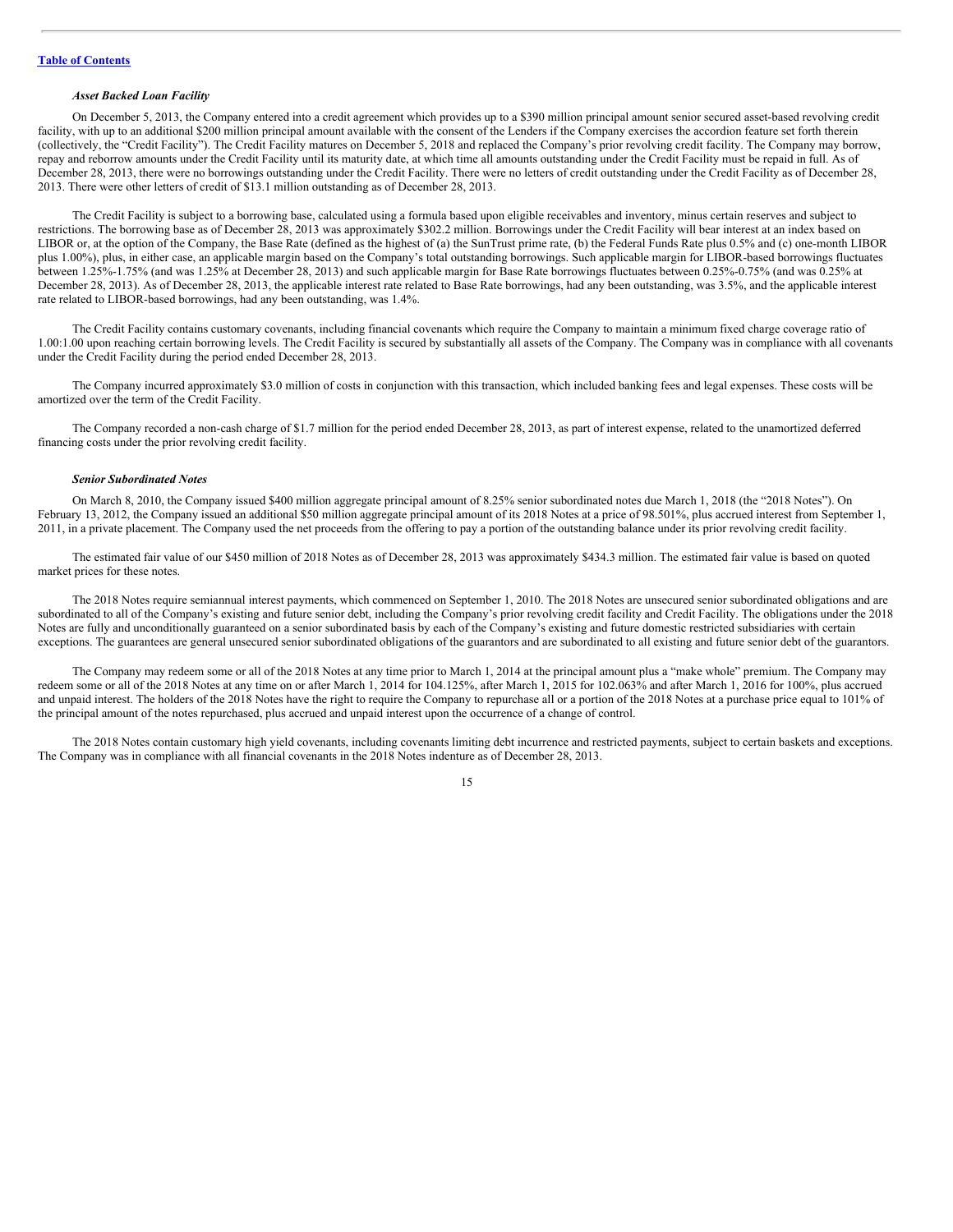# **9. Supplemental Equity Information**

The following table provides a summary of the changes in the carrying amounts of equity attributable to controlling interest and noncontrolling interest for the three months ended December 28, 2013 and December 29, 2012:

|                                         | <b>Controlling Interest</b> |                                   |          |                                   |                                        |                      |  |                                                 |           |                            |           |
|-----------------------------------------|-----------------------------|-----------------------------------|----------|-----------------------------------|----------------------------------------|----------------------|--|-------------------------------------------------|-----------|----------------------------|-----------|
| (in thousands)                          | Common<br>Stock             | <b>Class A</b><br>Common<br>Stock |          | <b>Class</b><br>B<br><b>Stock</b> | <b>Aditional</b><br>Paid In<br>Capital | Retained<br>Earnings |  | Accumulated<br>Other<br>Comprehensive<br>Income | Total     | Noncontrolling<br>Interest | Total     |
| <b>Balance September 28, 2013</b>       | 122                         |                                   | 353      | \$16                              | \$389,153                              | \$77,592             |  | 1.442                                           | \$468,678 | 1,346                      | \$470,024 |
| Comprehensive loss                      |                             |                                   |          |                                   |                                        | (12,708)             |  | 85                                              | (12, 623) | (104)                      | (12, 727) |
| Stock based compensation                |                             |                                   |          |                                   | 1,257                                  |                      |  |                                                 | 1,257     |                            | 1,257     |
| Restricted share activity               |                             |                                   |          |                                   | 55                                     |                      |  |                                                 | 56        |                            | 56        |
| Issuance of common stock                |                             |                                   |          |                                   | 355                                    |                      |  |                                                 | 355       |                            | 355       |
| Repurchase of common stock              | $\Omega$                    |                                   | $\Omega$ |                                   | $\Omega$                               | $\theta$             |  |                                                 | $\Omega$  |                            | $\Omega$  |
| Tax benefit on stock option exercise    |                             |                                   |          |                                   | 171                                    |                      |  |                                                 | 171       |                            | 171       |
| Distribution to Noncontrolling interest |                             |                                   |          |                                   |                                        |                      |  |                                                 |           | (633)                      | (633)     |
| Other                                   |                             |                                   |          |                                   |                                        |                      |  |                                                 |           |                            |           |
| <b>Balance December 28, 2013</b>        |                             |                                   | 354      | \$16                              | \$390,991                              | \$64,884             |  | 1,527                                           | \$457,894 | 609                        | \$458,503 |

|                                         |                  |                |              | <b>Controlling Interest</b> |          |               |           |                |           |
|-----------------------------------------|------------------|----------------|--------------|-----------------------------|----------|---------------|-----------|----------------|-----------|
|                                         |                  |                |              |                             |          | Accumulated   |           |                |           |
|                                         |                  | <b>Class A</b> | <b>Class</b> | <b>Aditional</b>            |          | Other         |           |                |           |
|                                         | Common           | Common         | в            | Paid In                     | Retained | Comprehensive |           | Noncontrolling |           |
| (in thousands)                          | Stock            | Stock          | Stock        | Capital                     | Earnings | Income        | Total     | Interest       | Total     |
| <b>Balance September 29, 2012</b>       | 122              | 347            | \$16         | \$382,195                   | \$79,718 | 1,539         | \$463,937 | 946            | \$464,883 |
| Comprehensive loss                      |                  |                |              |                             | (15,269) | (42)          | (15,311)  | (78)           | (15,389)  |
| Stock based compensation                |                  |                |              | 1,030                       |          |               | 1,030     |                | 1,030     |
| Restricted share activity               |                  |                |              | (96)                        |          |               | (96)      |                | (96)      |
| Issuance of common stock                |                  |                |              | 412                         |          |               | 412       |                | 412       |
| Repurchase of common stock              | $\boldsymbol{0}$ | $\Omega$       |              | 0                           |          |               | 0         |                | $\theta$  |
| Tax benefit on stock option exercise    |                  |                |              | 74                          |          |               | 74        |                | 74        |
| Distribution to Noncontrolling interest |                  |                |              |                             |          |               |           | (629)          | (629)     |
| Other                                   |                  |                |              |                             |          |               |           |                |           |
| <b>Balance December 29, 2012</b>        | 122              | 347            | \$16         | \$383,615                   | \$64,449 | 1,497         | \$450,046 | 239            | \$450,285 |

#### **10. Stock-Based Compensation**

The Company recognized share-based compensation expense of \$1.8 million and \$1.6 million for the three month periods ended December 28, 2013 and December 29, 2012, respectively, as a component of selling, general and administrative expenses. The tax benefit associated with share-based compensation expense for the three month periods ended December 28, 2013 and December 29, 2012 was \$0.7 million and \$0.6 million, respectively.

#### **11. Earnings Per Share**

The potential effects of stock awards were excluded from the diluted earnings per share calculation for the three month periods ended December 28, 2013 and December 29, 2012 because their inclusion in a net loss period would be anti-dilutive to the earnings per share calculation.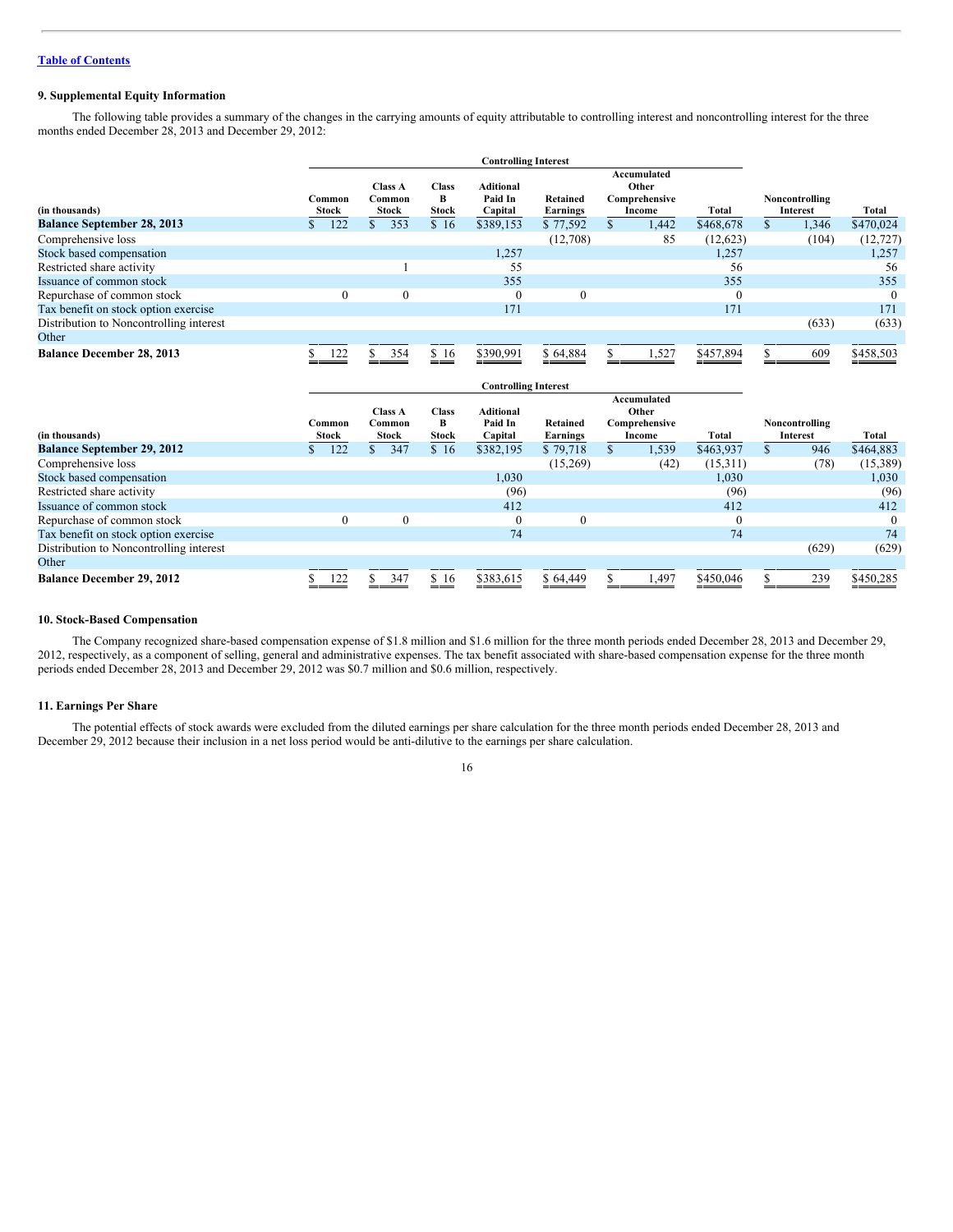# **12. Segment Information**

Management has determined that the Company has two operating segments which are also reportable segments based on the level at which the Chief Operating Decision Maker reviews the results of operations to make decisions regarding performance assessment and resource allocation. These operating segments are Pet segment and Garden segment and are presented in the table below (in thousands).

|                                                       |              | <b>Three Months Ended</b> |
|-------------------------------------------------------|--------------|---------------------------|
|                                                       | December 28. | December 29.              |
| Net sales:                                            | 2013         | 2012                      |
| Pet segment                                           | 184,605<br>S | 195,180                   |
| Garden segment                                        | 105,916      | 97,317                    |
| Total net sales                                       | 290,521      | 292,497                   |
| Income (loss) from operations:                        |              |                           |
| Pet segment                                           | 14,386       | 10,173                    |
| Garden segment                                        | (6,231)      | (8,536)                   |
| Corporate                                             | (16, 510)    | (14, 731)                 |
| Total loss from operations                            | (8,355)      | (13,094)                  |
| Interest expense—net                                  | (12, 204)    | (10,250)                  |
| Other expense                                         | (168)        | (981)                     |
| Income tax benefit                                    | (7,915)      | (8,978)                   |
| Loss including noncontrolling interest                | (12, 812)    | (15, 347)                 |
| Net loss attributable to noncontrolling interest      | (104)        | (78)                      |
| Net loss attributable to Central Garden & Pet Company | (12,708)     | (15,269)                  |
| Depreciation and amortization:                        |              |                           |
| Pet segment                                           | 3,886        | 3,695                     |
| Garden segment                                        | 1,573        | 1,656                     |
| Corporate                                             | 2,861        | 2,665                     |
| Total depreciation and amortization                   | \$<br>8,320  | \$<br>8,016               |

|                                                | December 28.<br>2013 | December 29.<br>2012 | September 28,<br>2013 |
|------------------------------------------------|----------------------|----------------------|-----------------------|
| Assets:                                        |                      |                      |                       |
| Pet segment                                    | 406,000<br>S         | S<br>419,537         | 425,988<br>S.         |
| Garden segment                                 | 394,193              | 362,770              | 388,581               |
| Corporate                                      | 355,775              | 363,765              | 346,591               |
| Total assets                                   | \$1,155,968          | \$1,146,072          | \$1,161,160           |
| Goodwill (included in corporate assets above): |                      |                      |                       |
| Pet segment                                    | 205,756<br>\$        | 202.514<br>S.        | 205,756               |
| Garden segment                                 |                      | 7,709                |                       |
| Total goodwill                                 | 205,756              | 210,223              | 205,756               |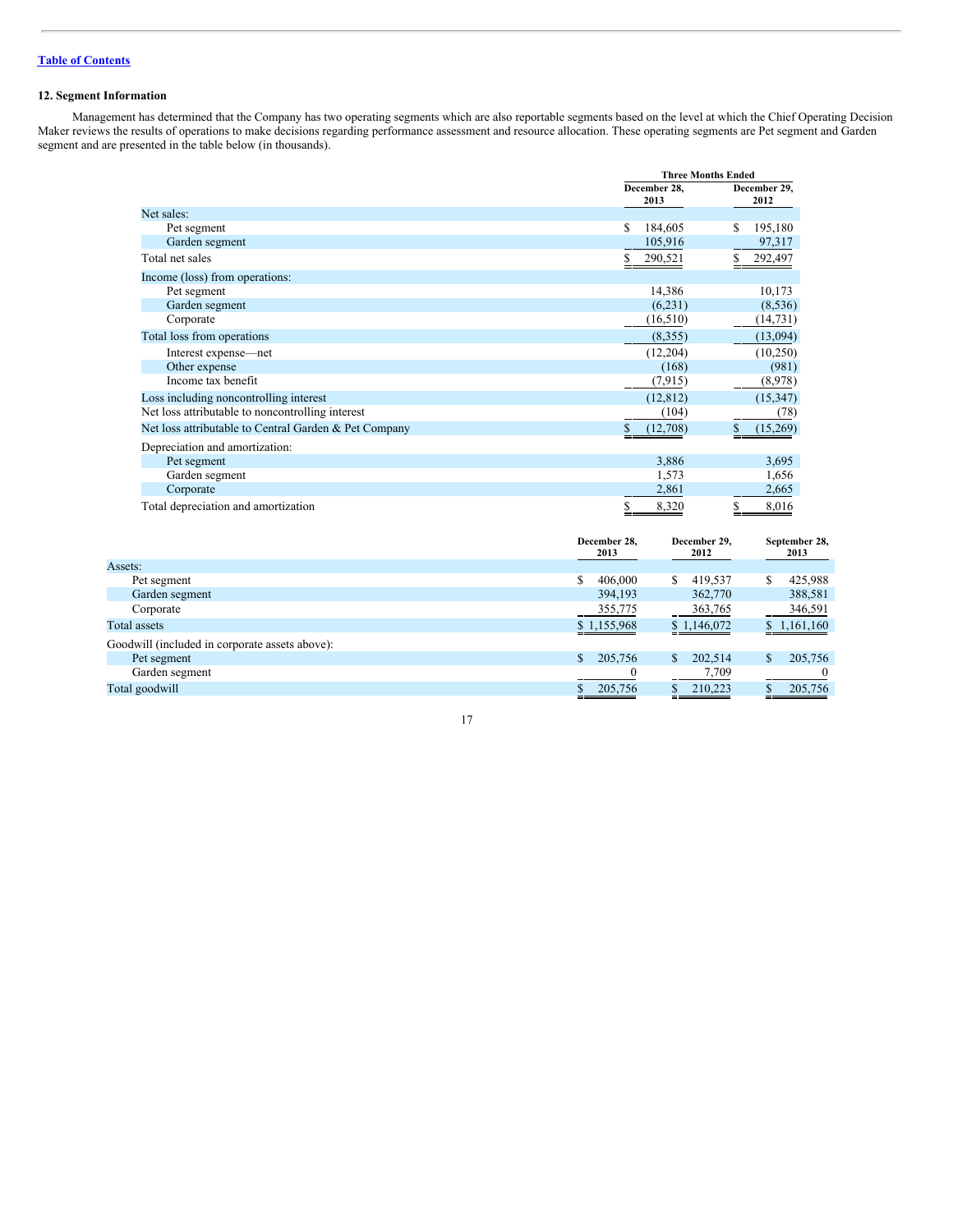## **13. Consolidating Condensed Financial Information of Guarantor Subsidiaries**

Certain 100% wholly-owned subsidiaries of the Company (as listed below, collectively the "Guarantor Subsidiaries") have guaranteed fully and unconditionally, on a joint and several basis, the obligation to pay principal and interest on the Company's 2018 Notes. Certain subsidiaries and operating divisions are not guarantors of the Notes (collectively, the "Non-Guarantor entities") and have been included in the financial results of the Parent in the information below. These Non-Guarantor entities are not material to the Parent. Those subsidiaries that are guarantors and co-obligors of the Notes are as follows:

Farnam Companies, Inc. Four Paws Products Ltd. Gulfstream Home & Garden, Inc. Kaytee Products, Inc. Matson, LLC New England Pottery, LLC Pennington Seed, Inc. (including Gro Tec, Inc. and All-Glass Aquarium Co., Inc.) Pets International, Ltd. T.F.H. Publications, Inc. Wellmark International (including B2E Corporation and B2E Biotech LLC)

In lieu of providing separate audited financial statements for the Guarantor Subsidiaries, the Company has included the accompanying consolidating condensed financial statements based on the Company's understanding of the Securities and Exchange Commission's interpretation and application of Rule 3-10 of the Securities and Exchange Commission's Regulation S-X.

#### **CONSOLIDATING CONDENSED STATEMENT OF OPERATIONS Three Months Ended December 28, 2013 (in thousands) (unaudited)**

Parent Guarantor Subsidiaries Eliminations Consolidated Net sales \$ 96,339 \$ 205,306 \$ (11,124) \$ 290,521 Cost of products sold and occupancy 76,747 145,157 (11,124) 210,780 Gross profit **19,592** 60,149 0 79,741 Selling, general and administrative expenses 28,375 59,721 0 88,096 Income (loss) from operations (8,783) 428 0 (8,355)<br>Interest – net (12,184) (20) 0 (12,204) Interest – net (12,204) (20) 0 (12,204) Other income (loss)  $(168)$  (168) Loss before income taxes (20,552) (175) 0 (20,727) Income tax benefit  $(7,848)$   $(67)$   $0$   $(7,915)$ Loss including noncontrolling interest (12,704) (108) (12,812)<br>
Loss attributable to noncontrolling interest (104) (104) (104) (104) (104) (104) (104) Loss attributable to noncontrolling interest  $(104)$   $-$  0 Loss attributable to Central Garden & Pet Company before equity in undistributed income of guarantor subsidiaries (12,600) (108) (108) 0 (12,708) Equity in undistributed income of guarantor subsidiaries (108) 0 108 0 Net loss attributable to Central Garden & Pet Co.  $\underline{\$(12,708)}$   $\underline{\$ (108)}$   $\underline{\$ (108)}$   $\underline{\$ (108)}$   $\underline{\$ (12,708)}$ 

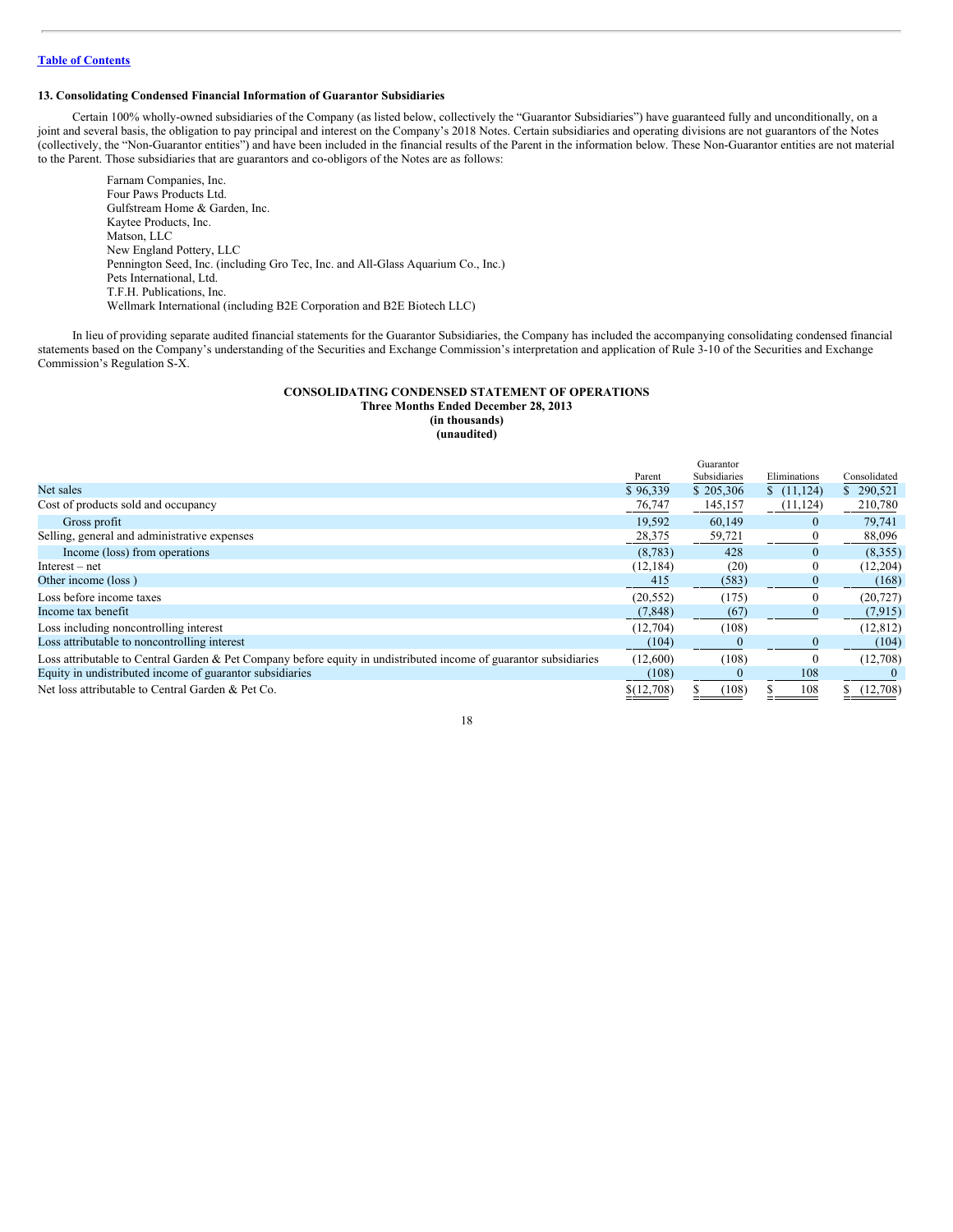#### **CONSOLIDATING CONDENSED STATEMENT OF OPERATIONS Three Months Ended December 29, 2012 (in thousands) (unaudited)**

|                                                                                                                   |            | Guarantor    |              |              |
|-------------------------------------------------------------------------------------------------------------------|------------|--------------|--------------|--------------|
|                                                                                                                   | Parent     | Subsidiaries | Eliminations | Consolidated |
| Net sales                                                                                                         | \$96,003   | \$209,045    | (12, 551)    | \$292,497    |
| Cost of products sold and occupancy                                                                               | 74,843     | 153,246      | (12, 551)    | 215,538      |
| Gross profit                                                                                                      | 21,160     | 55,799       | $\bf{0}$     | 76,959       |
| Selling, general and administrative expenses                                                                      | 28,519     | 61,534       | $\theta$     | 90,053       |
| Loss from operations                                                                                              | (7,359)    | (5,735)      | $\bf{0}$     | (13,094)     |
| $Interest - net$                                                                                                  | (10,299)   | 49           |              | (10,250)     |
| Other income (loss)                                                                                               | 248        | (1,229)      |              | (981)        |
| Loss before income taxes                                                                                          | (17, 410)  | (6,915)      | 0            | (24, 325)    |
| Income tax benefit                                                                                                | (6,383)    | (2, 595)     | $\bf{0}$     | (8,978)      |
| Loss including noncontrolling interest                                                                            | (11, 027)  | (4,320)      |              | (15,347)     |
| Loss attributable to noncontrolling interest                                                                      | (78)       |              |              | (78)         |
| Loss attributable to Central Garden & Pet Company before equity in undistributed income of guarantor subsidiaries | (10, 949)  | (4,320)      | $\left($     | (15,269)     |
| Equity in undistributed income of guarantor subsidiaries                                                          | (4,320)    |              | 4,320        |              |
| Net loss attributable to Central Garden & Pet Co.                                                                 | \$(15,269) | (4,320)      | 4,320        | (15,269)     |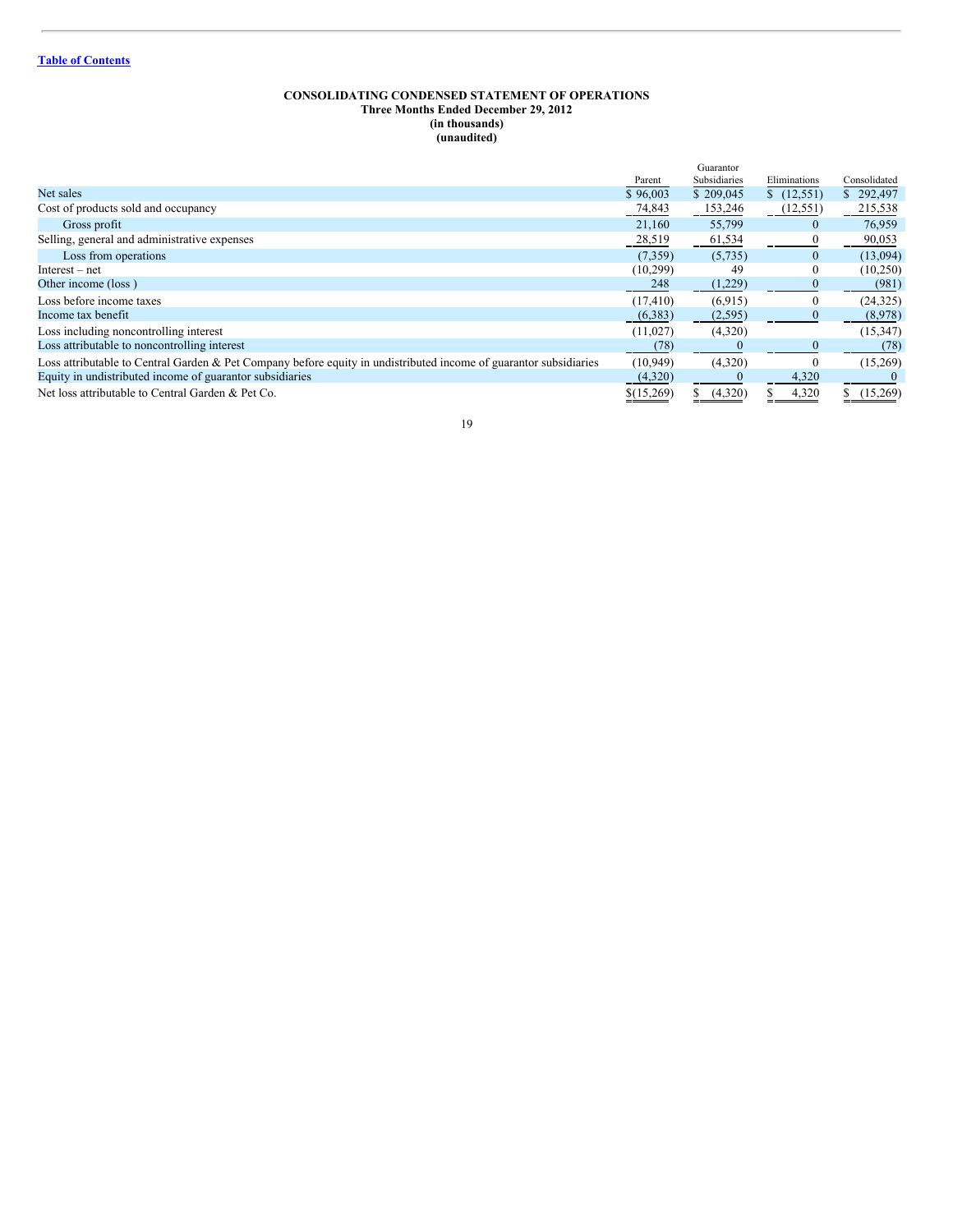# **CONSOLIDATING CONDENSED STATEMENTS OF COMPREHENSIVE INCOME (LOSS) Three Months Ended December 28, 2013 (in thousands) (unaudited)**

|                                                                 |              | Guarantor    |              |              |
|-----------------------------------------------------------------|--------------|--------------|--------------|--------------|
|                                                                 | Parent       | Subsidiaries | Eliminations | Consolidated |
| Net loss                                                        | \$(12,704)   | (108)        |              | (12, 812)    |
| Other comprehensive income:                                     |              |              |              |              |
| Foreign currency translation                                    | 85           |              |              | 85           |
| Total comprehensive loss                                        | (12.619)     | (108)        |              | (12, 727)    |
| Comprehensive loss attributable to noncontrolling interests     | (104)        |              |              | (104)        |
| Comprehensive loss attributable to Central Garden & Pet Company | $$$ (12,515) | (108)        |              | (12, 623)    |

# **CONSOLIDATING CONDENSED STATEMENTS OF COMPREHENSIVE INCOME (LOSS) Three Months Ended December 29, 2012 (in thousands) (unaudited)**

|                                                                 | Parent     | Guarantor<br>Subsidiaries | Eliminations | Consolidated |
|-----------------------------------------------------------------|------------|---------------------------|--------------|--------------|
| Net loss                                                        | \$(11,027) | (4,320)                   |              | (15,347)     |
| Other comprehensive loss:                                       |            |                           |              |              |
| Foreign currency translation                                    | (42)       |                           |              | (42)         |
| Total comprehensive loss                                        | (11,069)   | (4,320)                   |              | (15,389)     |
| Comprehensive loss attributable to noncontrolling interests     | (78)       |                           |              | (78)         |
| Comprehensive loss attributable to Central Garden & Pet Company | \$(10,991) | (4.320)                   |              | (15.311)     |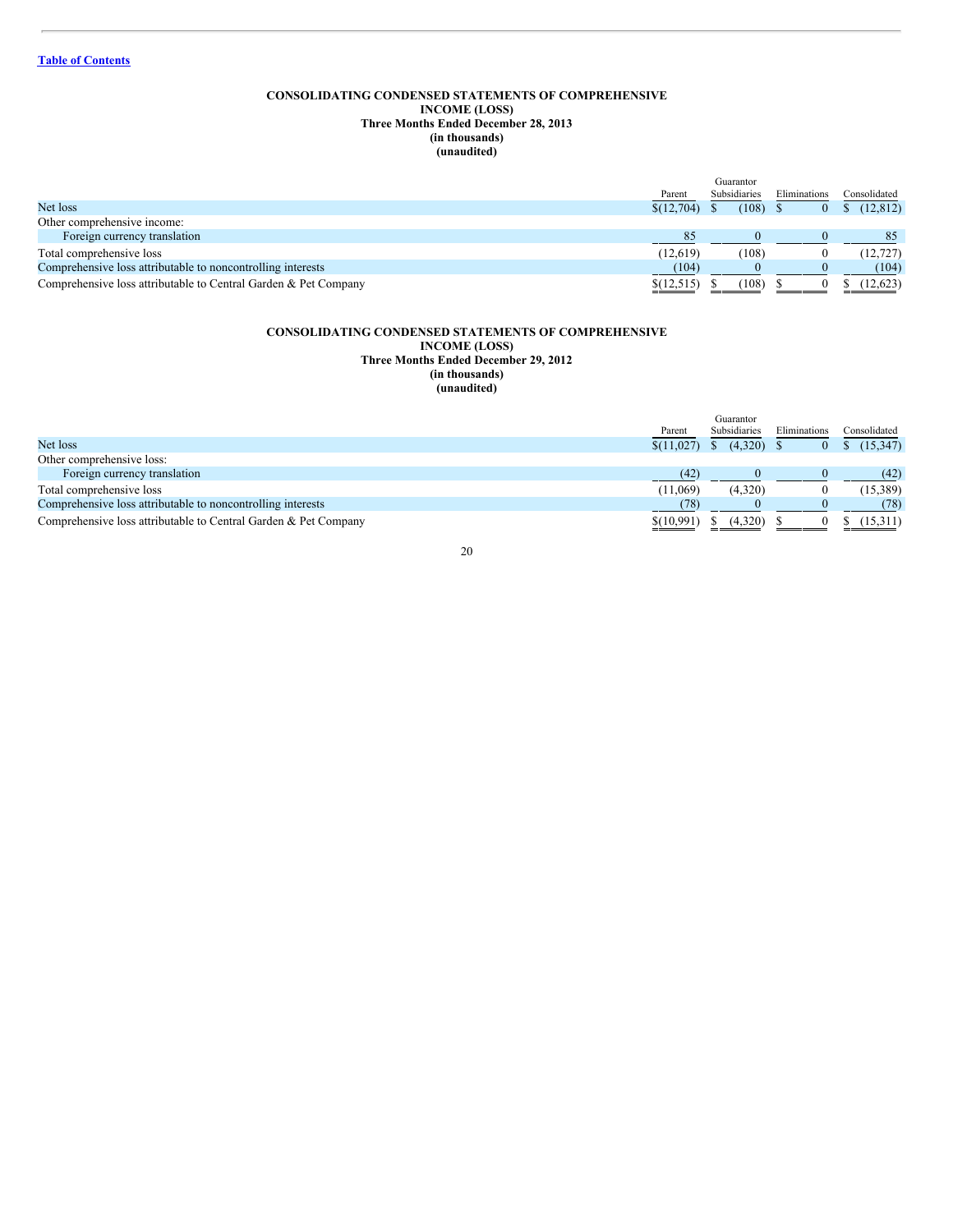# **CONSOLIDATING CONDENSED BALANCE SHEET December 28, 2013 (in thousands) (unaudited)**

|                                                               | Parent        | Guarantor<br><b>Subsidiaries</b> | <b>Eliminations</b> | Consolidated |
|---------------------------------------------------------------|---------------|----------------------------------|---------------------|--------------|
| <b>ASSETS</b>                                                 |               |                                  |                     |              |
| Cash and cash equivalents                                     | 13,142<br>S   | 3,569<br>S.                      | 0                   | 16,711       |
| Short term investments                                        | 14,220        | $\bf{0}$                         | $\mathbf{0}$        | 14,220       |
| Accounts receivable, net                                      | 43,850        | 103,997                          | (4,742)             | 143,105      |
| Inventories                                                   | 137,276       | 290,163                          | 0                   | 427,439      |
| Prepaid expenses and other assets                             | 34,595        | 34,505                           | 0                   | 69,100       |
| Total current assets                                          | 243,083       | 432,234                          | (4,742)             | 670,575      |
| Land, buildings, improvements and equipment, net              | 76,990        | 110,148                          |                     | 187,138      |
| Goodwill                                                      | $\theta$      | 205,756                          | 0                   | 205,756      |
| Investment in guarantors                                      | 657,919       | $\mathbf{0}$                     | (657, 919)          | $\Omega$     |
| Deferred income taxes and other assets                        | 57,820        | 34,679                           | 0                   | 92,499       |
| Total                                                         | \$1,035,812   | \$782,817                        | \$ (662,661)        | \$1,155,968  |
| <b>LIABILITIES AND EQUITY</b>                                 |               |                                  |                     |              |
| Accounts payable                                              | \$.<br>50,834 | 74,456<br>S.                     | (4,742)<br>S.       | 120,548      |
| Accrued expenses and other current liabilities                | 44,659        | 43,926                           | 0                   | 88,585       |
| Total current liabilities                                     | 95,493        | 118,382                          | (4,742)             | 209,133      |
| Long-term debt                                                | 449,444       | 21                               | 0                   | 449,465      |
| Other long-term obligations                                   | 32,372        | 6,495                            | 0                   | 38,867       |
| Shareholders' equity attributable to Central Garden & Pet Co. | 457,894       | 657,919                          | (657, 919)          | 457,894      |
| Noncontrolling interest                                       | 609           | $\boldsymbol{0}$                 | 0                   | 609          |
| Total equity                                                  | 458,503       | 657,919                          | (657, 919)          | 458,503      |
| Total                                                         | \$1,035,812   | \$782,817                        | \$ (662, 661)       | \$1,155,968  |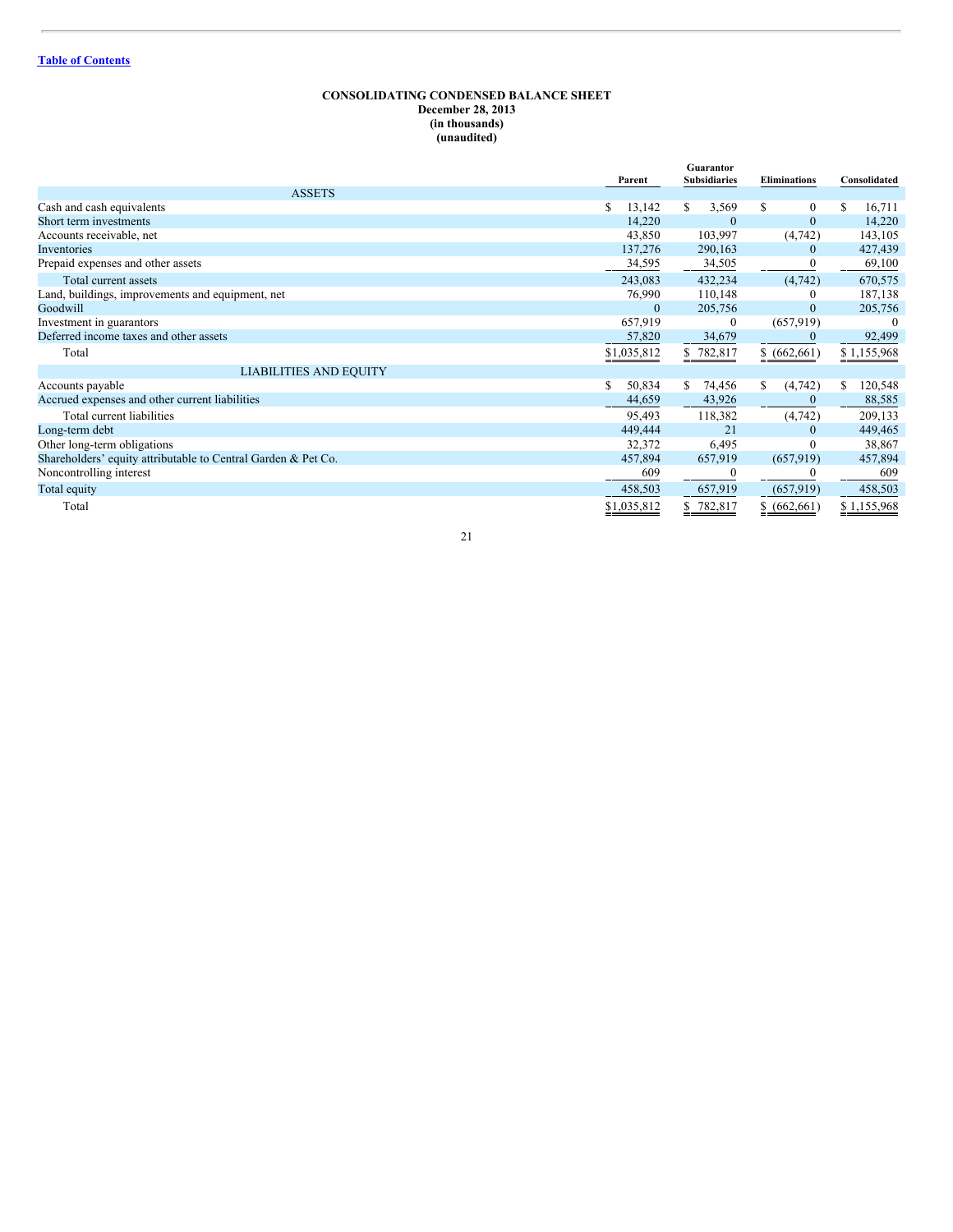# **CONSOLIDATING CONDENSED BALANCE SHEET September 28, 2013 (in thousands)**

|                                                           | Parent        | Guarantor<br><b>Subsidiaries</b> | <b>Eliminations</b> | Consolidated |
|-----------------------------------------------------------|---------------|----------------------------------|---------------------|--------------|
| <b>ASSETS</b>                                             |               |                                  |                     |              |
| Cash and cash equivalents                                 | 12,441<br>S.  | 2,715<br>S                       | 0                   | 15,156<br>S  |
| Short term investments                                    | 17,820        | $\Omega$                         | $\mathbf{0}$        | 17,820       |
| Accounts receivable, net                                  | 43,660        | 153,734                          | (3, 134)            | 194,260      |
| Inventories                                               | 114,662       | 277,272                          | $\mathbf{0}$        | 391,934      |
| Prepaid expenses and other assets                         | 24,747        | 28,737                           | 0                   | 53,484       |
| Total current assets                                      | 213,330       | 462,458                          | (3, 134)            | 672,654      |
| Land, buildings, improvements and equipment, net          | 78,662        | 110,251                          | $_{0}$              | 188,913      |
| Goodwill                                                  | $\Omega$      | 205,756                          | $\theta$            | 205,756      |
| Investment in guarantors                                  | 693,615       | $\mathbf{0}$                     | (693, 615)          | $\theta$     |
| Other assets                                              | 57,255        | 36,582                           | 0                   | 93,837       |
| Total                                                     | \$1,042,862   | \$ 815,047                       | \$ (696,749)        | \$1,161,160  |
| <b>LIABILITIES AND EQUITY</b>                             |               |                                  |                     |              |
| Accounts payable                                          | 36,869<br>\$. | 69,834<br>S.                     | S.<br>(3, 134)      | 103,569<br>S |
| Accrued expenses and other liabilities                    | 33,664        | 45,096                           | 0                   | 78,760       |
| Total current liabilities                                 | 70,533        | 114,930                          | (3, 134)            | 182,329      |
| Long-term debt                                            | 472,418       | 27                               | $\Omega$            | 472,445      |
| Other long-term obligations                               | 29,887        | 6,475                            | 0                   | 36,362       |
| Shareholders' equity attributable to Central Garden & Pet | 468,678       | 693,615                          | (693, 615)          | 468,678      |
| Noncontrolling interest                                   | 1,346         | $\bf{0}$                         | 0                   | 1,346        |
| Total equity                                              | 470,024       | 693,615                          | (693, 615)          | 470,024      |
| Total                                                     | \$1,042,862   | \$ 815,047                       | \$ (696,749)        | \$1,161,160  |

# **CONSOLIDATING CONDENSED BALANCE SHEET December 29, 2012 (in thousands) (unaudited)**

|                                                               | Parent       | Guarantor<br><b>Subsidiaries</b> | <b>Eliminations</b>  | Consolidated  |
|---------------------------------------------------------------|--------------|----------------------------------|----------------------|---------------|
| <b>ASSETS</b>                                                 |              |                                  |                      |               |
| Cash and cash equivalents                                     | S.<br>7,925  | S.<br>4,666                      | <b>S</b><br>$\theta$ | S<br>12,591   |
| Short term investments                                        | 17,820       | $\theta$                         | $\theta$             | 17,820        |
| Accounts receivable, net                                      | 44,084       | 112,486                          | (5,803)              | 150,767       |
| Inventories                                                   | 129,785      | 267,940                          | $\mathbf{0}$         | 397,725       |
| Prepaid expenses and other assets                             | 38,498       | 28,131                           | 0                    | 66,629        |
| Total current assets                                          | 238,112      | 413,223                          | (5,803)              | 645,532       |
| Land, buildings, improvements and equipment, net              | 82,899       | 109,587                          | 0                    | 192,486       |
| Goodwill                                                      |              | 210,223                          | $\Omega$             | 210,223       |
| Investment in guarantors                                      | 666,645      | $\mathbf{0}$                     | (666, 645)           | $\bf{0}$      |
| Deferred income taxes and other assets                        | 54,445       | 43,386                           | $\mathbf{0}$         | 97,831        |
| Total                                                         | \$1,042,101  | \$776,419                        | \$ (672, 448)        | \$1,146,072   |
| <b>LIABILITIES AND EQUITY</b>                                 |              |                                  |                      |               |
| Accounts payable                                              | \$<br>65,042 | 71,245<br>S.                     | S<br>(5,803)         | 130,484<br>£. |
| Accrued expenses and other current liabilities                | 47,186       | 36,703                           | $\mathbf{0}$         | 83,889        |
| Total current liabilities                                     | 112,228      | 107,948                          | (5,803)              | 214,373       |
| Long-term debt                                                | 450,374      | 72                               | $\theta$             | 450,446       |
| Other long-term obligations                                   | 29,214       | 1,754                            | 0                    | 30,968        |
| Shareholders' equity attributable to Central Garden & Pet Co. | 450,046      | 666,645                          | (666, 645)           | 450,046       |
| Noncontrolling interest                                       | 239          | 0                                | 0                    | 239           |
| Total equity                                                  | 450,285      | 666,645                          | (666, 645)           | 450,285       |
| Total                                                         | \$1,042,101  | 776,419                          | \$ (672, 448)        | \$1,146,072   |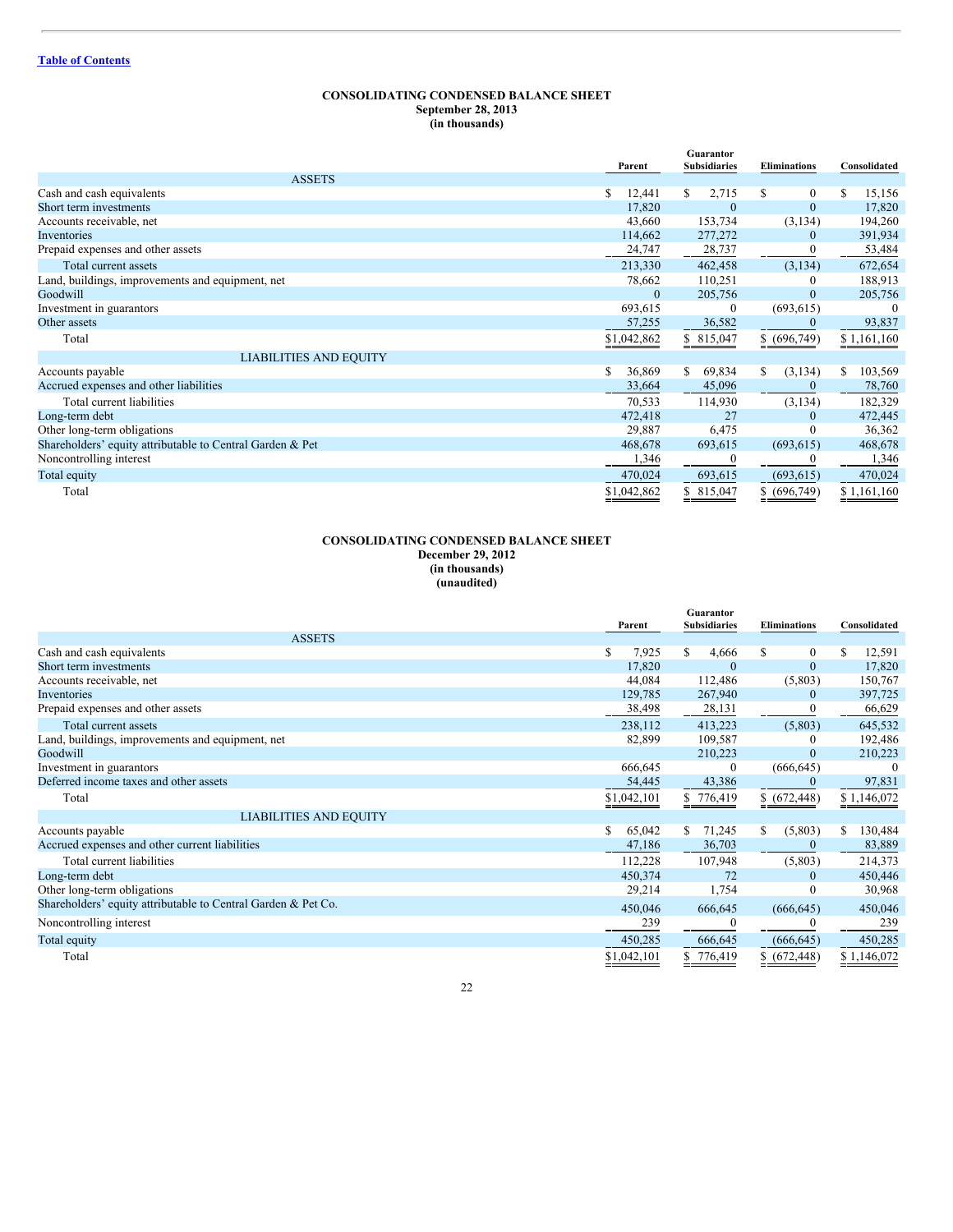### **CONSOLIDATING CONDENSED STATEMENT OF CASH FLOWS Three Months Ended December 28, 2013 ( in thousands) (unaudited)**

|                                                  |            | Guarantor<br><b>Eliminations</b> |          |              |
|--------------------------------------------------|------------|----------------------------------|----------|--------------|
|                                                  | Parent     | <b>Subsidiaries</b>              |          | Consolidated |
| Net cash provided (used) by operating activities | \$(10,458) | 40,359                           | 108      | 30,009       |
| Additions to property and equipment              | (1, 549)   | (3,828)                          | 0        | (5,377)      |
| Proceeds from short term investments             | 3,600      | $\theta$                         | $\theta$ | 3,600        |
| Investment in guarantor subsidiaries             | 35,696     | (35, 588)                        | (108)    |              |
| Net cash provided (used) by investing activities | 37,747     | (39, 416)                        | (108)    | (1,777)      |
| Repayments of long-term debt                     | (39)       | (37)                             |          | (76)         |
| Borrowings under revolving line of credit        | 45,000     | $\Omega$                         | $\Omega$ | 45,000       |
| Repayments under revolving line of credit        | (68,000)   | $\Omega$                         | $\Omega$ | (68,000)     |
| Payment of deferred financing costs              | (2,985)    | $\Omega$                         | $\Omega$ | (2,985)      |
| Repurchase of common stock                       | (401)      | 0                                | $\Omega$ | (401)        |
| Proceeds from issuance of common stock           | 200        | $\theta$                         | $\theta$ | 200          |
| Distribution to minority interest                | (633)      | $\theta$                         | $\theta$ | (633)        |
| Excess tax benefits from stock-based awards      | 171        | $\Omega$                         | $\theta$ | 171          |
| Net cash provided (used) by financing activities | (26, 687)  | (37)                             |          | (26, 724)    |
| Effect of exchange rate changes on cash          | 99         | (52)                             |          | 47           |
| Net increase in cash and cash equivalents        | 701        | 854                              | $\theta$ | 1,555        |
| Cash and cash equivalents at beginning of period | 12,441     | 2,715                            |          | 15,156       |
| Cash and cash equivalents at end of period       | \$13,142   | 3,569                            | $\theta$ | 16,711       |

#### **CONSOLIDATING CONDENSED STATEMENT OF CASH FLOWS Three Months Ended December 29, 2012 ( in thousands) (unaudited)**

|                                                      |             | Guarantor           |                     |              |
|------------------------------------------------------|-------------|---------------------|---------------------|--------------|
|                                                      | Parent      | <b>Subsidiaries</b> | <b>Eliminations</b> | Consolidated |
| Net cash provided (used) by operating activities     | \$(25,358)  | (7,003)             | 4,320               | (28,041)     |
| Additions to property and equipment                  | (4, 142)    | (3,883)             |                     | (8,025)      |
| Proceeds from short term investments                 | 4,885       |                     | $\Omega$            | 4,885        |
| Payment to acquire companies                         |             | (4,835)             |                     | (4,835)      |
| Investment in guarantor subsidiaries                 | (12, 283)   | 16,603              | (4,320)             |              |
| Net cash provided (used) by investing activities     | (11, 540)   | 7,885               | (4,320)             | (7, 975)     |
| Repayments of long-term debt                         | (55)        | (29)                | $\Omega$            | (84)         |
| Borrowings under revolving line of credit            | 4,000       | $\theta$            |                     | 4,000        |
| Repayments under revolving line of credit            | (3,000)     |                     |                     | (3,000)      |
| Repurchase of common stock                           | (327)       | $\Omega$            |                     | (327)        |
| Proceeds from issuance of common stock               | 97          | $\theta$            | $\theta$            | 97           |
| Distribution to minority interest                    | (629)       | $\theta$            |                     | (629)        |
| Excess tax benefits from stock-based awards          | 74          |                     |                     | 74           |
| Net cash provided (used) by financing activities     | 160         | (29)                |                     | 131          |
| Effect of exchange rate changes on cash              |             |                     |                     |              |
| Net increase (decrease) in cash and cash equivalents | (36, 737)   | 853                 |                     | (35,884)     |
| Cash and cash equivalents at beginning of period     | 44,662      | 3,813               |                     | 48,475       |
| Cash and cash equivalents at end of period           | 7,925<br>D. | 4,666               |                     | 12,591       |

The Company and its guarantor subsidiaries participate in a cash pooling program. As part of this program, cash balances are generally swept on a daily basis between the guarantor subsidiary bank accounts and those of the Company. In addition, the Company pays expenses on behalf of its guarantor subsidiaries on a regular basis. These types of transactions have been accounted for as investments in guarantor subsidiaries within investing activities.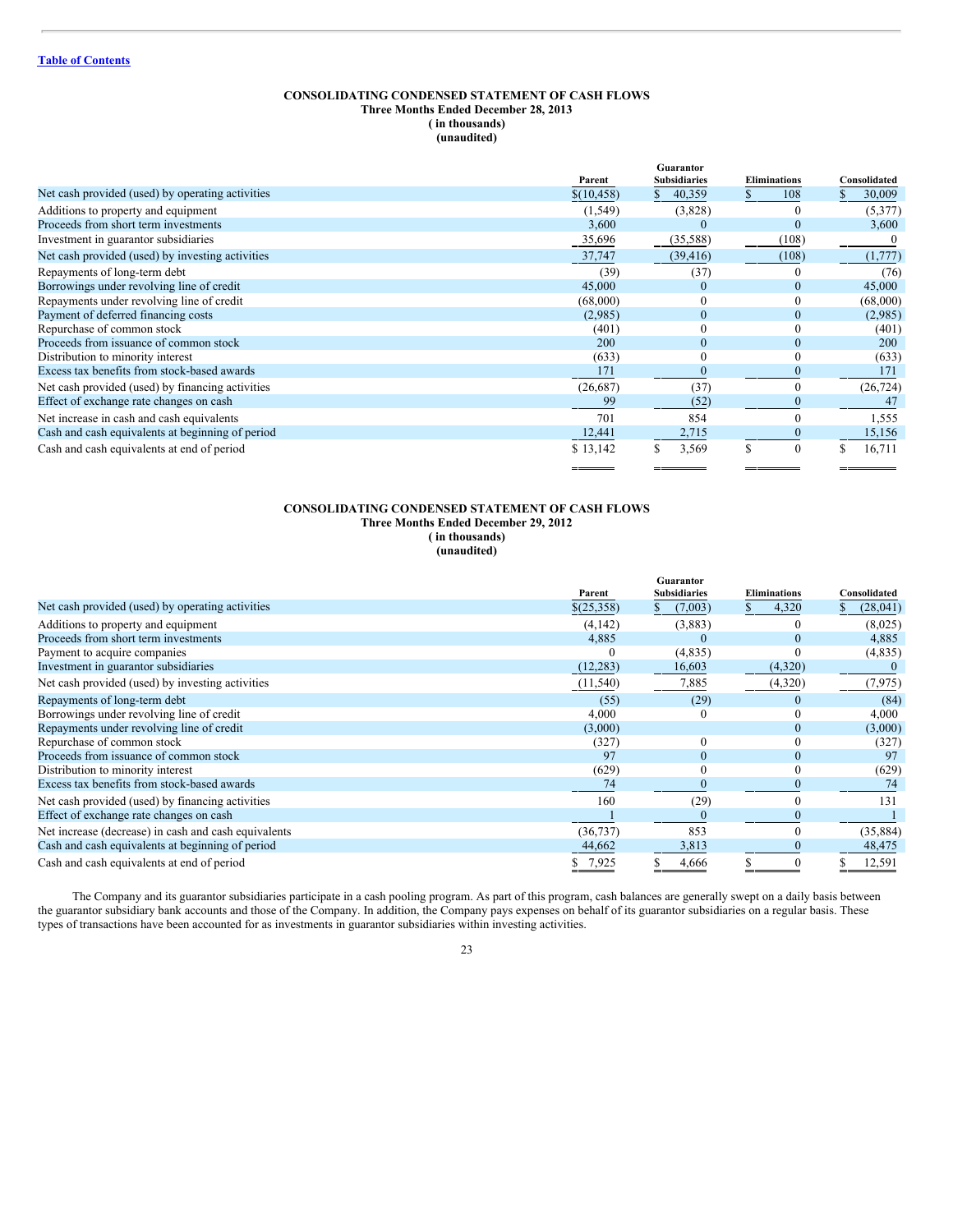# **14. Contingencies**

The Company may from time to time become involved in legal proceedings in the ordinary course of business. Currently, the Company is not a party to any legal proceedings that management believes would have a material effect on the Company's financial position or results of operations.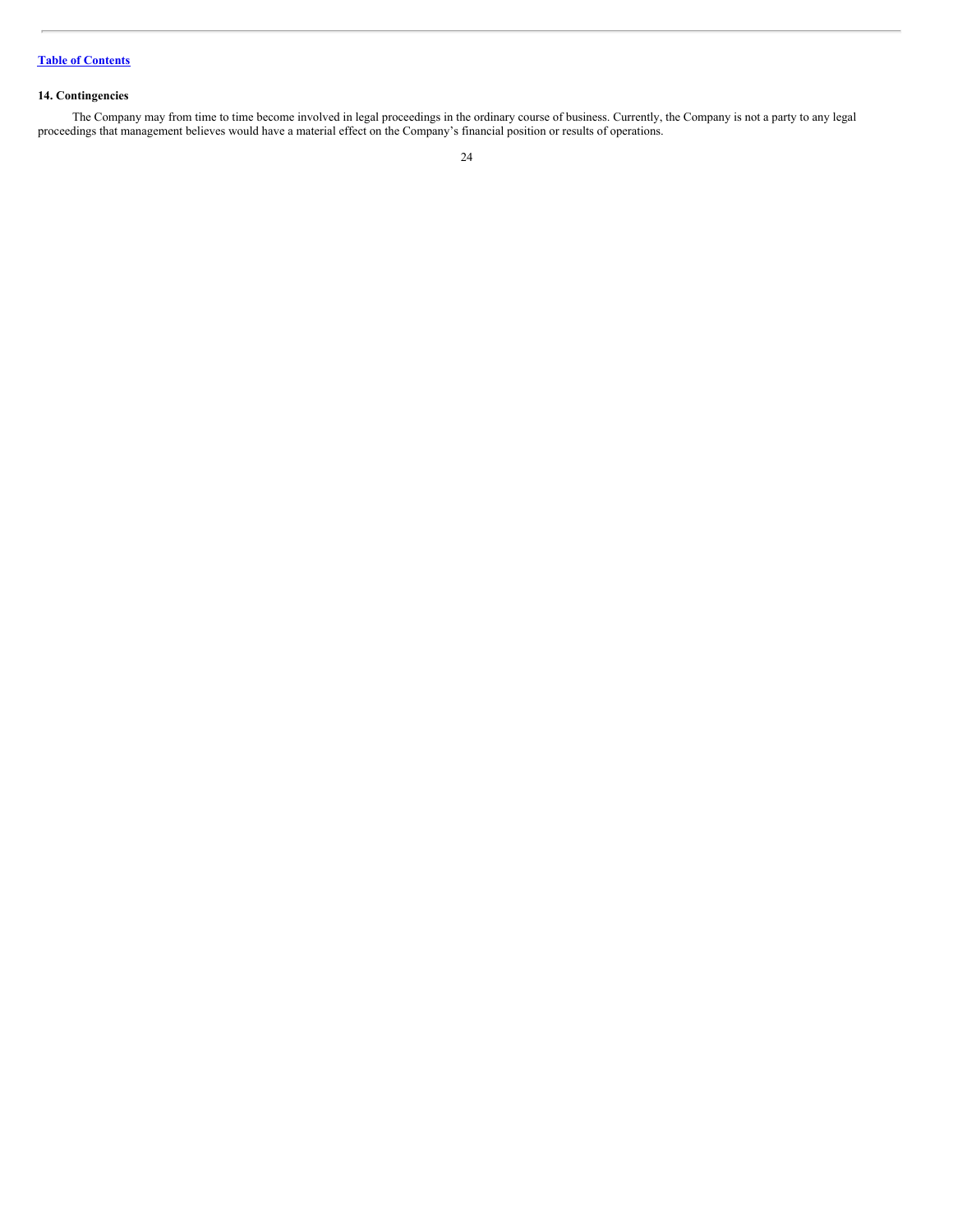#### <span id="page-24-0"></span>**Item 2. Management's Discussion and Analysis of Financial Condition and Results of Operations**

# **Our Company**

Central Garden & Pet Company is a leading innovator, marketer and producer of quality branded products. We are one of the largest suppliers in the pet and lawn and garden supplies industries in the United States. The total pet food and supplies industry is estimated to be approximately \$30 billion in annual retail sales. We estimate the annual retail sales of the pet supplies and super-premium pet food markets in the categories in which we participate to be approximately \$13.5 billion. The total lawn and garden industry in the United States, which includes equipment, supplies and services, is estimated to be approximately \$21 billion in annual retail sales. We estimate the annual retail sales of the lawn and garden supplies markets in the categories in which we participate to be approximately \$6 billion. In addition, we participate in the pottery and seasonal décor markets.

Our pet supplies products include products for dogs and cats, including edible bones, premium healthy edible and non-edible chews, super premium dog and cat food and treats, toys, pet carriers, grooming supplies and other accessories; products for birds, small animals and specialty pets, including food, cages and habitats, toys, chews and related accessories; animal and household health and insect control products; products for fish, reptiles and other aquarium-based pets, including aquariums, furniture and lighting fixtures, pumps, filters, water conditioners, food and supplements, and information and knowledge resources; and products for horses and livestock. These products are sold under the master brands including Adams<sup>TM</sup>, Aqueon®, Avoderm®, BioSpot®, Farnam®, Four Paws®, Kaytee®, Nylabone®, Pinnacle®, TFHTM, Zilla® as well as a number of other brands including Altosid, Comfort Zone®, Coralife®, Interpet, Kent Marine®, Oceanic Systems®, Pet Select®, Pre-Strike®, Super Pet®, and Zodiac®.

Our lawn and garden supplies products include proprietary and non-proprietary grass seed; wild bird feed, bird feeders, bird houses and other birding accessories; weed, grass, ant and other herbicide, insecticide and pesticide products; and decorative outdoor lifestyle and lighting products including pottery, trellises and other wood products and holiday lighting. These products are sold under the master brands AMDRO®, GKI/Bethlehem Lighting®, Ironite®, Pennington®, and Sevin®, as well as a number of other brand names including Grant's®, Lilly Miller®, Matthews Four SeasonsTM, New England Pottery®, Norcal Pottery®, Over-N-Out®, Smart Seed® and The Rebels®**.**

In fiscal 2013, our consolidated net sales were \$1.7 billion, of which our Pet segment, or Pet, accounted for approximately \$888 million and our Lawn and Garden segment, or Garden, accounted for approximately \$765 million. In fiscal 2013, our branded product sales were approximately \$1.4 billion, or approximately 83% of total sales, sales of other manufacturers' products were approximately 17% of total sales. In fiscal 2013, our income from operations, before corporate expenses and eliminations of \$64 million, was \$104 million, of which the Pet segment accounted for \$96 million and the Garden segment accounted for \$8 million. See Note 12 to our consolidated financial statements for financial information about our two operating segments.

We were incorporated in Delaware in June 1992 as the successor to a California corporation that was formed in 1955. Our executive offices are located at 1340 Treat Boulevard, Suite 600, Walnut Creek, California 94597, and our telephone number is (925) 948-4000. Our website is www.central.com. The information on our website is not incorporated by reference in this annual report.

#### **Recent Developments**

*Fiscal 2014 First Quarter Financial Performance:*

- Our net sales decreased \$2.0 million, or 0.7%, to \$290.5 million.
- Gross margin increased 110 basis points to 27.4%.
- Selling, general & administrative expenses decreased as a percentage of net sales to 30.3% from 30.8% in the prior year quarter.
- Our loss from operations in the fiscal first quarter of 2014 decreased \$4.7 million as compared to the first quarter of fiscal 2013.
- Generally, we incur a net loss in the first quarter of our fiscal year due to the seasonality of our garden segment. Our net loss in the first quarter of fiscal 2014 was \$12.7 million, or \$.26 per share, compared to \$15.3 million, or \$0.32 per share, in the first quarter of fiscal 2013.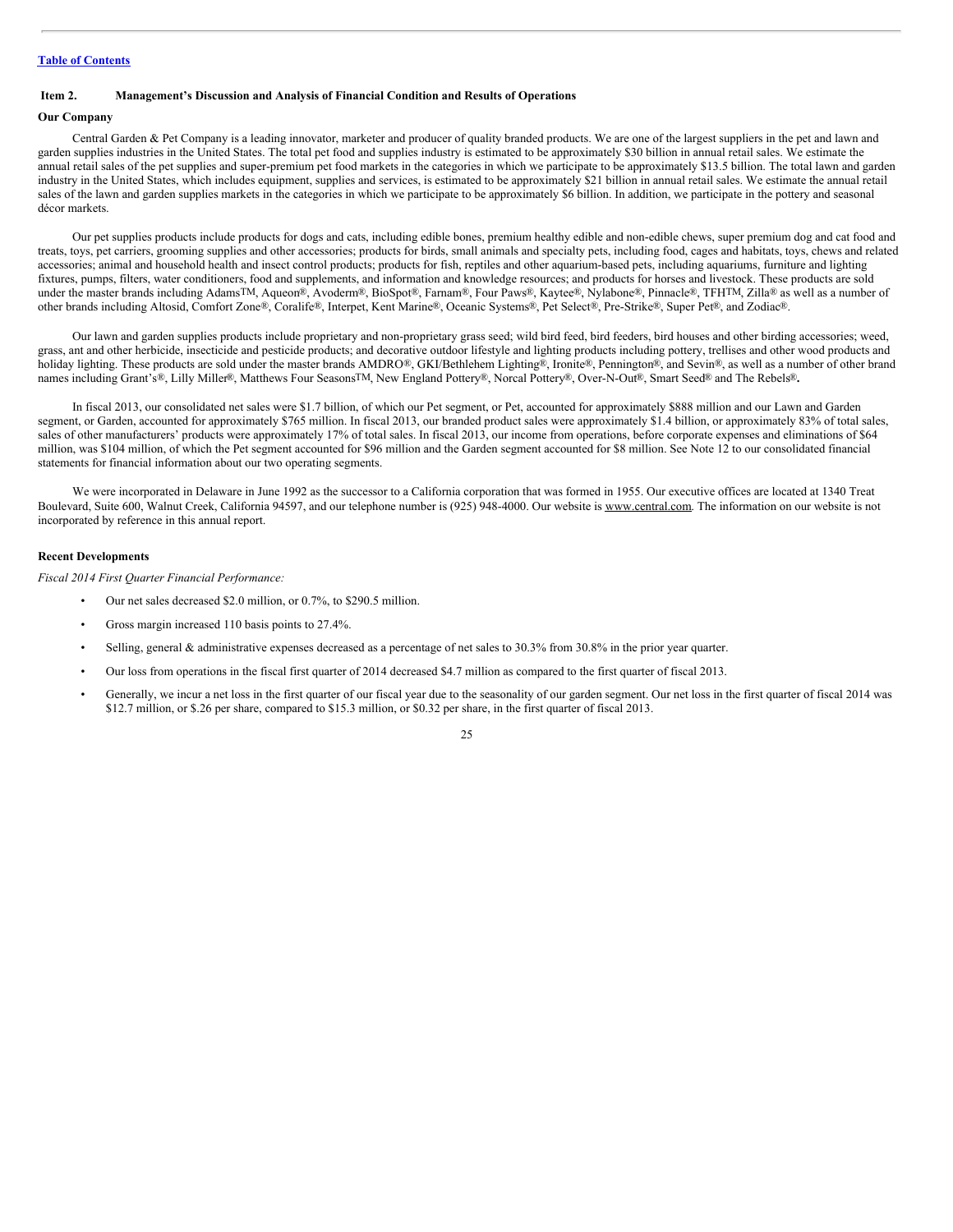#### **Results of Operations**

#### **Three Months Ended December 28, 2013 Compared with Three Months Ended December 29, 2012**

#### *Net Sales*

Net sales for the three months ended December 28, 2013 decreased \$2.0 million, or 0.7%, to \$290.5 million from \$292.5 million for the three months ended December 29, 2012. Our branded product sales decreased \$6.2 million and sales of other manufacturers' products increased \$4.2 million.

Pet segment net sales decreased \$10.6 million, or 5.4%, to \$184.6 million for the three months ended December 28, 2013 from \$195.2 million for the three months ended December 29, 2012. Pet branded product sales decreased \$13.7 million, due primarily to a \$6.1 million sales decrease in wild bird feed and a \$4.4 million sales decrease of aquatic products. The decreases were volume driven. Sales volume decreases were partially offset by increased prices. Sales of other manufacturers' products increased \$3.1 million.

Garden segment net sales increased \$8.6 million, or 8.8%, to \$105.9 million for the three months ended December 28, 2013 from \$97.3 million for the three months ended December 29, 2012. Garden branded product sales increased \$7.5 million and sales of other manufacturers' products increased \$1.1 million. The sales increase in our garden branded products was due primarily to a \$4.6 million increase in controls and fertilizers, which was primarily volume driven and reflects orders that are starting earlier this year, and a \$4.4 million increase in other garden supplies due to sales of our seasonal décor products into a new channel.

#### *Gross Profit*

Gross profit for the three months ended December 28, 2013 increased \$2.7 million, or 3.6%, to \$79.7 million from \$77.0 million for the three months ended December 29, 2012. Gross margin increased from 26.3% for the three months ended December 29, 2012 to 27.4% for the three months ended December 28, 2013. Gross profit and gross margin increased in both segments.

Gross margin in the Pet segment improved due to increased pricing. The largest gross margin improvement was in our dog and cat category, which benefitted from both price increases and manufacturing improvements. Gross margin in the Garden segment increased due primarily to improved margins in our seasonal décor products business, which was impacted negatively in the prior year quarter by increased sales returns and expenses and by reduced sales of winter seasonal products and impacted positively in the current period by increased sales into a new channel, and declining commodity prices in our wild bird feed garden business. These improvements were partially offset by a decrease in our grass seed business gross margin due to increased raw material costs.

#### *Selling, General and Administrative Expenses*

Selling, general and administrative expenses decreased \$2.0 million, or 2.2%, to \$88.1 million for the three months ended December 28, 2013 from \$90.1 million for the three months ended December 29, 2012. As a percentage of net sales, selling, general and administrative expenses decreased to 30.3% for the three months ended December 28, 2013, compared to 30.8% in the comparable prior year quarter. The change in selling, general and administrative expenses, discussed further below, was due to decreased selling and delivery expense. Corporate expenses are included within administrative expense and relate to the costs of unallocated executive, administrative, finance, legal, human resource, and information technology functions.

Selling and delivery expense decreased \$2.6 million, or 5.5%, to \$44.7 million for the three months ended December 28, 2013 from \$47.3 million for the three months ended December 29, 2012. Selling and delivery expense as a percentage of net sales decreased to 15.4% in the current year quarter from 16.2% in the prior year quarter. The \$2.6 million decrease was due primarily to lower delivery expenses and lower commissions resulting from the lower sales in our Pet segment.

Warehouse and administrative expense increased \$0.6 million, or 1.4%, to \$43.4 million for the three months ended December 28, 2013 from \$42.8 million for the three months ended December 29, 2012. Increased expenses at corporate and in our Garden segment due primarily to increased medical insurance and headcount reduction costs were partially offset by reduced expenses in our Pet segment due primarily to reduced employee related costs from headcount reductions in fiscal 2013.

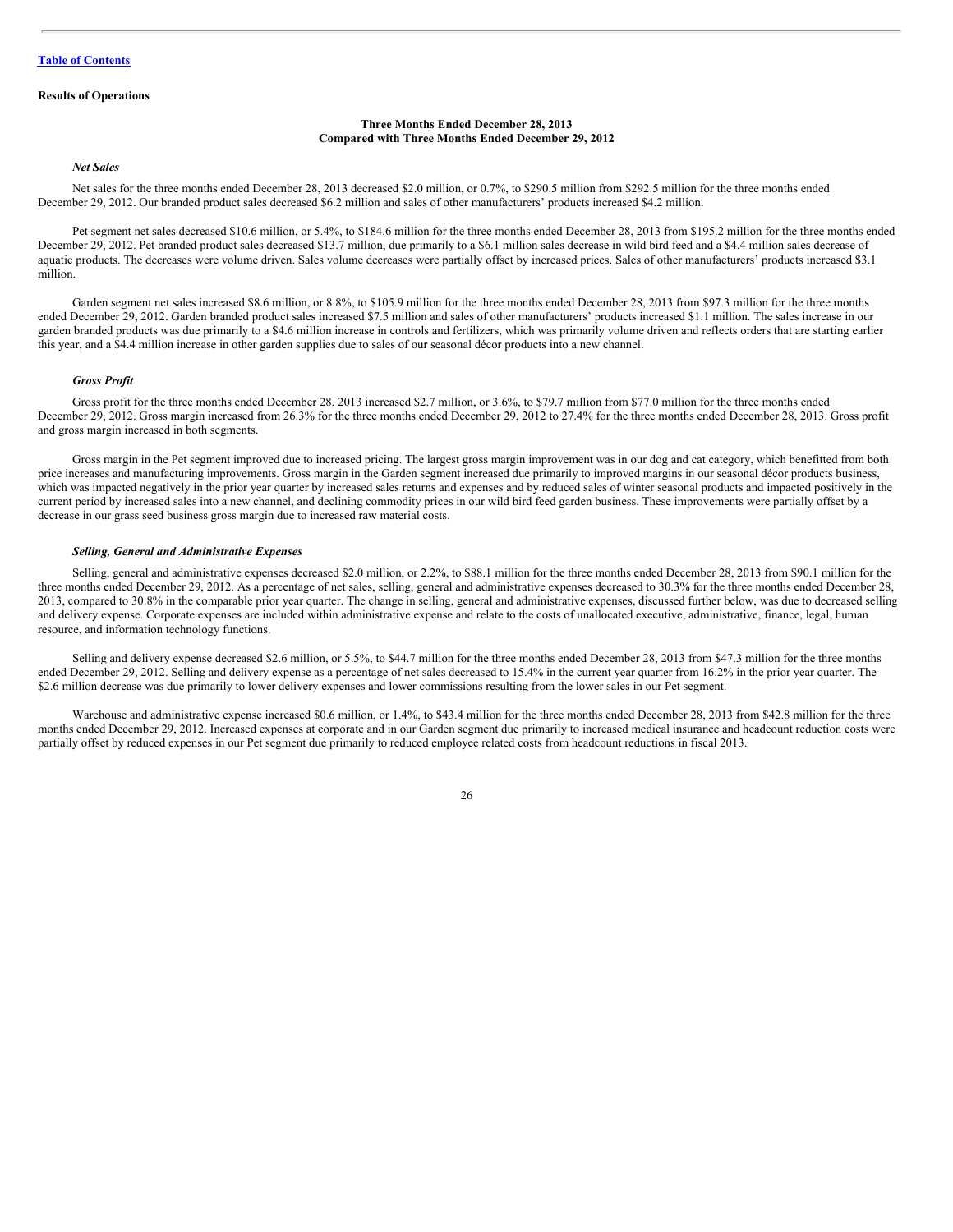#### *Loss from Operations*

The loss from operations decreased \$4.7 million for the three months ended December 28, 2013, or 36.2%, to \$8.4 million from \$13.1 million for the three months ended December 29, 2012. Operating income for the quarter increased in our Pet segment by \$4.2 million due to lower selling, general and administrative expenses and an improved gross margin. The operating loss in our Garden segment decreased by \$2.3 million due primarily to increased revenues partially offset by a \$1.8 million increase in corporate operating expense resulting primarily from increases in medical insurance costs and headcount reduction expenses.

#### *Net Interest Expense*

Net interest expense for the three months ended December 28, 2013 increased \$2.0 million, or 19.1%, to \$12.2 million from \$10.2 million for the three months ended December 29, 2012. The increase was due primarily to a non-cash charge of \$1.7 million related to the unamortized deferred financing costs related to our prior revolving credit facility. On December 5, 2013, the Company entered into a Credit Agreement which provides for a \$390 million principal amount senior secured asset-based revolving credit facility, with up to an additional \$200 million principal amount available with the consent of the Lenders if the Company exercises the accordion feature set forth therein (collectively, the "Credit Facility"). The Credit Facility matures on December 5, 2018 and replaced the Company's prior credit facility. Our average borrowing rate for the current quarter declined to 8.6% compared to 8.7% for the prior year quarter.

Debt outstanding on December 28, 2013 was \$449.5 million compared to \$450.8 million as of December 29, 2012.

#### *Other Expense*

Other expense decreased \$0.8 million to \$0.2 million for the quarter ended December 28, 2013, from \$1.0 million for the quarter ended December 29, 2012. The decrease was due primarily to realized and unrealized losses expensed in the prior year quarter from derivative contracts used to economically hedge anticipated commodity purchases for use in our products.

#### *Income Taxes*

Our effective income tax rate was 38.2% for the quarter ended December 28, 2013 and 36.9% for the quarter ended December 29, 2012. The income tax rate increase was due primarily to an increase in state tax rates compared to the prior year quarter.

#### **Inflation**

Our revenues and margins are dependent on various economic factors, including rates of inflation, energy costs, consumer attitudes toward discretionary spending, currency fluctuations, and other macro-economic factors which may impact levels of consumer spending. Historically, in certain fiscal periods, we have been adversely impacted by rising input costs related to domestic inflation, particularly relating to grain and seed prices, fuel prices and the ingredients used in our garden controls and fertilizer. Rising costs have made it difficult for us to increase prices to our retail customers at a pace sufficient to enable us to maintain margins.

In recent years, our business was negatively impacted by low consumer confidence, as well as other macro-economic factors. In fiscal 2012 and throughout most of fiscal 2013, commodity costs continued to increase. Recently, commodity costs have been declining although we have seen increases in our grass seed costs. We continue to monitor commodity prices in order to take action to mitigate the impact of increasing raw material costs.

#### **Weather and Seasonality**

Our sales of lawn and garden products are influenced by weather and climate conditions in the different markets we serve. Additionally, our Garden segment's business is highly seasonal. In fiscal 2013, approximately 68% of our Garden segment's net sales and 60% of our total net sales occurred during our second and third fiscal quarters. Substantially all of the Garden segment's operating income is typically generated in this period, which has historically offset the operating loss incurred during the first fiscal quarter of the year.

#### **Liquidity and Capital Resources**

We have financed our growth through a combination of internally generated funds, bank borrowings, supplier credit, and sales of equity and debt securities.

Our business is seasonal and our working capital requirements and capital resources track closely to this seasonal pattern. Generally, during the first fiscal quarter, accounts receivable reach their lowest level while inventory, accounts payable and short-term borrowings begin to increase. During the second fiscal quarter, receivables, accounts payable and short-term borrowings increase, reflecting the build-up of inventory and related payables in anticipation of the peak lawn and garden selling season. During the third fiscal quarter, inventory levels remain relatively constant while accounts receivable peak and short-term borrowings start to decline as cash collections are received during the peak selling season. During the fourth fiscal quarter, inventory levels are at their lowest, and accounts receivable and payables are substantially reduced through collection of receivables.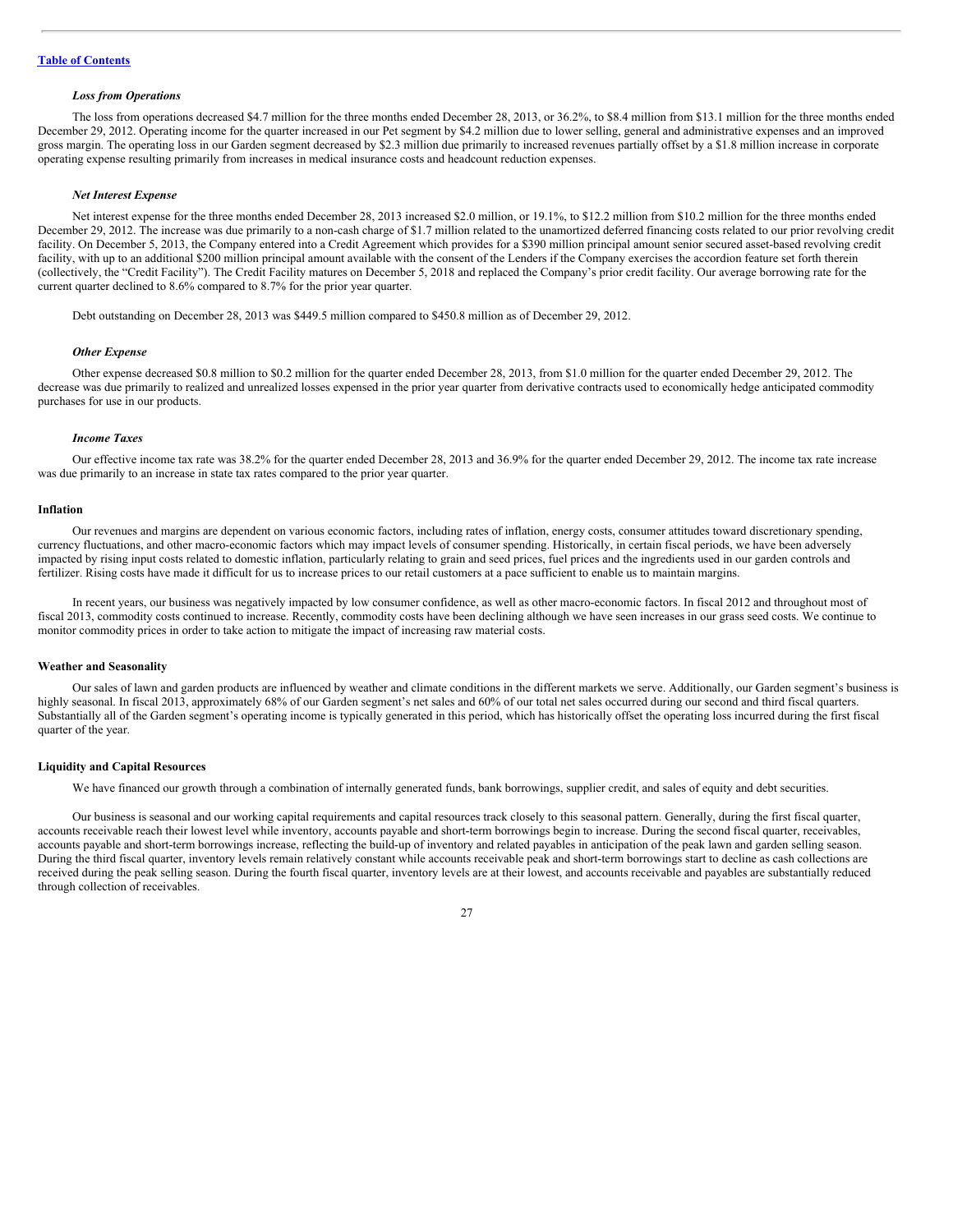We service two broad markets: pet supplies and lawn and garden supplies. Our pet supplies businesses involve products that have a year round selling cycle with a slight degree of seasonality. As a result, it is not necessary to maintain large quantities of inventory to meet peak demands. On the other hand, our lawn and garden businesses are highly seasonal with approximately 68% of our Garden segment's net sales occurring during the second and third fiscal quarters. This seasonality requires the shipment of large quantities of product well ahead of the peak consumer buying periods. To encourage retailers and distributors to stock large quantities of inventory, industry practice has been for manufacturers to give extended credit terms and/or promotional discounts.

#### *Operating Activities*

Net cash provided by operating activities increased by \$58.0 million, from \$28.0 million of cash used in operating activities for the three months ended December 29, 2012, to \$30.0 million of cash provided by operating activities for the three months ended December 28, 2013. The increase in cash provided by operating activities was due primarily to reduced spending on inventory in the current period compared to the prior year period. In the prior year first quarter, we built safety stock to ensure our ability to service our customers would not be disrupted. Although, we began the current quarter with a higher inventory balance than the prior year quarter and are building inventory for the coming garden season, we are focused on bringing our investment in inventory down over time, consistent with maintaining high fill rates and service levels to our customers.

#### *Investing Activities*

Net cash used in investing activities decreased \$6.2 million, from \$8.0 million for the three months ended December 29, 2012 to \$1.8 million during the three months ended December 28, 2013. The decrease in cash used in investing activities was due primarily to our acquisition activity in the prior year period. In December 2012, the Company acquired the remaining majority interest in FourStar Microbial Products, LLC ("FourStar Microbial") for approximately \$4.8 million in cash with possible contingent future performance-based payments. Capital expenditures also decreased in the current year due to reduced expenditures related to facilities and our ERP implementation.

#### *Financing Activities*

Net cash used by financing activities increased \$26.8 million, from \$0.1 million of cash provided by financing activities for the three months ended December 29, 2012, to \$26.7 million of cash used by financing activities for the three months ended December 28, 2013. The increase in cash used was due primarily to higher net repayments under our revolving credit facility during the three months ended December 28, 2013 compared to the three months ended December 29, 2012, as we paid down the amount outstanding under our prior revolving credit facility.

We expect that our principal sources of funds will be cash generated from our operations and, if necessary, borrowings under our \$390 million asset backed loan facility. Based on our anticipated cash needs, availability under our asset backed loan facility and the scheduled maturity of our debt, we believe that our sources of liquidity should be adequate to meet our working capital, capital spending and other cash needs for at least the next 12 months. However, we cannot assure you that these sources will continue to provide us with sufficient liquidity and, should we require it, that we will be able to obtain financing on terms satisfactory to us, or at all.

We believe that cash flows from operating activities, funds available under our asset backed loan facility, and arrangements with suppliers will be adequate to fund our presently anticipated working capital requirements for the foreseeable future. We anticipate that our capital expenditures, which are related primarily to replacements and upgrades to plant and equipment and investment in our implementation of a scalable enterprise-wide information technology platform, will not exceed \$30 million during fiscal 2014. We are investing in this information technology platform to improve existing operations, support future growth and enable us to take advantage of new applications and technologies. We invested approximately \$82 million from fiscal 2005 through fiscal 2013 in this initiative. Capital expenditures for 2014 and beyond will depend upon the pace of conversion of those remaining legacy systems. This initiative, when complete, will combine our numerous information systems , which should create greater efficiency and effectiveness.

As part of our growth strategy, we have acquired a number of companies in the past, and we anticipate that we will continue to evaluate potential acquisition candidates in the future. If one or more potential acquisition opportunities, including those that would be material, become available in the near future, we may require additional external capital. In addition, such acquisitions would subject us to the general risks associated with acquiring companies, particularly if the acquisitions are relatively large.

28

At December 28, 2013, our total debt outstanding was \$449.5 million, as compared with \$450.8 million at December 29, 2012.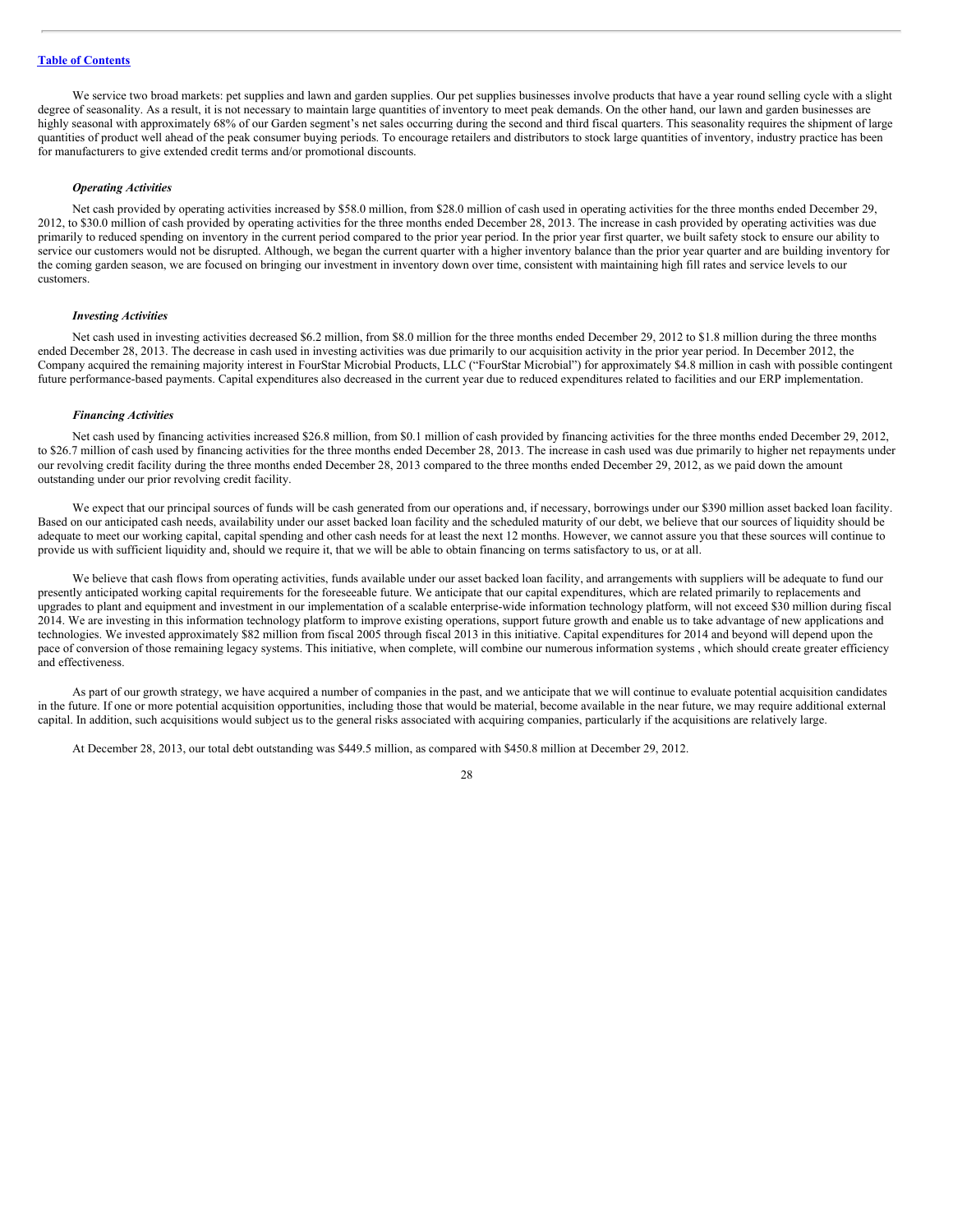#### *Asset Backed Loan Facility*

On December 5, 2013, we entered into a credit agreement which provides up to a \$390 million principal amount senior secured asset-based revolving credit facility, with up to an additional \$200 million principal amount available with the consent of the Lenders if we exercise the accordion feature set forth therein (collectively, the "Credit Facility"). The Credit Facility matures on December 5, 2018 and replaced our prior revolving credit facility. We may borrow, repay and reborrow amounts under the Credit Facility until its maturity date, at which time all amounts outstanding under the Credit Facility must be repaid in full. As of December 28, 2013 there were no borrowings outstanding under the Credit Facility. There were no letters of credit outstanding under the Credit Facility as of December 28, 2013. There were other letters of credit of \$13.1 million outstanding as of December 28, 2013.

The Credit Facility is subject to a borrowing base, calculated using a formula based upon eligible receivables and inventory, minus certain reserves and subject to restrictions. The borrowing base as of December 28, 2013 was approximately \$302.2 million. Borrowings under the Credit Facility will bear interest at an index based on LIBOR or, at the option of the Company, the Base Rate (defined as the highest of (a) the SunTrust prime rate, (b) the Federal Funds Rate plus 0.5% and (c) one-month LIBOR plus 1.00%), plus, in either case, an applicable margin based on the Company's total outstanding borrowings. Such applicable margin for LIBOR-based borrowings fluctuates between 1.25%-1.75% (and was 1.25% at December 28, 2013) and such applicable margin for Base Rate borrowings fluctuates between 0.25%-0.75% (and was 0.25% at December 28, 2013). As of December 28, 2013, the applicable interest rate related to Base Rate borrowings, had any been outstanding, was 3.5%, and the applicable interest rate related to LIBOR-based borrowings, had any been outstanding, was 1.4%.

The Credit Facility contains customary covenants, including financial covenants which require us to maintain a minimum fixed charge coverage ratio of 1.00:1.00 upon reaching certain borrowing levels. The Credit Facility is secured by substantially all assets of the Company. We were in compliance with all covenants under the Credit Facility during the period ended December 28, 2013.

We incurred approximately \$3.0 million of costs in conjunction with this transaction, which included banking fees and legal expenses. These costs will be amortized over the term of the Credit Facility.

We recorded a non-cash charge of \$1.7 million for the period ended December 28, 2013, as part of interest expense, related to the unamortized deferred financing costs under the prior revolving credit facility.

#### *Senior Subordinated Notes*

On March 8, 2010, we issued \$400 million aggregate principal amount of 8.25% senior subordinated notes due March 1, 2018 (the "2018 Notes"). On February 13, 2012, we issued an additional \$50 million aggregate principal amount of our 2018 Notes at a price of 98.501%, plus accrued interest from September 1, 2011, in a private placement. We used the net proceeds from the offering to pay a portion of the outstanding balance under our prior credit facility.

The estimated fair value of our \$450 million of 2018 Notes as of December 28, 2013 was approximately \$434.3 million. The estimated fair value is based on quoted market prices for these notes.

The 2018 Notes require semiannual interest payments, which commenced on September 1, 2010. The 2018 Notes are unsecured senior subordinated obligations and are subordinated to all of our existing and future senior debt, including our Credit Facility. The obligations under the 2018 Notes are fully and unconditionally guaranteed on a senior subordinated basis by each of our existing and future domestic restricted subsidiaries with certain exceptions. The guarantees are general unsecured senior subordinated obligations of the guarantors and are subordinated to all existing and future senior debt of the guarantors.

We may redeem some or all of the 2018 Notes at any time prior to March 1, 2014 at the principal amount plus a "make whole" premium. We may redeem some or all of the 2018 Notes at any time on or after March 1, 2014 for 104.125%, after March 1, 2015 for 102.063% and after March 1, 2016 for 100%, plus accrued and unpaid interest. The holders of the 2018 Notes have the right to require us to repurchase all or a portion of the 2018 Notes at a purchase price equal to 101% of the principal amount of the notes repurchased, plus accrued and unpaid interest upon the occurrence of a change of control.

The 2018 Notes contain customary high yield covenants, including covenants limiting debt incurrence and restricted payments, subject to certain baskets and exceptions. We were in compliance with all financial covenants related to the 2018 Notes indenture as of December 28, 2013.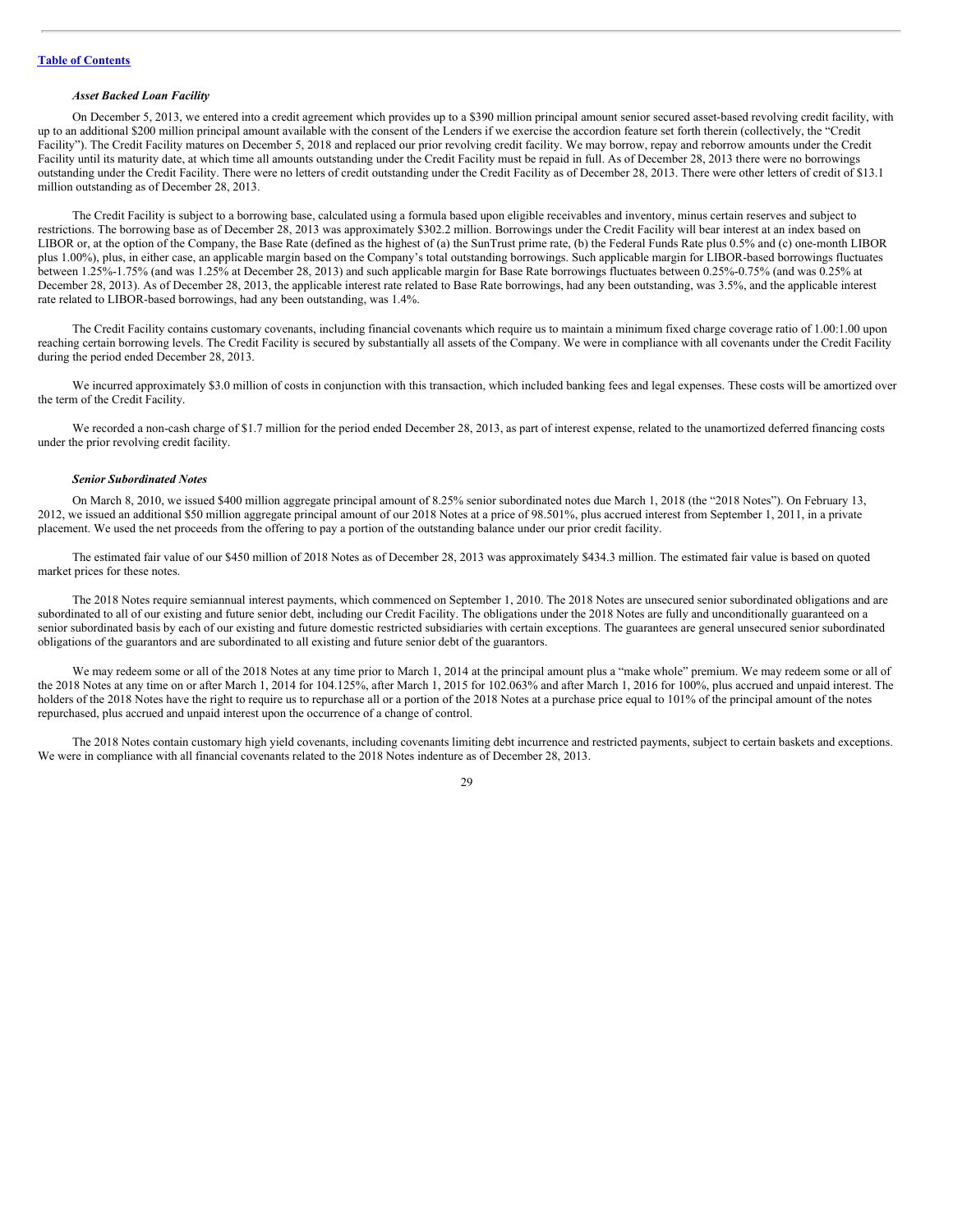#### **Off-Balance Sheet Arrangements**

There have been no material changes to the information provided in our Annual Report on Form 10-K for the fiscal year ended September 28, 2013 regarding off-balance sheet arrangements.

#### **Contractual Obligations**

There have been no material changes outside the ordinary course of business in our contractual obligations set forth in the Management's Discussion and Analysis of Financial Condition and Results of Operations—Liquidity and Capital Resources in our Annual Report on Form 10-K for the fiscal year ended September 28, 2013.

#### **New Accounting Pronouncements**

Refer to Footnote 1 in the notes to the condensed consolidated financial statements for new accounting pronouncements.

# **Critical Accounting Policies, Estimates and Judgments**

There have been no material changes to our critical accounting policies, estimates and assumptions or the judgments affecting the application of those accounting policies since our Annual Report on Form 10-K for the fiscal year ended September 28, 2013.

#### <span id="page-29-0"></span>**Item 3. Quantitative and Qualitative Disclosures About Market Risk**

There has been no material change in our exposure to market risk from that discussed in our Annual Report on Form10-K for the fiscal year ended September 28, 2013.

#### <span id="page-29-1"></span>**Item 4. Controls and Procedures**

(a) *Evaluation of Disclosure Controls and Procedures*. Our Chief Executive Officer and Chief Financial Officer have reviewed, as of the end of the period covered by this report, the "disclosure controls and procedures" (as defined in the Securities Exchange Act of 1934 Rules 13a-15(e) and 15d-15(e)) that ensure that information relating to the Company required to be disclosed by us in the reports that we file or submit under the Exchange Act is recorded, processed, summarized and reported in a timely and proper manner and that such information is accumulated and communicated to our management, including our Chief Executive Officer and Chief Financial Officer, as appropriate to allow timely decisions regarding required disclosure. Based upon this review, such officers concluded that our disclosure controls and procedures were effective as of December 28, 2013.

(b) *Changes in Internal Control Over Financial Reporting*. Our management, with the participation of our Chief Executive Officer and Chief Financial Officer, has evaluated whether any change in our internal control over financial reporting occurred during the first quarter of fiscal 2014. Based on that evaluation, management concluded that there has been no change in our internal control over financial reporting during the first quarter of fiscal 2014 that has materially affected, or is reasonably likely to materially affect, our internal control over financial reporting.

# **PART II. OTHER INFORMATION**

# <span id="page-29-2"></span>**Item 1. Legal Proceedings**

From time to time, we are involved in certain legal proceedings in the ordinary course of business. Currently, we are not a party to any legal proceedings that management believes would have a material effect on our financial position or results of operations.

#### <span id="page-29-3"></span>**Item 1A. Risk Factors**

There have been no material changes from the risk factors previously disclosed in Item 1A to Part I of our Form 10-K for the fiscal year ended September 28, 2013.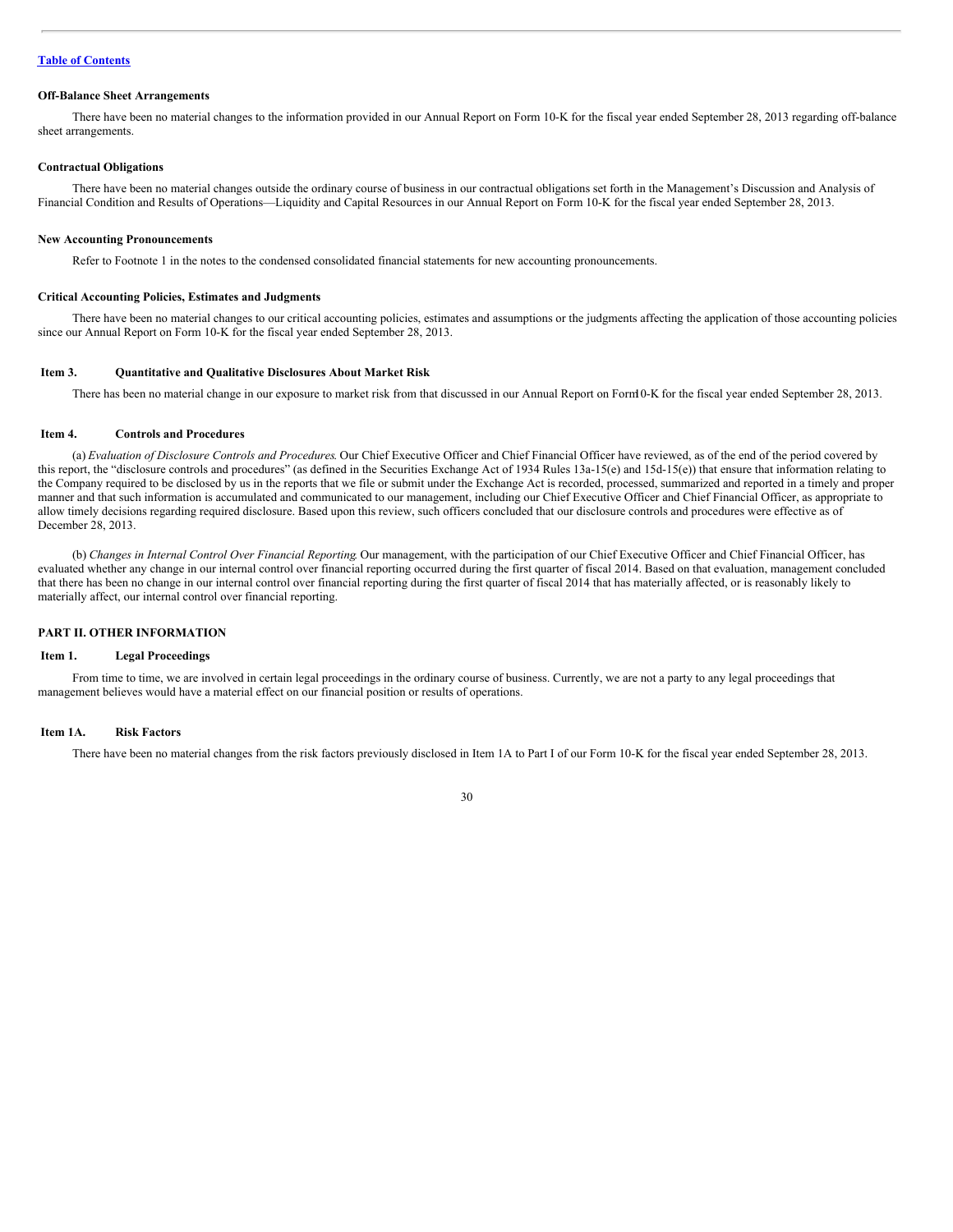# <span id="page-30-0"></span>**Item 2. Unregistered Sales of Equity Securities and Use of Proceeds**

The following table sets forth the repurchases of any equity securities during the fiscal quarter ended December 28, 2013 and the dollar amount of authorized share repurchases remaining under our stock repurchase program.

|                                       | <b>Total Number</b><br>of Shares<br>(or Units) | Average<br><b>Price Paid</b><br>per Share | <b>Total Number</b><br>of Shares<br>(or Units)<br><b>Purchased as</b><br><b>Part of Publicly</b><br><b>Announced Plans</b> | Maximum<br>Number (or<br>Approximate<br><b>Dollar Value</b> )<br>of Shares<br>(or Units)<br>that May Yet<br><b>Be Purchased</b><br>Under the<br><b>Plans or</b> |
|---------------------------------------|------------------------------------------------|-------------------------------------------|----------------------------------------------------------------------------------------------------------------------------|-----------------------------------------------------------------------------------------------------------------------------------------------------------------|
| Period                                | Purchased                                      | (or Units)                                | or Programs                                                                                                                | Programs (1)                                                                                                                                                    |
| September 29, 2013 – November 2, 2013 | 12,448(2)                                      | 7.19<br>\$                                | $\theta$                                                                                                                   | \$50,093,000                                                                                                                                                    |
| November 3, 2013 – November 30, 2013  | 2,901(2)                                       | 7.56<br>S.                                | $\theta$                                                                                                                   | \$50,093,000                                                                                                                                                    |
| December 1, 2013 – December 28, 2013  | 11,128(2)                                      | 6.95<br>\$                                |                                                                                                                            | \$50,093,000                                                                                                                                                    |
| Total                                 | 26,477                                         | 7.13                                      |                                                                                                                            | \$50,093,000                                                                                                                                                    |

(1) During the third quarter of fiscal 2011, our Board of Directors authorized a \$100 million share repurchase program. The program has no expiration date and expires when the amount authorized has been used or the Board withdraws its authorization. The repurchase of shares may be limited by certain financial covenants in our credit facility and indenture that restrict our ability to repurchase our stock.

(2) Shares purchased during the period indicated represent withholding of a portion of shares to cover taxes in connection with the vesting of restricted stock and the exercise of stock options.

#### <span id="page-30-1"></span>**Item 3. Defaults Upon Senior Securities**

Not applicable

# <span id="page-30-2"></span>**Item 4. Mine Safety Disclosures**

Not applicable

#### <span id="page-30-3"></span>**Item 5. Other Information**

Not applicable

#### <span id="page-30-4"></span>**Item 6. Exhibits**

- 10.1 Credit Agreement dated December 5, 2013 among the Company, certain of the Company's domestic subsidiaries, as borrowers and guarantors, a syndicate of financial institutions party thereto, SunTrust Bank, as administrative agent and swingline lender, and SunTrust Robinson Humphrey, Inc., U.S. Bank National Association and Harris Bank as joint lead arrangers and bookrunners.
- 31.1 Certification of Principal Executive Officer Pursuant to Section 302 of the Sarbanes-Oxley Act of 2002.
- 31.2 Certification of Principal Financial Officer Pursuant to Section 302 of the Sarbanes-Oxley Act of 2002.
- 32.1 Certification of Principal Executive Officer Pursuant to 18 U.S.C. Section 1350.
- 32.2 Certification of Principal Financial Officer Pursuant to 18 U.S.C. Section 1350.
- 101.INS\*\* XBRL Instance Document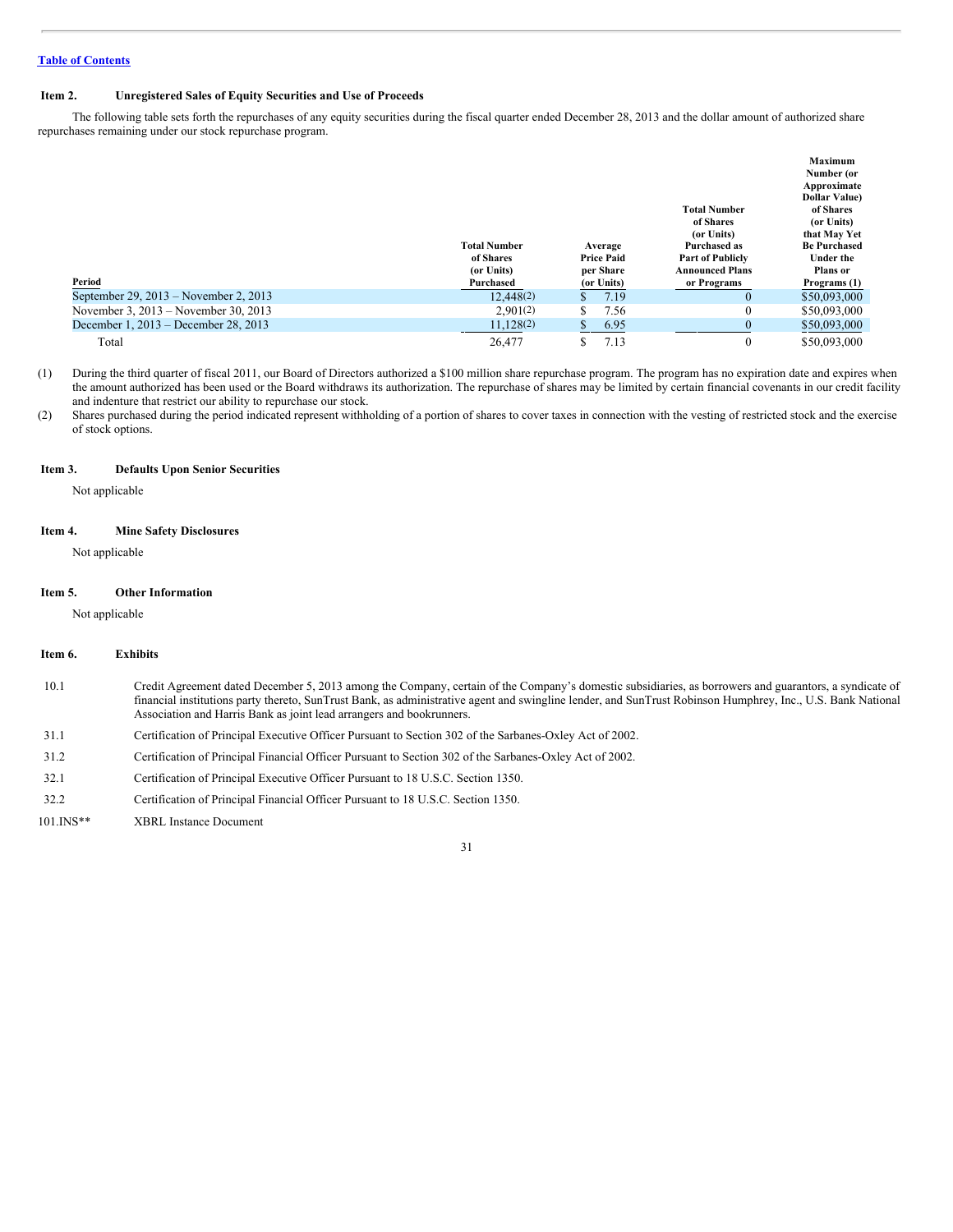| 101.SCH**   | <b>XBRL Taxonomy Extension Schema Document</b>         |
|-------------|--------------------------------------------------------|
| 101.CAL**   | XBRL Taxonomy Extension Calculation Linkbase Document  |
| 101.DEF**   | XBRL Taxonomy Extension Definition Linkbase Document   |
| $101.LAB**$ | XBRL Taxonomy Extension Label Linkbase Document        |
| 101.PRE**   | XBRL Taxonomy Extension Presentation Linkbase Document |
|             |                                                        |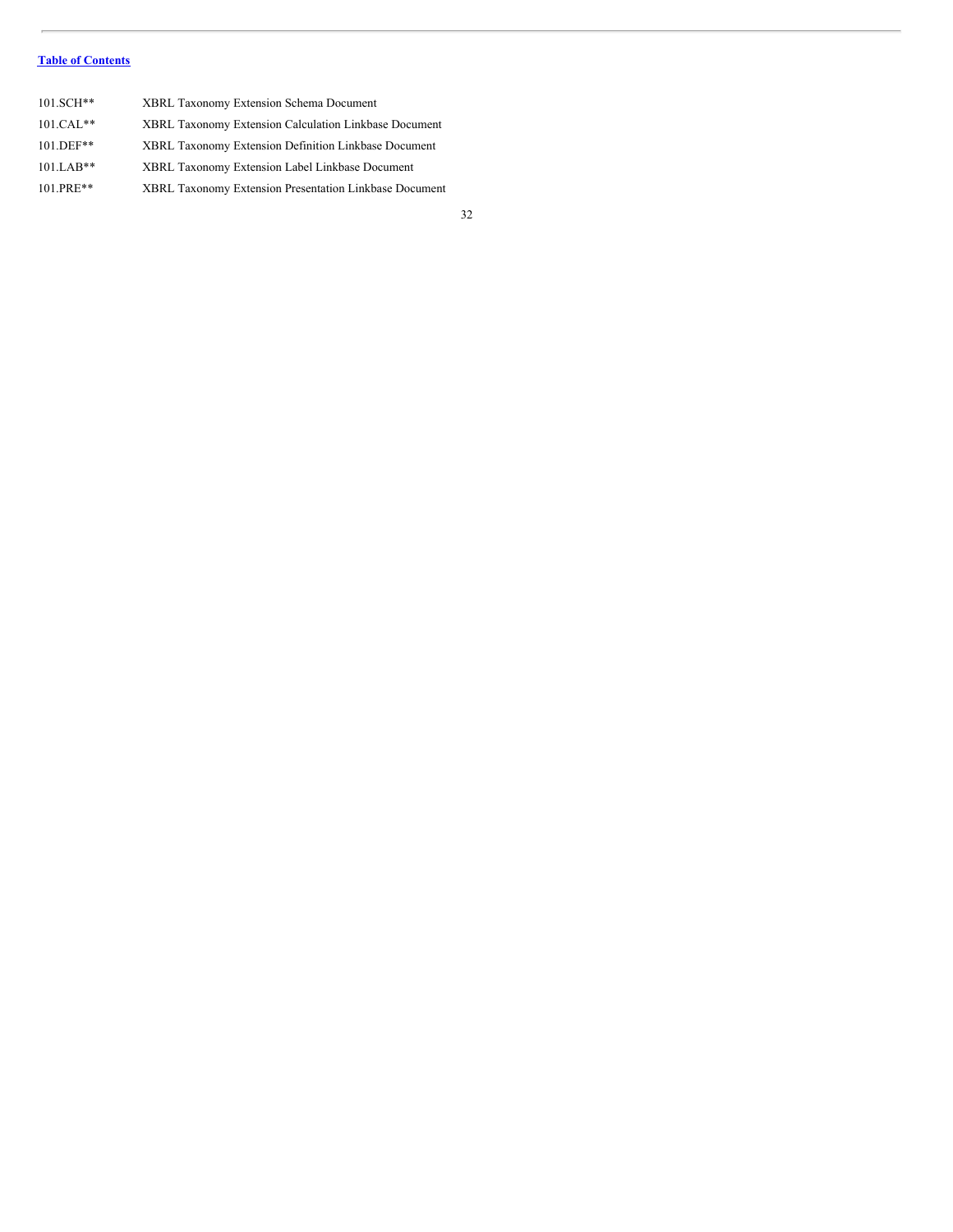# **SIGNATURES**

Pursuant to the requirements of the Securities Act of 1934, the registrant has duly caused this report to be signed on its behalf by the undersigned thereunder duly authorized.

> CENTRAL GARDEN & PET COMPANY Registrant

Dated: February 6, 2014

/s/ JOHN R. RANELLI

John R. Ranelli President and Chief Executive Officer *(Principal Executive Of icer)*

/s/ LORI A. VARLAS

Lori A. Varlas Chief Financial Officer *(Principal Financial Of icer)*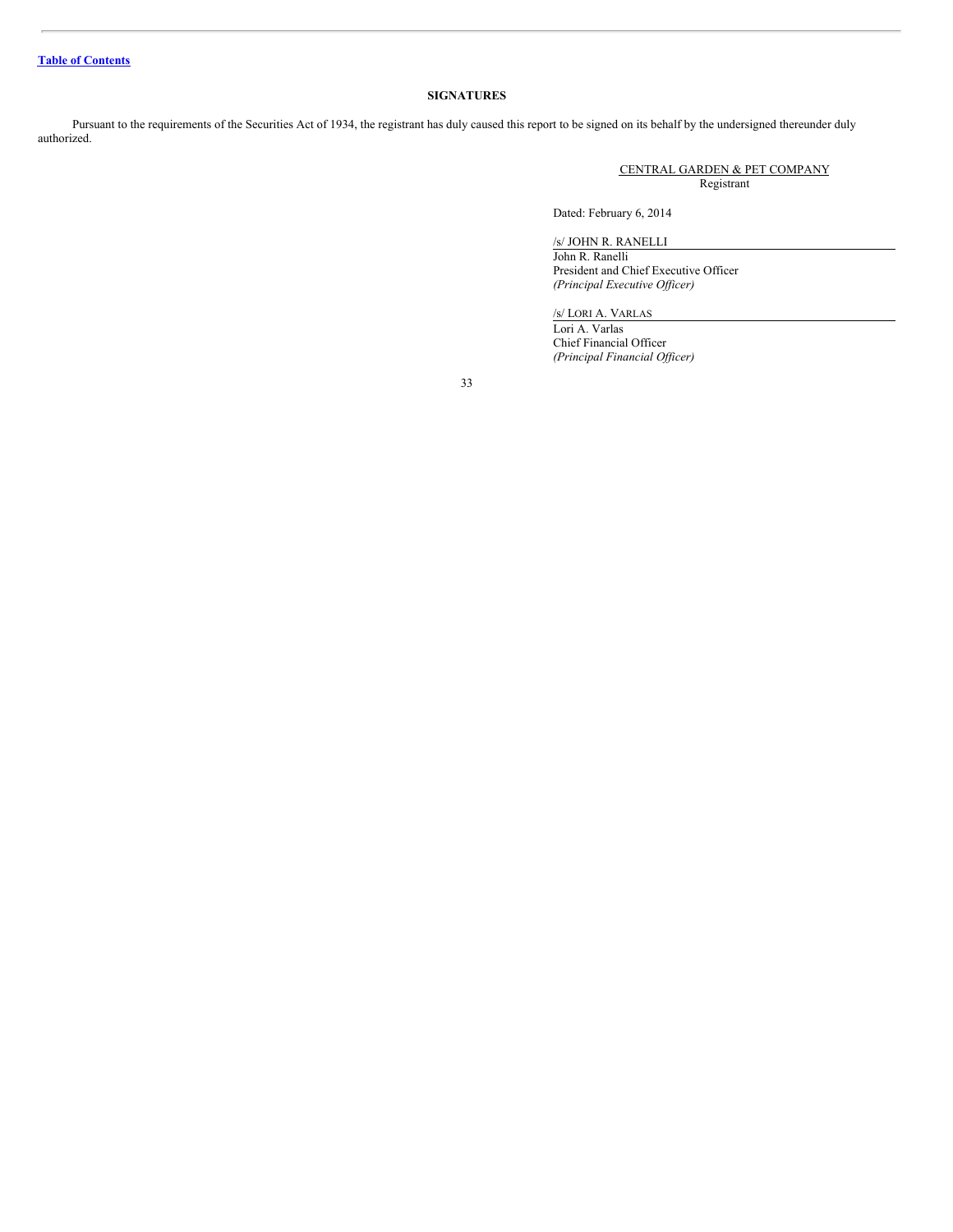**Exhibit 10.1 EXECUTION VERSION**

CUSIP: 153528AJ3 CUSIP: 153528AK0 (Revolver)

# **CREDIT AGREEMENT**

# **dated as of December 5, 2013,**

**among**

**CENTRAL GARDEN & PET COMPANY,** as the Parent and a Borrower,

**THE OTHER BORROWERS FROM TIME TO TIME PARTY HERETO,**

# **THE GUARANTORS FROM TIME TO TIME PARTY HERETO,**

# **THE LENDERS FROM TIME TO TIME PARTY HERETO**,

**SUNTRUST BANK,** as the Issuing Bank,

and

# **SUNTRUST BANK,** as the Administrative Agent

with

**SUNTRUST ROBINSON HUMPHREY, INC.,** as Left Lead Arranger and Joint Bookrunner,

and

# **U.S. BANK NATIONAL ASSOCIATION**

and **BMO HARRIS BANK N.A.,** as Joint Lead Arrangers, Joint Bookrunners and Co-Syndication Agents

and

**BANK OF THE WEST,** as Documentation Agent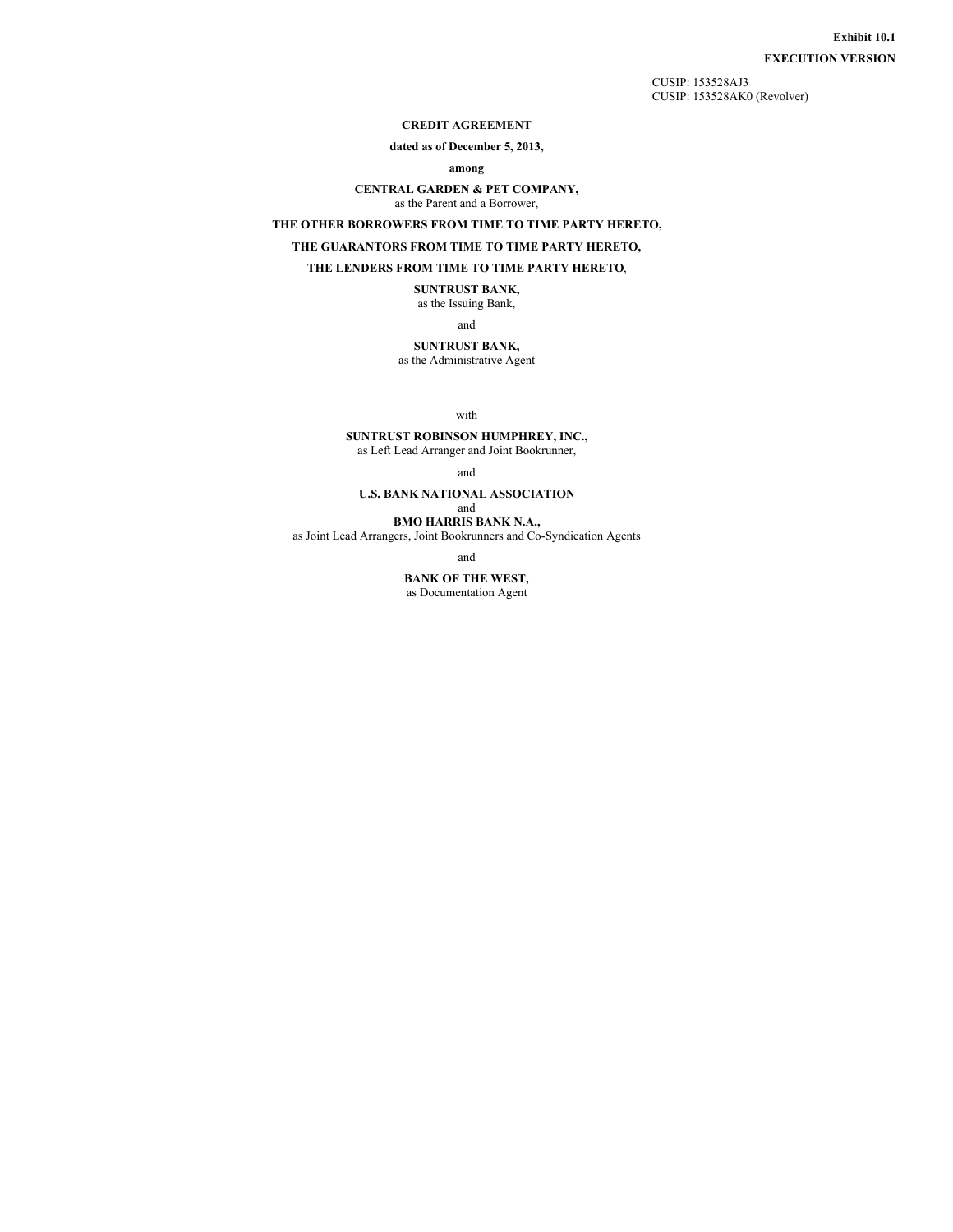#### **TABLE OF CONTENTS**

|                  |                                                                   | Page |
|------------------|-------------------------------------------------------------------|------|
| <b>ARTICLE 1</b> | DEFINITIONS, ACCOUNTING PRINCIPLES AND OTHER INTERPRETIVE MATTERS |      |
| Section 1.1      | Definitions                                                       |      |
| Section 1.2      | Uniform Commercial Code                                           | 46   |
| Section 1.3      | <b>Accounting Principles</b>                                      | 46   |
| Section 1.4      | Other Interpretive Matters                                        | 47   |
| Section 1.5      | <b>Currency Translations</b>                                      | 48   |
| Section 1.6      | Calculation of Excess Availability                                | 48   |
| Section 1.7      | Reserves; Changes to Eligibility Criteria                         | 48   |
| <b>ARTICLE 2</b> | THE LOANS AND THE LETTERS OF CREDIT                               | 48   |
| Section 2.1      | <b>Extension of Credit</b>                                        | 48   |
| Section 2.2      | Manner of Borrowing and Disbursement of Loans                     | 54   |
| Section 2.3      | Interest                                                          | 58   |
| Section 2.4      | Fees                                                              | 60   |
| Section 2.5      | Prepayment/Cancellation of Revolving Loan Commitment              | 61   |
| Section 2.6      | Repayment                                                         | 62   |
| Section 2.7      | Notes; Loan Accounts                                              | 63   |
| Section 2.8      | Manner of Payment                                                 | 63   |
| Section 2.9      | Reimbursement                                                     | 67   |
| Section 2.10     | Pro Rata Treatment                                                | 67   |
| Section 2.11     | Application of Payments                                           | 68   |
| Section 2.12     | Use of Proceeds                                                   | 70   |
| Section 2.13     | All Obligations to Constitute One Obligation                      | 70   |
| Section 2.14     | Maximum Rate of Interest                                          | 70   |
| Section 2.15     | Letters of Credit                                                 | 71   |
| Section 2.16     | <b>Bank Products</b>                                              | 74   |
| Section 2.17     | Defaulting Lenders                                                | 75   |
| <b>ARTICLE 3</b> | <b>GUARANTY</b>                                                   | 78   |
| Section 3.1      | Guaranty                                                          | 78   |
| Section 3.2      | <b>Additional Waivers</b>                                         | 82   |
| Section 3.3      | Special Provisions Applicable to New Guarantors                   | 83   |

- i -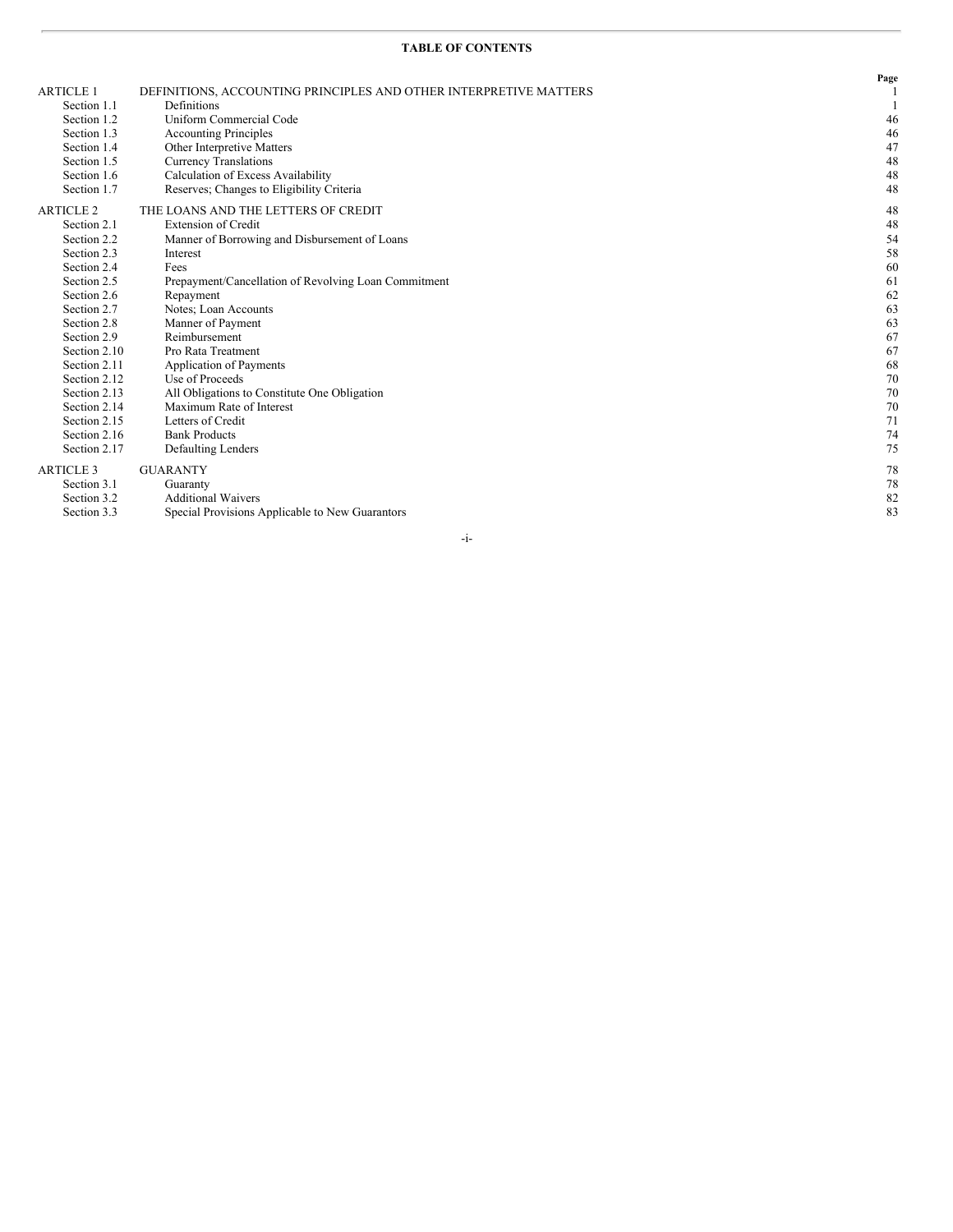| <b>ARTICLE 4</b> | <b>CONDITIONS PRECEDENT</b>                                             | Page<br>84 |
|------------------|-------------------------------------------------------------------------|------------|
| Section 4.1      | Conditions Precedent to Initial Advance                                 | 84         |
| Section 4.2      | Conditions Precedent to Each Advance and Issuance of a Letter of Credit | 87         |
|                  |                                                                         |            |
| <b>ARTICLE 5</b> | REPRESENTATIONS AND WARRANTIES                                          | 88         |
| Section 5.1      | General Representations and Warranties                                  | 88         |
| Section 5.2      | Representations and Warranties Relating to Accounts                     | 98         |
| Section 5.3      | Representations and Warranties Relating to Inventory                    | 98         |
| Section 5.4      | Survival of Representations and Warranties, etc.                        | 98         |
| <b>ARTICLE 6</b> | <b>GENERAL COVENANTS</b>                                                | 98         |
| Section 6.1      | Preservation of Existence and Similar Matters                           | 98         |
| Section 6.2      | Compliance with Applicable Law                                          | 99         |
| Section 6.3      | Maintenance of Properties                                               | 99         |
| Section 6.4      | Accounting Methods and Financial Records                                | 99         |
| Section 6.5      | Insurance                                                               | 99         |
| Section 6.6      | Payment of Taxes and Claims                                             | 100        |
| Section 6.7      | Visits and Inspections                                                  | 100        |
| Section 6.8      | <b>Conduct of Business</b>                                              | 100        |
| Section 6.9      | <b>ERISA</b>                                                            | 101        |
| Section 6.10     | Collateral Locations; Third Party Agreements                            | 101        |
| Section 6.11     | [Intentionally Omitted.]                                                | 101        |
| Section 6.12     | Protection of Collateral                                                | 101        |
| Section 6.13     | Assignments and Records of Accounts                                     | 102        |
| Section 6.14     | Administration of Accounts                                              | 102        |
| Section 6.15     | Cash Management                                                         | 103        |
| Section 6.16     | <b>Further Assurances</b>                                               | 104        |
| Section 6.17     | Broker's Claims                                                         | 104        |
| Section 6.18     | [Intentionally Omitted.]                                                | 104        |
| Section 6.19     | <b>Environmental Matters</b>                                            | 104        |

- i i -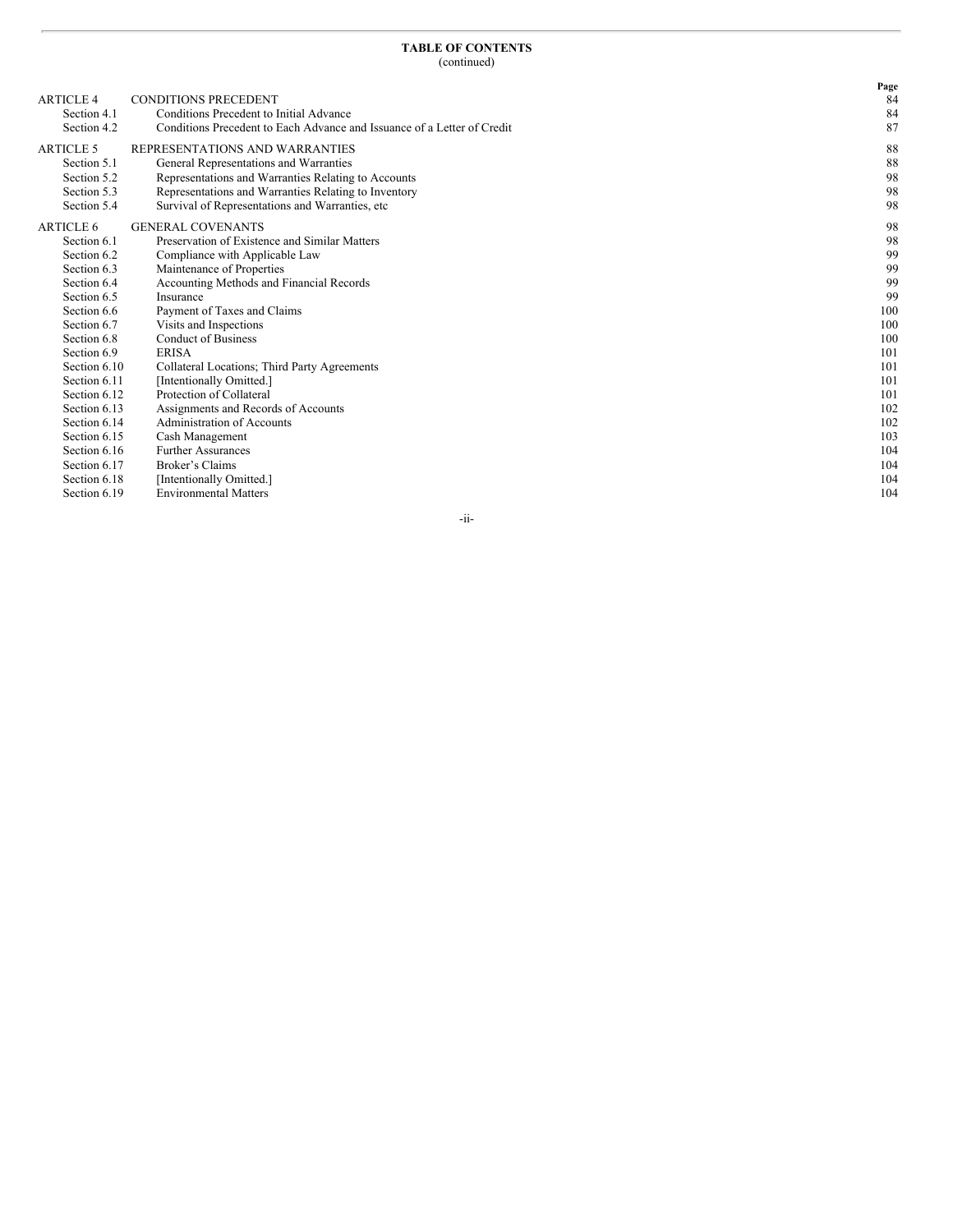## **TABLE OF CONTENTS** (continued)

| Section 6.20<br>Section 6.21<br>Section 6.22<br>Section 6.23 | Formation/Acquisition of Subsidiaries; Borrowers and Guarantors; Unrestricted Subsidiaries<br><b>Intellectual Property</b><br>Use of Proceeds<br>Farm Products | Page<br>106<br>107<br>108<br>108 |
|--------------------------------------------------------------|----------------------------------------------------------------------------------------------------------------------------------------------------------------|----------------------------------|
| <b>ARTICLE 7</b>                                             | <b>INFORMATION COVENANTS</b>                                                                                                                                   | 109                              |
| Section 7.1                                                  | Monthly and Quarterly Financial Statements and Information                                                                                                     | 109                              |
| Section 7.2                                                  | Annual Financial Statements and Information; Certificate of No Default                                                                                         | 110                              |
| Section 7.3                                                  | Compliance Certificates                                                                                                                                        | 110                              |
| Section 7.4                                                  | [Intentionally Omitted]                                                                                                                                        | 111                              |
| Section 7.5                                                  | Borrowing Base Certificates; Additional Reports                                                                                                                | 111                              |
| Section 7.6                                                  | Notice of Litigation and Other Matters                                                                                                                         | 113                              |
| <b>ARTICLE 8</b>                                             | <b>NEGATIVE COVENANTS</b>                                                                                                                                      | 114                              |
| Section 8.1                                                  | Indebtedness                                                                                                                                                   | 114                              |
| Section 8.2                                                  | [Intentionally Omitted]                                                                                                                                        | 115                              |
| Section 8.3                                                  | Liens                                                                                                                                                          | 115                              |
| Section 8.4                                                  | <b>Restricted Payments</b>                                                                                                                                     | 115                              |
| Section 8.5                                                  | <b>Investments</b>                                                                                                                                             | 116                              |
| Section 8.6                                                  | <b>Affiliate Transactions</b>                                                                                                                                  | 117                              |
| Section 8.7                                                  | Acquisitions; Joint Ventures; Liquidation; Change in Ownership, Name, or Year; Dispositions; Accounting Changes; Etc.                                          | 117                              |
| Section 8.8                                                  | Fixed Charge Coverage Ratio                                                                                                                                    | 118                              |
| Section 8.9                                                  | Sales and Leasebacks                                                                                                                                           | 118                              |
| Section 8.10                                                 | Amendment and Waiver                                                                                                                                           | 118                              |
| Section 8.11                                                 | <b>ERISA</b> Liability                                                                                                                                         | 119                              |
| Section 8.12                                                 | [Intentionally Omitted]                                                                                                                                        | 119                              |
| Section 8.13                                                 | <b>Restrictive Agreements</b>                                                                                                                                  | 119                              |
| ARTICLE 9                                                    | <b>DEFAULT</b>                                                                                                                                                 | 120                              |
| Section 9.1                                                  | <b>Events of Default</b>                                                                                                                                       | 120                              |
| Section 9.2                                                  | Remedies                                                                                                                                                       | 123                              |

-iii-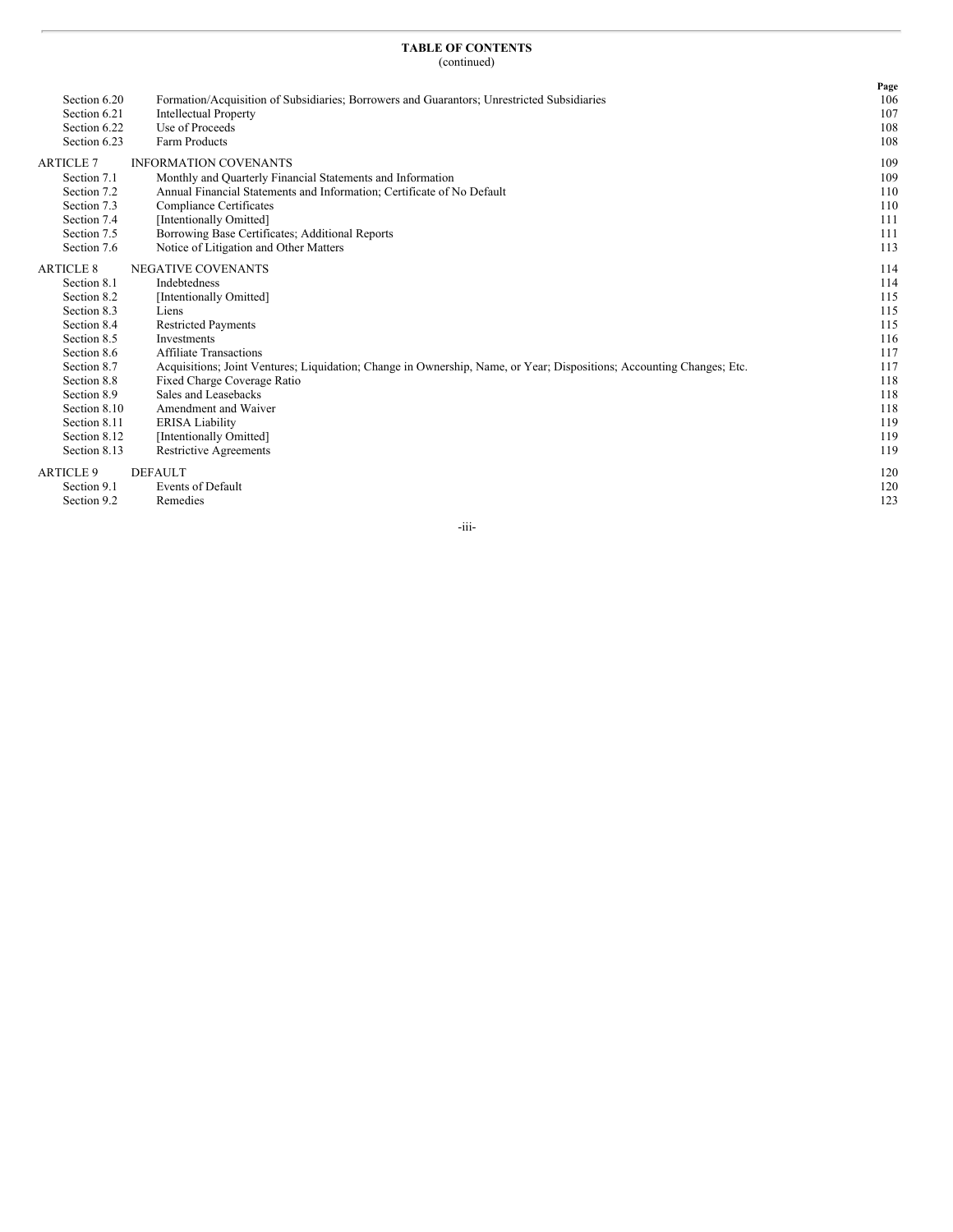|               |                                                      | Page |
|---------------|------------------------------------------------------|------|
| ARTICLE 10    | THE ADMINISTRATIVE AGENT                             | 124  |
| Section 10.1  | Appointment and Authorization                        | 124  |
| Section 10.2  | Nature of Duties of the Administrative Agent         | 125  |
| Section 10.3  | Lack of Reliance on the Administrative Agent         | 125  |
| Section 10.4  | Certain Rights of the Administrative Agent           | 126  |
| Section 10.5  | Reliance by the Administrative Agent                 | 126  |
| Section 10.6  | The Administrative Agent in its Individual Capacity  | 126  |
| Section 10.7  | Successor Administrative Agent                       | 126  |
| Section 10.8  | Withholding Tax                                      | 127  |
| Section 10.9  | The Administrative Agent May File Proofs of Claim    | 128  |
| Section 10.10 | Authorization to Execute Other Loan Documents        | 128  |
| Section 10.11 | Collateral and Guaranty Matters                      | 128  |
| Section 10.12 | <b>Lead Arrangers</b>                                | 129  |
| Section 10.13 | Right to Realize on Collateral and Enforce Guarantee | 129  |
| Section 10.14 | <b>Secured Bank Products Obligations</b>             | 130  |
| Section 10.15 | <b>Interest Holders</b>                              | 130  |
| ARTICLE 11    | <b>MISCELLANEOUS</b>                                 | 130  |
| Section 11.1  | <b>Notices</b>                                       | 130  |
| Section 11.2  | Expenses; Indemnification                            | 133  |
| Section 11.3  | Waivers                                              | 135  |
| Section 11.4  | Set-Off                                              | 135  |
| Section 11.5  | Assignment                                           | 136  |
| Section 11.6  | Counterparts                                         | 138  |
| Section 11.7  | Under Seal; Governing Law                            | 138  |
| Section 11.8  | Severability                                         | 138  |
| Section 11.9  | Headings                                             | 138  |
| Section 11.10 | Source of Funds                                      | 138  |
| Section 11.11 | Entire Agreement                                     | 139  |
| Section 11.12 | <b>Amendments and Waivers</b>                        | 139  |
|               |                                                      |      |

| - | r. |  |
|---|----|--|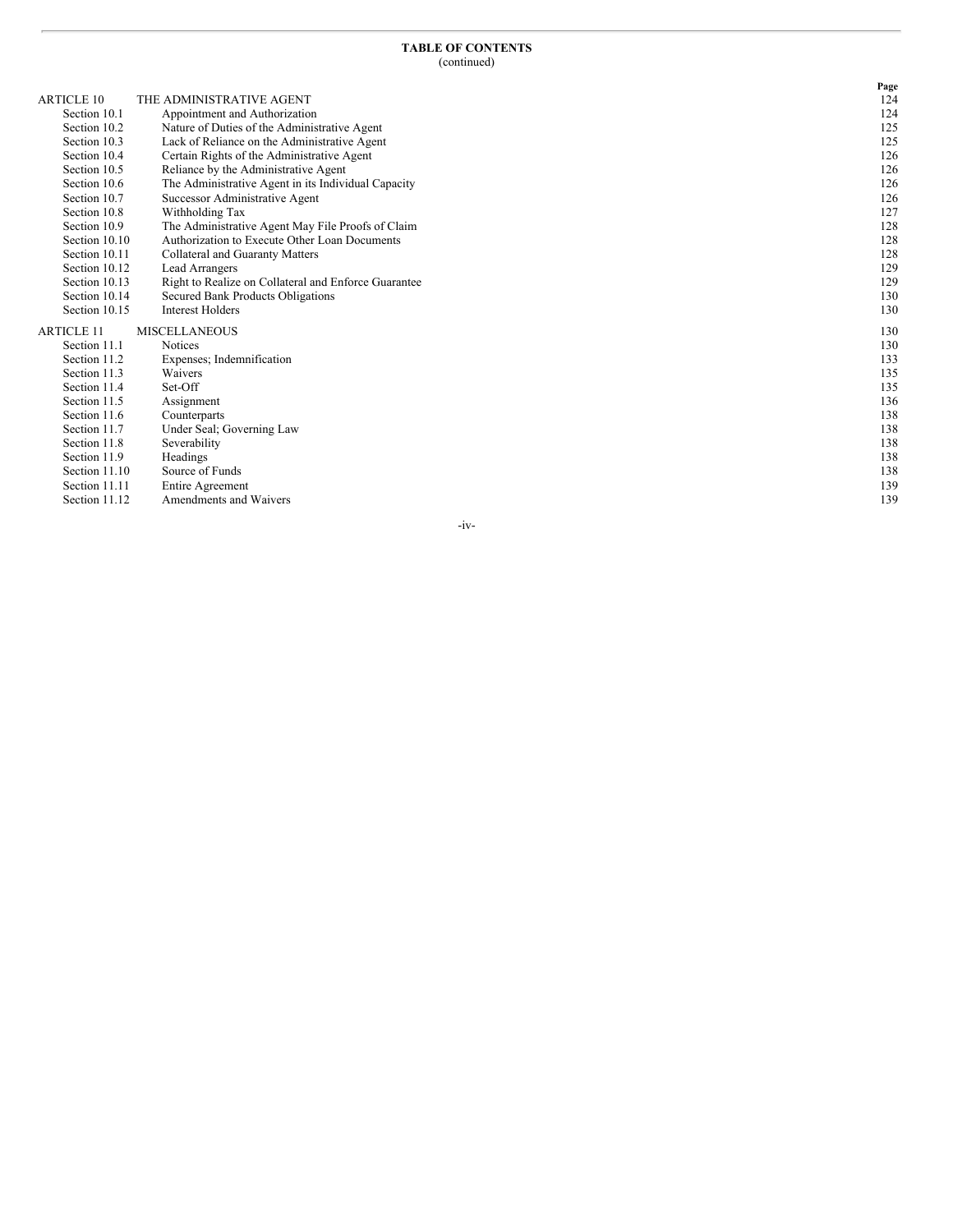|               |                                                             | Page |
|---------------|-------------------------------------------------------------|------|
| Section 11.13 | Other Relationships                                         | 142  |
| Section 11.14 | Pronouns                                                    | 142  |
| Section 11.15 | Disclosure                                                  | 142  |
| Section 11.16 | Replacement of Lender                                       | 142  |
| Section 11.17 | Confidentiality; Material Non-Public Information; Publicity | 143  |
| Section 11.18 | Revival and Reinstatement of Obligations                    | 144  |
| Section 11.19 | Dealings with Multiple Borrowers                            | 144  |
| Section 11.20 | <b>Contribution Obligations</b>                             | 146  |
| Section 11.21 | No Advisory or Fiduciary Responsibility                     | 147  |
| Section 11.22 | Survival                                                    | 147  |
| Section 11.23 | Judgment Currency                                           | 147  |
| Section 11.24 | Qualified ECP Keepwell                                      | 148  |
| Section 11.25 | Designated Senior Debt                                      | 148  |
| Section 11.26 | Location of Closing                                         | 148  |
| ARTICLE 12    | YIELD PROTECTION                                            | 149  |
| Section 12.1  | Interest Rate Basis Determination                           | 149  |
| Section 12.2  | <b>Illegality</b>                                           | 149  |
| Section 12.3  | <b>Increased Costs</b>                                      | 149  |
| Section 12.4  | <b>Effect On Other Advances</b>                             | 151  |
| Section 12.5  | Capital Adequacy                                            | 151  |
| ARTICLE 13    | JURISDICTION, VENUE AND WAIVER OF JURY TRIAL                | 152  |
| Section 13.1  | Jurisdiction and Service of Process                         | 152  |
| Section 13.2  | Consent to Venue                                            | 153  |
| Section 13.3  | Waiver of Jury Trial                                        | 153  |
| Section 13.4  | <b>JUDICIAL REFERENCE</b>                                   | 153  |

- v -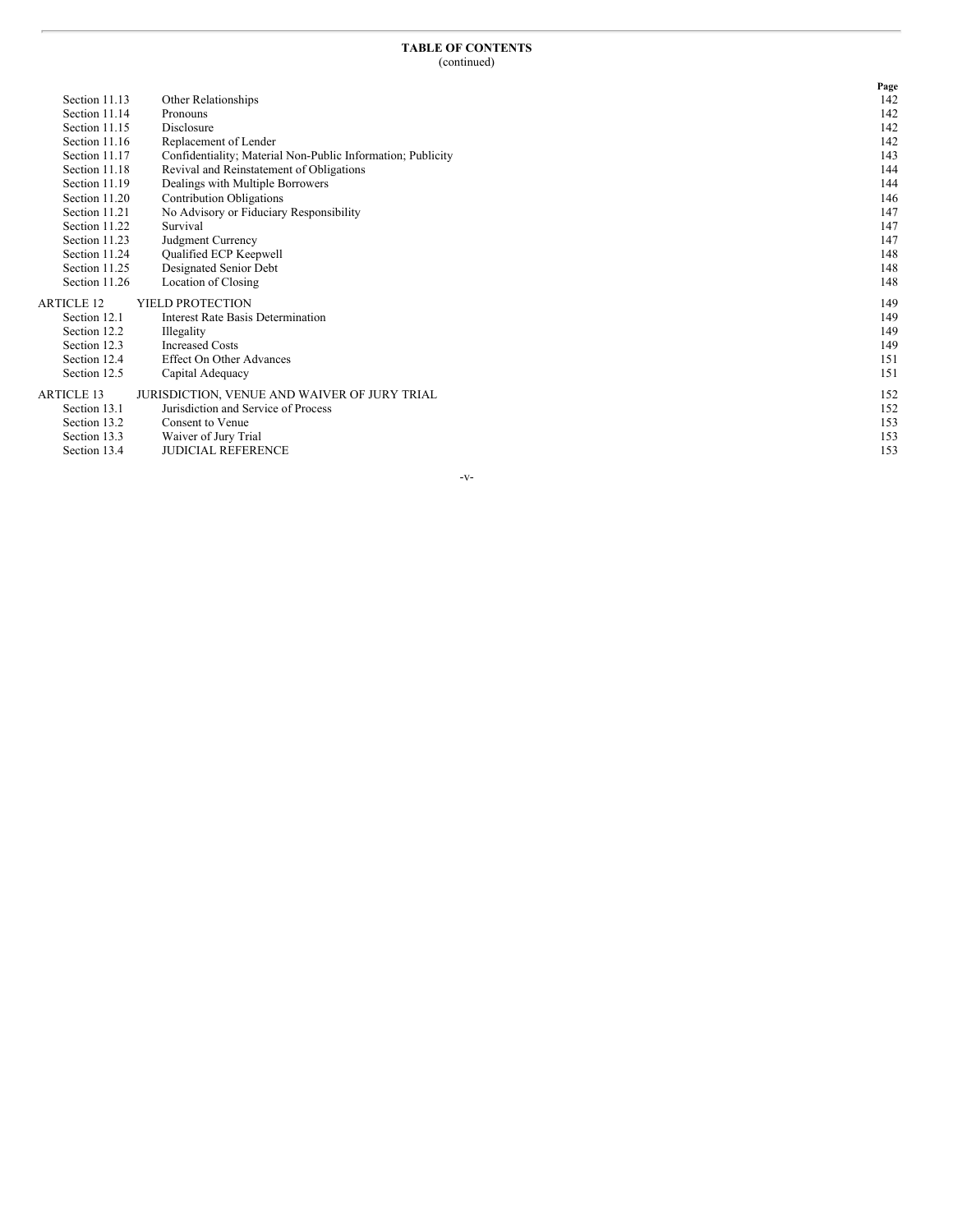### **TABLE OF CONTENTS** (continued)

# EXHIBITS

- Exhibit H Form of Revolving Loan Note
- Exhibit I Form of Joinder Supplement

## SCHEDULES

Schedule 1.1(a) - Commitment Ratios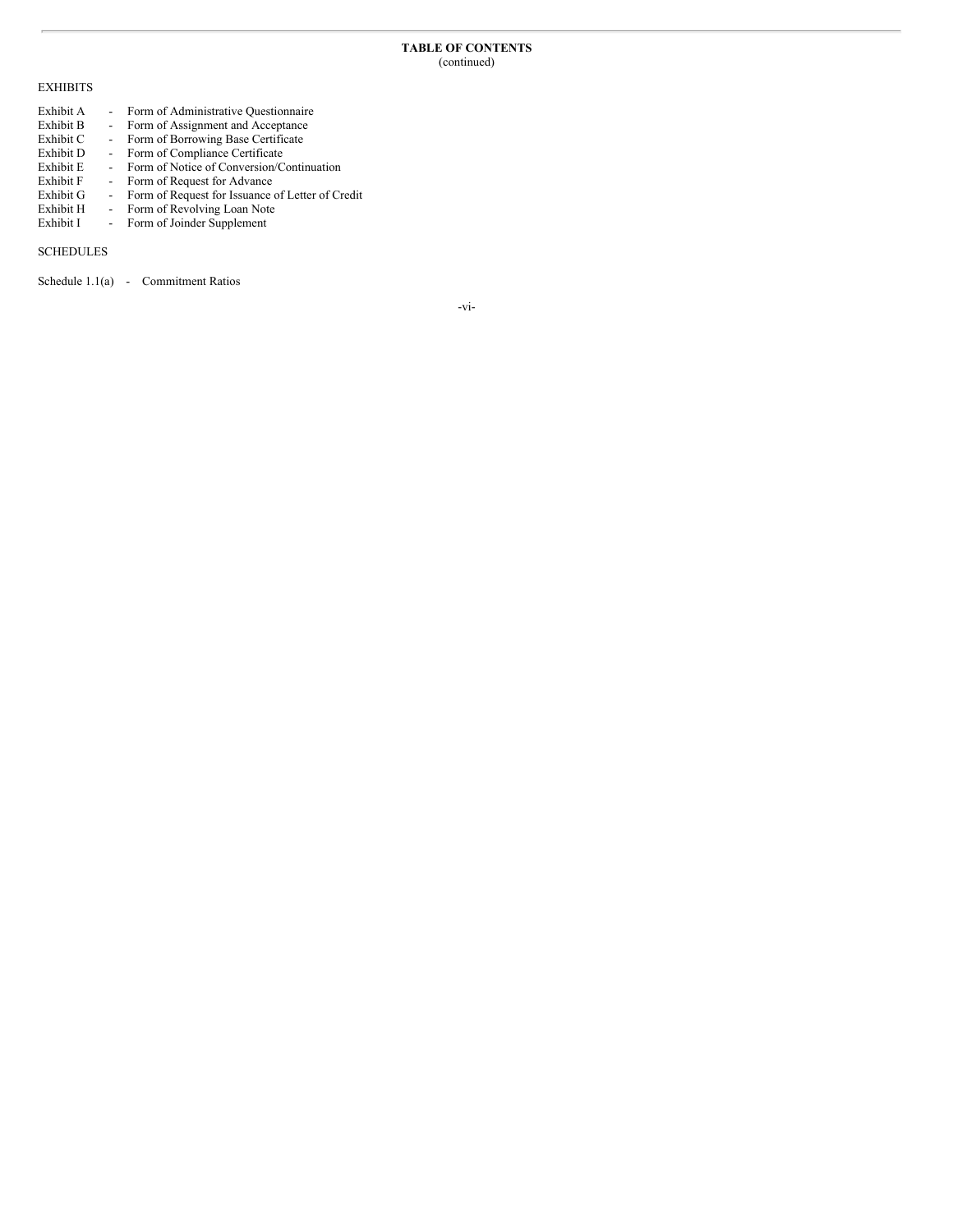### **CREDIT AGREEMENT**

THIS CREDIT AGREEMENT dated as of December 5, 2013, is by and among CENTRAL GARDEN & PET COMPANY, a Delaware corporation (the Parent"), each of the Persons party hereto from time to time as Borrowers (together with the Parent, each, a "Borrower," and, collectively, the "Borrowers"), the Persons party hereto from time to time as Guarantors, the financial institutions party hereto from time to time as Lenders, SUNTRUST BANK, as the Issuing Bank, and SUNTRUST BANK, as the Administrative Agent, with SUNTRUST ROBINSON HUMPHREY, INC., as Left Lead Arranger and Joint Bookrunner, U.S. BANK NATIONAL ASSOCIATION and BMO HARRIS BANK N.A., as Joint Lead Arrangers, Joint Bookrunners and Co-Syndication Agents, and BANK OF THE WEST, as Documentation Agent.

### WITNESSETH:

WHEREAS, the Borrowers have requested that the Administrative Agent, the Issuing Bank and the Lenders make available to them the Commitments, on the terms and conditions set forth herein, to, among other things, (a) refinance certain existing Indebtedness on the Agreement Date, (b) fund transaction fees, costs and expenses in connection with the execution, delivery, and performance of this Agreement, and (c) provide for working capital and general corporate needs of the Borrowers (including, without limitation, pursuant to the issuance of Letters of Credit); and

WHEREAS, the Administrative Agent, the Issuing Bank and the Lenders are willing to make the Commitments and Loans available to the Borrowers upon the terms and conditions set forth herein.

NOW, THEREFORE, in consideration of the premises and the covenants and agreements contained herein and other good and valuable consideration, the receipt and sufficiency of which are hereby acknowledged, the parties hereto hereby agree as follows:

## ARTICLE 1

#### DEFINITIONS, ACCOUNTING PRINCIPLES AND OTHER INTERPRETIVE MATTERS

Section 1.1 Definitions. For the purposes of this Agreement:

"Accepting Lenders" shall have the meaning specified in Section 11.12(e).

"Account Debtor" shall mean any Person who is obligated to make payments in respect of an Account.

"Accounts" shall mean all "accounts," as such term is defined in the UCC, of each Credit Party whether now existing or hereafter created or arising, including, without limitation, (a) all accounts receivable, other receivables, book debts and other forms of obligations (other than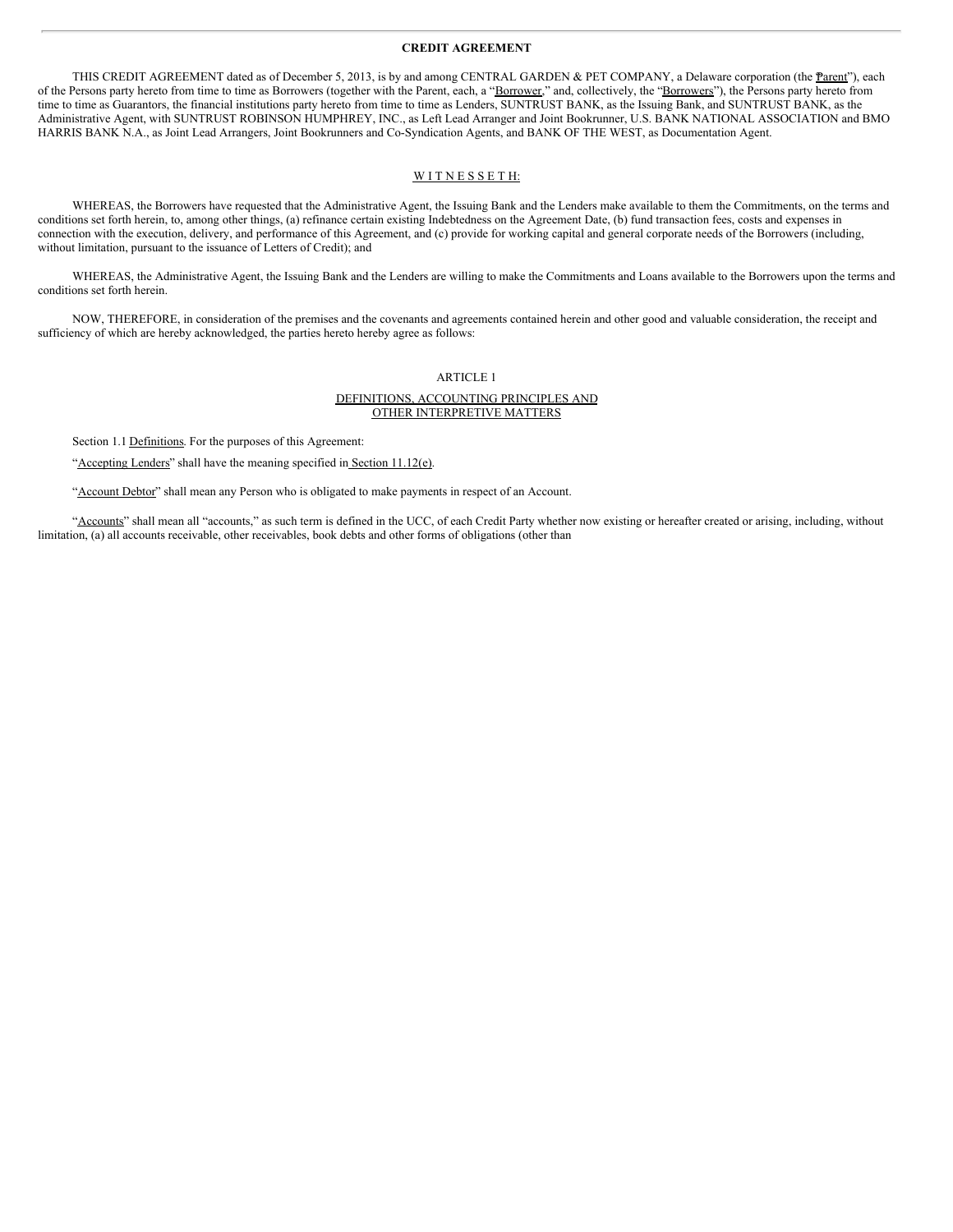forms of obligations evidenced by chattel paper (as defined in the UCC) or instruments (as defined in the UCC)) (including any such obligations that may be characterized as an account or contract right under the UCC), (b) all of each Credit Party's rights in, to and under all purchase orders or receipts for goods or services, (c) all of each Credit Party's rights to any goods represented by any of the foregoing (including unpaid sellers' rights of rescission, replevin, reclamation and stoppage in transit and rights to returned, reclaimed or repossessed goods), (d) all rights to payment due to a Credit Party for property sold, leased, licensed, assigned or otherwise disposed of, for a policy of insurance issued or to be issued, for a secondary obligation incurred or to be incurred, for energy provided or to be provided, for the use or hire of a vessel under a charter or other contract, arising out of the use of a credit card or charge card, or for services rendered or to be rendered by such Credit Party or in connection with any other transaction (whether or not yet earned by performance on the part of such Credit Party), and (e) all collateral security of any kind, given by any Account Debtor or any other Person with respect to any of the foregoing.

"ACH Transactions" shall mean any automated clearinghouse transfer of funds by a Lender Group member (or any Affiliate of a Lender Group member) for the account of any Credit Party pursuant to agreement or overdrafts.

"Acquired Company" shall mean the Person (or the assets thereof) which is acquired pursuant to an Acquisition.

"Acquisition" shall mean (whether by purchase, exchange, issuance of stock or other equity or debt securities, merger, reorganization, amalgamation or any other method) (a) any acquisition by the Parent or any of its Restricted Subsidiaries of any other Person, which Person shall then become consolidated with the Parent or any such Restricted Subsidiary in accordance with GAAP, (b) any acquisition by the Parent or any of its Restricted Subsidiaries of all or any substantial part of the assets of any other Person, or (c) any acquisition by the Parent or any of its Restricted Subsidiaries of any assets that constitute a division or operating unit of the business of any Person.

"Acquisition Consideration" shall mean the total consideration paid or payable (including, without limitation, any earn-out obligations) by any Credit Party or any Restricted Subsidiary of a Credit Party with respect to, and all Indebtedness assumed by any Credit Party or any Restricted Subsidiary of a Credit Party in connection with, an Acquisition.

"additional amount" shall have the meaning specified in Section 2.8(b)(i).

"Administrative Agent" shall mean SunTrust Bank, acting as administrative agent for the Lender Group, and any successor Administrative Agent appointed pursuant to Section 10.7.

"Administrative Agent's Office" shall mean the office of the Administrative Agent located at 303 Peachtree Street, 23rd Floor, Atlanta, Georgia 30308, Attention: Asset Manager – Central Garden & Pet Company, or such other office as may be designated by the Administrative Agent pursuant to the provisions of Section 11.1.

 $\overline{2}$ 

"Administrative Questionnaire" shall mean a questionnaire substantially in the form of Exhibit A.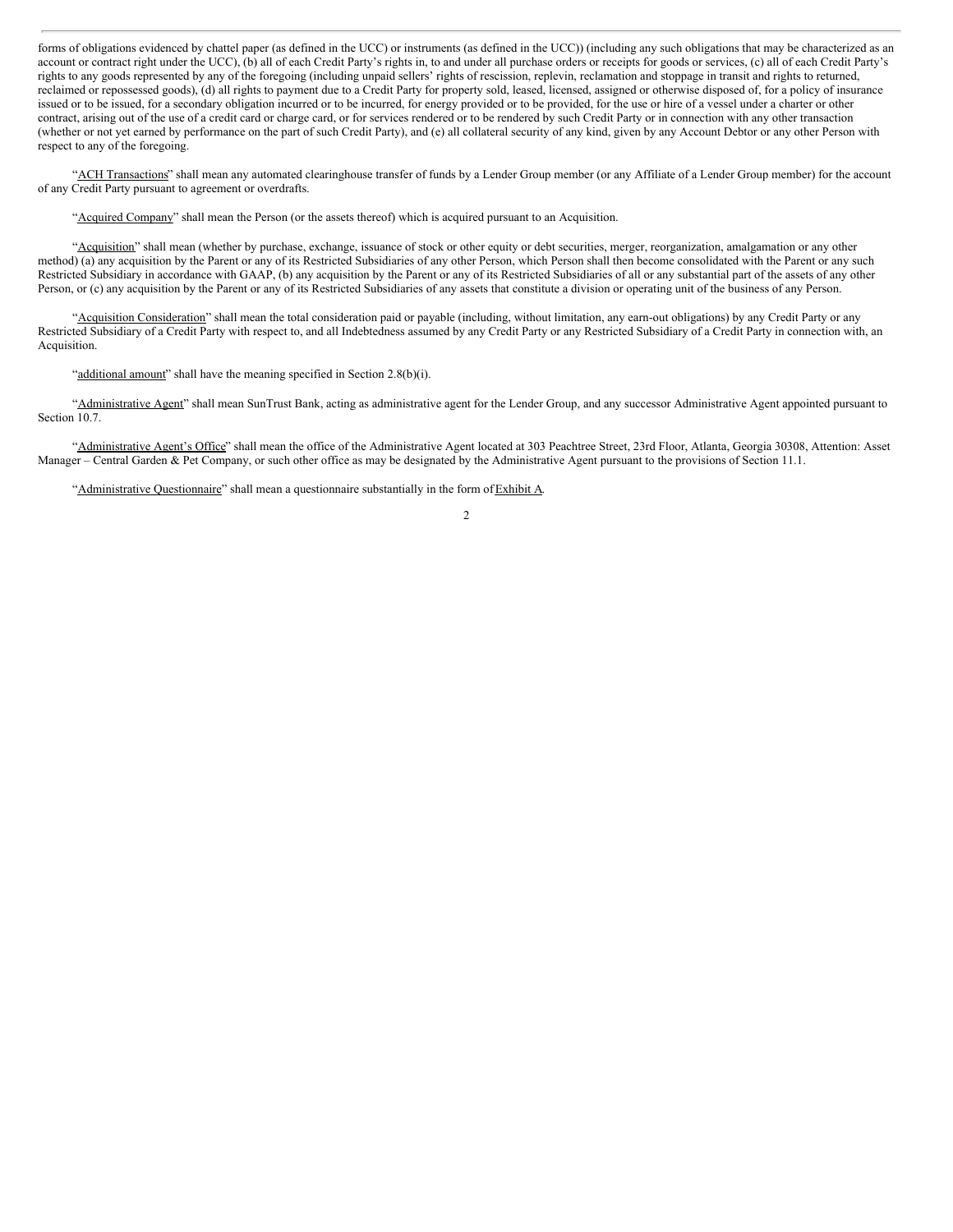"Advance" or "Advances" shall mean amounts of the Loans advanced by the Lenders to, or on behalf of, a Borrower pursuant to Section 2.2 on the occasion of any borrowing and shall include, without limitation, all Revolving Loans, Agent Advances and Swing Loans.

"Affiliate" shall mean, with respect to any Person, any other Person that, directly or indirectly, is in control of, is controlled by, or is under common control with such Person, or that is a director, officer, manager or partner of such Person. For purposes of this definition, "control", when used with respect to any Person, includes, without limitation, the direct or indirect beneficial ownership of ten percent (10%) or more of the outstanding Equity Interests of such Person or the power to direct or cause the direction of the management and policies of such Person whether by contract or otherwise.

"Agent Advances" shall have the meaning specified in Section 2.1(e).

"Aggregate Commitment Ratio" shall mean, with respect to any Lender, the ratio, expressed as a percentage, of (a) the unutilized portion of the Revolving Loan Commitment of such Lender plus Loans (other than Swing Loans and Agent Advances) outstanding plus participation interests in Letter of Credit Obligations, Swing Loans and Agent Advances outstanding of such Lender, divided by (b) the sum of the aggregate unutilized Revolving Loan Commitment plus Loans (other than Swing Loans and Agent Advances) outstanding plus participation interests in Letter of Credit Obligations, Swing Loans and Agent Advances of all Lenders, which, as of the Agreement Date, are set forth (together with U.S. Dollar amounts thereof) on Schedule 1.1(a).

"Aggregate Revolving Credit Obligations" shall mean, as of any particular time, the sum of (a) the aggregate principal amount of all Revolving Loans then outstanding, plus (b) the aggregate principal amount of all Swing Loans then outstanding, plus (c) the aggregate principal amount of all Agent Advances then outstanding, plus (d) the aggregate amount of all Letter of Credit Obligations then outstanding.

"Agreement" shall mean this Credit Agreement, together with all Exhibits and Schedules hereto in each case, as amended, restated, supplemented, or otherwise modified from time to time.

"Agreement Date" shall mean December 5, 2013.

"Anti-Terrorism Laws" shall mean any Applicable Laws relating to terrorism or money laundering, including Executive Order No. 13224 and the USA Patriot Act.

"Anti-Terrorism Order" shall mean Executive Order 13224, signed by President George W. Bush on September 24, 2001.

"Applicable Law" shall mean, in respect of any Person, all provisions of constitutions, statutes, rules, regulations, and orders of governmental bodies or regulatory agencies applicable, whether by law or by virtue of contract, to such Person, and all orders and decrees of all courts and arbitrators in proceedings or actions to which the Person in question is a party or by which it is bound.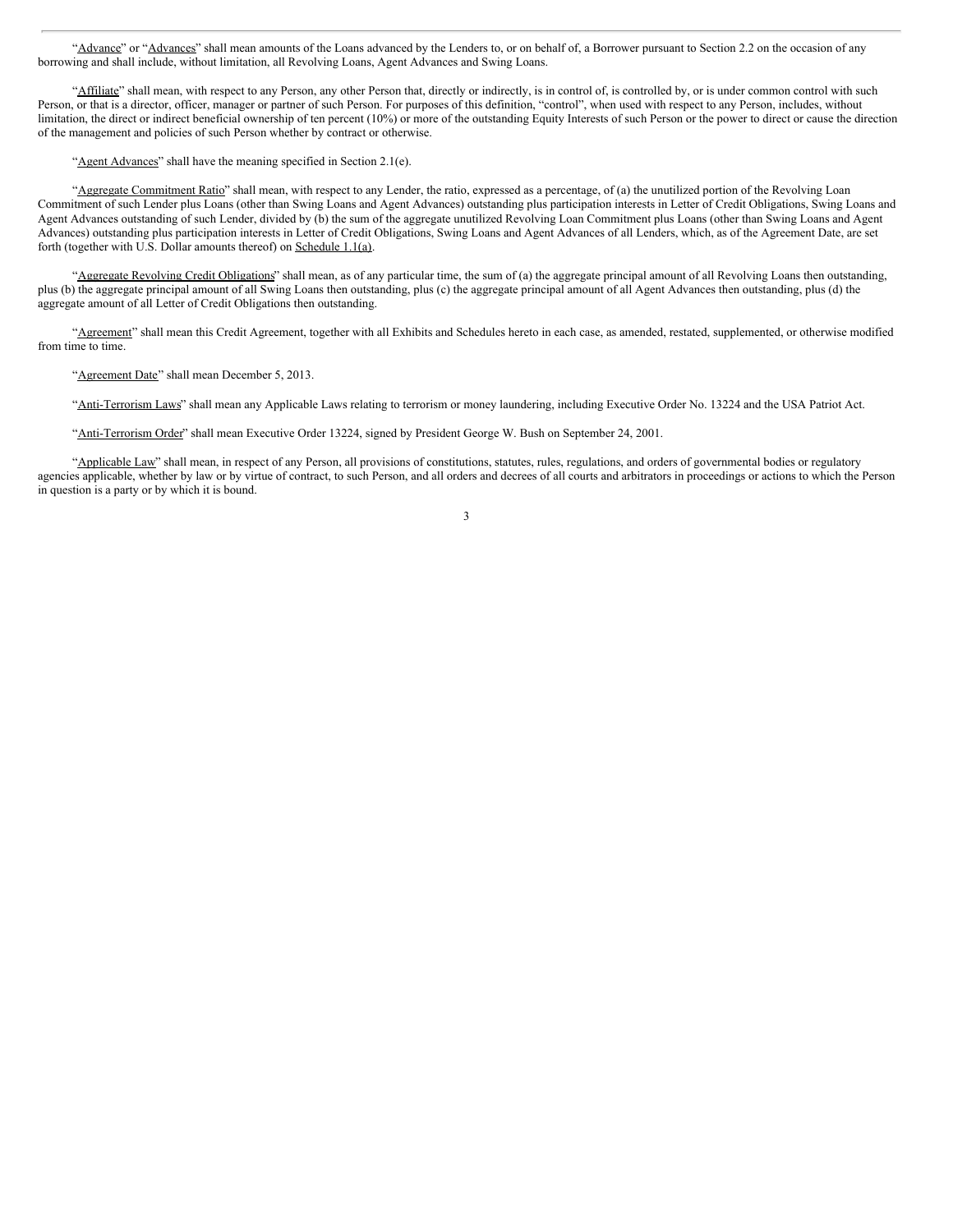"Applicable Margin" shall mean the percentage per annum determined from time to time from the following table and corresponding to the Average Excess Availability during each fiscal quarter of the Borrowers as determined by reference to Borrowing Base Certificates:

|          | Average Excess Availability                                                               | Eurodollar<br>Advances | <b>Base Rate</b><br>Advances |
|----------|-------------------------------------------------------------------------------------------|------------------------|------------------------------|
| Tier I   | Less than 33.00% of the Revolving Loan Commitment                                         | 1.75%                  | $0.75\%$                     |
| Tier II  | Greater than or equal to 33.00% of the Revolving Loan Commitment, but less than 66.00% of |                        |                              |
|          | the Revolving Loan Commitment                                                             | 1.50%                  | $0.50\%$                     |
| Tier III | Greater than or equal to 66.00% of the Revolving Loan Commitment                          | 1.25%                  | 0.25%                        |

From and after the Agreement Date through but not including the first Determination Date occurring after December 31, 2013, the Applicable Margin shall be set at Tier III as set forth in the table above. Thereafter, the Applicable Margin shall be determined and adjusted on each Determination Date. Except as otherwise provided in this paragraph, any increase or reduction in the Applicable Margin provided for herein shall be effective on each Determination Date. Without limiting the Administrative Agent's and the Lenders' rights to invoke the Default Rate, if (A) any Borrowing Base Certificate required to be delivered pursuant to Section 7.5(a) for any fiscal quarter or month has not been received by the Administrative Agent by the date required pursuant to Section 7.5(a) or (B) an Event of Default has occurred and is continuing and the Administrative Agent or the Majority Lenders so elect, then, in each case, the Applicable Margin shall be set at Tier I until such time such Borrowing Base Certificate is received by the Administrative Agent and any Event of Default (whether resulting from a failure to timely deliver such Borrowing Base Certificate or otherwise) is waived in writing by the applicable Lenders in accordance with Section 11.12.

In the event that any Borrowing Base Certificate required by Section 7.5(a) is shown to be inaccurate (regardless of whether this Agreement or the Commitment is in effect when such inaccuracy is discovered), and such inaccuracy, if corrected, would have led to the application of a higher Applicable Margin for any period (an "Applicable Period") than the Applicable Margin applied for such Applicable Period, then (i) the Borrowers shall promptly (but in any event within five (5) Business Days or such longer period the Administrative Agent may agree to in its sole discretion) deliver to the Administrative Agent a correct certificate for such Applicable Period, (ii) the Applicable Margin for such Applicable Period shall be determined by reference to such certificate, and (iii) the Borrowers shall promptly pay the Administrative Agent for the account of the Lenders, on demand, the accrued additional interest owing as a result of such increased Applicable Margin for such Applicable Period, which payment shall be promptly applied by the Administrative Agent in accordance with the terms hereof.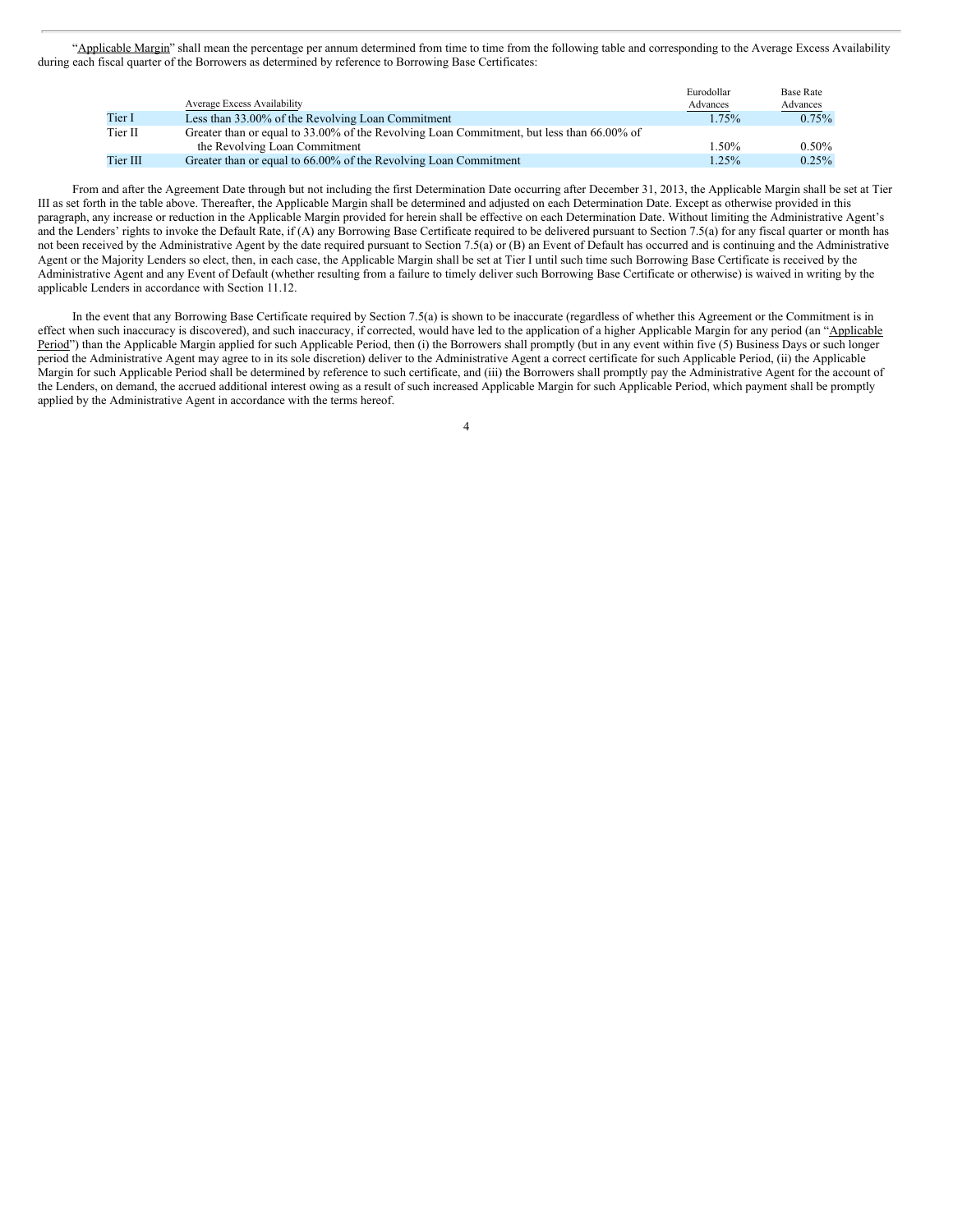"Approved Fund" shall mean any Fund that is administered or managed by (a) a Lender, (b) an Affiliate of a Lender or (c) an entity that administers or manages a Lender.

"Assignment and Acceptance" shall mean that certain form of Assignment and Acceptance attached hereto asExhibit B, pursuant to which each Lender may, as further provided in Section 11.5, sell a portion of its Loans or its portion of the Revolving Loan Commitment.

"Authorized Signatory" shall mean, with respect to any Credit Party, such senior personnel of such Credit Party as may be duly authorized and designated in writing to the Administrative Agent by such Credit Party to execute documents, agreements, and instruments on behalf of such Credit Party.

"Availability" shall mean, as of any date of determination an amount equal to the lesser of (a) the Revolving Loan Commitment on such date, and (b) the Aggregate Borrowing Base (after taking into account any Reserves determined which may have been implemented or modified since the date of the most recent Borrowing Base Certificate).

"Average Excess Availability" shall mean, for any period, Excess Availability for each day of such period, divided by the number of days in such period.

"Bank Products" shall mean all bank, banking, financial, and other similar or related products and services extended to any Credit Party or any Restricted Subsidiary by any Bank Products Provider, including, without limitation, (a) merchant card services, credit or stored value cards, debit cards, and corporate purchasing cards; (b) cash management, treasury management, or related services, including, without limitation, ACH Transactions, remote deposit capture services, electronic funds transfer, e-payable, stop payment services, account reconciliation services, lockbox services, depository and checking services, overdraft, information reporting, deposit accounts, securities accounts, controlled disbursement services, and wire transfer services; (c) bankers' acceptances, drafts, letters of credit (other than Letters of Credit) (and the issuance, amendment, renewal, or extension thereof), documentary services, foreign currency exchange services; and (d) all Hedge Agreements between or among any Credit Party or any Restricted Subsidiary, on the one hand, and a Bank Products Provider, on the other hand.

"Bank Products Documents" shall mean all instruments, agreements and other documents entered into from time to time by the Credit Parties in connection with any of the Bank Products.

"Bank Products Obligations" shall mean (a) all obligations, liabilities, reimbursement obligations, fees, or expenses owing by any Credit Party or any Restricted Subsidiary to any Bank Products Provider pursuant to or evidenced by a Bank Products Document and irrespective of whether for the payment of money, whether direct or indirect, absolute or contingent, due or to become due, now existing or hereafter arising, (b) all Hedge Obligations, and (c) all amounts that the Administrative Agent or any Lender is obligated to pay to a Bank Products Provider as a result of the Administrative Agent or such Lender purchasing participations from, or executing guarantees or indemnities or reimbursement obligations to, a Bank Products Provider with respect to the Bank Products provided by such Bank Products Provider to a Credit Party or any Restricted Subsidiary.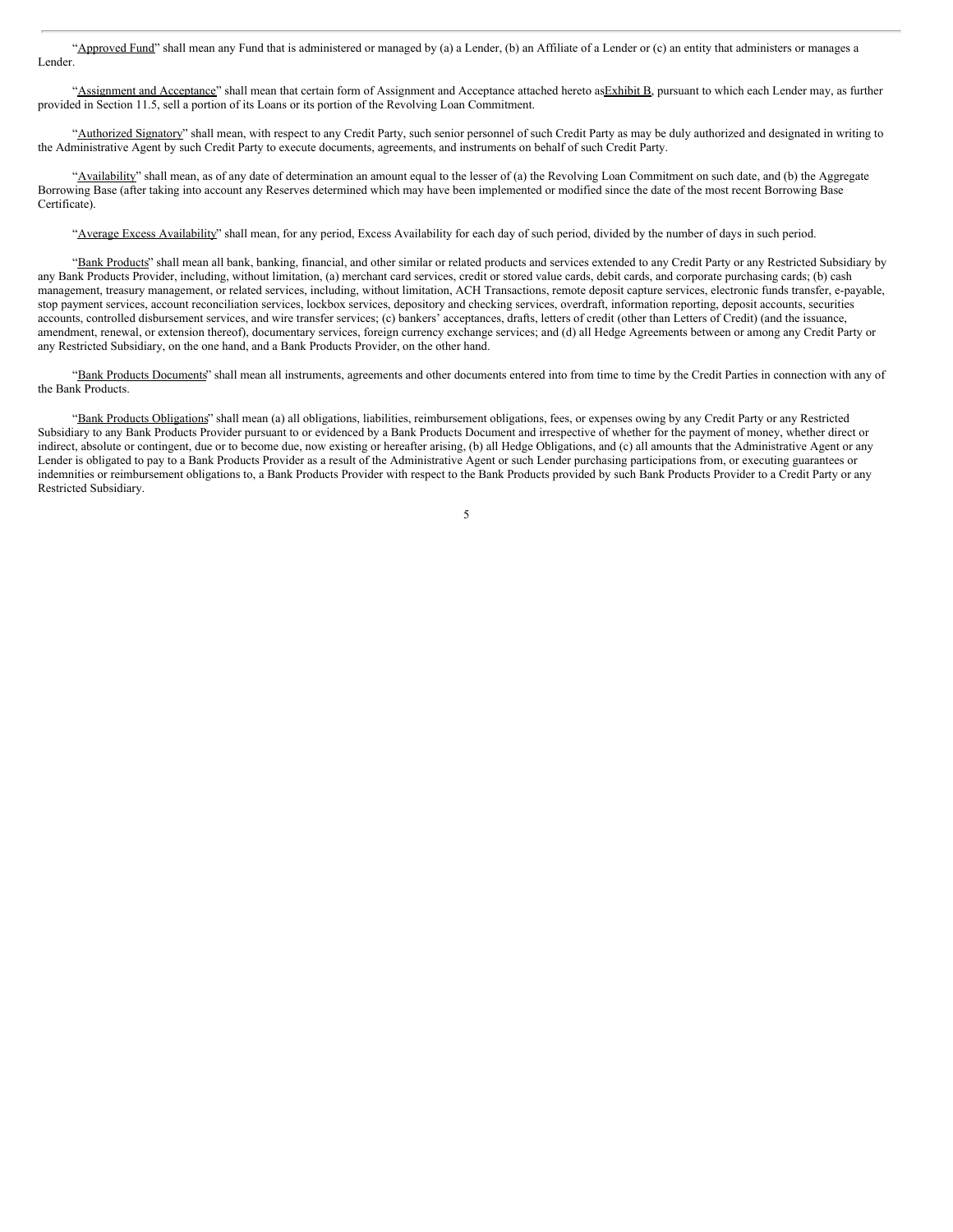"Bank Products Provider" shall mean any Lender Group member that extends to any Credit Party a Bank Product.

"Bank Products Reserves" shall mean all reserves that the Administrative Agent from time to time establishes in its Permitted Discretion with respect to Bank Products Obligations.

"Bankruptcy Code" shall mean the United States Bankruptcy Code (11 U.S.C. § 101 et seq.), as now or hereafter amended, and any successor statute.

"Base Rate" shall mean the highest of (i) the per annum rate which the Administrative Agent publicly announces from time to time as its prime lending rate, as in effect from time to time, (ii) the Federal Funds Rate, as in effect from time to time, plus one-half of one percent (0.50%) per annum and (iii) the Eurodollar Rate determined on a daily basis for an Interest Period of one (1) month, plus one percent (1.00%) per annum (any changes in such rates to be effective as of the date of any change in such rate). The Administrative Agent's prime lending rate is a reference rate and does not necessarily represent the lowest or best rate actually charged to any customer. The Administrative Agent may make commercial loans or other loans at rates of interest at, above, or below the Administrative Agent's prime lending rate.

"Base Rate Advance" shall mean an Advance which the Borrowers request to be made as a Base Rate Advance or which is converted to a Base Rate Advance, in accordance with the provisions of Section 2.2.

"Blocked Person" shall have the meaning specified in Section 5.1(cc)(ii).

"Borrower" shall have the meaning specified in the preamble, and shall include each Person who becomes a "Borrower" hereunder in accordance with Section 6.20.

"Borrower Representative" shall mean the Parent in its capacity as Borrower Representative hereunder.

"Borrowing Base" shall mean, at any time of determination, the sum of:

(a) 85% of Eligible Accounts of the Borrowers;plus

(b) the lesser of (i) 85% of the NOLV Percentage of Eligible Inventory of the Borrowers (other than Eligible Inventory consisting of work-in-process) and (ii) 80% of the Value of Eligible Inventory of the Borrowers (other than Eligible Inventory consisting of work-in-process); plus

(c) the least of (i) \$30,000,000, (ii) 85% of the NOLV Percentage of Eligible Inventory of the Borrowers consisting of work-in-process and (iii) 80% of the Value of Eligible Inventory of the Borrowers consisting of work-in-process**;** minus

(d) applicable Reserves;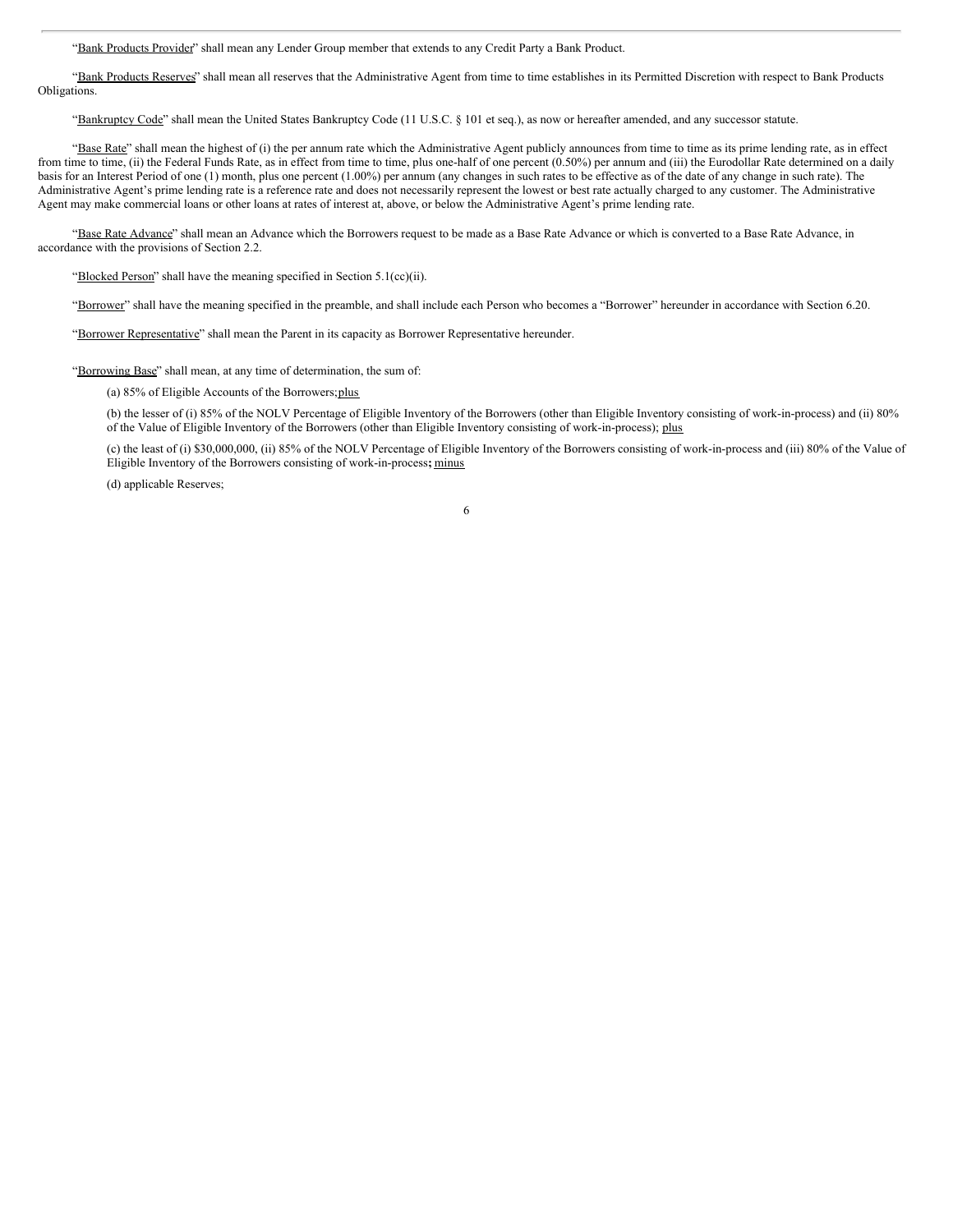provided, however, that the maximum aggregate amount of Eligible Canadian Collateral that may be included in determining the Borrowing Base shall not, as of any date of determination, exceed twenty-five percent (25%) of the aggregate amount of all Eligible Accounts and Eligible Inventory as of such date.

"Borrowing Base Certificate" shall mean a certificate of an Authorized Signatory of the Borrower Representative substantially in the form ofExhibit C.

"Business Day" shall mean any day excluding Saturday, Sunday and any day which is a legal holiday under the laws of the State of Georgia, the State of California or the State of New York or is a day on which banking institutions located in such state are closed; provided, however, that when used with reference to a Eurodollar Advance (including the making, continuing, prepaying or repaying of any Eurodollar Advance), the term "Business Day" shall also exclude any day in which banks are not open for dealings in deposits of U.S. Dollars on the London interbank market.

"Canadian Dollars" or "CDN\$" means dollars in the lawful currency of Canada.

"Canadian Perfection Items" means (a) the Administrative Agent's receipt of PPSA search results and other evidence reasonably satisfactory to Administrative Agent that there are no Liens upon any Collateral located in Canada (other than Permitted Liens), (b) the completion of all actions necessary to perfect the Administrative Agent's Lien in Canadian Inventory of the Credit Parties (including without limitation the filing of appropriate PPSA financing statements), and (c) the Administrative Agent's receipt of a legal opinion of Canadian counsel to the Credit Parties, addressed to the Lender Group and in form and substance reasonably satisfactory to the Administrative Agent, which opinion shall cover, among other things, perfection of the Administrative Agent's Lien in Canadian Inventory of the Credit Parties.

"Canadian Priority Payables" means amounts payable by the Credit Parties and secured by any Liens, choate or inchoate, which rank, pursuant to any applicable laws in Canada, or would reasonably be expected to rank in priority to or *pari passu* with the Administrative Agent's Liens, including, without limitation, any such amounts due and not paid for wages, vacation pay, severance pay, amounts payable under the Wage Earner Protection Program Act (Canada), amounts due and not paid under any legislation relating to workers' compensation or to employment insurance, all amounts deducted or withheld and not paid and remitted when due under the Income Tax Act (Canada), sales tax, goods and services tax, value added tax, harmonized sales tax, excise tax, tax payable pursuant to Part IX of the Excise Tax Act (Canada) or similar applicable provincial legislation, government royalties, amounts currently or past due and not paid for realty, municipal or similar taxes and all amounts currently or past due and not contributed, remitted or paid, the Supplemental Pension Plans Act (Québec) or otherwise as required to be contributed pursuant to any similar pension legislation, as well as amounts payable for Inventory subject to a right of a supplier to repossess goods pursuant to Section 81.1 of the Bankruptcy and Insolvency Act (Canada).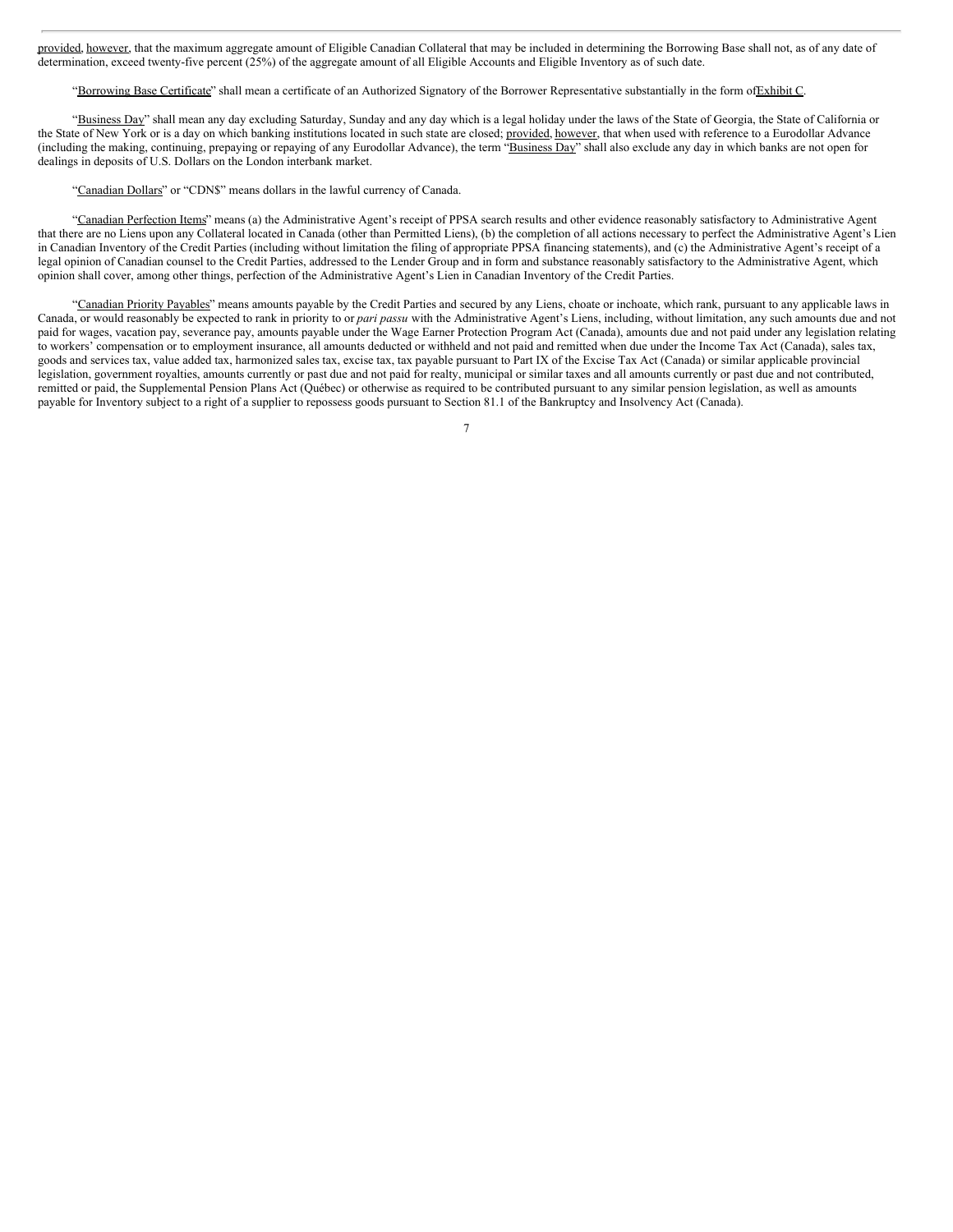"Capital Expenditures" shall mean, as determined for any period, on a consolidated basis for the Parent and its consolidated Restricted Subsidiaries in accordance with GAAP, the aggregate of all expenditures made by the Parent and its consolidated Restricted Subsidiaries during such period that, in conformity with GAAP, are required to be included in or reflected on the consolidated balance sheet as a capital asset, including, without limitation, Capitalized Lease Obligations of the Parent and its consolidated Restricted Subsidiaries.

"Capitalized Lease Obligation" shall mean that portion of any obligation of a Person (in its capacity as lessee under a lease) which, at any time of determination and in accordance with GAAP, would be required to be capitalized on such Person's balance sheet.

"Cash Collateralize" shall mean, in respect of any obligations, to provide and pledge (as a first priority perfected security interest) cash collateral for such obligations in U.S. Dollars, with the Administrative Agent pursuant to documentation in form and substance reasonably satisfactory to the Administrative Agent (and "Cash Collateralization" has a corresponding meaning).

"Cash Dominion Period" shall mean each period (a) commencing on the date Excess Availability is less than the greater of (i) \$35,000,000 and (ii) 10% of Availability, and (b) ending on the date thereafter that Excess Availability has exceeded the greater of (i) \$35,000,000 and (ii) 10% of Availability for 60 consecutive calendar days.

"Cash Equivalents" shall mean, collectively, (i) direct obligations of, or obligations the principal of and interest on which are unconditionally guaranteed by, the United States (or by any agency thereof to the extent such obligations are backed by the full faith and credit of the United States), in each case maturing within one year from the date of acquisition thereof; (ii) commercial paper of an issuer rated at least A-1 by S&P or P-1 by Moody's, or carrying an equivalent rating by a nationally recognized rating agency, if both of the two named rating agencies cease publishing ratings of commercial paper issuers generally, and maturing within six (6) months from the date of acquisition thereof; (iii) certificates of deposit, bankers' acceptances and time deposits maturing within 180 days of the date of acquisition thereof issued or guaranteed by or placed with, and money market deposit accounts issued or offered by, any domestic office of the Administrative Agent or by any commercial bank organized under the laws of the United States or any state thereof which has a combined capital and surplus and undivided profits of not less than \$250,000,000; (iv) fully collateralized repurchase agreements with a term of not more than 30 days for securities described in clause (i) above and entered into with a financial institution satisfying the criteria described in clause (iii) above; (v) securities with maturities of one year or less from the date of acquisition issued or fully guaranteed by any state, commonwealth or territory of the United States, by any political subdivision or taxing authority of any such state, commonwealth or territory or by any foreign government, the securities of which state, commonwealth, territory, political subdivision, taxing authority or foreign government (as the case may be) are rated at least A by S&P or A by Moody's; (vi) securities with maturities of six (6) months or less from the date of acquisition backed by standby letters of credit issued by any Lender or any commercial bank satisfying the requirements of clause (ii) of this definition; and (vii) shares of money market mutual or similar funds which invest exclusively in assets satisfying the requirements of clauses (i) through (vi) of this definition or money market funds that (x) comply with the criteria set forth in Securities and Exchange Commission Rule 2a-7 under the Investment Company Act of 1940, as amended, (y) are rated AAA by S&P and Aaa by Moody's and (z) have portfolio assets of at least \$1,000,000,000.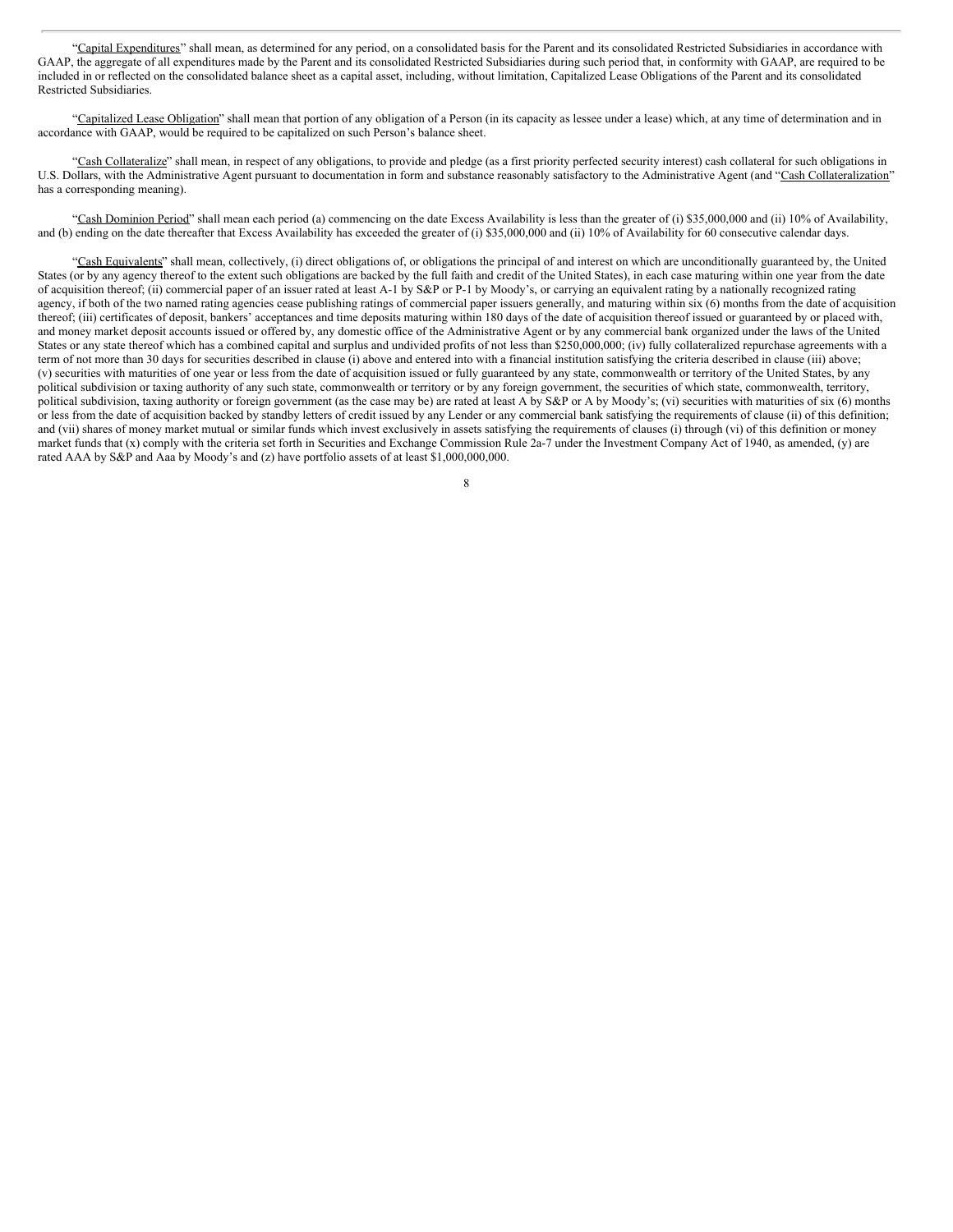"Change in Control" shall mean the occurrence of one or more of the following events: (a) any "person" or "group" (within the meaning of Sections 13(d) and 14(d) of the SEA) other than the Permitted Holders, becomes the beneficial owner (as defined in Rule 13d-3 under the SEA), directly or indirectly, of 50%, or more, of the aggregate ordinary voting power represented by the issued and outstanding Equity Interests of the Parent; (b) as of any date a majority of the board of directors of the Parent consists (other than vacant seats) of individuals who were not either (i) directors of the Parent as of the Agreement Date, (ii) selected or nominated to become directors by the board of directors of the Parent of which a majority consisted of individuals described in clause (i), or (iii) selected or nominated to become directors by the board of directors of the Parent of which a majority consisted of individuals described in clause (i) and individuals described in clause (ii); or (c) except as a result of a sale or disposition of all of the Equity Interests of a Borrower permitted by Section 8.7(b), the Parent shall cease to directly or indirectly own and control one hundred percent (100%) of the outstanding Equity Interests of all of the Borrowers.

"Change in Law" shall mean the occurrence, after the Agreement Date or, in the case of an assignee of a Lender (other than an Affiliate of an existing Lender), after the date on which such assignee becomes a party to this Agreement and, in the case of a Participant (other than an Affiliate of an existing Lender), after the date on which it acquires its participation, of any of the following: (a) the adoption or taking effect of any law, rule, regulation or treaty, (b) any change in any law, rule, regulation or treaty or in the administration, interpretation or application thereof by any Governmental Authority or (c) the making or issuance of any request, rule, guideline or directive (whether or not having the force of law) by any Governmental Authority; provided that notwithstanding anything herein to the contrary, to the extent not prohibited by Applicable Law, (x) the Dodd-Frank Wall Street Reform and Consumer Protection Act and all requests, rules, guidelines or directives thereunder or issued in connection therewith and (y) all requests, rules, guidelines or directives promulgated by the Bank for International Settlements, the Basel Committee on Banking Supervision (or any successor or similar authority) or the United States or foreign regulatory authorities, in each case pursuant to Basel III, shall in each case be deemed to be a "Change in Law," regardless of the date enacted, adopted or issued.

"Code" shall mean the Internal Revenue Code of 1986, as amended from time to time.

"Collateral" shall mean all Property pledged by any Credit Party as collateral security for the Obligations pursuant to the Security Documents or otherwise, and all other property of any Credit Party that is now or hereafter in the possession or control of any member of the Lender Group, or on which any member of the Lender Group has been granted a Lien to secure the Obligations.

"Collections Account" shall have the meaning given such term in Section 6.15(a).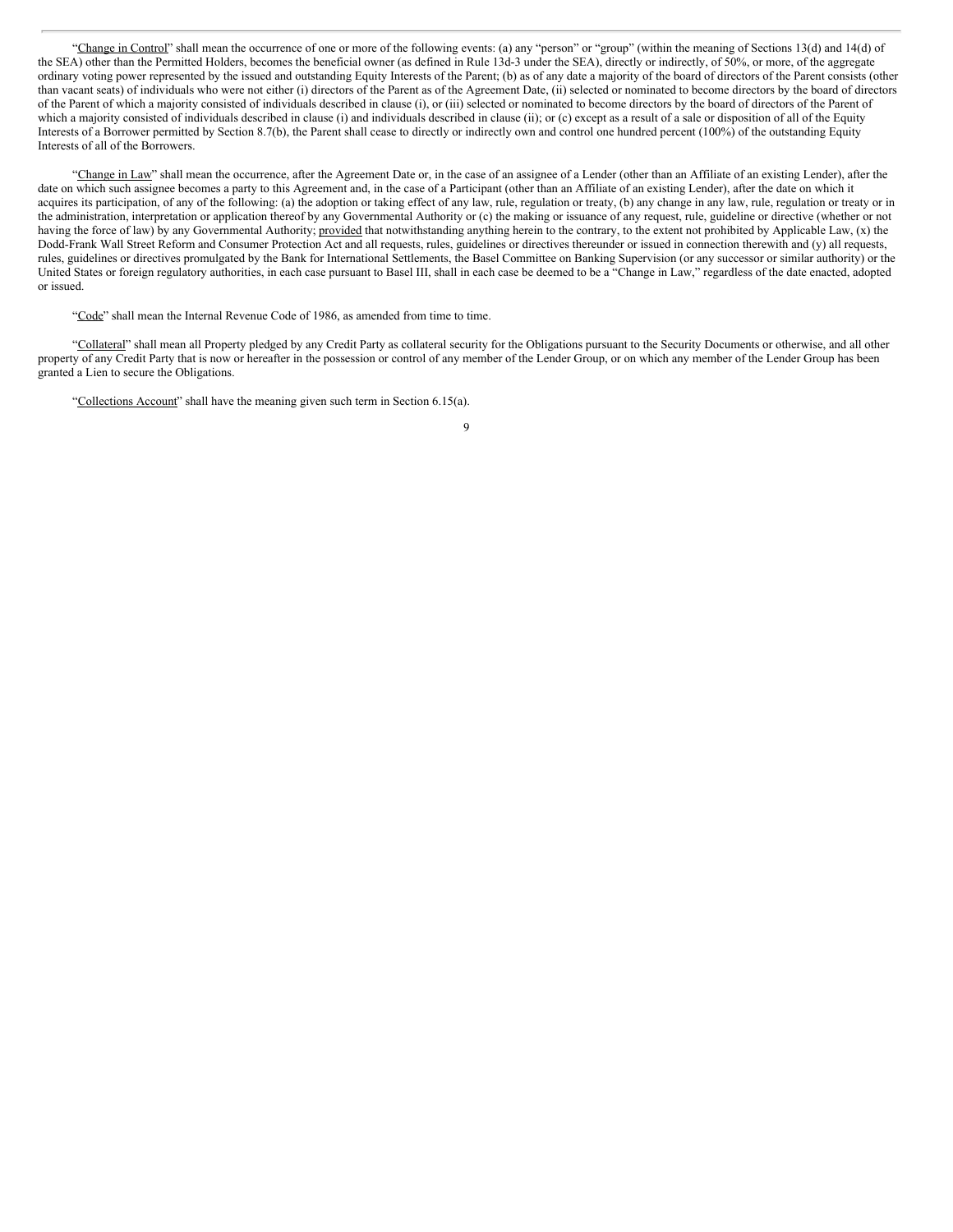"Commercial Letter of Credit" shall mean a documentary Letter of Credit issued by the Issuing Bank in respect of the purchase of goods or services by a Borrower in the ordinary course of its business.

"Commitments" shall mean, collectively, the Revolving Loan Commitment and the Letter of Credit Commitment.

"Commodity Exchange Act" shall mean the Commodity Exchange Act (7 U.S.C. § 1 et seq.), as amended from time to time, and any successor statute.

"Competitor" shall mean any Person specifically set forth in that certain side letter dated of the Agreement Date between the Borrower Representative and the Agent (and any other Person specifically identified by written notice from the Borrower Representative to, and with the approval of, the Administrative Agent), in each case who is engaged directly in a competing business as that of the Credit Parties.

"Compliance Certificate" shall mean a certificate executed by the chief financial officer or treasurer of the Borrower Representative substantially in the form ofExhibit  $\underline{\mathbf{D}}$ .

"Consolidated Net Tangible Assets" means, at any date of determination, the total amount of assets of Parent and its Restricted Subsidiaries after deducting therefrom all current liabilities (excluding any current liabilities that are by their terms extendable or renewable at the option of the obligor thereunder for more than 12 months after the date of determination), total prepaid expenses and deferred charges, and all goodwill, trade names, trademarks, patents, licenses, copyrights and other intangible assets, all as set forth on the consolidated balance sheet of Parent and its Restricted Subsidiaries for Parent's most recently completed fiscal quarter for which financial statements have been delivered to the Administrative Agent pursuant to Sections  $7.1(b)$  or  $7.2$  (or as of the fiscal quarter ended June 29, 2013 for any date prior to delivery of financial statements pursuant to such Sections).

"Contingent Obligation" shall mean, with respect to any Person, any direct or indirect liability of such Person: (a) with respect to any debt, lease, dividend or other obligation of another Person if the purpose or intent of such Person incurring such liability, or the effect thereof, is to provide assurance to the obligee of such liability that such liability will be paid or discharged, or that any agreement relating thereto will be complied with, or that any holder of such liability will be protected, in whole or in part, against loss with respect thereto; (b) with respect to any undrawn portion of any letter of credit issued for the account of such Person or as to which such Person is otherwise liable for the reimbursement of any drawing; (c) under any Hedge Agreement, to the extent not yet due and payable; (d) to make take-or-pay or similar payments if required regardless of nonperformance by any other party or parties to an agreement; or (e) for any obligations of another Person pursuant to any agreement to purchase, repurchase or otherwise acquire any obligation or any property constituting security therefor, to provide funds for the payment or discharge of such obligation or to preserve the solvency, financial condition or level of income of another Person. The amount of any Contingent Obligation shall be equal to the stated or determinable amount of the Contingent Obligation ; and if such amounts are not determinable, the maximum reasonably anticipated liability in respect thereof, as determined by such Person in good faith.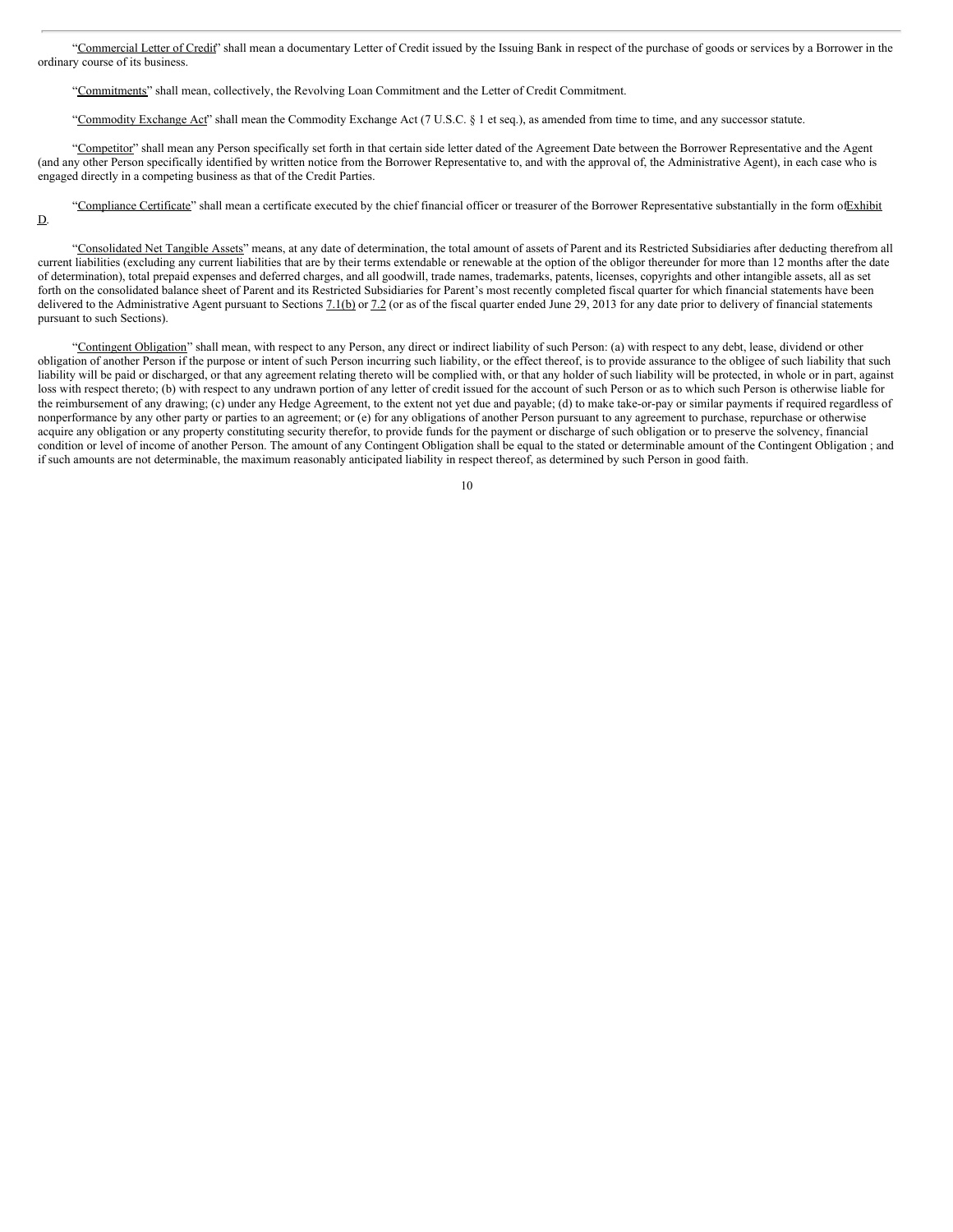"Control" shall mean, with respect to any asset, right, or property with respect to which a security interest therein is perfected by a secured party's having "control" thereof (whether pursuant to the terms of an agreement or through the existence of certain facts and circumstances), that the Administrative Agent has "control" of such asset, right, or property in accordance with the terms of Article 9 of the UCC.

"Controlled Account Agreement" shall mean any agreement executed by a depository bank, securities intermediary, or commodities intermediary and the Administrative Agent and acknowledged and agreed to by the applicable Credit Party, in form and substance reasonably acceptable to the Administrative Agent, which, among other things, provides for the Administrative Agent's Control, for the benefit of the Lender Group, of a deposit account, securities account, commodities account, or other bank or investment account, as amended, restated, supplemented, or otherwise modified from time to time.

"Controlled Deposit Account" shall have the meaning specified in Section 6.15(b).

"Controlled Disbursement Account" shall have the meaning specified in Section 2.2(f).

"Copyright Security Agreements" shall mean, collectively, any Copyright Security Agreement made by a Credit Party in favor of the Administrative Agent, on behalf of the Lender Group, from time to time, as amended, restated, supplemented, or otherwise modified from time to time.

"Credit Parties" shall mean, collectively, the Borrowers and the Guarantors; and "Credit Party" shall mean any one of the foregoing Credit Parties.

"Credit Party Payments" has the meaning specified in Section 2.8(b)(i).

"Date of Issue" shall mean the date on which the Issuing Bank issues a Letter of Credit pursuant to Section 2.15 and, subject to the terms of Section 2.15(a), the date on which any such Letter of Credit is renewed.

"Debtor Relief Laws" means the Bankruptcy Code, the Bankruptcy and Insolvency Act (Canada), the Companies' Creditors Arrangement Act (Canada), and all other liquidation, conservatorship, bankruptcy, assignment for the benefit of creditors, moratorium, rearrangement, receivership, insolvency, reorganization, or similar debtor relief Laws of the United States, Canada or other applicable jurisdictions from time to time in effect.

"Default" means an event, condition or default which, with the giving of notice, the passage of time or both would become an Event of Default.

"Default Rate" shall mean a simple per annum interest rate equal to, with respect to all outstanding Obligations, the sum of (a) the applicable Interest Rate Basis, if any, with respect to the applicable Obligation, plus (b) the Applicable Margin for such Interest Rate Basis, plus (c) two percent (2.00%).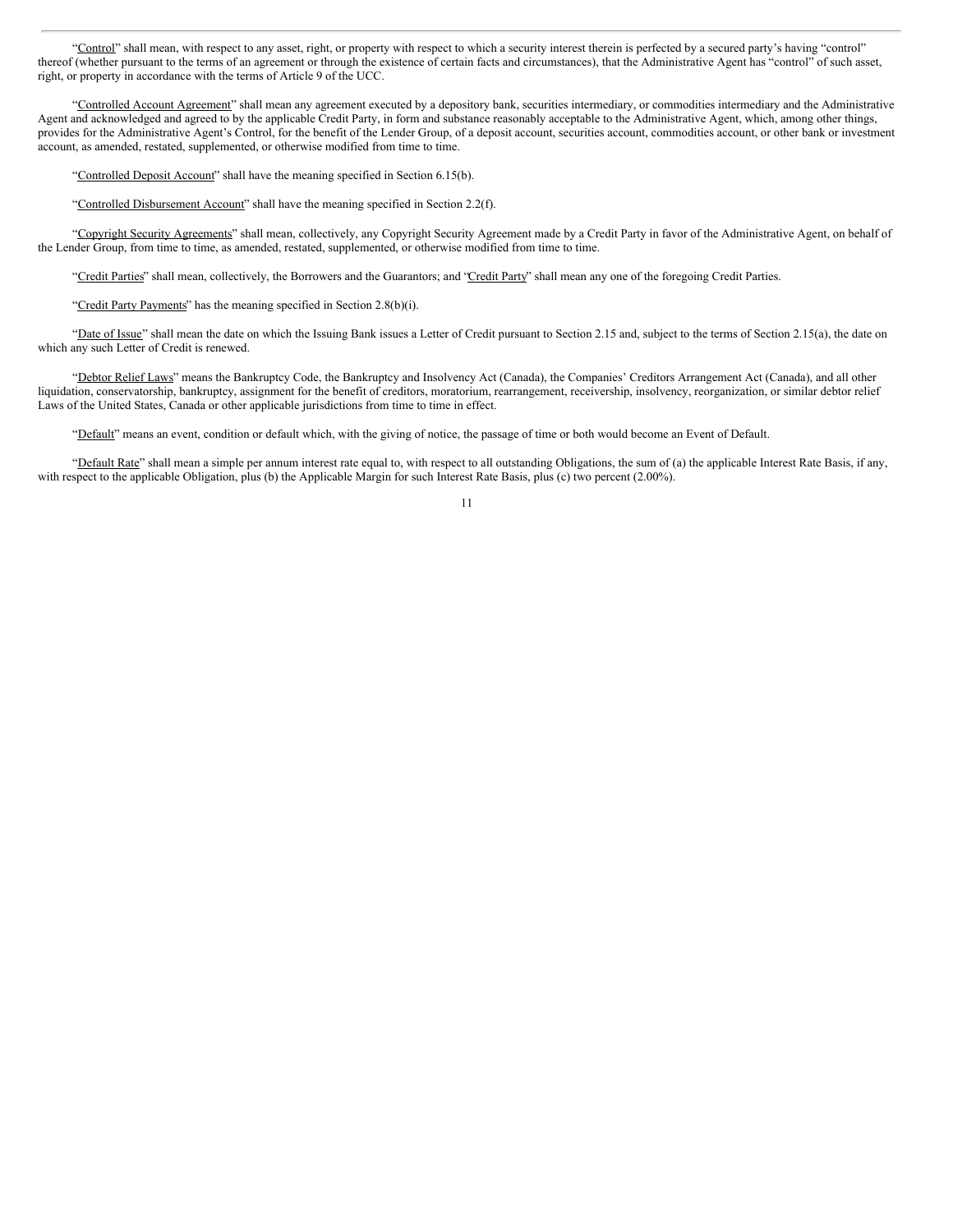"Defaulting Lender" shall mean, subject to Section 2.17(c), any Lender that (a) has failed to (i) fund all or any portion of the Revolving Loans within two (2) Business Days of the date such Revolving Loans were required to be funded unless such Lender notifies the Administrative Agent and the Borrowers in writing that such failure is the result of such Lender's determination that one or more conditions precedent to funding (each of which conditions precedent, together with any applicable default, shall be specifically identified in such writing) has not been satisfied, or (ii) pay to the Administrative Agent, the Issuing Bank, the Swing Bank or any other Lender any other amount required to be paid by it hereunder (including in respect of its participation in Letters of Credit, Swing Loans or Agent Advances) within two (2) Business Days of the date when due, (b) has notified the Borrowers, the Administrative Agent or the Issuing Bank or Swing Bank in writing that it does not intend to comply with its funding obligations hereunder, or has made a public statement to that effect (unless such writing or public statement relates to such Lender's obligation to fund a Revolving Loan and states that such position is based on such Lender's determination that a condition precedent to funding (which condition precedent, together with any applicable default, shall be specifically identified in such writing or public statement) cannot be satisfied), (c) has failed, within three (3) Business Days after written request by the Administrative Agent or the Borrowers, to confirm in writing to the Administrative Agent and the Borrowers that it will comply with its prospective funding obligations hereunder (provided that such Lender shall cease to be a Defaulting Lender pursuant to this clause (c) upon receipt of such written confirmation by the Administrative Agent and the Borrowers), or (d) has, or has a direct or indirect parent company that has (i) become the subject of a proceeding under the Bankruptcy Code or any other Debtor Relief Law, or (ii) had appointed for it a receiver, custodian, conservator, trustee, administrator, assignee for the benefit of creditors or similar Person charged with reorganization or liquidation of its business or assets, including the Federal Deposit Insurance Corporation or any other state or federal regulatory authority acting in such a capacity; provided that a Lender shall not be a Defaulting Lender solely by virtue of the ownership or acquisition of any equity interest in that Lender or any direct or indirect parent company thereof by a Governmental Authority so long as such ownership interest does not result in or provide such Lender with immunity from the jurisdiction of courts within the United States or from the enforcement of judgments or writs of attachment on its assets or permit such Lender (or such Governmental Authority) to reject, repudiate, disavow or disaffirm any contracts or agreements made with such Lender. Any determination by the Administrative Agent that a Lender is a Defaulting Lender under clauses (a) through (d) above shall be conclusive and binding absent manifest error, and such Lender shall be deemed to be a Defaulting Lender (subject to Section 2.17(c)) upon delivery of written notice of such determination to the Borrower Representative, each Issuing Bank, the Swing Bank and each Lender.

"Determination Date" shall mean the second Business Day immediately following the date that the Administrative Agent receives the Borrowing Base Certificate required to be delivered pursuant to Section 7.5(a) for the fiscal month in which a fiscal quarter of the Parent ends.

"Dilution" shall mean, as of any date of determination, a percentage, based upon the experience of the immediately prior twelve (12) month period (or such shorter period as agreed by the Administrative Agent in its Permitted Discretion), that is the result of dividing the U.S. Dollar amount of (a) bad debt write-downs, discounts, advertising allowances, credits, or other dilutive items with respect to the Borrowers' Accounts during such period (less any reasonable non-recurring adjustments as determined by the Administrative Agent in its Permitted Discretion), by (b) the Borrowers' gross billings with respect to Accounts during such period.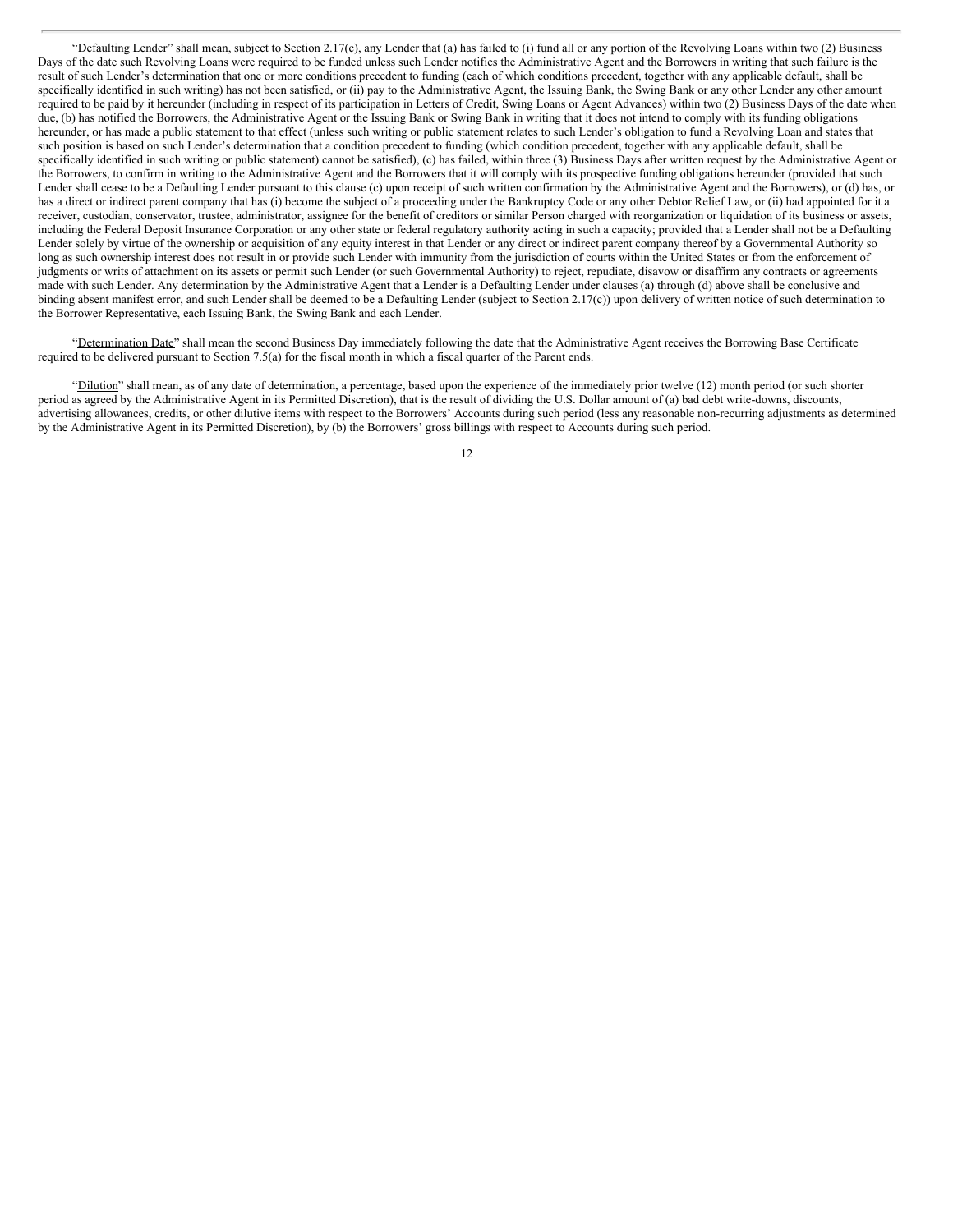"Dilution Reserve" shall mean, as of any date of determination, an amount determined from time to time by the Administrative Agent in its Permitted Discretion and based on the Administrative Agent's analysis of the Borrowers' Dilution and other matters affecting the Borrowers and their Accounts and Account Debtors.

"Disqualified Equity Interests" shall mean, with respect to any Person, any Equity Interest that by its terms (or by the terms of any other Equity Interest into which it is convertible or exchangeable) or otherwise (a) matures or is subject to mandatory redemption or repurchase (other than solely for Equity Interests that are not Disqualified Equity Interests) pursuant to a sinking fund obligation or otherwise (except as a result of a change of control or asset sale so long as any rights of the holder thereof upon the occurrence of a change of control or asset sale event shall be subject to the prior payment in full of the Obligations (other than any Obligations which expressly survive termination) and termination of the Commitments); (b) is convertible into or exchangeable or exercisable for Indebtedness or any Disqualified Equity Interest at the option of the holder thereof; (c) may be required to be redeemed or repurchased at the option of the holder thereof (other than solely for Equity Interests that are not Disqualified Equity Interests), in whole or in part, in each case on or prior to the date that is one hundred twenty (120) days after the Maturity Date; or (d) provides for scheduled payments of dividends to be made in cash.

"Dividends" shall mean any direct or indirect distribution, dividend, or payment to any Person on account of any Equity Interests of any Credit Party or any of their Subsidiaries.

"Domestic Restricted Subsidiary" shall mean any Restricted Subsidiary that is a Domestic Subsidiary.

"Domestic Subsidiary" shall mean any direct or indirect Subsidiary of any Credit Party that is organized and existing under the laws of the US or any state or commonwealth thereof or under the laws of the District of Columbia.

"EBITDA" shall mean, as determined for any period on a consolidated basis for the Parent and its consolidated Restricted Subsidiaries in accordance with GAAP, an amount equal to the sum of (a) Net Income for such period plus (b) to the extent deducted in determining Net Income for such period, and without duplication the sum of (i) Interest Expense, (ii) income tax expense, (iii) depreciation and amortization, and (iv) all other non-cash charges, excluding any non-cash charge relating to write-offs, writedowns, or reserves with respect to Accounts and Inventory, minus (c) to the extent added in determining Net Income for such period and without duplication an amount equal to the sum of (i) income tax credits, and (ii) all non-cash items increasing Net Income, excluding any non-cash gains to the extent they represent the reversal of an accrual or reserve for a potential cash item that reduced EBITDA in any prior period.

For purposes of any determination of the Fixed Charge Coverage Ratio, EBITDA shall, subject to the limitations set forth in this paragraph, be adjusted for any period during which one or more Permitted Acquisitions or dispositions of Property (for the purposes of this definition,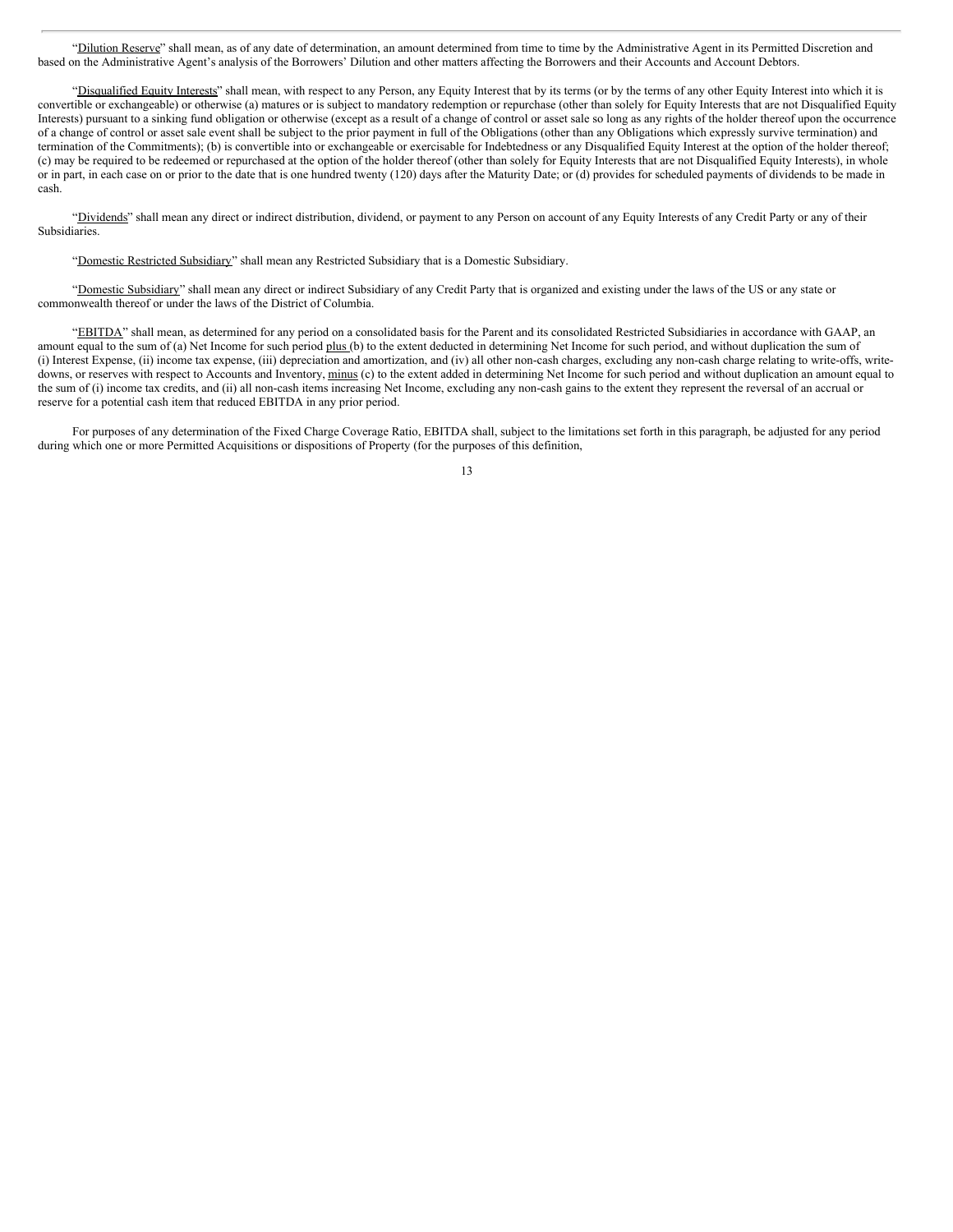each, a "Specified Transaction") occurs such that such Specified Transaction (and all other Specified Transactions that have been consummated during the applicable period) and the following adjustments in connection therewith shall be deemed to have occurred as of the first day of the applicable period of measurement: income statement items (whether positive or negative) attributable to the Property or Person subject to such Specified Transaction, (1) in the case of a disposition of assets, shall be excluded, and (2) in the case of a Permitted Acquisition, shall be included; provided that the foregoing pro forma adjustments may be applied to any such definition, test or financial covenant solely to the extent that such adjustments (A) are reasonably expected to be realized within twelve (12) months of such Specified Transaction as set forth in reasonable detail on a certificate of the chief financial officer of the Borrower Representative delivered to the Administrative Agent, (B) are calculated on a basis consistent with GAAP, (C) in the case of dispositions of assets, are based upon historical EBITDA as set forth in financial statements reasonably acceptable to the Administrative Agent with respect to the Person or Property subject to such disposition, (D) in the case of Permitted Acquisitions, are based upon Target Financials (as defined in the definition of Permitted Acquisitions), and (E) approved in advance by the Administrative Agent in its Permitted Discretion.

"Eligible Accounts" shall mean, at any time of determination, all Accounts (valued at the face amount of the applicable invoice thereforminus the maximum discounts, credits, and allowances set forth on the face of such invoice which may be taken by Account Debtors on such Accounts, and net of any sales tax, finance charges, or late payment charges included in the amount invoiced) arising in the ordinary course of a Borrower's business from the sale of goods by a Borrower, that the Administrative Agent determines in its Permitted Discretion to be Eligible Accounts; provided, however, that, without limiting the right of the Administrative Agent to establish other criteria of ineligibility in its Permitted Discretion, Eligible Accounts shall not include any of the following Accounts:

(a) any Account which (i) has a scheduled due date more than one hundred twenty (120) days after its original invoice date, or (ii) is unpaid more than one hundred twenty (120) days past its invoice date or sixty (60) days past its due date;

(b) Accounts not evidenced by a paper invoice or an electronic equivalent acceptable to the Administrative Agent;

(c) Accounts with respect to which any of the representations, warranties, covenants and agreements contained in Section 5.2 are not or have ceased to be complete and correct or have been breached;

(d) Accounts (or any other Account due from the same Account Debtor), with respect to which, in whole or in part, a check, promissory note, draft, trade acceptance or other instrument for the payment of money has been received, presented for payment and returned uncollected for any reason;

(e) Accounts as to which the applicable Borrower has not performed, as of the applicable date of determination, all of its obligations then required to have been performed, including, without limitation, the shipment of goods (and passage of title thereto) applicable to such Accounts;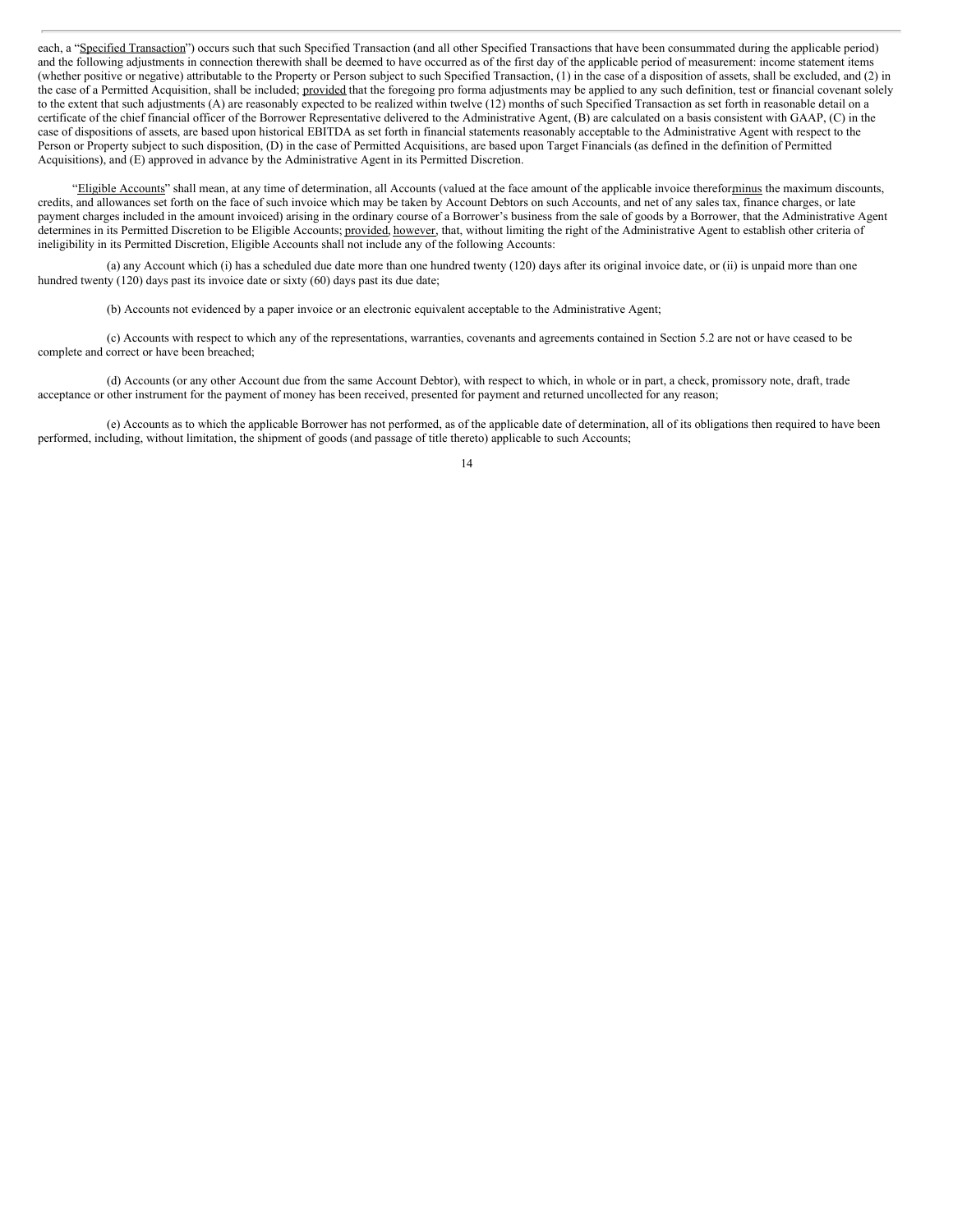(f) Accounts as to which any one or more of the following events has occurred with respect to the Account Debtor on such Accounts: death or judicial declaration of incompetency of such Account Debtor who is an individual; the filing by or against such Account Debtor of a request or petition for liquidation, reorganization, arrangement, adjustment of debts, adjudication as a bankrupt, winding-up, or other relief under the bankruptcy, insolvency, or similar laws of the US, any state or territory thereof, or any foreign jurisdiction, now or hereafter in effect; the making of any general assignment by such Account Debtor for the benefit of creditors; the appointment of a receiver or trustee for such Account Debtor or for any of the assets of such Account Debtor, including, without limitation, the appointment of or taking possession by a "custodian," as defined in Bankruptcy Code; the institution by or against such Account Debtor of any other type of insolvency proceeding (under the bankruptcy or insolvency laws of the US, Canada or otherwise) or of any formal or informal proceeding for the dissolution or liquidation of, settlement of claims against, or winding up of affairs of, such Account Debtor; the sale, assignment, or transfer of all or substantially all of the assets of such Account Debtor unless the obligations of such Account Debtor in respect of the Accounts are assumed by and assigned to such purchaser or transferee; the nonpayment generally by such Account Debtor of its debts as they become due; or the cessation of the business of such Account Debtor as a going concern;

(g) those Accounts of an Account Debtor for whom fifty percent (50%) or more of the aggregate U.S. Dollar amount of such Account Debtor's outstanding Accounts are classified as ineligible under clause (a)(ii) above; provided, that solely for the purposes of calculating eligibility under this clause (g) with respect to Accounts owing to the Borrowers by QVC Inc., such calculation shall disregard the Existing QVC Aged Accounts;

(h) Accounts owed by an Account Debtor which: (i) does not maintain its primary business delivery locations, payment centers, and chief executive office in the US or Canada (other than the province of Quebec); or (ii) is not organized under the laws of the US, Canada or any respective state or province (other than the province of Quebec) thereof; or (iii) is the government of Canada or any other foreign country or sovereign state, or of any state, province, municipality, or other political subdivision thereof, or of any department, agency, public corporation, or other instrumentality thereof; except to the extent that such Accounts are secured or payable by a letter of credit or acceptance, or insured under foreign credit insurance in each case, on terms and conditions satisfactory to the Administrative Agent in its sole and absolute discretion; or (iv) is the government of the US, or of any state, municipality or other political subdivision thereof, or any department, agency, public corporation, or other instrumentality thereof, unless all required procedures for the effective collateral assignment of the Accounts under the Federal Assignment of Claims Act of 1940 and any other steps necessary to perfect the Administrative Agent's security interest, for the benefit of the Lender Group, in such Accounts have been complied with to the Administrative Agent's sole satisfaction with respect to such Accounts; (v) is a natural person, or (vi) is a Blocked Person;

(i) Accounts owed by an Account Debtor which is an Affiliate or employee of a Borrower;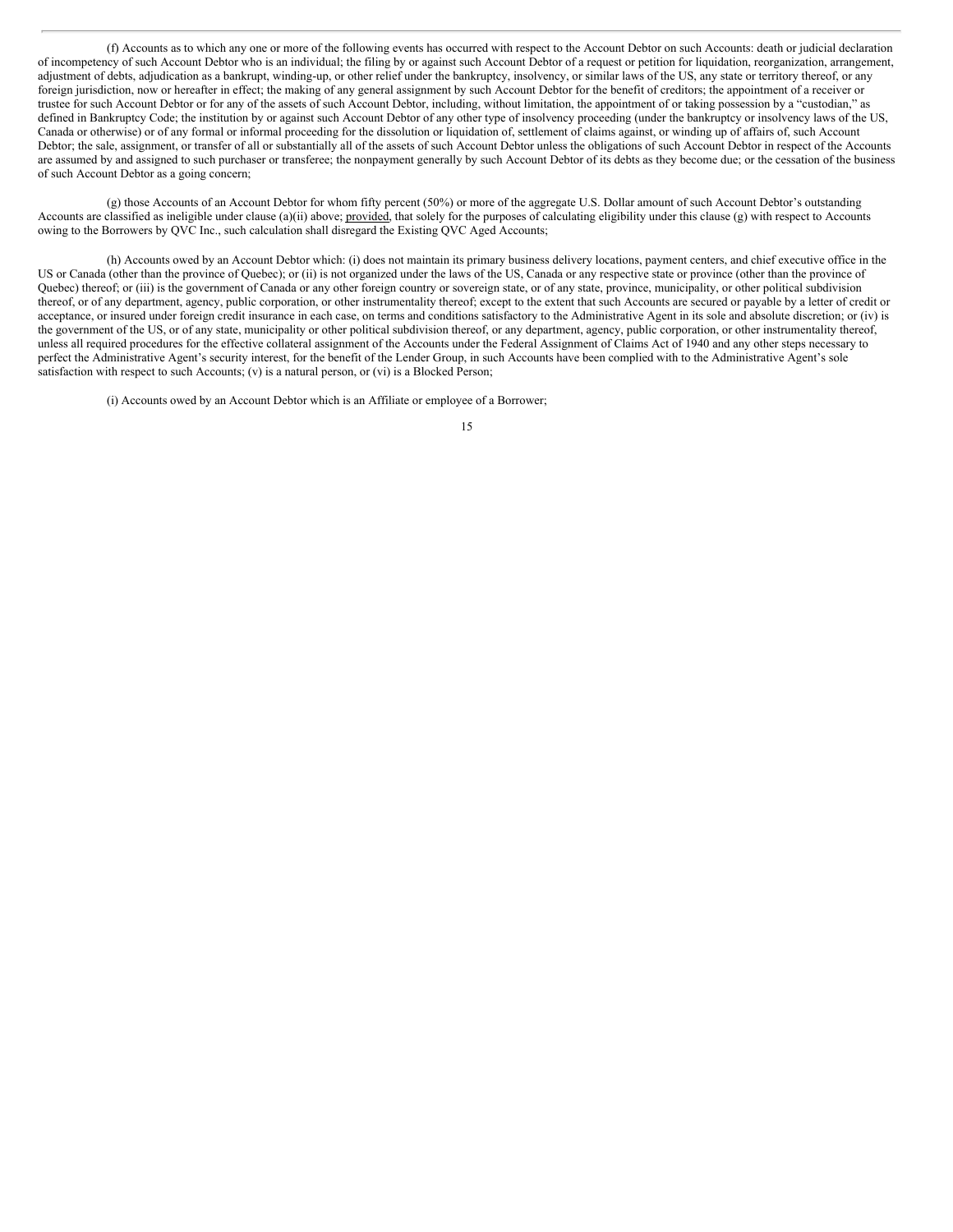(j) Accounts which are owed by an Account Debtor to which a Borrower is indebted in any way (including, without limitation, creditors and suppliers of a Borrower), or which are subject to any right of setoff by the Account Debtor, including, without limitation, for co-op advertising, rebates, incentives and promotions, to the extent of such indebtedness or right of setoff;

(k) Accounts which the Account Debtor disputes in writing the liability therefor or are otherwise in dispute or are otherwise subject to any potential counterclaim, deduction, discount, recoupment, reserve, defense, dispute, chargeback, credit, allowance, contra-account, volume rebate, cooperative advertising accrual, deposit, or offset (but only to the extent of the amount in dispute);

(l) Accounts which represent sales on a bill-and-hold, guaranteed sale, sale and return, sale on approval, cash-on-delivery, consignment or other repurchase or return basis;

(m) Accounts which are evidenced by a promissory note or other instrument or by chattel paper;

(n) Accounts as to which the applicable Account Debtor has not been sent an invoice or for which are partially billed;

(o) Accounts with respect to which the Account Debtor is located in a state or jurisdiction (including, without limitation, Alabama, New Jersey, Minnesota, and West Virginia) that requires, as a condition to access to the courts of such jurisdiction, that a creditor qualify to transact business, file a business activities report or other report or form, or take one or more other actions, unless the applicable Borrower has so qualified, filed such reports or forms, or taken such actions (and, in each case, paid any required fees or other charges), except to the extent that the applicable Borrower may qualify subsequently as a foreign entity authorized to transact business in such state or jurisdiction and gain access to such courts, without incurring any cost or penalty viewed by the Administrative Agent to be significant in amount, and such later qualification cures any bar to access to such courts to enforce payment of such Account;

(p) Accounts which are not a bona fide, valid and enforceable obligation of the Account Debtor thereunder;

(q) Accounts (i) which are not subject to a valid and continuing, duly perfected, first-priority Lien in favor of the Administrative Agent, for the benefit of the Lender Group, pursuant to the Security Documents, or (ii) in which the applicable Borrower does not have good and marketable title, free and clear of any Liens (other than Liens in favor of the Administrative Agent, for the benefit of the Lender Group);

(r) Accounts which are owed by an Account Debtor to the extent that such Accounts, together with all other Accounts owing by the same Account Debtor and its Affiliates, exceed in the aggregate twenty-five percent (25%) of the sum of all Eligible Accounts (or (i) 30% in the case of Accounts owing by Wal-Mart Stores, Inc. (for so long as it has an Investment Grade Rating), (ii) such higher percentage (not to exceed 30%) as the Administrative Agent may establish from time to time for any Account Debtor having an Investment Grade Rating (for so long as it has an Investment Grade Rating), and (iii) such higher percentage as the Administrative Agent (with the consent of the Supermajority Lenders) may establish from time to time for any other Account Debtor);

<sup>16</sup>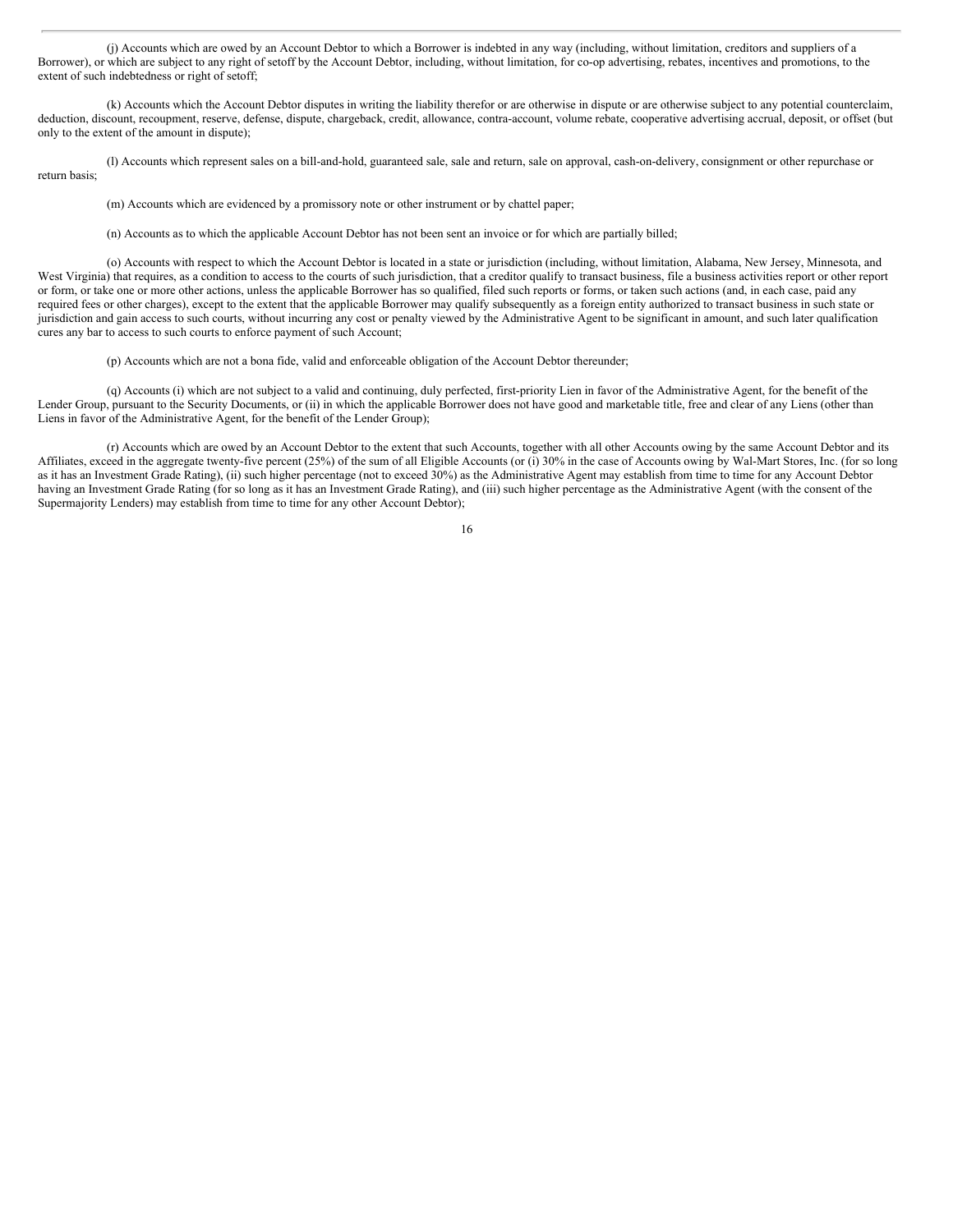(s) Accounts which represent rebates, refunds or other similar transactions, but only to the extent of the amount of such rebate, refund or similar transaction;

(t) Accounts which consist of progress billings (such that the obligation of the Account Debtors with respect to such Accounts is conditioned upon the applicable Borrower's satisfactory completion of any further performance under the agreement giving rise thereto) or retainage invoices;

(u) Accounts with respect to which the Administrative Agent reasonably believes that such Accounts may not be collectible by reason of the Account Debtor's creditworthiness;

(v) Accounts which are not denominated in U.S. Dollars or Canadian Dollars;

(w) that portion of Accounts subject to warranty accruals;

(x) prepaid or cash-in-advance Accounts;

(y) Accounts owing from a credit card processor or credit card issuer or which arises out of the use of a credit, debit or charge card, or information contained on or for use with any such card;

(z) Accounts which arise from the sale of Noticed Farm Products; or

(aa) Accounts as to which a security agreement, financing statement, equivalent security or Lien instrument or continuation statement is on file or of record in any public office, except as may have been filed in favor of the Administrative Agent, for the benefit of the Lender Group, pursuant to the Security Documents.

"Eligible Assignee" shall mean (a) a Lender; (b) an Affiliate of a Lender; (c) an Approved Fund; or (d) any other Person approved by (i) the Administrative Agent, (ii) with respect to any proposed assignee of all or any portion of the Revolving Loan Commitment, the Issuing Bank and, (iii) unless (x) such Person is taking delivery of an assignment in connection with physical settlement of a credit derivatives transaction or (y) an Event of Default exists, the Borrower Representative, such approvals not to be unreasonably withheld or delayed; provided, however, that if the consent of the Borrower Representative to an assignment or to an Eligible Assignee is required hereunder (including a consent to an assignment which does not meet the minimum assignment thresholds specified in Section 11.5(b)), the Borrower Representative shall be deemed to have given its consent five (5) Business Days after the date notice thereof has been delivered by the assigning Lender (through the Administrative Agent) and received by the Borrower Representative unless such consent is expressly refused by the Borrower Representative prior to such fifth Business Day. None of the Borrowers, any of their Subsidiaries, any of their Affiliates, any Defaulting Lender or any Competitor shall be an Eligible Assignee.

"Eligible Canadian Collateral" means, collectively, (a) Eligible Accounts owing from an Account Debtor who is organized under the laws of Canada (or any province thereof) or who maintains its chief executive office in Canada, and (b) Eligible Inventory located in Canada.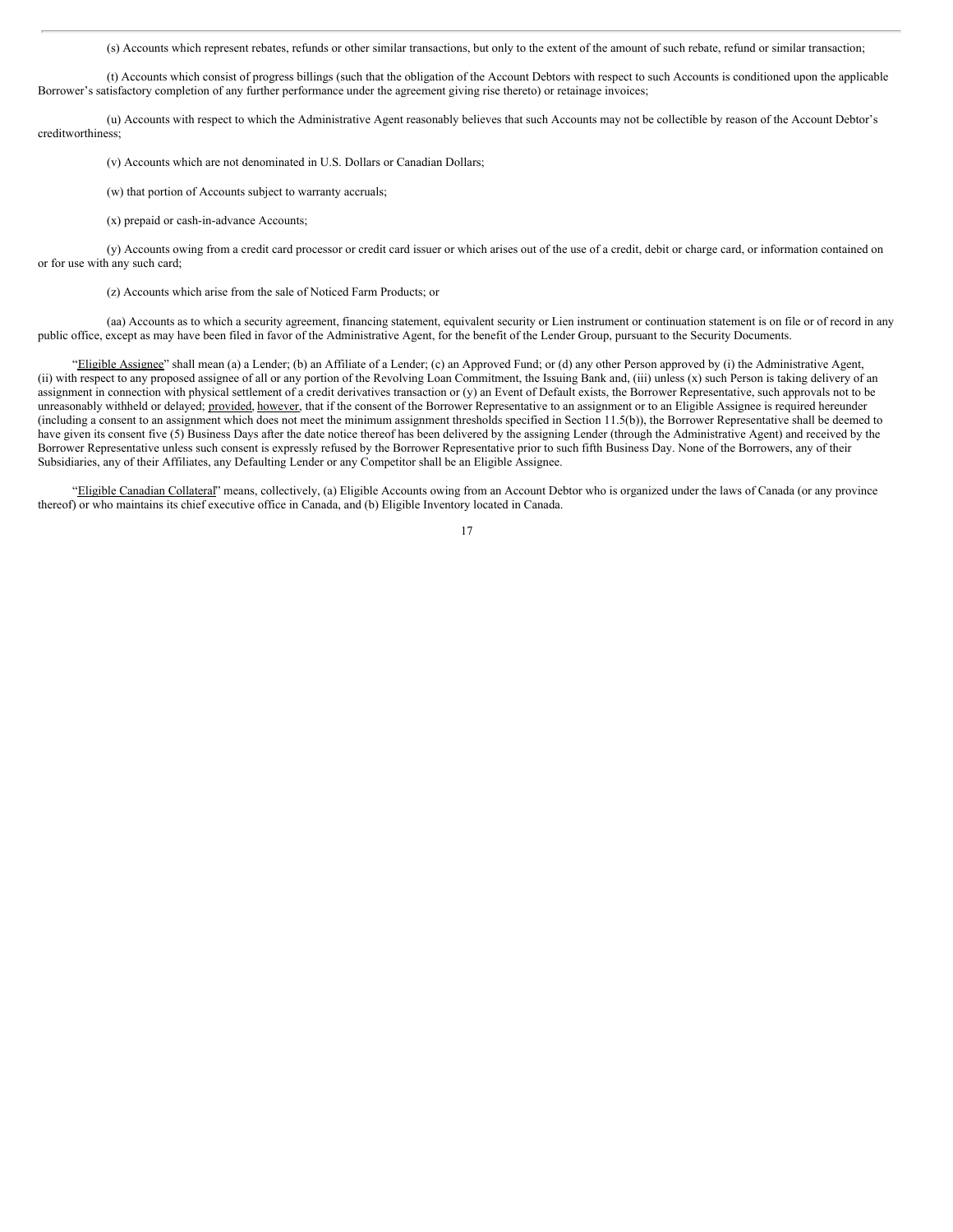"Eligible Inventory" shall mean, at any time of determination, the portion of a Borrower's Inventory held for sale in the ordinary course of business consisting of finished goods that the Administrative Agent determines in its Permitted Discretion to be Eligible Inventory; provided, however, that without limiting the right of the Administrative Agent to establish other criteria of ineligibility in its Permitted Discretion, Eligible Inventory shall not include any of the following Inventory:

(a) Inventory that is not owned solely by the applicable Borrower;

(b) Inventory that does not conform to all of the warranties, and representations regarding the same which are set forth in this Agreement, including, without limitation Section 5.3, or any of the other Loan Documents;

(c) Inventory that is not located at a Permitted Location in (i) the United States or (ii) at any time after the Administrative Agent's receipt of all Canadian Perfection Items, Canada (other than the province of Quebec);

(d) Inventory that is located at a Permitted Location not owned and controlled by a Borrower or that is located at a Permitted Location where the access to such Permitted Location may require the consent of a third party, unless (i) the Administrative Agent has received a Third Party Agreement (whether or not such Third Party Agreement is an express condition or requirement hereunder) from the Person owning or in control of such Permitted Location and all Persons owning or in control of other locations with respect to which access may be required with respect to such Permitted Location, or (ii) the Administrative Agent has instituted a Rent Reserve;

(e) Inventory located at any location at which the aggregate amount of Inventory of the Borrowers is less than \$50,000;

(f) Inventory which is in the possession of any subcontractor or outside processor in or is in-transit to or from such subcontractor or outside processor;

(g) any Inventory customized for a specific customer (other than Inventory branded for a specific customer (such as private label merchandise));

(h) Inventory (i) in which the applicable Borrower does not have good and marketable title, free and clear of any Lien (other than Liens in favor of the Administrative Agent, for the benefit of the Lender Group), claim of reclamation, adverse claim, interest or right of any other Person; or (ii) which is not subject to a valid and continuing, duly perfected, first-priority Lien in favor of the Administrative Agent, for the benefit of the Lender Group, pursuant to the Security Documents, or as to which all action necessary or advisable to perfect such security interest has not been taken;

(i) Inventory that is on consignment from any Borrower, as consignor, to any other Person, as consignee, and any Inventory which is on consignment to any Borrower, as consignee, from any other Person, as consignor;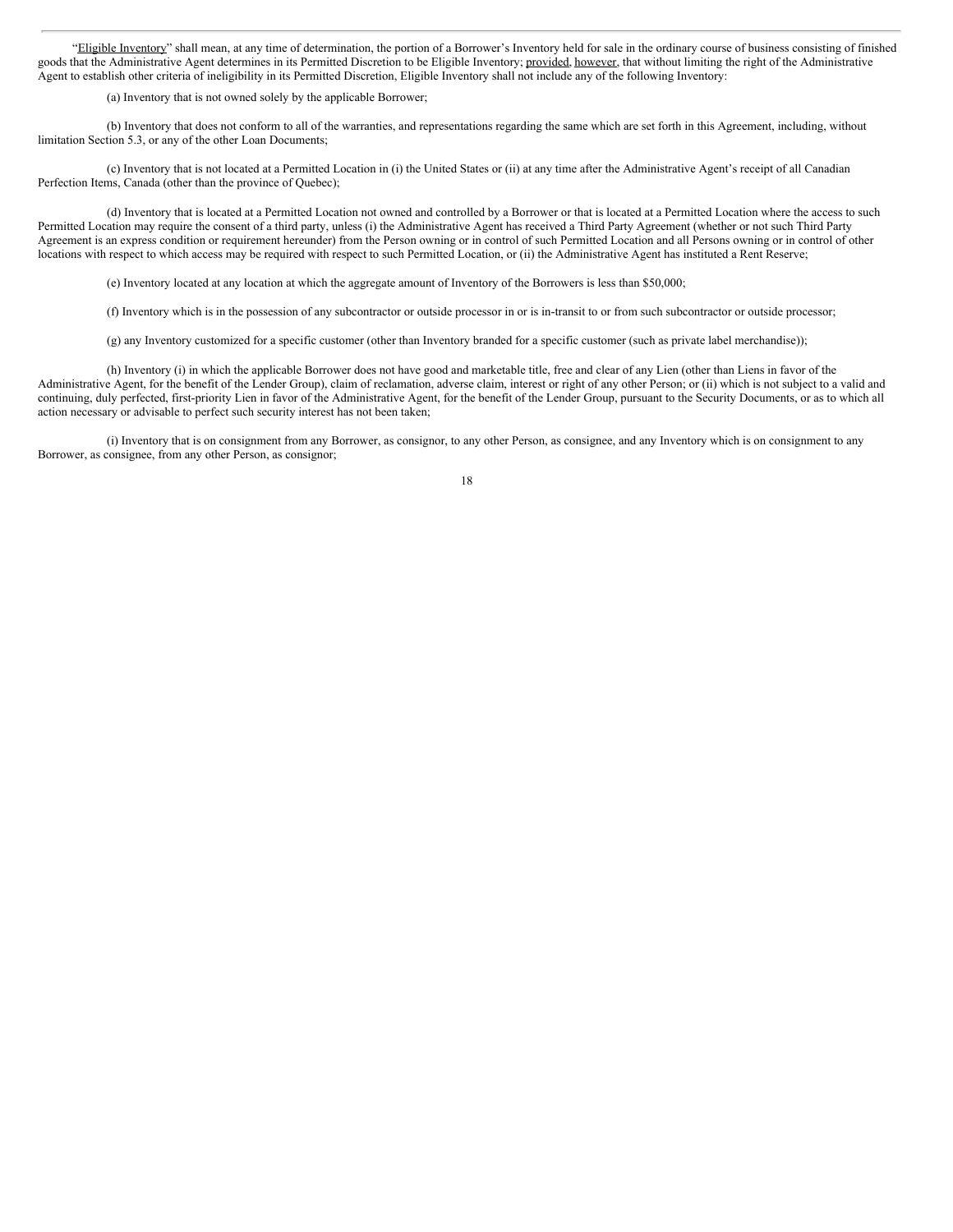(j) Inventory that is not in saleable condition or does not meet all standards imposed by any Person having regulatory authority over such goods or their use and/or sale, or Inventory that is not currently saleable in the normal course of the applicable Borrower's business;

(k) Inventory consisting of parts, components, or supplies or that constitutes capitalized labor;

(l) Inventory scheduled for return to vendors, display items, packaging materials, labels or name plates or similar supplies;

(m) Inventory that is subject to any license or agreement with any Person that limits or restricts the applicable Borrower's or the Administrative Agent's right to sell or otherwise dispose of such Inventory (unless such Person has entered into a Third Party Agreement);

(n) Inventory that is commingled with the goods of any other Person (other than a Credit Party);

- (o) which is subject to any negotiable Document;
- (p) which is a Noticed Farm Product; or

(q) Inventory that is covered, in whole or in part, by any security agreement, financing statement, equivalent security or Lien instrument or continuation statement which is on file or of record in any public office, except such as may have been filed in favor of the Administrative Agent, for the benefit of the Lenders, pursuant to the Security Documents.

"Environmental Laws" shall mean, collectively, any and all applicable Federal, state, local or municipal laws, rules, orders, regulations, statutes, ordinances, codes, decrees or requirements of any Governmental Authority regulating, relating to or imposing liability or standards of conduct or requirements concerning environmental protection matters, including without limitation, Hazardous Materials or human health, as now or may at any time during the term of this Agreement be in effect, including, without limitation, the Clean Air Act, 42 U.S.C. Section 7401 et seq.; the Clean Water Act, 33 U.S.C. Section 1251 et seq. and the Water Quality Act of 1987; the Federal Insecticide, Fungicide, and Rodenticide Act, 7 U.S.C. Section 136 et seq.; the Marine Protection, Research and Sanctuaries Act, 33 U.S.C. Section 1401 et seq.; the National Environmental Policy Act, 42 U.S.C. Section 4321 et seq.; the Noise Control Act, 42 U.S.C. Section 4901 et seq.; the Occupational Safety and Health Act, 29 U.S.C. Section 651 et seq.; the Resource Conservation and Recovery Act, 42 U.S.C. Section 6901 et seq., as amended by the Hazardous and Solid Waste Amendments of 1984; the Safe Drinking Water Act, 42 U.S.C. Section 300f et seq.; the Comprehensive Environmental Response, Compensation and Liability Act, 42 U.S.C. Section 9601 et seq., as amended by the Superfund Amendments and Reauthorization Act, the Emergency Planning and Community Right to Know Act ("CERCLA"), the Hazardous Materials Transportation Act, 49 U.S.C. Section 5101 et seq., and Radon Gas and Indoor Air Quality Research Act; the Toxic Substances Control Act, 15 U.S.C. Section 2601 et seq.; the Atomic Energy Act, 42 U.S.C. Section 2011 et seq., and the Nuclear Waste Policy Act of 1982, 42 U.S.C. Section 10101 et seq.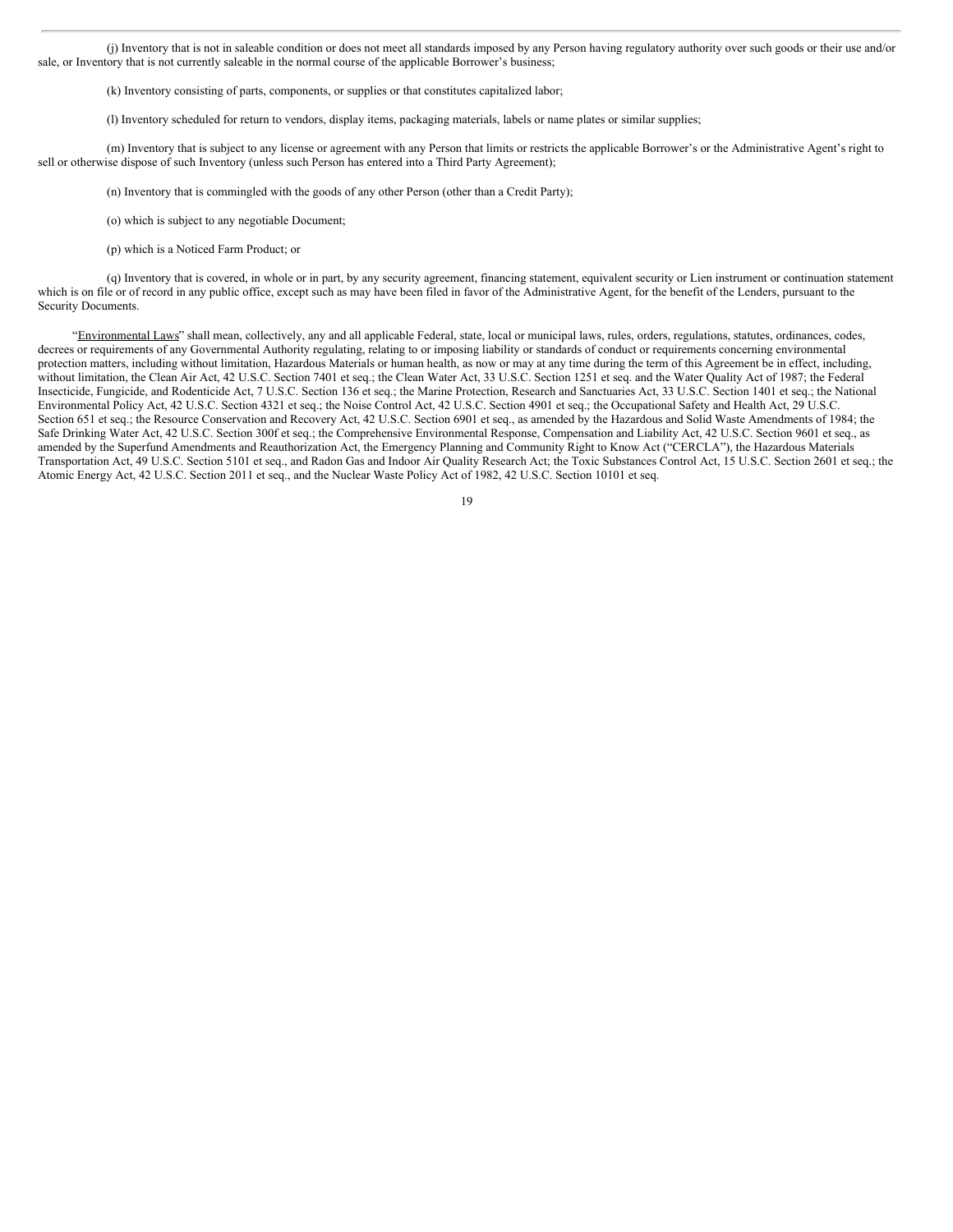"Equity Interests" shall mean, as applied to any Person, any capital stock, membership interests, partnership interests or other equity interests of such Person, regardless of class or designation, and all warrants, options, purchase rights, conversion or exchange rights, voting rights, calls or claims of any character with respect thereto.

"ERISA" shall mean the Employee Retirement Income Security Act of 1974, as in effect on the Agreement Date and as such Act may be amended thereafter from time to time.

"ERISA Affiliate" shall mean, with respect to any Credit Party, any trade or business (whether or not incorporated) that together with such Credit Party, are treated as a single employer under Section 414 of the Code.

"ERISA Event" shall mean, with respect to any Credit Party or any ERISA Affiliate, (a) a "reportable event" within the meaning of Section 4043 of ERISA with respect to a Title IV Plan for which the 30-day notice period has not been waived; (b) a withdrawal by any Credit Party or any ERISA Affiliate from a Title IV Plan subject to Section 4063 of ERISA during a plan year in which it was a substantial employer (as defined in Section 4001(a)(2) of ERISA) or a cessation of operations that is treated as such a withdrawal under Section 4062(e) of ERISA or the termination of any such Title IV Plan resulting in liability pursuant to Section 4063 or 4064 of ERISA; (c) the incurrence by any Credit Party or any ERISA Affiliate of any liability with respect to a complete or partial withdrawal by any Credit Party or any ERISA Affiliate from a Multiemployer Plan or notification that a Multiemployer Plan is, or is expected to be, in reorganization or insolvency within the meaning of Title IV of ERISA or that it intends to terminate or has terminated under Section 4041A or 4042 of ERISA; (d) the filing of a notice of intent to terminate, the treatment of a Title IV Plan amendment as a termination under Sections 4041 or 4041A of ERISA, or the commencement of proceedings by the PBGC to terminate a Title IV Plan or Multiemployer Plan; (e) the occurrence of an event or condition which constitutes grounds under Section 4042 of ERISA for the termination of, or the appointment of a trustee to administer, any Title IV Plan or Multiemployer Plan; (f) the imposition of any material liability under Title IV of ERISA, other than for PBGC premiums not yet due or premiums due but not yet delinquent under Section 4007 of ERISA, upon any Credit Party or any ERISA Affiliate; (g) with respect to a Title IV Plan, the failure by any Credit Party or any ERISA Affiliate to satisfy the minimum funding standard of Sections 412 and 430 of the Code and Sections 302 and 303 of ERISA, whether or not waived, or the failure to make by its due date a required installment under Section 430(j) of the Code or Section 303(j) of ERISA or the failure by any Credit Party or any ERISA Affiliate to make any contribution to a Multiemployer Plan; (h) the imposition of a Lien pursuant to Section 401(a)(29) or 430(k) of the Code or pursuant to Section 303(k) of ERISA or a violation of Section 436 of the Code with respect to any Title IV Plan; (i) except as could not reasonably be expected to result in a Materially Adverse Effect, the occurrence of a non-exempt prohibited transaction (within the meaning of Section 4975 of the Code or Section 406 of ERISA); (j) a Title IV Plan is, or is reasonably anticipated to be, in "at-risk" status within the meaning of Section 430(i) (4) of the Code or Section 303(i)(4) of ERISA; or (k) a Multiemployer Plan (x) is in "endangered status" (under Section 432(b)(1) of the Code or Section 305(b)(1) of ERISA) or (y) is in "critical status" (under Section 432(b)(2) of the Code or Section 305(b)(2) of ERISA).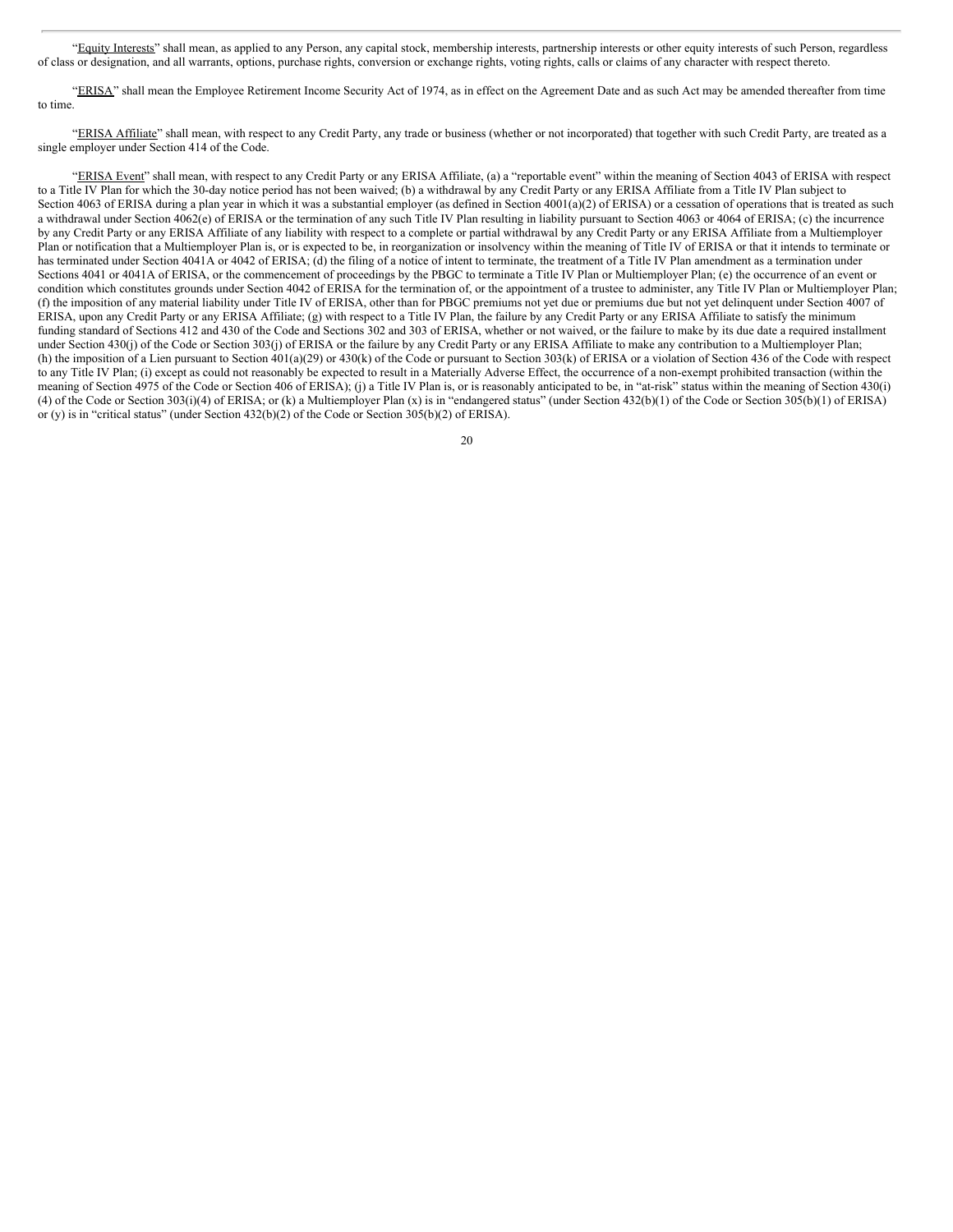"Eurodollar Advance" shall mean an Advance which a Borrower requests to be made as a Eurodollar Advance or which is continued as or converted to a Eurodollar Advance, in accordance with the provisions of Section 2.2.

"Eurodollar Rate" means, with respect to each Interest Period for a Eurodollar Advance, (i) the rate per annum equal to the British Bankers Association LIBO Rate or the successor thereto if the British Bankers Association is no longer making a LIBO rate available ("BBA LIBOR") as published by Bloomberg (or other commercially available sources providing quotations of BBA LIBOR as determined by the Administrative Agent from time to time) at approximately 11:00 A.M. (London time) two (2) Business Days prior to the commencement of such Interest Period, for deposits in U.S. Dollars with a maturity comparable to such Interest Period, divided by (ii) a percentage equal to 100% minus the then stated maximum rate of all reserve requirements (including any marginal, emergency, supplemental, special or other reserves and without benefit of credits for proration, exceptions or offsets that may be available from time to time) applicable to any member bank of the Federal Reserve System in respect of Eurocurrency liabilities as defined in Regulation D (or any successor category of liabilities under Regulation); provided, however, that if the rate referred to in clause (i) above is not available at any such time for any reason, then the rate referred to in clause (i) shall instead be the interest rate per annum, as determined by the Administrative Agent, to be the average (rounded to the nearest 1/16th of 1%) of the rates per annum at which deposits in the applicable currency in an amount equal to the amount of such Eurodollar Advance are offered to major banks in the London interbank market at approximately 11:00 A.M. (London time), two (2) Business Days prior to the commencement of such Interest Period, for contracts that would be entered into at the commencement of such Interest Period for the same duration as such Interest Period.

"Event of Default" shall mean any of the events specified in Section 9.1.

"Excess Availability" shall mean, at any time of determination, the amount (if any) by which (a) the lesser of (i) the Revolving Loan Commitmentminus Reserves and (ii) the Aggregate Borrowing Base (taking into account any Reserves which may have been implemented or modified since the date of the most recent Borrowing Base Certificate) exceeds (b) the Aggregate Revolving Credit Obligations.

"Excluded Accounts" shall mean (a) deposit accounts specifically and exclusively used for payroll, payroll taxes and other employee wage and benefit payments to or for the benefit of any Credit Party's employees, (b) deposit accounts specifically and exclusively used to cash collateralize Permitted Outside Letters of Credit, (c) any zero balance account or disbursement only account, and (d) any other deposit account which, individually, does not at any time have more than \$500,000 in cash on deposit in such account and which, in the aggregate with all such accounts, does not at any time have more than \$2,500,000 in cash on deposit therein.

"Excluded Hedge Obligation" shall mean, with respect to any Guarantor, any Hedge Obligation if, and to the extent that, all or a portion of the Guaranty of such Credit Party of, or the grant by such Credit Party of a security interest to secure, such Hedge Obligation (or any Guaranty thereof) is or becomes illegal under the Commodity Exchange Act or any rule, regulation or order of the Commodity Futures Trading Commission (or the application or official interpretation of any thereof) by virtue of such Credit Party's failure for any reason to constitute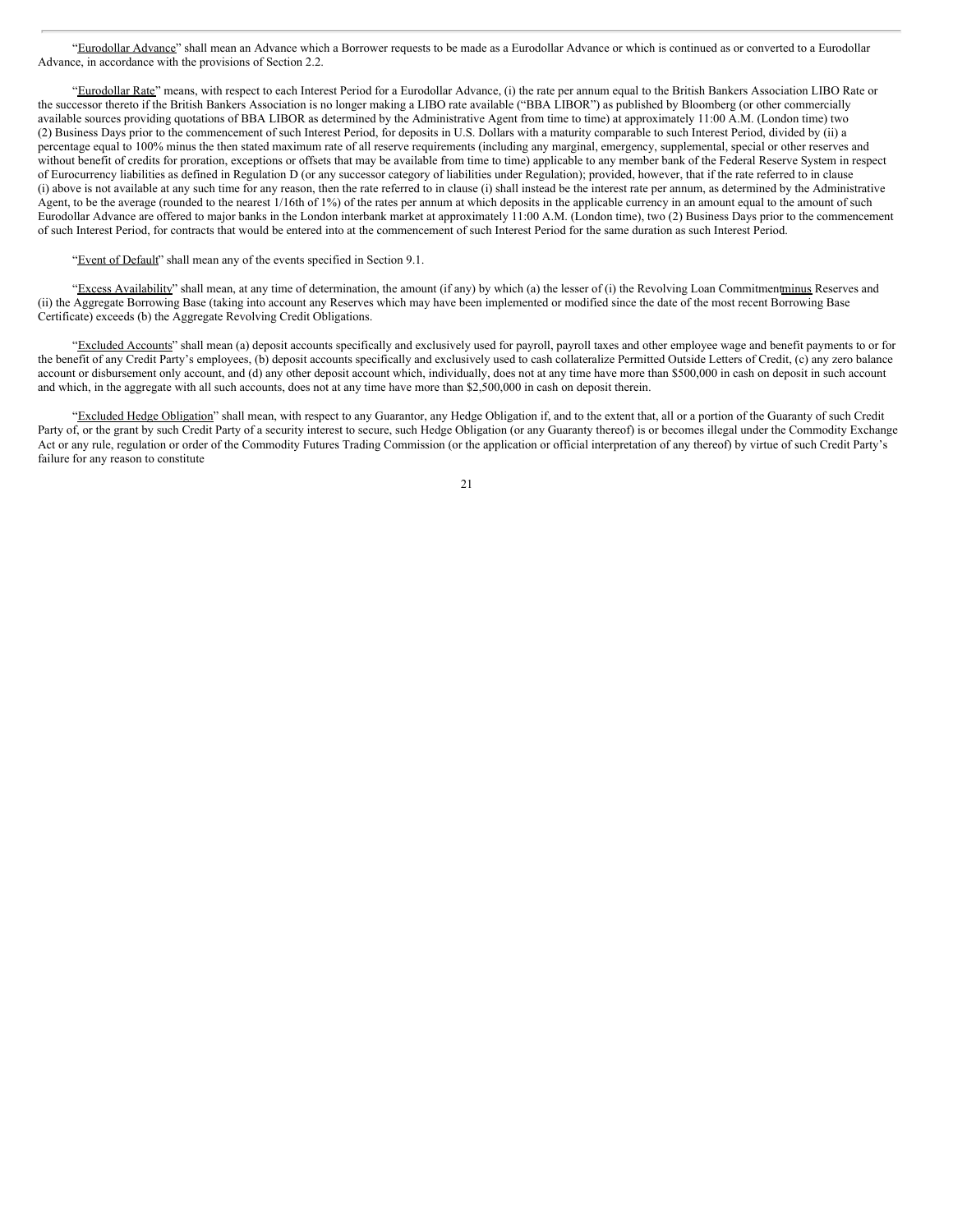an "eligible contract participant" as defined in the Commodity Exchange Act and the regulations thereunder at the time the Guaranty of such Credit Party or the grant of such security interest becomes effective with respect to such Hedge Obligation. If a Hedge Obligation arises under a master agreement governing more than one swap, such exclusion shall apply only to the portion of such Hedge Obligation that is attributable to swaps for which such Guaranty or security interest is or becomes illegal.

"Executive Order No. 13224" shall mean Executive Order No. 13224 on Terrorist Financing, effective September 24, 2001, as the same has been, or shall hereafter be, renewed, extended, amended or replaced.

"Existing QVC Aged Accounts" shall those certain Accounts owing to the Borrowers by QVC Inc. in an aggregate amount not exceeding \$8,026,000 and which are more than one-hundred twenty (120) days past due as of the Agreement Date.

"Farm Products" shall mean, collectively, all Inventory consisting of "farm products" (as such term is defined in the FSA or the UCC in any jurisdiction) or "perishable agricultural commodities" (as such term is defined in PACA).

"Farm Products Notice" has the meaning ascribed to such term in Section 5.1(ff).

"Farm Products Seller" shall mean, individually and collectively, sellers, producers or suppliers of any Farm Products (including commissioned merchants or selling agents) from which any Borrower purchases Farm Products from time to time.

"FATCA" shall mean Section 1471-1474 of the Code and any regulations or guidance issued thereunder.

"Federal Funds Rate" shall mean, for any day, the rate set forth in the weekly statistical release designated as H.15(519), or any successor publication, published by the Federal Reserve Bank of New York (including any such successor, "H.15(519)") on the preceding Business Day opposite the caption "Federal Funds (Effective)"; or, if for any relevant day such rate is not so published on any such preceding Business Day, the rate for such day will be the arithmetic mean as determined by the Administrative Agent of the rates for the last transaction in overnight Federal funds arranged prior to 12:00 noon (Atlanta, Georgia time) on that day by each of three (3) leading brokers of Federal funds transactions in New York, New York selected by the Administrative Agent.

"Financial Covenant" shall mean the financial covenant applicable to the Credit Parties from time to time pursuant to Section 8.8.

"Financial Covenant Testing Period" means each period (a) commencing on any date that Excess Availability is less than the greater of (i) 10% of Availability and (ii) \$35,000,000, and (b) ending on the date thereafter when Excess Availability has exceeded the greater of (i) 10% of Availability and (ii) \$35,000,000 for 60 consecutive calendar days.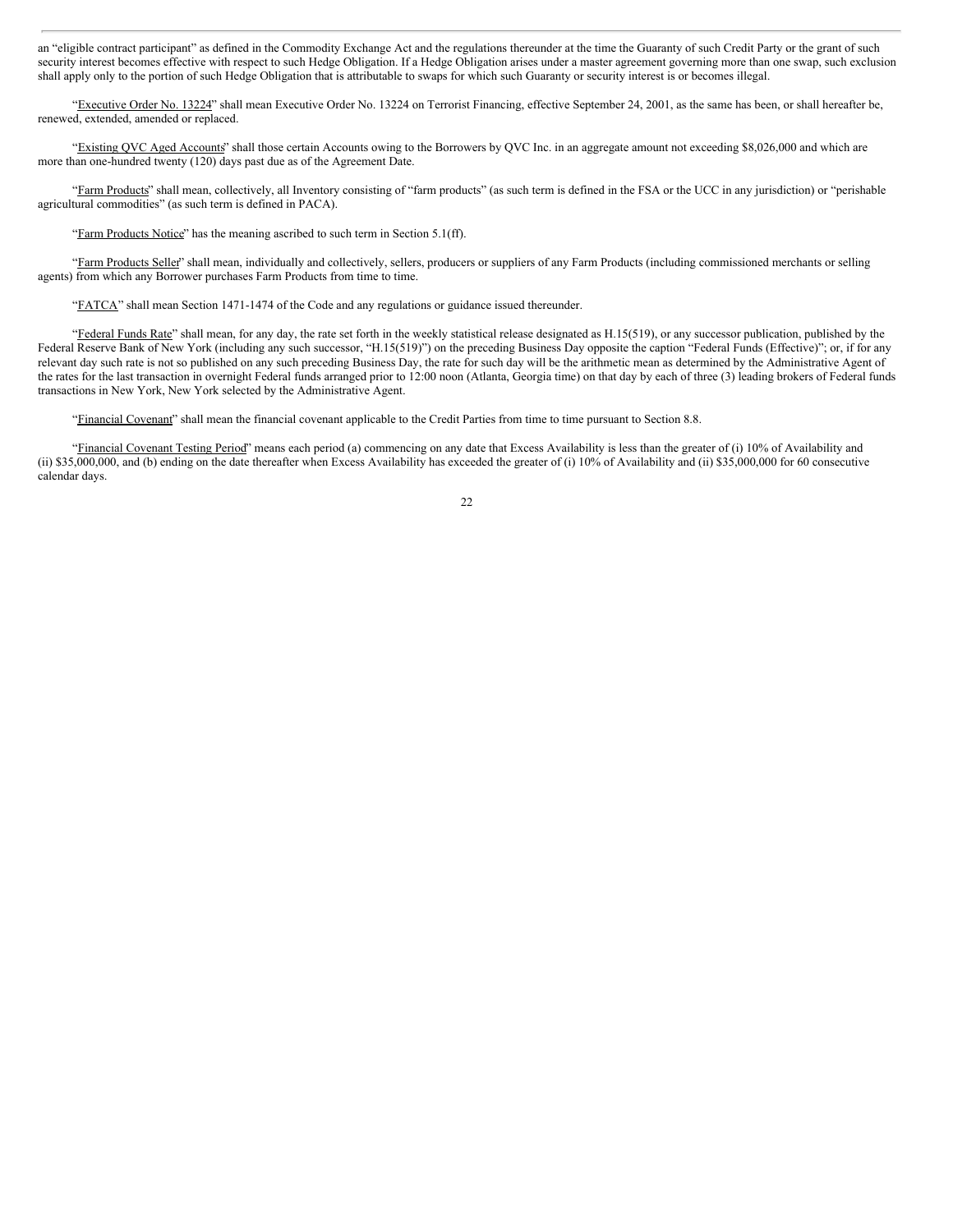"Fixed Charge Coverage Ratio" shall mean, with respect to the Parent and its Restricted Subsidiaries on a consolidated basis for any period, the ratio of (a) (i) EBITDA for such period minus (ii) the sum of (1) Capital Expenditures made in cash during such period (other than Capital Expenditures financed with Indebtedness (other than Revolving Loans) permitted to be incurred hereunder) and (2) tax payments made in cash during such period, to (b) Fixed Charges for such period.

"Fixed Charges" shall mean, with respect to the Parent and its Restricted Subsidiaries on a consolidated basis for any period, the sum (without duplication) of (a) Interest Expense paid or payable in cash during such period, (b) scheduled principal payments paid or payable on outstanding Indebtedness (other than payments due and paid at the final stated maturity of such Indebtedness) during such period, and (c) cash dividends to holders of Equity Interest paid during such period.

"Foreign Lender" shall have the meaning specified in Section 2.8(b).

"Foreign Plan" shall mean any employee benefit plan maintained or contributed to by any Credit Party or any Restricted Subsidiary of a Credit Party that provides pension benefits to employees employed outside the United States.

"Foreign Subsidiary" shall mean any Subsidiary of a Credit Party that is not a Domestic Subsidiary.

"FSA" shall mean the Food Security Act of 1985, as the same now exists or may from time to time hereafter be amended, restated, modified, recodified or supplemented, together with all rules, regulations and interpretations thereunder or related thereto.

"FSA Notice" means any Farm Products Notice delivered or filed in connection with or relating to the FSA.

"Fund" shall mean any Person that is (or will be) engaged in making, purchasing, holding or otherwise investing in commercial loans and similar extensions of credit in the ordinary course of its business.

"GAAP" shall mean generally accepted accounting principles and practices set forth from time to time in the opinions and pronouncements of the Accounting Principles Board and the American Institute of Certified Public Accountants and statements and pronouncements of the Financial Accounting Standards Board (or agencies with similar functions of comparable stature and authority within the US accounting profession).

"Governmental Authority" shall mean any nation or government, any state or other political subdivision thereof and any entity exercising executive, legislative, judicial, regulatory or administrative functions of or pertaining to any government.

"Guarantors" shall mean, collectively, each Domestic Subsidiary of the Parent party hereto as a Guarantor, each Borrower in respect of any Obligation for which is it not directly and primarily liable hereunder, and any other Person that has executed a Joinder Supplement or other document guaranteeing all or any portion of the Obligations, and "Guarantor" shall mean any one of the foregoing Guarantors.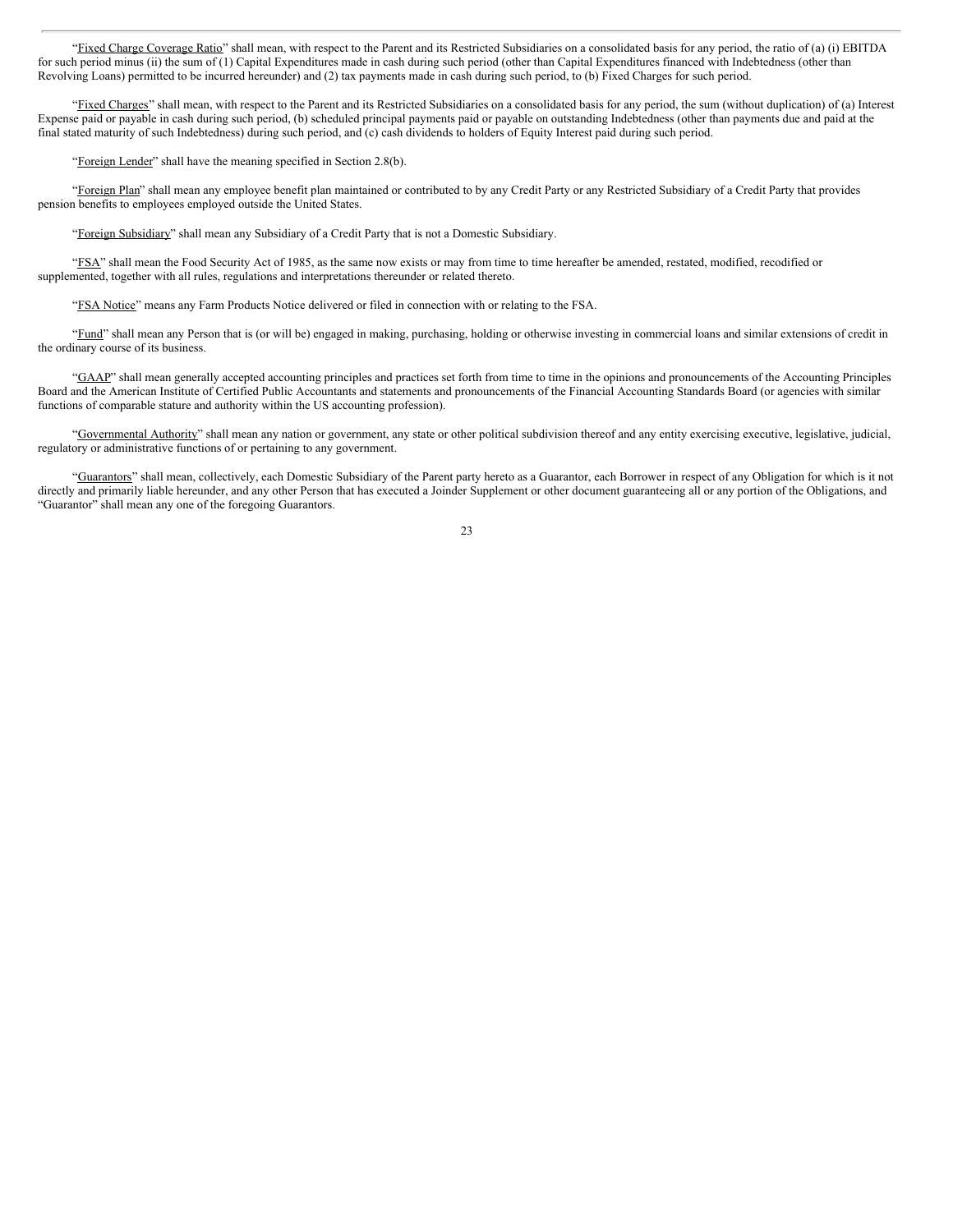"Guaranty" or "guaranteed," as applied to an obligation (each a "primary obligation"), shall mean and include (a) any guaranty, direct or indirect, in any manner, of any part or all of such primary obligation, and (b) any agreement, direct or indirect, contingent or otherwise, the practical effect of which is to assure in any way the payment or performance (or payment of damages in the event of non-performance) of any part or all of such primary obligation, including, without limiting the foregoing, any reimbursement obligations as to amounts drawn down by beneficiaries of outstanding letters of credit, and any obligation of any Person, whether or not contingent, (i) to purchase any such primary obligation or any property or asset constituting direct or indirect security therefor, (ii) to advance or supply funds (A) for the purchase or payment of such primary obligation or (B) to maintain working capital, equity capital or the net worth, cash flow, solvency or other balance sheet or income statement condition of any other Person, (iii) to purchase property, assets, securities or services primarily for the purpose of assuring the owner or holder of any primary obligation of the ability of the primary obligor with respect to such primary obligation to make payment thereof or (iv) otherwise to assure or hold harmless the owner or holder of such primary obligation against loss in respect thereof. All references in this Agreement to "this Guaranty" shall be to the Guaranty provided for pursuant to the terms of Article 3.

"Hazardous Materials" shall mean any hazardous materials, hazardous wastes, hazardous constituents, hazardous or toxic substances, petroleum products (including crude oil or any fraction thereof), friable asbestos containing materials defined or regulated as such in or under any Environmental Law.

"Hedge Agreement" shall mean any and all transactions, agreements or documents now existing or hereafter entered into between or among any Credit Party or any of their Restricted Subsidiaries, on the one hand, and any other Person, on the other hand, which provides for an interest rate, credit or equity swap, cap, floor, collar, forward foreign exchange transaction, currency swap, cross currency rate swap, currency option, commodity hedges or any combination of, or option with respect to, these or similar transactions, for the purpose of hedging such Credit Party's or such Restricted Subsidiaries' exposure to fluctuations in interest or exchange rates, loan, credit exchange, security or currency valuations, or commodity prices.

"Hedge Obligations" shall mean any and all obligations or liabilities, whether absolute or contingent, due or to become due, now existing or hereafter arising, of any Credit Party or any Restricted Subsidiary arising under, owing pursuant to, or existing in respect of Hedge Agreements entered into with one or more of the Lender Group members.

"Immaterial Subsidiary" shall mean any Subsidiary (other than a Borrower) designated by the Borrower Representative to the Administrative Agent as an "Immaterial Subsidiary" and that meets each of the following criteria as of the last day of the most recent fiscal quarter for which financial statements have been delivered to the Administrative Agent pursuant to Sections 7.1(b) or 7.2: (a) the assets of such Subsidiary (together with all other Immaterial Subsidiaries and their respective Subsidiaries) constitute less than ten percent (10%) of the total Consolidated Net Tangible Assets of the Parent and its Restricted Subsidiaries as of such date; and (b) such Subsidiary (together with all other Immaterial Subsidiaries and their respective Subsidiaries) contributed less than ten percent (10%) of EBITDA of the Parent and its Restricted Subsidiaries for the four (4) fiscal quarter period ending on such date; provided, that no Subsidiary shall be or be designated as an "Immaterial Subsidiary" if such Subsidiary has provided a Guaranty of, or pledged any Collateral as security for, the Senior Subordinated Notes or any other Material Indebtedness.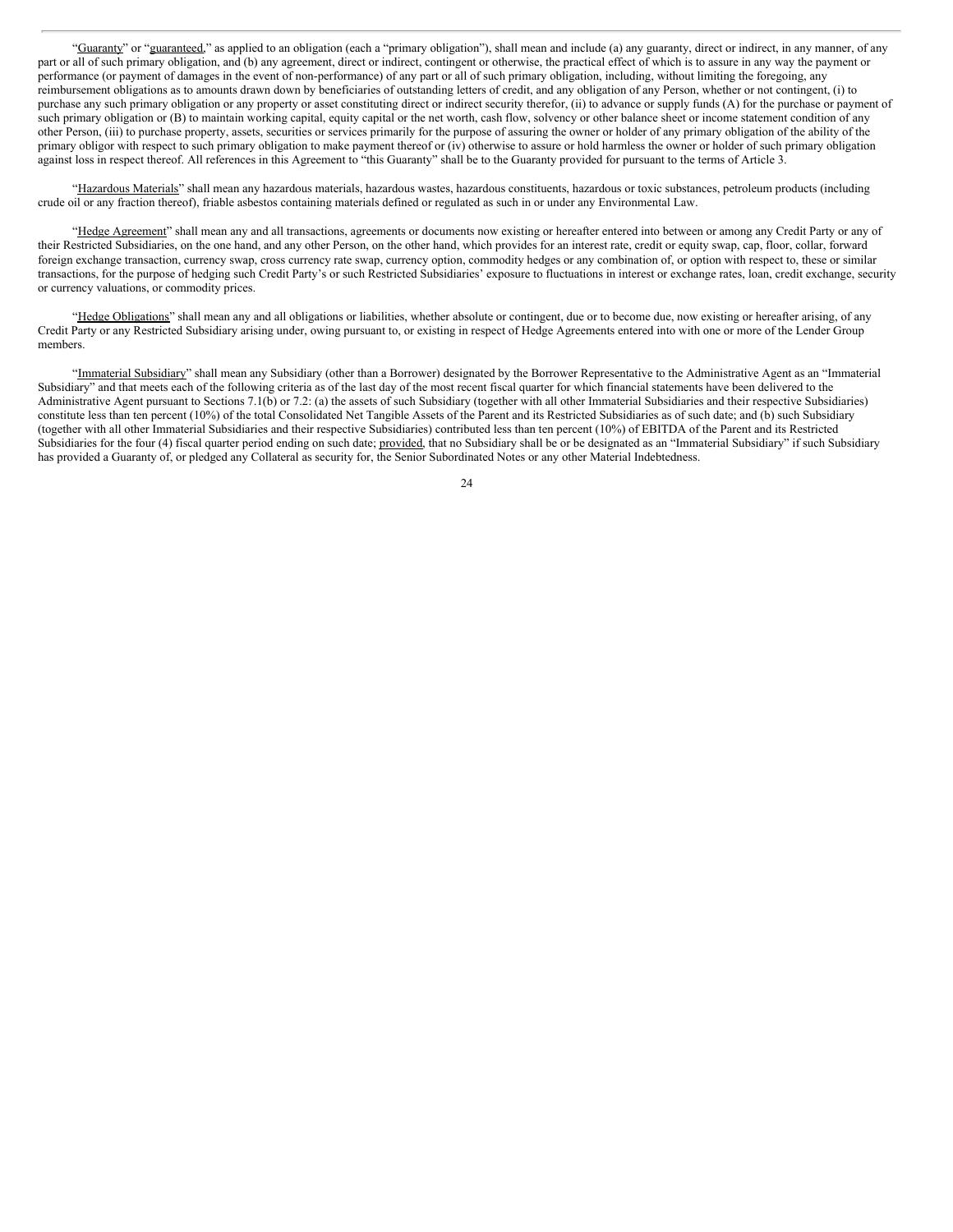#### "Increase Notice" shall have the meaning specified in Section 2.1(f)(i).

### "Increase Effective Date" shall have the meaning specified in Section 2.1(f)(iv).

"Indebtedness" of any Person shall mean, without duplication, (a) any obligation of such Person for borrowed money, including, without limitation, the Obligations, (b) any obligation of such Person evidenced by bonds, debentures, notes or other similar instruments, (c) any obligation of such Person in respect of the deferred purchase price of property or services (other than trade payables incurred in the ordinary course of business on terms customary in the trade), (d) any obligation of such Person under any conditional sale or other title retention agreement(s) relating to property acquired by such Person, (e) any Capitalized Lease Obligations of such Person, (f) any obligation, contingent or otherwise, of such Person in respect of letters of credit, acceptances or similar extensions of credit, (g) any Guaranty by such Person of the type of indebtedness described in clauses (a) through (f) above, (h) all indebtedness of a third party secured by any lien on property owned by such Person, whether or not such indebtedness has been assumed by such Person, (i) any obligation of such Person, contingent or otherwise, to purchase, redeem, retire or otherwise acquire for value any Equity Interests of such Person, (j) any off-balance sheet liability retained in connection with asset securitization programs, synthetic leases, sale and leaseback transactions or other similar obligations arising with respect to any other transaction which is the functional equivalent of or takes the place of borrowing but which does not constitute a liability on the consolidated balance sheet of such Person and its Subsidiaries, (k) any obligation under any interest rate hedge agreement or foreign exchange agreement (calculated as the amount of net payments such Person would have to make under such agreements if an early termination thereof occurred on the date the Indebtedness of such Person was being determined) (including, without limitation, all Hedge Agreements) and (l) any Disqualified Equity Interests; provided, however, that, notwithstanding anything in GAAP to the contrary, the amount of all obligations shall be the full face amount of such obligations, except with respect to the obligations in clause (k), which shall be calculated in the manner set forth in clause (k).

Notwithstanding the foregoing, the term "Indebtedness" will exclude (i) any liability for federal, state, local or other taxes, (ii) worker's compensation claims, selfinsurance obligations, performance, surety, appeal and similar bonds and completion guarantees provided in the ordinary course of business, (iii) obligations arising from the honoring by a bank or other financial institution of a check, draft or similar instrument drawn against insufficient funds in the ordinary course of business, provided that such Indebtedness is extinguished within two (2) Business Days of its incurrence, and (iv) any Indebtedness that has been defeased or called for redemption, provided that funds in an amount equal to all such Indebtedness (including interest and any other amounts required to be paid to the holders thereof in order to give effect to such defeasance or redemption) have been deposited with a trustee in accordance with the documentation governing such Indebtedness for the benefit of the relevant holders of such Indebtedness.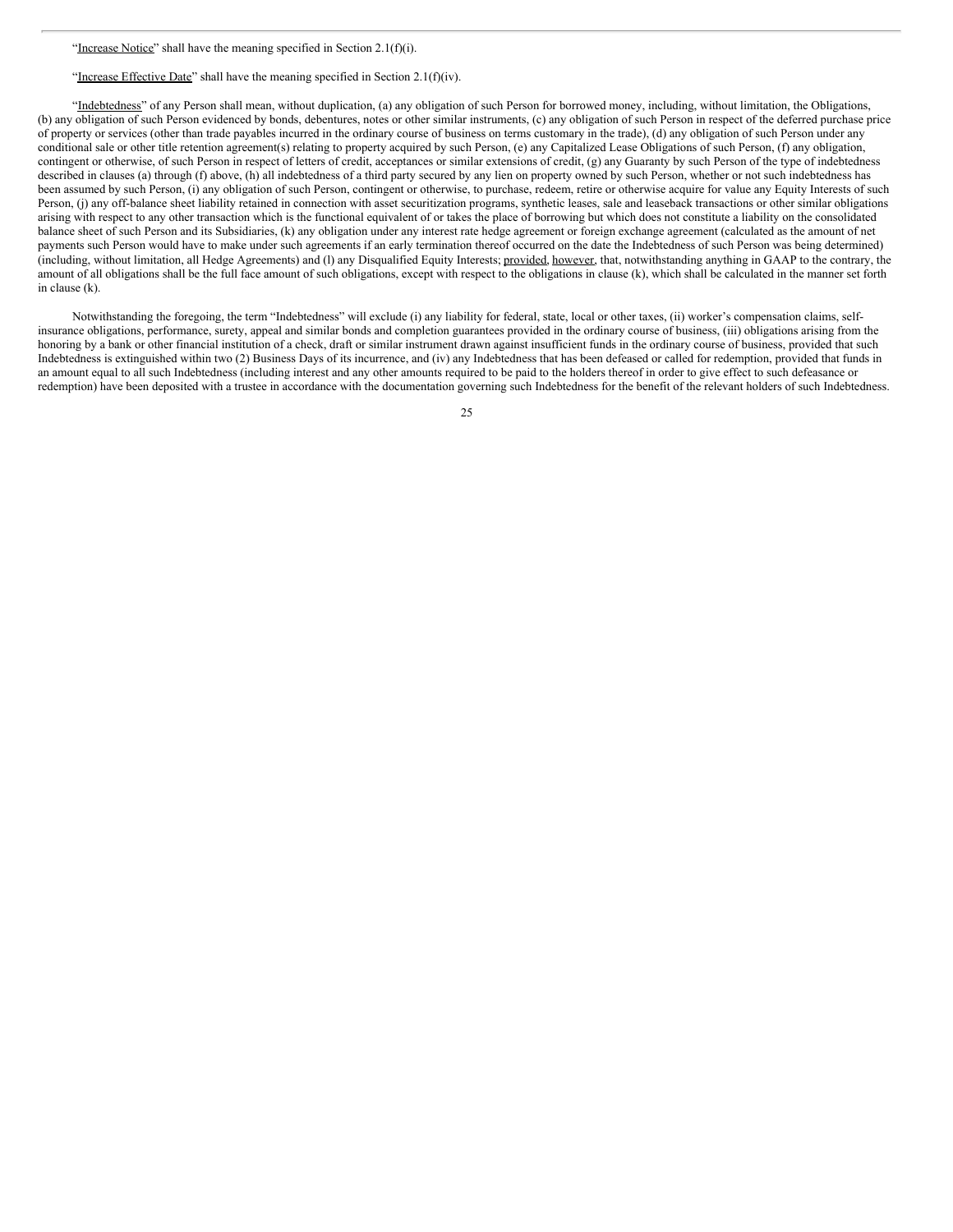#### "Indemnitee" shall have the meaning specified in Section 11.2(b).

"Information and Collateral Disclosure Certificate" shall mean each Information and Collateral Disclosure Certificate executed and delivered by the Credit Parties on the Agreement Date and, with respect to any new Credit Party formed or acquired after the date hereof, on the date of the applicable Joinder Supplement.

"Intellectual Property" shall mean all intellectual and similar Property of a Person including (a) inventions, designs, patents, patent applications, copyrights, trademarks, service marks, trade names, trade secrets, confidential or proprietary information, customer lists, know-how, software, and databases; (b) all embodiments or fixations thereof and all related documentation, applications, registrations, and franchises; (c) all licenses or other rights to use any of the foregoing; and (d) all books and records relating to the foregoing.

"Interest Expense" shall mean, as determined for any period on a consolidated basis for the Parent and its consolidated Restricted Subsidiaries in accordance with GAAP, the total interest expense, including, without limitation, the interest component of any payments in respect of capital leases capitalized or expensed during such period (whether or not actually paid during such period) and the net amount payable (or minus the net amount receivable) under Hedge Agreements during such period (whether or not actually paid or received during such period).

"Interest Period" shall mean, for each Eurodollar Advance, each one (1), two (2), three (3), or six (6) month period, as selected by a Borrower pursuant to Section 2.2, during which the applicable Eurodollar Rate (but not the Applicable Margin) shall remain unchanged. Notwithstanding the foregoing, however, (a) any applicable Interest Period which would otherwise end on a day which is not a Business Day shall be extended to the next succeeding Business Day, unless such Business Day falls in another calendar month, in which case such Interest Period shall end on the next preceding Business Day; (b) any applicable Interest Period which begins on a day for which there is no numerically corresponding day in the calendar month during which such Interest Period is to end shall (subject to clause (i) above) end on the last day of such calendar month; and (c) no Interest Period shall extend beyond the Maturity Date or such earlier date as would interfere with the repayment obligations of the Borrowers under Section 2.6.

"Interest Rate Basis" shall mean the Base Rate or Eurodollar Rate, as applicable.

"Inventory" shall mean all "inventory," as such term is defined in the UCC, of each Credit Party, whether now existing or hereafter acquired, wherever located, and in any event including inventory, merchandise, goods and other personal property that are held by or on behalf of a Credit Party for sale or lease or are furnished or are to be furnished under a contract of service, goods that are leased by a Credit Party as lessor, or that constitute raw materials, samples, work-in-process, finished goods, returned goods, promotional materials or materials or supplies of any kind, nature or description used or consumed or to be used or consumed in such Credit Party's business or in the processing, production, packaging, promotion, delivery or shipping of the same, including all supplies and embedded software.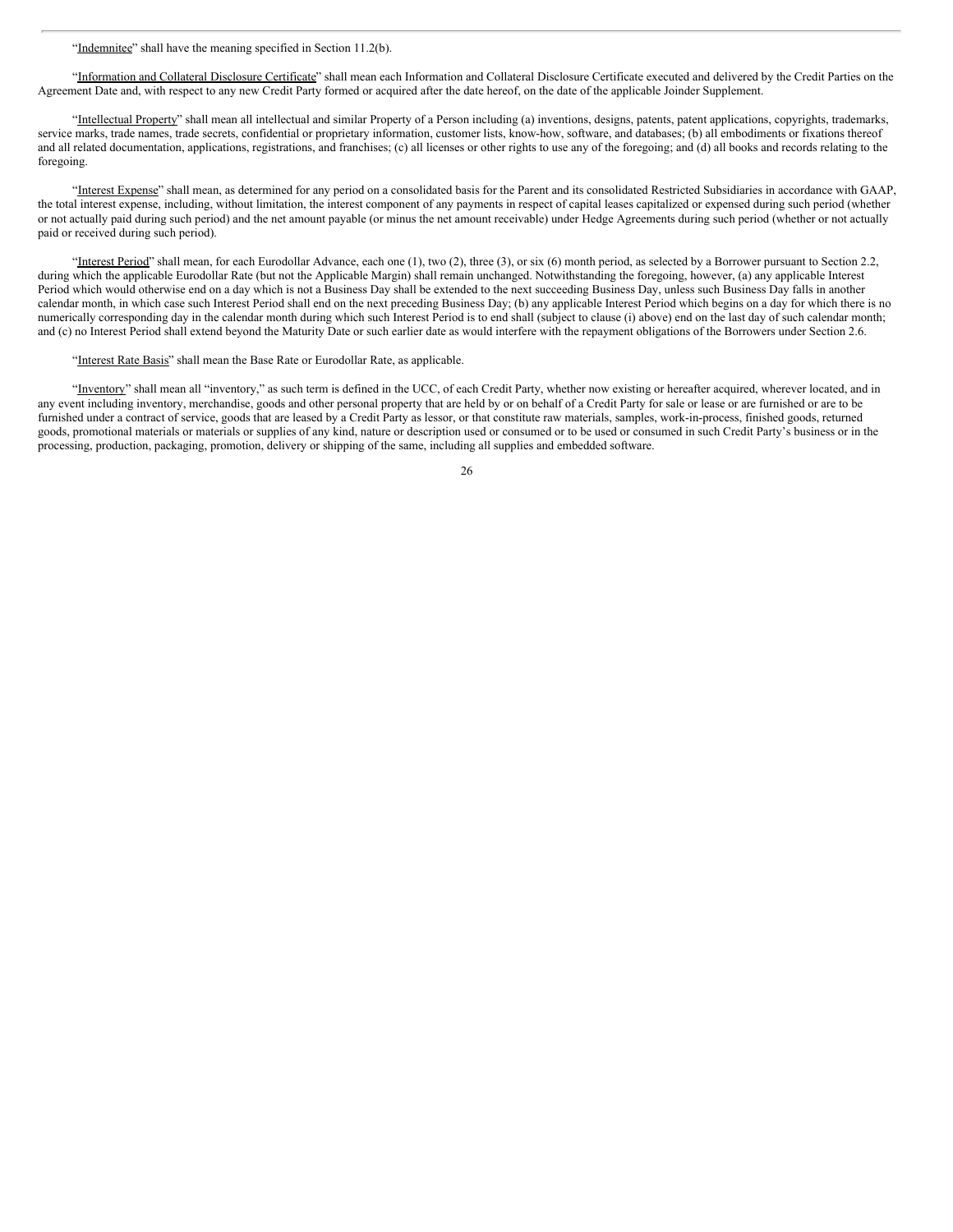"Investment" shall mean, with respect to any Person, any loan, advance or extension of credit by such Person to, or any Guaranty with respect to the Equity Interests, Indebtedness or other obligations of, or any contributions to the capital of, any other Person, or any ownership, purchase or other acquisition by such Person of any Equity Interests of any other Person, other than any Acquisition. In determining the aggregate amount of Investments outstanding at any particular time, (a) the amount of any Investment represented by a Guaranty shall be the higher of (i) the stated or determinable amount of the obligation Guaranteed or (ii) the maximum amount for which the guarantor may be liable pursuant to the terms of the instrument embodying such Guaranty; and if such amounts are not determinable, the maximum reasonably anticipated liability in respect thereof, as determined by the Person providing such Guaranty in good faith; (b) there shall be deducted in respect of each such Investment any amount received as a return of principal or capital (including by repurchase, redemption, retirement, repayment, liquidating or other dividend or distribution); (c) there shall not be deducted in respect of any Investment any amounts received as earnings on such Investment, whether as dividends, interest or otherwise; and (d) there shall not be deducted from or added to the aggregate amount of Investments any decrease or increases, as the case may be, in the market value thereof.

"Investment Grade Rating" means, with respect to any Person, that such Person's securities have a rating equal to or higher than Baa3 (or the equivalent) by Moody's and BBB (or the equivalent) by S&P.

"Issuing Bank" shall mean SunTrust Bank and any other Lender designated by the Borrower Representative and approved by the Administrative Agent that hereafter may be designated as the Issuing Bank.

"Joinder Supplement" shall have the meaning specified in Section 6.20.

"Lender Group" shall mean, collectively, the Administrative Agent (for itself and on behalf of any of its Affiliates party to a Bank Products Document), the Issuing Bank, the Swing Bank, and the Lenders (for themselves and on behalf of any their Affiliates party to a Bank Products Document). In addition, if SunTrust Bank ceases to be the Administrative Agent or if any Lender ceases to be a Lender, then for any Bank Products Document entered into by any Credit Party with SunTrust Bank or any of its Affiliates while SunTrust Bank was the Administrative Agent, or such Lender or any of its Affiliates while such Lender was a Lender, then SunTrust Bank, such Lender, or any such Affiliate, as applicable, shall be a deemed to be a member of the Lender Group for purposes of determining the secured parties under any Security Documents.

"Lenders" shall mean those lenders whose names are set forth on the signature pages to this Agreement under the heading "Lenders" and any assignees of the Lenders who hereafter become parties hereto pursuant to and in accordance with Section 11.5 or 11.16; and "Lender" shall mean any one of the foregoing Lenders.

"Letter of Credit Commitment" shall mean, as of any date of determination, the obligation of the Issuing Bank to issue Letters of Credit as of such date. As of the Agreement Date, the Letter of Credit Commitment is \$50,000,000, and may be reduced or increased pursuant to the terms of this Agreement.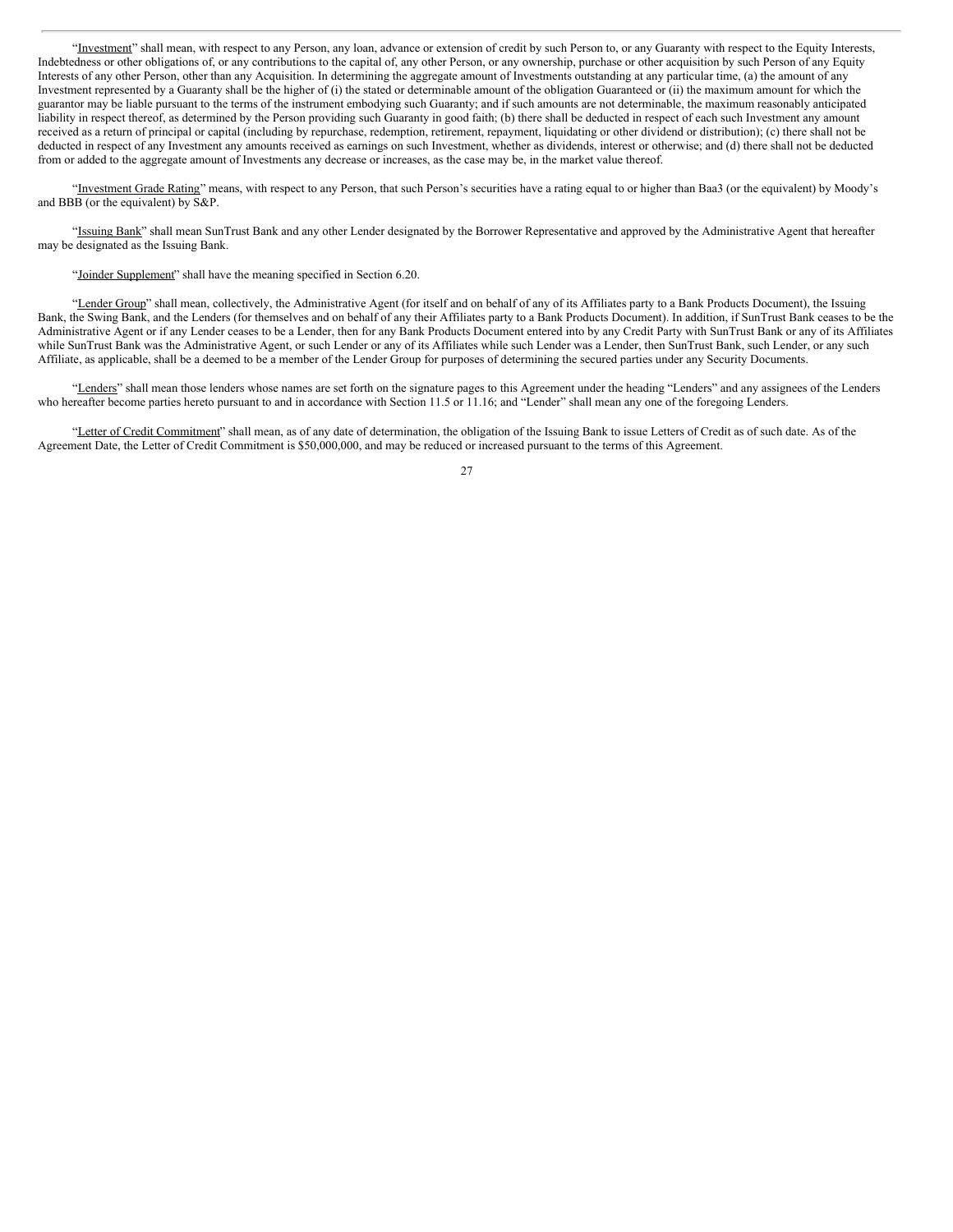"Letter of Credit Disbursement" shall mean a payment made by the Issuing Bank pursuant to a Letter of Credit.

"Letter of Credit Obligations" shall mean, at any time, the sum of (a) an amount equal to one hundred percent (100%) of the aggregate undrawn and unexpired stated amount (including the amount to which any such Letter of Credit can be reinstated pursuant to its terms) of the then outstanding Letters of Credit, plus (b) an amount equal to one hundred percent (100%) of the aggregate drawn, but unreimbursed drawings of any Letters of Credit. The Letter of Credit Obligations with respect to any Lender shall be its Aggregate Commitment Ratio of the total Letter of Credit Obligations at such time.

"Letter of Credit Reserve Account" shall mean any account maintained by the Administrative Agent the proceeds of which shall be applied as provided in Section 9.2(d).

"Letters of Credit" shall mean either Standby Letters of Credit or Commercial Letters of Credit issued by the Issuing Bank on behalf of a Borrower from time to time in accordance with Section 2.15.

"Licensor" shall mean any Person from whom a Credit Party obtains the right to use any Intellectual Property.

"Lien" shall mean, with respect to any property, any mortgage, lien, pledge, negative pledge agreement, assignment, charge, option, security interest, title retention agreement, levy, execution, seizure, attachment, garnishment, or other encumbrance of any kind in respect of such property, whether or not choate, vested, or perfected.

"Loan Account" shall have the meaning specified in Section 2.7.

"Loan Documents" shall mean this Agreement, any Revolving Loan Notes, the Security Documents, the Controlled Account Agreements, the Joinder Supplements, all reimbursement agreements relating to Letters of Credit issued hereunder, all Third Party Agreements, all Information and Collateral Disclosure Certificates, all Compliance Certificates, all Requests for Advance, all Requests for Issuance of Letters of Credit, all Notices of Conversion/Continuation, all Borrowing Base Certificates, all fee letters executed in connection with this Agreement, all documents executed in connection with the Federal Assignment of Claims Act of 1940 (if any), all subordination agreements, all intercreditor agreements, and all other documents, instruments, certificates, and agreements executed or delivered in connection with or contemplated by this Agreement, including, without limitation, any security agreements or guaranty agreements from any Credit Party's Restricted Subsidiaries to the Lender Group, or any of them, all of the foregoing, as amended, restated, supplemented or otherwise modified from time to time; provided, however, that, notwithstanding the foregoing, none of the Bank Products Documents shall constitute Loan Documents.

"Loans" shall mean, collectively, the Revolving Loans, the Swing Loans and the Agent Advances.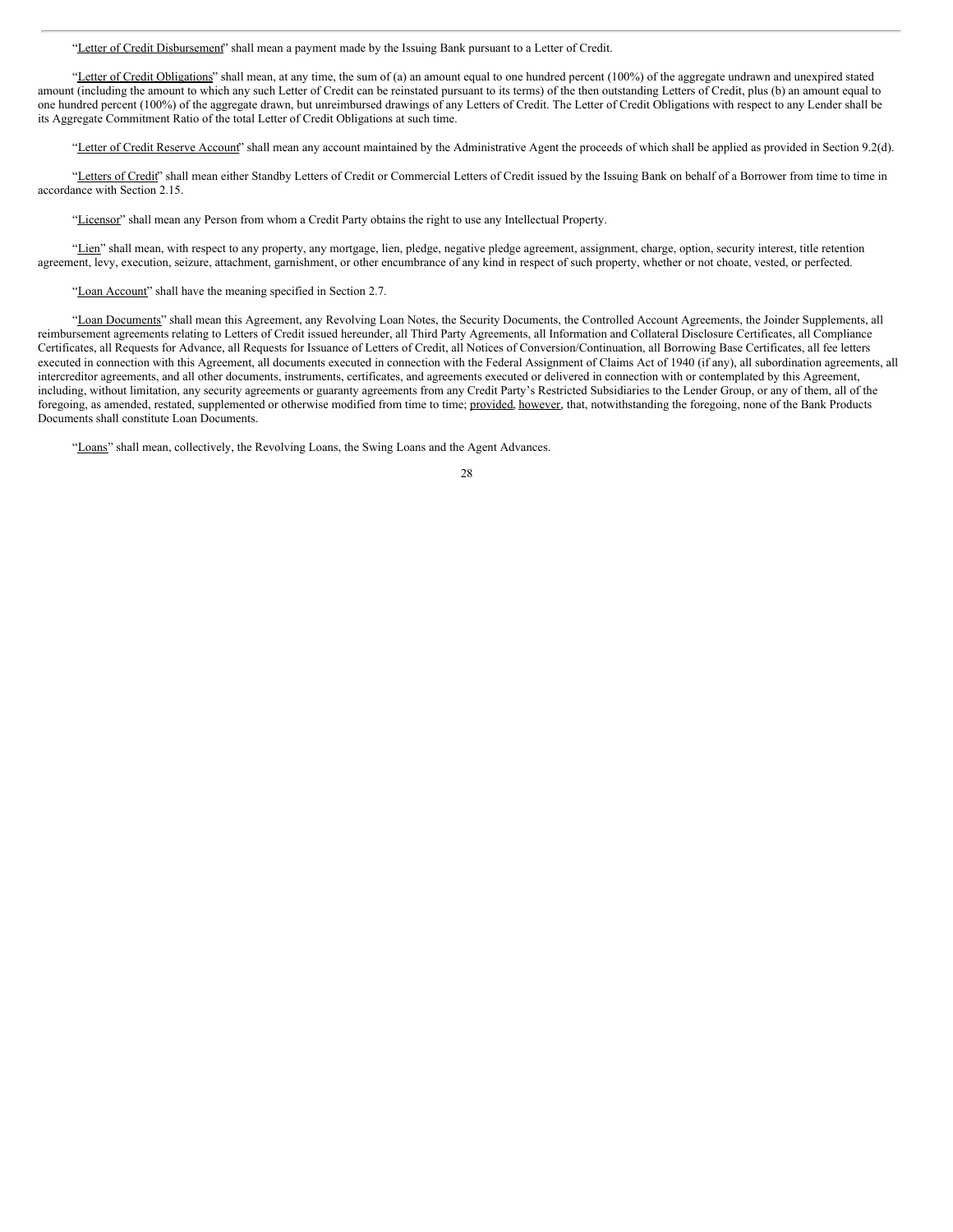"Majority Lenders" shall mean, as of any date of calculation, Lenders the sum of whose unutilized portion of the Revolving Loan Commitment plus Loans (other than Swing Loans and Agent Advances) outstanding plus participation interests in Letter of Credit Obligations, Swing Loans and Agent Advances outstanding on such date of calculation exceeds fifty percent (50%) of the sum of the aggregate unutilized portion of the Revolving Loan Commitment plus Loans (other than Swing Loans and Agent Advances) outstanding plus participation interests in Letter of Credit Obligations, Swing Loans and Agent Advances outstanding of all of the Lenders as of such date of calculation; provided that to the extent that any Lender is a Defaulting Lender, such Defaulting Lender and all of its Revolving Loan Commitments, Loans and participation interests in Letter of Credit Obligations, Swing Loans and Agent Advances shall be excluded for purposes of determining Majority Lenders.

"Margin Stock" shall have the meaning specified in Section 5.1(t).

"Material Contracts" shall mean, collectively, all contracts, leases, instruments, guaranties, licenses or other arrangements (other than the Loan Documents) to which any Credit Party or any Restricted Subsidiary of a Credit Party is or becomes a party as to which the breach, nonperformance, cancellation or failure to renew by any party thereto could reasonably be expected to have a Materially Adverse Effect.

"Material Farm Products Seller" means, as of any date, any Farm Products Seller from whom the Borrowers have purchased more than \$500,000 of Farm Products during the immediately preceding twelve (12) month period.

"Material Indebtedness" shall mean any Indebtedness of any Credit Party or any Restricted Subsidiary of a Credit Party in an aggregate principal amount outstanding in excess of \$25,000,000.

"Materially Adverse Effect" shall mean, with respect to any event, act, condition or occurrence of whatever nature (including any adverse determination in any litigation, arbitration or governmental investigation or proceeding), a material adverse change in, or a material adverse effect on: (a) the business, financial condition, results of operations, liabilities (contingent or otherwise), or properties of the Credit Parties and their Restricted Subsidiaries, taken as a whole; (b) the ability of any Credit Party or any of their Restricted Subsidiaries to perform any of its obligations under any Loan Document as and when due; or (c) (i) the validity, binding effect or enforceability of any Loan Document, (ii) the rights, remedies or benefits available to the Administrative Agent, the Issuing Bank or any Lender under any Loan Document or (iii) the attachment, perfection or priority of any Lien of the Administrative Agent under the Security Documents on a material portion of the Collateral. In determining whether any individual event, act, condition or occurrence of the foregoing types would result in a Materially Adverse Effect, notwithstanding that a particular event, act, condition or occurrence does not itself have such effect, a Materially Adverse Effect shall be deemed to have occurred if the cumulative effect of such event, act, condition or occurrence and all other events, acts, conditions or occurrences of the foregoing types which have occurred would result in a Materially Adverse Effect.

"Maturity Date" shall mean the earliest to occur of (a) December 5, 2018, (b) the date ninety (90) days prior to the then applicable maturity date of the Senior Subordinated Notes (or any Indebtedness permitted hereunder the proceeds of which were used to refinance the Senior Subordinated Notes), and (c) such earlier date as payment of the Loans shall be due (whether by acceleration or otherwise).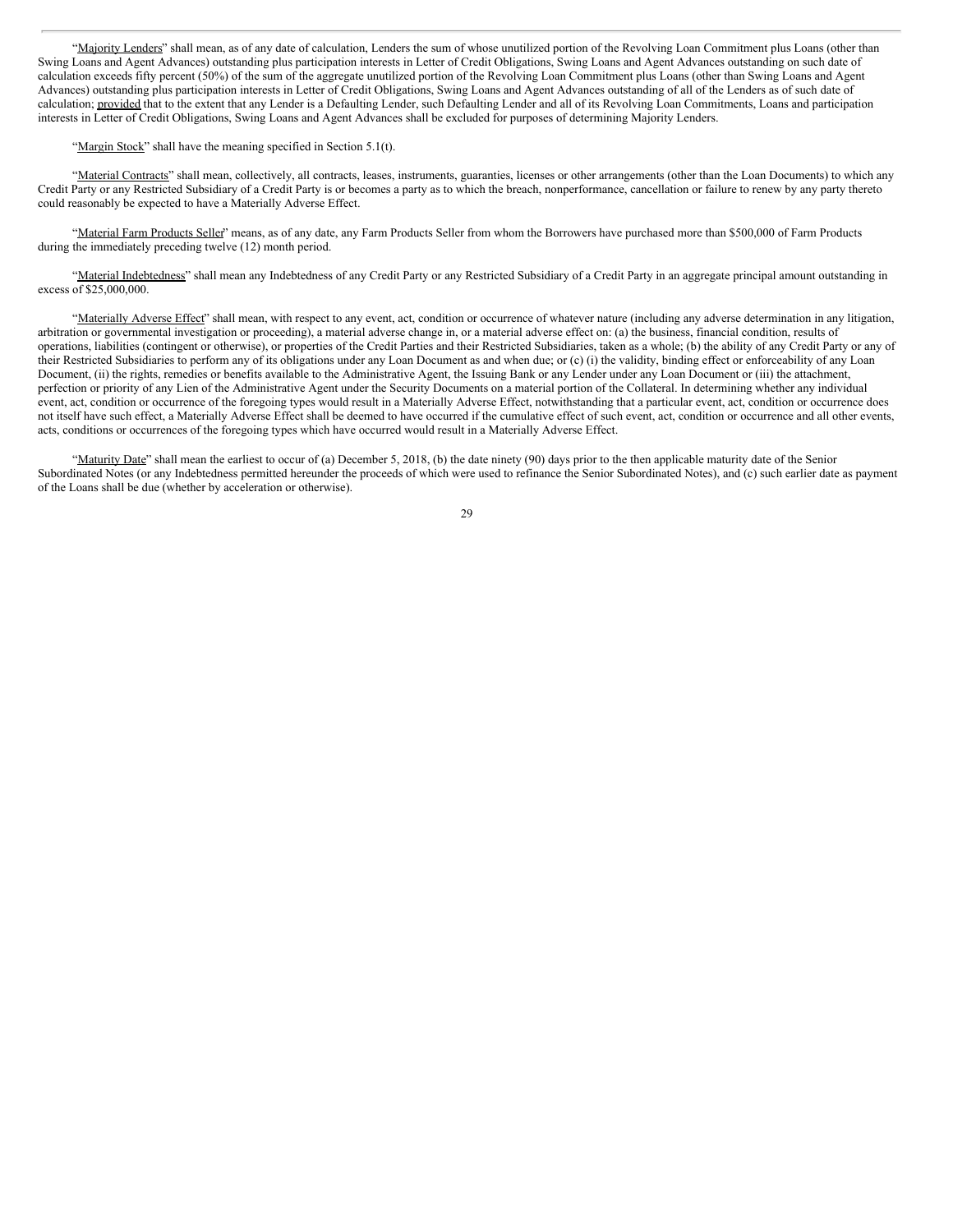"Maximum Guaranteed Amount" shall have the meaning specified in Section 3.1(g).

"MNPI" shall have the meaning specified in Section 11.17(a).

"Monthly Borrowing Base Condition" shall mean, for any fiscal month of the Borrowers, that the Aggregate Revolving Credit Obligations exceeded \$75,000,000 at any time during such fiscal month.

"Moody's" shall mean Moody's Investor Service, Inc., or any successor thereto.

"Multiemployer Plan" shall mean a "multiemployer plan" as defined in Section 4001(a)(3) of ERISA, and to which any Credit Party or ERISA Affiliate is making, is obligated to make or has made or been obligated to make, contributions at any time during the immediately preceding five (5) plan years.

"Necessary Authorizations" shall mean all authorizations, consents, permits, approvals, licenses, and exemptions from, and all filings and registrations with, and all reports to, any Governmental Authority whether Federal, state, local, and all agencies thereof, which are required for the incurrence or maintenance of the Obligations and any other transactions contemplated by the Loan Documents and the conduct of the businesses and the ownership (or lease) of the properties and assets of the Credit Parties and each of their Restricted Subsidiaries.

"Net Cash Proceeds" shall mean, with respect to any sale, lease, transfer, casualty loss or other disposition or loss of assets by any Credit Party, the aggregate amount of cash received for such assets, or such insurance proceeds, net of reasonable and customary transaction costs properly attributable to such transaction and payable by such Credit Party to a non-Affiliate in connection with such sale, lease, transfer or other disposition of assets, including, without limitation, sales commissions to the extent applicable.

"Net Income" shall mean, as determined for any period on a consolidated basis for the Parent and its consolidated Restricted Subsidiaries, the Parent's and its consolidated Restricted Subsidiaries' net income (or loss) for such period determined in accordance with GAAP, but excluding therefrom (to the extent otherwise included therein) (a) any extraordinary gains or losses, (b) any non-recurring gains or losses, (c) any gains or losses attributable to write-ups or write-downs of assets, (d) any equity interest of the Parent or any of its Restricted Subsidiaries in the unremitted earnings (or losses) of any Person that is not a Subsidiary, (e) any income (or loss) of any Subsidiary which is not, directly or indirectly, wholly owned by the Parent, in an amount equal to the amount of such income (or loss) multiplied by the percentage ownership in such Subsidiary held by Persons other than the Parent and its consolidated Restricted Subsidiaries, (f) any income (or loss) of any Person accrued prior to the date it becomes a Subsidiary or is merged into or consolidated with the Parent or any of its Restricted Subsidiaries on the date that such Person's assets are acquired by the Parent or any of its Restricted Subsidiaries, and (g) any income (or loss) from the early extinguishment or modification of debt.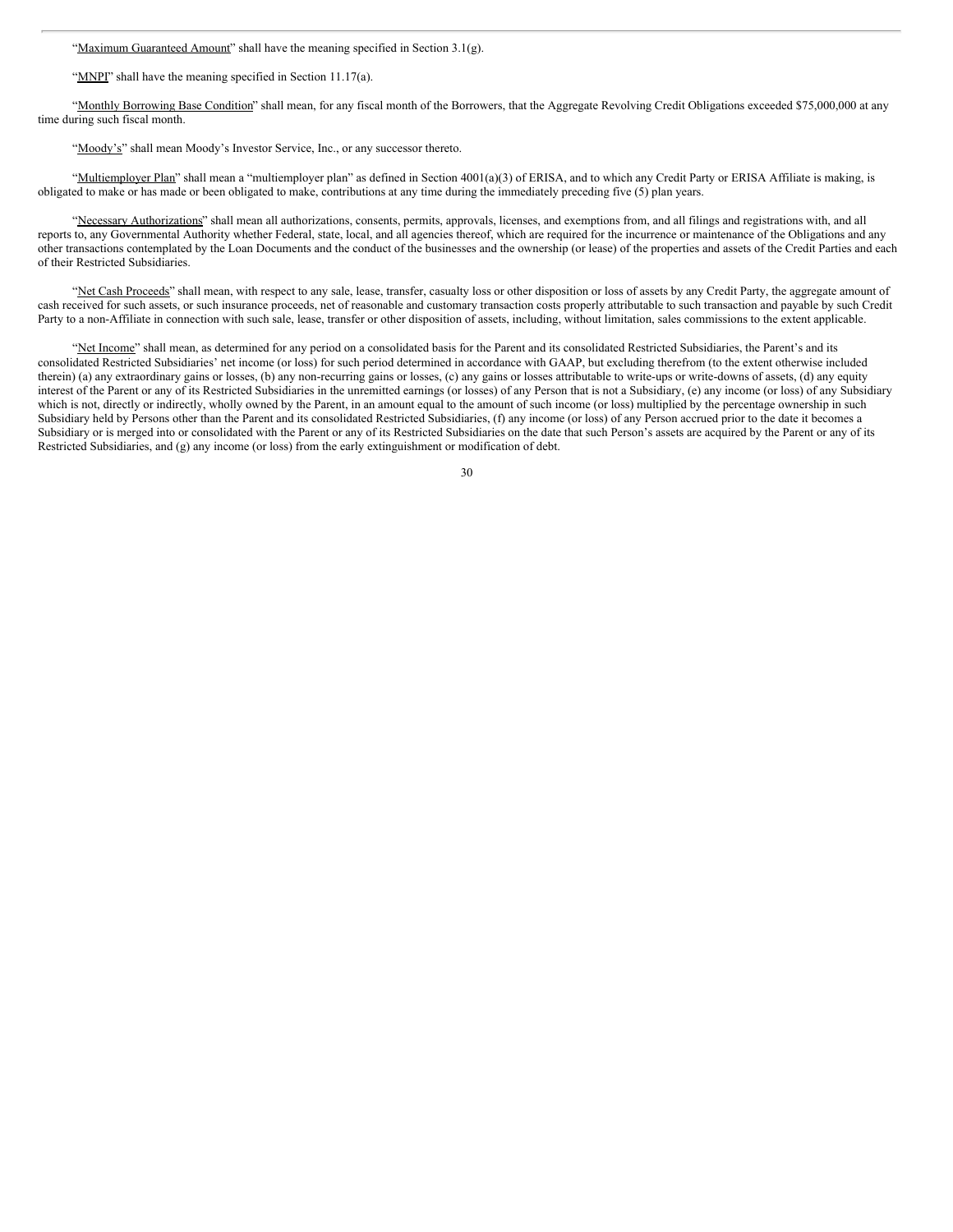"NOLV Percentage" shall mean the fraction, expressed as a percentage, (a) the numerator of which is the amount equal to the value that is estimated to be recoverable in an orderly liquidation of Inventory that is the subject of a Qualified Appraisal, as determined from time to time in a Qualified Appraisal, net of all liquidation costs, discounts, and expenses and (b) the denominator of which is the applicable Value of the Inventory that is the subject of such Qualified Appraisal.

"Non-Defaulting Lender" shall mean, at any time, a Lender that is not a Defaulting Lender.

"Notice of Conversion/Continuation" shall mean a notice in substantially the form of Exhibit E.

"Noticed Farm Product" means a Farm Product owned by a Borrower (a) which is or at any time was the subject of a Farm Products Notice, and (b) for which any Borrower failed to take all other actions as may be reasonably required to ensure that such Farm Product is purchased free and clear of any Lien thereon.

"Obligations" shall mean (a) all payment and performance obligations as existing from time to time of the Credit Parties to the Lender Group, or any of them, under this Agreement and the other Loan Documents (including all Letter of Credit Obligations and including any interest, fees and expenses that, but for the provisions of the Bankruptcy Code, would have accrued), or as a result of making the Loans or issuing the Letters of Credit, (b) the obligation to pay the amount of any and all damages which the Lender Group, or any of them, may suffer by reason of a breach by any Credit Party of any obligation, covenant, or undertaking with respect to this Agreement or any other Loan Document, and (c) any Bank Products Obligations arising from or in connection with any Bank Products provided to a Credit Party or a Restricted Subsidiary by, and any Bank Products Documents entered into by a Credit Party or a Restricted Subsidiary with, any Bank Products Provider, so long as such Bank Products Provider was a Lender at the time such Bank Products were provided or such Bank Products Documents were entered into; provided*,* that any Bank Products Provider providing any Bank Product shall have delivered written notice to the Administrative Agent that (i) such Bank Products Provider has entered into a transaction to provide Bank Products to a Credit Party or a Restricted Subsidiary and (ii) the obligations arising pursuant to such Bank Products provided to such Credit Party or such Restricted Subsidiary constitute Obligations entitled to the benefits of the Liens granted under the Security Documents, and the Administrative Agent shall have accepted such notice in writing; provided further that if a Bank Products Provider ceases to be a Lender Group member, "Obligations" shall include only debts, liabilities and obligations of such Lender Group member (or Affiliate thereof) arising from or in connection with any Bank Products Documents entered into at a time when such Lender Group member (or Affiliate thereof) was a Lender Group member. Anything in the foregoing or in any Security Document to the contrary notwithstanding, Excluded Hedge Obligations of any Credit Party shall not constitute Obligations.

"OFAC" shall mean the U.S. Department of the Treasury's Office of Foreign Assets Control.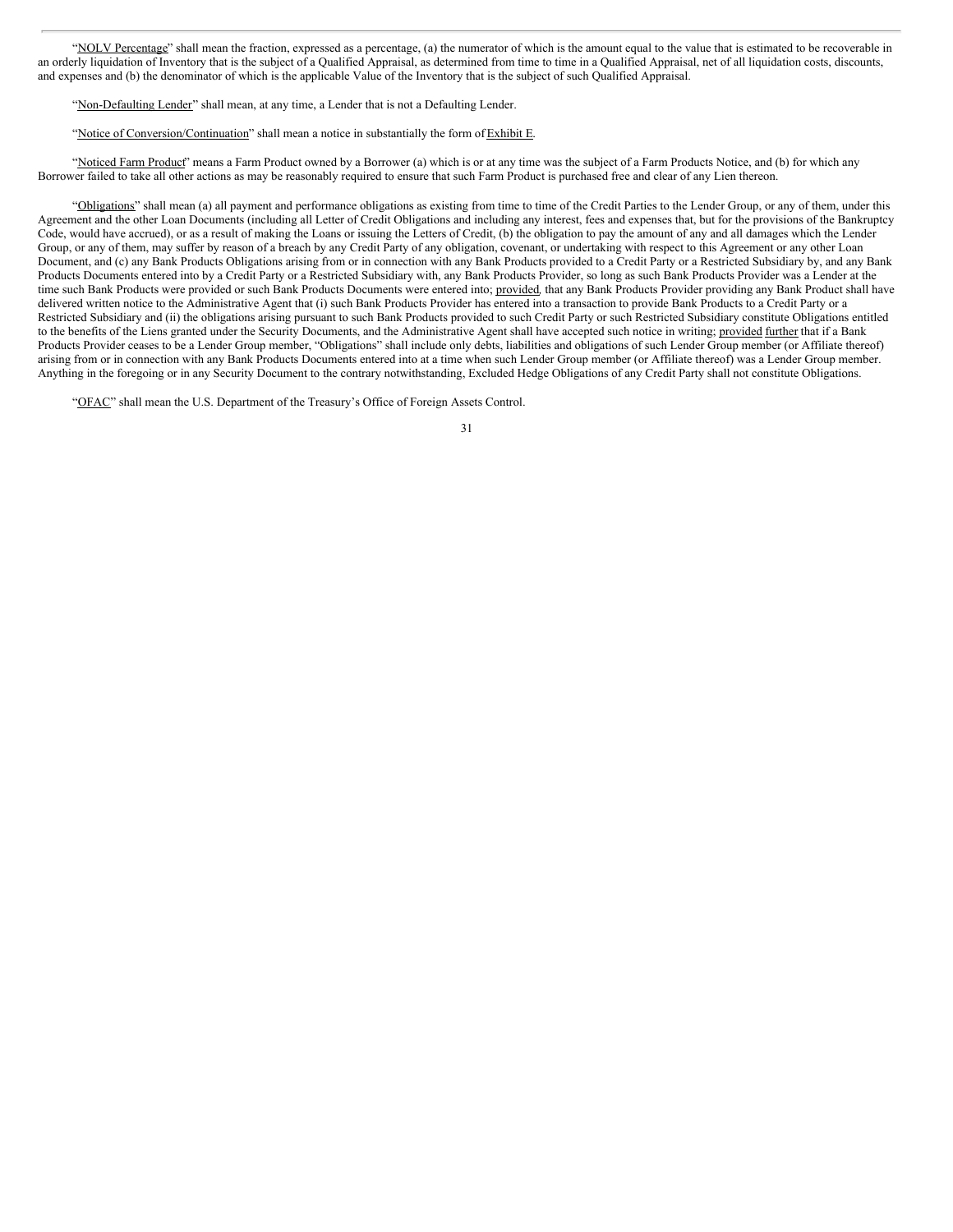"Other Taxes" shall have the meaning specified in Section 2.8(b)(ii).

"Overadvance" means the existence of any of the following, whether as a result of the making of any Loan, the issuance of any Letter of Credit, the reduction of any Revolving Loan Commitment, or for any other reason, including, without limitation, currency fluctuations, changes to the applicable Borrowing Base, or the imposition of Reserves:

(a) the Aggregate Revolving Credit Obligations exceeds the lesser of (A) the Revolving Loan Commitmentminus Reserves, and (B) the maximum amount of Indebtedness permitted to be incurred under this Agreement pursuant to the Senior Subordinated Note Indenture; or

(b) the Aggregate Revolving Credit Obligations shall exceed the Borrowing Base.

"PACA" shall mean the Perishable Agricultural Commodities Act, 1930, as amended, 7 U.S.C. Section 499a et seq., as the same now exists or may from time to time hereafter be amended, restated, modified, recodified or supplemented, together with all rules, regulations and interpretations thereunder or related thereto.

"Participant" shall have the meaning specified in Section 11.5.

"Patent Security Agreements" shall mean, collectively, any Patent Security Agreement made by a Credit Party in favor of the Administrative Agent, on behalf of the Lender Group, from time to time, as amended, restated, supplemented, or otherwise modified from time to time.

"Payment Date" shall mean the last day of each Interest Period for a Eurodollar Advance.

"PBGC" shall mean the Pension Benefit Guaranty Corporation or any entity succeeding to any or all of its functions under ERISA.

"Permitted Acquisition" shall mean (i) any Acquisition by a Credit Party approved in writing by the Majority Lenders and (ii) any other Acquisition by a Credit Party as to which all of the following conditions are satisfied, in each case in form and substance reasonably satisfactory to the Administrative Agent:

(a) immediately prior to and immediately after giving effect to such Acquisition (i) the representations and warranties set forth in the Loan Documents shall be true and correct in all material respects on and as of such date or to the extent such representations and warranties expressly relate to an earlier date, on and as of such earlier date, and (ii) no Default or Event of Default shall have occurred and be continuing;

(b) if the Acquisition Consideration for such Acquisition exceeds \$10,000,000, the applicable Credit Party shall have provided the Administrative Agent with at least five (5) Business Days (or such shorter period as may be acceptable to the Administrative Agent) prior written notice of such Acquisition, which notice shall include a reasonably detailed description of such proposed Acquisition;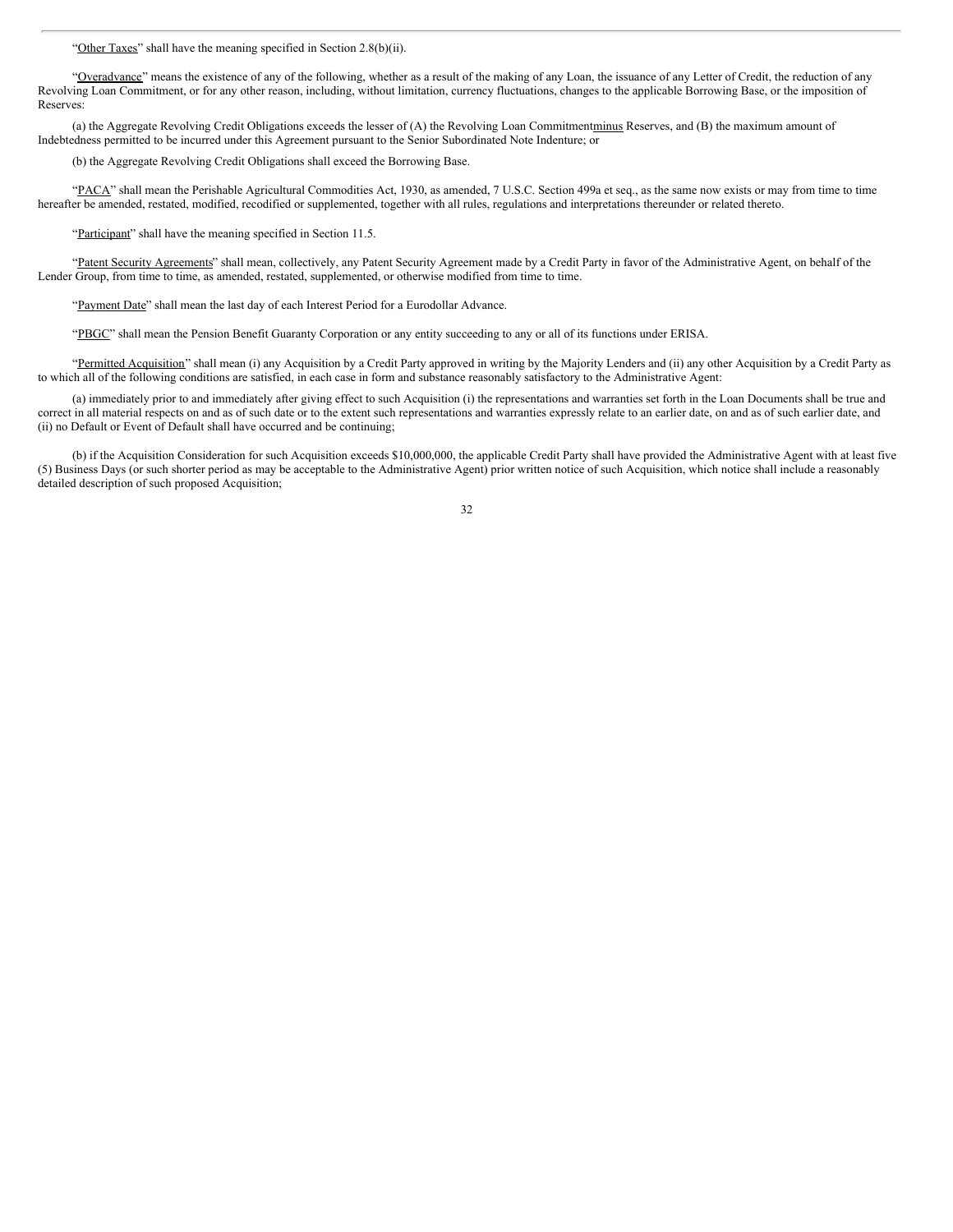(c) the Acquired Company shall be an operating company that engages in a Permitted Business;

(d) the board of directors (or other comparable governing body) of such Acquired Company shall have duly approved such Acquisition;

(e) if the Acquisition Consideration for such Acquisition exceeds \$10,000,000:

(i) at least ten (10) Business Days (or such shorter period as may be acceptable to the Administrative Agent) prior to such proposed Acquisition the Borrowers shall have delivered to the Administrative Agent, in form and substance reasonably satisfactory to the Administrative Agent:

(A) a consolidated balance sheet and income statement of the Parent and its Restricted Subsidiaries on a Pro Forma Basis for the four (4) Fiscal Quarter period most recently ending prior to the proposed date of such Acquisition for which financial statements for the Parent have been delivered pursuant to Section 7.1(b) or 7.2 (the "Acquisition Pro Forma"), based on recent financial statements, which shall be complete and shall fairly present in all material respects the assets, liabilities, financial condition and results of operations of the Parent and its Restricted Subsidiaries (including the Acquisition) in accordance with GAAP in all material respects consistently applied;

(B) financial statements (including audited financial statements, if available) reasonably acceptable to the Administrative Agent with respect to the Person or Property subject to such Acquisition or, if no such financial statements are available, all material financial information received by the Borrowers with respect to the Person or Property subject to such Acquisition (including without limitation any quality of earnings report) (collectively, the "Target Financials"); and

(C) a certificate of the chief financial officer of the Borrower Representative certifying that (A) each Borrower (after taking into consideration all rights of contribution and indemnity such Borrower has against the Parent and each other Restricted Subsidiary of the Parent) will be Solvent upon the consummation of the Acquisition and (B) the Acquisition Pro Forma fairly presents in all material respects the consolidated financial condition of the Parent and its Restricted Subsidiaries as of the date thereof on a Pro Forma Basis; and

(ii) the applicable Credit Party shall have delivered to the Administrative Agent all substantially final acquisition documents in connection with such Permitted Acquisition at least two (2) Business Days (or such shorter period as may be acceptable to the Administrative Agent) prior to the consummation of the Permitted Acquisition, which documents shall be satisfactory to the Administrative Agent in its Permitted Discretion, provided that the applicable Credit Party shall deliver to the Administrative Agent all revised drafts of such acquisition documents as and when available and shall deliver to the Administrative Agent the final executed copies of such acquisition documents prior to the date such Acquisition is consummated;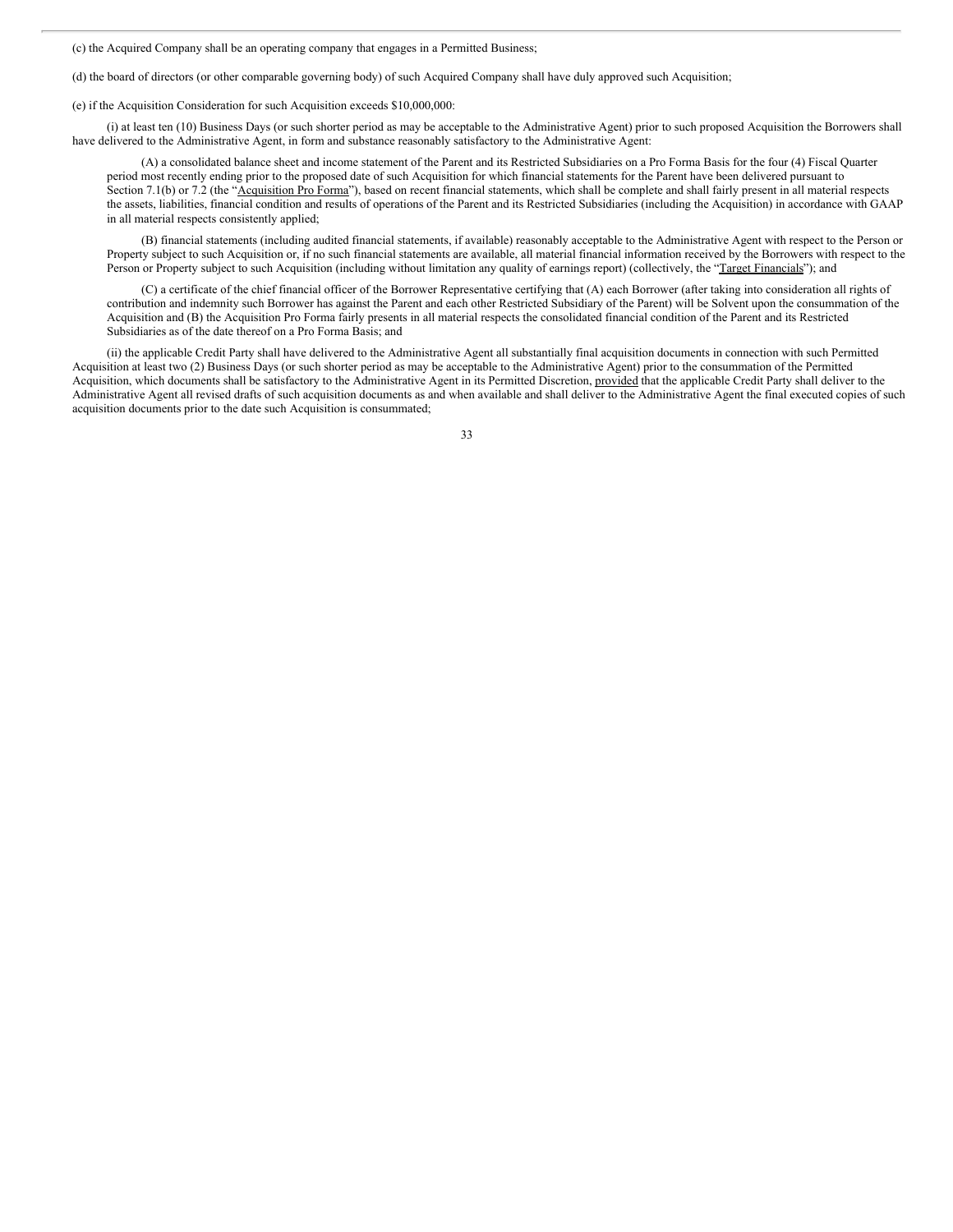#### (f) the Specified Condition has been satisfied; and

(g) the applicable Credit Party and the Person acquired in such Acquisition, as applicable, shall have satisfiedSection 6.20 in connection with such Acquisition.

To the extent the Accounts and/or Inventory acquired in such Acquisition will be included in any applicable Borrowing Base (including without limitation for determining whether the Specified Conditions have been satisfied), the Administrative Agent shall have completed a field examination and Qualified Appraisal, as applicable, with respect to such Accounts and/or Inventory, in each case satisfactory to the Administrative Agent in its Permitted Discretion; provided, however, that up to \$10,000,000 of the Borrowing Base may at any time be attributable to Accounts or Inventory so acquired and for which no field examination or Qualified Appraisal has been completed so long as such Accounts and Inventory relate to a substantially similar type of business as the businesses conducted by the Borrowers on the Agreement Date.

"Permitted Amendments" shall mean an extension of the Maturity Date and/or the Revolving Loan Commitment of the Accepting Lenders and/or the payment of additional fees to the Accepting Lenders (such change and/or payments to be in the form of cash, equity interests or other property as agreed by the Borrowers and the Accepting Lenders) notwithstanding the provisions of Section 2.10

#### "Permitted Asset Disposition" shall mean the following:

(a) the sale or other disposition of assets of a Credit Party or any of its Subsidiaries (including, without limitation, the Equity Interests of a Borrower (other than the Parent) or any Subsidiary) so long as (i) such sale or disposition is for fair market value, (ii) at least 75% of the proceeds from such sale or disposition are in the form of cash or Cash Equivalents, unless, in the case of sales or dispositions of real property or equipment, the consideration for such sale or disposition is Property used or useful in the business of the Borrowers of equal or greater value than the Property being sold or disposed of, (iii) if such sale or disposition consists of any Accounts or Inventory (or the Equity Interests of any Credit Party owning Accounts or Inventory), the Borrowers shall prepay the Obligations in accordance with Section 2.6(b), (iv) before and immediately after giving effect to such sale or disposition, the Specified Conditions have been satisfied, and (v) the book value of all such assets sold or disposed of shall not (A) during any Fiscal Year exceed 25% of the total Consolidated Net Tangible Assets of the Parent and its Restricted Subsidiaries as of the date of such disposition, and (B) during the term of this Agreement exceed 50% of the total Consolidated Net Tangible Assets of the Parent and its Restricted Subsidiaries as of the Agreement Date;

(b) sale of Inventory to buyers in the ordinary course of business;

(c) any involuntary loss, damage or destruction of property;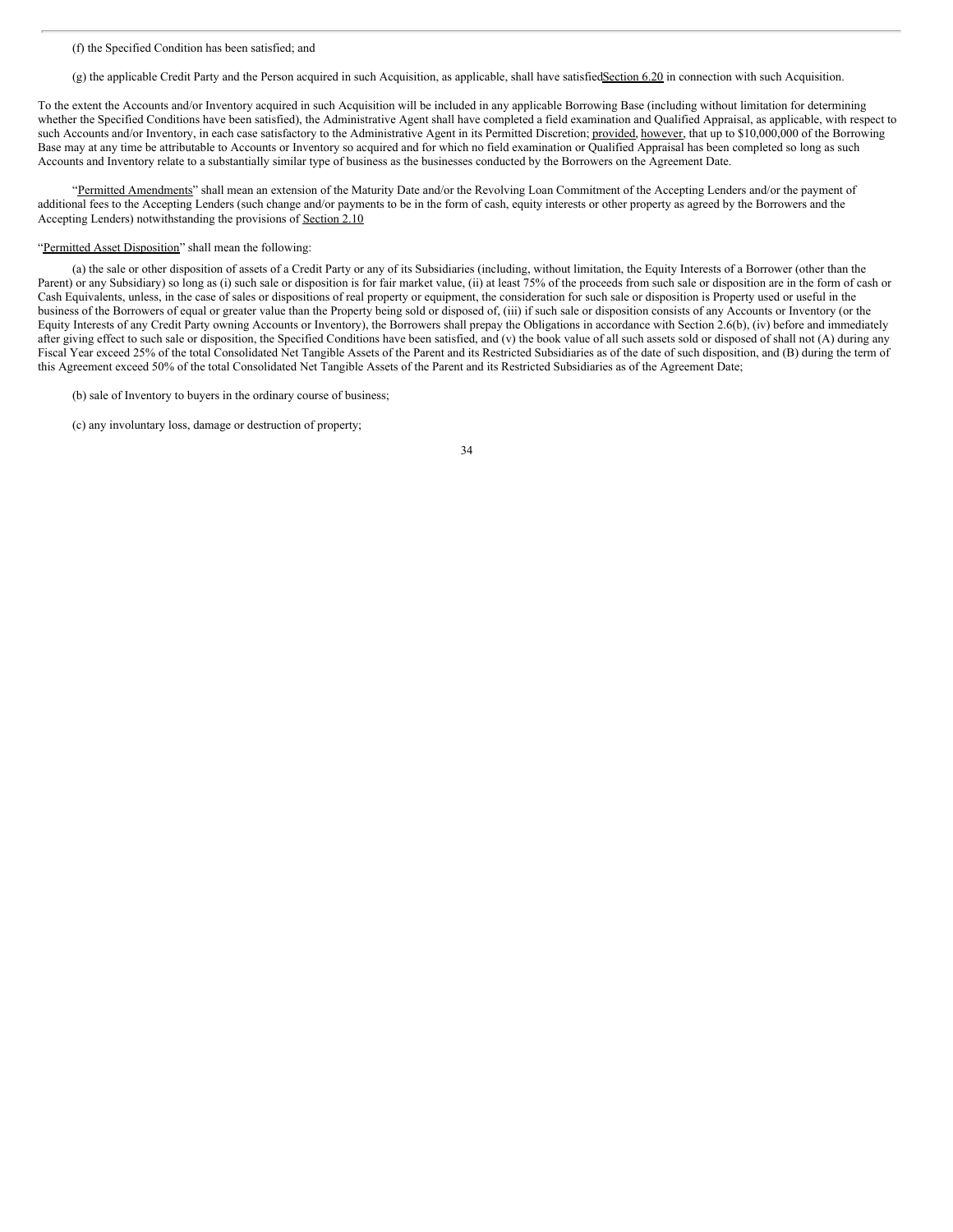(d) any involuntary condemnation, seizure or taking, by exercise of the power of eminent domain or otherwise, or confiscation or requisition of use of property;

(e) the leasing or subleasing of assets of any Credit Party or its Restricted Subsidiaries that does not interfere in any material respect with the conduct of the business of the Borrowers and their Restricted Subsidiaries so long as the Administrative Agent's security interest therein is not adversely affected thereby;

(f) Sale Leasebacks to the extent permitted by Section 8.9; and

(g) the sale or other disposition for fair market value of obsolete or worn out property disposed of in the ordinary course of business;

"Permitted Business" means any business (including stock or assets) that derives a majority of its revenues from the business engaged in by the Parent and its Subsidiaries on the Agreement Date, any other business in the consumer products industry and/or activities that are reasonably similar, ancillary or related to, or a reasonable extension, development or expansion of, the businesses in which the Parent and its Subsidiaries are engaged on the Agreement Date or any business in the consumer products industry.

"Permitted Discretion" shall mean a determination by the Administrative Agent made in good faith in the exercise of its reasonable (from the perspective of a secured asset-based lender) credit judgment.

"Permitted Holders" means (a) William E. Brown, (b) the spouse or lineal descendants of William E. Brown or his estate or (c) any corporation, limited liability company, partnership, trust or other entity, the controlling equity interests in which are held by or for the benefit of William E. Brown and/or his spouse or lineal descendants.

"Permitted Liens" shall mean, as applied to any Person:

(a) any Lien in favor of the Administrative Agent or any other member of the Lender Group given to secure the Obligations;

(b) (i) Liens on real estate for real estate taxes not yet delinquent and (ii) Liens for taxes, assessments, judgments, governmental charges or levies, or claims not yet delinquent or the non-payment of which is being diligently contested in good faith by appropriate proceedings and for which adequate reserves (in accordance with GAAP) have been set aside on such Person's books;

(c) Liens of carriers, warehousemen, mechanics, laborers, suppliers, workers and materialmen arising by operation of law and incurred in the ordinary course of business for sums not more than 60 days past due or which are being diligently contested in good faith, if such reserve or appropriate provision, if any, as shall be required by GAAP shall have been made therefor;

(d) Liens incurred in the ordinary course of business in connection with worker's compensation and unemployment insurance or other types of social security benefits;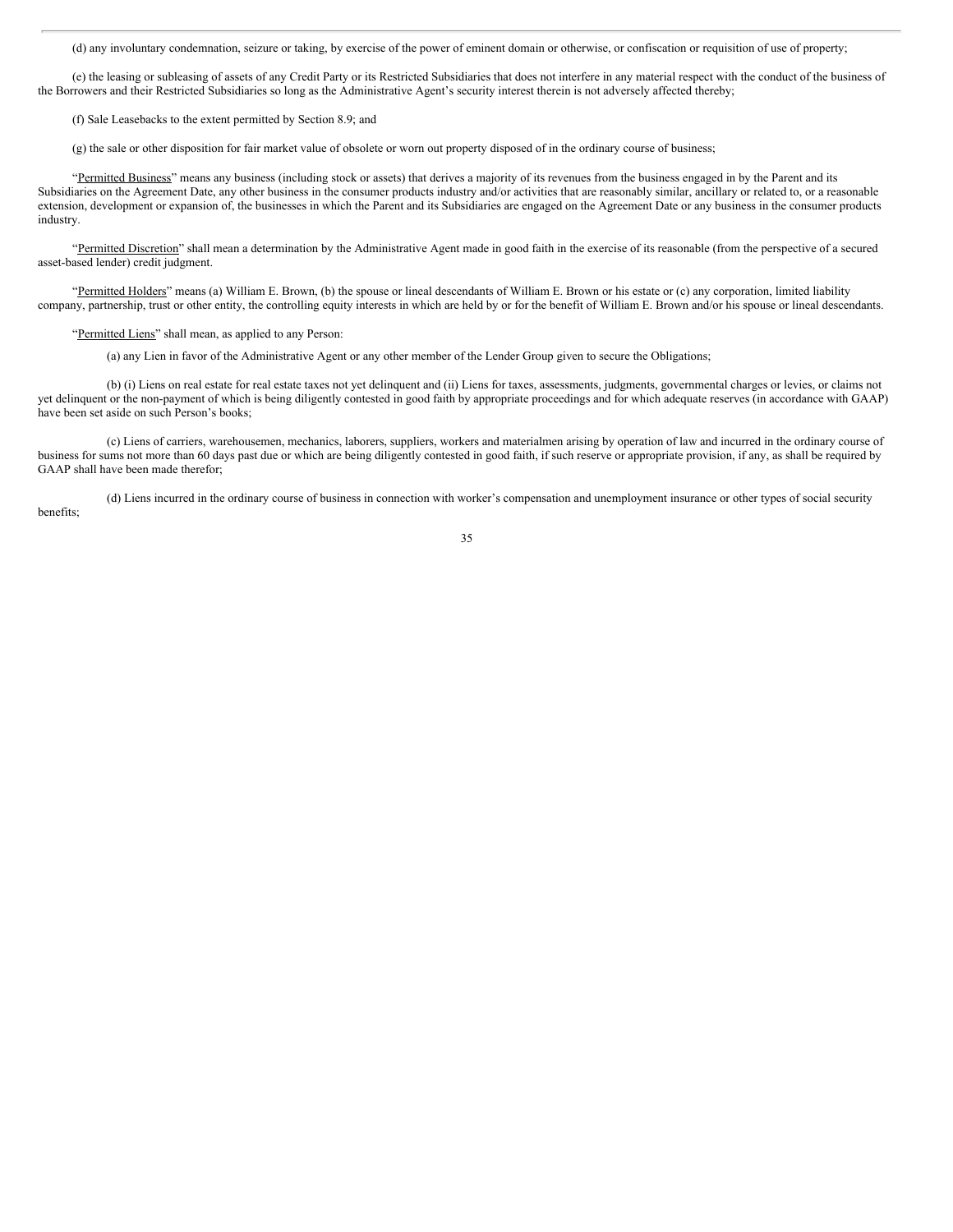(e) easements, rights-of-way, restrictions (including zoning or deed restrictions), and other similar encumbrances on the use of real property which in the reasonable opinion of the Administrative Agent do not interfere with the ordinary conduct of the business of such Person or impair the value of such real property;

(f) Liens solely on cash collateral provided by any Credit Party or its Restricted Subsidiary to secure reimbursement obligations in respect of the Permitted Outside Letter of Credits so long as (i) the amount of such cash collateral does not exceed 105% of the undrawn face amount of such Permitted Outside Letters of Credit, and (ii) such cash collateral is not commingled with any other cash or other assets of any Credit Party or any of its Subsidiaries;

(g) deposits to secure the performance of bids, trade contracts, tenders, sales, leases, statutory obligations, surety and appeal bonds, performance bonds and other obligations of a like nature incurred in the ordinary course of business which are not past due;

(h) customary rights of set-off, revocation, refund or chargeback under deposit agreements or under the Uniform Commercial Code or common law of banks or other financial institutions where any Credit Party or any of its Restricted Subsidiaries maintains deposits (other than deposits intended as cash collateral) in the ordinary course of business;

(i) Liens on assets of the Credit Parties existing as of the Agreement Date which are set forth onSchedule 1.1(c), and Liens on such assets securing any Permitted Refinancing of the Indebtedness secured thereby;

(j) purchase money Liens upon or in any fixed or capital assets to secure the purchase price or the cost of construction or improvement of such fixed or capital assets or to secure Indebtedness incurred solely for the purpose of financing the acquisition, construction or improvement of such fixed or capital assets (including Liens securing any Capital Lease Obligations); provided that (i) such Lien secures Indebtedness permitted by Section 8.1(c), (ii) such Lien attaches to such asset concurrently or within 180 days after the acquisition or the completion of the construction or improvements thereof, (iii) such Lien does not extend to any other asset (other than the proceeds thereof), and (iv) the Indebtedness secured thereby does not exceed the cost of acquiring, constructing or improving such fixed or capital assets;

(k) To the extent constituting Liens, precautionary financing statements with respect to a lessor's rights in and to personal property leased under operating leases (but not capitalized leases) to the Parent or any of its Subsidiaries in the ordinary course of the Parent or the Subsidiary's business and only covering the property so leased;

(l) any Lien existing on any fixed assets prior to the acquisition thereof by any Credit Party or any of its Restricted Subsidiaries or existing on any fixed assets of any Person that becomes a Subsidiary; provided that (i) such Lien was not created in contemplation of or in connection with such acquisition or such Person becoming a Subsidiary, (ii) such Lien does not apply to any other property of any Credit Party or any of its Restricted Subsidiaries, and (iii) such Lien secures only those obligations which it secures on the date of such acquisition or the date such Person becomes a Subsidiary;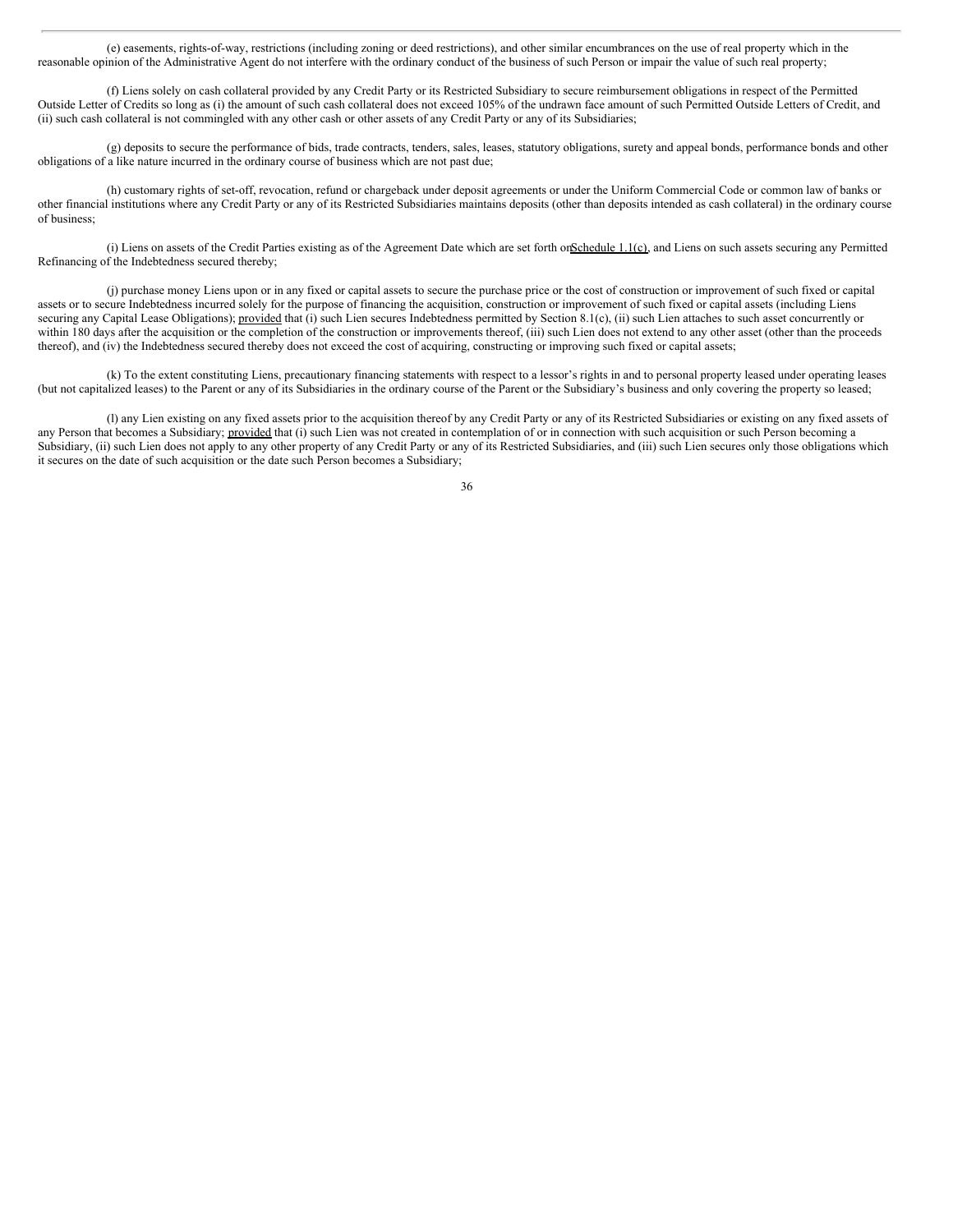(m) customary restrictions on intellectual property and property manufactured or sold by any Credit Party or its Subsidiary utilizing such intellectual property, in each case set forth in any intellectual property license agreement entered into by such Credit Party or Subsidiary, as licensee, in the ordinary course of such Credit Party's or Subsidiary's business; provided, that (i) such restrictions do not encumber any property other than such intellectual property and the property manufactured or sold utilizing such intellectual property and (ii) the value of the property subject to such restrictions does not, at any time, exceed \$10,000,000 in the aggregate for all such licenses; and

(n) Liens on real property of the Credit Parties and their Restricted Subsidiaries securing Indebtedness permitted under Section 8.1(j).

"Permitted Location" shall mean (a) any location described on Schedule 5.1(x), and (b) any other location of which the Borrowers have provided at least fifteen (15) days' (or such shorter period as may be acceptable to the Administrative Agent) written notice to the Administrative Agent, and the Administrative Agent shall have consented in writing before such location's being a "Permitted Location."

"Permitted Outside Letters of Credit" means letters of credit (other than Letters of Credit issued hereunder) issued for the account of or on behalf of any Credit Party or any of its Restricted Subsidiaries, so long as the undrawn face amount of such letters of credit, together with all drawn but unreimbursed amounts thereunder does not at any time exceed \$30,000,000.

"Permitted Refinancing Indebtedness" shall mean refinancings, renewals, exchanges, or extensions of Indebtedness so long as: (a) such refinancings, renewals, exchanges, or extensions do not result in an increase in the principal amount of the Indebtedness so refinanced, renewed, exchanged, or extended, other than by the amount of premiums paid thereon and the fees and expenses incurred in connection therewith and by the amount of unfunded commitments with respect thereto; (b) such refinancings, renewals, exchanges or extensions do not result in a shortening of the average weighted maturity (measured as of the refinancing, renewal, exchange, or extension) of the Indebtedness so refinanced, renewed, exchanged, or extended, nor are they on terms or conditions that, taken as a whole, are less favorable in any material respect to the Credit Parties, taken as a whole, than those of the Indebtedness being refinanced or extended; (c) if the Indebtedness that is refinanced, renewed, exchanged, or extended was subordinated in right of payment to the Obligations, then the terms and conditions of the refinancing, renewal, exchange, or extension must include subordination terms and conditions that are at least as favorable to the Lender Group as those that were applicable to the refinanced, renewed, exchanged or extended Indebtedness; (d) the Indebtedness that is refinanced, renewed, exchanged, or extended is not recourse to any Person that is liable on account of the Obligations other than those Persons which were obligated with respect to the Indebtedness that was refinanced, renewed, exchanged, or extended and such Person's Subsidiaries; and (e) no Default or Event of Default is continuing or would result from such refinancing, renewal, exchange or extension of such Indebtedness.

"Person" shall mean an individual, corporation, partnership, trust, joint stock company, limited liability company, unincorporated organization, other legal entity or joint venture or a government or any agency or political subdivision thereof.

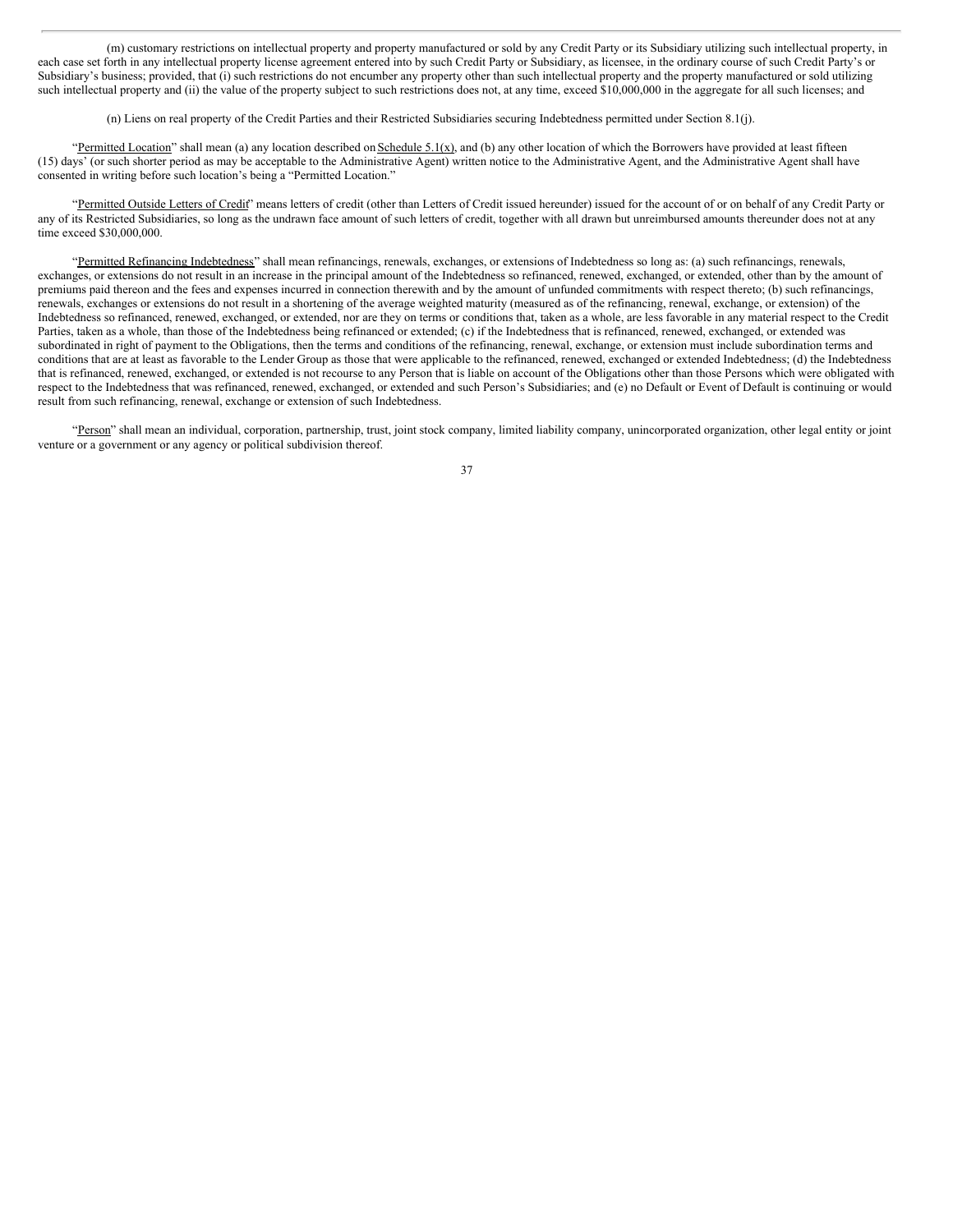"Plan" shall mean an employee benefit plan within the meaning of Section 3(3) of ERISA that any Credit Party or ERISA Affiliate maintains, contributes to or has an obligation to contribute to or has maintained, contributed to or had an obligation to contribute to at any time within the past six (6) years.

"Platform" shall mean IntraLinks/IntraAgency, SyndTrak or another relevant website approved by the Administrative Agent.

"PPSA" means the Personal Property Security Act (Ontario), as in effect from time to time or the personal property security legislation of another province which is required to be applied in connection with the perfection of the Lien granted to the Administrative Agent by any Credit Party.

"Pro Forma Basis" shall mean, with respect to any determination of whether a Specified Condition (the transaction subject to such Specified Condition referred to in this definition as a "specified transaction") has been met, and with respect to the four (4) fiscal quarter period most recently ending prior to the specified transaction for which financial statements for the Parent have been delivered pursuant to Section 7.1(b) or 7.2 (each, a "reference period"), such determination shall be made in accordance with the following:

(a) with respect to any disposition or Permitted Acquisition, such disposition or Permitted Acquisition shall be deemed to have occurred on the first day of such reference period;

(b) any Indebtedness incurred or assumed by the Parent or any Subsidiary in connection with any specified transaction (including any Indebtedness of a Person acquired in a Permitted Acquisition that is not retired or repaid in connection therewith) shall be deemed to have been incurred or assumed as of the first day of such reference period;

(c) any Indebtedness retired or repaid in connection with any specified transaction (including any Indebtedness of a Person acquired in a Permitted Acquisition) shall be deemed to have been retired or repaid as of the first day of such reference period; and

(d) any specified transaction that is an Investment or Restricted Payment (including any Restricted Payment made to finance a Permitted Acquisition) shall be deemed to have been made on the first day of such reference period.

For the purposes of the determinations in paragraphs (a) through (d) of this definition, all specified transactions consummated after the end of the reference period through the date on which such determination is made shall be included in such determination.

"Property" shall mean any real property or personal property, plant, building, facility, structure, underground storage tank or unit, equipment, Inventory or other asset owned, leased or operated by the Credit Parties, their Restricted Subsidiaries or any of them (including, without limitation, any surface water thereon or adjacent thereto, and soil and groundwater thereunder).

"Qualified Appraisal" shall mean an appraisal (a) which is or was conducted by an independent appraiser selected or approved by the Administrative Agent and (b) which will be or was conducted in such a manner and of such a scope as is acceptable to the Administrative Agent in its Permitted Discretion**.**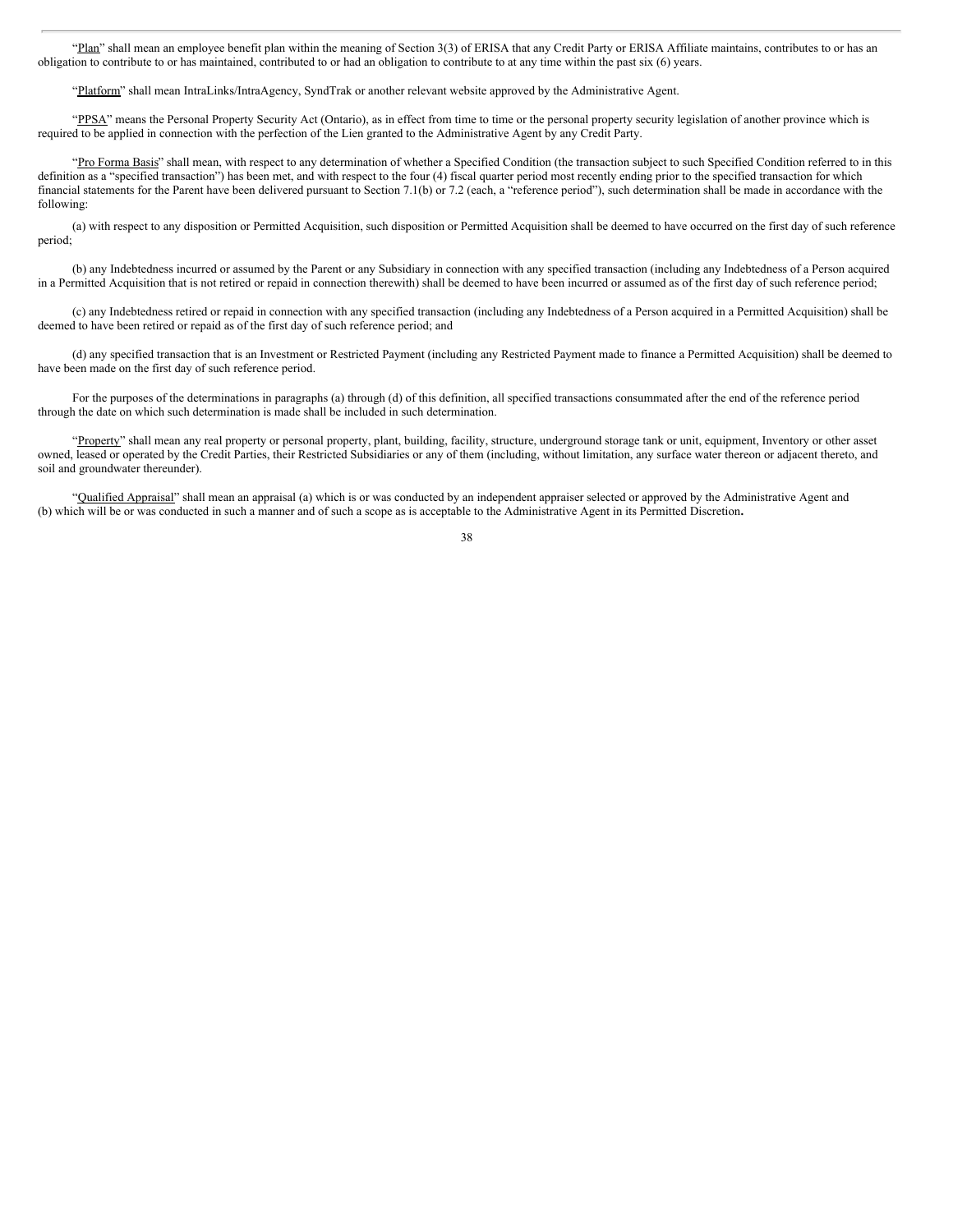"Qualified ECP Guarantor" shall mean, in respect of any Hedge Obligation, each Credit Party that has total assets exceeding \$10,000,000 at the time the relevant Guaranty or grant of the relevant security interest becomes effective with respect to such Hedge Obligation or such other person as constitutes an "eligible contract participant" under the Commodity Exchange Act or any regulations promulgated thereunder and can cause another person to qualify as an "eligible contract participant" at such time by entering into a keepwell under Section 1a(18)(A)(v)(II) of the Commodity Exchange Act.

"Real Property" shall mean any right, title or interest in and to real property, including any fee interest, leasehold interest, easement or license and any other right to use or occupy real property, including any right arising by contract.

"Register" shall have the meaning specified in Section 11.5(c).

"Reimbursement Obligations" shall mean the payment obligations of the Borrowers under Section 2.15(c).

"Related Parties" shall mean, with respect to any specified Person, such Person's Affiliates and the respective managers, administrators, trustees, partners, directors, officers, employees, agents, advisors or other representatives of such Person and such Person's Affiliates.

"Rent Reserve" shall mean a reserve established by the Administrative Agent in its Permitted Discretion in an amount of up to three (3) months rent and/or royalty payments made by any Credit Party for each location at which Eligible Inventory (but for the establishment of Rent Reserves hereunder) of such Credit Party is located and each location for which access is necessary or desirable to access Eligible Inventory, in each case, that is not subject to a Third Party Agreement (as reported to the Administrative Agent by the Borrowers from time to time as requested by the Administrative Agent), as such amount may be adjusted from time to time by the Administrative Agent in its Permitted Discretion.

"Replacement Event" shall have the meaning specified in Section 11.16.

"Replacement Lender" shall have the meaning specified in Section 11.16.

"Request for Advance" shall mean any certificate signed by an Authorized Signatory of a Borrower requesting a new Advance hereunder, which certificate shall be denominated a "Request for Advance," and shall be in substantially the form of Exhibit F.

"Request for Issuance of Letter of Credit" shall mean any certificate signed by an Authorized Signatory of a Borrower requesting that the Issuing Bank issue a Letter of Credit hereunder, which certificate shall be in substantially the form of Exhibit G.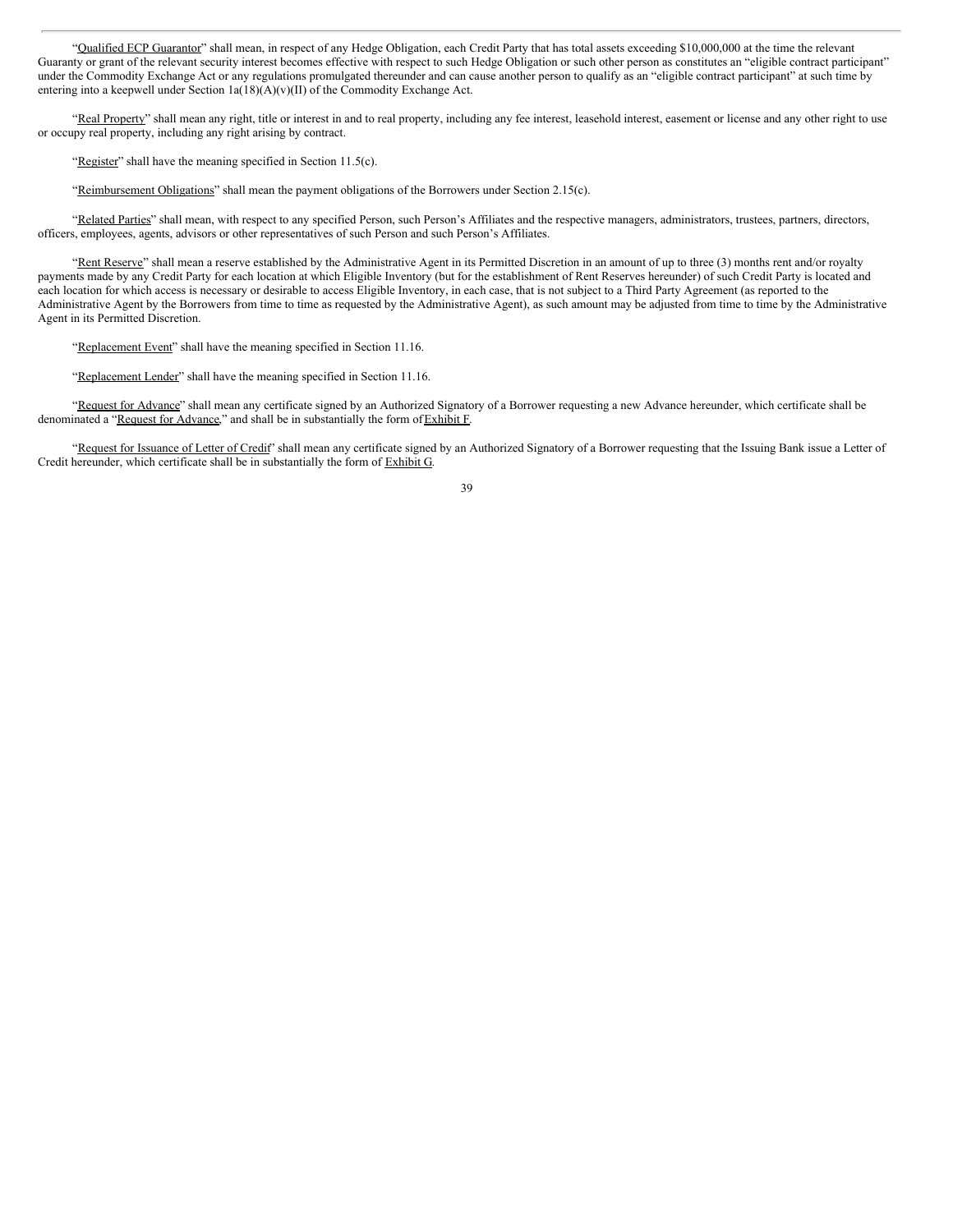"Reserves" shall mean the Bank Products Reserve, the Dilution Reserve, Rent Reserves, and such other reserves that the Administrative Agent may establish, from time to time in the exercise of its Permitted Discretion for such purposes as the Administrative Agent shall deem necessary or desirable. Without limiting the generality of the foregoing, the following reserves shall be deemed an exercise of the Administrative Agent's Permitted Discretion: (a) reserves for price adjustments and damages; (b) reserves for obsolescence of Inventory or Inventory anticipated to be returned by a Borrower's customers; (c) reserves for special order goods (other than private label goods) and deferred shipment sales; (d) reserves for accrued but unpaid ad valorem, excise, personal property, and mining severance tax liability; (e) reserves for warehousemen's, bailees', shippers' or carriers' charges; (f) reserves for accrued, unpaid interest on the Obligations; (g) reserves for known litigation settlement costs and related expenses; (h) reserves for returns, discounts, claims, credits and allowances of any nature that are not paid pursuant to the reductions of Accounts; (i) reserves for the sales, excise or similar taxes included in the amount of any Accounts reported to Administrative Agent and amounts due or to become due in respect of sales, use and/or withholding taxes; (j) reserves for any rental payments, service charges or other amounts due or to become due to lessors of personal property; (k) reserves for obsolete or slow moving Inventory taking into account historical sales patterns (as determined by the Administrative Agents in its Permitted Discretion); (l) reserves for net collections of Accounts since the date of the most recently delivered Borrowing Base Certificate; (m) to the extent any Inventory located in Canada is included in the Borrowing Base, reserves with respect to Canadian Priority Payables, (n) reserves in respect of any claims or rights of any producer, grower or seller of Farm Products (or any lender thereto) (including without limitation under the FSA and PACA (in each case to the extent applicable)), and (o) reserves for any existing or potential liability or any other matter that has or could reasonably be expected to have a negative impact on the value of the Collateral or realization thereon or the repayment of the Obligations.

"Responsible Officer" shall mean each president, executive vice president, chief executive officer, chief financial officer, treasurer, secretary, general counsel or assistant general counsel, or any Person having comparable responsibilities with respect to such offices, of any Credit Party.

"Restricted Payment" shall mean (a) Dividends, (b) loans by any Credit Party or any of their Restricted Subsidiaries to any holder of Equity Interests in a Credit Party or Restricted Subsidiary other than loans to a holder of Equity Interests that is a Credit Party or (c) any payment of management, consulting, professional or similar fees (but not including compensation paid to any Person for services rendered by such Person in his or her capacity as an employee of a Credit Party or Restricted Subsidiary) payable by any Credit Party or any Restricted Subsidiary of a Credit Party to any Affiliate, (d) any redemption, retirement, sinking fund or similar payment, purchase or other acquisition for value, direct or indirect, by the Parent or any of its Restricted Subsidiaries of any Equity Interests issued by the Parent or any of its Restricted Subsidiaries now or hereafter outstanding by the Parent or any of its Restricted Subsidiaries, as the case may be, except for any redemption, retirement, sinking funds or similar payment payable solely in such other shares or units of the same class of Equity Interests or any class of Equity Interests which are junior to that class of Equity Interests; (e) any cash payment made to redeem, purchase, repurchase, or retire, or obtain the surrender of, any outstanding warrants, options, or other rights to acquire any Equity Interests issued by the Parent or any of its Restricted Subsidiaries now or hereafter outstanding, including, without limitation, any payment in connection with any Person's exercise of any "put" right; and (f) any payment made to repay, redeem, purchase, repurchase, or retire, or obtain the surrender of, the Senior Subordinated Notes or any other Indebtedness which is subordinated to the Obligations.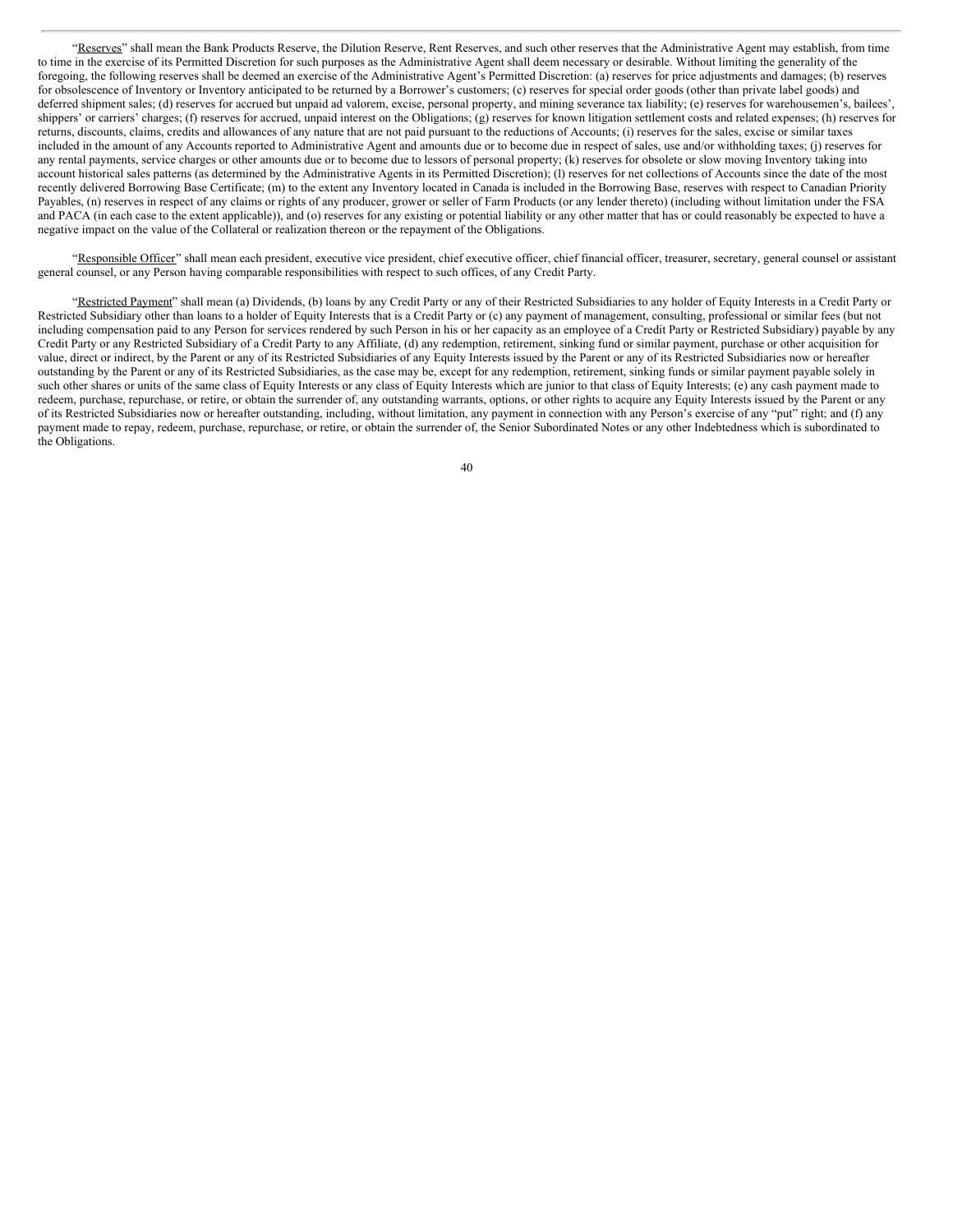"Restricted Subsidiary" shall mean a Subsidiary of Parent (including without limitation any Immaterial Subsidiary) other than any Unrestricted Subsidiary.

"Retiree Welfare Plan" shall mean a Plan that is an "employee welfare benefit plan" within the meaning of Section 3(1) of ERISA that provides for continuing coverage or benefits for any participant or any beneficiary of a participant after such participant's termination of employment, other than continuation coverage provided pursuant to Code Section 4980B (or applicable state law mandating health insurance continuation coverage for employees) and at the sole expense of the participant or the beneficiary.

"Revolving Commitment Ratio" shall mean, with respect to any Lender, the ratio, expressed as a percentage, of (a) the Revolving Loan Commitment of such Lender, divided by (b) the Revolving Loan Commitment of all Lenders, which, as of the Agreement Date, are set forth (together with U.S. Dollar amounts thereof) on Schedule 1.1(a).

"Revolving Credit Obligations" shall mean, with respect to any Lender at any time, the sum of the outstanding principal amount of such Lender's Revolving Loans and pro rata share (based on its Revolving Commitment Ratio) of the Letter of Credit Obligations and the Swing Loan Obligations and Agent Advances.

"Revolving Loan Commitment" shall mean, as of any date of determination, the several obligations of the Lenders to make advances to the Borrowers as of such date, in accordance with their respective Revolving Commitment Ratios. As of the Agreement Date, the Revolving Loan Commitment is \$390,000,000, and may be reduced or increased pursuant to the terms of this Agreement.

"Revolving Loan Notes" shall mean those certain promissory notes issued by the Borrowers to each of the Lenders that requests a promissory note, in accordance with each such Lender's Revolving Commitment Ratio of the Revolving Loan Commitment, substantially in the form of Exhibit H.

"Revolving Loans" shall mean, collectively, the amounts (other than Agent Advances and Swing Loans) advanced from time to time by the Lenders to the Borrowers under the Revolving Loan Commitment.

"S&P" shall mean Standard & Poor's Ratings Group, a division of McGraw-Hill, Inc., or any successor thereto.

"Sale Leaseback" shall have the meaning specified in Section 8.9.

"Sanctioned Country" shall mean a country subject to a sanctions program identified on the list maintained by OFAC and available athttp://www.treasury.gov/resourcecenter/sanctions/Pages/default.aspx, or as otherwise published from time to time.

"Sanctioned Person" shall mean (i) a Person named on the list of "Specially Designated Nationals and Blocked Persons" maintained by OFAC available at http://www.treasury.gov/resource-center/sanctions/SDN-List/Pages/default.aspx, or as otherwise published from time to time, or (ii) (A) an agency of the government of a Sanctioned Country, (B) an organization controlled by a Sanctioned Country, or (C) a person resident in a Sanctioned Country, to the extent subject to a sanctions program administered by OFAC.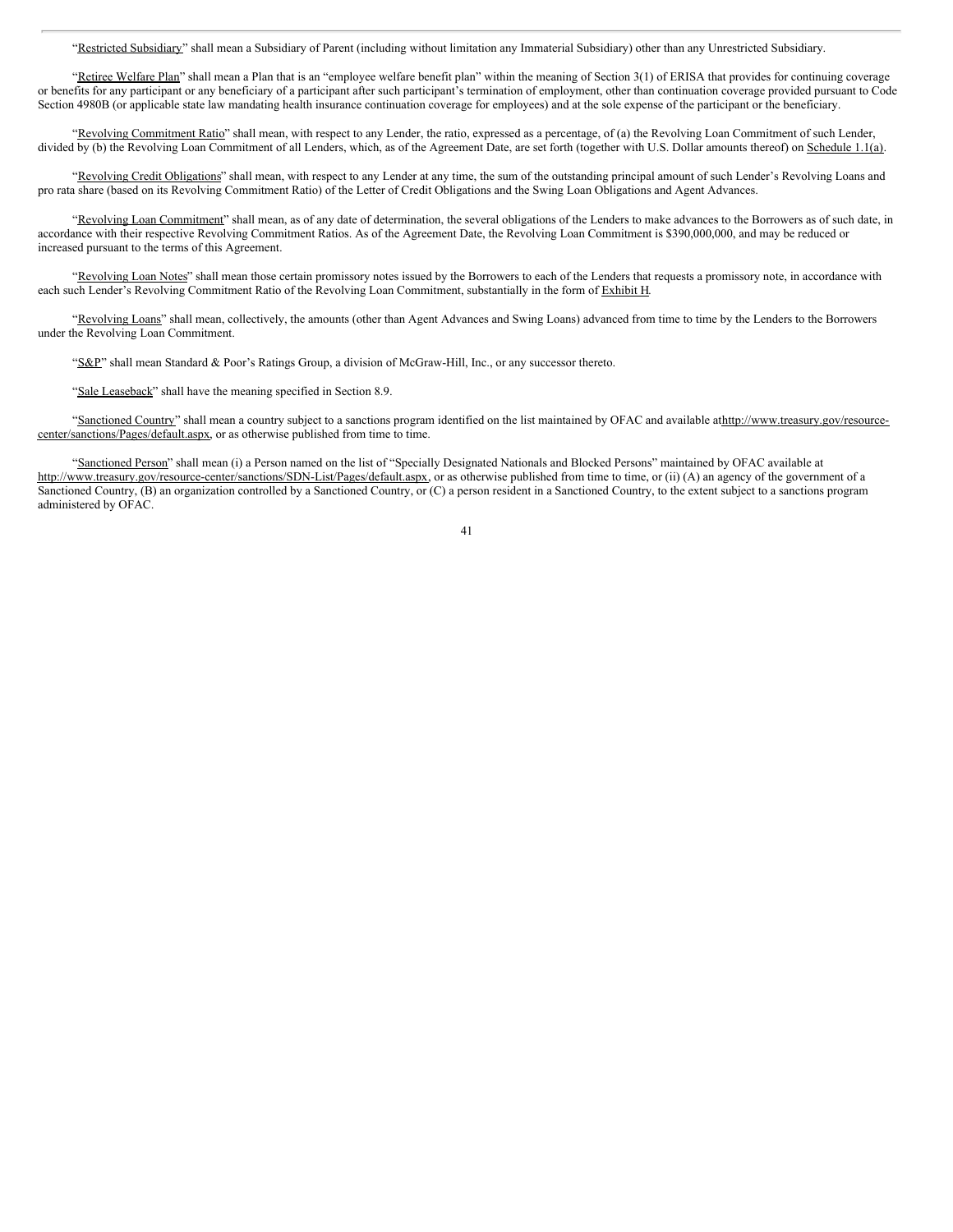"Schedule" shall, except with reference to Schedule 1.1(a) to this Agreement, mean the applicable schedule of the Disclosures Schedules delivered by the Credit Parties in connection with this Agreement and certified by the Borrower Representative, which Disclosure Schedules are expressly incorporated herein by reference.

"SEA" shall mean the Securities and Exchange Act of 1934 and the rules promulgated thereunder by the Securities and Exchange Commission, as amended from time to time or any similar Federal law then in force.

"Securities Act" shall mean the Securities Act of 1933, as amended, or any similar Federal law then in force.

"Security Agreement" shall mean that certain Security Agreement dated as of the Agreement Date among the Credit Parties and the Administrative Agent, on behalf of, and for the benefit of, the Lender Group, as amended, restated, supplemented, or otherwise modified from time to time.

"Security Documents" shall mean, collectively, the Security Agreement, any Copyright Security Agreements, any Patent Security Agreements, any Trademark Security Agreements, any Controlled Account Agreement, all UCC-1 and PPSA financing statements and any other document, instrument or agreement granting Collateral for the Obligations, as the same may be amended, restated, supplemented, or otherwise modified from time to time.

"Senior Subordinated Note Indenture" shall mean that certain Indenture dated as of March 8, 2010, between the Parent and Wells Fargo Bank, National Association, as trustee, together with any supplemental indenture entered into with respect thereto, as amended, restated, supplemented, or otherwise modified from time to time.

"Senior Subordinated Notes" shall mean those notes, and the Indebtedness evidenced thereby, issued under the Senior Subordinated Note Indenture, and any Permitted Refinancing Indebtedness in respect thereof.

"Solvent" shall mean, as to any Person, that (a) the property of such Person, at a fair valuation on a going concern basis, will exceed its debt; (b) the capital of such Person will not be unreasonably small to conduct its business; and (c) no such Person will have incurred debts, or have intended to incur debts, beyond its ability to pay such debts as they mature. For purposes of this definition, "debt" shall mean any liability on a claim, and "claim" shall mean (i) the right to payment, whether or not such right is reduced to judgment, liquidated, unliquidated, fixed, contingent, matured, unmatured, undisputed, legal, equitable, secured or unsecured, or (ii) the right to an equitable remedy for breach of performance if such breach gives rise to a right to payment, whether or not such right to an equitable remedy is reduced to judgment, fixed, contingent, matured, unmatured, undisputed, secured or unsecured.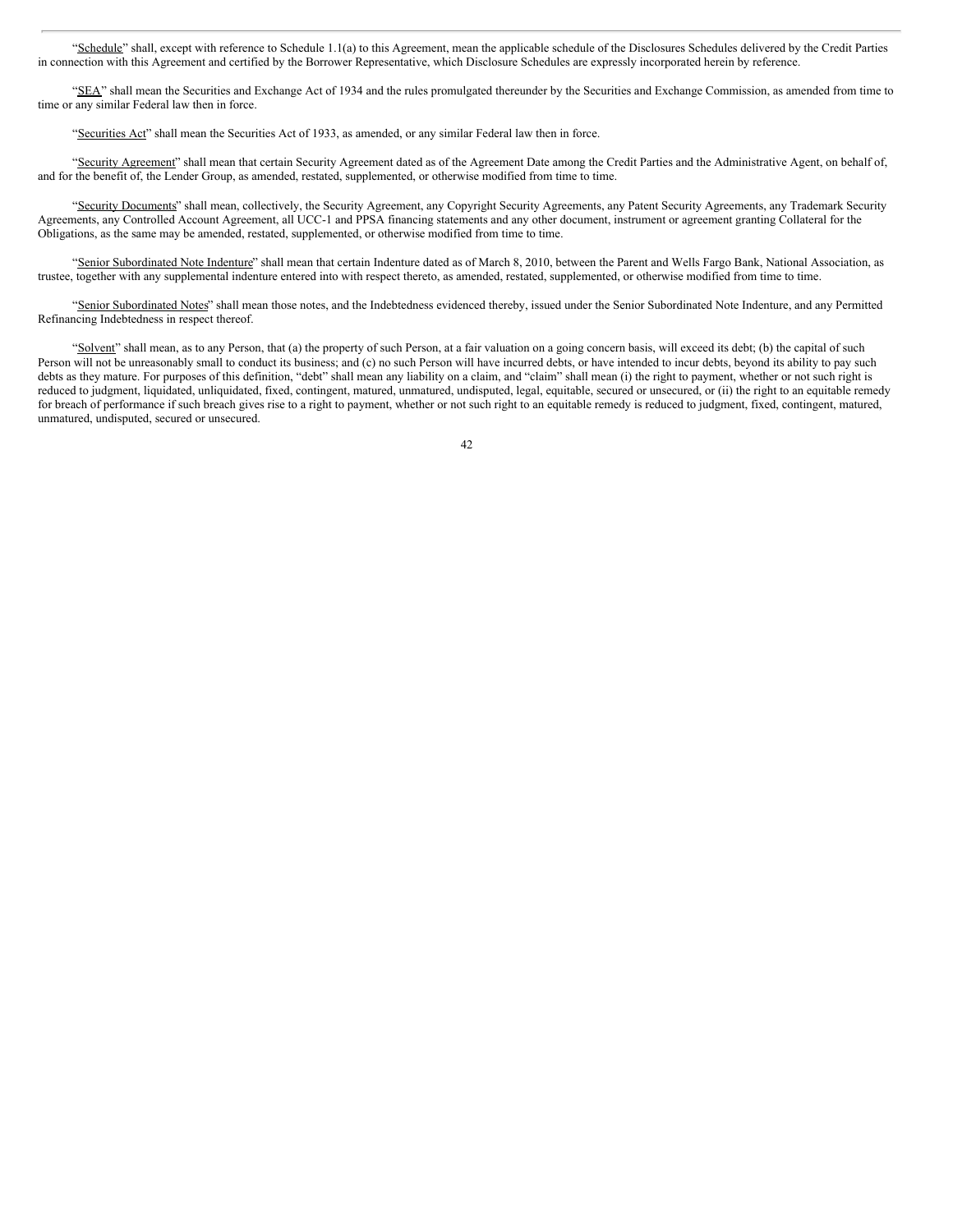"Specified Conditions" shall mean that (a) before and after giving effect to the applicable Acquisition, disposition, Investment or Restricted Payment (each a "specified transaction"), (i) no Default or Event of Default exists or would result therefrom, and (ii) either (x) Excess Availability exceeds the greater of (A) 15% of Availability and (B) \$60,000,000, and the Borrowers demonstrate that on a Pro Forma Basis they will have a Fixed Charge Coverage Ratio of at least 1.00 to 1.00 for the four (4) fiscal quarter period immediately preceding such transaction for which financial statements for the Parent have been delivered pursuant to Section 7.1(b) or 7.2, or (y) the Borrowers have Excess Availability that exceeds the greater of (A) 20% of Availability and (B) \$80,000,000, and (b) if the total consideration paid or received by a Borrower in connection with such specified transaction, or the amount of such specified transaction, exceeds \$10,000,000 in the aggregate, then within five (5) Business Days prior to such specified transaction the Administrative Agent shall have received a certificate (with appropriate calculations attached thereto) of the chief financial officer of the Borrower Representative certifying that the Specified Conditions in the foregoing clause (a) will be satisfied before and after giving effect to such specified transaction. For the purposes of determining the satisfaction of the Specified Conditions in connection with a disposition, the calculation of Excess Availability shall be determined on a Pro Forma Basis after giving effect to  $(x)$  any reduction in the Borrowing Base which would result from such sale or disposition and  $(y)$  any repayment of the Revolving Loans made contemporaneously with such sale or disposition from the cash proceeds thereof.

"Standby Letter of Credit" shall mean a Letter of Credit issued to support obligations of a Borrower incurred in the ordinary course of its business, and which is not a Commercial Letter of Credit.

"Subordinated Indebtedness" means any unsecured Indebtedness of the Parent and any of its Subsidiaries incurred from time to time the payment of which are subordinated to payment of the Obligations arising under this Agreement and the other the Loan Documents to the written satisfaction of, and the terms and conditions of which are otherwise reasonably satisfactory to, the Administrative Agent.

"Subsidiary" shall mean, as applied to any Person, (a) any corporation of which more than fifty percent (50%) of the outstanding stock (other than directors' qualifying shares) having ordinary voting power to elect a majority of its board of directors, regardless of the existence at the time of a right of the holders of any class or classes of securities of such corporation to exercise such voting power by reason of the happening of any contingency, or any partnership or limited liability company of which more than fifty percent (50%) of the outstanding partnership interests or membership interests, as the case may be, is at the time owned by such Person, or by one or more Subsidiaries of such Person, or by such Person and one or more Subsidiaries of such Person, and (b) any other entity which is controlled or capable of being controlled by such Person, or by one or more Subsidiaries of such Person, or by such Person and one or more Subsidiaries of such Person. For the avoidance of doubt, unless the context otherwise requires, the term "Subsidiary" shall include all direct and indirect Subsidiaries of any Person. Unless otherwise indicated, all references to "Subsidiary" hereunder shall mean a Subsidiary of the Parent.

"Subsidiary Guarantors" shall mean each Subsidiary of the Parent party hereto as a Guarantor and any other Subsidiary of the Parent which, from time to time, executes and delivers a Joinder Supplement that causes or purports to cause such Subsidiary to become a Guarantor.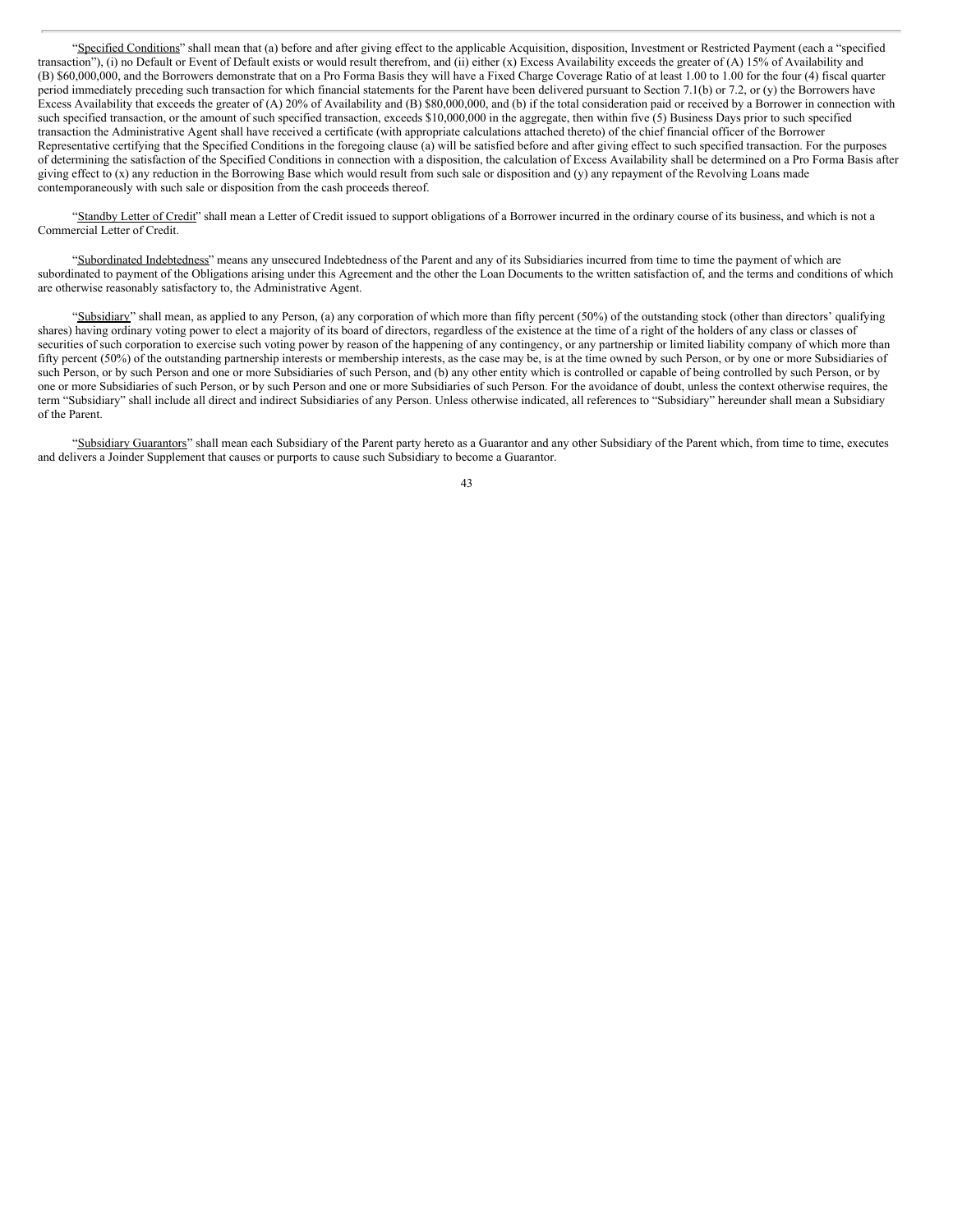"Supermajority Lenders" shall mean, as of any date of calculation, Lenders the sum of whose unutilized portion of the Revolving Loan Commitment plus Loans (other than Swing Loans and Agent Advances) outstanding plus participation interests in Letter of Credit Obligations, Swing Loans and Agent Advances outstanding on such date of calculation exceeds sixty-six and two thirds percent  $(66.67%)$  of the sum of the aggregate unutilized portion of the Revolving Loan Commitment plus Loans (other than Swing Loans and Agent Advances) outstanding plus participation interests in Letter of Credit Obligations, Swing Loans and Agent Advances outstanding of all of the Lenders as of such date of calculation; provided that to the extent that any Lender is a Defaulting Lender, such Defaulting Lender and all of its Revolving Loan Commitments, Loans and participation interests in Letter of Credit Obligations, Swing Loans and Agent Advances shall be excluded for purposes of determining Supermajority Lenders.

"Swing Bank" shall mean SunTrust Bank, or any other Lender who shall agree with the Administrative Agent to act as Swing Bank.

"Swing Loans" shall mean, collectively, the amounts advanced from time to time by the Swing Bank to a Borrower under the Revolving Loan Commitment in accordance with Section 2.2(g).

"Swing Loan Obligations" shall mean, at any time, the aggregate principal amount of all Swing Loans outstanding at such time.

"Swing Rate" shall mean the Base Rate plus the Applicable Margin for Base Rate Loans in effect from time to time.

"Taxes" shall have the meaning specified in Section 2.8(b)(i).

"Third Party" shall mean any (a) lessor, mortgagee or other secured party, mechanic or repairman, warehouse operator or warehouseman, processor, packager, consignee, shipper, customs broker, freight forwarder, bailee, or other third party which may have possession of any Collateral or lienholders' enforcement rights against any Collateral; and (b) Licensor whose rights in or with respect to any Collateral limit or restrict or may, in the Administrative Agent's reasonable determination, limit or restrict Borrowers' or the Administrative Agent's rights to sell or otherwise dispose of such Collateral.

"Third Party Agreement" shall mean an agreement in form and substance reasonably satisfactory to the Administrative Agent pursuant to which a Third Party, as applicable and as may be required by the Administrative Agent, among other things: (a) waives or subordinates in favor of the Administrative Agent any Liens such Third Party may have in and to any Collateral or any setoff, recoupment, or similar rights such Third Party may have against any Credit Party; (b) grants the Administrative Agent access to Collateral which may be located on such Third Party's premises or in the custody, care, or possession of such Third Party for purposes of allowing the Administrative Agent to inspect, remove or repossess, sell, store, or otherwise exercise its rights under this Agreement or any other Loan Document with respect to such Collateral; (c) authorizes the Administrative Agent (with or without the payment of any royalty or licensing fee, as determined by the Administrative Agent) to (i) complete the manufacture of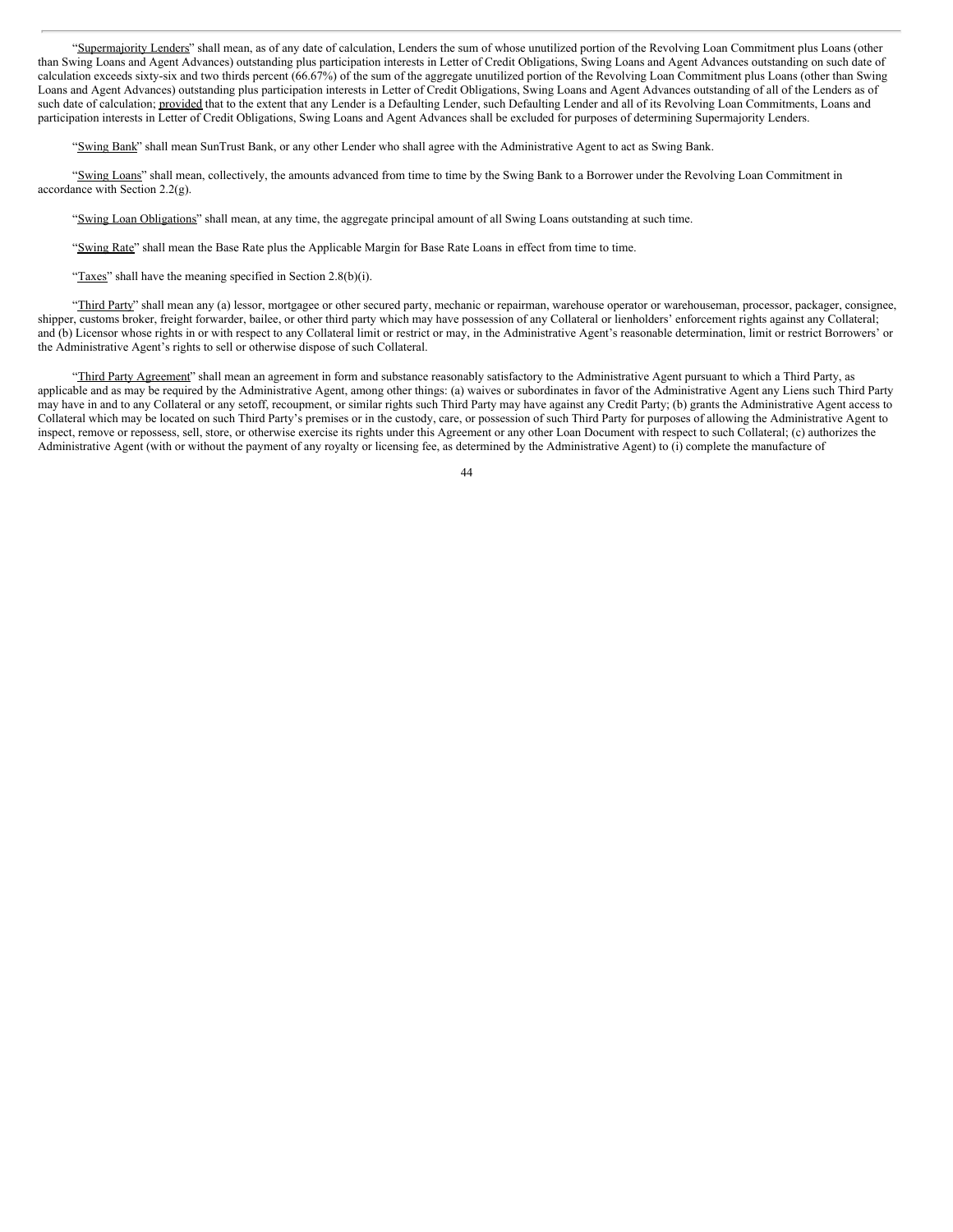work-in-process (if the manufacturing of such Goods requires the use or exploitation of a Third Party's Intellectual Property) and (ii) dispose of Collateral bearing, consisting of, or constituting a manifestation of, in whole or in part, such Third Party's Intellectual Property; (d) agrees to hold any negotiable Documents in its possession relating to the Collateral as agent or bailee of the Administrative Agent for purposes of perfecting the Administrative Agent's Lien in and to such Collateral under the UCC; (e) with respect to Third Parties other than landlords, agrees to deliver the Collateral to the Administrative Agent upon request or, upon payment of applicable fees and charges to deliver such Collateral in accordance with the Administrative Agent's instructions; or (f) agrees to terms regarding Collateral held on consignment by such Third Party.

"Title IV Plan" shall mean a Plan that is an "employee pension benefit plan," within the meaning of Section 3(2) of ERISA, that is covered by Title IV of ERISA or the minimum funding standard of Section 302 of ERISA or Section 412 of the Code and is sponsored or maintained by any Credit Party or any ERISA Affiliate or to which any Credit Party or any ERISA Affiliate contributes or has an obligation to contribute or in the case of a multiple employer or other plan described in Section 4064(a) of ERISA, has made contributions at any time during the immediately preceding five (5) plan years.

"Trademark Security Agreements" shall mean, collectively, any Trademark Security Agreement made in favor of the Administrative Agent, on behalf of the Lender Group, from time to time, as amended, restated, supplemented, or otherwise modified from time to time.

"Trading with the Enemy Act" shall mean the Trading with the Enemy Act of the United States of America (50 U.S.C. App. §§ 1 et seq.), as amended and in effect from time to time.

"UCC" shall mean the Uniform Commercial Code as the same may, from time to time, be enacted and in effect in the State of New York;provided, that to the extent that the UCC is used to define any term herein and such term is defined differently in different Articles or Divisions of the UCC, the definition of such term contained in Article or Division 9 shall govern; provided further, that in the event that, by reason of mandatory provisions of law, any or all of the attachment, perfection or priority of, or remedies with respect to, the Administrative Agent's Lien on any Collateral is governed by the Uniform Commercial Code as enacted and in effect in a jurisdiction other than the State of New York, the term "UCC" shall mean the Uniform Commercial Code as enacted and in effect in such other jurisdiction solely for purposes of the provisions thereof relating to such attachment, perfection, priority or remedies and for purposes of definitions related to such provisions.

"Unfunded Pension Liability" shall mean at any time, the aggregate amount, if any, of the sum of (a) the amount by which the benefit liabilities under Section 4001(a) (16) of ERISA of each Title IV Plan exceeds the current value of that Title IV Plan's assets, determined in accordance with actuarial assumptions used for funding the Title IV Plan pursuant to Sections 412 and 430 of the Code and Sections 302 and 303 of ERISA for the applicable plan year, and (b) for a period of five (5) years following a transaction which might reasonably be expected to be covered by Section 4069 of ERISA, the liabilities (whether or not accrued) that could be avoided by any Credit Party or any ERISA Affiliate as a result of such transaction.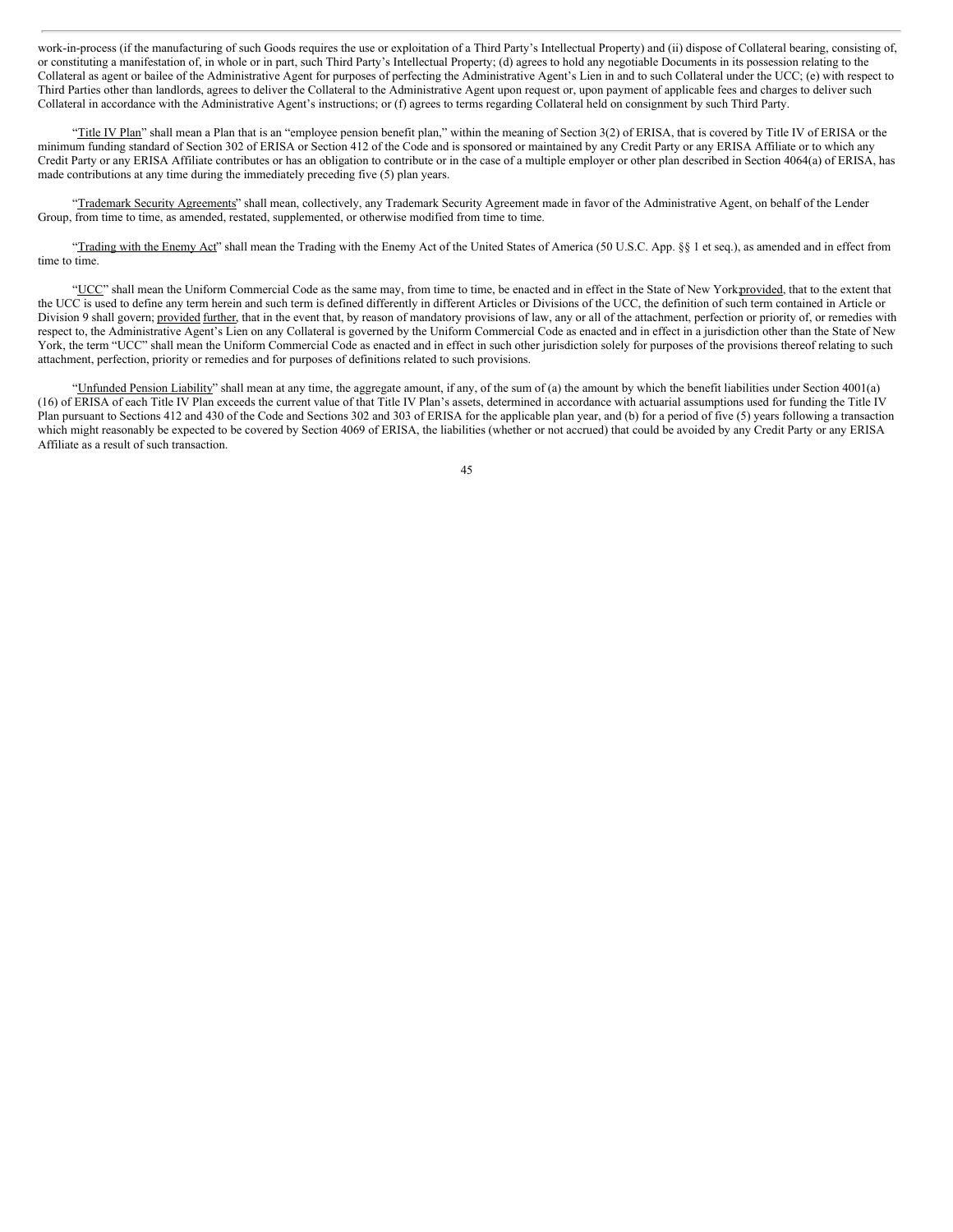"Unrestricted Subsidiary" shall mean any Subsidiary of Parent designated by the board of directors of Parent as an Unrestricted Subsidiary pursuant to Section 6.20(b) after the date hereof, in each case, until such Person ceases to be an Unrestricted Subsidiary of Parent in accordance with Section 6.20(b).

"Unused Line Fee" shall have the meaning specified in Section 2.4(b).

"US" or "United States" shall mean the United States of America.

"U.S. Dollars" or " $\mathcal{S}$ " shall mean the lawful currency of the United States of America.

"U.S. Dollar Equivalent" means (a) as to any amount denominated in U.S. Dollars, the amount thereof and (b) as to any amount denominated in any currency other than U.S. Dollars, the amount of U.S. Dollars into which such amount could be converted using the sell rate of exchange for such currency set forth from time to time by the Administrative Agent (or if the Administrative Agent does not maintain an exchange rate for the applicable currency, any spot rate of exchange selected by the Administrative Agent in its reasonable discretion from time to time) on the date which is two (2) Business Days before the applicable date of determination.

"USA Patriot Act" shall mean the Uniting and Strengthening America by Providing Appropriate Tools Required to Intercept and Obstruct Terrorism (USA PATRIOT ACT) Act of 2001, Pub. L. No. 107-56, 115 Stat. 272 (2001), as the same has been, or shall hereafter be, renewed, extended, amended or replaced.

"Value" shall mean, at any particular date, with respect to any item of Inventory (a) the lower of the fair market value of the Inventory and its cost, valued in accordance with the "First-In, First-Out" method of accounting (and shall exclude any intercompany markup or profit when Inventory is transferred from one Credit Party to another Credit Party), minus (b) an amount which is equal to the amount of reserves which, under FASB No. 48, "Revenue recognition when the right of return exists," the Borrowers shall be required to take in regard to the amount identified in clause (a) of this definition.

"Voidable Transfer" shall have the meaning specified in Section 11.18.

Section 1.2 Uniform Commercial Code. Any term used in this Agreement or in any financing statement filed in connection herewith which is defined in the UCC and not otherwise defined in this Agreement or in any other Loan Document shall have the meaning given to such term in the UCC, including "Account Debtor," "As-Extracted Collateral," "Chattel Paper," "Commercial Tort Claim," "Commodities Account," "Consignment," "Deposit Account," "Document," "Electronic Chattel Paper," "Equipment," "Fixtures," "General Intangibles," "Goods," "Instrument," "Investment Property," "Letter-of-Credit Right," "Proceeds," "Securities Account," and "Supporting Obligation."

Section 1.3 Accounting Principles. (a) The classification, character and amount of all assets, liabilities, capital accounts and reserves and of all items of income and expense to be determined, and any consolidation or other accounting computation to be made, and the interpretation of any definition containing any financial term, pursuant to this Agreement shall be determined and made in accordance with GAAP consistently applied, unless such principles are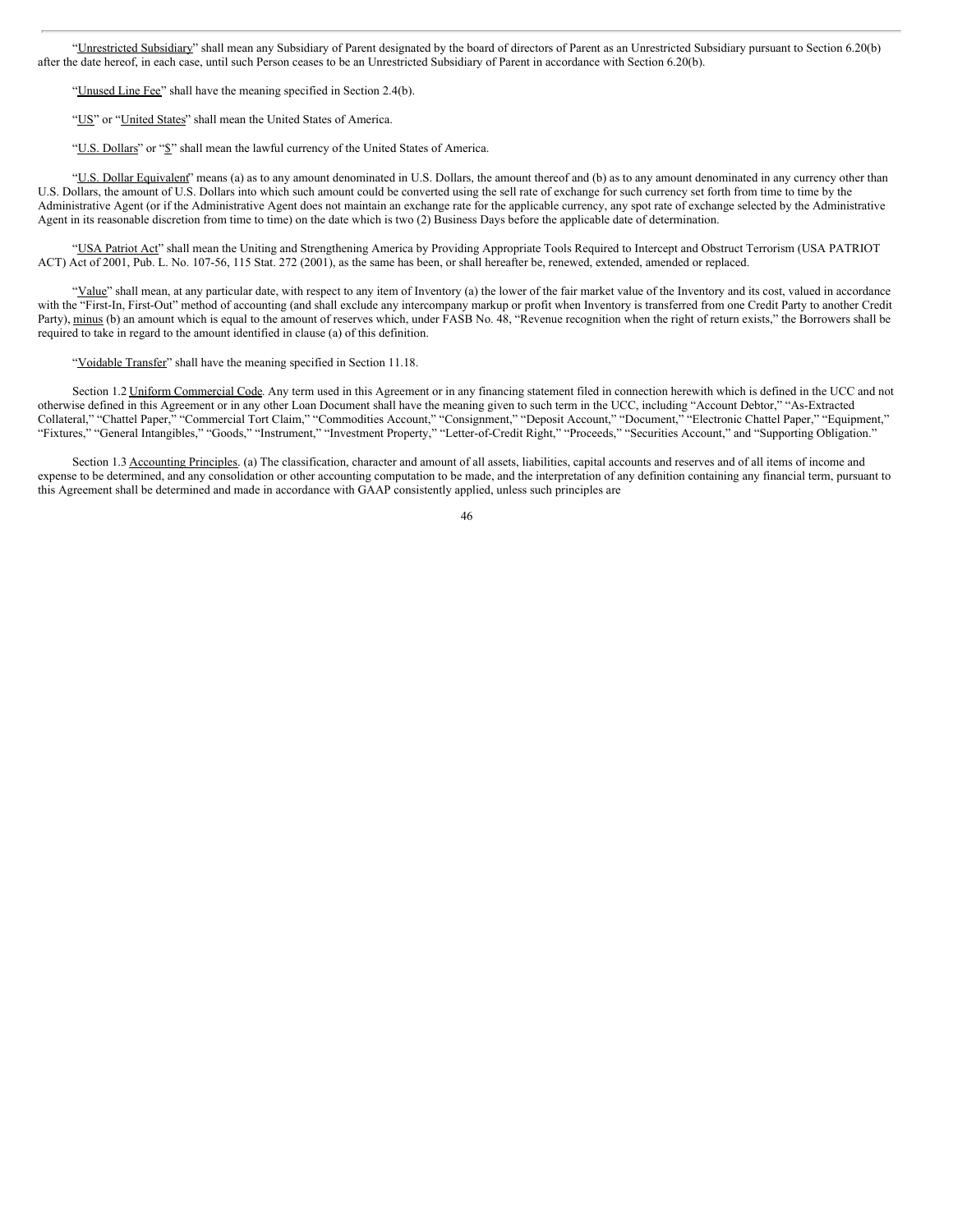inconsistent with the express requirements of this Agreement; provided that if because of a change in GAAP after the date of this Agreement the Parent or any of its Restricted Subsidiaries would be required to alter a previously utilized accounting principle, method or policy in order to remain in compliance with GAAP, such determination shall continue to be made in accordance with the Parent's or such Restricted Subsidiary's previous accounting principles, methods and policies. All accounting terms used herein without definition shall be used as defined under GAAP. All financial calculations hereunder shall, unless otherwise stated, be determined for the Parent on a consolidated basis with its Restricted Subsidiaries. Notwithstanding the foregoing, all financial covenants contained herein shall be calculated without giving effect to any election under Statement of Financial Accounting Standards 159 (or any similar accounting principle) permitting a Person to value its financial liabilities at the fair value thereof.

(b) If at any time any change in GAAP would affect the computation of any financial ratio or requirement set forth in any Loan Document or any calculation or determination relating to capital leases or operating leases, and a Credit Party or the Majority Lenders shall so request, the Administrative Agent, the Majority Lenders and the Borrowers shall negotiate in good faith to amend such ratio or requirement to preserve the original intent thereof in light of such change in GAAP; provided that, until so amended, (i) such ratio or requirement shall continue to be computed in accordance with GAAP prior to such change therein and (ii) the Borrowers shall provide to the Administrative Agent and the Lenders financial statements and other documents required under this Agreement or as reasonably requested hereunder setting forth a reconciliation between calculations of such ratio or requirement made before and after giving effect to such change in GAAP.

Section 1.4 Other Interpretive Matters. The terms "herein," "hereof," and "hereunder" and other words of similar import refer to this Agreement as a whole and not to any particular section, paragraph, or subdivision. Any pronoun used shall be deemed to cover all genders. In the computation of periods of time from a specified date to a later specified date, the word "from" means "from and including" and the words "to" and "until" each means "to but excluding." The section titles, table of contents, and list of exhibits appear as a matter of convenience only and shall not affect the interpretation of this Agreement or any Loan Document. All schedules, exhibits, annexes, and attachments referred to herein are hereby incorporated herein by this reference. All references to (a) statutes and related regulations shall include all related rules and implementing regulations and any amendments of same and any successor statutes, rules, and regulations; (b) "including" and "include" shall mean "including, without limitation," regardless of whether "without limitation" is included in some instances and not in others (and, for purposes of each Loan Document, the parties agree that the rule of *ejusdem generis* shall not be applicable to limit a general statement, which is followed by or referable to an enumeration of specific matters to matters similar to the matters specifically mentioned); and (c) all references to dates and times shall mean the date and time at the Administrative Agent's notice address determined under Section 11.1, unless otherwise specifically stated. All determinations (including calculations of any Borrowing Base and the Financial Covenant) made from time to time under the Loan Documents shall be made in light of the circumstances existing at such time. No provision of any Loan Documents shall be construed or interpreted to the disadvantage of any party hereto by reason of such party's having, or being deemed to have, drafted, structured, or dictated such provision. A Default or Event of Default, if one occurs, shall "exist", "continue" or be "continuing" until such Default or Event of Default, as applicable, has been waived in writing in accordance with Section 11.12. All terms used herein which are defined in Article 9 of the UCC and which are not otherwise defined herein shall have the same meanings herein as set forth therein.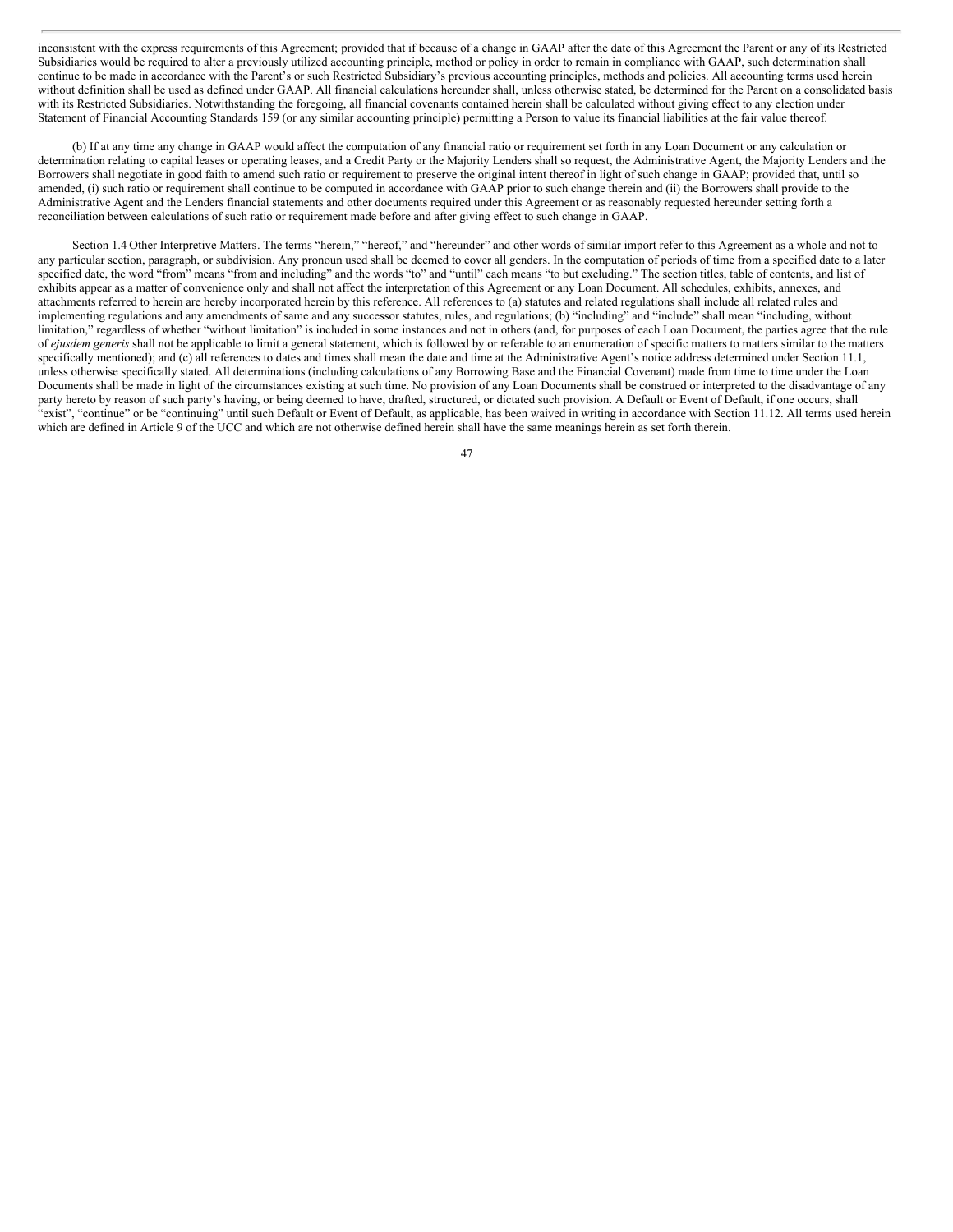Section 1.5 Currency Translations. Without limiting the other terms of this Agreement, the calculations and determinations under this Agreement of any amount in any currency other than U.S. Dollars shall at all times be deemed to refer to the U.S. Dollar Equivalent thereof, as the case may be, and all certificates delivered under this Agreement shall, unless otherwise consented to by the Administrative Agent, express such calculations or determinations in U.S. Dollars or the U.S. Dollar Equivalent thereof, as the case may be.

Section 1.6 Calculation of Excess Availability. At any time when any Credit Party or any officer thereof delivers a Borrowing Base Certificate or is required to certify the accuracy of an Availability or Excess Availability calculation for any purpose hereunder or under any other Loan Document, such Credit Party or officer shall also certify (or, with respect to the delivery of a Borrowing Base Certificate, be deemed to certify) that none of the trade payables of the Parent and its Restricted Subsidiaries are past due after taking into account the historical business practices of the Parent and its Restricted Subsidiaries prior to the Agreement Date. All calculations of Excess Availability hereunder or under any other Loan Document shall be determined assuming that the trade payables of the Parent and its Restricted Subsidiaries have been paid on the date due after taking into account the historical business practices of the Parent and its Restricted Subsidiaries prior to the Agreement Date.

Section 1.7 Reserves; Changes to Eligibility Criteria. The Administrative Agent may at any time and from time to time in the exercise of its Permitted Discretion upon three Business Days' prior written notice to the Borrower Representative, (x) establish and increase Reserves in accordance with the terms hereof; provided, that no notice shall be required hereunder for increases in existing Reserves based on recalculations thereof so long as the methodology for the calculation thereof is not modified, or (y) establish additional criteria of ineligibility under the definitions of "Eligible Accounts" or "Eligible Inventory".

# ARTICLE 2

## THE LOANS AND THE LETTERS OF CREDIT

### Section 2.1 Extension of Credit.

(a) Revolving Loans. Subject to the terms and conditions of this Agreement, each Lender agrees severally to make Revolving Loans to the Borrowers in U.S. Dollars from time to time on any Business Day prior to the Maturity Date in an aggregate principal amount that will not result in any of the following:

(i) the Revolving Credit Obligations of such Lender exceeding such Lender's Revolving Commitment Ratio of the Revolving Loan Commitment; or

(ii) the Aggregate Revolving Credit Obligations exceeding the lesser of (A) the Revolving Loan Commitmentminus Reserves, (B) the Borrowing Base (taking into account any Reserves which may have been implemented or modified since the date of the most recent Borrowing Base Certificate), and (C) the maximum amount of Indebtedness permitted to be incurred under this Agreement pursuant to the Senior Subordinated Note Indenture.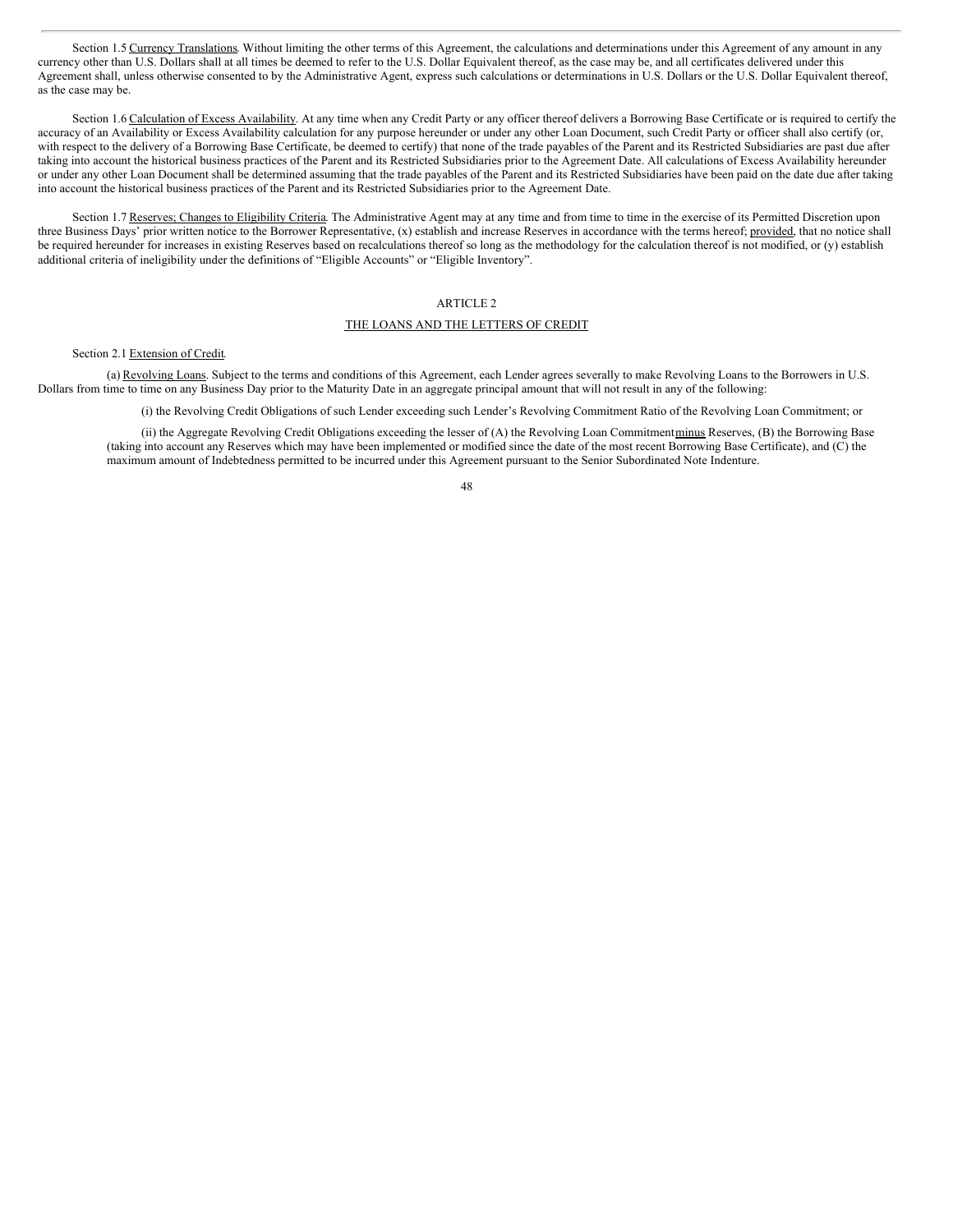Subject to the terms and conditions hereof, prior to the Maturity Date Revolving Loans may be repaid and reborrowed from time to time on a revolving basis.

(b) The Letters of Credit. Subject to the terms and conditions of this Agreement, the Issuing Bank agrees to issue Letters of Credit, pursuant to Section 2.15, for the account of the Borrowers, from time to time on any Business Day prior to the date that is thirty (30) days prior to the Maturity Date, so long as, after giving effect to such issuance (i) no Overadvance exists or would result therefrom, and (ii) the Aggregate Amount of all Letter of Credit Obligations then outstanding does not exceed the Letter of Credit Commitment.

(c) The Swing Loans. Subject to the terms and conditions of this Agreement, the Swing Bank agrees from time to time on any Business Day after the Agreement Date but prior to the Maturity Date, to make Swing Loans to the Borrowers so long as (i) no Overadvance exists or would result therefrom and (ii) the aggregate amount of Swing Loans (including all Swing Loans outstanding as of such Business Day) does not exceed \$20,000,000.

## (d) Overadvances; Optional Overadvances.

(i) If at any time an Overadvance exists, the amount of such Overadvance shall nevertheless constitute a portion of the Obligations that are secured by the Collateral and are entitled to all benefits thereof. In the event that (1) the Lenders shall make any Revolving Loans, (2) the Swing Bank shall make any Swing Loan, (3) the Administrative Agent shall make any Agent Advances or (4) the Issuing Bank shall agree to the issuance of any Letter of Credit, which in any such case gives rise to an Overadvance, the Borrowers shall make, on written demand, a payment on the Obligations to be applied to the Revolving Loans, the Swing Loans, the Agent Advances and the Letter of Credit Reserve Account, as appropriate, in an aggregate principal amount equal to such Overadvance. In no event, however, shall the Borrowers have any right whatsoever to (i) receive any Revolving Loan, (ii) receive any Swing Loan, or (iii) request the issuance of any Letter of Credit if, before or after giving effect thereto, there shall exist a Default or Event of Default.

(ii) Notwithstanding the foregoing paragraph (i) or any other contrary provision of this Agreement, the Lenders hereby authorize the Swing Bank to, at the direction of the Administrative Agent in the Administrative Agent's discretion, and the Swing Bank may, at the direction of the Administrative Agent, but in the Swing Bank's sole and absolute discretion, knowingly and intentionally, continue to make Swing Loans to the Borrowers notwithstanding that an Overadvance exists or thereby would be created, so long as after giving effect to such Swing Loans, (i) the outstanding Aggregate Revolving Credit Obligations do not exceed the Revolving Loan Commitment, and (ii) all Overadvances plus Agent Advances do not exceed the lesser of (A) an amount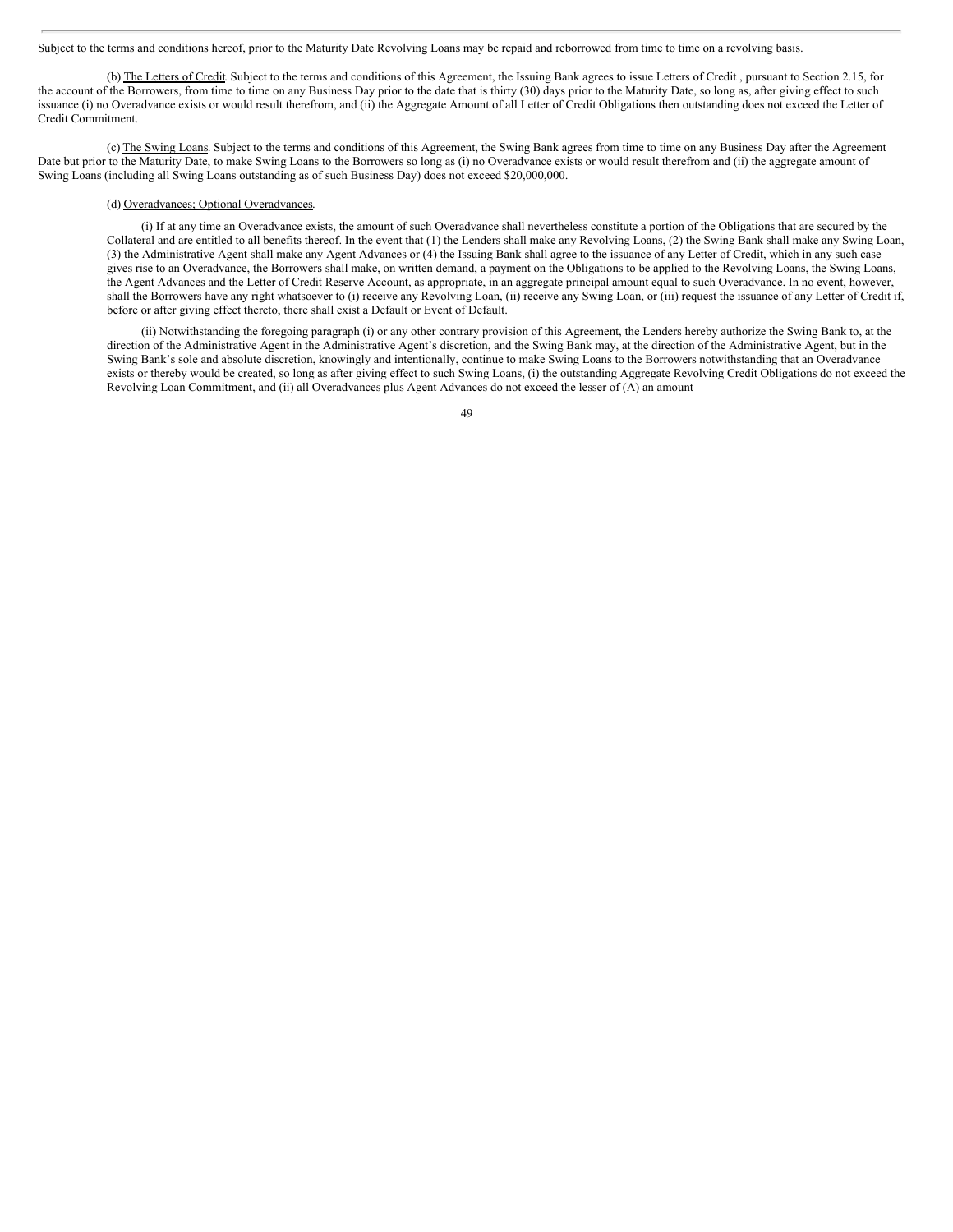equal to ten percent (10%) of the Aggregate Borrowing Base and (B) \$40,000,000. The foregoing sentence is for the exclusive benefit of the Administrative Agent, the Swing Bank, and the Lenders and is not intended to benefit the Borrowers in any way. The Majority Lenders may at any time revoke the Administrative Agent's authority to direct the Swing Bank to make Overadvances pursuant to this Section 2.1(d)(ii) and instruct the Administrative Agent to demand repayment of outstanding Revolving Loans from the Credit Parties to the extent necessary to cause an Overadvance to cease to exist. Any such revocation must be in writing and shall become effective prospectively upon the Administrative Agent's receipt thereof. Absent such revocation, the Administrative Agent's determination that funding of a Revolving Loan is appropriate shall be conclusive. In the event the Administrative Agent obtains actual knowledge that an Overadvance exists, regardless of the amount of, or reason for, such Overadvance, the Administrative Agent shall notify Lenders as soon as practicable (and prior to making any (or any additional) intentional Overadvances (except for and excluding amounts charged to the Loan Account for interest, fees, or expenses owed to the Lender Group) unless the Administrative Agent determines that prior notice would result in imminent harm to the Collateral or its value, in which case the Administrative Agent may make such Overadvances and provide notice as promptly as practicable thereafter), and Lenders with Revolving Loan Commitments thereupon shall, together with the Administrative Agent, jointly determine the terms of arrangements that shall be implemented with the Borrowers intended to reduce, within a reasonable time, the outstanding principal amount of the Overadvance. In such circumstances, if any Lender with a Revolving Loan Commitment objects to the proposed terms of reduction or repayment of any Overadvance, the terms of reduction or repayment thereof shall be implemented according to the determination of the Majority Lenders. Each Lender shall be obligated to settle with the Administrative Agent or Swing Bank as provided in Section 2.1(e) or Section 2.2(g), as applicable, for the amount of such Lender's pro rata share of any unintentional Overadvances by the Administrative Agent reported to such Lender, any intentional Overadvances made as permitted under this Section 2.1(d)(ii), and any Overadvances resulting from the charging to the Loan Account of interest, fees, or expenses.

#### (e) Agent Advances.

(i) Subject to the limitations set forth below and notwithstanding anything else in this Agreement to the contrary, the Administrative Agent is authorized by the Borrowers and the Lenders, from time to time in the Administrative Agent's sole and absolute discretion, (A) at any time that a Default or an Event of Default exists, or (B) at any time that any of the other conditions precedent set forth in Article 4 have not been satisfied, to make Advances to the Borrowers on behalf of the Lenders in an aggregate amount outstanding at any time not to exceed (together with all other Aggregate Revolving Credit Obligations) the Revolving Loan Commitment nor in an amount that would exceed (when aggregated with all Overadvances and other Agent Advances) the lesser of (1) an amount equal to ten percent (10%) of the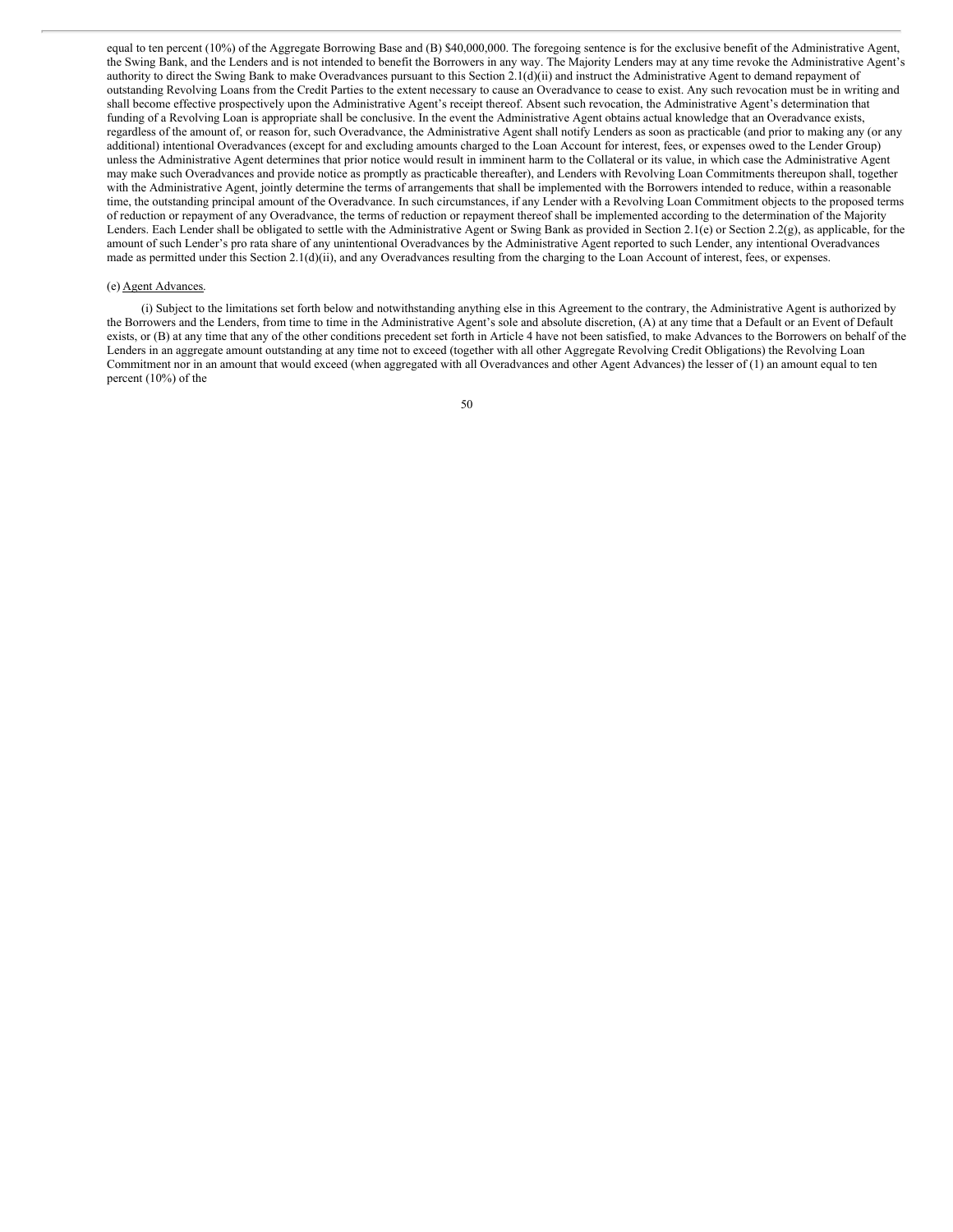Aggregate Borrowing Base, and (2) \$40,000,000, which the Administrative Agent, in its reasonable business judgment, deems necessary or desirable (x) to preserve or protect the Collateral, or any portion thereof, (y) to enhance the likelihood of, or maximize the amount of, repayment of the Loans and other Obligations, or (z) to pay any other amount chargeable to the Borrowers pursuant to the terms of this Agreement, including costs, fees and expenses as provided under this Agreement (any of such advances are herein referred to as "Agent Advances"); provided, that the Majority Lenders may at any time revoke the Administrative Agent's authorization to make Agent Advances and instruct the Administrative Agent to demand repayment of outstanding Agent Advances from the Credit Parties. Absent such revocation, the Administrative Agent's determination that funding of an Agent Advance is appropriate shall be conclusive. Any such revocation must be in writing and shall become effective prospectively upon the Administrative Agent's receipt thereof. The Administrative Agent shall promptly provide to the Borrowers written notice of any Agent Advance.

(ii) All Agent Advances shall be secured by the Collateral and shall constitute Obligations hereunder. Each Agent Advance shall bear interest as a Base Rate Advance. Each Agent Advance shall be subject to all terms and conditions of this Agreement and the other Loan Documents applicable to Revolving Loans, except that all payments thereon shall be made to the Administrative Agent solely for its own account (except to the extent Lenders have funded participations therein pursuant to clause (iii) below) and the making of any Agent Advance shall not require the consent of any Borrower. The Administrative Agent shall have no duty or obligation to make any Agent Advance hereunder.

(iii) The Administrative Agent shall notify each Lender no less frequently than weekly, as determined by the Administrative Agent, of the principal amount of Agent Advances outstanding by 12:00 noon (Atlanta, Georgia, time) as of such date, and each Lender's pro rata share thereof. Each Lender shall before 2:00 p.m. (Atlanta, Georgia, time) on such Business Day make available to the Administrative Agent, in immediately available funds, the amount of its pro rata share of such principal amount of Agent Advances outstanding. Upon such payment by a Lender, such Lender shall be deemed to have made a Revolving Loan to the Borrowers, notwithstanding any failure of the Borrowers to satisfy the conditions in Section 4.2. The Administrative Agent shall use such funds to repay the principal amount of Agent Advances. Additionally, if at any time any Agent Advances are outstanding and any of the events described in clauses (g) or (h) of Section 9.1 shall have occurred, then each Lender shall automatically, upon the occurrence of such event, and without any action on the part of the Administrative Agent, the Borrowers or the Lenders, be deemed to have purchased an undivided participation in the principal and interest of all Agent Advances then outstanding in an amount equal to such Lender's Revolving Commitment Ratio and each Lender shall, notwithstanding such Event of Default, immediately pay to the Administrative Agent in immediately available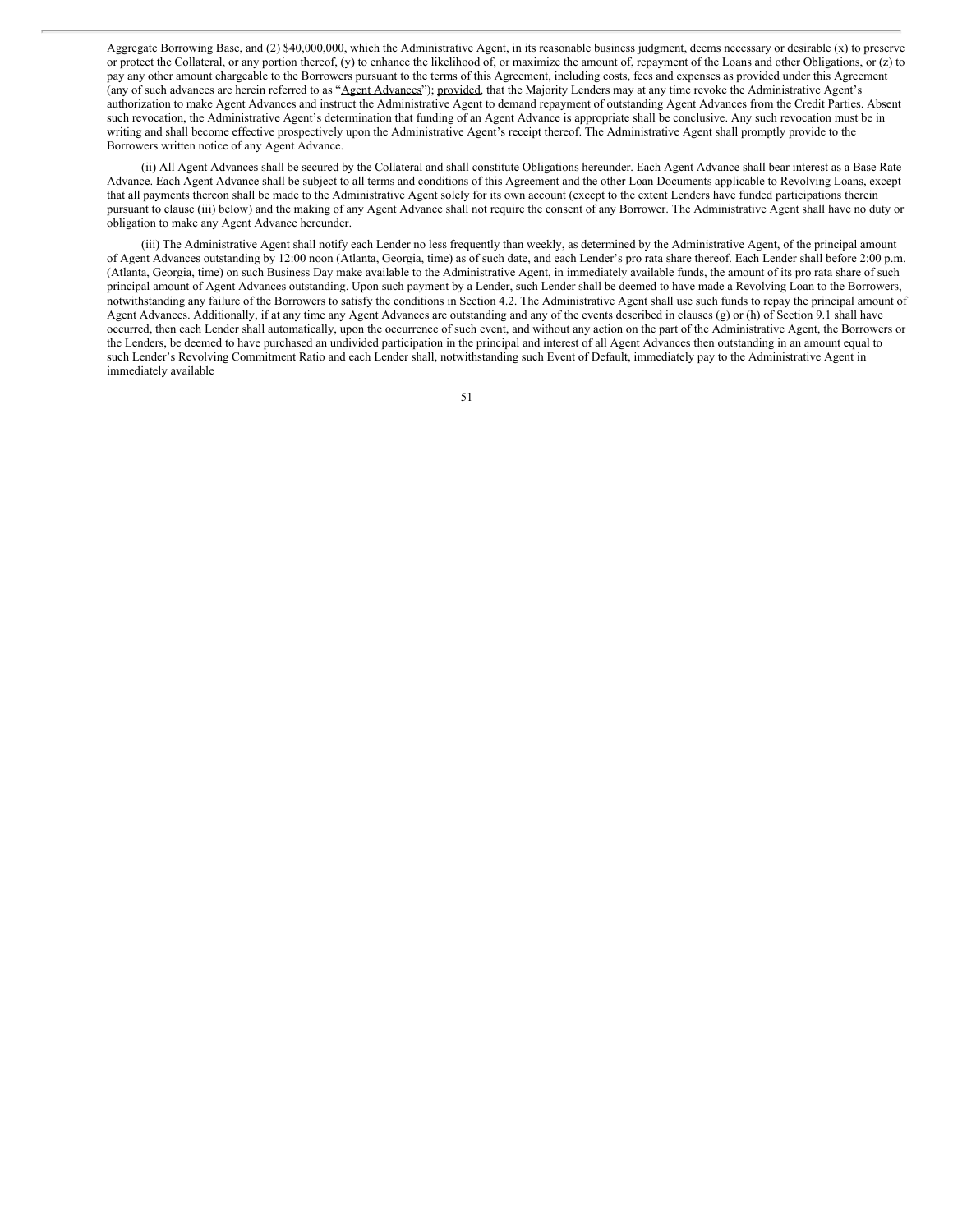funds, the amount of such Lender's participation (and upon receipt thereof, the Administrative Agent shall deliver to such Lender, a loan participation certificate dated the date of receipt of such funds in such amount). The disbursement of funds in connection with the settlement of Agent Advances hereunder shall be subject to the terms and conditions of Section 2.2(e).

#### (f) Incremental Revolving Loan Commitment.

(i) Request for Increase. Provided that no Default or Event of Default shall have occurred and be continuing at such time or would result therefrom, upon written notice (the "Increase Notice") to the Administrative Agent (which shall promptly notify the Lenders and provide the Lenders with access to a copy of the Increase Notice), the Borrowers may, at any time, request up to four (4) increases in the Revolving Loan Commitment in an amount not less than \$25,000,000 per increase and not more than \$200,000,000 in the aggregate and, together with such Revolving Loan Commitment increase, the Borrowers may also request an increase in the Letter of Credit Commitment; provided, that after giving effect to any such increase, the Letter of Credit Commitment does not exceed 12.5% of the Revolving Loan Commitment (after giving effect to any Revolving Loan Commitment increase). The Borrowers (in consultation with the Administrative Agent) shall specify in the Increase Notice (A) the time period within which each Lender is requested to respond (which shall in no event be less than ten (10) Business Days from the date on which the Increase Notice was provided to such Lenders by the Administrative Agent); (B) the amount of the requested increase in the Revolving Loan Commitment and the Letter of Credit Commitment; and (C) the date on which such increase is requested to become effective.

(ii) Lender Elections to Increase. None of the Lenders nor the Issuing Bank shall have any obligation to provide any additional amounts requested by the Borrowers. If any Lender wishes to increase its portion of the Revolving Loan Commitment or if the Issuing Bank wishes to increase its Letter of Credit Commitment, such Person must provide to the Administrative Agent, within the time period specified in the Increase Notice, a written commitment for the amount of such Lender's requested allocation of the additional portion of the Revolving Loan Commitment specified in the Increase Notice or a written commitment for the amount of the Issuing Bank's requested additional Letter of Credit Commitment specified in the Increase Notice, as applicable. Any Lender (including the Issuing Bank) that does not provide its written commitment within the time period specified in the Increase Notice shall be deemed to have declined to increase its portion of the Revolving Loan Commitment or its Letter of Credit Commitment, as applicable.

(iii) Notification by Administrative Agent; Additional Lenders. The Administrative Agent shall notify the Borrowers and each Lender of the Lenders' responses to each request under Section 2.1(f)(ii). If the aggregate increase participated in by the existing Lenders and the existing Issuing Bank is less than the requested increase, then to achieve the full amount of the requested increase, and subject to the approval of the Administrative Agent, the Borrowers may also invite additional Eligible Assignees to become Lenders or an Issuing Bank, as applicable, pursuant to a joinder agreement in form and substance reasonably satisfactory to the Administrative Agent and its counsel.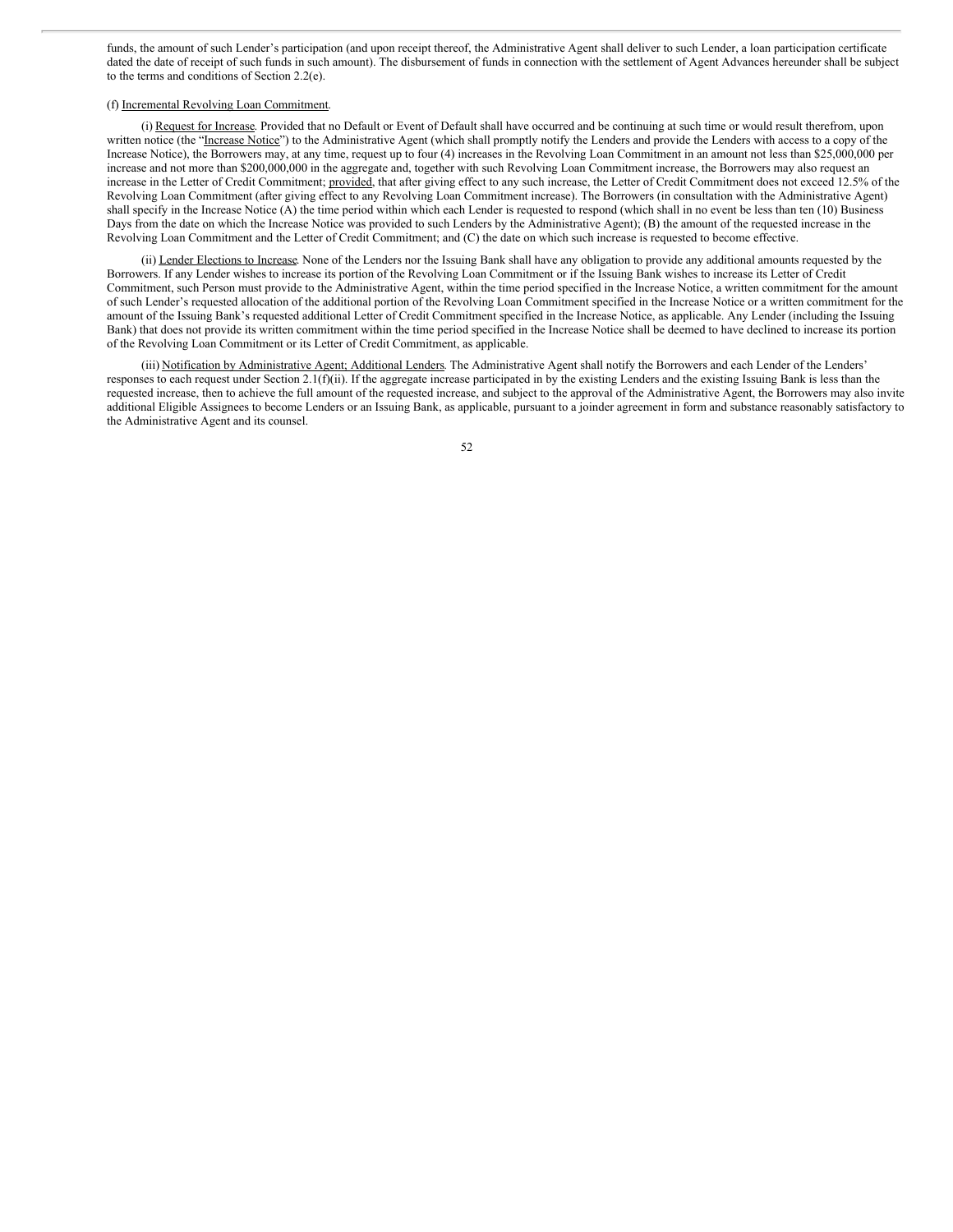(iv) Effective Date and Allocations. If the Revolving Loan Commitment is increased in accordance with this Section 2.1(f), the Administrative Agent and the Borrowers shall determine the effective date, which must be prior to the Maturity Date (the "Increase Effective Date"), and the final allocation of such increase. Any increase in the Letter of Credit Commitment shall occur on the Increase Effective Date. The Administrative Agent shall promptly notify the Borrowers and the Lenders, including any proposed new lenders and any new issuing bank, of the final allocation of such increase and the Increase Effective Date. From and after the Increase Effective Date, subject to the satisfaction of the conditions specified in Section 2.1( $f(y)$  below, the Revolving Loan Commitment shall be increased, the Letter of Credit Commitment shall be increased, the new lenders shall be Lenders for all purposes under this Agreement, and the new issuing bank shall be an Issuing Bank for all purposes under this Agreement, as applicable. On the Increase Effective Date, the Borrowers, each Lender that is increasing its portion of the Revolving Loan Commitment, each additional Eligible Assignee that is becoming an additional Lender or an additional Issuing Bank and the Credit Parties shall execute and deliver to the Administrative Agent such documentation as the Administrative Agent shall reasonably specify (including any Assignments and Acceptances and new or replacement Revolving Loan Notes, as requested by the Lenders) to give effect to any such increase in the Revolving Loan Commitment and the Letter of Credit Commitment. This Agreement shall be deemed amended to the extent (but only to the extent) necessary to increase the Revolving Loan Commitment and the Letter of Credit Commitment in accordance with this Section 2.1(f).

(v) Conditions to Effectiveness of Increase. As a condition precedent to such increase, (A) all conditions precedent in Section 4.2 must be satisfied, (B) such increase must be permitted by the Senior Subordinated Note Indenture and all other agreements from time to time governing the Senior Subordinated Notes, and (C) the Borrowers shall deliver to the Administrative Agent a certificate of each Credit Party (1) dated as of the Increase Effective Date (with sufficient copies for each Lender if requested by the Administrative Agent) signed by the chief financial officer or an officer with similar responsibilities of the Borrowers approving or consenting to such increase, (2) certifying that (X) the resolutions authorizing such increase are true, correct, and effective as of the Increase Effective Date and, before and after giving effect to such increase, the representations and warranties contained in Article 5 and the other Loan Documents are true and correct in all material respects on and as of the Increase Effective Date, except to the extent that such representations and warranties expressly relate solely to an earlier date in which case such representations and warranties shall have been true and correct in all material respects on and as of such earlier date, and except that for purposes of this Section 2.1(f), the representations and warranties contained in Section 5.1(k) shall be deemed to refer to the most recent statements furnished pursuant to Section 7.1 and Section 7.2, and (Y) no Default or Event of Default exists and is continuing. The Borrowers shall, at the request of the Administrative Agent, deliver such opinions of counsel as the Administrative Agent may request in its reasonable discretion. In the event of an increase in the Revolving Loan Commitment in accordance with this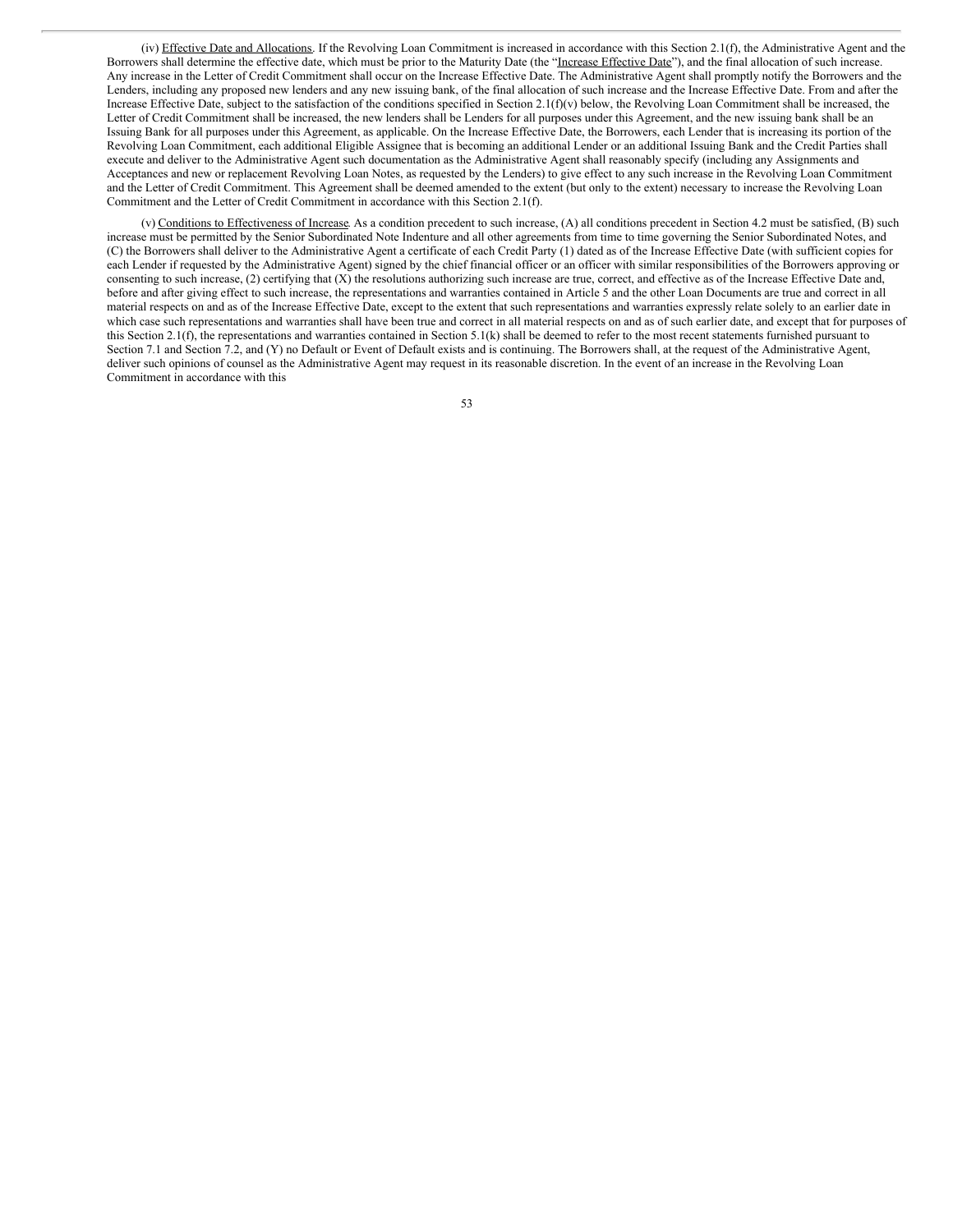Section 2.1(f), the Borrowers shall prepay any Revolving Loans outstanding on the Increase Effective Date to the extent necessary to keep the outstanding Revolving Loans ratable with any revised Revolving Commitment Ratios arising from any nonratable increase in the Lenders' respective portions of the Revolving Loan Commitment under this Section (and Borrowers shall be liable for any costs under Section 2.9).

(vi) This Section 2.1(f) shall supersede any provisions in Section 2.10 to the contrary.

## Section 2.2 Manner of Borrowing and Disbursement of Loans.

### (a) Choice of Interest Rate, etc.

(i) Any Advance (except Swing Loans) shall, at the option of the Borrowers, be made either as a Base Rate Advance or as a Eurodollar Advance provided, however, that (i) if the Borrowers fail to give the Administrative Agent written notice specifying whether a Eurodollar Advance is to be repaid, continued or converted on a Payment Date, such Advance shall be converted to a Base Rate Advance on the Payment Date in accordance with Section 2.3(a)(iii), and (ii) the Borrowers may not select a Eurodollar Advance (A) on the Agreement Date (unless the Borrowers shall have executed and delivered to the Administrative Agent, for the benefit of the Lenders, a funding indemnity letter, in form and substance reasonably satisfactory to the Administrative Agent, at least three (3) Business Days prior to the Agreement Date), (B) with respect to an Advance, the proceeds of which are to reimburse the Issuing Bank pursuant to Section 2.15, or (C) if, at the time of such Advance or at the time of the continuation of, or conversion to, a Eurodollar Advance pursuant to Section 2.2(c), a Default or Event of Default exists and the Majority Lenders have elected to prohibit such continuation or conversion, and (iii) all Agent Advances shall be made as Base Rate Advances.

(ii) Any notice given to the Administrative Agent in connection with a requested Advance hereunder shall be given to the Administrative Agent prior to 1:00 p.m. (Atlanta, Georgia, time) in order for such Business Day to count toward the minimum number of Business Days required.

#### (b) Base Rate Advances.

(i) Initial and Subsequent Advances. The Borrowers shall give the Administrative Agent in the case of Base Rate Advances irrevocable notice by telephone not later than 1:00 p.m. (Atlanta, Georgia, time) one (1) Business Day prior to the date of such Advance and shall immediately confirm any such telephone notice with a written Request for Advance; provided, however, that the failure by the Borrowers to confirm any notice by telephone with a written Request for Advance shall not invalidate any notice so given.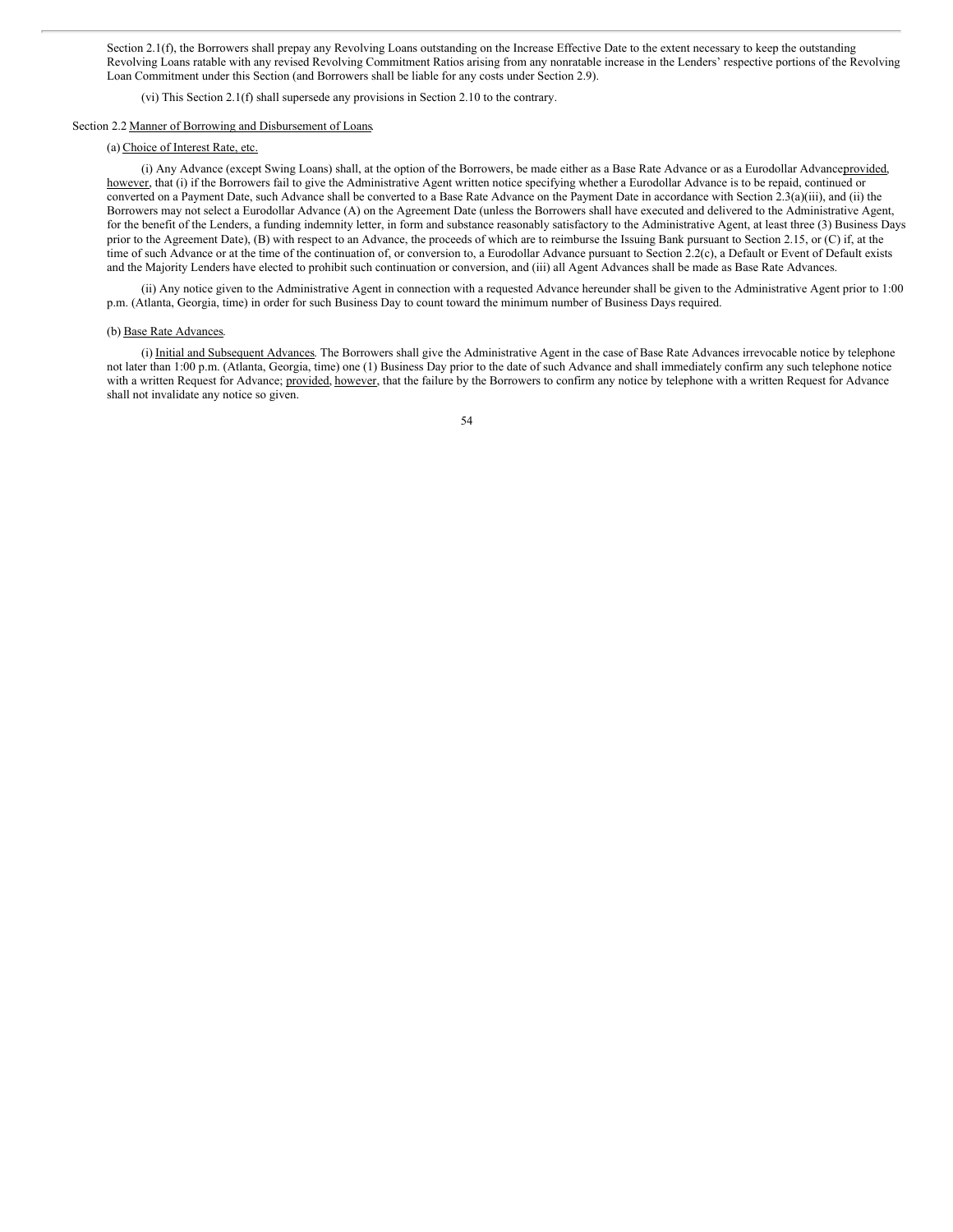(ii) Repayments and Conversions. The Borrowers may (A) subject to Section 2.5, at any time without prior notice repay a Base Rate Advance or (B) upon at least three (3) Business Days irrevocable prior written notice to the Administrative Agent in the form of a Notice of Conversion/Continuation, convert all or a portion of the principal of any Base Rate Advance to one or more Eurodollar Advances. Upon the date indicated by the Borrowers, such Base Rate Advance shall be so repaid or converted.

### (c) Eurodollar Advances.

(i) Initial and Subsequent Advances. The Borrowers shall give the Administrative Agent in the case of Eurodollar Advances irrevocable notice by telephone not later than 1:00 p.m. (Atlanta, Georgia, time) three (3) Business Days prior to the date of such Advance and shall immediately confirm any such telephone notice with a written Request for Advance; provided, however, that the failure by the Borrowers to confirm any notice by telephone with a written Request for Advance shall not invalidate any notice so given.

(ii) Repayments, Continuations and Conversions. At least three (3) Business Days prior to each Payment Date for a Eurodollar Advance, the Borrowers shall give the Administrative Agent written notice in the form of a Notice of Conversion/Continuation specifying whether all or a portion of such Advance outstanding on such Payment Date is to be continued in whole or in part as one or more new Eurodollar Advances, and also specifying the new Interest Period applicable to each such new Advance (and subject to the provisions of this Agreement, upon such Payment Date, such Advance shall be so continued). Upon such Payment Date, any Eurodollar Advance (or portion thereof) not so continued shall be converted to a Base Rate Advance or, subject to Section 2.5, be repaid.

(iii) Miscellaneous. Notwithstanding any term or provision of this Agreement which may be construed to the contrary, each Eurodollar Advance shall be in a principal amount of no less than \$1,000,000 and in an integral multiple of \$1,000,000 in excess thereof, and at no time shall the aggregate number of all Eurodollar Advances then outstanding exceed fifteen (15).

(d) Notification of Lenders. Upon receipt of a (i) Request for Advance or a telephone or telecopy request for Advance, (ii) notification from the Issuing Bank that a draw has been made under any Letter of Credit (unless the Issuing Bank will be reimbursed through the funding of a Swing Loan), or (iii) notice from a Borrower with respect to the prepayment of any outstanding Eurodollar Advance prior to the Payment Date for such Advance, the Administrative Agent shall promptly notify each Lender by telephone or telecopy of the contents thereof and the amount of each Lender's portion of any such Advance. Each Lender shall, not later than 1:00 p.m. (Atlanta, Georgia, time) on the date specified for such Advance (under clause (i) or (ii) above) in such notice, make available to the Administrative Agent at the Administrative Agent's Office, or at such account as the Administrative Agent shall designate, the amount of such Lender's portion of the Advance in immediately available funds.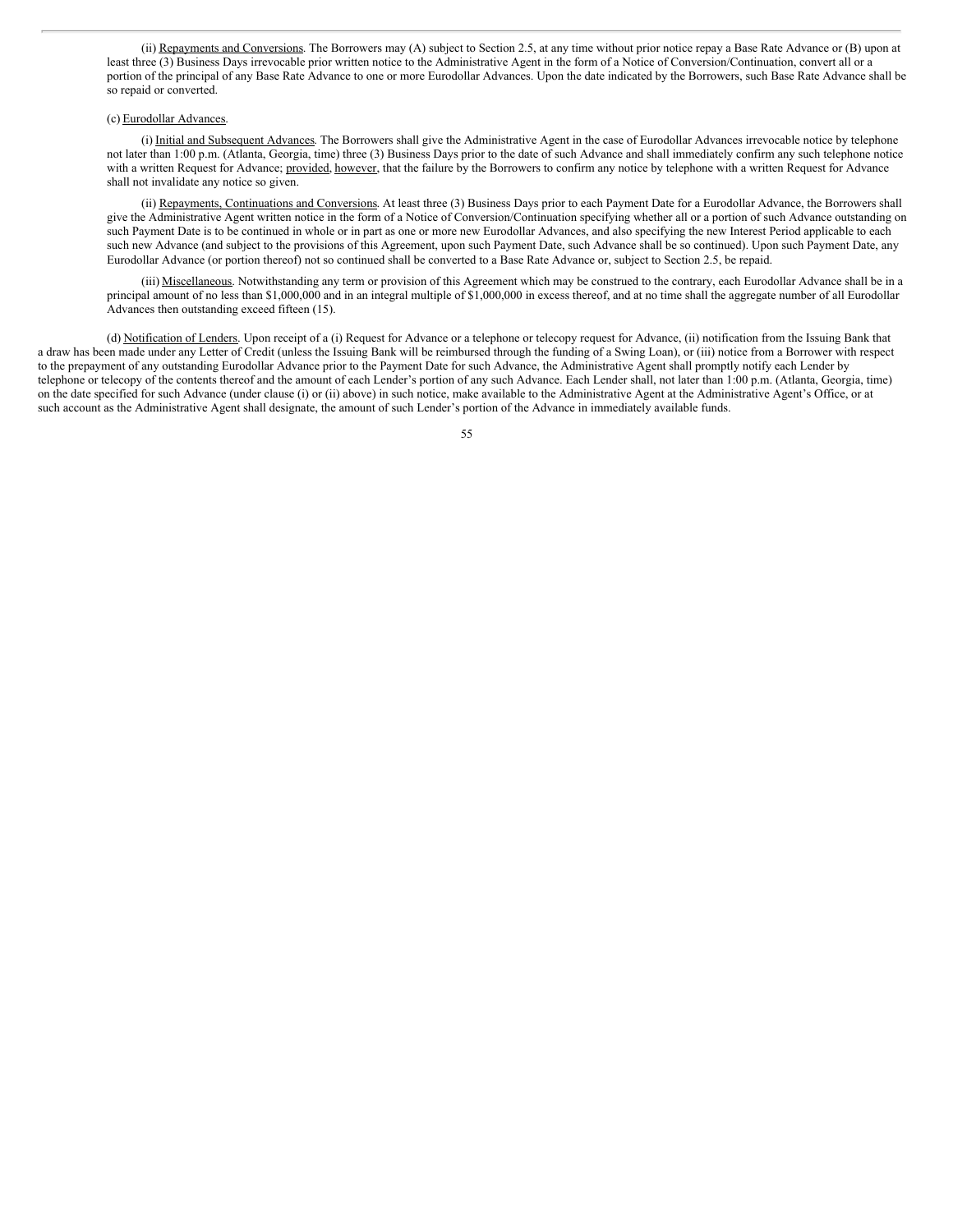(e) Disbursement. Prior to 4:00 p.m. (Atlanta, Georgia, time) on the date of an Advance hereunder, the Administrative Agent shall, subject to the satisfaction of the conditions set forth in Article 4, disburse the amounts made available to the Administrative Agent by the Lenders in like funds by (i) transferring the amounts so made available by wire transfer to the applicable Controlled Disbursement Account or (ii) in the case of an Advance the proceeds of which are to reimburse the Issuing Bank pursuant to Section 2.15, transferring such amounts to such Issuing Bank. Unless the Administrative Agent shall have received notice from a Lender prior to 1:00 p.m. (Atlanta, Georgia, time) on the date of any Advance that such Lender will not make available to the Administrative Agent such Lender's ratable portion of such Advance, the Administrative Agent may assume that such Lender has made or will make such portion available to the Administrative Agent on the date of such Advance and the Administrative Agent may, in its sole and absolute discretion and in reliance upon such assumption, make available to the applicable Borrower or the Issuing Bank, as applicable, on such date a corresponding amount. If and to the extent such Lender shall not have so made such ratable portion available to the Administrative Agent by 1:00 p.m. (Atlanta, Georgia time) on the date of any Advance, such Lender agrees to repay to the Administrative Agent forthwith on demand such corresponding amount together with interest thereon, for each day from the date such amount is made available to the applicable Borrower or the Issuing Bank, as applicable, until the date such amount is repaid to the Administrative Agent, (x) for the first two (2) Business Days, at the Federal Funds Rate for such Business Days, and (y) thereafter, at the Base Rate. If such Lender shall repay to the Administrative Agent such corresponding amount, such amount so repaid shall constitute such Lender's portion of the applicable Advance for purposes of this Agreement and if both such Lender and any Borrower shall pay and repay such corresponding amount, the Administrative Agent shall promptly relend to the applicable Borrower such corresponding amount. If such Lender does not repay such corresponding amount immediately upon the Administrative Agent's demand therefor, the Administrative Agent shall notify the Borrowers and the Borrowers shall immediately pay such corresponding amount to the Administrative Agent. The failure of any Lender to fund its portion of any Advance shall not relieve any other Lender of its obligation, if any, hereunder to fund its respective portion of the Advance on the date of such borrowing, but no Lender shall be responsible for any such failure of any other Lender.

(f) Deemed Requests for Advance. Unless payment is otherwise timely made by the Borrowers, the becoming due of any amount required to be paid under this Agreement or any of the other Loan Documents as principal, interest, reimbursement obligations in connection with Letters of Credit, premiums, fees, reimbursable expenses or other sums payable hereunder shall be deemed irrevocably to be a Request for Advance on the due date of, and in an aggregate amount required to pay, such principal, interest, reimbursement obligations in connection with Letters of Credit, premiums, fees, reimbursable expenses or other sums payable hereunder, and the proceeds of a Revolving Loan made pursuant thereto may be disbursed by way of direct payment of the relevant Obligation and shall bear interest as a Base Rate Advance. The Lenders shall have no obligation to the Borrowers to honor any deemed Request for Advance under this Section 2.2(f) unless all the conditions set forth in Section 4.2 have been satisfied, but, with the consent of the Lenders required under the last sentence of Section 4.2, may do so in their sole and absolute discretion and without regard to the existence of, and without being deemed to have waived, any Default or Event of Default and without regard to the existence or creation of an Overadvance or the failure by the Borrowers to satisfy any of the conditions set forth in Section 4.2.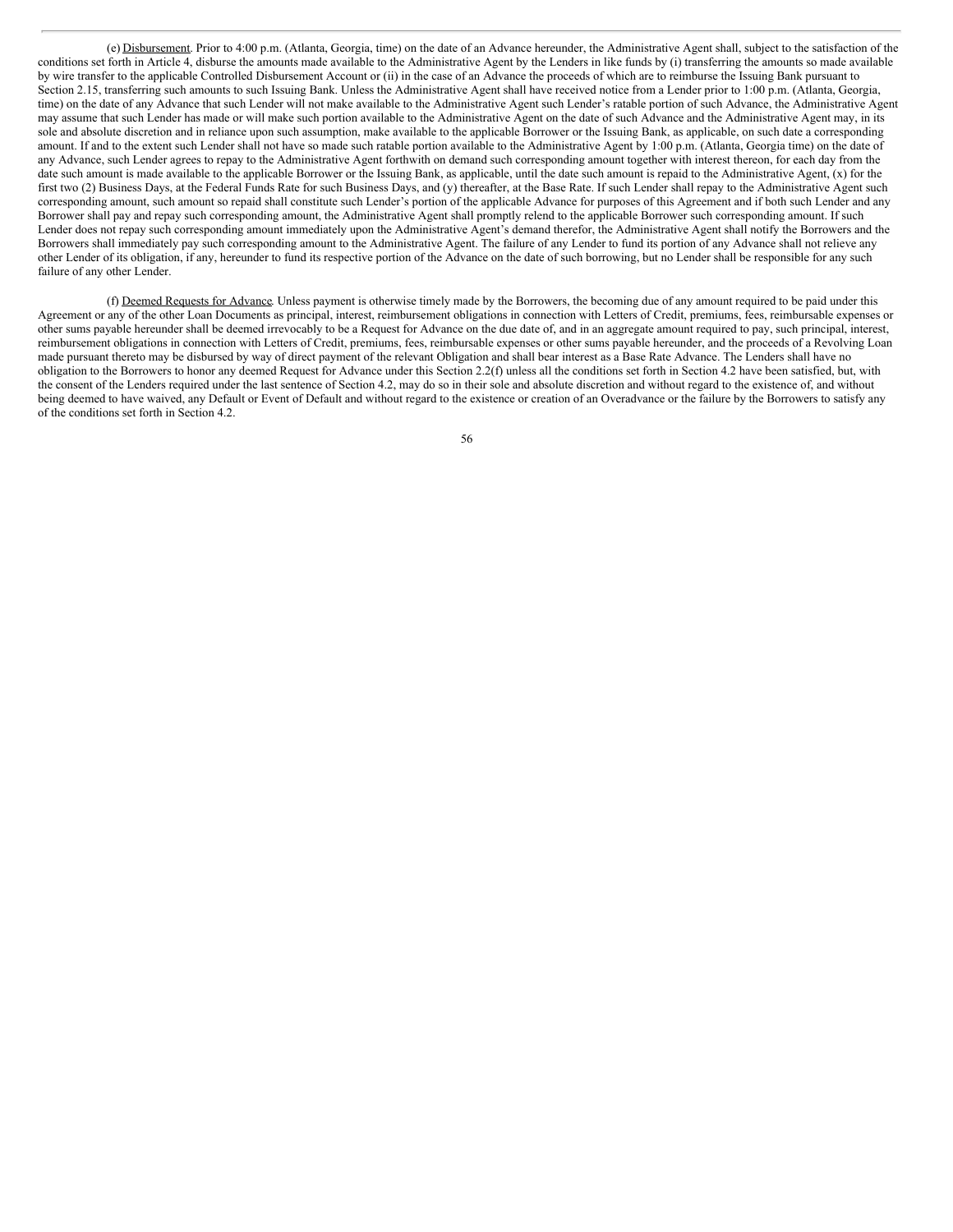No further authorization, direction or approval by the Borrowers shall be required to be given by the Borrowers for any deemed Request for Advance under this Section 2.2(f). The Administrative Agent shall promptly provide to the Borrowers written notice of any Advance pursuant to this Section 2.2(f). The Borrowers have established with the Administrative Agent a master disbursement account into which the Administrative Agent wires proceeds of applicable Advances from time to time (a "Controlled Disbursement Account"). Until such time as the Administrative Agent in its sole and absolute discretion delivers written notice to the contrary, the presentation for payment by the Administrative Agent of any check or other item of payment drawn on a Controlled Disbursement Account at a time when there are insufficient funds in such account to cover such check or other item of payment shall be deemed irrevocably to be a request (without any requirement for the submission of a Request for Advance or a minimum principal amount) for an Advance of a Swing Loan on the date of such presentation and in an amount equal to the aggregate amount of the items presented for payment, and the proceeds of such Advances may, in the Swing Bank's sole and absolute discretion, be disbursed to such Controlled Disbursement Account.

### (g) Special Provisions Pertaining to Swing Loans.

(i) The Borrowers shall give the Swing Bank written notice in the form of a Request for Advance, or notice by telephone no later than 1:00 p.m. (Atlanta, Georgia, time) on the date on which the Borrowers wish to receive an Advance of any Swing Loan followed immediately by a written Request for Advance, with a copy to the Administrative Agent; provided, however, that the failure by the Borrowers to confirm any notice by telephone with a written Request for Advance shall not invalidate any notice so given; provided further, however, that any request by the Borrowers for a Base Rate Advance under the Revolving Loan Commitment shall be deemed to be a request for a Swing Loan unless the Borrowers specifically request otherwise. The Swing Loan shall be made on the date specified in the notice or the Request for Advance and such notice or Request for Advance shall specify (i) the amount of the requested Swing Loan and (ii) instructions for the disbursement of the proceeds of the requested Swing Loan. Each Swing Loan shall be subject to all the terms and conditions applicable to Revolving Loans, except that all payments thereon shall be payable to the Swing Bank solely for its own account. The Swing Bank shall not make any Swing Loans if the Swing Bank has received written notice from any Lender (or the Swing Bank has actual knowledge) that one or more applicable conditions precedent set forth in Section 4.2 will not be satisfied (or waived pursuant to the last sentence of Section 4.2) on the requested Advance date. The Swing Bank shall make the proceeds of each Swing Loan available to the Borrowers by deposit of U.S. Dollars in same day funds by wire transfer to the Controlled Disbursement Account.

(ii) The Swing Bank shall notify the Administrative Agent and each Lender no less frequently than weekly, as determined by the Administrative Agent, of the principal amount of Swing Loans outstanding as of 3:00 p.m. (Atlanta, Georgia, time) as of such date and each Lender's pro rata share (based on its Revolving Commitment Ratio) thereof. Each Lender shall before 12:00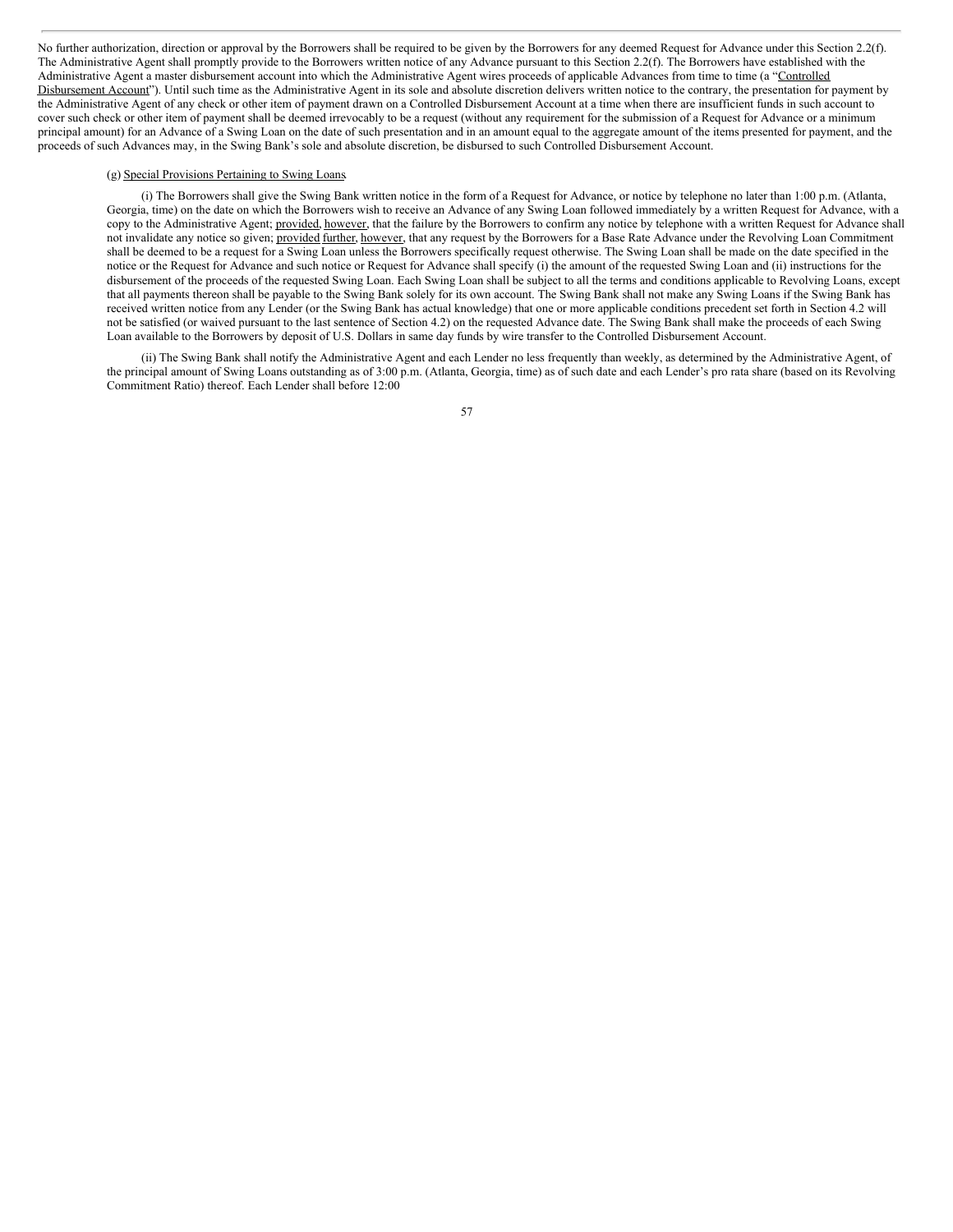noon (Atlanta, Georgia, time) on the next Business Day make available to the Administrative Agent, in immediate available funds, the amount of its pro rata share (based on its Revolving Commitment Ratio) of such principal amount of Swing Loans outstanding. Upon such payment by a Lender, such Lender shall be deemed to have made a Revolving Loan to the Borrowers, notwithstanding any failure of the Borrowers to satisfy the conditions in Section 4.2. Each Revolving Loan so made shall bear interest as a Base Rate Advance. The Administrative Agent shall use such funds to repay the principal amount of Swing Loans to the Swing Bank. Additionally, if at any time any Swing Loans are outstanding, any of the events described in clauses (g) or (h) of Section 9.1 shall have occurred, then each Lender shall automatically upon the occurrence of such event and without any action on the part of the Swing Bank, the Borrowers, the Administrative Agent or the Lenders be deemed to have purchased an undivided participation in the principal and interest of all Swing Loans then outstanding in an amount equal to such Lender's Revolving Commitment Ratio of the principal and interest of all Swing Loans then outstanding and each Lender shall, notwithstanding such Event of Default, immediately pay to the Administrative Agent for the account of the Swing Bank in immediately available funds, the amount of such Lender's participation (and upon receipt thereof, the Swing Bank shall deliver to such Lender a loan participation certificate dated the date of receipt of such funds in such amount). The disbursement of funds in connection with the settlement of Swing Loans hereunder shall be subject to the terms and conditions of Section 2.2(e).

#### Section 2.3 Interest.

(a) On Loans. Interest on the Loans, subject to Sections 2.3(b) and (c), shall be payable as follows:

(i) On Base Rate Advances. Interest on each Base Rate Advance shall be computed for the actual number of days elapsed on the basis of a 365/366 day year and shall be payable monthly in arrears on the last day of each calendar month for such calendar month, commencing with the first calendar month beginning after the Agreement Date. Interest on Base Rate Advances then outstanding shall also be due and payable on the Maturity Date (or the date of any earlier prepayment in full of the Obligations arising under this Agreement and the other Loan Documents). Interest shall accrue and be payable on each Base Rate Advance at the simple per annum interest rate equal to the sum of (A) the Base Rate and (B) the Applicable Margin for Base Rate Advances.

(ii) On Eurodollar Advances. Interest on each Eurodollar Advance shall be computed for the actual number of days elapsed on the basis of a hypothetical year of three hundred sixty (360) days and shall be payable in arrears on (x) the Payment Date for such Advance, and (y) if the Interest Period for such Advance is greater than three (3) months, on the last day of each three (3) month period ending prior to the Payment Date for such Advance and on the Payment Date for such Advance. Interest on Eurodollar Advances then outstanding shall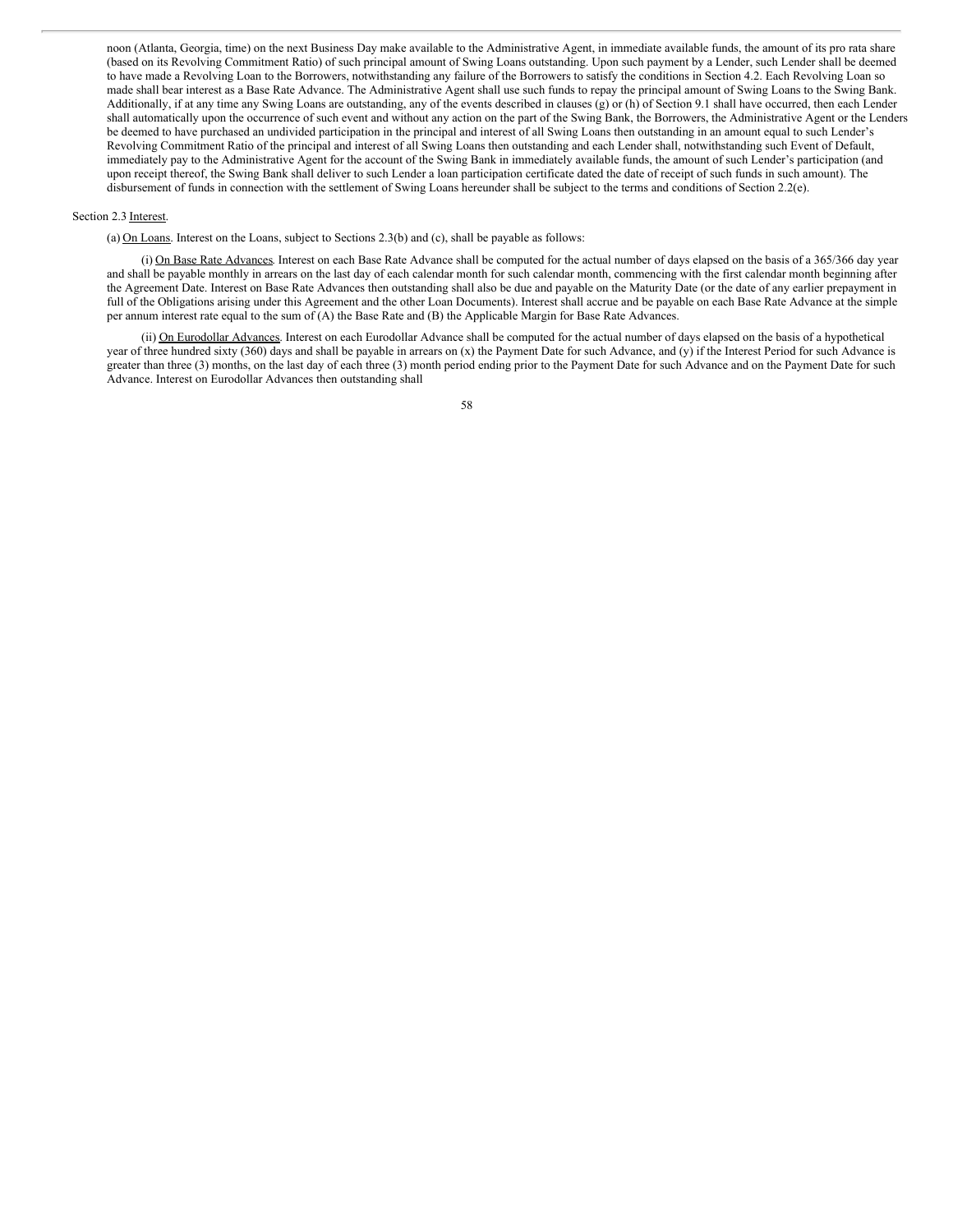also be due and payable on the Maturity Date (or the date of any earlier prepayment in full of the Obligations arising under this Agreement and the other Loan Documents). Interest shall accrue and be payable on each Eurodollar Advance at a rate per annum equal to the sum of (A) the Eurodollar Rate applicable to such Eurodollar Advance and (B) the Applicable Margin for Eurodollar Advances.

(iii) If No Notice of Selection of Interest Rate. If the Borrowers fail to give the Administrative Agent timely notice of its selection of an Interest Rate Basis, or if for any reason a determination of a Eurodollar Rate for any Advance is not timely concluded, the Base Rate shall apply to such Advance. If the Borrowers fail to elect to continue any Eurodollar Advance then outstanding prior to the last Payment Date applicable thereto in accordance with the provisions of Section 2.2, the Base Rate shall apply to such Advance commencing on and after such Payment Date.

(iv) On Swing Loans. Interest on each Swing Loan shall be computed for the actual number of days elapsed on the basis of a 365/366 day year and shall be payable monthly in arrears on the last day of each calendar month for such calendar month, commencing with the first calendar month beginning after the Agreement Date. Interest on Swing Loans then outstanding shall also be due and payable on the Maturity Date (or the date of any earlier prepayment in full of the Obligations arising under this Agreement and the other Loan Documents). Interest shall accrue and be payable on each Swing Loan at the Swing Rate.

(b) Upon Default. During the existence of an Event of Default, interest on the outstanding Obligations arising under this Agreement and the other Loan Documents may, at the Administrative Agent's election, and shall, at the written request of the Majority Lenders, accrue at the Default Rate; provided, however, that the Default Rate shall automatically be deemed to have been invoked at all times when the Obligations arising under this Agreement and the other Loan Documents have been accelerated or deemed accelerated pursuant to Section 9.2. Interest accruing at the Default Rate shall be payable on demand and in any event on the Maturity Date (or the date of any earlier prepayment in full of the Obligations arising under this Agreement and the other Loan Documents) and shall accrue until the earliest to occur of (i) waiver of the applicable Event of Default in accordance with Section 11.12, (ii) agreement by the Majority Lenders to rescind the charging of interest at the Default Rate, or (iii) payment in full of the Obligations arising under this Agreement and the other Loan Documents. The Lenders shall not be required to (A) accelerate the maturity of the Loans, (B) terminate the Revolving Loan Commitment, or (C) exercise any other rights or remedies under the Loan Documents in order to charge interest hereunder at the Default Rate.

#### (c) Computation of Interest.

(i) In computing interest on any Advance, the date of making the Advance shall be included and the date of payment shall be excluded;provided, however, that if an Advance is repaid on the date that it is made, one (1) day's interest shall be due with respect to such Advance.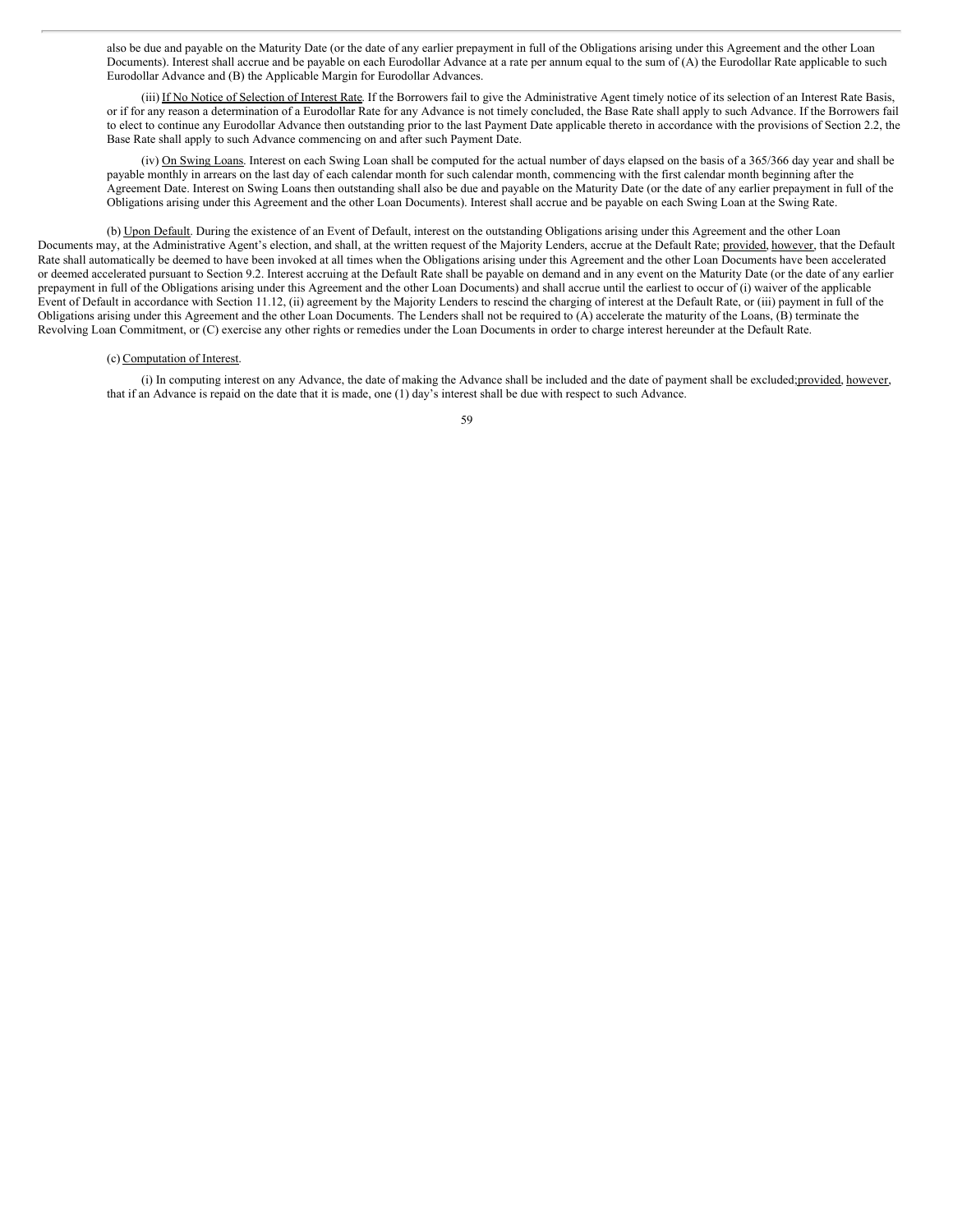(ii) With respect to the computation of interest hereunder, subject to Section 6.15, the application of funds in any Collections Account by the Administrative Agent to the Obligations shall be deemed made one (1) Business Day after receipt of such funds.

#### Section 2.4 Fees.

therein.

(a) Fee Letters. The Borrowers agree to pay any and all fees that are set forth in any fee letter executed in connection with this Agreement at the times specified

(b) Unused Line Fee. The Borrowers agree to pay to the Administrative Agent, for the account of the Lenders in accordance with their respective Revolving Commitment Ratios, an unused line fee ("Unused Line Fee") on the aggregate amount by which the Revolving Loan Commitment exceeded the sum of the average daily amount of Aggregate Revolving Credit Obligations (other than with respect to any Swing Loans and Agent Advances) for each day from the Agreement Date through the Maturity Date (or the date of any earlier prepayment in full of the Obligations arising under this Agreement and the other Loan Documents), at a rate of 0.25% per annum; provided, that the portion of the Unused Line Fee payable to a Lender who is also a Swing Bank shall be reduced by an amount equal to 0.25% per annum of the outstanding daily balance of Swing Loans made by such Swing Bank. Such Unused Line Fee shall be computed for the actual number of days elapsed on the basis of a 365/366 day year, shall be payable in arrears on the last day of each calendar month for such calendar month, commencing with the first calendar month ending after the Agreement Date, and if then unpaid, on the Maturity Date (or the date of any earlier prepayment in full of the Obligations arising under this Agreement and the other Loan Documents), and shall be fully earned when due and non-refundable when paid.

### (c) Letter of Credit Fees.

(i) The Borrowers shall pay to the Administrative Agent for the account of the Lenders, in accordance with their respective Revolving Commitment Ratios, a fee on the stated amount of each outstanding Letter of Credit for each day from the Date of Issue through the expiration date of each such Letter of Credit (whether such date is the stated expiration date of such Letter of Credit at the time of the original issuance thereof or the stated expiration date of such Letter of Credit upon any renewal thereof) at a rate per annum on the amount of the Letter of Credit Obligations equal to the Applicable Margin in effect from time to time with respect to Eurodollar Advances plus, at all times when the Default Rate is in effect, 2.00%. Such Letter of Credit fee shall be computed for the actual number of days elapsed on the basis of a 365/366 day year, shall be payable monthly in arrears for each calendar month on the last day of such calendar month, commencing with the first calendar month beginning after the Agreement Date, and if then unpaid, on the Maturity Date (or the date of any earlier prepayment in full of the Obligations arising under this Agreement and the other Loan Documents), and shall be fully earned when due and non-refundable when paid.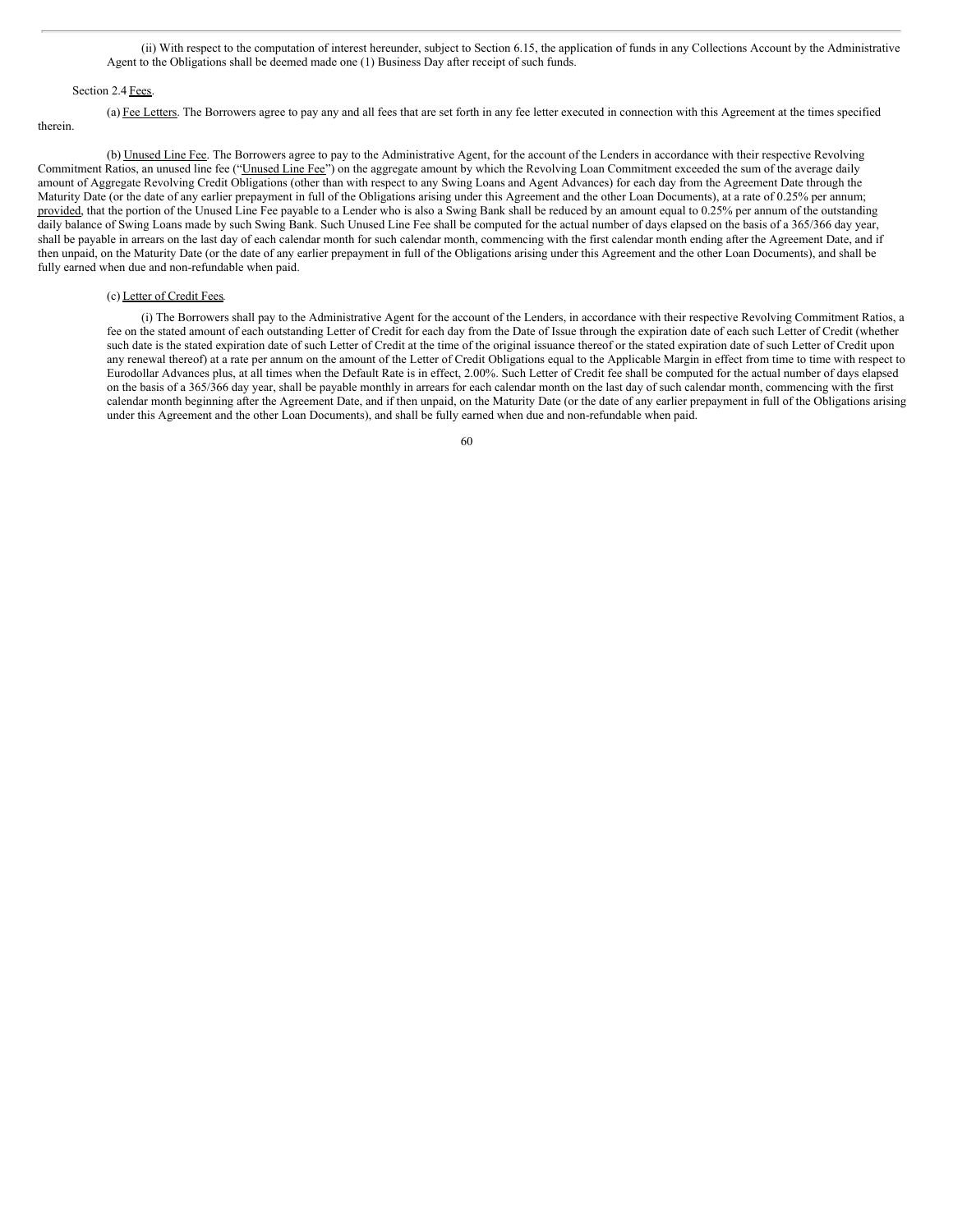(ii) The Borrowers shall also pay to the Administrative Agent, for the account of the Issuing Bank, (A) a fee on the stated amount of each Letter of Credit for each day from the Date of Issue through the stated expiration date of each such Letter of Credit (whether such date is the stated expiration date of such Letter of Credit at the time of the original issuance thereof or the stated expiration date of such Letter of Credit upon any renewal thereof) at a rate of one-eighth of one percent (0.125%) per annum, which fee shall be computed for the actual number of days elapsed on the basis of a 365/366 day year, and (B) any reasonable and customary fees charged by the Issuing Bank for issuance and administration of such Letters of Credit, which fees, in each case, shall be payable monthly in arrears on the last day of each calendar month for such calendar month, commencing with the first calendar month beginning after the Agreement Date, and, if then unpaid, on the Maturity Date (or the date of any earlier prepayment in full of the Obligations). The foregoing fees shall be fully earned when due, and non-refundable when paid.

(d) Computation of Fees; Additional Terms Relating to Fees. In computing any fees payable under this Section 2.4, the first day of the applicable period shall be included and the date of the payment shall be excluded. All fees payable under or in connection with this Agreement and the other Loan Documents shall be deemed fully earned when and as they become due and payable and, once paid, shall be non-refundable, in whole or in part.

#### Section 2.5 Prepayment/Cancellation of Revolving Loan Commitment.

(a) The principal amount of any Base Rate Advance may be repaid in full or in part at any time, without penalty or prior notice; and the principal amount of any Eurodollar Advance may be prepaid prior to the applicable Payment Date, upon three (3) Business Days prior written notice to the Administrative Agent, provided that the Borrowers shall reimburse the Lenders and the Administrative Agent, on the earlier of demand or the Maturity Date, for any loss or reasonable out-of-pocket expense incurred by the Lenders or the Administrative Agent in connection with such prepayment, as set forth in Section 2.9. Each notice of prepayment of any Eurodollar Advance shall be irrevocable, and each prepayment or repayment made under this Section 2.5(a) shall include the accrued interest on the amount so prepaid or repaid. Upon receipt of any notice of repayment or prepayment, the Administrative Agent shall promptly notify each Lender of the contents thereof by telephone or telecopy and of such Lender's portion of the repayment or prepayment. Notwithstanding the foregoing, the Borrowers shall not make any repayment or prepayment of the Revolving Loans unless and until the balance of the Swing Loans and the Agent Advances then outstanding is zero. Except as provided in Section 2.5(b), any repayment and prepayment of Advances outstanding under the Revolving Loan Commitment shall not reduce the Revolving Loan Commitment. Any prepayment of the Loans shall not affect the Borrowers' obligation to continue to make payments under any Hedge Agreement, which shall remain in full force and effect notwithstanding such prepayment, subject to the terms of such Hedge Agreement.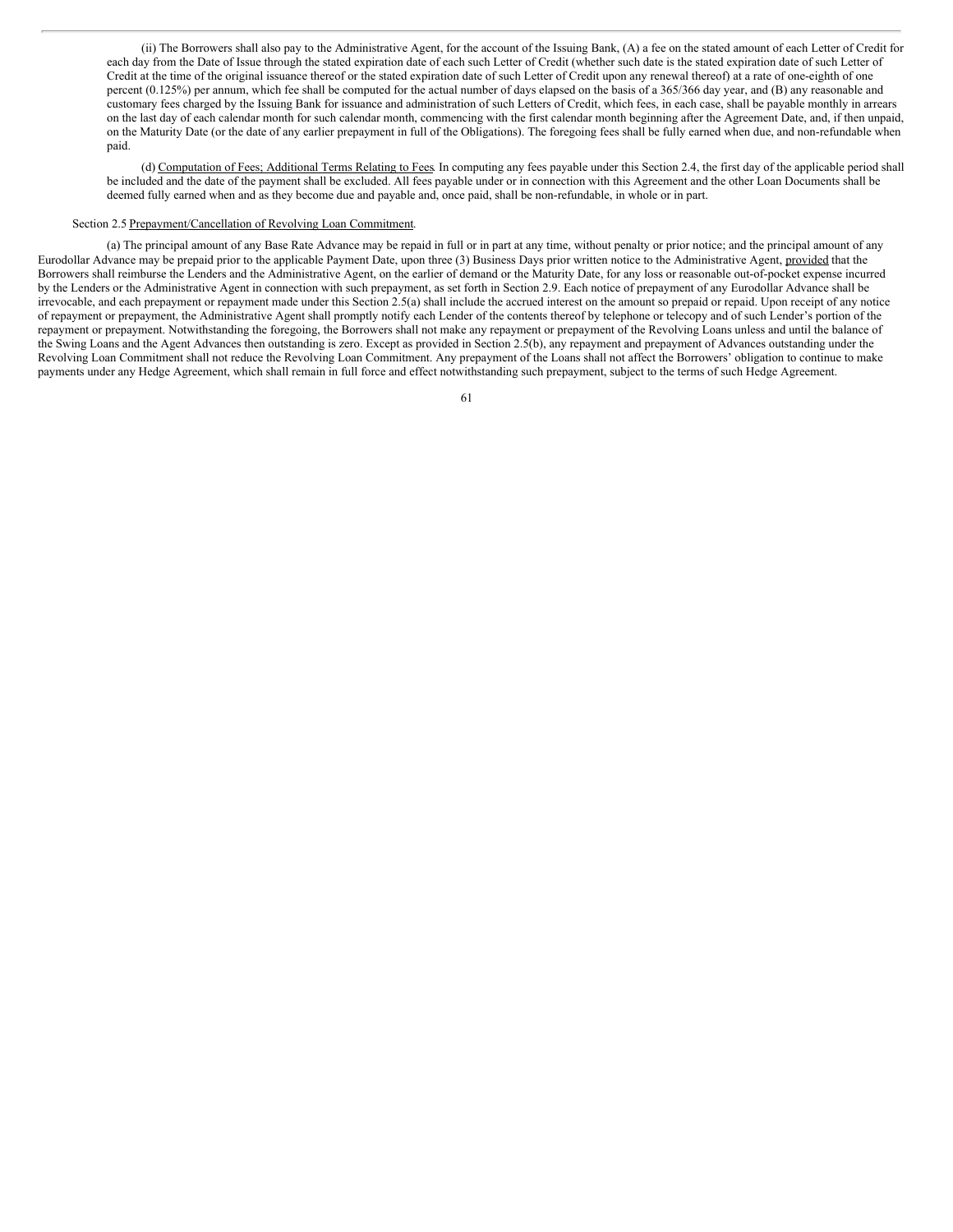(b) The Borrowers shall have the right, at any time and from time to time after the Agreement Date and prior to the Maturity Date, upon at least ten (10) Business Days prior written notice to the Administrative Agent, without premium or penalty, to cancel or reduce permanently all or a portion of the Revolving Loan Commitment on a pro rata basis among the Lenders in accordance with their respective Revolving Commitment Ratios; provided, that (i) any such partial reduction shall be made in an amount not less than \$15,000,000 and in integral multiples of \$1,000,000 in excess thereof, (ii) the Revolving Loan Commitment may not be reduced to an amount below the then outstanding Letter of Credit Obligations (unless the Revolving Loan Commitment is cancelled and the Letter of Credit Obligations are cash collateralized as set forth below), and (iii) in connection with any partial reduction in the Revolving Loan Commitment, the Letter of Credit Commitment shall be automatically reduced to an amount not to exceed 12.5% of the Revolving Loan Commitment after giving effect to such partial reduction. As of the date of cancellation or reduction set forth in such notice, the Revolving Loan Commitment shall be permanently canceled or reduced to the amount stated in the Borrowers' notice for all purposes herein, and the Borrowers shall immediately (i) pay to the Administrative Agent for the account of the Lenders the amount necessary such that the principal amount of the Loans then outstanding (together with all outstanding Letter of Credit Obligations) does not exceed the amount of the Revolving Loan Commitment as so reduced, together with accrued interest on the amount so prepaid and the Unused Line Fee set forth in Section 2.4(b) accrued through the date of the reduction, with respect to the amount reduced, or cancellation, (ii) reimburse the Administrative Agent and the Lenders for any loss or out-of-pocket expense incurred by any of them in connection with such payment as set forth in Section 2.9 and (iii) in the case of cancellation of the Revolving Loan Commitment, secure the Letter of Credit Obligations through the delivery of cash collateral, or, in the sole and absolute discretion of the Administrative Agent, a "back-stop" letter of credit, in form and substance satisfactory to the Administrative Agent, in an amount equal to one hundred five percent (105%) of the Letters of Credit Obligations.

### Section 2.6 Repayment.

(a) The Revolving Loans. All unpaid principal and accrued interest on the Revolving Loans shall be due and payable in full in cash on the Maturity Date. Notwithstanding the foregoing, however, in the event that at any time and for any reason there shall exist an Overadvance, the Borrowers shall immediately pay to the Administrative Agent an amount equal to the Overadvance, which payment shall constitute a mandatory payment of the Revolving Loans, Agent Advances, Swing Loans and Letter of Credit Reserve Account, as appropriate.

(b) Mandatory Repayment for Asset Dispositions. All Net Cash Proceeds from the sale, transfer, assignment or other disposition, or any casualty or condemnation loss, of any Accounts or Inventory (other than sales of Inventory in the ordinary course of business) shall be paid on the date of receipt thereof by a Credit Party as a mandatory payment of the Obligations arising under this Agreement and the other Loan Documents. So long as no Default or Event of Default exists, all such Net Cash Proceeds shall be applied in the manner set forth in Section 2.11(a). Notwithstanding the foregoing, if a Default or Event of Default exists, all such Net Cash Proceeds shall be applied in the manner set forth in Section 2.11(b). The Revolving Loan Commitment shall not be permanently reduced by the amount of any payment of the Agent Advances, Swing Loans or Revolving Loans due under this Section 2.6(b).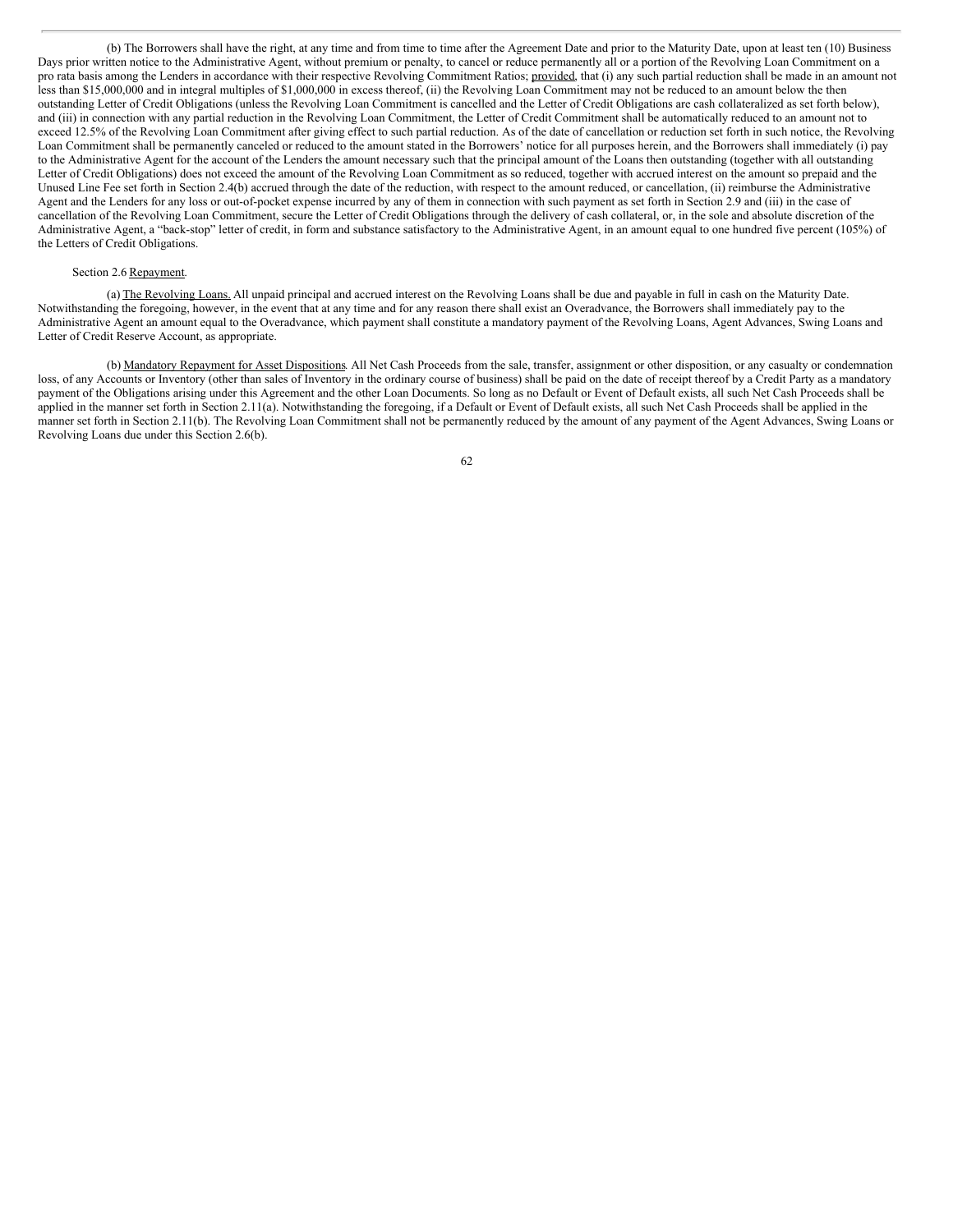(c) The Other Obligations. In addition to the foregoing, the Borrowers hereby promise to pay all Obligations (other than Obligations in respect of Bank Products), including, without limitation, the principal amount of the Loans, amounts drawn under Letters of Credit and accrued and unpaid interest and all fees on the foregoing, as the same become due and payable hereunder and, in any event, on the Maturity Date. In addition to the foregoing, the Borrowers hereby promise to pay all Obligations in respect of Bank Products as the same become due and payable under the applicable Bank Products Documents.

## Section 2.7 Notes; Loan Accounts.

(a) The Loans shall be repayable in accordance with the terms and provisions set forth herein and, upon request by any Lender, the Loans owed to such Lender shall be evidenced by a Revolving Loan Note. A Revolving Loan Note shall be payable to the order of each Lender requesting such a Note in accordance with the Revolving Commitment Ratio of such Lender. Each such Note shall be issued by the Borrowers to the applicable Lender and shall be duly executed and delivered by an Authorized Signatory of the Borrowers.

(b) The Administrative Agent shall open and maintain on its books in the name of the Borrowers a loan account with respect to the Loans and interest thereon (the "Loan Account"). The Administrative Agent shall debit such Loan Account for the principal amount of each Advance made by it on behalf of the Lenders, accrued interest thereon, and all other amounts which shall become due from the Borrowers pursuant to this Agreement and shall credit the Loan Account for each payment which the Borrowers shall make in respect to the Obligations. The records of the Administrative Agent with respect to such Loan Account shall be conclusive evidence of the Loans and accrued interest thereon, absent manifest error.

#### Section 2.8 Manner of Payment.

# (a) When Payments Due.

(i) Each payment (including any prepayment) by the Borrowers on account of the principal of or interest on the Loans, fees, and any other amount owed to any member of the Lender Group under this Agreement or the other Loan Documents shall be made not later than 1:00 p.m. (Atlanta, Georgia, time) on the date specified for payment under this Agreement or any other Loan Document to the Administrative Agent at the Administrative Agent's Office, for the account of the Lenders, the Issuing Bank or the Administrative Agent, as the case may be, in U.S. Dollars in immediately available funds. Any payment received by the Administrative Agent after 1:00 p.m. (Atlanta, Georgia, time) shall be deemed received on the next Business Day. In the case of a payment for the account of a Lender, the Administrative Agent will promptly thereafter distribute the amount so received in like funds to such Lender. In the case of a payment for the account of the Issuing Bank, the Administrative Agent will promptly thereafter distribute the amount so received in like funds to the Issuing Bank. If the Administrative Agent shall not have received any payment from the Borrowers as and when due, the Administrative Agent will promptly notify the Lenders accordingly.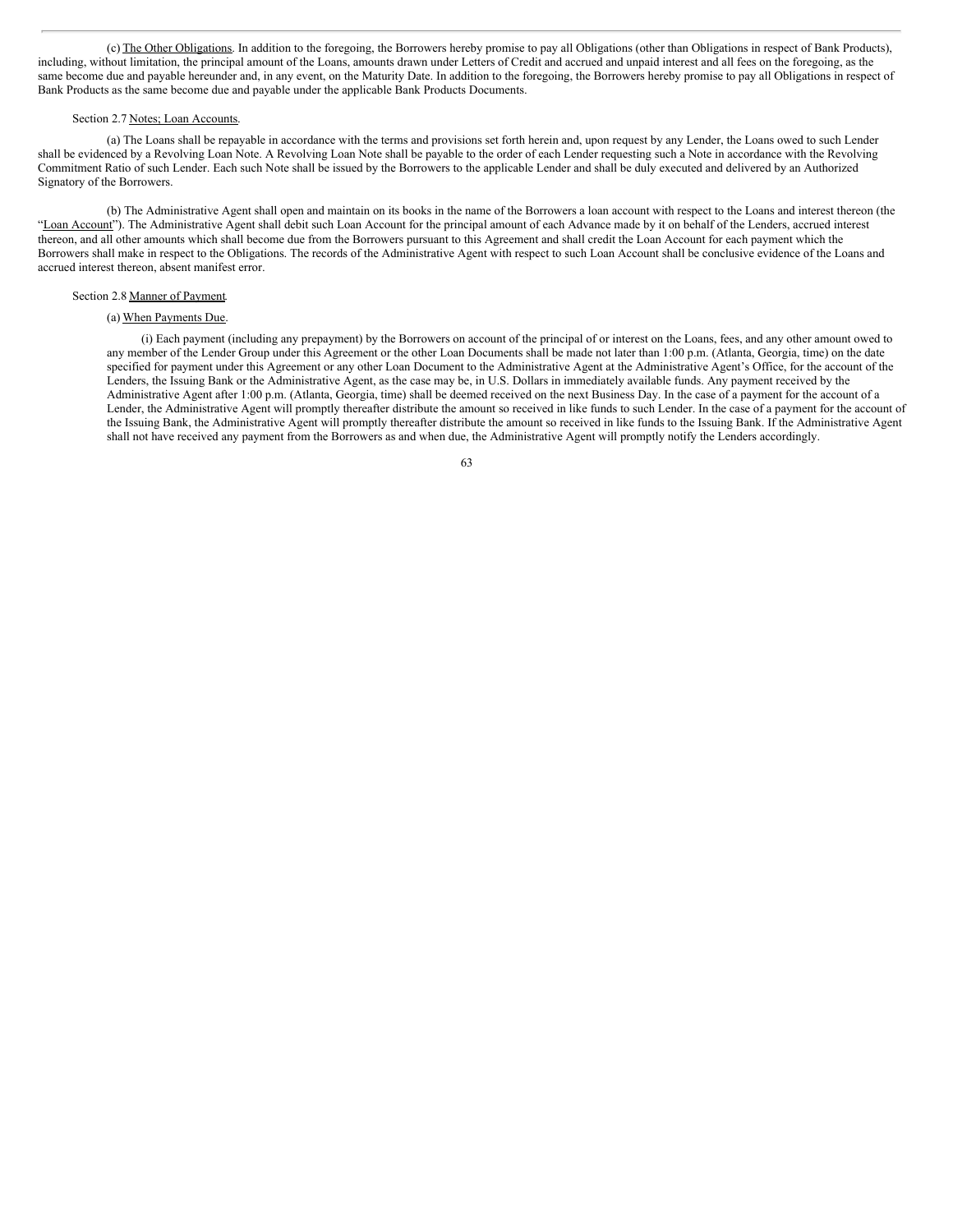(ii) Except as provided in the definition of Interest Period, if any payment under this Agreement or any other Loan Document shall be specified to be made on a day which is not a Business Day, it shall be made on the next succeeding day which is a Business Day, and such extension of time shall in such case be included in computing interest and fees, if any, in connection with such payment.

## (b) No Deduction.

(i) Any and all payments of principal and interest, fees, indemnity or expense reimbursements, and any other amounts by any Credit Party hereunder or under any other Loan Documents (the "Credit Party Payments") shall be made without setoff or counterclaim and free and clear of and without deduction for any and all current or future taxes, levies, imposts, deductions, charges or withholdings with respect to such Credit Party Payments and all interest, penalties or similar liabilities with respect thereto, excluding taxes imposed on the net income of any member of the Lender Group by the jurisdiction under the laws of which such member of the Lender Group is organized or conducts business or any political subdivision thereof (all such nonexcluded taxes, levies, imposts, deductions, charges or withholdings and liabilities collectively or individually "Taxes"). If any Credit Party shall be required to deduct any Taxes from or in respect of any sum payable to any member of the Lender Group hereunder or under any other Loan Document, (i) the sum payable shall be increased by the amount (an "additional amount") necessary so that after making all required deductions (including deductions applicable to additional sums payable under this Section 2.8(b)(i)), such member of the Lender Group shall receive an amount equal to the sum it would have received had no such deductions been made, (ii) the applicable Credit Party shall make such deductions, and (iii) the applicable Credit Party shall pay the full amount deducted to the relevant Governmental Authority in accordance with Applicable Law.

(ii) In addition, the Credit Parties shall pay to the relevant Governmental Authority in accordance with Applicable Law any current or future stamp or documentary taxes or any other excise or property taxes, charges or similar levies that arise from any payment made hereunder or from the execution, delivery or registration of, or otherwise with respect to, this Agreement or any other Loan Document (such taxes being "Other Taxes").

(iii) The Credit Parties shall indemnify the members of the Lender Group for the full amount of Taxes and Other Taxes with respect to Credit Party Payments paid by such Person, and any liability (including penalties, interest and expenses (including reasonable attorney's fees and expenses)) arising therefrom or with respect thereto, whether or not such Taxes or Other Taxes were correctly or legally asserted by the relevant Governmental Authority. A certificate setting forth and containing an explanation in reasonable detail of the manner in which such amount shall have been determined and the amount of such payment or liability prepared by a member of the Lender Group or the Administrative Agent on its behalf, absent manifest error, shall be final, conclusive and binding for all purposes. Such indemnification shall be made within thirty (30) days after the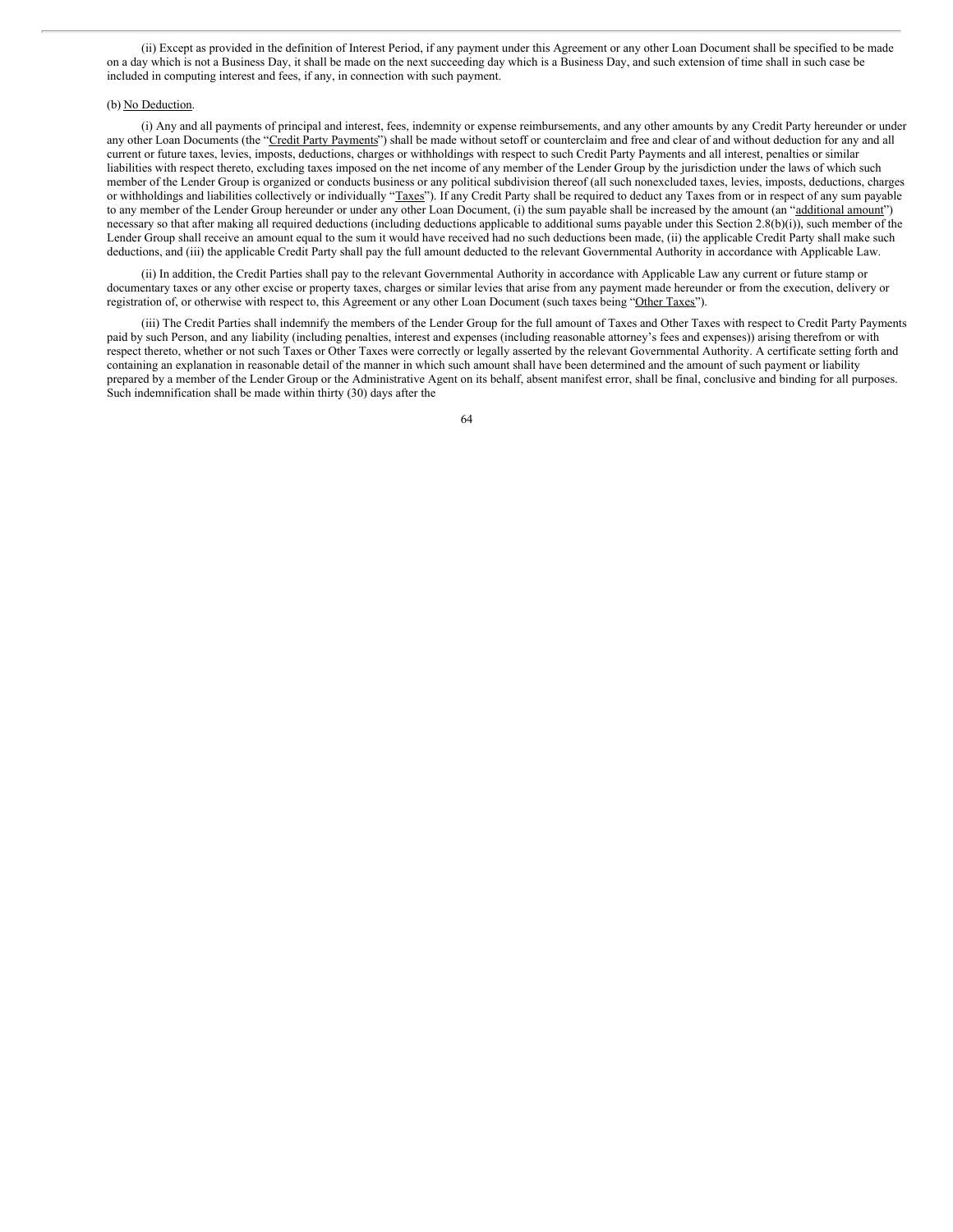date the Administrative Agent or such member, as the case may be, makes written demand therefor. If any Taxes or Other Taxes for which the Administrative Agent or any member of the Lender Group has received indemnification from a Credit Party hereunder shall be finally determined to have been incorrectly or illegally asserted and are refunded to the Administrative Agent or such member, the Administrative Agent or such member, as the case may be, shall promptly forward to the applicable Credit Party any such refunded amount (after deduction of any Tax or Other Tax paid or payable by any member of the Lender Group as a result of such refund), not exceeding the increased amount paid by the applicable Credit Party pursuant to this Section 2.8(b).

(iv) Each Lender and Issuing Bank shall severally indemnify the Administrative Agent, within ten (10) days after demand therefor, for (i) any Taxes attributable to such Lender or Issuing Bank (but only to the extent that a Credit Party has not already indemnified the Administrative Agent for such Taxes and without limiting the obligation of any Credit Party to do so) and (ii) any other taxes attributable to such Lender or Issuing Bank, in each case, that are payable or paid by the Administrative Agent in connection with any Loan Document, and any reasonable expenses arising therefrom or with respect thereto, whether or not such taxes were correctly or legally imposed or asserted by the relevant Governmental Authority. A certificate as to the amount of such payment or liability delivered to any Lender or Issuing Bank by the Administrative Agent shall be conclusive absent manifest error. Each Lender and Issuing Bank hereby authorizes the Administrative Agent to set off and apply any and all amounts at any time owing to such Lender or Issuing Bank under any Loan Document or otherwise payable by the Administrative Agent to the Lender or Issuing Bank from any other source against any amount due to the Administrative Agent under this paragraph (iv).

(v) As soon as practicable after the date of any payment of Taxes or Other Taxes by a Credit Party to the relevant Governmental Authority, the applicable Credit Party will deliver to the Administrative Agent, at its address, the original or a certified copy of a receipt issued by such Governmental Authority evidencing payment thereof.

(vi) On or prior to the Agreement Date (or, in the case of any Lender that becomes a party to this Agreement pursuant to an Assignment and Acceptance, on or prior to the effective date of such Assignment and Acceptance), each Lender which is organized in a jurisdiction other than the United States or a political subdivision thereof (a "Foreign Lender") shall provide each of the Administrative Agent and the Borrowers with either (A) two (2) properly executed originals of Form W-8ECI or Form W-8BEN (or any successor forms) prescribed by the Internal Revenue Service or other documents satisfactory to the Borrowers and the Administrative Agent, as the case may be, certifying (1) as to such Foreign Lender's status for purposes of determining exemption from United States withholding taxes with respect to all payments to be made to such Foreign Lender hereunder and under any other Loan Documents or Bank Products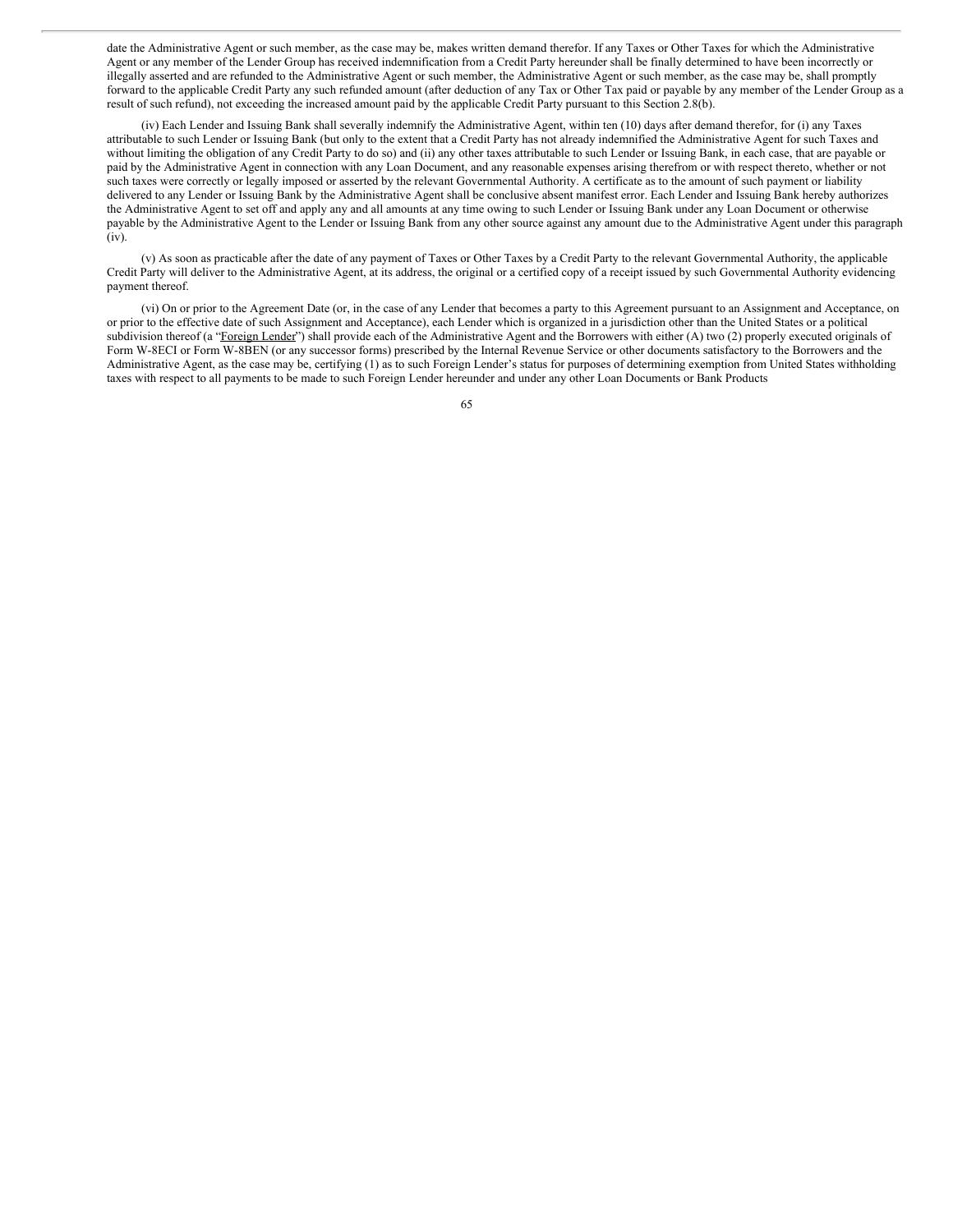Documents or (2) that all payments to be made to such Foreign Lender hereunder and under any other Loan Documents and Bank Products Documents are subject to such taxes at a rate reduced to zero by an applicable tax treaty, or (B)(1) a certificate executed by such Lender certifying that such Lender is not a "bank" and that such Lender qualifies for the portfolio interest exemption under Section 881(c) of the Code, and (2) two (2) properly executed originals of Internal Revenue Service Form W-8BEN (or any successor form), in each case, certifying such Lender's entitlement to an exemption from United States withholding tax with respect to payments of interest to be made hereunder or under any other Loan Documents or Bank Products Documents. Each such Foreign Lender agrees to provide the Administrative Agent and the Borrowers with new forms prescribed by the Internal Revenue Service upon the expiration or obsolescence of any previously delivered form, or after the occurrence of any event requiring a change in the most recent forms delivered by it to the Administrative Agent and the Borrowers. In addition, if a payment made to a Lender, Administrative Agent, or Issuing Bank (and, in each case, any financial institution through which any payment is made subject to such recipient) under any Loan Document would be subject to United States federal withholding imposed by FATCA if such Lender, Administrative Agent, or Issuing Bank were to fail to comply with the applicable reporting requirements of FATCA, such Lender, Administrative Agent, or Issuing Bank shall deliver to the Administrative Agent and the Borrowers such forms or other documents as shall be prescribed by Applicable Law, if any, or as otherwise reasonably requested, as may be necessary for the Administrative Agent or the Borrowers, as applicable, to determine that such payment is exempt from withholding under FATCA.

(vii) The Credit Parties shall not be required to indemnify any Foreign Lender, or to pay any additional amounts to such Foreign Lender pursuant to Section 2.8(b)(i) or (b)(iii) above to the extent that (A) the obligation to withhold amounts with respect to United States Federal, state or local withholding tax existed on the date such Foreign Lender became a party to this Agreement (or, in the case of a transferee, on the effective date of the Assignment and Acceptance pursuant to which such transferee became a Lender) or, with respect to payments to a new lending office, the date such Foreign Lender designated such new lending office; provided, however, that this clause (A) shall not apply to any Foreign Lender that became a Lender or new lending office that became a new lending office as a result of an assignment or designation made at the request of the Borrowers; and provided further, however, that this clause (A) shall not apply to the extent the indemnity payment or additional amounts, if any, that any member of the Lender Group through a new lending office would be entitled to receive (without regard to this clause (A)) do not exceed the indemnity payment or additional amounts that the Person making the assignment or transfer to such member of the Lender Group making the designation of such new lending office would have been entitled to receive in the absence of such assignment, transfer or designation or (B) the obligation to pay such additional amounts or such indemnity payments would not have arisen but for a failure by such member of the Lender Group to comply with the provisions of Section 2.8(b)(vi) above.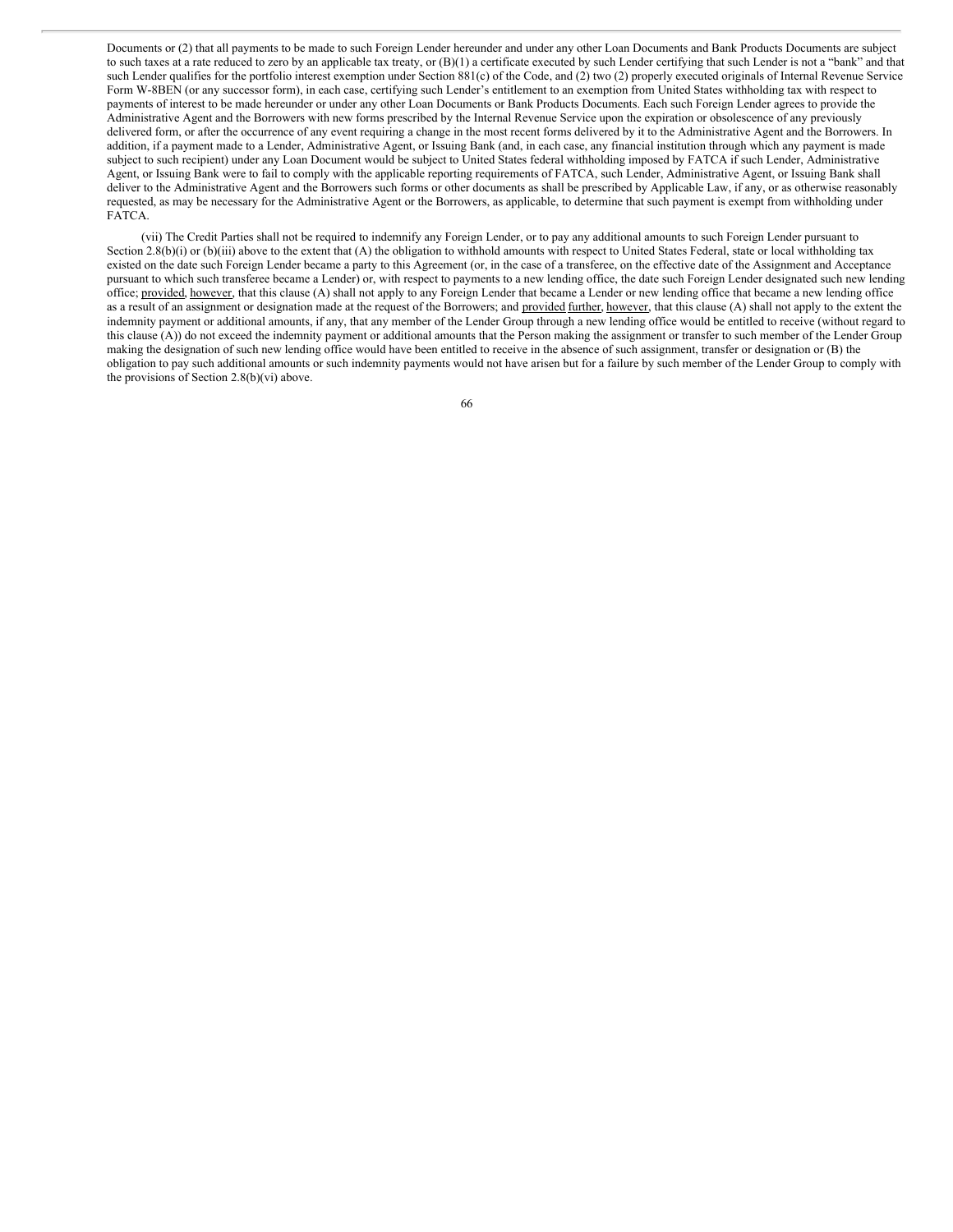(viii) Nothing contained in this Section 2.8(b) shall require any member of the Lender Group to make available to any Credit Party any of its tax returns (or any other information) that it deems confidential or proprietary.

Section 2.9 Reimbursement. Whenever any member of the Lender Group shall sustain or incur any losses (including losses of anticipated profits) or out-of-pocket expenses in connection with (a) failure by any Borrower to borrow or continue any Eurodollar Advance, or convert any Advance to a Eurodollar Advance after having given notice of its intention to do so in accordance with Section 2.2 (whether by reason of the election of such Borrower not to proceed or the non-fulfillment of any of the conditions set forth in this Agreement), or (b) prepayment of any Eurodollar Advance in whole or in part for any reason or (c) failure by any Borrower to prepay any Eurodollar Advance after giving notice of its intention to prepay such Advance, the Borrowers agree to pay to such Lender, promptly upon such Lender's demand therefor, an amount sufficient to compensate such Lender for all such losses and out-of-pocket expenses. Such Lender's good faith determination of the amount of such losses and out-of-pocket expenses, absent manifest error, shall be binding and conclusive. Losses subject to reimbursement hereunder shall include, without limitation, expenses incurred by any Lender Group member or any participant of such Lender Group member permitted hereunder in connection with the re-deployment of funds prepaid, repaid, not borrowed, or paid, as the case may be, and any lost profit of such Lender Group member or any participant of such Lender Group member over the remainder of the Interest Period for such prepaid Advance. For purposes of calculating amounts payable to a Lender Group member under this paragraph, each applicable Lender Group member shall be deemed to have actually funded its relevant Eurodollar Advance through the purchase of a deposit bearing interest at the Eurodollar Rate in an amount equal to the amount of such Advance and having a maturity and repricing characteristics comparable to the relevant Interest Period; provided, however, that each applicable Lender Group member may fund each of its Eurodollar Advances in any manner it sees fit, and the foregoing assumption shall be utilized only for the calculation of amounts payable under this Section.

### Section 2.10 Pro Rata Treatment.

(a) Advances. Each Advance from the Lenders under the Revolving Loan Commitment made on or after the Agreement Date shall be made pro rata on the basis of the respective Revolving Commitment Ratios of such Lenders.

(b) Payments. Each payment and prepayment of the principal of the Revolving Loans, and each payment of interest on the Revolving Loans received from the Borrowers, shall be made by the Administrative Agent to the Lenders pro rata on the basis of their respective unpaid principal amounts outstanding under the Revolving Loans immediately prior to such payment or prepayment (except in cases when a Lender's right to receive payments is restricted pursuant to Section 2.17).

(c) Sharing of Set-offs. If any Lender shall, by exercising any right of set-off or counterclaim or otherwise, obtain payment in respect of any principal of or interest on any of its Loans or other Revolving Credit Obligations that would result in such Lender receiving payment of a greater proportion of the aggregate amount of its Revolving Credit Obligations and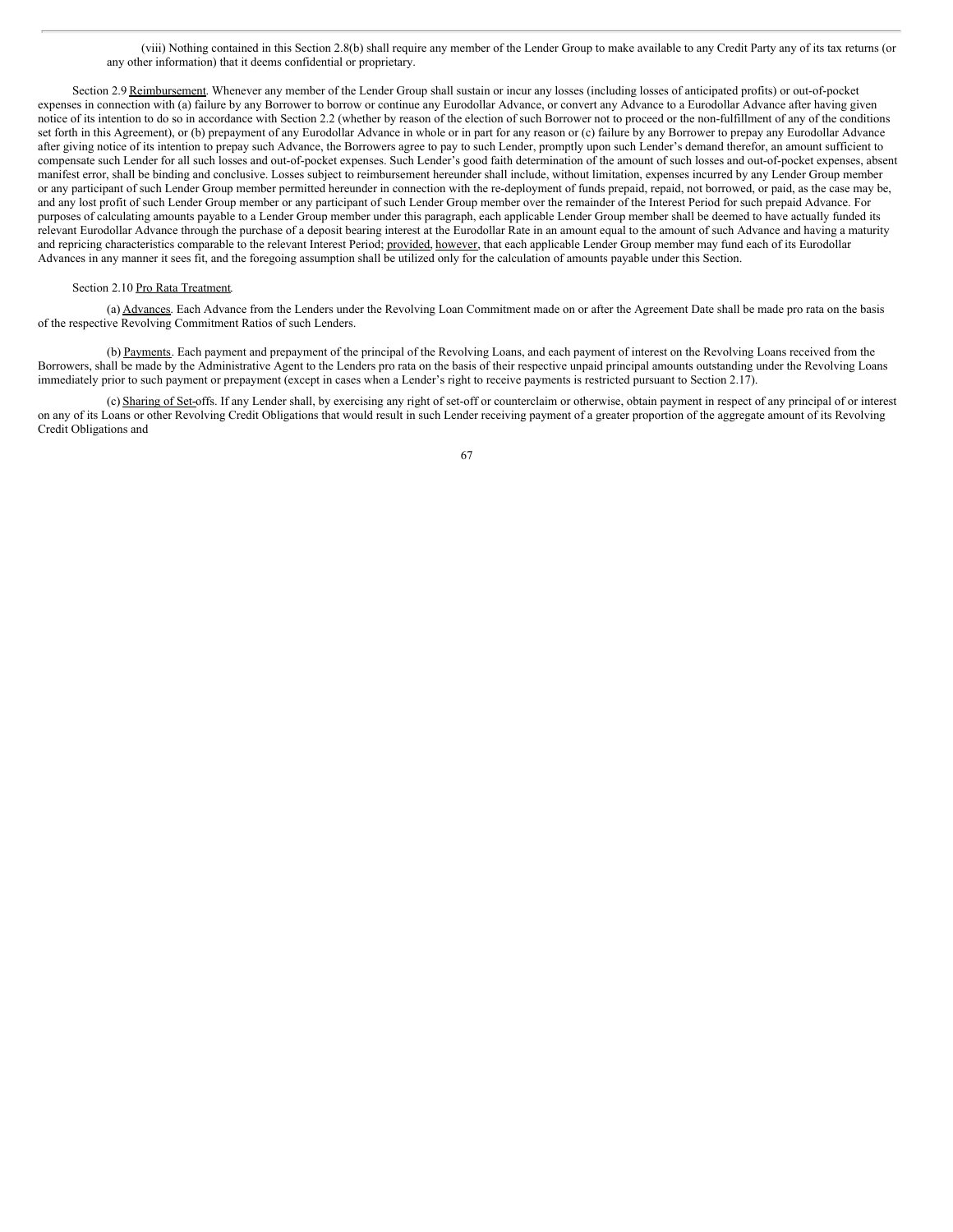accrued interest and fees thereon than the proportion received by any other Lender with respect to its Revolving Credit Obligations, then the Lender receiving such greater proportion shall purchase (for cash at face value) participations in the Revolving Credit Obligations of other Lenders to the extent necessary so that the benefit of all such payments shall be shared by the Lenders ratably in accordance with the aggregate amount of principal of and accrued interest on their respective Revolving Credit Obligations; provided that (i) if any such participations are purchased and all or any portion of the payment giving rise thereto is recovered, such participations shall be rescinded and the purchase price restored to the extent of such recovery, without interest, and (ii) the provisions of this subsection shall not be construed to apply to any payment made by the Borrowers pursuant to and in accordance with the express terms of this Agreement (including the application of funds arising from the existence of a Defaulting Lender) or any payment obtained by a Lender as consideration for the assignment of or sale of a participation in any of its Revolving Credit Obligations to any assignee or participant, other than to any Borrower or any Subsidiary or Affiliate thereof (as to which the provisions of this subsection shall apply). The Borrowers consent to the foregoing and agree, to the extent it may effectively do so under applicable law, that any Lender acquiring a participation pursuant to the foregoing arrangements may exercise against the Borrowers rights of set-off and counterclaim with respect to such participation as fully as if such Lender were a direct creditor of the Borrowers in the amount of such participation.

#### Section 2.11 Application of Payments.

(a) Prior to the occurrence and continuance of an Event of Default, all amounts received by the Administrative Agent from the Borrowers (other than payments specifically earmarked for application to certain principal, interest, fees or expenses hereunder or payments made pursuant to Section 2.6(b) (which shall be applied as earmarked or, with respect to payments under Section 2.6(b), as set forth in Section 2.6(b))), shall be distributed by the Administrative Agent in the following order of priority:

FIRST, to the payment of out-of-pocket costs and expenses (including, without limitation, reasonable attorneys' fees) of the Administrative Agent with respect to enforcing the rights of the Lenders under the Loan Documents, and to the payment of principal on any Agent Advances;

SECOND, to the payment of any fees owed to the Administrative Agent, the Issuing Bank or the Swing Bank hereunder or under any other Loan Document;

THIRD, to the payment of all obligations consisting of accrued fees and interest payable to the Lenders hereunder;

FOURTH, to the payment of principal then due and payable on the Swing Loans;

FIFTH, to the payment of principal then due and payable on the Revolving Loans;

SIXTH, to the payment of any Bank Product Obligations then due and payable;provided, however, that no proceeds realized from any Guaranty or Collateral of a Credit Party who is not a Qualified ECP Guarantor shall be applied to the payment of Hedge Obligations that constitute Obligations;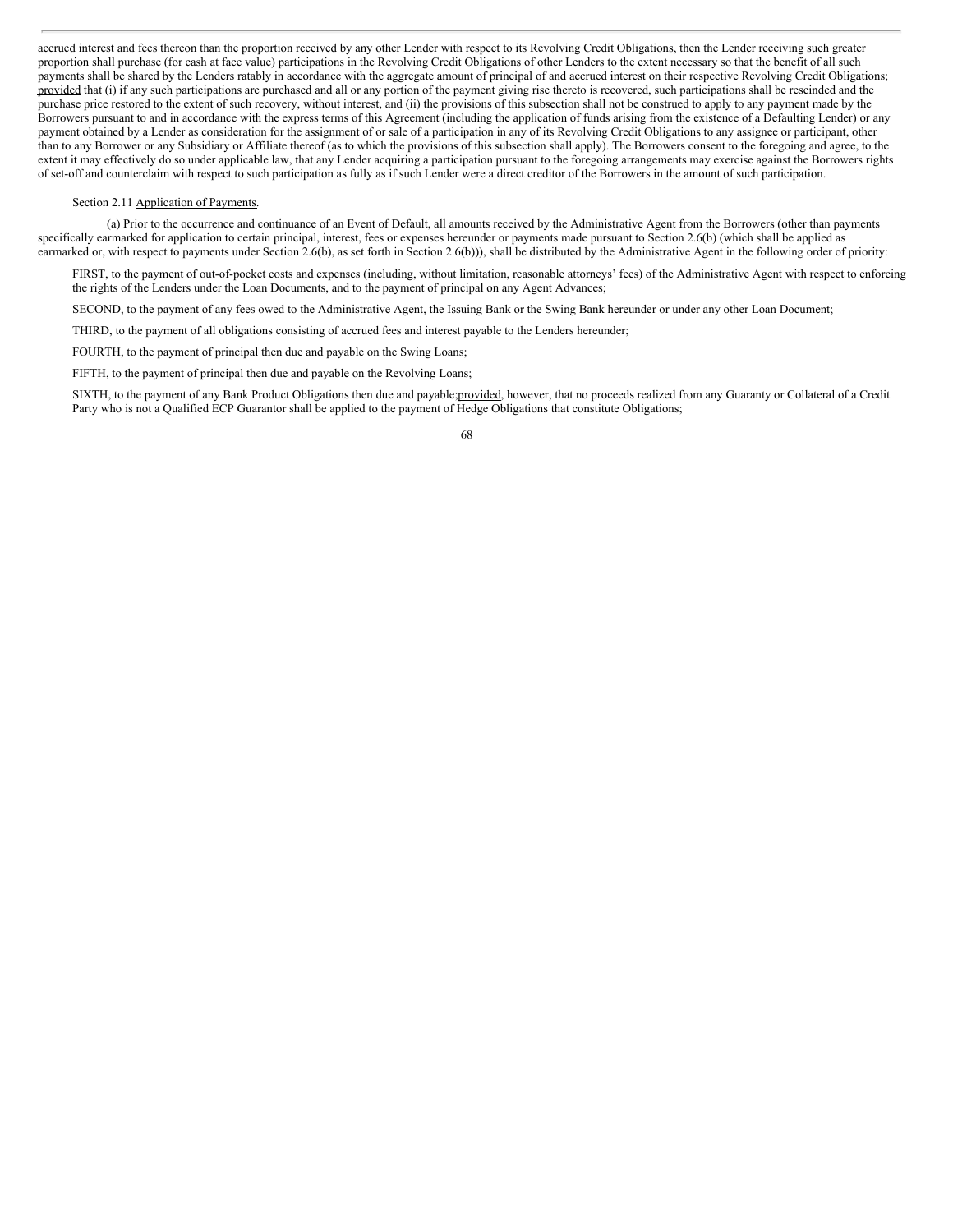SEVENTH, to the payment of all other Obligations not otherwise referred to in this Section 2.11(a) then due and payable; and

EIGHTH, upon satisfaction in full of all Obligations, to the applicable Credit Party or such other Person who may be lawfully entitled thereto.

(b) Payments Subsequent to Event of Default. Notwithstanding anything in this Agreement or any other Loan Documents which may be construed to the contrary, subsequent to the occurrence and during the continuance of an Event of Default, payments and prepayments with respect to the Obligations made to the Lender Group, or any of them, or otherwise received by any member of the Lender Group (from realization on Collateral or otherwise) shall be distributed in the following order of priority (subject, as applicable, to Section 2.10):

FIRST, to the payment of out-of-pocket costs and expenses (including without limitation indemnification and reasonable attorneys' fees) of the Administrative Agent with respect to enforcing the rights of the Lenders under the Loan Documents or that are otherwise required to be paid under the Loan Documents in connection therewith, and to the payment of principal and interest on any Agent Advances (including, without limitation, any costs incurred in connection with the sale or disposition of any Collateral);

SECOND, to the payment of any fees owed to the Administrative Agent, the Issuing Bank or the Swing Bank hereunder or under any other Loan Document;

THIRD, to the payment of out-of-pocket costs and expenses (including without limitation indemnification and reasonable attorneys' fees) of the Lenders with respect to enforcing their rights under the Loan Documents or that are otherwise required to be paid under the Loan Documents in connection therewith;

FOURTH, to the payment of all obligations consisting of accrued fees and interest payable to the Lenders hereunder;

FIFTH, to the payment of the principal of the Swing Loans then outstanding;

SIXTH, pro rata, to (i) the payment of principal on the Revolving Loans then outstanding, and (ii) the Letter of Credit Reserve Account to the extent of one hundred five percent (105%) of any Letter of Credit Obligations then outstanding;

SEVENTH, to the payment of any Bank Products Obligations;provided, however, that no proceeds realized from any Guaranty or Collateral of a Credit Party who is not a Qualified ECP Guarantor shall be applied to the payment of Hedge Obligations that constitute Obligations;

EIGHTH, to any other Obligations not otherwise referred to in this Section 2.11(b); and

NINTH, upon satisfaction in full of all Obligations, to the applicable Credit Party or such other Person who may be lawfully entitled thereto.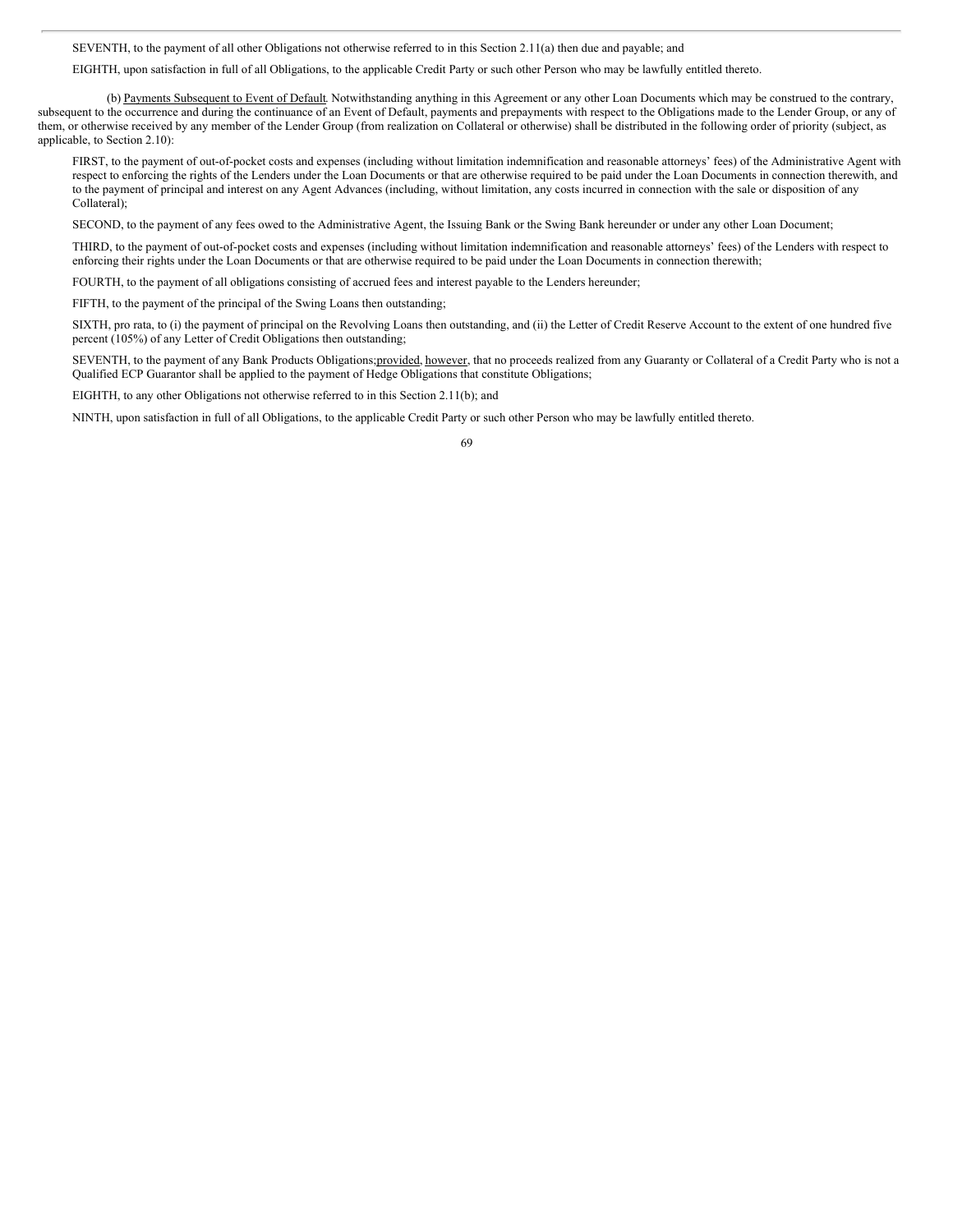Section 2.12 Use of Proceeds. The proceeds of the Loans shall be used by the Borrowers as follows:

(a) The proceeds of the Advances made on the Agreement Date shall be used (i) to refinance certain Indebtedness existing on the Agreement Date and (ii) to fund transaction fees, costs, and expenses associated with this Agreement.

(b) The proceeds of Advances made after the Agreement Date shall be used for the working capital needs of the Borrowers, for general corporate purposes of the Borrowers (including financing Permitted Acquisitions), and for such other purposes to the extent not inconsistent with the provisions of this Agreement.

Section 2.13 All Obligations to Constitute One Obligation. All Obligations shall constitute one general obligation of the Borrowers and shall be secured by the Administrative Agent's security interest (on behalf of, and for the benefit of, the Lender Group) and Lien upon all of the Collateral, and by all other security interests and Liens heretofore, now or at any time hereafter granted by any Credit Party to the Administrative Agent or any other member of the Lender Group, to the extent provided in the Security Documents under which such Liens arise.

Section 2.14 Maximum Rate of Interest. The Borrowers and the Lender Group hereby agree and stipulate that the only charges imposed upon the Borrowers for the use of money in connection with this Agreement are and shall be the specific interest and fees described in this Article 2 and in any other Loan Document. Notwithstanding the foregoing, the Borrowers and the Lender Group further agree and stipulate that all closing fees, agency fees, syndication fees, facility fees, underwriting fees, default charges, late charges, funding or "breakage" charges, increased cost charges, attorneys' fees and reimbursement for costs and expenses paid by any member of the Lender Group to third parties or for damages incurred by the Lender Group, or any of them, are charges to compensate the Lender Group for underwriting and administrative services and costs or losses performed or incurred, and to be performed and incurred, by the Lender Group in connection with this Agreement and the other Loan Documents and shall under no circumstances be deemed to be charges for the use of money pursuant to any Applicable Law. In no event shall the amount of interest and other charges for the use of money payable under this Agreement exceed the maximum amounts permissible under any law that a court of competent jurisdiction shall, in a final determination, deem applicable. The Borrowers and the Lender Group, in executing and delivering this Agreement, intend legally to agree upon the rate or rates of interest and other charges for the use of money and manner of payment stated within it; provided, however, that, anything contained herein to the contrary notwithstanding, if the amount of such interest and other charges for the use of money or manner of payment exceeds the maximum amount allowable under Applicable Law, then, ipso facto as of the Agreement Date, the Borrowers are and shall be liable only for the payment of such maximum as allowed by law, and payment received from the Borrowers in excess of such legal maximum, whenever received, shall be applied to reduce the principal balance of the Revolving Loans to the extent of such excess.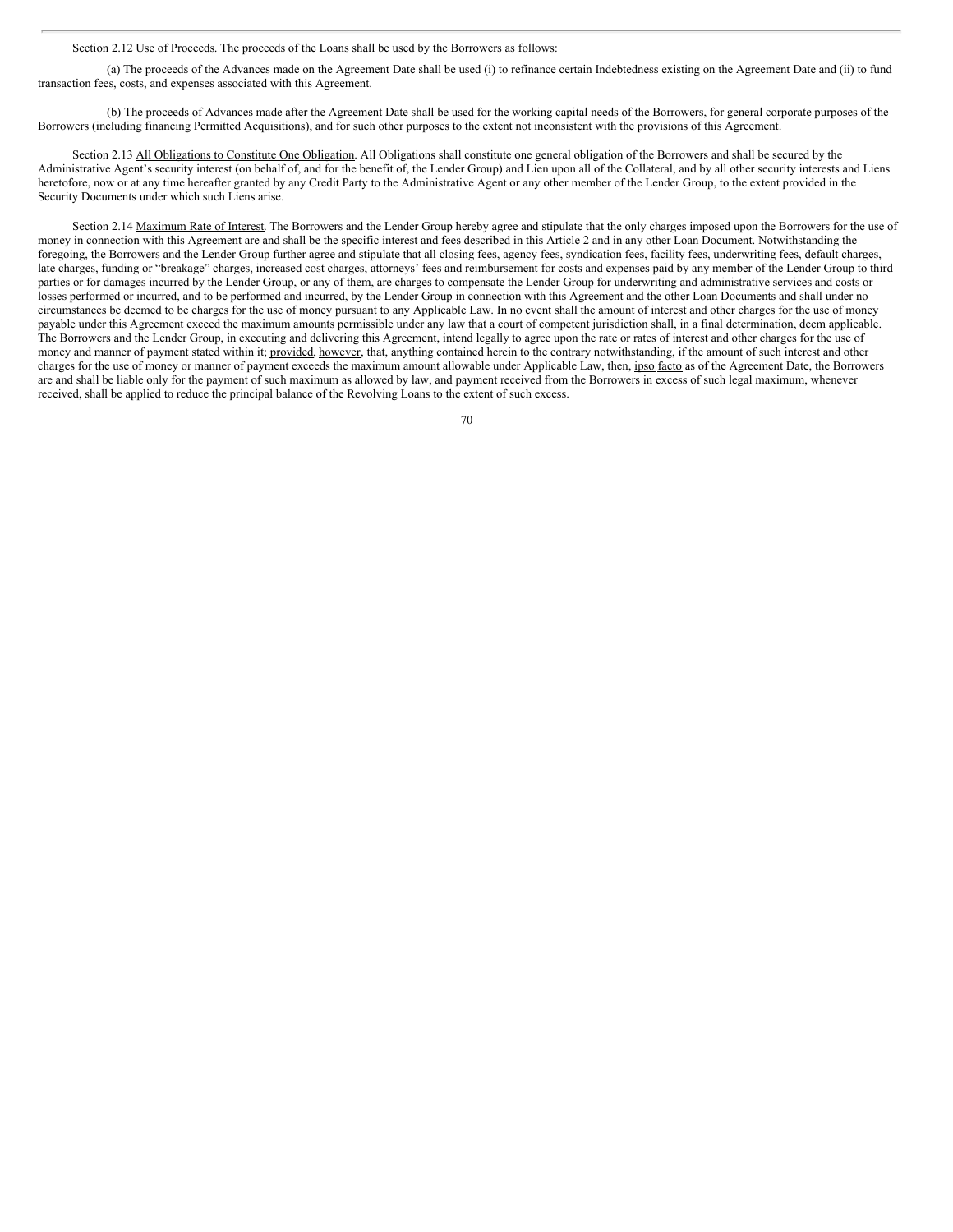#### Section 2.15 Letters of Credit.

(a) Subject to the terms and conditions of this Agreement, the Issuing Bank, on behalf of the Lenders, and in reliance on the agreements of the Lenders set forth in Section 2.15(c) below, hereby agrees to issue one or more Letters of Credit up to an aggregate face amount equal to the Letter of Credit Commitment; provided, however, that, except as described in the last sentence of Section 4.2, the Issuing Bank shall not issue any Letter of Credit unless the conditions precedent to the issuance thereof set forth in Section 4.2 have been satisfied. Each Letter of Credit shall (i) be denominated in Dollars, and (ii) expire no later than the earlier to occur of (A) the date ten (10) days prior to the Maturity Date, and (B) three hundred sixty (360) days after its date of issuance (but may contain provisions for automatic renewal provided that no Default or Event of Default exists on the renewal date or would be caused by such renewal and provided that no such renewal shall extend beyond the date ten (10) days prior to the Maturity Date). With respect to each Letter of Credit, (i) the rules of the International Standby Practices, ICC Publication No. 590, or any subsequent revision or restatement thereof adopted by the ICC and in use by the Issuing Bank, shall apply to each Standby Letter of Credit and (ii) the rules of the Uniform Customs and Practice for Documentary Credits, as most recently published by the International Chamber of Commerce at the time of issuance shall apply to each Commercial Letter of Credit, and, to the extent not inconsistent therewith, the laws of the State of New York. The Issuing Bank shall not at any time be obligated to issue, or cause to be issued, any Letter of Credit if such issuance would conflict with, or cause the Issuing Bank to exceed any limits imposed by, any Applicable Law.

(b) The Borrowers may from time to time request that the Issuing Bank issue a Letter of Credit. The Borrowers shall execute and deliver to the Administrative Agent and the Issuing Bank a Request for Issuance of Letter of Credit for each Letter of Credit to be issued by the Issuing Bank, not later than 12:00 noon (Atlanta, Georgia time) on the third (3rd) Business Day preceding the date on which the requested Letter of Credit is to be issued, or such shorter notice as may be acceptable to the Issuing Bank and the Administrative Agent. Upon receipt of any such Request for Issuance of Letter of Credit, subject to satisfaction of all conditions precedent thereto as set forth in Section 4.2 or waiver of such conditions pursuant to the last sentence of Section 4.2, the Issuing Bank shall process such Request for Issuance of Letter of Credit and the certificates, documents and other papers and information delivered to it in connection therewith in accordance with its customary procedures and shall promptly issue the Letter of Credit requested thereby. The Issuing Bank shall furnish a copy of such Letter of Credit to the Borrowers and the Administrative Agent following the issuance thereof. In addition to the fees payable pursuant to Section 2.4(c)(ii), the Borrowers shall pay or reimburse the Issuing Bank for normal and customary costs and expenses incurred by the Issuing Bank in issuing, effecting payment under, amending or otherwise administering the Letters of Credit.

(c) Immediately upon the issuance by the Issuing Bank of a Letter of Credit and in accordance with the terms and conditions of this Agreement, the Issuing Bank shall be deemed to have sold and transferred to each Lender, and each Lender shall be deemed irrevocably and unconditionally to have purchased and received from the Issuing Bank, without recourse or warranty, an undivided interest and participation, to the extent of such Lender's Revolving Commitment Ratio, in such Letter of Credit and the obligations of the Borrowers with respect thereto (including, without limitation, all Letter of Credit Obligations with respect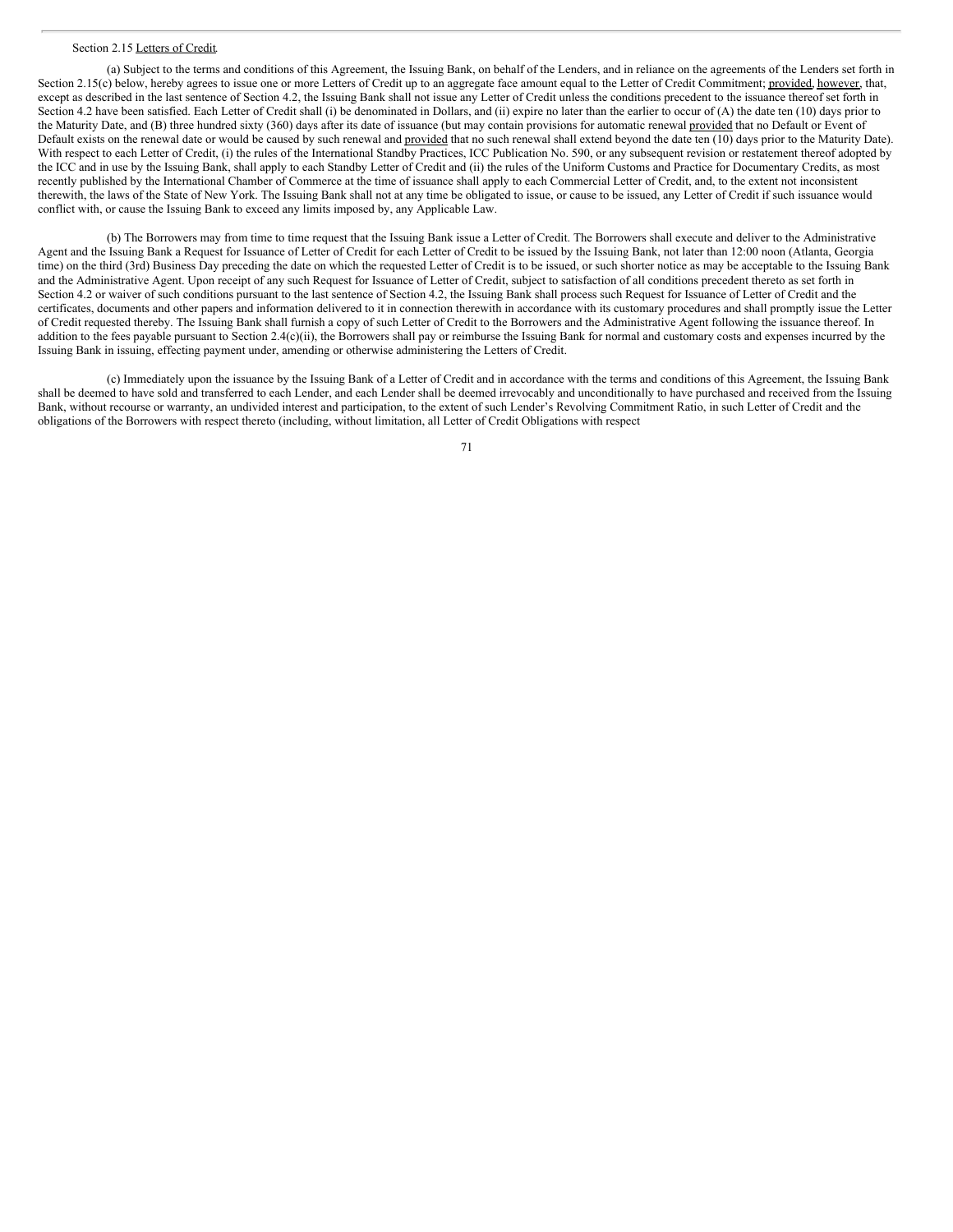thereto). The Issuing Bank shall promptly notify the Administrative Agent of any draw under a Letter of Credit. At such time as the Administrative Agent shall be notified by the Issuing Bank that the beneficiary under any Letter of Credit has drawn on the same, the Administrative Agent shall promptly notify the Borrowers and the Swing Bank (or, at its option, all Lenders), by telephone or telecopy, of the amount of the draw and, in the case of each Lender, such Lender's portion of such draw amount as calculated in accordance with its Revolving Commitment Ratio.

(d) The Borrowers hereby agree to immediately reimburse the Issuing Bank for amounts paid by the Issuing Bank in respect of draws under each Letter of Credit. In order to facilitate such repayment, the Borrowers hereby irrevocably request the Lenders, and the Lenders hereby severally agree, on the terms and conditions of this Agreement (other than as provided in Article 2 with respect to the amounts of, the timing of requests for, and the repayment of Advances hereunder and in Article 4 with respect to conditions precedent to Advances hereunder), with respect to any drawing under a Letter of Credit, to make a Base Rate Advance on each day on which a draw is made under any Letter of Credit and in the amount of such draw, and to pay the proceeds of such Advance directly to the Issuing Bank to reimburse the Issuing Bank for the amount paid by it upon such draw. Each Lender shall pay its share of such Base Rate Advance by paying its portion of such Advance to the Administrative Agent in accordance with Section 2.2(e) and its Revolving Commitment Ratio, without reduction for any set-off or counterclaim of any nature whatsoever and regardless of whether any Default or Event of Default exists or would be caused thereby. The disbursement of funds in connection with a draw under a Letter of Credit pursuant to this Section 2.15 shall be subject to the terms and conditions of Section 2.2(e). The obligation of each Lender to make payments to the Administrative Agent, for the account of the Issuing Bank, in accordance with this Section 2.15 shall be absolute and unconditional and no Lender shall be relieved of its obligations to make such payments by reason of noncompliance by any other Person with the terms of the Letter of Credit or for any other reason (other than the gross negligence or willful misconduct of the Issuing Bank in paying such Letter of Credit, as determined by a final non-appealable judgment of a court of competent jurisdiction). The Administrative Agent shall promptly remit to the Issuing Bank the amounts so received from the other Lenders. Any overdue amounts payable by the Lenders to the Issuing Bank in respect of a draw under any Letter of Credit shall bear interest, payable on demand, (x) for the first two (2) Business Days, at the Federal Funds Rate, and (y) thereafter, at the Base Rate. Notwithstanding the foregoing, at the request of the Administrative Agent, the Swing Bank may, at its option and subject to the conditions set forth in Section 2.2(g) other than the condition that the applicable conditions precedent set forth in Article 4 be satisfied, make Swing Loans to reimburse the Issuing Bank for amounts drawn under Letters of Credit.

(e) The Borrowers agree that each Advance by the Lenders to reimburse the Issuing Bank for draws under any Letter of Credit, shall, for all purposes hereunder, unless and until converted into a Eurodollar Advance pursuant to Section 2.2(b)(ii), be deemed to be a Base Rate Advance.

(f) The Borrowers agree that any action taken or omitted to be taken by the Issuing Bank in connection with any Letter of Credit, except for such actions or omissions as shall constitute gross negligence or willful misconduct on the part of such Issuing Bank as determined by a final non-appealable judgment of a court of competent jurisdiction, shall be binding on the Borrowers as between the Borrowers and the Issuing Bank, and shall not result in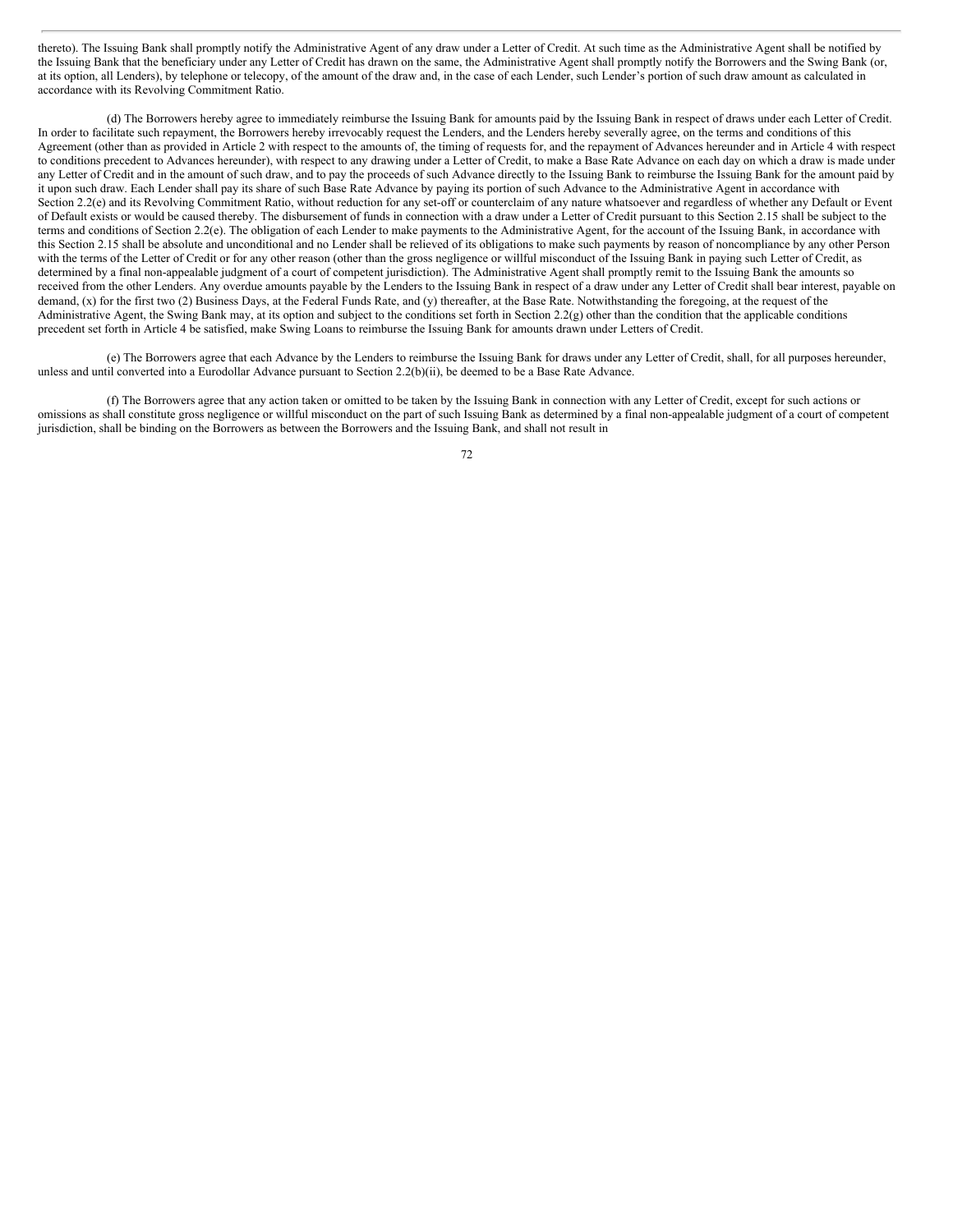any liability of the Issuing Bank to the Borrowers. The obligation of the Borrowers to reimburse the Issuing Bank for a drawing under any Letter of Credit or the Lenders for Advances made by them to the Issuing Bank on account of draws made under the Letters of Credit shall be absolute, unconditional and irrevocable, and shall be paid strictly in accordance with the terms of this Agreement under all circumstances whatsoever, including, without limitation, the following circumstances:

(i) Any lack of validity or enforceability of any Loan Document;

(ii) Any amendment or waiver of or consent to any departure from any or all of the Loan Documents;

(iii) Any improper use which may be made of any Letter of Credit or any improper acts or omissions of any beneficiary or transferee of any Letter of Credit in connection therewith;

(iv) The existence of any claim, set-off, defense or any right which any Borrower may have at any time against any beneficiary or any transferee of any Letter of Credit (or Persons for whom any such beneficiary or any such transferee may be acting), any Lender or any other Person, whether in connection with any Letter of Credit, any transaction contemplated by any Letter of Credit, this Agreement, or any other Loan Document, or any unrelated transaction;

(v) Any statement or any other documents presented under any Letter of Credit proving to be insufficient, forged, fraudulent or invalid in any respect or any statement therein being untrue or inaccurate in any respect whatsoever;

(vi) The insolvency of any Person issuing any documents in connection with any Letter of Credit;

(vii) Any breach of any agreement between any Borrower and any beneficiary or transferee of any Letter of Credit;

(viii) Any irregularity in the transaction with respect to which any Letter of Credit is issued, including any fraud by the beneficiary or any transferee of such Letter of Credit;

(ix) Any errors, omissions, interruptions or delays in transmission or delivery of any messages, by mail, cable, telegraph, wireless or otherwise, whether or not they are in code;

(x) Any act, error, neglect or default, omission, insolvency or failure of business of any of the correspondents of the Issuing Bank;

(xi) Any other circumstances arising from causes beyond the control of the Issuing Bank;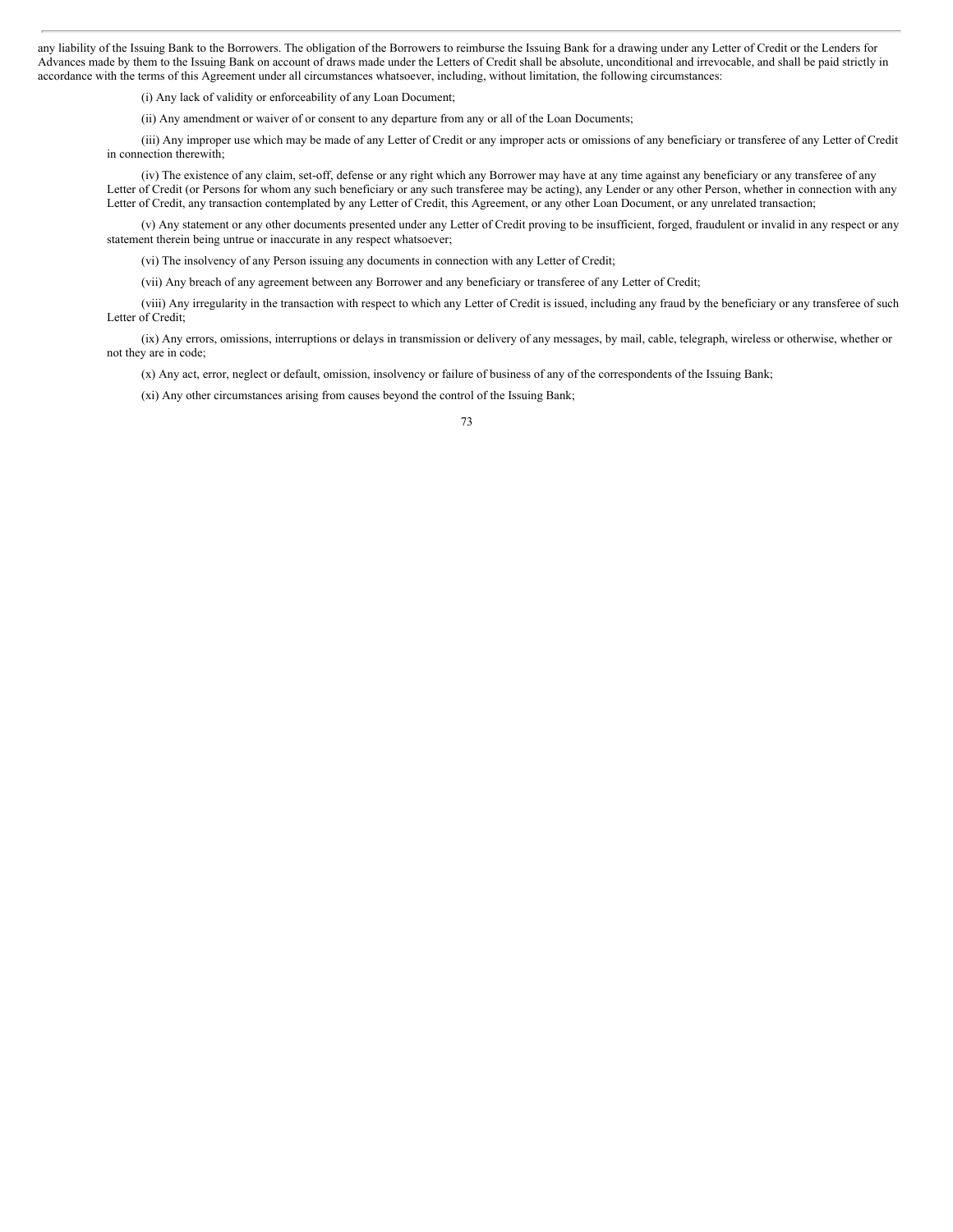(xii) Payment by the Issuing Bank under any Letter of Credit against presentation of a sight draft or a certificate which does not comply with the terms of such Letter of Credit, provided that such payment shall not have constituted gross negligence or willful misconduct of the Issuing Bank as determined by a final non-appealable judgment of a court of competent jurisdiction; and

(xiii) Any other circumstance or happening whatsoever, whether or not similar to any of the foregoing.

(g) The Borrowers will indemnify and hold harmless each Indemnitee from and against any and all claims, liabilities, obligations, losses, damages, penalties, actions, judgments, suits, costs, expenses or disbursements of any kind or nature whatsoever (including reasonable attorneys' fees) which may be imposed on, incurred by or asserted against such Indemnitee in any way relating to or arising out of the issuance of a Letter of Credit, except that the Borrowers shall not be liable to an Indemnitee for any portion of such claims, liabilities, obligations, losses, damages, penalties, actions, judgments, suits, costs, expenses or disbursements resulting from the gross negligence or willful misconduct of such Indemnitee as determined by a final non-appealable judgment of a court of competent jurisdiction. This Section 2.15(g) shall survive termination of this Agreement.

(h) Each Lender shall be responsible (to the extent the Issuing Bank is not reimbursed by the Borrowers) for its pro rata share (based on such Lender's Revolving Commitment Ratio) of any and all reasonable out-of-pocket costs, expenses (including reasonable attorneys' fees) and disbursements which may be incurred or made by the Issuing Bank in connection with the collection of any amounts due under, the administration of, or the presentation or enforcement of any rights conferred by any Letter of Credit, any Borrower's or any Guarantor's obligations to reimburse draws thereunder or otherwise. In the event the Borrowers shall fail to pay such expenses of the Issuing Bank within fifteen (15) days of demand for payment by the Issuing Bank, each Lender shall thereupon pay to the Issuing Bank its pro rata share (based on such Lender's Revolving Commitment Ratio) of such expenses within ten (10) days from the date of the Issuing Bank's notice to the Lenders of the Borrowers' failure to pay; provided, however, that if the Borrowers shall thereafter pay such expenses, the Issuing Bank will repay to each Lender the amounts received from such Lender hereunder.

Section 2.16 Bank Products. Any Credit Party may request and the Administrative Agent or any Lender may, in its sole and absolute discretion, arrange for such Credit Party to obtain from the Administrative Agent, any Lender or any Affiliate of the Administrative Agent or any Lender, as applicable, Bank Products although no Credit Party is required to do so. If any Bank Products are provided by an Affiliate of the Administrative Agent or any Affiliate of any Lender, the Credit Parties agree to indemnify and hold the Lender Group, or any of them, harmless from any and all costs and obligations now or hereafter incurred by the Lender Group, or any of them, which arise from any indemnity given by the Administrative Agent to any of its Affiliates, or any Lender to any of its Affiliates, as applicable, related to such Bank Products; provided, however, nothing contained herein is intended to limit the Credit Parties' rights, with respect to the Administrative Agent, any Lender or any Affiliates of the Administrative Agent or any Lender, as applicable, if any, which arise as a result of the execution of Bank Products Documents. The agreement contained in this Section shall survive termination of this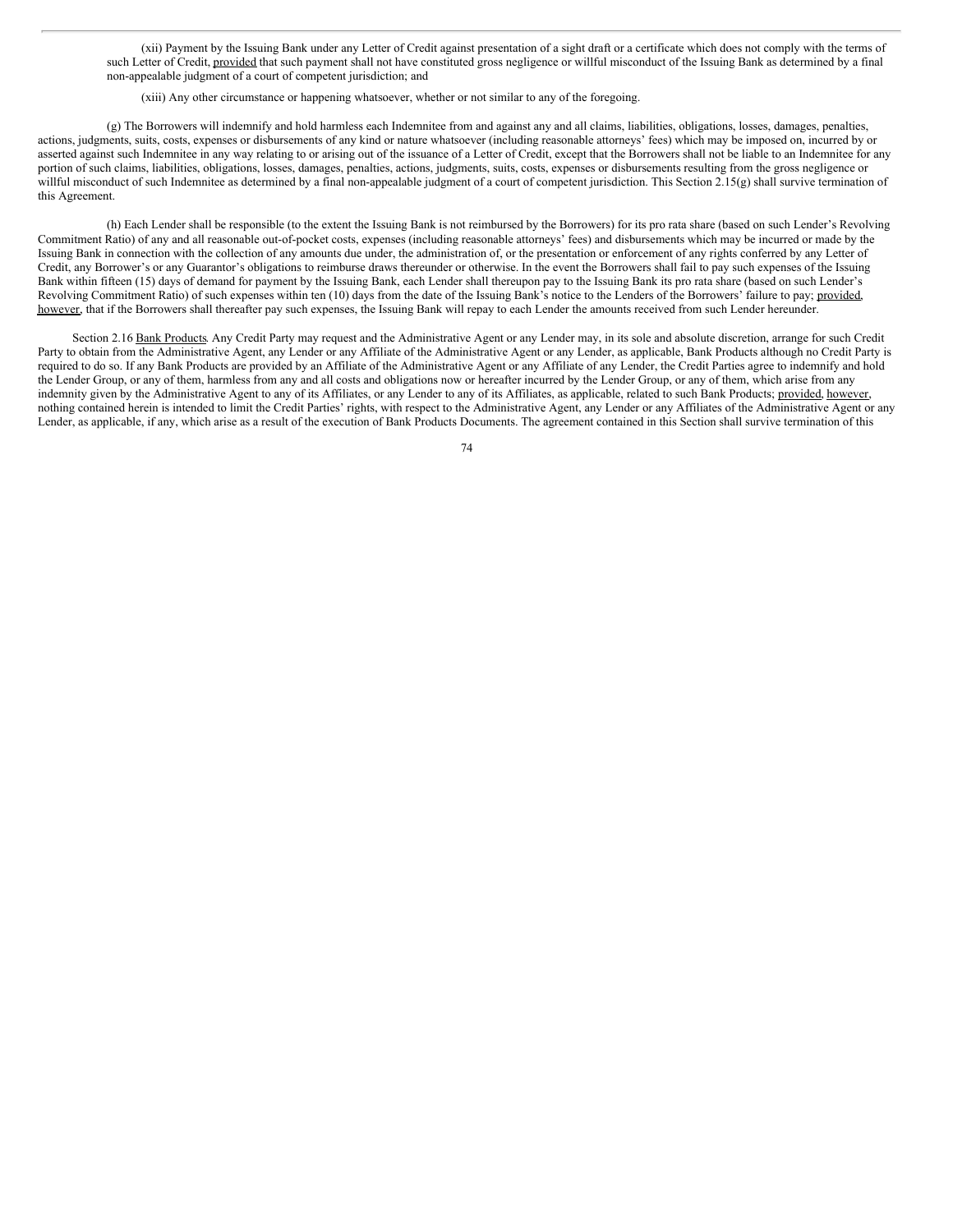Agreement. The Credit Parties acknowledge and agree that the obtaining of Bank Products from the Administrative Agent, any Lender or any Affiliate of the Administrative Agent or any Lender (a) is in the sole and absolute discretion of the Administrative Agent, such Lender or such Affiliates, as applicable, and (b) is subject to all rules and regulations of the Administrative Agent, such Lender or such Affiliates, as applicable.

### Section 2.17 Defaulting Lenders.

### (a) Cash Collateral

(i) At any time that there shall exist a Defaulting Lender, within one Business Day following the written request of the Administrative Agent or the Issuing Bank (with a copy to the Administrative Agent) the Borrowers shall Cash Collateralize the Letter of Credit Obligations with respect to such Defaulting Lender (determined after giving effect to Section 2.17(b)(iv) and any Cash Collateral provided by such Defaulting Lender) in an amount not less than 105% of the Letter of Credit Obligations with respect to such Defaulting Lender.

(ii) The Borrowers, and to the extent provided by any Defaulting Lender, such Defaulting Lender, hereby grants to the Administrative Agent, for the benefit of the Issuing Bank, and agrees to maintain, a first priority security interest in all such Cash Collateral as security for the Defaulting Lenders' obligation to fund participations in respect of Letters of Credit, to be applied pursuant to clause (iii) below. If at any time the Administrative Agent determines that Cash Collateral is subject to any right or claim of any Person other than the Administrative Agent and the Issuing Bank as herein provided, or that the total amount of such Cash Collateral is less than the minimum amount required pursuant to clause (i) above, the Borrower will, promptly upon demand by the Administrative Agent, pay or provide to the Administrative Agent additional Cash Collateral in an amount sufficient to eliminate such deficiency (after giving effect to any Cash Collateral provided by the Defaulting Lender).

(iii) Notwithstanding anything to the contrary contained in this Agreement, Cash Collateral provided under this Section 2.17(a) or Section 2.17(b) in respect of Letters of Credit shall be applied to the satisfaction of the Defaulting Lender's obligation to fund participations in respect of Letters of Credit or Letter of Credit Disbursements (including, as to Cash Collateral provided by a Defaulting Lender, any interest accrued on such obligation) for which the Cash Collateral was so provided, prior to any other application of such property as may otherwise be provided for herein.

(iv) Cash Collateral (or the appropriate portion thereof) provided in respect of any Letter of Credit Obligations shall no longer be required to be held as Cash Collateral pursuant to this Section 2.17(a) following (A) the elimination of the applicable Letter of Credit Obligations (including by the termination of Defaulting Lender status of the applicable Lender), or (ii) the determination by the Administrative Agent and the Issuing Bank that there exists excess Cash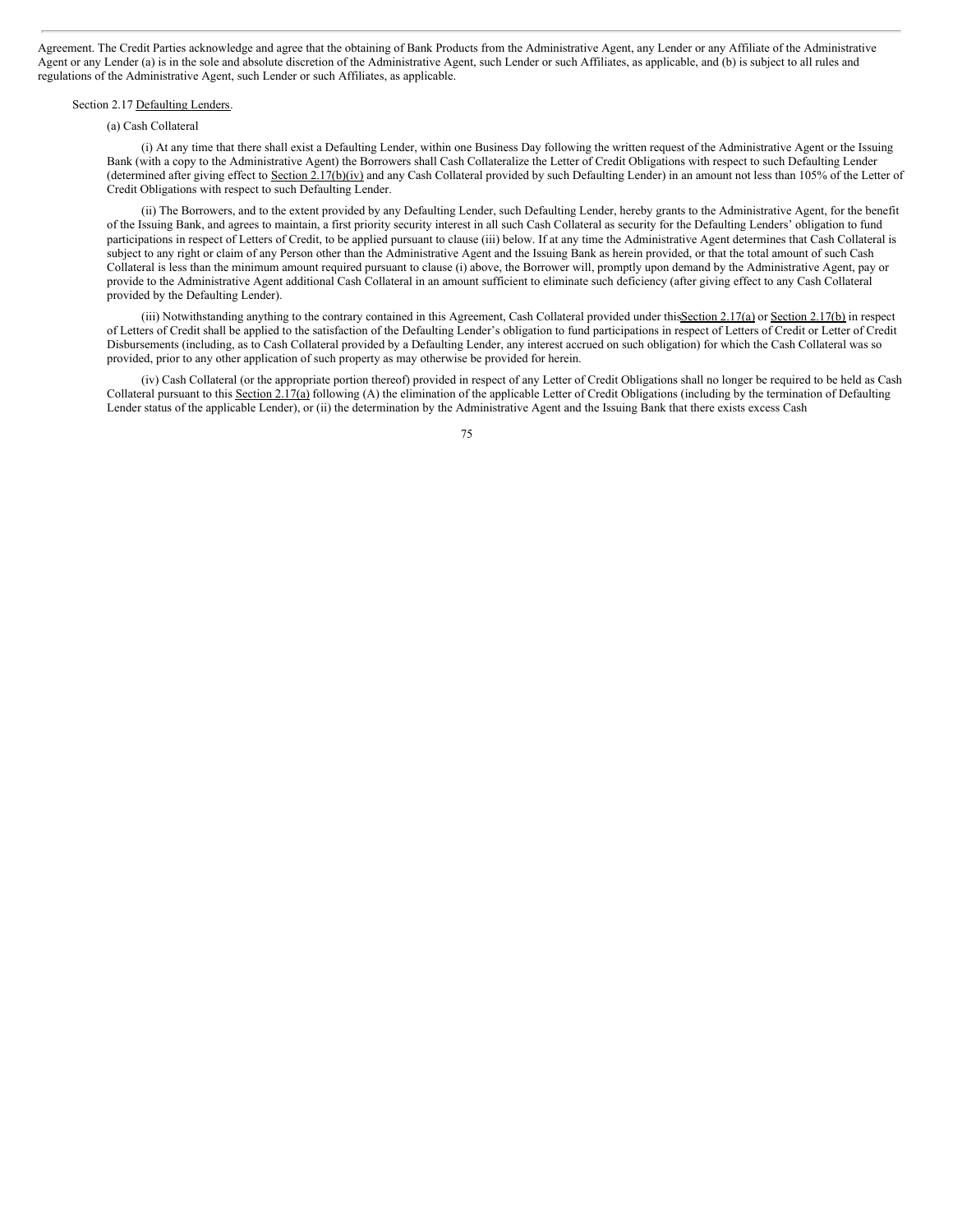Collateral; provided that, subject to Section 2.17(b) through (d) the Person providing Cash Collateral and each Issuing Bank may agree that Cash Collateral shall be held to support future anticipated Letter of Credit Obligations or other obligations and provided further that to the extent that such Cash Collateral was provided by the Borrowers, such Cash Collateral shall remain subject to the security interest granted pursuant to the Loan Documents.

(b) Defaulting Lender Adjustments. Notwithstanding anything to the contrary contained in this Agreement, if any Lender becomes a Defaulting Lender, then, until such time as such Lender is no longer a Defaulting Lender, to the extent permitted by applicable law:

(i) Such Defaulting Lender's right to approve or disapprove any amendment, waiver or consent with respect to this Agreement shall be restricted as set forth in the definition of Majority Lenders and in Section 11.12.

(ii) Any payment of principal, interest, fees or other amounts received by the Administrative Agent for the account of such Defaulting Lender (whether voluntary or mandatory, at maturity, pursuant to Article 9 or otherwise) or received by the Administrative Agent from a Defaulting Lender pursuant to Section 11.4 shall be applied at such time or times as may be determined by the Administrative Agent as follows: first, to the payment of any amounts owing by such Defaulting Lender to the Administrative Agent hereunder; second, to the payment on a pro rata basis of any amounts owing by such Defaulting Lender to the Issuing Bank or Swing Bank hereunder; third, to Cash Collateralize the Letter of Credit Obligations with respect to such Defaulting Lender in accordance withSection 2.17(a); fourth, as the Borrowers may request (so long as no Default or Event of Default exists), to the funding of any Loan in respect of which such Defaulting Lender has failed to fund its portion thereof as required by this Agreement, as determined by the Administrative Agent; fifth, if so determined by the Administrative Agent and the Borrowers, to be held in a deposit account and released pro rata in order to (x) satisfy such Defaulting Lender's potential future funding obligations with respect to Loans under this Agreement and (y) Cash Collateralize future Letter of Credit Obligations with respect to such Defaulting Lender with respect to future Letters of Credit issued under this Agreement, in accordance with Section 2.17(a); sixth, to the payment of any amounts owing to the Lenders, the Issuing Bank or Swing Bank as a result of any judgment of a court of competent jurisdiction obtained by any Lender, the Issuing Bank or Swing Bank against such Defaulting Lender as a result of such Defaulting Lender's breach of its obligations under this Agreement; seventh, so long as no Default or Event of Default exists, to the payment of any amounts owing to the Borrowers as a result of any judgment of a court of competent jurisdiction obtained by the Borrowers against such Defaulting Lender as a result of such Defaulting Lender's breach of its obligations under this Agreement; and eighth, to such Defaulting Lender or as otherwise directed by a court of competent jurisdiction; provided that if (x) such payment is a payment of the principal amount of any Loans or Letter of Credit Disbursements in respect of which such Defaulting Lender has not fully funded its appropriate share, and (y) such Loans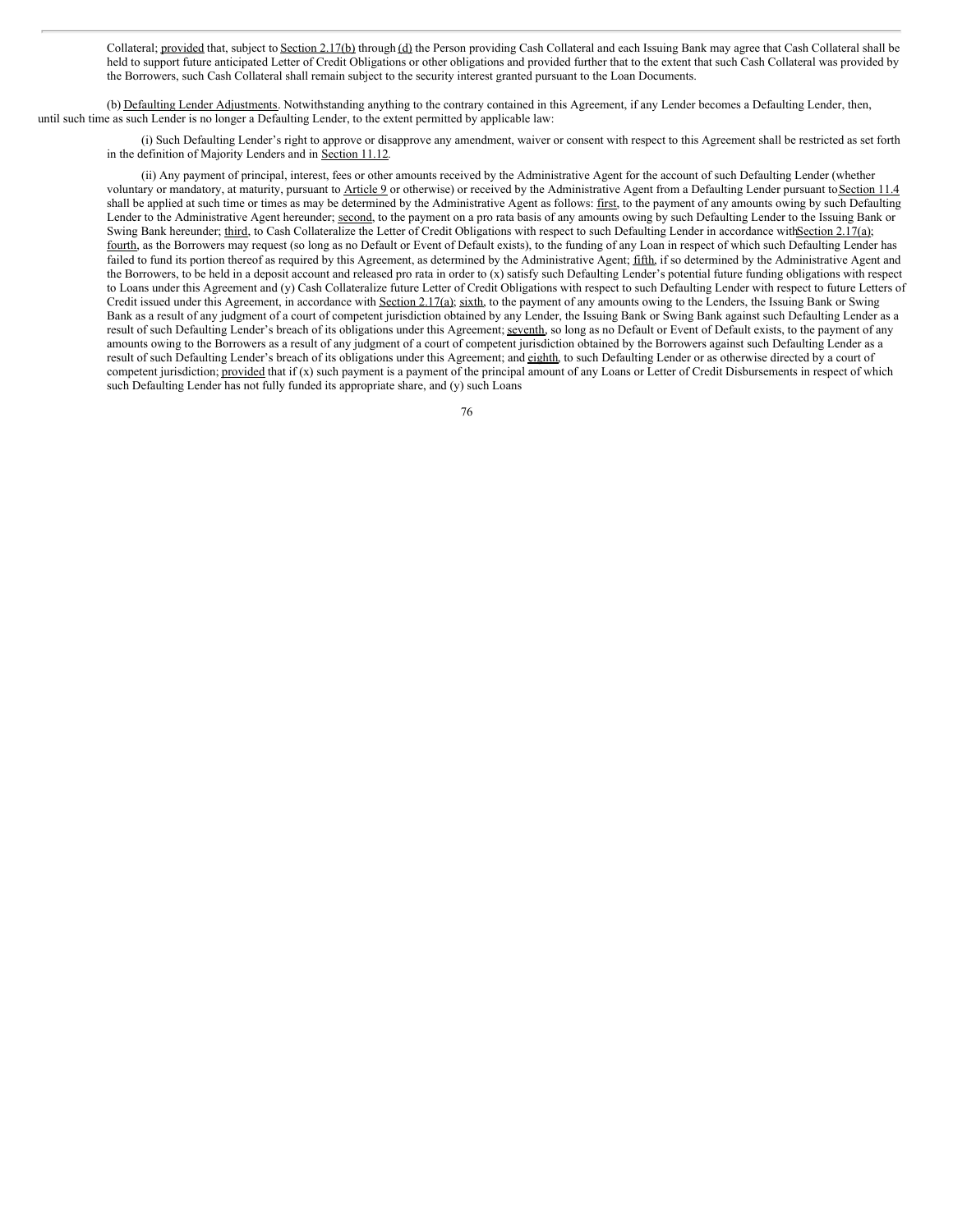were made or the related Letters of Credit were issued at a time when the conditions set forth in Section 4.2 were satisfied or waived, such payment shall be applied solely to pay the Loans of, and Letter of Credit Disbursements owed to, all Non-Defaulting Lenders on a pro rata basis prior to being applied to the payment of any Loans of, or Letter of Credit Disbursements owed to, such Defaulting Lender until such time as all Loans and funded and unfunded participations in Letter of Credit Obligations and Swing Loans are held by the Lenders pro rata in accordance with the Revolving Loan Commitments without giving effect to sub-section (iv) below. Any payments, prepayments or other amounts paid or payable to a Defaulting Lender that are applied (or held) to pay amounts owed by a Defaulting Lender or to post Cash Collateral pursuant to this Section 2.17(b)(ii) shall be deemed paid to and redirected by such Defaulting Lender, and each Lender irrevocably consents hereto.

(iii) (A) No Defaulting Lender shall be entitled to receive any Unused Line Fee pursuant to Section 2.4(b) for any period during which that Lender is a Defaulting Lender (and the Borrowers shall not be required to pay any such fee that otherwise would have been required to have been paid to that Defaulting Lender).

(B) Each Defaulting Lender shall be entitled to receive letter of credit fees pursuant to Section 2.4(c) for any period during which that Lender is a Defaulting Lender only to the extent allocable to that portion of its Letter of Credit Obligations for which it has provided Cash Collateral pursuant to Section 2.17(a).

(C) With respect to Unused Line Fee or letter of credit fee not required to be paid to any Defaulting Lender pursuant to clause (A) or (B) above, the Borrowers shall (x) pay to each Non-Defaulting Lender that portion of any such fee otherwise payable to such Defaulting Lender with respect to such Defaulting Lender's participation in Letters of Credit or Swing Loans that has been reallocated to such Non-Defaulting Lender pursuant to clause (iv) below, (y) pay to the Issuing Bank and Swing Bank, as applicable, the amount of any such fee otherwise payable to such Defaulting Lender to the extent allocable to the Issuing Bank's Letter of Credit Obligations or Swing Bank's Swing Loan Obligations with respect to such Defaulting Lender, and (z) not be required to pay the remaining amount of any such fee.

(iv) All or any part of such Defaulting Lender's participation in Letters of Credit and Swing Loans shall be reallocated among the Non-Defaulting Lenders in accordance with their respective Revolving Commitment Ratio (calculated without regard to such Defaulting Lender's Revolving Loan Commitment) but only to the extent that (x) the conditions set forth in Section 4.2 are satisfied at the time of such reallocation (and, unless the Borrowers shall have otherwise notified the Administrative Agent at such time, the Borrowers shall be deemed to have represented and warranted that such conditions are satisfied at such time), and (y) such reallocation does not cause the aggregate Revolving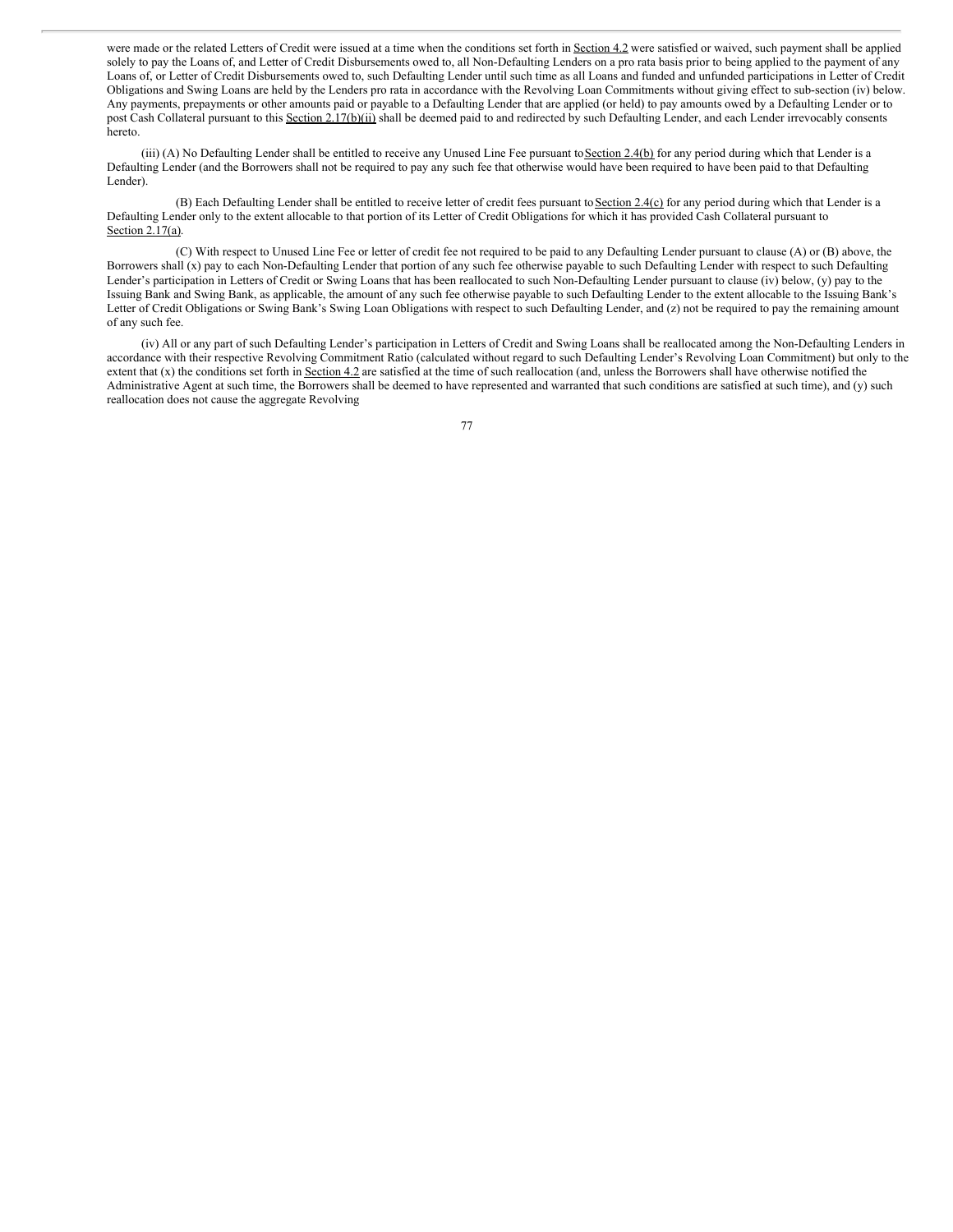Credit Obligations of any Non-Defaulting Lender to exceed such Non-Defaulting Lender's Revolving Loan Commitment. No reallocation hereunder shall constitute a waiver or release of any claim of any party hereunder against a Defaulting Lender arising from that Lender having become a Defaulting Lender, including any claim of a Non-Defaulting Lender as a result of such Non-Defaulting Lender's increased exposure following such reallocation.

(v) If the reallocation described in clause (iv) above cannot, or can only partially, be effected, the Borrowers shall, without prejudice to any right or remedy available to it hereunder or under law, (x) first, prepay Swing Loans in an amount equal to the Swing Loan Obligations with respect to such Defaulting Lender and (y) second, Cash Collateralize the Letter of Credit Obligations with respect to such Defaulting Lender in accordance with the procedures set forth in Section 2.17(a).

(c) Defaulting Lender Cure. If the Borrower Representative, the Administrative Agent, Swing Bank and Issuing Bank agree in writing (such agreement not to be unreasonably withheld or delayed) that a Lender is no longer a Defaulting Lender, the Administrative Agent will so notify the parties hereto, whereupon as of the effective date specified in such notice and subject to any conditions set forth therein (which may include arrangements with respect to any Cash Collateral), that Lender will, to the extent applicable, purchase at par that portion of outstanding Loans of the other Lenders or take such other actions as the Administrative Agent may determine to be necessary to cause the Loans and funded and unfunded participations in Letters of Credit and Swing Loans to be held pro rata by the Lenders in accordance with the Revolving Commitment Ratios (without giving effect to Section 2.17(b)(iv), whereupon such Lender will cease to be a Defaulting Lender; provided that no adjustments will be made retroactively with respect to fees accrued or payments made by or on behalf of the Borrowers while that Lender was a Defaulting Lender; and provided, further, that except to the extent otherwise expressly agreed by the affected parties, no change hereunder from Defaulting Lender to Lender will constitute a waiver or release of any claim of any party hereunder arising from that Lender's having been a Defaulting Lender.

(d) New Swing Loans/Letters of Credit. So long as any Lender is a Defaulting Lender, the Issuing Bank will not be required to issue, amend or increase any Letter of Credit, and the Swing Bank will not be required to make any Swing Loans, unless they are satisfied that 100% of the related Letter of Credit Obligations and Swing Loan Obligations is fully covered or eliminated by Cash Collateral and reallocation as set forth in this Section 2.17.

# ARTICLE 3

## GUARANTY

## Section 3.1 Guaranty.

(a) Each Guarantor hereby, jointly and severally, guarantees to the Administrative Agent, for the benefit of the Lender Group, the full and prompt payment of the Obligations, including, without limitation, any interest therein (including, without limitation,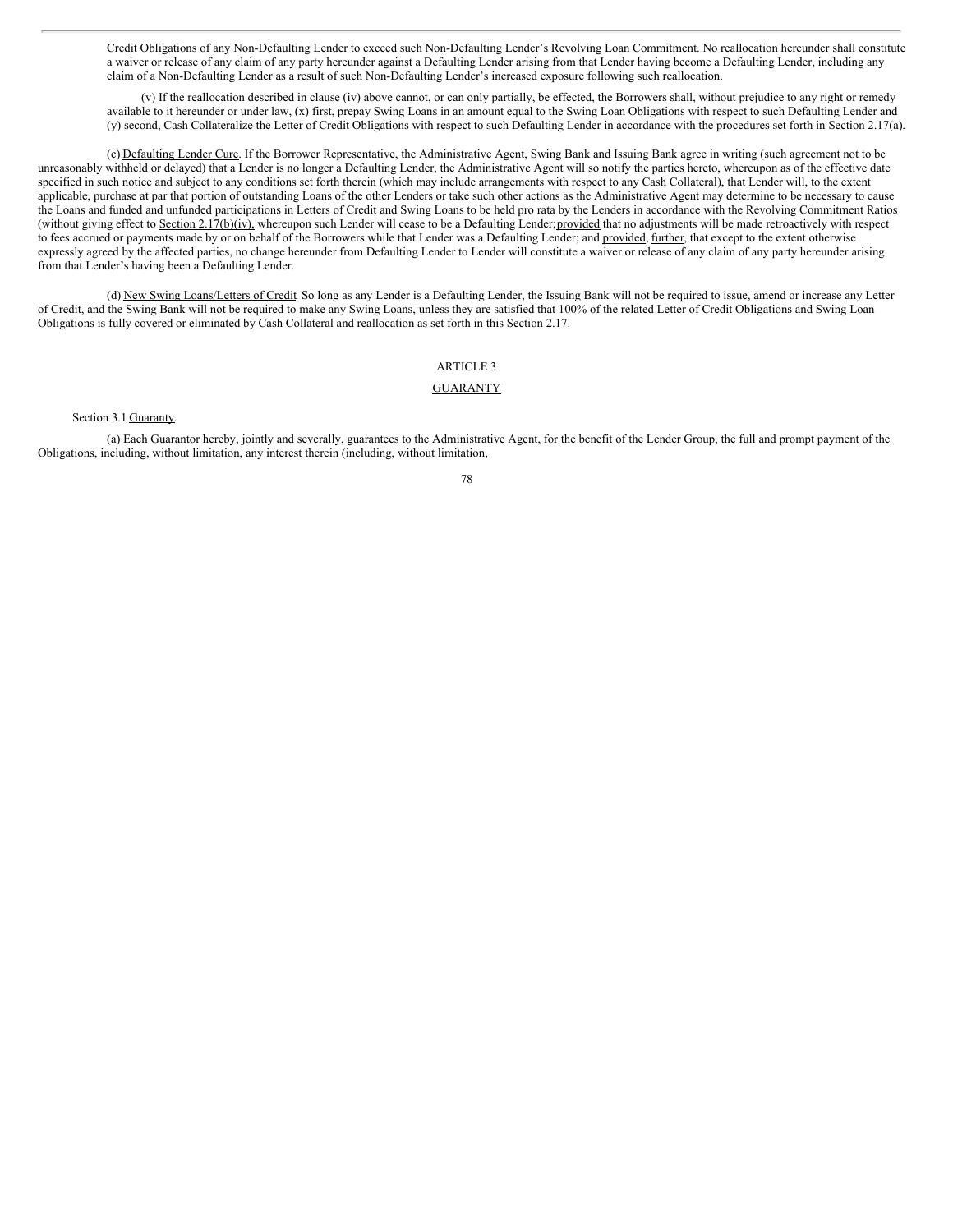interest as provided in this Agreement, accruing after the filing of a petition initiating any insolvency proceedings, whether or not such interest accrues or is recoverable against any Borrower after the filing of such petition for purposes of the Bankruptcy Code or is an allowed claim in such proceeding), plus reasonable attorneys' fees and expenses if the obligations represented by this Guaranty are collected by law, through an attorney-at-law, or under advice therefrom.

(b) Regardless of whether any proposed guarantor or any other Person shall become in any other way responsible to the Lender Group, or any of them, for or in respect of the Obligations or any part thereof, and regardless of whether or not any Person now or hereafter responsible to the Lender Group, or any of them, for the Obligations or any part thereof, whether under this Guaranty or otherwise, shall cease to be so liable, each Guarantor hereby declares and agrees that this Guaranty shall be a joint and several obligation, shall be a continuing guaranty and shall be operative and binding until the Obligations shall have been indefeasibly paid in full in cash (or in the case of Letter of Credit Obligations, secured through delivery of cash collateral in an amount equal to one hundred and five percent (105%) of the Letter of Credit Obligations) and the Commitments shall have been terminated.

(c) Each Guarantor absolutely, unconditionally and irrevocably waives any and all right to assert any defense (other than the defense of payment in cash in full, to the extent of its obligations hereunder, or a defense that such Guarantor's liability is limited as provided in Section 3.1(g)), set-off, counterclaim or cross-claim of any nature whatsoever with respect to this Guaranty or the obligations of the Guarantors under this Guaranty or the obligations of any other Person or party (including, without limitation, the Borrowers) relating to this Guaranty or the obligations of any of the Guarantors under this Guaranty or otherwise with respect to the Obligations in any action or proceeding brought by the Administrative Agent or any other member of the Lender Group to collect the Obligations or any portion thereof, or to enforce the obligations of any of the Guarantors under this Guaranty.

(d) The Lender Group, or any of them, may from time to time, without exonerating or releasing any Guarantor in any way under this Guaranty, (i) take such further or other security or securities for the Obligations or any part thereof as they may deem proper, or (ii) release, discharge, abandon or otherwise deal with or fail to deal with any Guarantor of the Obligations or any security or securities therefor or any part thereof now or hereafter held by the Lender Group, or any of them, or (iii) amend, modify, increase, extend, accelerate or waive in any manner any of the provisions, terms, or conditions of the Loan Documents, all as they may consider expedient or appropriate in their sole and absolute discretion. Without limiting the generality of the foregoing, or of Section 3.1(e), it is understood that the Lender Group, or any of them, may, without exonerating or releasing any Guarantor, give up, modify or abstain from perfecting or taking advantage of any security for the Obligations and accept or make any compositions or arrangements, and realize upon any security for the Obligations when, and in such manner, and with or without notice, all as such Person may deem expedient.

(e) Each Guarantor acknowledges and agrees that no change in the nature or terms of the Obligations or any of the Loan Documents, or other agreements, instruments or contracts evidencing, related to or attendant with the Obligations (including any novation), shall discharge all or any part of the liabilities and obligations of such Guarantor pursuant to this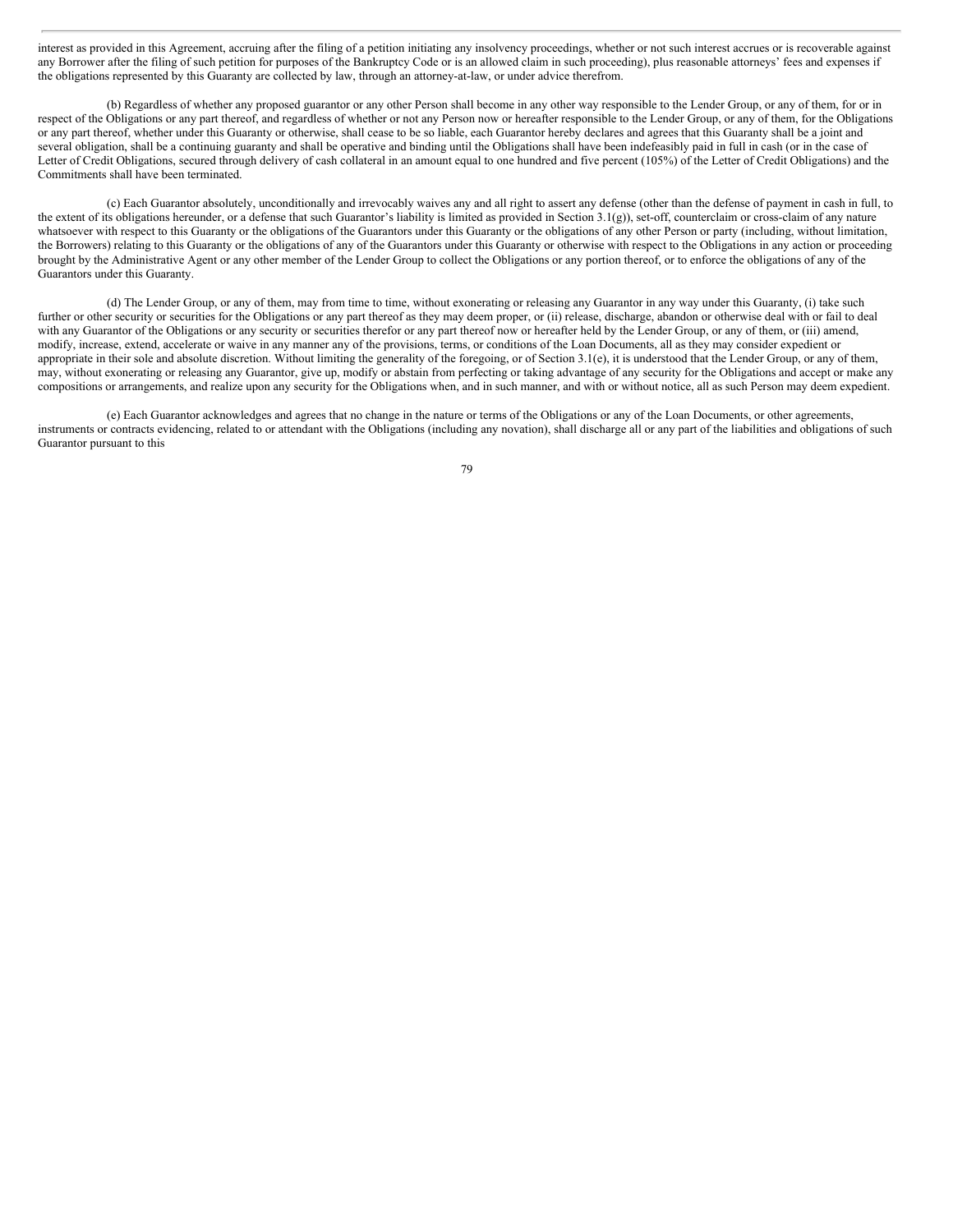Guaranty; it being the purpose and intent of the Guarantors and the Lender Group that the covenants, agreements and all liabilities and obligations of each Guarantor hereunder are absolute, unconditional and irrevocable under any and all circumstances. Without limiting the generality of the foregoing, each Guarantor agrees that until the performance of and payment in full in cash of the Obligations (without possibility of recourse, whether by operation of law or otherwise) and the termination of the Commitments, such Guarantor's undertakings hereunder shall not be released, in whole or in part, by any action or thing which might, but for this paragraph of this Guaranty, be deemed a legal or equitable discharge of a surety or guarantor, or by reason of any waiver, omission of the Lender Group, or any of them, or their failure to proceed promptly or otherwise, or by reason of any action taken or omitted by the Lender Group, or any of them, whether or not such action or failure to act varies or increases the risk of, or affects the rights or remedies of, such Guarantor or by reason of any further dealings between the Borrowers, on the one hand, and any member of the Lender Group, on the other hand, or any other guarantor or surety, and such Guarantor hereby expressly waives and surrenders any defense to its liability hereunder, or any right of counterclaim or offset of any nature or description which it may have or may exist based upon, and shall be deemed to have consented to, any of the foregoing acts, omissions, things, agreements or waivers.

(f) The Lender Group, or any of them, may, without demand or notice of any kind upon or to any Guarantor, at any time or from time to time when any amount shall be due and payable hereunder by any Guarantor, if the Borrowers shall not have timely paid any of the Obligations (or in the case of Letter of Credit Obligations, secured through delivery of cash collateral in an amount equal to one hundred and five percent (105%) of the Letter of Credit Obligations), set-off and appropriate and apply to any portion of the Obligations hereby guaranteed, and in such order of application as the Administrative Agent may from time to time elect in accordance with this Agreement, any deposits, property, balances, credit accounts or moneys of any Guarantor in the possession of any member of the Lender Group or under their respective control for any purpose. If and to the extent that any Guarantor makes any payment to the Administrative Agent or any other Person pursuant to or in respect of this Guaranty, any claim which such Guarantor may have against any Borrower by reason thereof shall be subject and subordinate to the prior payment in full in cash of the Obligations to the satisfaction of the Lender Group and the termination of the Commitments.

(g) The creation or existence from time to time of Obligations in excess of the amount committed to or outstanding on the date of this Guaranty is hereby authorized, without notice to any Guarantor, and shall in no way impair or affect this Guaranty or the rights of the Lender Group herein. It is the intention of each Guarantor and the Administrative Agent that each Guarantor's obligations hereunder shall be, but not in excess of, the Maximum Guaranteed Amount (as herein defined). The "Maximum Guaranteed Amount" with respect to any Guarantor, shall mean the maximum amount which could be paid by such Guarantor without rendering this Guaranty void or voidable as would otherwise be held or determined by a court of competent jurisdiction in any action or proceeding involving any state or Federal bankruptcy, insolvency, reorganization, moratorium, fraudulent conveyance or other similar laws relating to the insolvency of debtors.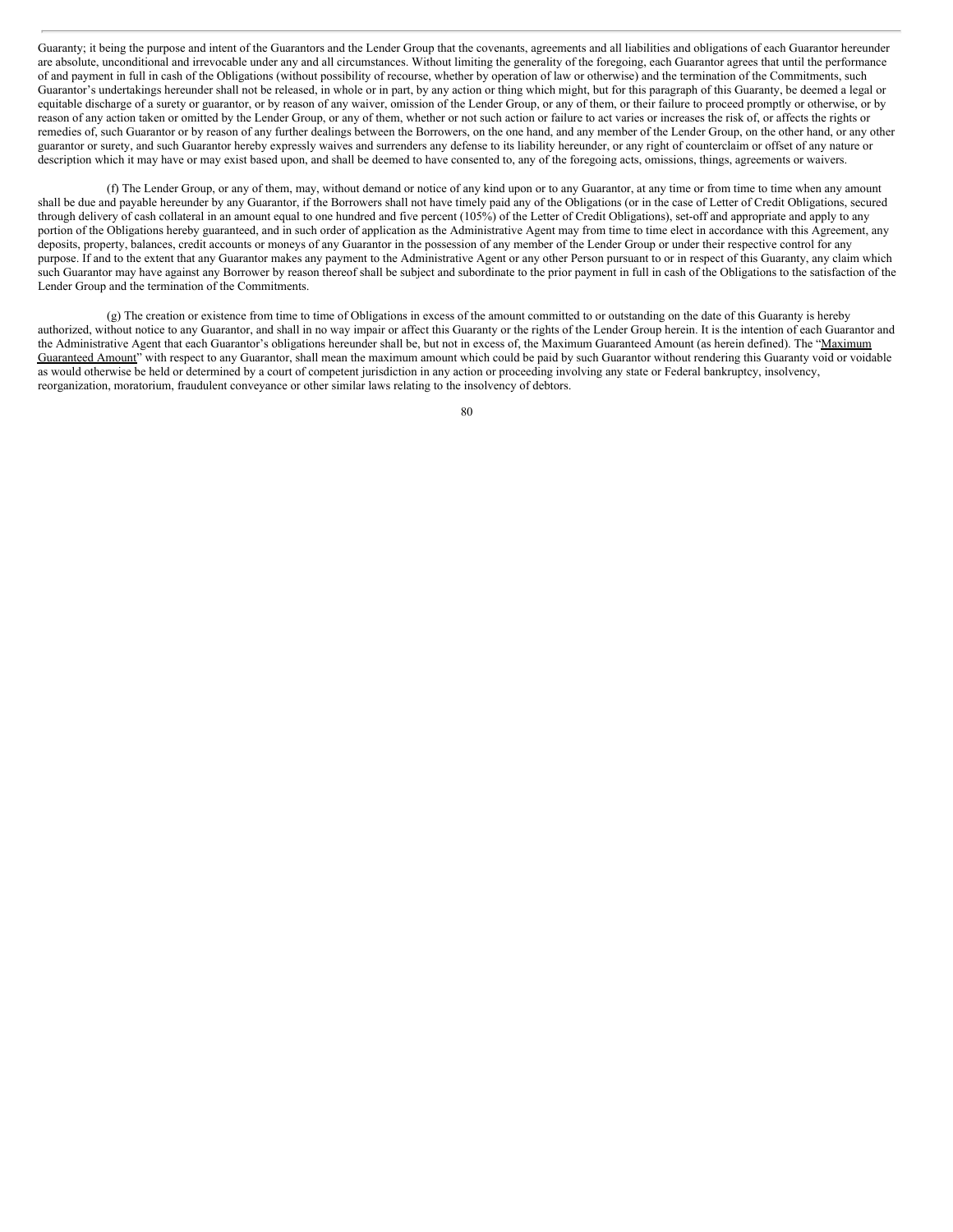(h) Upon the bankruptcy or winding up or other distribution of assets of any Borrower, or of any surety or guarantor (other than the applicable Guarantor) for any Obligations of any Borrower to the Lender Group, or any of them, the rights of the Administrative Agent against any Guarantor shall not be affected or impaired by the omission of any member of the Lender Group to prove its claim, or to prove the full claim, as appropriate, against such Borrower, or any such other guarantor or surety, and the Administrative Agent may prove such claims as it sees fit and may refrain from proving any claim and in its discretion may value as it sees fit or refrain from valuing any security held by it without in any way releasing, reducing or otherwise affecting the liability to the Lender Group of each of the Guarantors.

(i) Each Guarantor hereby absolutely, unconditionally and irrevocably expressly waives, except to the extent such waiver would be expressly prohibited by Applicable Law, the following: (i) notice of acceptance of this Guaranty, (ii) notice of the existence or creation of all or any of the Obligations, (iii) presentment, demand, notice of dishonor, protest and all other notices whatsoever (other than notices expressly required hereunder or under any other Loan Document to which any Guarantor is a party), (iv) all diligence in collection or protection of or realization upon the Obligations or any part thereof, any obligation hereunder, or any security for any of the foregoing, (v) all rights to enforce any remedy which the Lender Group, or any of them, may have against any Borrower, (vi) until the Obligations shall have been paid in full in cash (or in the case of a Letter of Credit Obligations, secured through delivery of cash collateral in an amount equal to one hundred and five percent (105%) of the Letter of Credit Obligations), and all Commitments have been terminated, all rights of subrogation, indemnification, contribution and reimbursement from any Borrower for amounts paid hereunder and any benefit of, or right to participate in, any collateral or security now or hereinafter held by the Lender Group, or any of them, in respect of the Obligations, and (vii) any and all rights under any Applicable Law governing guaranties or sureties. If a claim is ever made upon any member of the Lender Group for the repayment or recovery of any amount or amounts received by such Person in payment of any of the Obligations and such Person repays all or part of such amount by reason of (A) any judgment, decree or order of any court or administrative body having jurisdiction over such Person or any of its property, or (B) any settlement or compromise of any such claim effected by such Person with any such claimant, including any Borrower, then in such event each Guarantor agrees that any such judgment, decree, order, settlement or compromise shall be binding upon such Guarantor, notwithstanding any revocation hereof or the cancellation of any promissory note or other instrument evidencing any of the Obligations, and such Guarantor shall be and remain obligated to such Person hereunder for the amount so repaid or recovered to the same extent as if such amount had never originally been received by such Person.

(j) This Guaranty is a continuing guaranty of the Obligations and all liabilities to which it applies or may apply under the terms hereof and shall be conclusively presumed to have been created in reliance hereon. No failure or delay by any member of the Lender Group in the exercise of any right, power, privilege or remedy shall operate as a waiver thereof, and no single or partial exercise by the Administrative Agent of any right or remedy shall preclude other or further exercise thereof or the exercise of any other right or remedy and no course of dealing between any Guarantor and any member of the Lender Group shall operate as a waiver thereof. No action by any member of the Lender Group permitted hereunder shall in any way impair or affect this Guaranty. For the purpose of this Guaranty, the Obligations shall include, without limitation, all Obligations of the Borrowers to the Lender Group, notwithstanding any right or power of any third party, individually or in the name of any Borrower and the Lender Group, or any of them, to assert any claim or defense as to the invalidity or unenforceability of any such Obligation, and no such claim or defense shall impair or affect the obligations of any Guarantor hereunder.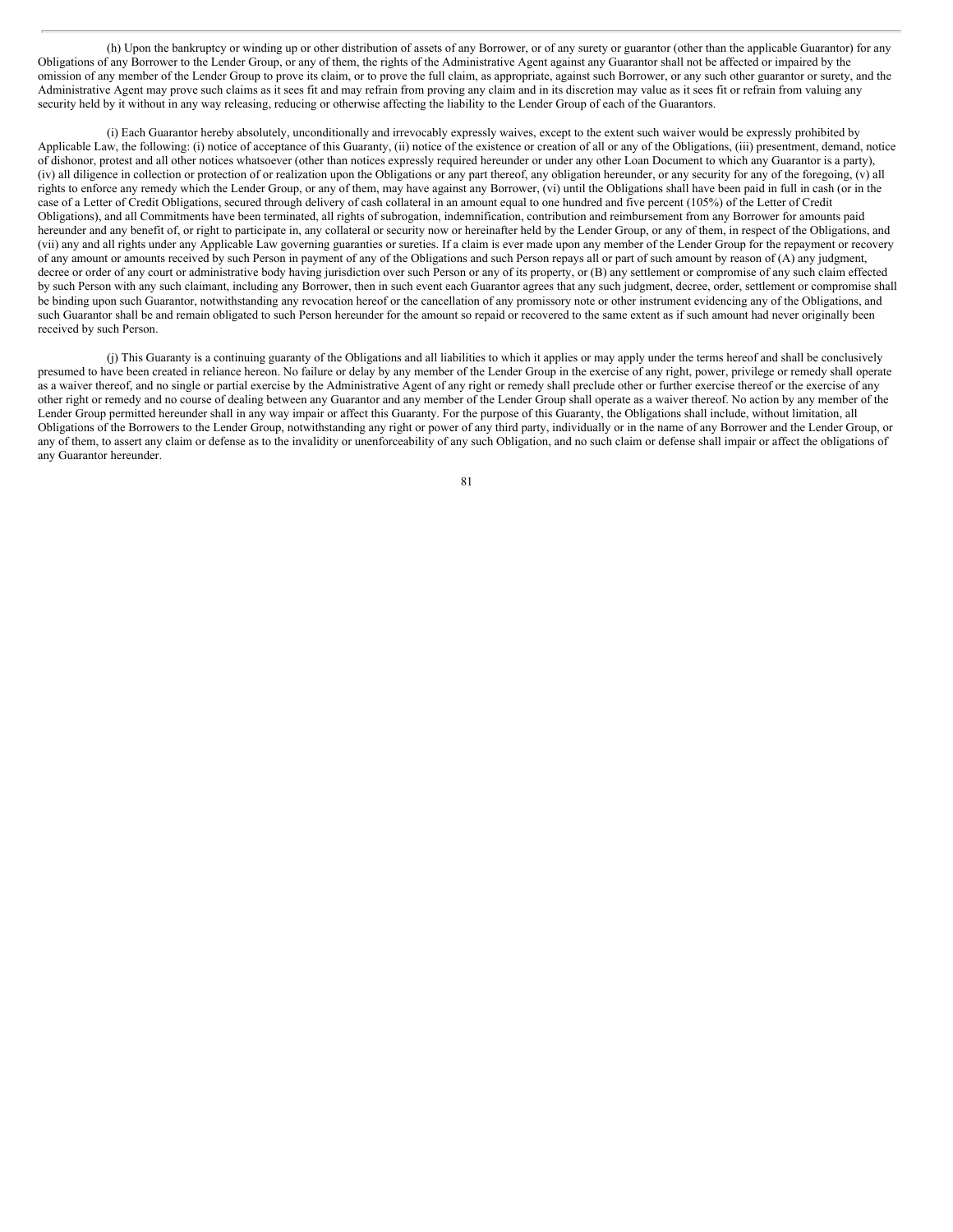(k) This is a guaranty of payment and not of collection. In the event the Administrative Agent makes a demand upon any Guarantor in accordance with the terms of this Guaranty, such Guarantor shall be held and bound to the Administrative Agent directly as debtor in respect of the payment of the amounts hereby guaranteed. All costs and expenses, including, without limitation, reasonable attorneys' fees and expenses, incurred by the Administrative Agent in obtaining performance of or collecting payments due under this Guaranty shall be deemed part of the Obligations guaranteed hereby.

(l) Each Subsidiary Guarantor is a direct or indirect Domestic Subsidiary of the Parent. Each Guarantor expressly represents and acknowledges that any financial accommodations by the Lender Group to the Borrowers, including, without limitation, the extension of credit, are and will be of direct interest, benefit and advantage to such Guarantor.

(m) The payment obligation of a Guarantor to any other Guarantor under any Applicable Law regarding contribution rights among co-obligors or otherwise shall be subordinate and subject in right of payment to the prior payment in full of the obligations of such Guarantor under the other provisions of this Guaranty, and such Guarantor shall not exercise any right or remedy with respect to such rights until payment and satisfaction in full of all such obligations.

### Section 3.2 Additional Waivers.

(a) Without limiting the waivers in the foregoing paragraph, each Guarantor hereby further waives:

(i) any defense arising by reason of or deriving from (1) an election of remedies by the Administrative Agent and the other Lender Group members or (2) any election by the Administrative Agent and the Lender Group members under Section 1111(b) of the Bankruptcy Code to limit the amount of, or any collateral securing, its claim against such Guarantor, any other Credit Party or any other guarantor of the Obligations;

(ii) pursuant to California Civil Code Section 2856, all rights and defenses arising out of an election of remedies by the creditor, even though that election of remedies, such as a nonjudicial foreclosure with respect to security for a guaranteed obligation, has destroyed such Guarantor's rights of subrogation and reimbursement against any other Credit Party or guarantor of the Obligations;

(iii) the benefits of Section 2815 of the California Civil Code (or any similar law in any other jurisdiction) purporting to allow a guarantor to revoke a continuing guaranty with respect to any transactions occurring after the date of the guaranty; and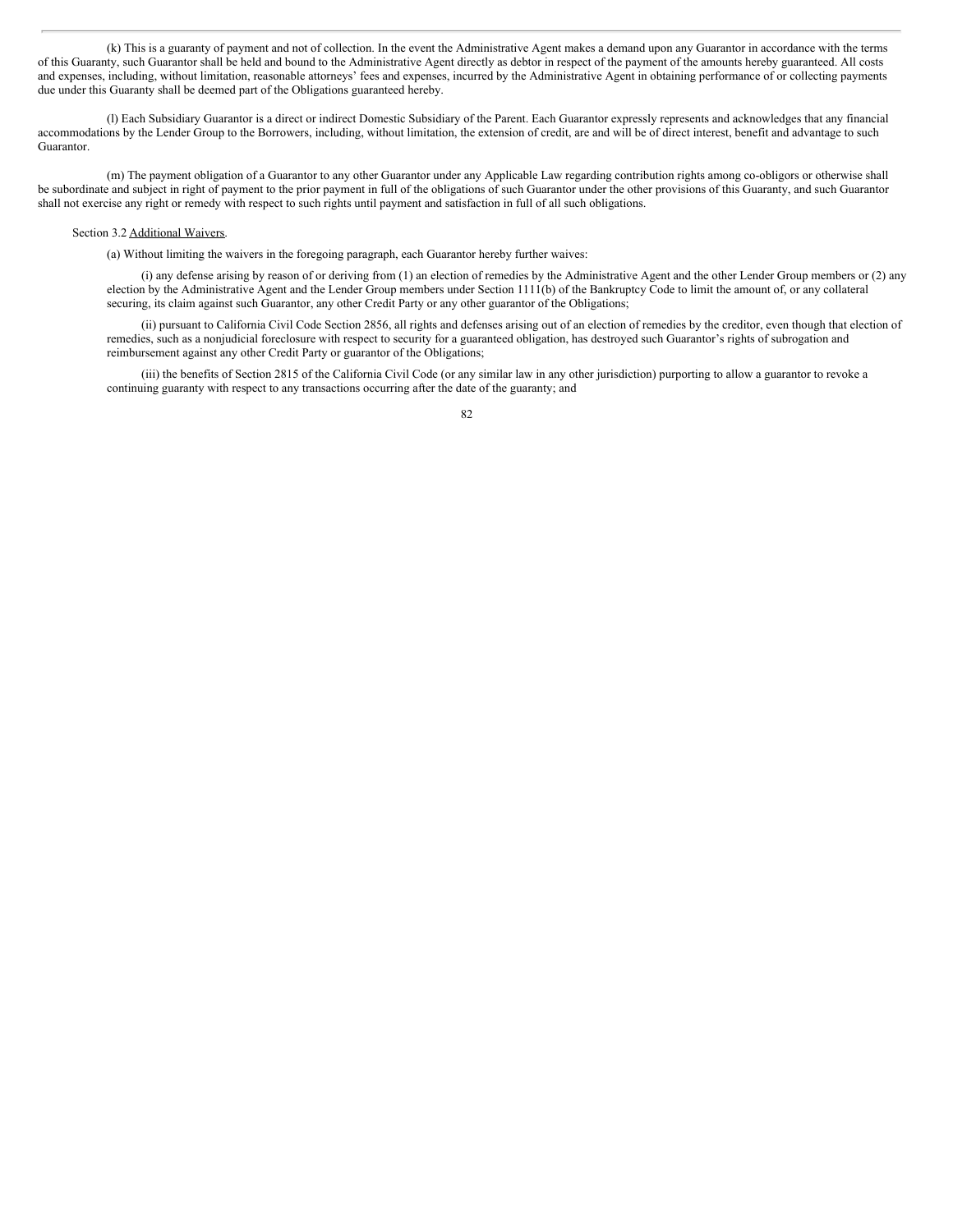(iv) such Guarantor's right, under Sections 2845 or 2850 of the California Civil Code, or otherwise, to require the Administrative Agent and the other Lender Group members to institute suit against, or to exhaust any rights and remedies which the Administrative Agent and the other Lender Group members have or may have against any other Credit Party or guarantor of the Obligations or any third party, or against any collateral provided by any other guarantor of the Obligations, or any third party; and such Guarantor further waives any defense arising by reason of any disability or other defense (other than the defense that the Obligations shall have been fully and finally performed and indefeasibly paid) of any other Credit Party or guarantor of the Obligations or by reason of the cessation from any cause whatsoever of the liability of such other Credit Parties or guarantors in respect thereof.

(b) WITHOUT LIMITING THE GENERALITY OF ANY OTHER WAIVER OR OTHER PROVISION SET FORTH IN THIS GUARANTEE, EACH GUARANTOR HEREBY ABSOLUTELY, KNOWINGLY, UNCONDITIONALLY, AND EXPRESSLY WAIVES AND AGREES NOT TO ASSERT ANY AND ALL BENEFITS OR DEFENSES ARISING DIRECTLY OR INDIRECTLY UNDER ANY ONE OR MORE OF CALIFORNIA CIVIL CODE SECTIONS 2799, 2808, 2809, 2810, 2815, 2819, 2820, 2821, 2822, 2825, 2839, 2845, 2848, 2849, AND 2850, AND CALIFORNIA UNIFORM COMMERCIAL CODE SECTIONS 3116, 3118, 3119, 3419, 3605.

(c) In accordance with Section 11.7 hereof, this Agreement shall be construed in accordance with and governed by the law of the state of New York. The foregoing referenced provisions of California law are included solely out of an abundance of caution, and shall not be construed to mean that any of the referenced provisions of California law are in any way applicable to this Agreement or any other Loan Document or to any of the Obligations.

Section 3.3 Special Provisions Applicable to New Guarantors. Pursuant to Section 6.20 of this Agreement, any new Domestic Restricted Subsidiary of a Borrower may be required to enter into this Agreement as a Guarantor by executing and delivering to the Administrative Agent a Joinder Supplement. Upon the execution and delivery of a Joinder Supplement by such new Domestic Subsidiary, such new Domestic Subsidiary shall become a Guarantor and Credit Party hereunder with the same force and effect as if originally named as a Guarantor or Credit Party herein. The execution and delivery of any Joinder Supplement (or any joinder to any other applicable Loan Document) adding an additional Guarantor as a party to this Agreement (or any other applicable Loan Document) shall not require the consent of any other party hereto. The rights and obligations of each party hereunder shall remain in full force and effect notwithstanding the addition of any new Guarantor hereunder.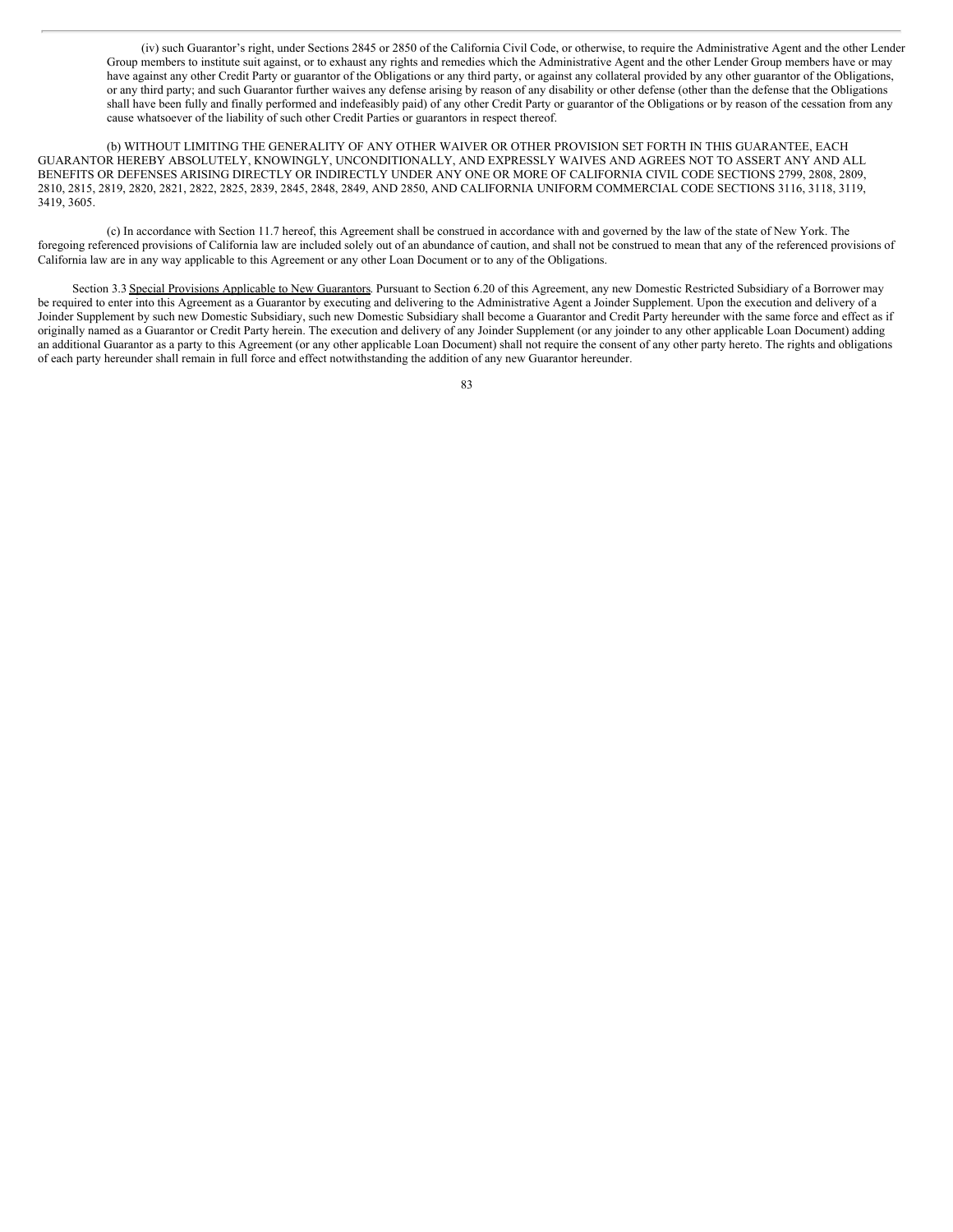# ARTICLE 4

## CONDITIONS PRECEDENT

Section 4.1 Conditions Precedent to Initial Advance. The obligations of the Lenders to undertake the Commitments and to make the initial Advances hereunder, and the obligation of the Issuing Bank to issue any initial Letter of Credit hereunder, are subject to the prior fulfillment of each of the following conditions on or before December 31, 2013:

(a) The Administrative Agent shall have received each of the following, in form and substance reasonably satisfactory to the Lender Group:

(i) This Agreement duly executed by the Borrowers, the Guarantors, the Lenders, and the Administrative Agent;

(ii) Any Revolving Loan Notes requested by any Lender duly executed by the Borrowers;

(iii) The Security Agreement duly executed by each Credit Party, together with Uniform Commercial Code financing statements related thereto;

(iv) All other Security Documents duly executed by each Credit Party party thereto;

(v) A Controlled Account Agreement with respect to each deposit account set forth on Schedule 6.15 (other than an Excluded Account) maintained by any Credit Party at a depository institution, duly executed by such Credit Party, the Administrative Agent, and such depository institution, and evidence reasonably satisfactory to the Administrative Agent that the Credit Parties have established the cash management system required by Section 6.15;

(vi) An Information and Collateral Disclosure Certificate with respect to the Credit Parties duly executed by such Credit Party;

(vii) The legal opinions of Orrick, Herrington & Sutcliffe LLP, counsel to the Credit Parties, and local counsel for each jurisdiction in which a Credit Party is organized (to the extent the foregoing opinions do not opine as to the law of such jurisdictions), in each case addressed to the Lender Group, which opinions shall cover the transactions contemplated hereby and in the other Loan Documents and include, among other things, opinions as to corporate or limited liability company power and authority; due authorization; good standing or existence; no conflicts with organizational documents, laws, material agreements (including without limitation the Senior Subordinated Note Indenture), and order and decrees; no liens triggered by execution and delivery of the Loan Documents; necessary consents; execution and delivery; enforceability; margin regulations; investment company act; and attachment and perfection of security interests;

(viii) The duly executed Request for Advance for the initial Advance of the Loans, with disbursement instructions attached thereto;

(ix) A loan certificate signed by an Authorized Signatory of each Credit Party, including a certificate of incumbency with respect to each Authorized Signatory of such Person, together with appropriate attachments which shall include, without limitation, the following: (A) a copy of the certificate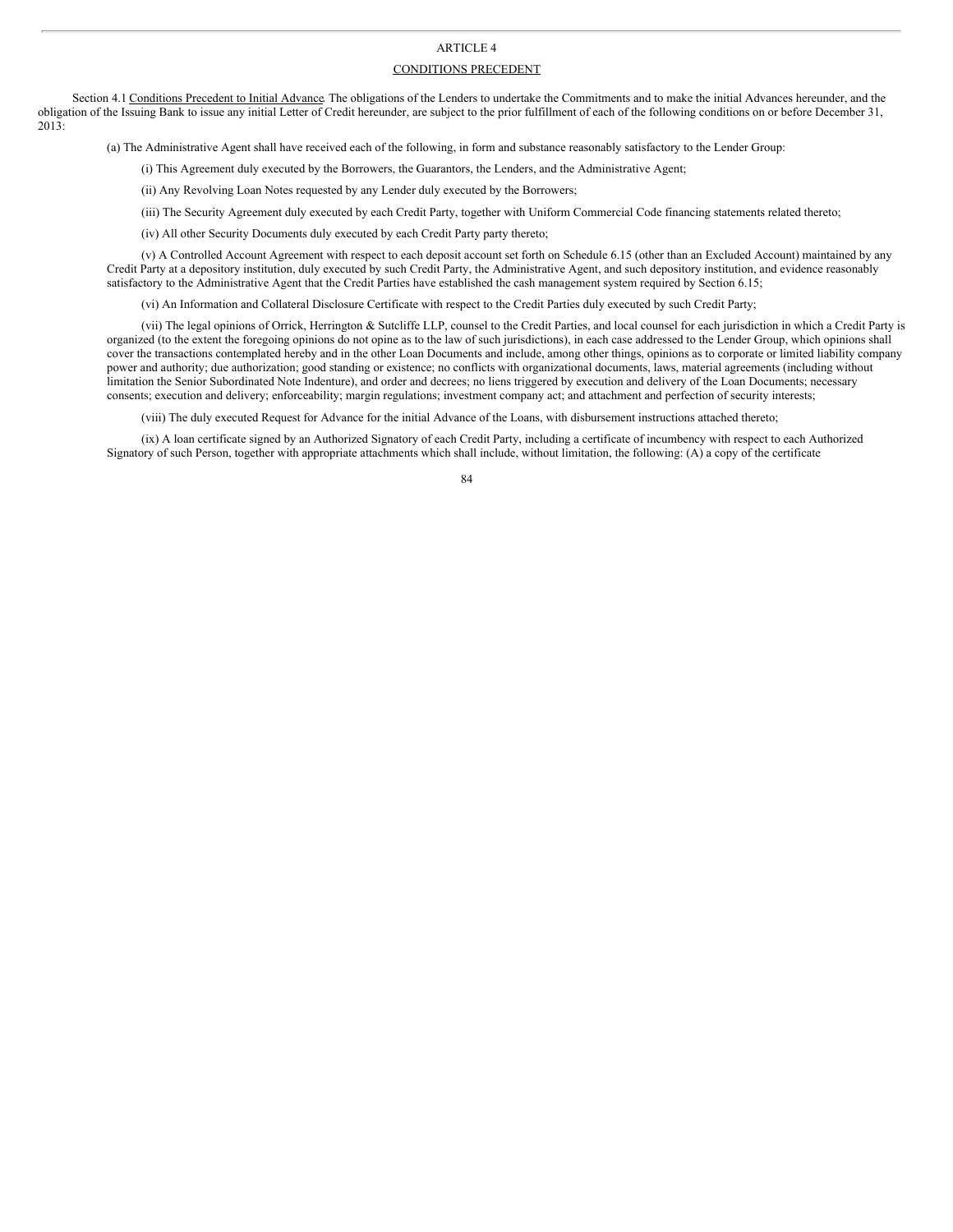of incorporation or formation, articles of organization, or similar organizational document of such Person certified to be true, complete and correct by the Secretary of State of the State of such Person's incorporation or formation, (B) a true, complete and correct copy of the bylaws, operating agreement, partnership agreement, limited liability company agreement, or similar organizational document of such Person, (C) a true, complete and correct copy of the resolutions (including, without limitation, board resolutions and shareholder resolutions, as applicable) of such Person authorizing the execution, delivery and performance by such Person of the Loan Documents and the Bank Products Documents and, with respect to the Borrowers, authorizing the borrowings hereunder, and (D) certificates of good standing, existence, or similar appellation from each jurisdiction in which such Person is organized and, to the extent failure to be so qualified in any other jurisdiction could reasonably be expected to have a Materially Adverse Effect, foreign qualifications in those jurisdictions in which such Person is required to be qualified to do business;

(x) A solvency certificate executed by the chief financial officer of the Parent regarding the solvency and financial condition of the Credit Parties, together with a pro forma balance sheet giving effect to the incurrence of the initial Advance and the issuance of the initial Letter of Credit hereunder;

(xi) Certificates of insurance, additional insured endorsements, and lender's loss payable endorsements with respect to the Credit Parties, in each case, meeting the requirements of Section 6.5;

(xii) UCC, PPSA, Lien, and Intellectual Property searches, and all other searches and other evidence satisfactory to Administrative Agent that there are not Liens upon the Collateral (other than Permitted Liens);

(xiii) Payoff letters, termination statements, and the like (including, without limitation, cancellation of all existing letters of credit) required by the Administrative Agent in connection with the removal of any Liens (other than Permitted Liens) and the repayment of debt to be repaid on the Agreement Date;

(xiv) Evidence satisfactory to the Administrative Agent that the Liens granted pursuant to the Security Documents will be first priority perfected Liens on the Collateral (subject only to Permitted Liens), including, without limitation, through (1) the filing of UCC financing statements, and (2) delivery of all possessory Collateral to the Lender required to be delivered in accordance with the Security Documents;

(xv) Payment of all fees and expenses payable to the Administrative Agent, the Affiliates of the Administrative Agent, and the Lenders in connection with the execution and delivery of this Agreement, including, without limitation, fees and expenses of counsel to the Administrative Agent;

(xvi) Each Third Party Agreement required by Section 6.10;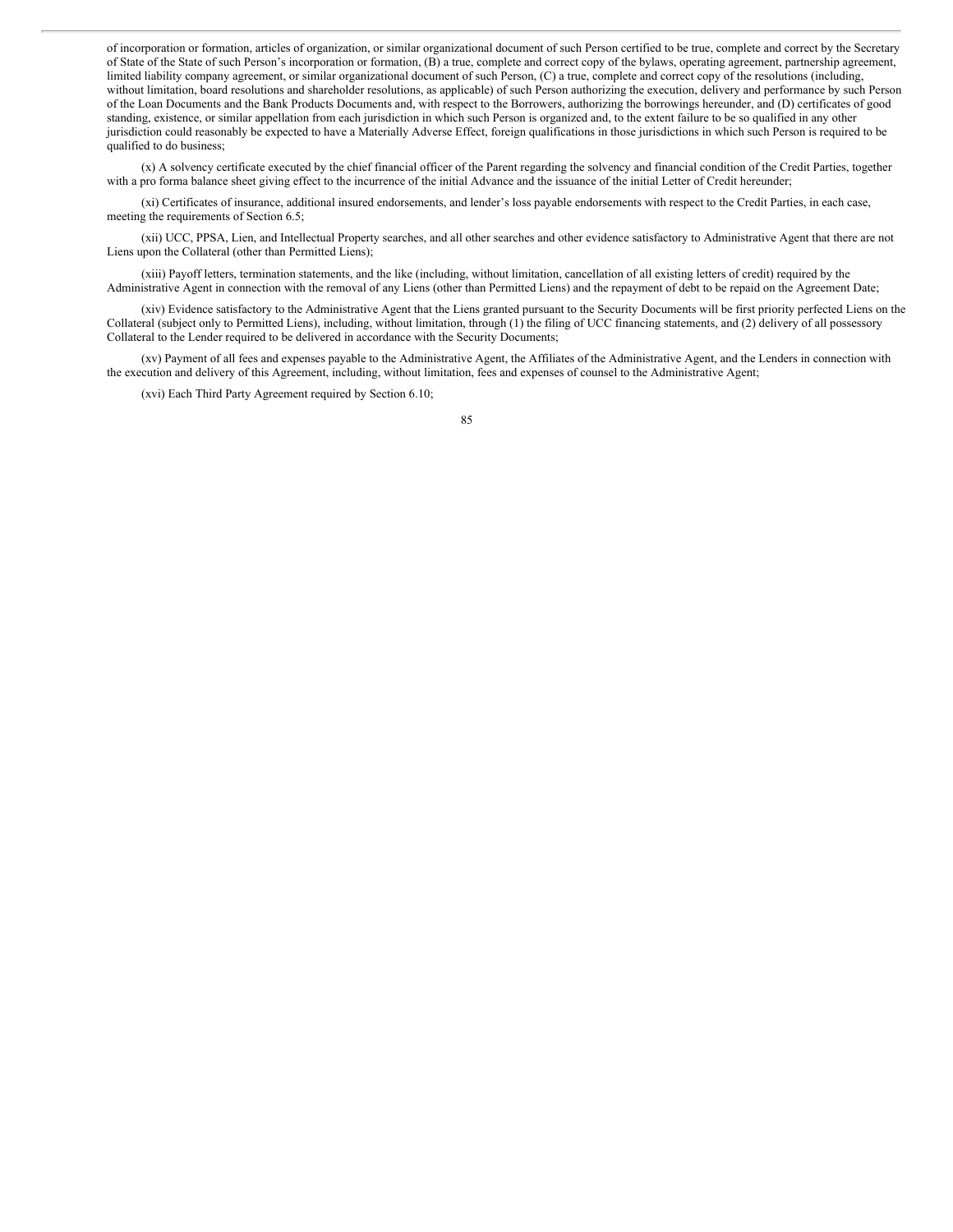(xvii) A certificate signed by an Authorized Signatory of the Borrowers certifying that each of the applicable conditions set forth in Section 4.2 have been satisfied; and

(xviii) All such other documents as the Administrative Agent may reasonably request, certified by an appropriate governmental official or an Authorized Signatory if so requested.

(b) The Administrative Agent shall have completed their financial, collateral, regulatory, and legal due diligence of Credit Parties, and all credit investigations and background checks, and the results, form, and substance of each of the foregoing items shall be satisfactory to Administrative Agent.

(c) The Administrative Agent shall be satisfied that no change in the business, condition (financial or otherwise), results of operations, liabilities (contingent or otherwise), or properties of the Parent and its Restricted Subsidiaries (taken as a whole) shall have occurred since June 29, 2013, which change has had or would be reasonably expected to have a Materially Adverse Effect, and the Administrative Agent shall have received a certificate of an Authorized Signatory of the Borrowers so stating.

(d) The Administrative Agent shall have received and be satisfied with (i) the financial statements (including balance sheets and related statements of income and retained earnings and related statements of cash flows) described in Section 5.1(k), (ii) the unaudited balance sheet and statement of income of the Parent and its Restricted Subsidiaries for the fiscal year ended September 29, 2013 and the fiscal month ended on or about October 31, 2013, and (iii) an annual budget for the Credit Parties and their Subsidiaries, including forecasts of the income statement, the balance sheet and a cash flow statement for each fiscal year through the fiscal year ending September 2018, prepared on a month by month basis for the fiscal year ending September 27, 2014, and prepared on an annual basis for each fiscal year thereafter (it being recognized by the Administrative Agent and the Lenders that the projections and forecasts provided by the Credit Parties should not be viewed as facts and that actual results during the period or periods covered by such projections and forecasts may differ from the projected or forecasted results).

(e) The Administrative Agent shall have received a certificate signed by an Authorized Signatory of the Borrowers certifying (i) that all Necessary Authorizations are in full force and effect, are not subject to any pending or threatened reversal or cancellation, and all applicable waiting periods have expired, and that there is no ongoing investigation or inquiry by any Governmental Authority regarding the Loans or any other transaction contemplated by the Loan Documents or the conduct of the businesses and the ownership (or lease) of the Properties of the Credit Parties and (ii) that attached thereto are true, correct, and complete copies of all such Necessary Authorizations.

(f) The Administrative Agent shall have completed to its satisfaction all field exams and appraisals required by the Administrative Agent, all of which must be in form and substance reasonably satisfactory to the Administrative Agent.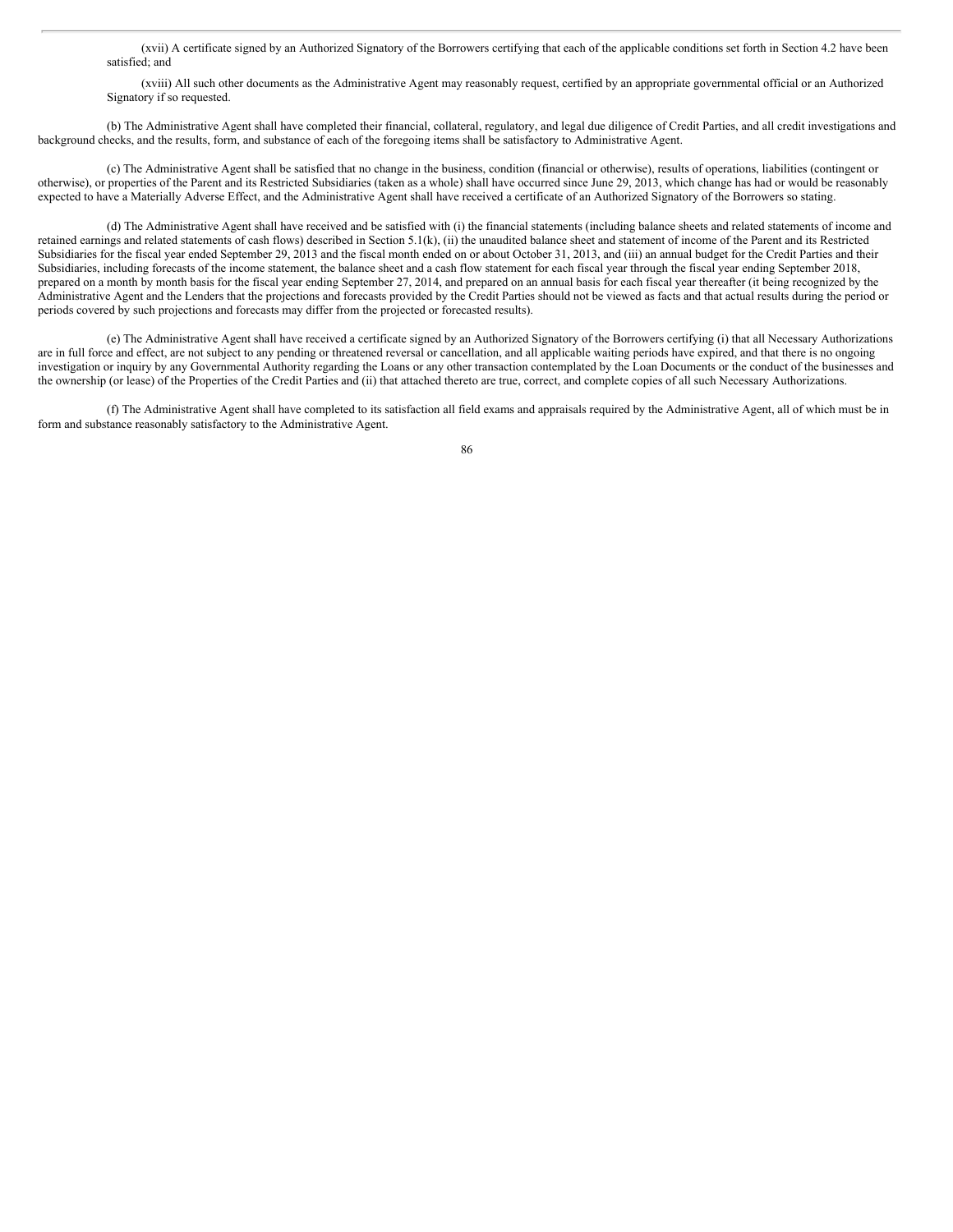(g) The Administrative Agent shall have received a Borrowing Base Certificate, in form and substance satisfactory to the Administrative Agent which calculates the Borrowing Base as of August 31, 2013.

(h) The Administrative Agent shall have received all documentation and information required by any Governmental Authority under any applicable "know your customer" and anti-money laundering laws no later than five (5) Business Days prior to the Agreement Date.

Section 4.2 Conditions Precedent to Each Advance and Issuance of a Letter of Credit. The obligation of the Lenders to make each Advance and of the Issuing Bank to issue any Letter of Credit, including the initial Advance or initial Letter of Credit issuance hereunder (but excluding Advances, the proceeds of which are to reimburse (a) the Swing Bank for Swing Loans, (b) the Administrative Agent for Agent Advances or (c) the Issuing Bank for amounts drawn under a Letter of Credit), is subject to the fulfillment of each of the following conditions immediately prior to or contemporaneously with such Advance or issuance of such Letter of Credit:

(a) All of the representations and warranties of the Credit Parties under this Agreement and the other Loan Documents, which, pursuant to Section 5.4, are made at and as of the time of such Advance or issuance of such Letter of Credit, shall be true and correct in all material respects (provided that if any representation or warranty already includes a materiality or material adverse effect qualifier, such representation or warranty shall be true and correct in all respects) at such time, both before and after giving effect to the application of the proceeds of such Advance or issuance of such Letter of Credit;

(b) The most recent Borrowing Base Certificate which shall have been delivered to the Administrative Agent pursuant to Section 7.5(a) shall demonstrate that, after giving effect to the making of such Advance or issuance of such Letter of Credit and any Reserves imposed since the delivery of such Borrowing Base Certificate, no Overadvance shall exist;

(c) Since June 29, 2013, there shall have been no change, that has had or could be reasonably expected to have a Materially Adverse Effect;

(d) There shall not exist on the date of such Advance or issuance of such Letter of Credit and after giving effect thereto, a Default or an Event of Default;

(e) With respect to the issuance of any Letter of Credit, all other applicable conditions precedent set forth herein shall have been satisfied; and

(f) The Administrative Agent shall have received such information as the Administrative Agent or the Majority Lenders may reasonably request.

The Borrowers hereby agree that the delivery of any Request for Advance or Request for Issuance of Letter of Credit hereunder or any telephonic request for an Advance hereunder shall be deemed to be the certification of the Authorized Signatory thereof that all of the conditions set forth in this Section 4.2 have been satisfied. Notwithstanding the foregoing, if the conditions, or any of them, set forth above are not satisfied, such conditions may be waived by the requisite Lenders under Section 11.12.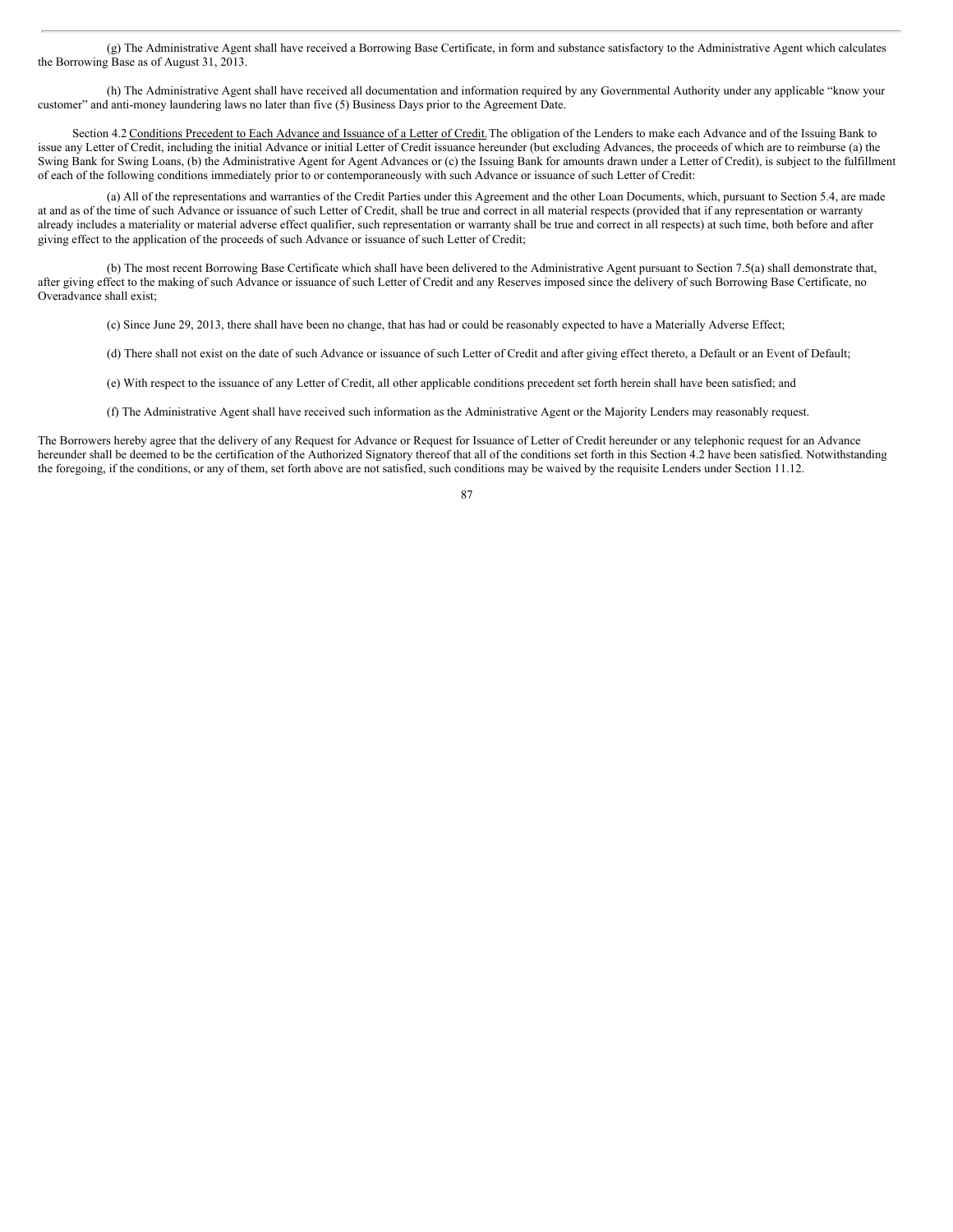## REPRESENTATIONS AND WARRANTIES

Section 5.1 General Representations and Warranties. In order to induce the Lender Group to enter into this Agreement and to extend the Loans and issue the Letters of Credit to the Borrowers, each Credit Party hereby represents and warrants that:

(a) Organization; Power; Qualification. Each Credit Party and each Subsidiary of a Credit Party (i) is a corporation, partnership or limited liability company duly organized, validly existing, and in good standing under the laws of its state, province or other jurisdiction of incorporation or formation, (ii) has the corporate or other company power and authority to own or lease and operate its properties and to carry on its business as now being and hereafter proposed to be conducted, and (iii) is duly qualified and is in good standing as a foreign corporation or other company, and authorized to do business, in each jurisdiction in which the character of its properties or the nature of its business requires such qualification or authorization, except where the failure to so qualify or be authorized to do business could not reasonably be expected to have a Materially Adverse Effect.

(b) Authorization; Enforceability. Each Credit Party has the power and has taken all necessary action, corporate or otherwise, to authorize it to execute, deliver, and perform this Agreement and each of the other Loan Documents to which it is a party in accordance with the terms thereof and to consummate the transactions contemplated hereby and thereby. Each of this Agreement and each other Loan Document to which a Credit Party is a party has been duly executed and delivered by such Credit Party, and is a legal, valid and binding obligation of such Credit Party, enforceable in accordance with its terms, except to the extent that the enforceability thereof may be limited by applicable bankruptcy, insolvency, reorganization or similar laws affecting the enforcement of creditor's rights generally or by general principles of equity (regardless of whether such enforcement is considered in a proceeding in equity or at law).

(c) Partnerships; Joint Ventures; Subsidiaries. Except as disclosed on Schedule 5.1(c)-1, no Credit Party or any Subsidiary of a Credit Party has any Subsidiaries as of the Agreement Date. As of the Agreement Date, no Credit Party or any Subsidiary of a Credit Party is a partner or joint venturer in any partnership or joint venture other than (i) the Subsidiaries listed on Schedule 5.1(c)-1 and (ii) the partnerships and joint ventures (that are not Subsidiaries) listed on Schedule 5.1(c)-2. Schedule 5.1(c)-1 and Schedule  $5.1(c)$ -2 set forth, for each Person set forth thereon and, with respect to clause (iii) below, the Borrowers, a complete and accurate statement of (i) the percentage ownership of each such Person by the applicable Credit Party or Subsidiary of a Credit Party as of the Agreement Date, (ii) the state or other jurisdiction of incorporation or formation, as appropriate, of each such Person as of the Agreement Date, (iii) each state in which each such Credit Party is qualified to do business on the Agreement Date and (iv) all of each such Person's trade names, trade styles or doing business names which such Person has used or under which such Person has transacted business during the five (5) year period immediately preceding the Agreement Date.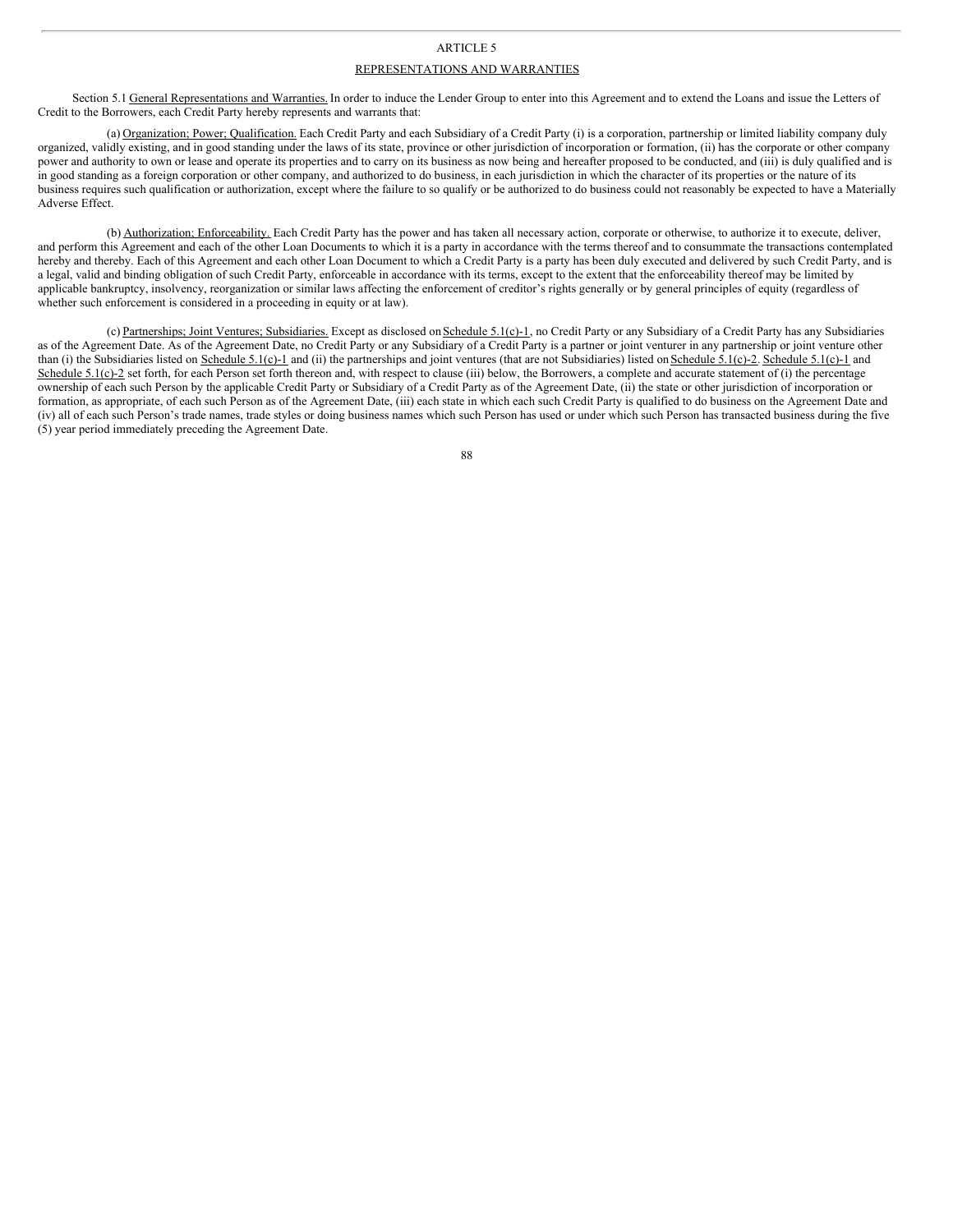(d) Equity Interests and Related Matters. The authorized Equity Interests as of the Agreement Date of each Credit Party and each Subsidiary of a Credit Party and the number of shares of such Equity Interests that are issued and outstanding as of the Agreement Date are as set forth on Schedule 5.1(d). All of the shares of such Equity Interests that are issued and outstanding as of the Agreement Date have been duly authorized and validly issued and are fully paid and non-assessable. None of such Equity Interests have been issued in violation of the Securities Act, or the securities, "Blue Sky" or other Applicable Laws of any applicable jurisdiction. As of the Agreement Date, the Equity Interests of each such Credit Party (other than the Parent) and each such Subsidiary of a Credit Party are owned by the parties listed on Schedule 5.1(d) in the amounts set forth on such schedule and a description of the Equity Interests of each such party is listed on Schedule 5.1(d). Except as described on Schedule 5.1(d), no Credit Party or any Restricted Subsidiary of a Credit Party has outstanding any stock or securities convertible into or exchangeable for any shares of its Equity Interests, nor are there any preemptive or similar rights to subscribe for or to purchase, or any other rights to subscribe for or to purchase, or any options for the purchase of, or any agreements providing for the issuance (contingent or otherwise) of, or any calls, commitments, or claims of any character relating to, any Equity Interests or any stock or securities convertible into or exchangeable for any Equity Interests. Except as set forth on Schedule 5.1(d), no Credit Party or any Restricted Subsidiary of any Credit Party is subject to any obligation (contingent or otherwise) to repurchase or otherwise acquire or retire any shares of its Equity Interests or to register any shares of its Equity Interests, and there are no agreements restricting the transfer of any shares of such Credit Party's or such Restricted Subsidiary's Equity Interests or restricting the ability of any Restricted Subsidiary of the Borrowers from making distributions, dividends or other Restricted Payments to the Borrowers.

(e) Compliance with Law, Loan Documents, and Contemplated Transactions.The execution, delivery, and performance of this Agreement and each of the other Loan Documents and the Bank Products Documents in accordance with their respective terms and the consummation of the transactions contemplated hereby and thereby do not and will not (i) violate any Applicable Law, (ii) conflict with, result in a breach of, or constitute a default under the certificate of incorporation or formation or by-laws, partnership agreement or operating agreement of any Credit Party or any Subsidiary of a Credit Party or under the Senior Subordinated Note Indenture or any other indenture, any document governing Material Indebtedness, any Material Contract, or other material instrument to which any Credit Party or any Subsidiary of a Credit Party is a party or by which any Credit Party or any Subsidiary of a Credit Party or any of their properties may be bound, or (iii) result in or require the creation or imposition of any Lien upon or with respect to any Credit Party or any Subsidiary of a Credit Party or any of their respective Properties or on Equity Interests issued by any of them except Permitted Liens.

(f) Necessary Authorizations. Each Credit Party and each Restricted Subsidiary of a Credit Party has obtained all Necessary Authorizations, and all such Necessary Authorizations are in full force and effect, except to the extent the failure to obtain such Necessary Authorizations or the failure to keep such Necessary Authorizations in full force and effect could not reasonably be expected to have a Materially Adverse Effect. None of such Necessary Authorizations is the subject of any pending or, to the best of each Credit Party's knowledge, threatened attack or revocation, by the grantor of the Necessary Authorization. No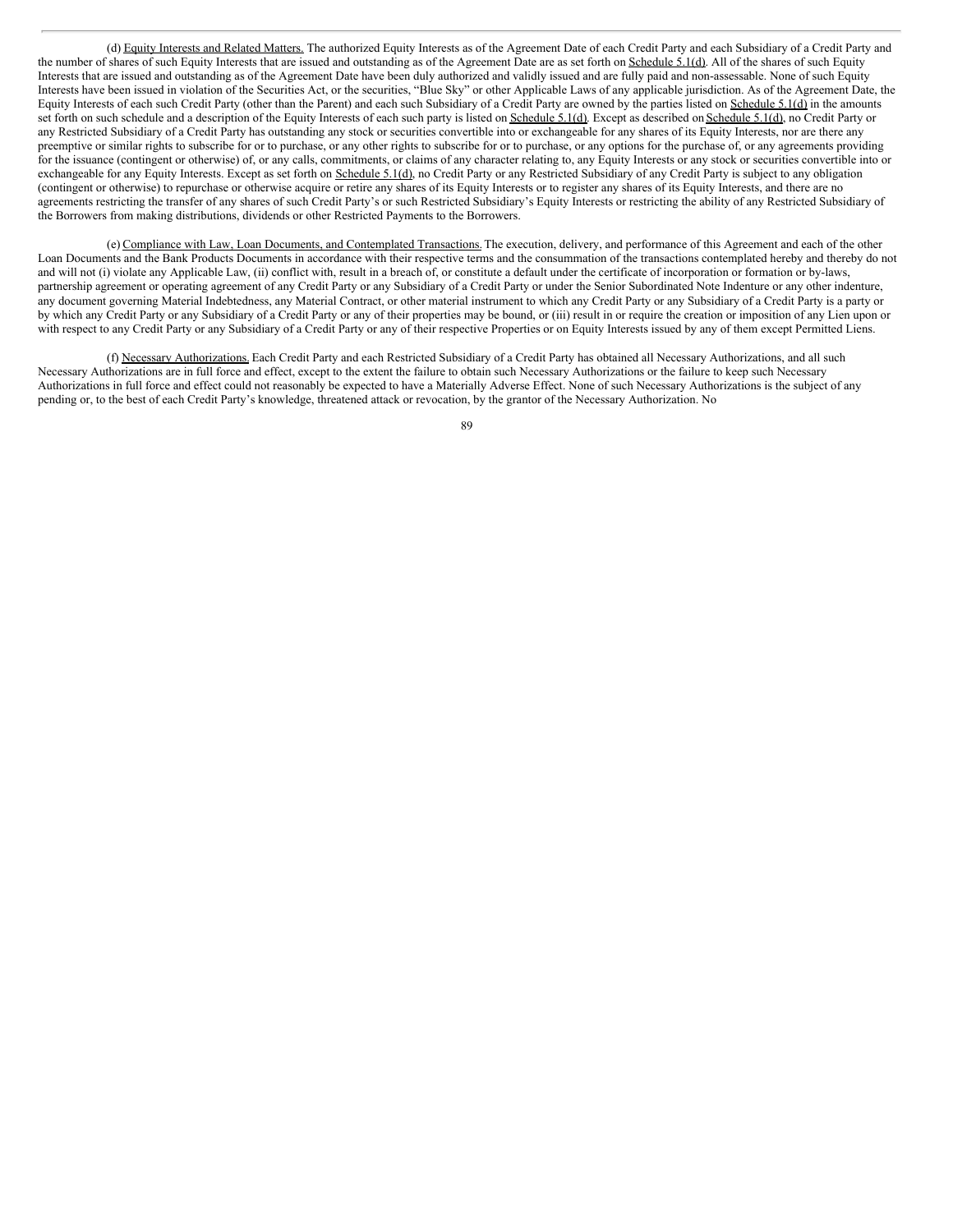Credit Party or any Subsidiary of a Credit Party is required to obtain any additional Necessary Authorizations in connection with the execution, delivery, and performance of this Agreement, any other Loan Document or any Bank Products Document, in accordance with their respective terms, or the consummation of the transactions contemplated hereby or thereby.

(g) Title to Properties. Each Credit Party and each Subsidiary of a Credit Party has good, marketable, and legal title to, or a valid license or leasehold interest in, all of its properties and assets used or useful in the operation of such Person's business, and none of such properties or assets is subject to any Liens, other than Permitted Liens.

(h) Material Contracts. Schedule 5.1(h) contains a complete list, as of the Agreement Date, of each Material Contract, true, correct and complete copies of which, together with all amendments, exhibits, schedules, and other documents executed and/or delivered in connection therewith, have been delivered to the Administrative Agent. Schedule 5.1(h) further identifies, as of the Agreement Date, each Material Contract that requires consent to the granting of a Lien in favor of the Administrative Agent on the rights of any Credit Party thereunder. No Credit Party or any Restricted Subsidiary of a Credit Party is in default under or with respect to any Material Contract to which it is a party or by which it or any of its properties are bound. No Person party to any Material Contract, other than a Credit Party or any Restricted Subsidiary of any Credit Party, is in default under such Material Contract.

(i) Labor Matters. Except as disclosed on Schedule 5.1(i): (i) no labor contract to which any Credit Party or any Restricted Subsidiary of a Credit Party is a party or is otherwise subject is scheduled to expire prior to the Maturity Date; (ii) no Credit Party or any Restricted Subsidiary of a Credit Party has, within the two-year period preceding the date of this Agreement, taken any action which has resulted in a violation of the Federal Worker Adjustment and Retraining Notification Act of 1988 or any similar applicable Federal, state, local, or foreign law, and no Credit Party or any Restricted Subsidiary of a Credit Party has any reasonable expectation that any action is or will be required at any time prior to the Maturity Date under the Federal Worker Adjustment and Retraining Notification Act of 1988 or any similar applicable Federal, state, local, or foreign law; and (iii) on the Agreement Date (A) no Credit Party or any Restricted Subsidiary of a Credit Party is a party to any labor dispute (other than any immaterial disputes with such Credit Party's or Restricted Subsidiary's employees as individuals and not affecting such Credit Party's or Restricted Subsidiary's relations with any labor group or its workforce as a whole) and (B) there are no pending or, to each Credit Party's knowledge, threatened strikes or walkouts relating to any labor contracts to which any Credit Party or any Restricted Subsidiary of a Credit Party is a party or is otherwise subject. Except as set forth on Schedule 5.1(i), none of the employees of any Credit Party or a Restricted Subsidiary of a Credit Party is a party to any collective bargaining agreement with any Credit Party or a Restricted Subsidiary of a Credit Party, as applicable.

(j) Taxes. Each Credit Party and each of their respective Restricted Subsidiaries has filed or caused to be filed all federal and state income tax returns, and all other material tax returns required to be filed, and has paid, or has made adequate provision for the payment of, all federal and state income taxes and all other material taxes shown to be due and payable on said returns or on any assessments made against it or any of its Property (other than any the amount or validity of which are being contested in good faith and by appropriate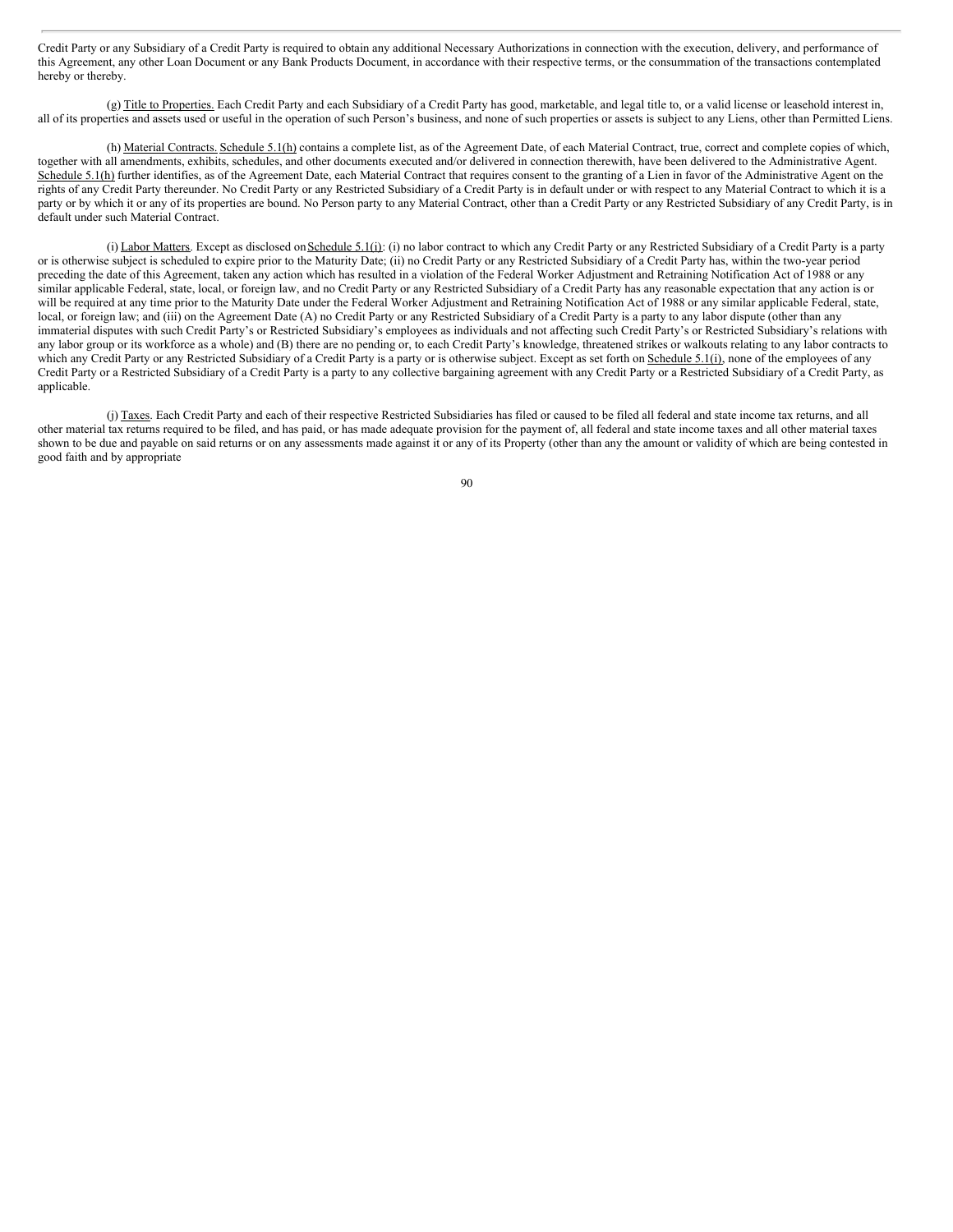proceedings diligently conducted, and for which adequate reserves have been set aside in accordance with GAAP). No tax Liens have been filed and no material claims are being asserted with respect to such taxes which are required by GAAP to be reflected in the financial statements most recently delivered pursuant to Section 7.2 hereof (and, as of the Agreement Date through the date of delivery of the financial statements for the fiscal quarter ending June 29, 2013) that are not so reflected therein. The charges, accruals and reserves on the books of the Credit Parties and each of their Restricted Subsidiaries with respect to all federal and state income taxes and all other material taxes are considered by the management of the Credit Parties to be adequate, and there exists no unpaid assessment which is or could reasonably be expected to be due and payable against it or any other Credit Party or any of their Restricted Subsidiaries or any Property of any such Credit Party or any such Restricted Subsidiary, except such thereof as are being contested in good faith and by appropriate proceedings diligently conducted, and for which adequate reserves have been set aside in accordance with GAAP.

(k) Financial Statements. The Credit Parties have furnished, or caused to be furnished, to the Lenders (i) audited consolidated (and consolidating by segment) financial statements of the Parent and its Subsidiaries for each of the fiscal years of Parent ended on or about September 25, 2010, September 24, 2011, and September 29, 2012, including balance sheets and income and cash flow statements, prepared by independent certified public accountants of recognized national standing which are complete and correct in all material respects and present fairly in all material respects in accordance with GAAP the financial position of the Parent and its Subsidiaries as of such dates, as applicable, and the results of operations for the fiscal years then ended, as applicable, and (ii) internally prepared unaudited consolidated financial statement of the Parent and its Subsidiaries for the fiscal quarter of the Parent ended June 29, 2013, which is complete and correct in all material respects and presents fairly in accordance with GAAP, subject to normal year-end adjustments, the financial position of the Parent and its Subsidiaries as of such date, and the results of operations for the fiscal quarter then ended. Except as disclosed in such financial statements, neither the Parent nor any consolidated Subsidiary of the Parent has any material liabilities, contingent or otherwise, and there are no material unrealized or anticipated losses of the Parent or any consolidated Subsidiary of the Parent which have not heretofore been disclosed in writing to the Lenders.

(l) No Adverse Change. Since June 29, 2013, there has occurred no event which has had or could reasonably be expected to have a Materially Adverse Effect.

(m) Investments and Guaranties. As of the Agreement Date, no Credit Party or any Subsidiary of a Credit Party owns any Equity Interests of any Person except as disclosed on Schedules 5.1(c)-1 and  $5.1(c)$ -2, or has outstanding loans or advances to, or guaranties of the obligations of, any Person, except as reflected in the financial statements referred to in Section 5.1(k) or disclosed on Schedule 5.1(m).

(n) Liabilities, Litigation, etc. As of the Agreement Date, except for liabilities incurred in the normal course of business, no Credit Party or any Restricted Subsidiary of any Credit Party has any material (individually or in the aggregate) liabilities, direct or contingent, except as disclosed or referred to in the financial statements referred to in Section 5.1(k) or with respect to the Obligations. There is no litigation, legal or administrative proceeding, investigation, or other action of any nature pending or, to the knowledge of the Credit Parties,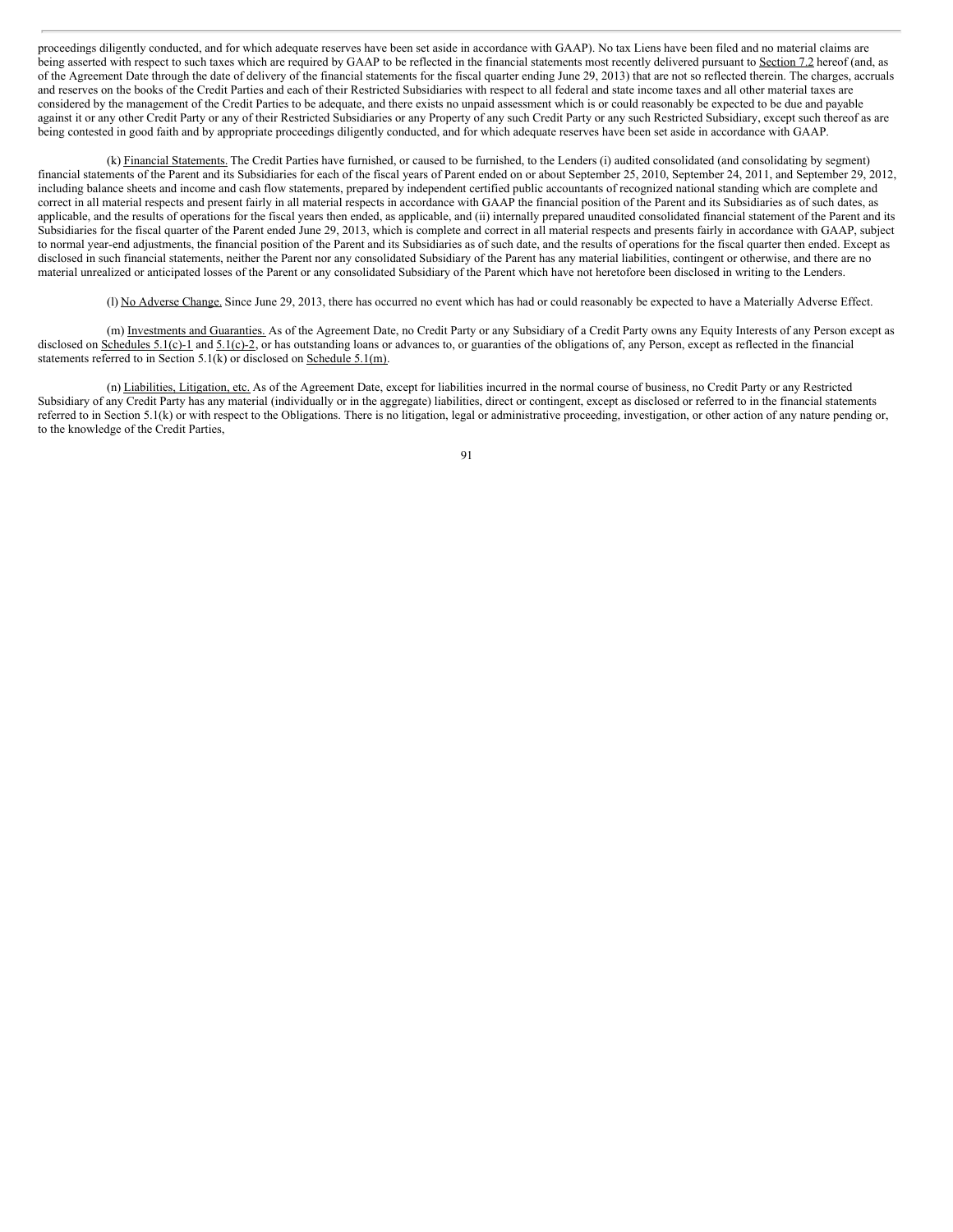threatened against or affecting any Credit Party, any Restricted Subsidiary of any Credit Party or any of their respective properties which could reasonably be expected to have a Materially Adverse Effect, or the loss of any certification or license material to the operation of such Credit Party's or Subsidiary's business. No Credit Party knows of any unusual or unduly burdensome restriction, restraint or hazard relative to the business or properties of the Credit Parties and their Restricted Subsidiaries that is not customary for or generally applicable to similarly situated businesses in the same industry as the Credit Parties and their Restricted Subsidiaries.

(o) ERISA. Schedule 5.1(o) lists (i) all ERISA Affiliates and (ii) all Plans. Except as set forth inSchedule 5.1(o), no Credit Party or any of their ERISA Affiliates has any Multiemployer Plan, Title IV Plan, or Retiree Welfare Plan, or has had any such plans in the last five years. Copies of all Plans listed on Schedule 5.1(o), together with a copy of the latest IRS/DOL 5500-series form for each such Plan, have been delivered, or made available, to the Administrative Agent. Each Plan intended to be qualified under Code Section 401 (x) has either received a favorable determination letter from the IRS or an application for such a letter has been or will be submitted to the IRS within the applicable required time period with respect thereto or (y) can rely on an opinion letter from IRS, and nothing has occurred that would cause the loss of such qualification or the tax-exempt status of the trust related to the Plan under Code Section 501. Each Credit Party and each ERISA Affiliate and each of their respective Plans are in compliance in all material respects with ERISA and the Code and are not subject to any tax or penalty with respect to any Plan, except as could not reasonably be expected to result in a Materially Adverse Effect, including without limitation, any tax or penalty under Title I or Title IV of ERISA or under Chapter 43 of the Code, or any tax or penalty resulting from a loss of deduction under Sections 162, 404, 419 or 419A of the Code. No Credit Party or, to each Credit Party's knowledge, any of its ERISA Affiliates has made any promises of pension or welfare benefits to employees, except as set forth in the Plans or as required by applicable law. In the last five years each Credit Party and, to each Credit Party's knowledge, each ERISA Affiliate have made all required contributions to each Title IV Plan subject to Section 412 of the Code and no application for a funding waiver or an extension of any amortization period pursuant to Section 412 of the Code has been made with respect to any Title IV Plan. No Credit Party nor, to each Credit Party's knowledge, any of its ERISA Affiliates has incurred any accumulated funding deficiency with respect to any Plan within the meaning of ERISA or the Code. No ERISA Event or event described in Section 4062(e) of ERISA has occurred and is continuing with respect to any such Plan. There are no pending, or to the knowledge of any Credit Party, threatened claims (other than claims for benefits in the normal course), sanctions, actions or lawsuits, or actions by any Governmental Authority asserted or instituted against any Plan or any Person as fiduciary (as defined in Section 3(21) of ERISA) or sponsor of any Plan. Within the last six years, no Title IV Plan with an Unfunded Pension Liability has been transferred outside of the "controlled group" (within the meaning of Section 4001(a)(14) of ERISA) of any Credit Party or any ERISA Affiliate. Each Foreign Plan has been maintained in compliance in all material respects with its terms and with the requirements of any and all applicable requirements of law and has been maintained, where required, in good standing with applicable regulatory authorities, except for any noncompliance which could not reasonably be expected to result in a Materially Adverse Effect. No Credit Party or any of their Subsidiaries has incurred any obligation in connection with the termination of or withdrawal from any Foreign Plan, except as could not reasonably be expected to result in a Materially Adverse Effect.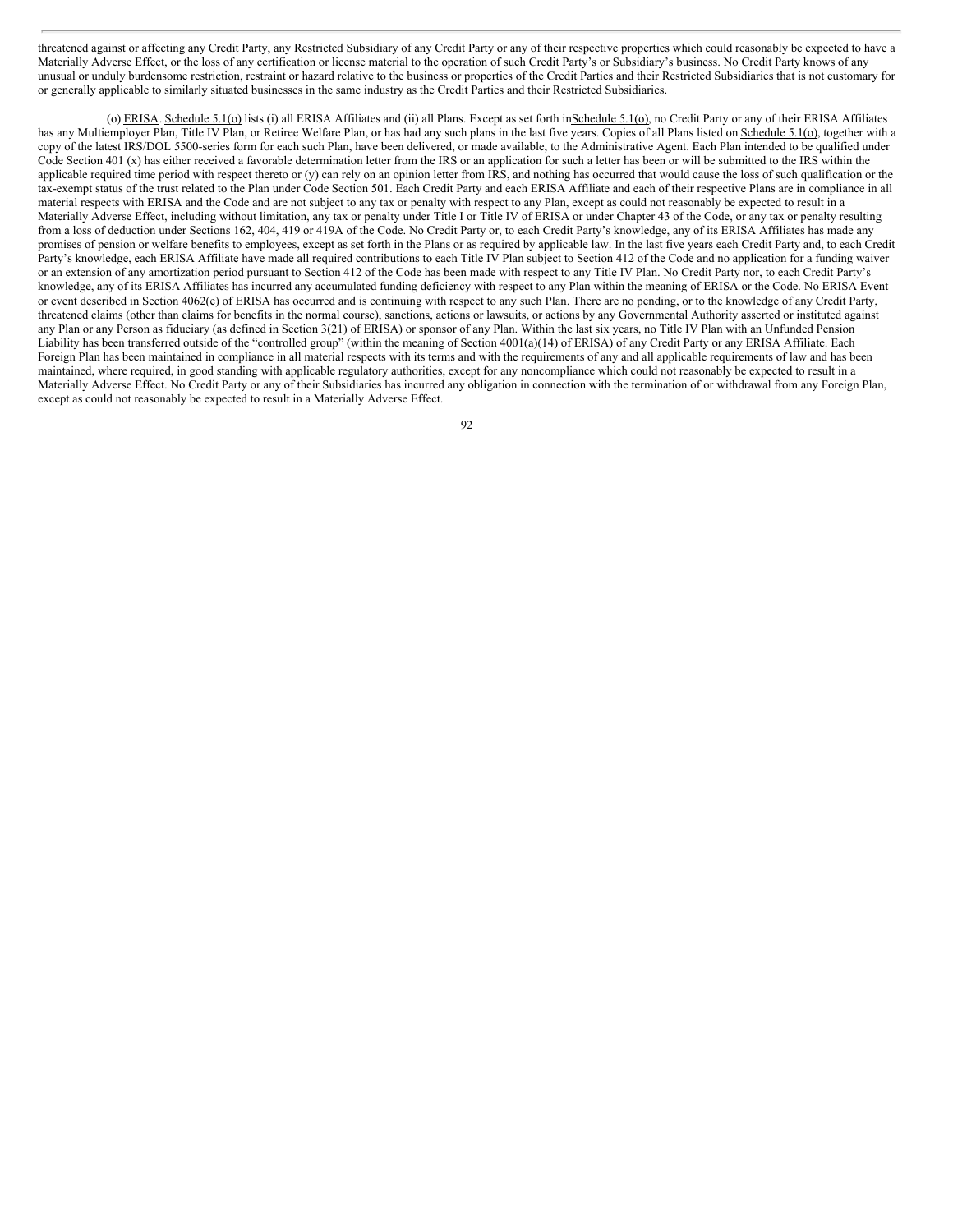(p) Intellectual Property; Licenses; Certifications. Except as set forth on Schedule 5.1(p), as of the Agreement Date, no Credit Party or any Restricted Subsidiary of a Credit Party owns any registered Intellectual Property, and has no pending registration applications with respect to any of the foregoing. No other Intellectual Property is necessary for the operation of the business of the Credit Parties and their Restricted Subsidiaries. Except as set forth on Schedule 5.1(p), no material licenses or certifications are necessary for the operation of the Credit Parties' and their Subsidiaries' business.

(q) Compliance with Law; Absence of Default. Each Credit Party and each Restricted Subsidiary of a Credit Party is in compliance (i) with all Applicable Laws, except where the failure to so comply could not reasonably be expected to have a Materially Adverse Effect, and (ii) with all of the provisions of its certificate of incorporation or formation and by-laws or other governing documents. No event has occurred or has failed to occur which has not been remedied or waived, the occurrence or nonoccurrence of which constitutes (i) a Default or an Event of Default or (ii) a default under any (A) indenture, (B) the Senior Subordinated Note Indenture or any other document governing Material Indebtedness , (C) Material Contract, (D) other instrument, or (E) any judgment, decree, or order to which such Credit Party or such Restricted Subsidiary is a party or by which such Credit Party or such Restricted Subsidiary or any of their respective properties may be bound, except, in each case under this clause (ii), except for any default which could not reasonably be expected to have a Materially Adverse Effect.

(r) Casualties; Taking of Properties, etc. Since June 29, 2013, neither the business nor the properties of the Credit Parties and their Subsidiaries has been affected as a result of any fire, explosion, earthquake, flood, drought, windstorm, accident, strike or other labor disturbance, embargo, requisition or taking of property or cancellation of contracts, permits or concessions by any domestic or foreign government or any agency thereof, riot, activities of armed forces, or acts of God or of any public enemy in a manner that has had or could reasonably be expected to have a Materially Adverse Effect.

(s) Accuracy and Completeness of Information. All written information, reports, other papers and data relating to the Credit Parties and their Restricted Subsidiaries furnished by or at the direction of the Credit Parties to the Lender Group were, at the time furnished, complete and correct in all material respects. No fact is currently known to any Credit Party which has, or could reasonably be expected to have, a Materially Adverse Effect. No document furnished or written statement made to the Lender Group by or at the direction of any Credit Party in connection with the negotiation, preparation or execution of this Agreement or any of the Loan Documents contains or will contain any untrue statement of a fact material to the creditworthiness of any Credit Party or omits or will omit to state a material fact necessary in order to make the statements contained therein not misleading as of the time when made or delivered. With respect to projections, estimates and forecasts given to the Lender Group, such projections, estimates and forecasts are based on the Credit Parties' good faith assessment of the future of the business at the time made. The Credit Parties had a reasonable basis for such assessment at the time made.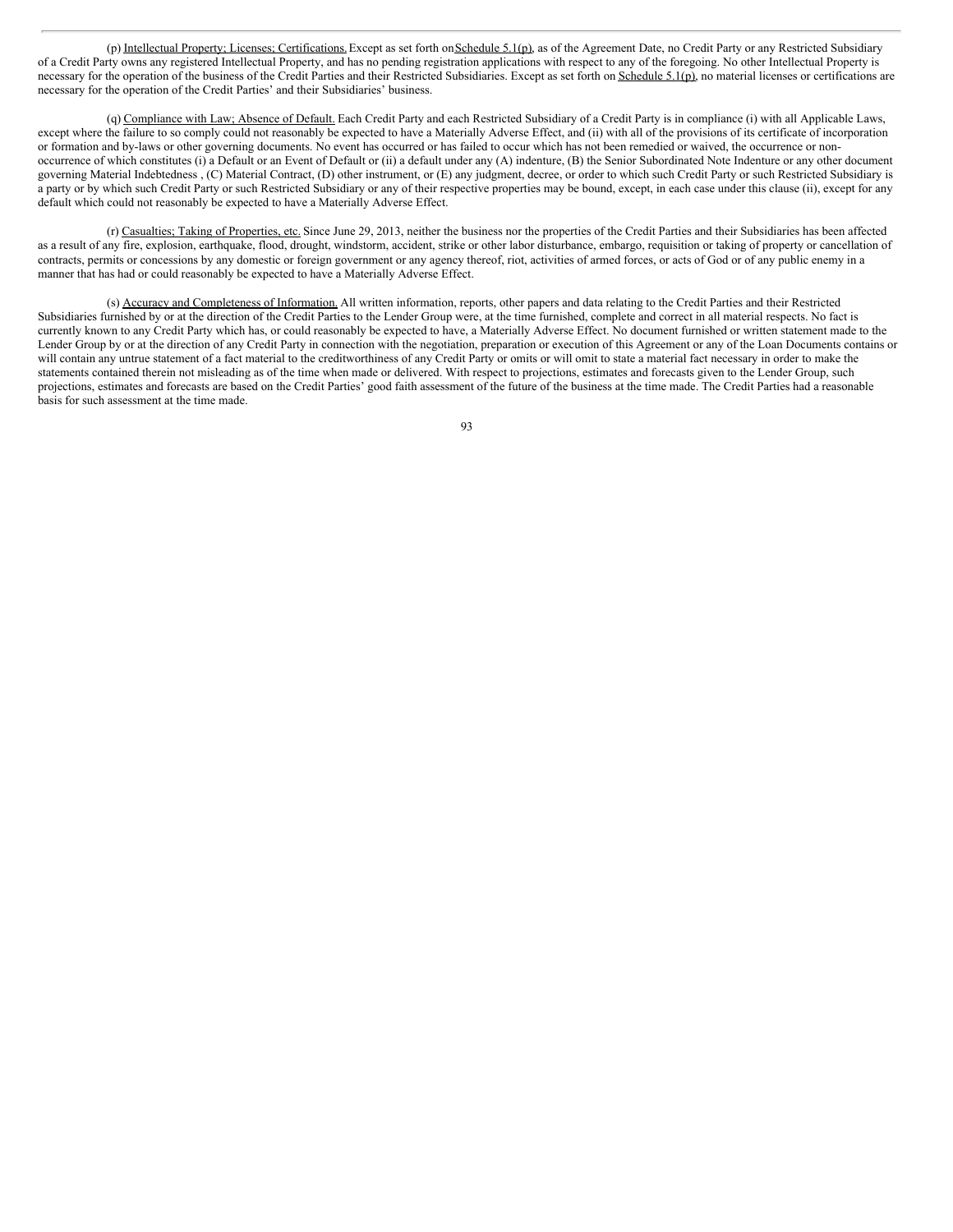(t) Compliance with Regulations T, U, and X. No Credit Party or any Restricted Subsidiary of a Credit Party is engaged principally in or has as one of its important activities in the business of extending credit for the purpose of purchasing or carrying, and no Credit Party or any Restricted Subsidiary of a Credit Party owns or presently intends to acquire, any "margin security" or "margin stock" as defined in Regulations T, U and X of the Board of Governors of the Federal Reserve System (herein called "Margin Stock"). None of the proceeds of the Loans will be used, directly or indirectly, for the purpose of purchasing or carrying any Margin Stock or for the purpose of reducing or retiring any Indebtedness which was originally incurred to purchase or carry Margin Stock or for any other purpose which might constitute this transaction a "purpose credit" within the meaning of said Regulations T, U and X. None of any Credit Party, any Restricted Subsidiary of a Credit Party or any bank acting on its behalf has taken or will take any action which might cause this Agreement or any other Loan Documents to violate Regulation T, U or X or any other regulation of the Board of Governors of the Federal Reserve System or to violate the SEA, in each case as now in effect or as the same may hereafter be in effect. If so requested by the Administrative Agent, the Credit Parties and their Restricted Subsidiaries will furnish the Administrative Agent with (i) a statement or statements in conformity with the requirements of Federal Reserve Form U-1 referred to in Regulation U of said Board of Governors and (ii) other documents evidencing its compliance with the margin regulations, including without limitation an opinion of counsel in form and substance reasonably satisfactory to the Administrative Agent. Neither the making of the Loans nor the use of proceeds thereof will violate, or be inconsistent with, the provisions of Regulation T, U or X of said Board of Governors.

(u) Solvency. Each Credit Party and each Subsidiary of a Credit Party is and will continue to be Solvent, including, without limitation, after giving effect to the transactions contemplated by the Loan Documents.

(v) Insurance. The Credit Parties and their Restricted Subsidiaries have insurance meeting the requirements of Section 6.5, and such insurance policies are in full force and effect. As of the Agreement Date, all insurance maintained by the Credit Parties and their Restricted Subsidiaries is fully described on Schedule 5.1(v).

(w) Broker's or Finder's Commissions. No broker's or finder's fee or commission will be payable with respect to the execution and delivery of this Agreement and the other Loan Documents, and no other similar fees or commissions will be payable by the Credit Parties or any of their Subsidiaries for any other services rendered to the Credit Parties or any of their Subsidiaries ancillary to the credit transactions contemplated herein.

## (x) Real Property Locations.

(i) Schedule 5.1(x) sets forth, as of the Agreement Date: (i) each location where a Credit Party's Inventory in excess of \$50,000 that is Collateral included in the Borrowing Base is located (other than with respect to Inventory in-transit) and (ii) if such location is not owned by a Credit Party or an Affiliate of a Credit Party, the name and address of the Person from whom such Credit Party or Affiliate is leasing such location or with whom such Credit Party is storing such Inventory.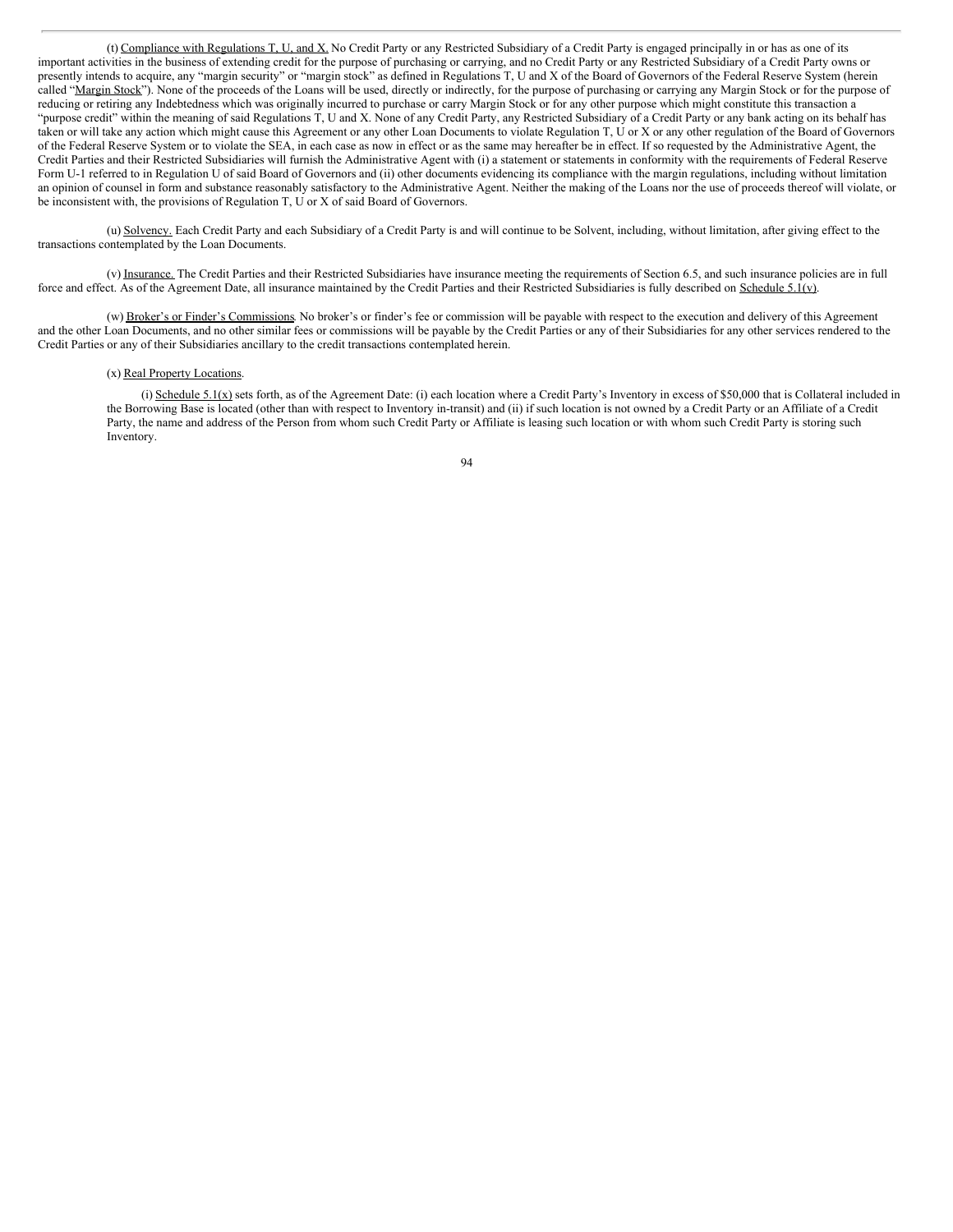(ii) With respect to all Real Property at which any Collateral included in any Borrowing Base is located, each Credit Party has all right and title necessary or desirable to access such Real Property and the Collateral located thereon.

#### (y) Environmental Matters.

(i) Except as would not reasonably be expected to have, individually or in the aggregate, a Material Adverse Effect, none of the Properties contains, in, on or under, including, without limitation, the soil and groundwater thereunder, any Hazardous Materials in violation of Environmental Laws.

(ii) Each Credit Party and each Subsidiary of a Credit Party is in compliance with all applicable Environmental Laws and there is no violation of any Environmental Law or contamination which could interfere with the continued operation of any of the Properties which in each case above could reasonably be expected to have a Materially Adverse Effect.

(iii) No Credit Party or any Subsidiary of a Credit Party has received from any Governmental Authority any complaint, or notice of violation, alleged violation, investigation or advisory action or notice of potential liability regarding matters of environmental protection or permit compliance under applicable Environmental Laws with regard to the Properties, nor is any Credit Party aware that any such notice is pending.

(iv) Except as would not reasonably be expected to have, individually or in the aggregate, a Material Adverse Effect, Hazardous Materials have not been generated, treated, stored, disposed of, at, on or under any of the Property by any Credit Party or any of their Subsidiaries or any other Person in violation of any Environmental Laws nor have any Hazardous Materials been transported or disposed of from any of the Properties to any other location in violation of any Environmental Laws. No Credit Party or any Subsidiary of a Credit Party has permitted or will permit any tenant or occupant of the Properties to engage in any activity that could impose material liability under the Environmental Laws on such tenant or occupant, any Credit Party or any Subsidiary of a Credit Party or any other owner of any of the Properties.

(v) No Credit Party or any Subsidiary of a Credit Party is a party to any governmental administrative actions or judicial proceedings pending under any Environmental Law with respect to any of the Properties which, if adversely determined, could result in a Materially Adverse Effect, nor are there any consent decrees or other decrees, consent orders, administrative orders or other orders, or other administrative or judicial requirements outstanding under any Environmental Law with respect to any of the Properties.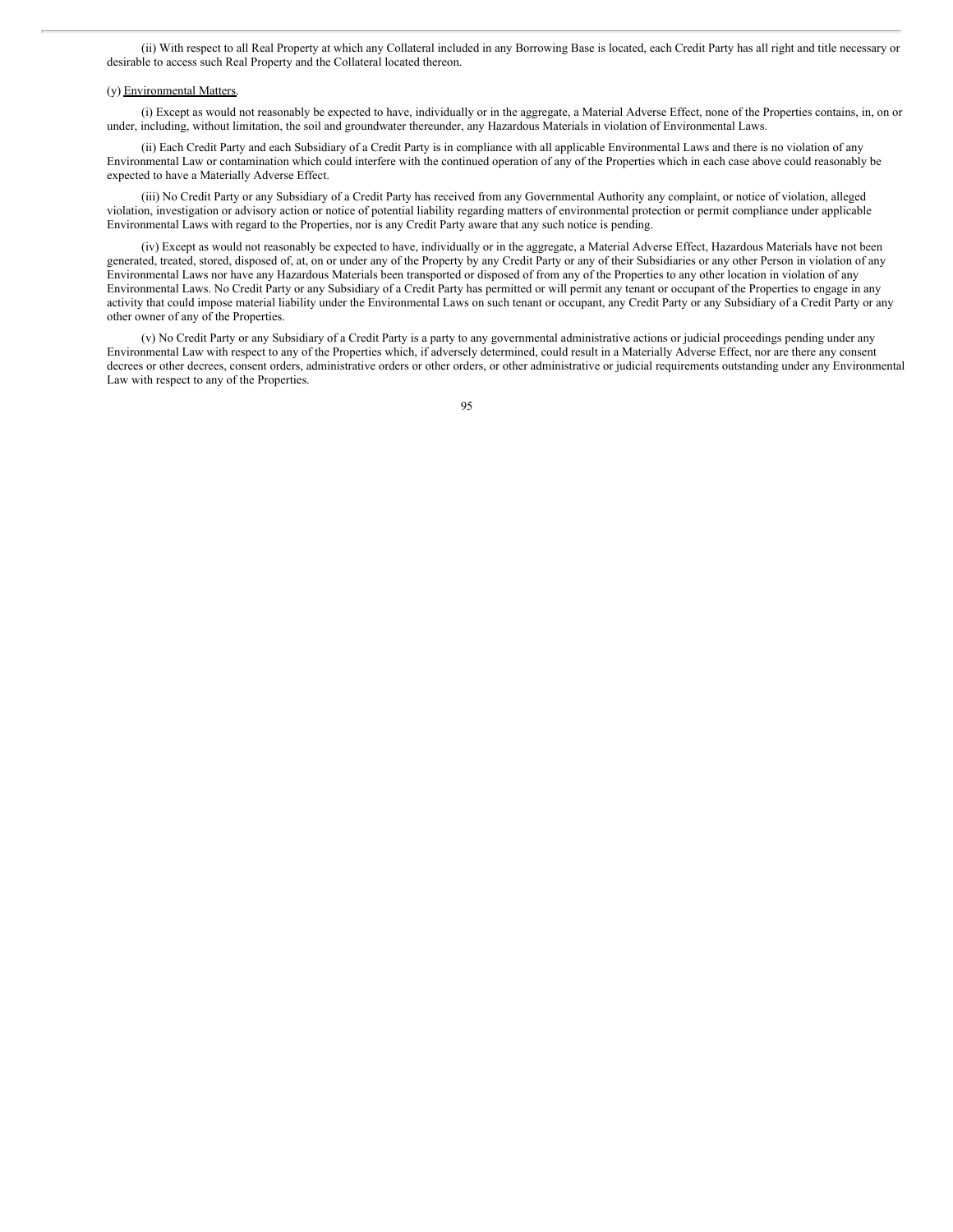(vi) Except as would not reasonably be expected to have, individually or in the aggregate, a Material Adverse Effect, there has been no release or threat of release of Hazardous Materials by any Credit Party or any of their Subsidiaries or any other Person into the environment at or from any of the Properties, or arising from or relating to the operations of the Credit Parties or their Subsidiaries, in material violation of Environmental Laws.

(z) OSHA. All of the Credit Parties' and their Restricted Subsidiaries' operations are conducted in compliance, in all material respects, with all applicable rules and regulations promulgated by the Occupational Safety and Health Administration of the United States Department of Labor.

(aa) Name of Credit Party. No Credit Party or any Restricted Subsidiary of any Credit Party has changed its name within the preceding five (5) years from the Agreement Date, nor has any Credit Party or any Restricted Subsidiary of a Credit Party transacted business under any other name or trade name except as set forth in Schedule 5.1(aa).

(bb) Investment Company Act. No Credit Party or any Restricted Subsidiary of a Credit Party is required to register under the provisions of the Investment Company Act of 1940, as amended, and neither the entering into or performance by the Credit Parties of this Agreement nor the issuance of any Revolving Loan Notes violates any provision of such Act or requires any consent, approval, or authorization of, or registration with, any governmental or public body or authority pursuant to any of the provisions of such Act.

# (cc) Anti-Terrorism Laws.

(i) Anti-Terrorism Laws. No Credit Party nor any Affiliate of any Credit Party is in violation of any Anti-Terrorism Law or engages in or conspires to engage in any transaction that evades or avoids, or has the purpose of evading or avoiding, or attempts to violate, any of the prohibitions set forth in any Anti-Terrorism Law.

(ii) Patriot Act. Neither any Credit Party nor any of its Subsidiaries is an "enemy" or an "ally of the enemy" within the meaning of Section 2 of the Trading with the Enemy Act or any enabling legislation or executive order relating thereto. Neither any Credit Party nor any or its Subsidiaries is in violation of (a) the Trading with the Enemy Act, (b) any of the foreign assets control regulations of the United States Treasury Department (31 C.F.R., Subtitle B, Chapter V, as amended) or any enabling legislation or executive order relating thereto or (c) the Patriot Act. None of the Credit Parties nor any of their Subsidiaries (A) is a blocked person described in Section 1 of the Anti-Terrorism Order (a "Blocked Person") or (B) to the best of its knowledge, engages in any dealings or transactions, or is otherwise associated, with any such Blocked Person.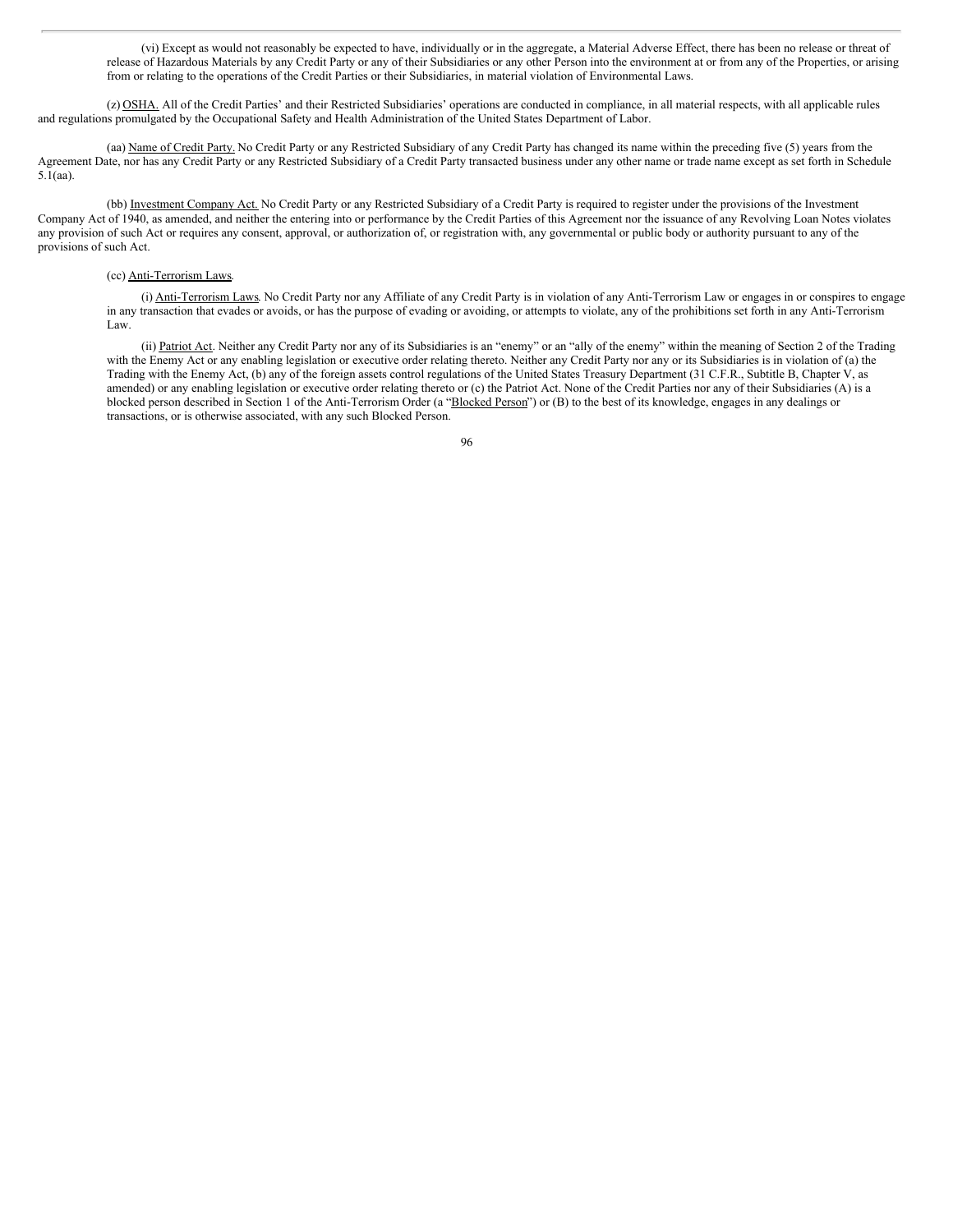(iii) OFAC. Neither any Credit Party nor any of its Subsidiaries or Affiliates (A) is a Sanctioned Person, (B) has any of its assets in Sanctioned Countries, or (C) derives any of its operating income from investments in, or transactions with, Sanctioned Persons or Sanctioned Countries. No part of the proceeds of any Loans hereunder will be used directly or indirectly to fund any operations in, finance any investments or activities in or make any payments to a Sanctioned Person or a Sanctioned Country or for any payments to any governmental official or employee, political party, official of a political party, candidate for political office, or anyone else acting in an official capacity, in order to obtain, retain or direct business or obtain any improper advantage, in violation of the United States Foreign Corrupt Practices Act of 1977, as amended and in effect from time to time.

(dd) Use of Proceeds. The proceeds of any Advance will be used only for the purposes specified in Section 2.12 hereof.

(ee) Security Documents. The Security Agreement and each other Security Document is effective to create in favor of the Administrative Agent, for the benefit of the Lender Group, a legal, valid and enforceable security interest in the Collateral described therein and proceeds thereof to the extent that such a security interest can be created by authentication of a written security agreement under Articles 8 and 9 of the UCC. In the case of certificated Equity Interests described in the Security Documents, when stock certificates representing such Equity Interests are delivered to the Administrative Agent, and in the case of the other Collateral described in the Security Agreement or any other Security Document (other than deposit accounts and investment property) in which a Lien may be perfected by the filing of a financing statement, when financing statements are filed in the appropriate filing offices as specified in Article 9 of the UCC and in the PPSA, in each case, the Administrative Agent, for the benefit of the Lender Group, shall have a perfected security interest in, all right, title and interest of the Credit Parties in such Collateral (including such Equity Interests) and the proceeds thereof, as security for the Obligations, in each case prior and superior in right to any other Person (except for Permitted Liens). In the case of Collateral that consists of deposit accounts or investment property, when a Controlled Account Agreement is executed and delivered by all parties thereto with respect to such deposit accounts or investment property, the Administrative Agent, for the benefit of the Lender Group, shall have a perfected security interest in, all right, title and interest of the Credit Parties in such Collateral and the proceeds thereof, as security for the Obligations, prior and superior to any other Person (except for Permitted Liens) except as provided under the applicable Controlled Account Agreement with respect to the financial institution party thereto.

(ff) Farm Products. To the knowledge of each Responsible Officer, the Credit Parties have complied with all written notices pursuant to the applicable provisions of the FSA, PACA, the UCC or any other federal or state statutory agricultural or producers' lien laws or any other applicable local laws (all of the foregoing, together with any such notices as any Credit Party or Subsidiary may at any time hereafter receive, collectively, the "Farm Products Notices") from (i) any Material Farm Products Seller or (ii) any lender to, or any other Person with a security interest in the assets of, any Material Farm Products Seller or (iii) the Secretary of State (or equivalent official) or other Governmental Authority, from any jurisdiction in which any Farm Products purchased by any Credit Party or any of its Subsidiaries are produced, in any case, advising or notifying such Credit Party or Subsidiary of the intention of such Material Farm Products Seller or other Person to preserve the benefits of any trust, lien or other interest applicable to any assets of such Credit Party or Subsidiary established in favor of such Material Farm Products Seller or other Person or claiming a Lien or security interest in and to any Farm Products which may be or have been purchased by such Credit Party or Subsidiary or any related or other assets of such Credit Party or Subsidiary.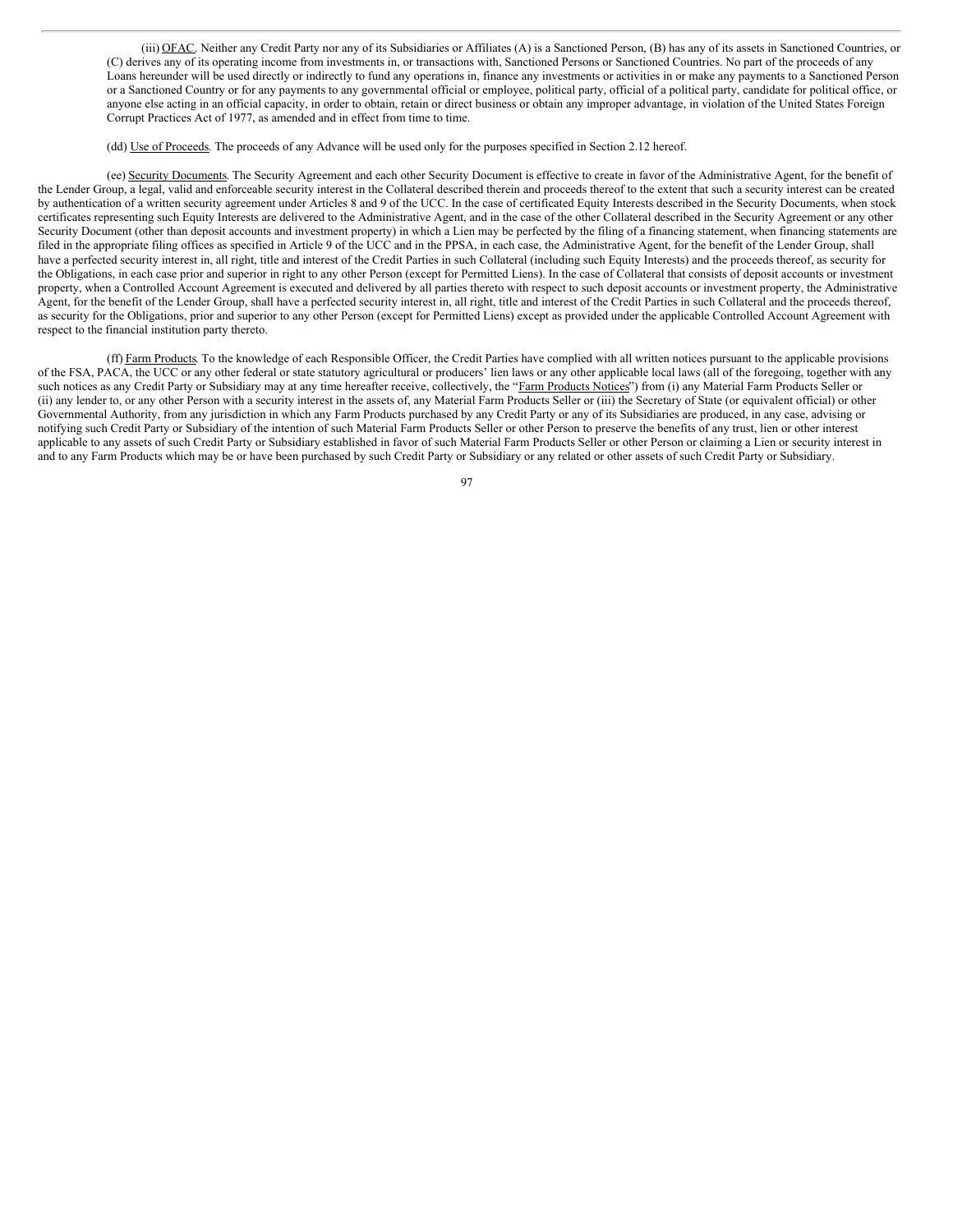Section 5.2 Representations and Warranties Relating to Accounts. Each Account (a) is genuine and enforceable in accordance with its terms except for such limits thereon arising from bankruptcy and similar laws relating to creditors' rights; (b) is not subject to any other circumstances that would impair the validity, enforceability or amount of such Account except as to which such Credit Party promptly notified the Administrative Agent in writing; (c) arises from a bona fide sale of goods or delivery of services in the ordinary course and in accordance with the terms and conditions of any applicable purchase order, contract or agreement; (d) is free of all Liens (other than Liens in favor of the Administrative Agent for the benefit of the Lender Group); and (e) is for a liquidated amount maturing as stated in the invoice therefor. As to each Account that is identified by the Borrowers as an Eligible Account in the most recent Borrowing Base Certificate submitted to the Administrative Agent by the Borrowers, such Account is not ineligible by virtue of one or more of the excluding criteria set forth in the definition of Eligible Accounts.

Section 5.3 Representations and Warranties Relating to Inventory. With respect to all Eligible Inventory, the Administrative Agent may rely upon all statements, warranties, or representations made in any Borrowing Base Certificate in determining the classification of such Inventory and in determining which items of Inventory listed in such Borrowing Base Certificate meet the requirements of eligibility.

Section 5.4 Survival of Representations and Warranties, etc. All representations and warranties made under this Agreement and the other Loan Documents shall be deemed to be made, and shall be true and correct in all material respects (provided that if any representation or warranty already includes a materiality or material adverse effect qualifier, such representation or warranty shall be true and correct in all respects), at and as of the Agreement Date and the date of each Advance or issuance of a Letter of Credit hereunder, except to the extent made with respect to a specific, earlier date, in which case such representation and warranty shall have been true and correct in all material respects as of such earlier date. All representations and warranties made under this Agreement and the other Loan Documents shall survive, and not be waived by, the execution hereof by the Lender Group, or any of them, any investigation or inquiry by any member of the Lender Group, or the making of any Advance or the issuance of any Letter of Credit under this Agreement.

# ARTICLE 6

## GENERAL COVENANTS

Until the later of the date the Obligations arising under this Agreement and the other Loan Documents are repaid in full in cash and the date the Commitments are terminated:

Section 6.1 Preservation of Existence and Similar Matters. Each Credit Party will, and will cause each of its Restricted Subsidiaries to (i) except as expressly permitted by Section 8.7, preserve and maintain its existence, rights, franchises, governmental licenses, and privileges in its jurisdiction of incorporation or organization including, without limitation, all Necessary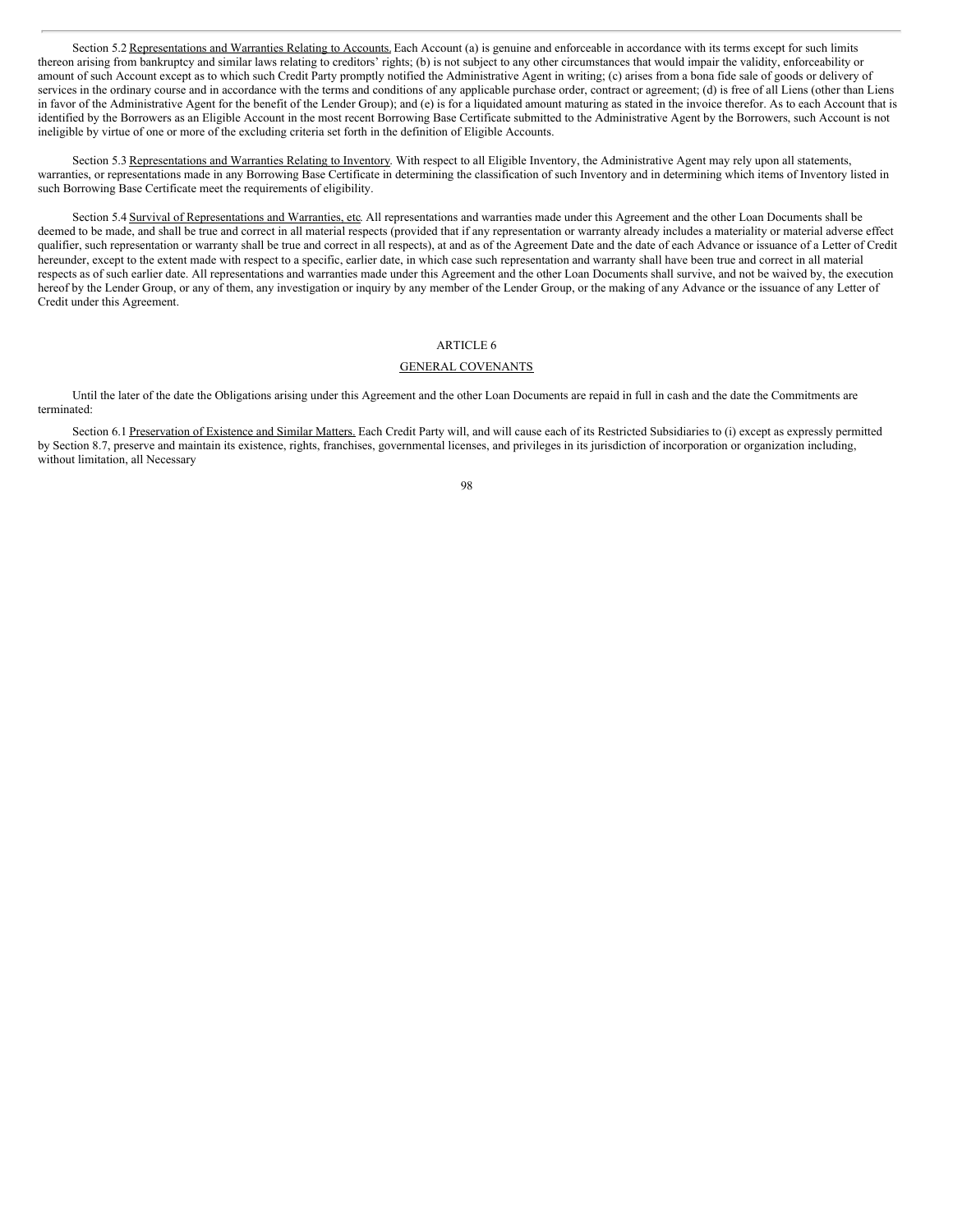Authorizations, and (ii) qualify and remain qualified and authorized to do business in each jurisdiction in which the character of its properties or the nature of its business requires such qualification or authorization, except where the failure to so qualify or maintain such qualification and authorization required under the foregoing clause (ii) could not reasonably be expected to have a Materially Adverse Effect.

Section 6.2 Compliance with Applicable Law. Each Credit Party will, and will cause each of its Restricted Subsidiaries to, comply with the requirements of all Applicable Law, except where the failure to so comply could not reasonably be expected to have a Materially Adverse Effect.

Section 6.3 Maintenance of Properties. Each Credit Party will, and will cause each of its Restricted Subsidiaries to, maintain or cause to be maintained in the ordinary course of business in good repair, working order and condition, normal wear and tear and disposal of obsolete equipment excepted, all properties used or useful in its business (whether owned or held under lease), and from time to time make or cause to be made all needed and appropriate repairs, renewals, replacements, additions, betterments, and improvements thereto.

Section 6.4 Accounting Methods and Financial Records. Each Credit Party will, and will cause each of its Restricted Subsidiaries to, maintain a system of accounting established and administered in accordance with GAAP and with any system mandated by an Account Debtor, and will, and will cause each of its Restricted Subsidiaries to, keep adequate records and books of account in which complete entries will be made in accordance with such accounting principles consistently applied and reflecting all transactions required to be reflected by such accounting principles.

Section 6.5 Insurance. Each Credit Party will, and will cause each of its Restricted Subsidiaries to, maintain insurance including, but not limited to, public liability, property insurance, comprehensive general liability, product liability, business interruption and fidelity coverage insurance, in such amounts and against such risks as would be customary for companies in the same industry and of comparable size as the Credit Parties and their Restricted Subsidiaries from financially sound and reputable insurance companies acceptable to the Administrative Agent. In addition to the foregoing, each Credit Party further agrees to maintain and pay for insurance upon all goods constituting Collateral wherever located, in storage or in transit in vehicles, vessels or aircraft, including goods evidenced by documents, covering casualty, hazard, public liability and such other risks and in such amounts as would be customary for companies in the same industry and of comparable size as the Credit Parties and their Restricted Subsidiaries, from financially sound and reputable insurance companies acceptable to the Administrative Agent to insure the Lender Group's interest in such Collateral. All property insurance policies of the Credit Parties shall name the Administrative Agent as lender's loss payee and all liability insurance policies shall name the Administrative Agent as additional insured. Not less than once per year each Credit Party shall deliver the original certificates of insurance evidencing that the required insurance of such Credit Party is in force together with satisfactory lender's loss payable and additional insured, as applicable, endorsements. Each policy of insurance or endorsement of a Credit Party shall contain a clause requiring the insurer to give not less than thirty (30) days prior written notice to the Administrative Agent in the event of cancellation of the policy for any reason whatsoever and a clause that the interest of the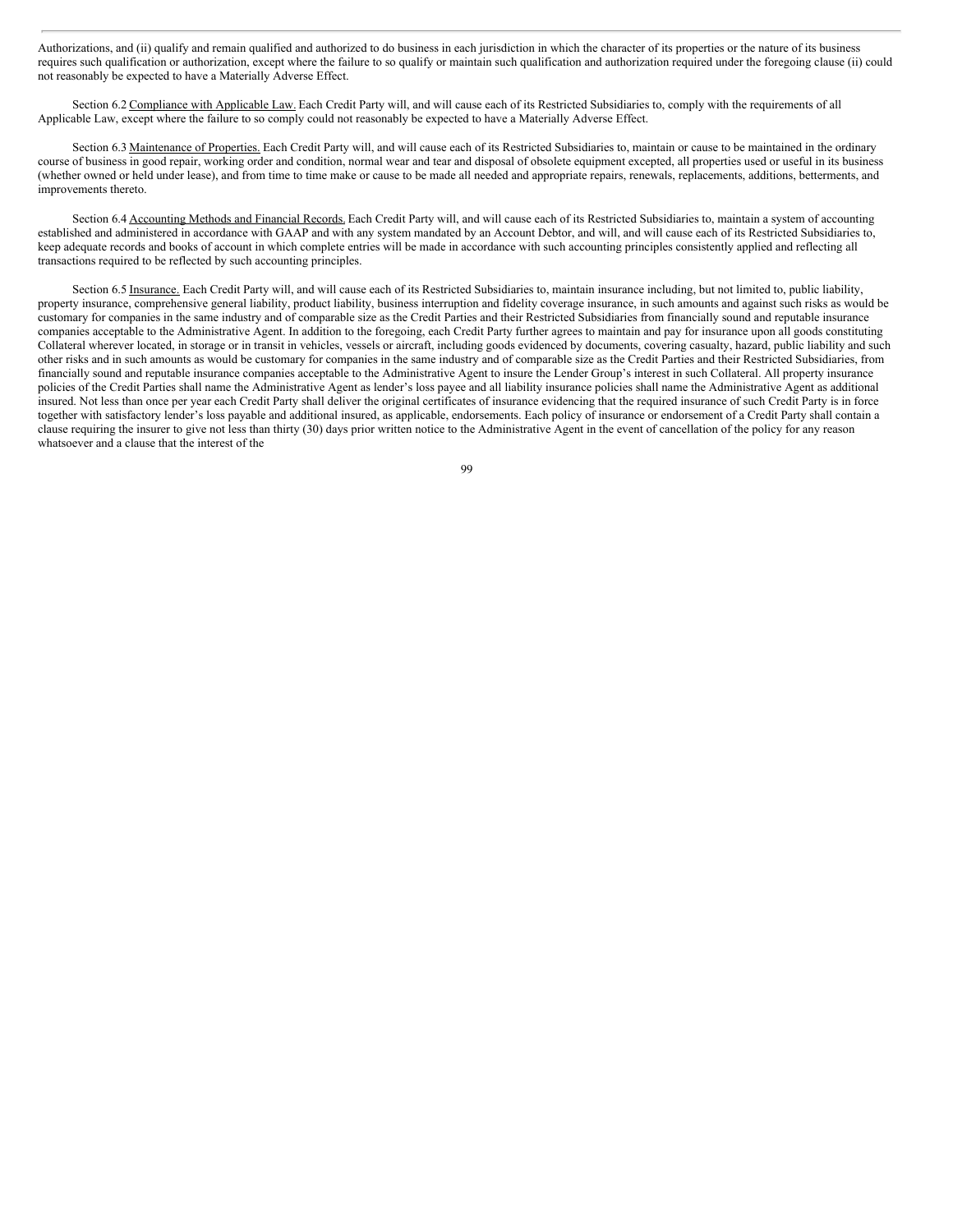Administrative Agent shall not be impaired or invalidated by any act or neglect of any Credit Party or owner of the Collateral nor by the occupation of the premises for purposes more hazardous than are permitted by said policy. If any Credit Party or any of their Restricted Subsidiaries fails to provide and pay for such insurance, the Administrative Agent may, at the Borrower's expense, procure the same, but shall not be required to do so. Each Credit Party agrees to deliver to the Administrative Agent, promptly as rendered, true copies of all reports made in any reporting forms to insurance companies with respect to any liability or casualty claim in excess of \$1,000,000.

Section 6.6 Payment of Taxes and Claims. Each Credit Party will, and will cause each of its Restricted Subsidiaries to, pay and discharge all taxes, assessments, and governmental charges or levies imposed upon it or its income or profit or upon any properties belonging to it prior to the date on which penalties attach thereto, and all lawful claims for labor, materials and supplies which have become due and payable and which by law have or may become a Lien upon any of its Property; except that, no such tax, assessment, charge, levy, or claim need be paid which is being contested in good faith by appropriate proceedings which stay the imposition of any penalty, fine, or Lien resulting from the non-payment thereof and for which adequate reserves shall have been set aside on the appropriate books, but only so long as such tax, assessment, charge, levy, or claim does not become a Lien or charge other than a Permitted Lien and no foreclosure, distraint, sale, or similar proceedings shall have been commenced and remain unstayed for a period thirty (30) days after such commencement. Each Credit Party shall, and shall cause each of its Restricted Subsidiaries to, timely file all information returns required by Federal, state, local, or foreign tax authorities.

Section 6.7 Visits and Inspections. Each Credit Party will, and will permit each of its Restricted Subsidiaries to, permit representatives and agents of the Administrative Agent to (a) visit and inspect the properties at the time of any field exam or appraisal permitted hereunder or, if an Event of Default has occurred and is continuing, at any time, in each case during normal business hours and, if no Event of Default has occurred and is continuing, with reasonable prior notice, (b) inspect and make extracts from and copies of the Credit Parties' and their Restricted Subsidiaries' books and records during the course of such inspections, (c) conduct field exams and appraisals; provided, that no more than one (1) one field exam and one (1) appraisal may be conducted per fiscal year unless (i) Excess Availability is less than twenty-five percent (25%) of the Aggregate Borrowing Base at any time during such fiscal year, in which case up to two (2) field exams and two (2) appraisals may be conducted during such fiscal year, or (ii) an Event of Default has occurred and is continuing, in which case there shall be no limit on the number and frequency of field exams and appraisals that may be conducted, and (d) discuss with the Credit Parties' and their Restricted Subsidiaries' respective principal officers the Credit Parties' or such Restricted Subsidiaries' businesses, assets, liabilities, financial positions, results of operations, and business prospects relating to the Credit Parties or such Restricted Subsidiaries, and the Credit Parties shall cooperate with the Administrative Agent and its representatives and agents in connection with all such inspections, appraisals and discussions. Any other member of the Lender Group may, at its expense, accompany the Administrative Agent on any regularly scheduled visit to the Credit Parties and their Restricted Subsidiaries' properties.

Section 6.8 Conduct of Business. Each Credit Party shall, and shall cause each of its Restricted Subsidiaries to, continue to engage in a Permitted Business.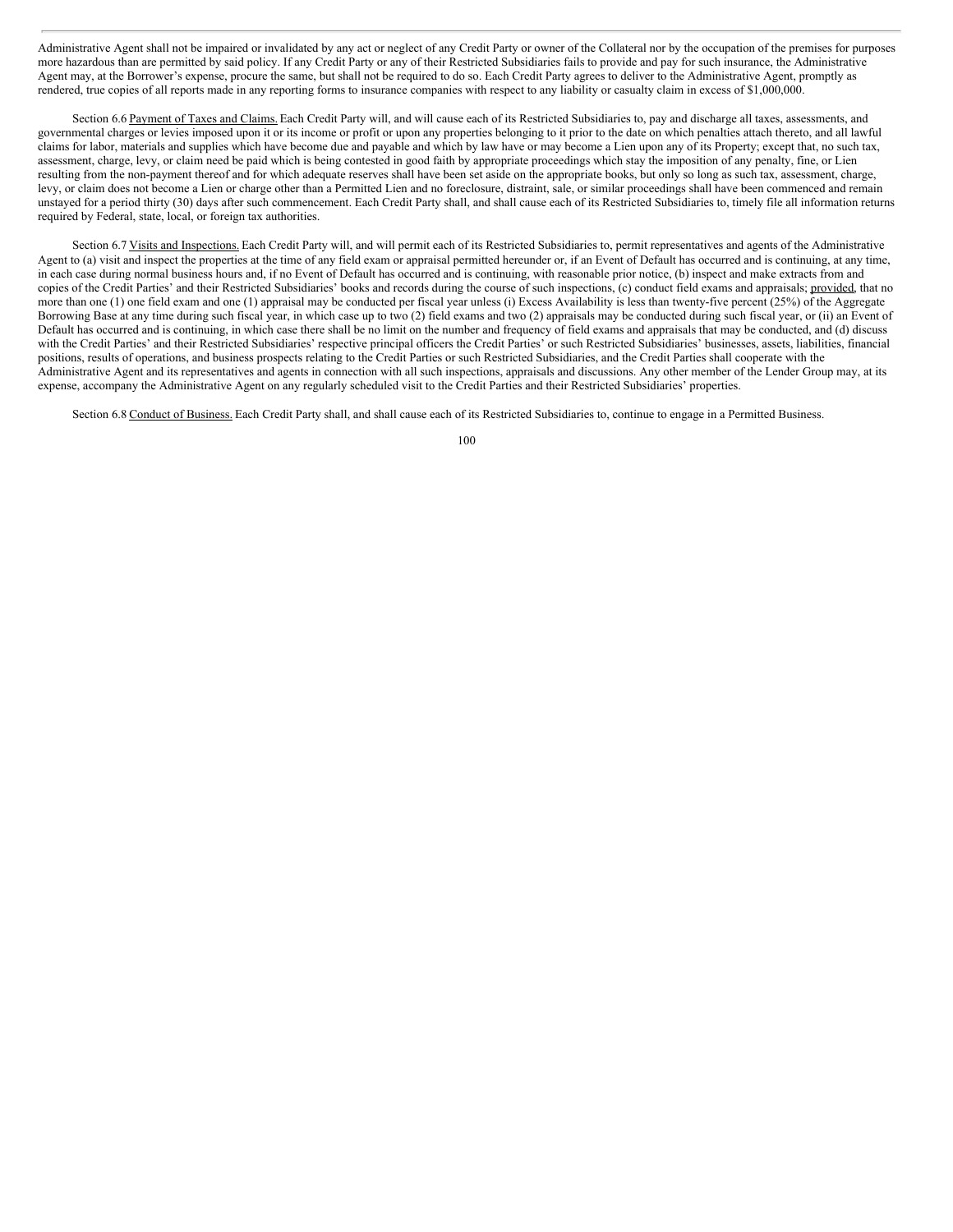Section 6.9 ERISA. Each Credit Party shall at all times make, or cause to be made, prompt payment of contributions required to meet the minimum funding standards set forth in ERISA with respect to each Credit Party's and its Subsidiaries ' Plans; furnish to the Administrative Agent, as soon as practicable upon the Administrative Agent's request therefor, copies of any completed annual report filed pursuant to ERISA in connection with each such Plan of each Credit Party and its Subsidiaries; furnish to the Administrative Agent (a) as soon as possible after, and in any event within twenty Business Days after the Credit Party or any ERISA Affiliate knows or has reason to know that, any ERISA Event or other event with respect to a Title IV Plan has occurred that, alone or together with any other ERISA Event could reasonably be expected to result in liability of the Credit Party or any ERISA Affiliate in an aggregate amount exceeding \$1,000,000 or the imposition of a Lien, a statement of the chief financial officer of the Credit Party setting forth details as to such ERISA Event and the action, if any, that the Credit Party proposes to take with respect thereto and, when known, any action taken or threatened by the Internal Revenue Service, Department of Labor or the PBGC with respect thereto, (b) as soon as practicable after request by the Administrative Agent, copies of all notices received by any Credit Party or any ERISA Affiliate from a Multiemployer Plan sponsor or any Governmental Authority concerning an ERISA Event that could reasonably be expected to result in liability of the Credit Party in an aggregate amount exceeding \$1,000,000, and (c) as soon as practicable upon the Administrative Agent's request therefor, such additional information concerning any Title IV Plan or Multiemployer Plan as may be reasonably requested by the Administrative Agent.

Section 6.10 Collateral Locations; Third Party Agreements. All tangible Collateral, other than Collateral in-transit, will at all times be kept by the Credit Parties at one or more Permitted Locations. The Credit Parties shall use commercially reasonable efforts to obtain Third Party Agreements from all Persons owning or in control of the Credit Parties' headquarters, each Permitted Location where material books and records of the Credit Parties are located, and all Permitted Locations where Inventory of the Borrowers having a fair market value is excess of \$5,000,000 is located.

### Section 6.11 [Intentionally Omitted.]

Section 6.12 Protection of Collateral. All insurance expenses and expenses of protecting, storing, warehousing, insuring, handling, maintaining and shipping the Collateral (including, without limitation, all rent payable by any Credit Party to any landlord of any premises where any of the Collateral may be located), and any and all excise, property, sales, and use taxes imposed by any state, Federal, or local, or other authority on any of the Collateral or in respect of the sale thereof, shall be borne and paid by the Credit Parties. If the Credit Parties fail to promptly pay any portion thereof when due, the Lenders may, at their option, but shall not be required to, make a Base Rate Advance for such purpose and pay the same directly to the appropriate Person. The Borrowers agree to reimburse the Lenders promptly therefor with interest accruing thereon daily at the Default Rate provided in this Agreement. All sums so paid or incurred by the Lenders for any of the foregoing and all reasonable costs and expenses (including attorneys' fees, attorneys' expenses, and court costs) which the Lenders may incur in enforcing or protecting the Lien on or rights and interest in the Collateral or any of their rights or remedies under this or any other agreement between the parties hereto or in respect of any of the transactions to be had hereunder until paid by the Borrowers to the Lenders with interest at the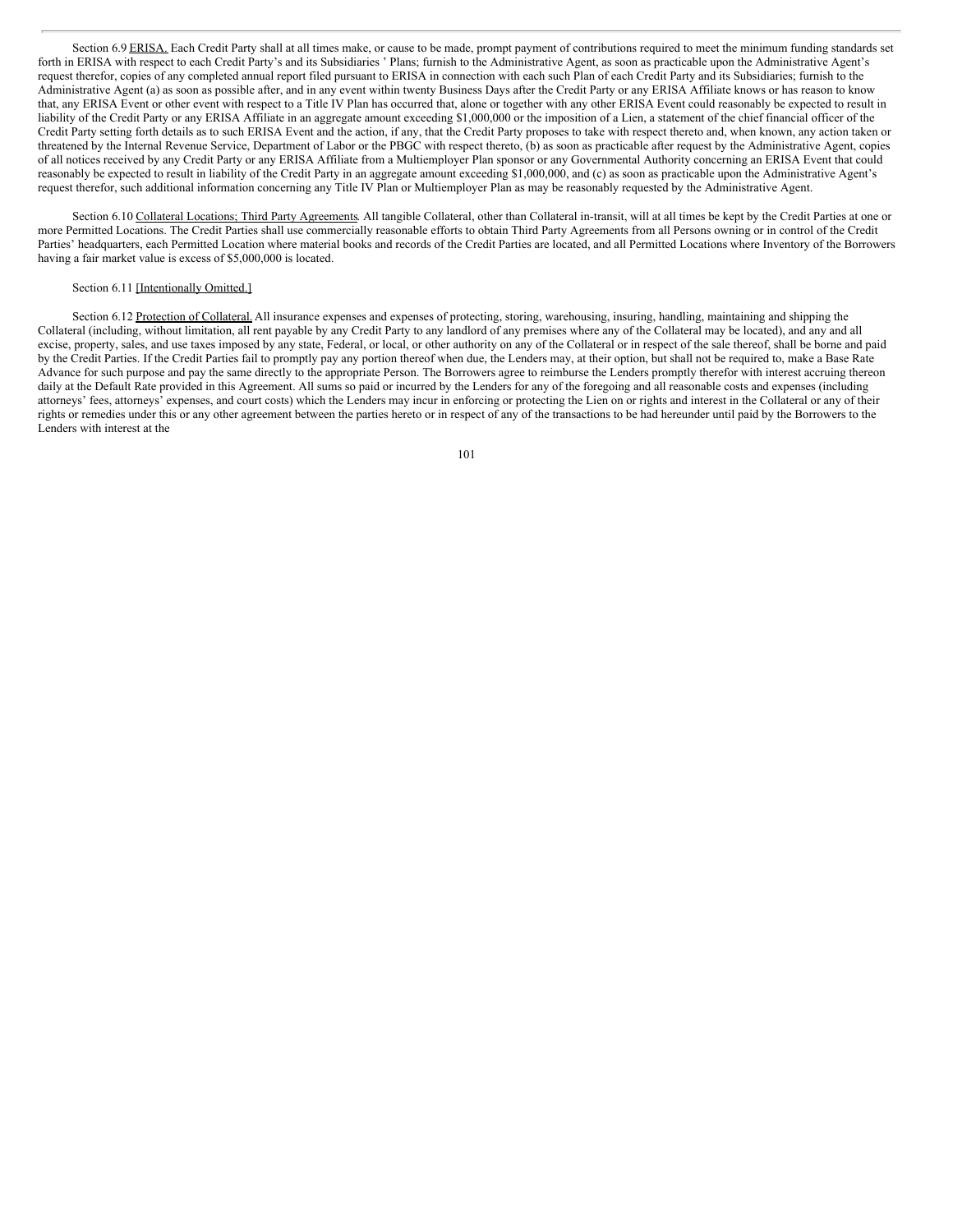Default Rate, shall be considered Obligations owing by the Borrowers to the Lenders hereunder. Such Obligations shall be secured by all Collateral and by any and all other collateral, security, assets, reserves, or funds of the Credit Parties in or coming into the hands or inuring to the benefit of the Lenders. Neither the Administrative Agent nor the Lenders shall be liable or responsible in any way for the safekeeping of any of the Collateral or for any loss or damage thereto (except for reasonable care in the custody thereof while any Collateral is in the Lenders' (or any of their agents' or bailees') actual possession) or for any diminution in the value thereof, or for any act or default of any warehouseman, carrier, forwarding agency, or other person whomsoever, but the same shall be at the Credit Parties' sole risk.

Section 6.13 Assignments and Records of Accounts. If so requested by the Administrative Agent following an Event of Default and during the continuance thereof, each Credit Party shall execute and deliver to the Administrative Agent, for the benefit of the Lender Group, formal written assignments of all of the Accounts daily, which shall include all Accounts that have been created since the date of the last assignment, together with copies of invoices or invoice registers related thereto. Each Credit Party shall keep accurate and complete records of the Accounts and all payments and collections thereon.

#### Section 6.14 Administration of Accounts.

(a) Upon the occurrence and during the continuance of an Event of Default, the Administrative Agent retains the right to notify the Account Debtors that the Accounts have been assigned to the Administrative Agent, for the benefit of the Lender Group, and to collect the Accounts directly in its own name and to charge the collection costs and expenses, including attorneys' fees, to the Borrowers. The Administrative Agent has no duty to protect, insure, collect or realize upon the Accounts or preserve rights in them. Each Credit Party irrevocably makes, constitutes and appoints the Administrative Agent as such Credit Party's true and lawful attorney and agent-in-fact to endorse such Credit Party's name on any checks, notes, drafts or other payments relating to, the Accounts which come into the Administrative Agent's possession or under the Administrative Agent's control as a result of its taking any of the foregoing actions. Additionally, upon the occurrence and during the continuance of an Event of Default, the Administrative Agent, for the benefit of the Lender Group, shall have the right to collect and settle or adjust all disputes and claims directly with the Account Debtor and to compromise the amount or extend the time for payment of the Accounts upon such terms and conditions as the Administrative Agent may deem advisable, and to charge the deficiencies, reasonable costs and expenses thereof, including attorney's fees, to the Borrower.

(b) If an Account includes a charge for any tax payable to any governmental taxing authority, the Administrative Agent on behalf of the Lenders is authorized, in its sole and absolute discretion, to pay the amount thereof to the proper taxing authority for the account of the applicable Credit Party and to make a Base Rate Advance to the Borrowers to pay therefor. The Credit Parties shall notify the Administrative Agent if any Account includes any tax due to any governmental taxing authority and, in the absence of such notice, the Administrative Agent shall have the right to retain the full proceeds of the Account and shall not be liable for any taxes to any governmental taxing authority that may be due by any Credit Party by reason of the sale and delivery creating the Account.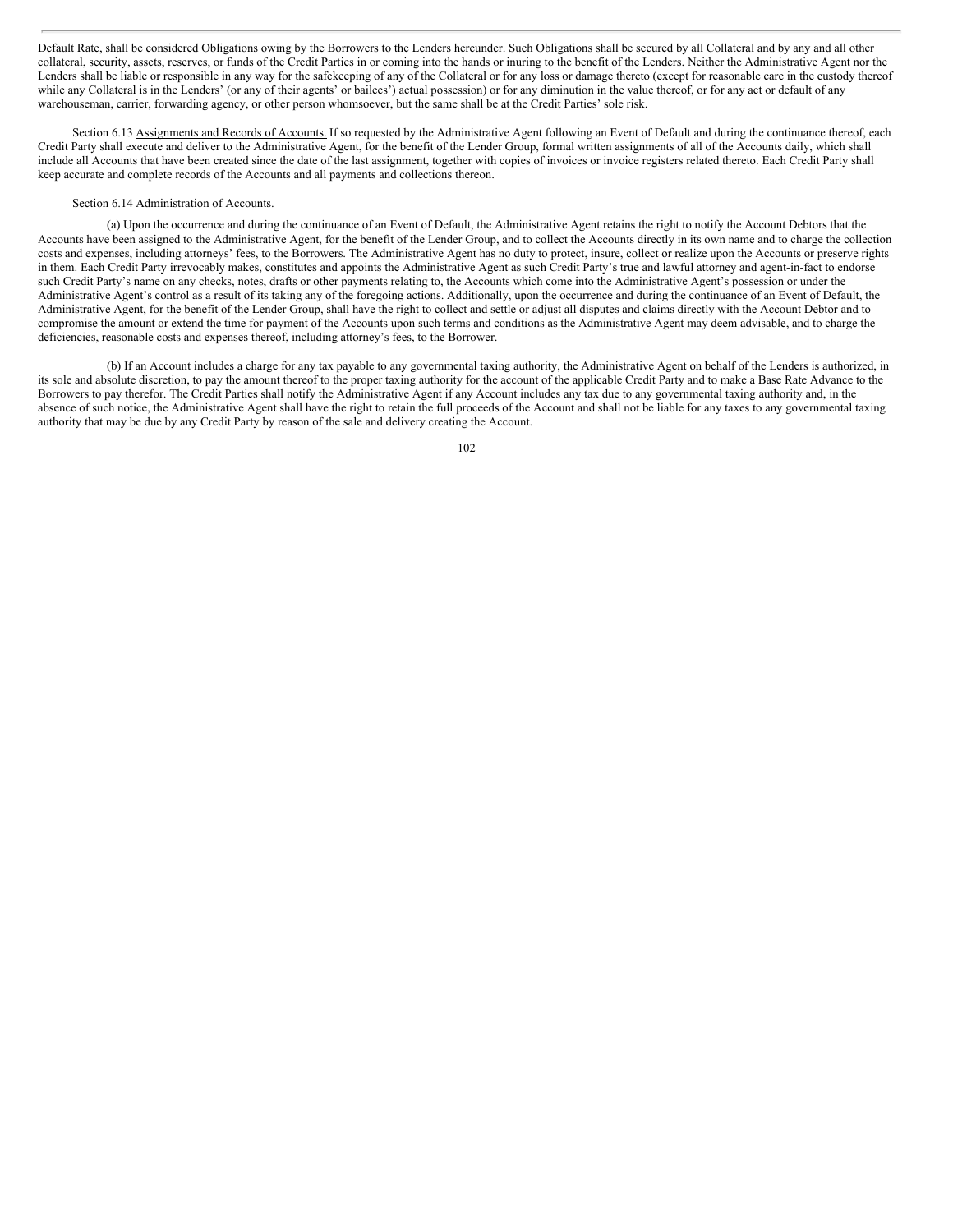(c) Whether or not a Default or Event of Default has occurred, any of the Administrative Agent's officers, employees or agents shall have the right, at any time or times hereafter, in the name of the Lenders, or any designee of the Lenders or the Credit Parties, to verify the validity, amount or other matter relating to any Accounts by mail, telephone, telegraph or otherwise. The Credit Parties shall cooperate fully with the Administrative Agent and the Lenders in an effort to facilitate and promptly conclude any such verification process.

## Section 6.15 Cash Management.

(a) As of the Agreement Date, all bank accounts, securities accounts, commodities accounts, and other investment accounts of the Credit Parties are listed on Schedule 6.15 and such Schedule designates which such accounts are deposit accounts.

(b) No Credit Party may (i) open any bank accounts (other than Excluded Accounts) unless on or before the date on which such bank accounts are opened such bank accounts become subject to a Controlled Account Agreement or (ii) maintain any bank accounts (other than Excluded Accounts) unless such bank accounts are at all times subject to a Controlled Account Agreement (such bank accounts, "Controlled Deposit Accounts").

### (c) The Credit Parties shall:

(i) establish and thereafter maintain, pursuant to an arrangement reasonably acceptable to the Administrative Agent one or more Controlled Deposit Accounts wherein collections, deposits, and other payments on or with respect to Collateral are to be transferred, received or made (each, a "Collections Account");

(ii) at all times direct all of their Account Debtors that make payments via wire transfer to direct all wire transfers to a Collections Account; and

(iii) in the event that any Credit Party shall at any time directly receive any remittances of any Accounts (including, without limitation, any checks, drafts, or other instruments), credit or merchant card collections, or other payments in respect of any Collateral or shall receive any other funds representing proceeds of the Collateral, promptly deposit the same into a Collections Account.

## (d) During a Cash Dominion Period:

(i) The Administrative Agent shall have the right to notify any depositary bank with respect to any Collections Account or other Controlled Deposit Account that the Administrative Agent is exercising exclusive control with respect thereto and no Credit Party shall have any right to withdraw such amounts from any such Collections Account or Controlled Deposit Account. Each Credit Party hereby grants its power of attorney to SunTrust Bank (and each of its Affiliates providing the services described in this Section 6.15) to indorse in such Credit Party's name all tangible items of payment directed for deposit in a Controlled Deposit Account, Collections Account, or a lockbox and to submit such items for collection, with it being acknowledged and agreed that such power of attorney, being coupled with an interest, is irrevocable until the full and final payment in cash and performance of all Obligations and the termination of the Commitments;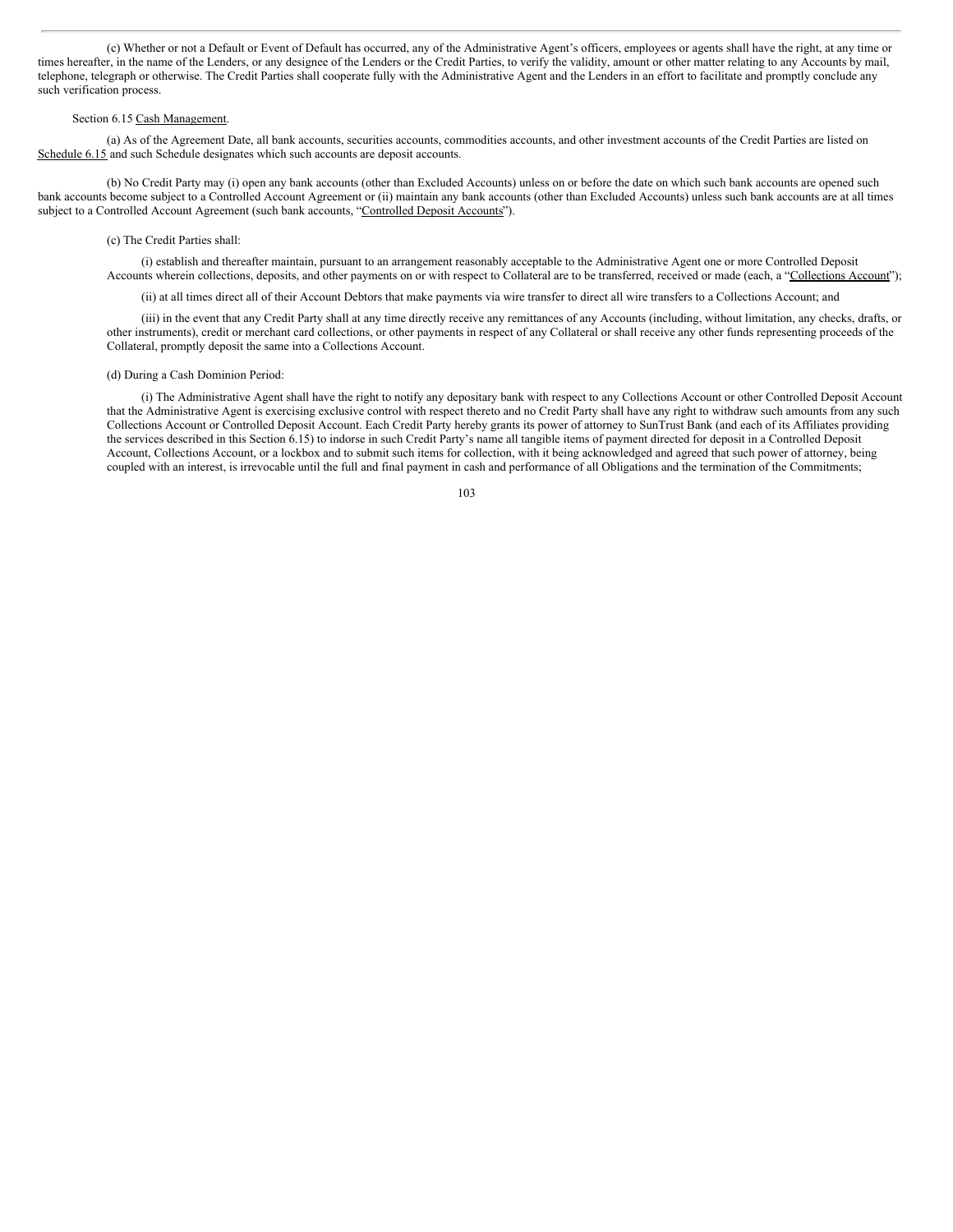(ii) On each Business Day the Administrative Agent may, without further consent of any Credit Party, withdraw all immediately available funds in the Collections Accounts and apply the same against the Obligations in the manner provided for in Section 2.11.

### Section 6.16 Further Assurances.

(a) Upon the request of the Administrative Agent, each Credit Party will promptly cure, or cause to be cured, defects in the creation and issuance of any Revolving Loan Notes and the execution and delivery of the Loan Documents (including this Agreement) and any Bank Products Documents, resulting from any act or failure to act by any Credit Party or any employee or officer thereof. Each Credit Party at its expense will promptly execute and deliver, or cause to be executed and delivered, to the Administrative Agent and the Lenders, all such other and further documents, agreements, and instruments in compliance with or accomplishment of the covenants and agreements of the Credit Parties in the Loan Documents (including this Agreement) and the Bank Products Documents, or to correct any omissions in the Loan Documents or any Bank Products Documents, or more fully to state the obligations set out herein or in any of the Loan Documents or the Bank Products Documents, or to obtain any consents, all as may be necessary or appropriate in connection therewith as may be reasonably requested.

(b) Each Credit Party agrees to take such action as may be requested by the Administrative Agent or otherwise be required to perfect or continue the perfection of the Administrative Agent's (on behalf of, and for the benefit of, the Lender Group) security interest in the Collateral. Each Credit Party hereby authorizes the Administrative Agent to file any such financing statement on such Credit Party's behalf describing the Collateral as "all assets of the debtor" or "all personal property of the debtor."

Section 6.17 Broker's Claims. Each Credit Party hereby indemnifies and agrees to hold each member of the Lender Group harmless from and against any and all losses, liabilities, damages, costs and expenses which may be suffered or incurred by such member of the Lender Group in respect of any claim, suit, action or cause of action now or hereafter asserted by a broker or any Person acting in a similar capacity arising from or in connection with the execution and delivery of this Agreement or any other Loan Document or Bank Products Document or the consummation of the transactions contemplated herein or therein. This Section 6.17 shall survive termination of this Agreement.

## Section 6.18 [Intentionally Omitted.]

## Section 6.19 Environmental Matters.

(a) Each Credit Party shall, and shall cause its Restricted Subsidiaries to, comply in all material respects with the Environmental Laws and shall notify the Administrative Agent within thirty (30) days in the event of any discharge or discovery of any Hazardous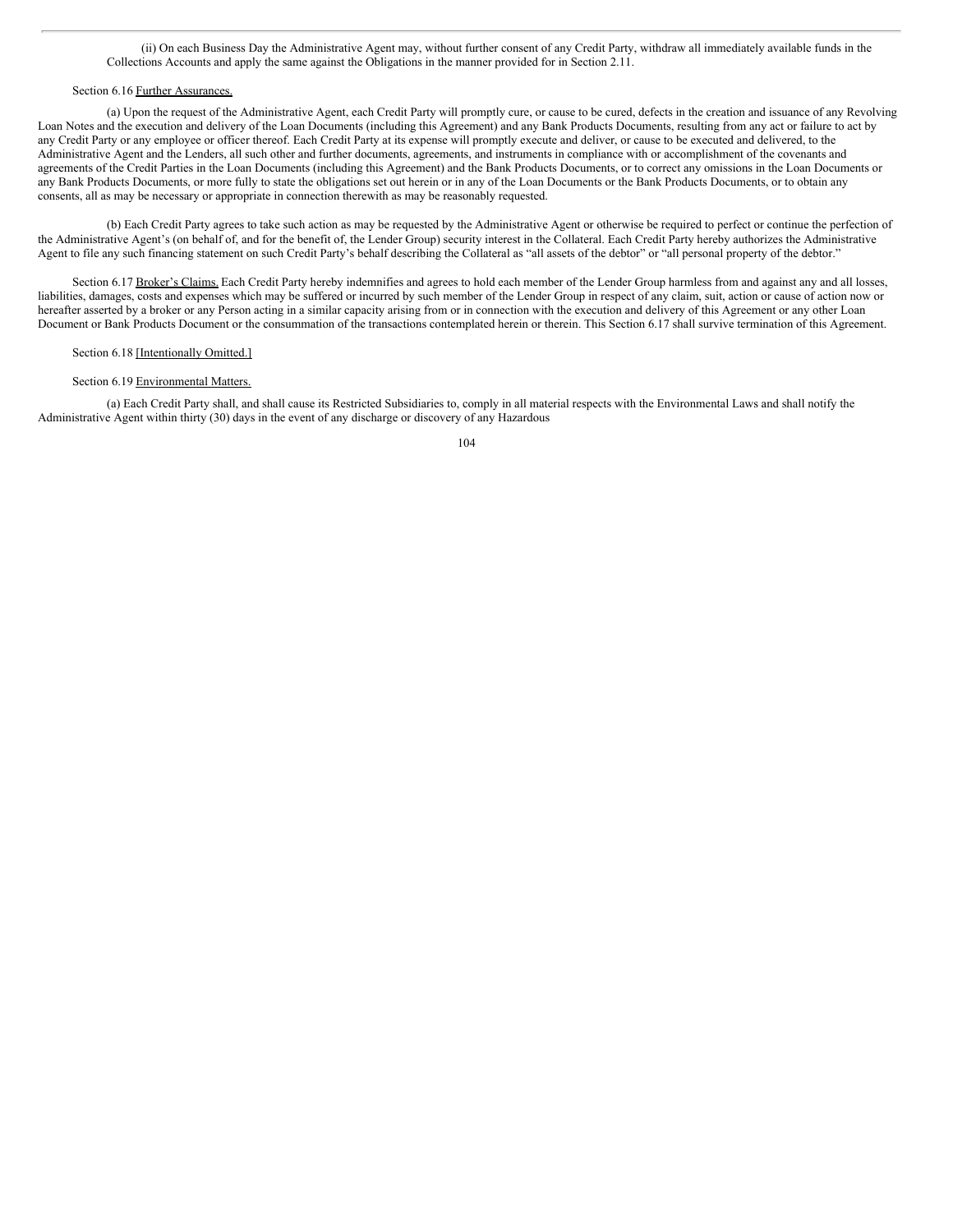Materials at, upon, under or within the Properties in amounts that require remediation. Each Credit Party shall forward to the Administrative Agent copies of all documents alleging a violation of Environmental Laws, all responses thereto and all documents submitted by a Credit Party or any of its Subsidiaries to environmental agencies relative to remediation of Hazardous Materials on the Properties, in each case, within thirty (30) days of receipt, delivery or submission (as the case may be) of the same.

(b) The Credit Parties and their Restricted Subsidiaries will not use or permit any other party to use any Hazardous Materials at any of their places of business except such materials as are used in the Credit Parties' and their Restricted Subsidiaries' normal course of business, maintenance and repairs, and then only in material compliance with all applicable Environmental Laws. The Credit Parties and their Restricted Subsidiaries shall not install or permit to be installed in the Property friable asbestos or any substance containing asbestos and deemed hazardous by an Applicable Law respecting such material, or any other building material deemed to be harmful, hazardous or injurious by relevant Applicable Law and with respect to any such material currently present in any Property that it owns shall promptly either (i) remove any material which such Applicable Law deem harmful, hazardous or injurious and require to be removed or (ii) otherwise comply with such Applicable Law, at the Credit Parties' expense.

(c) Promptly upon the written request of the Administrative Agent from time to time,provided that the Administrative Agent has a reasonable belief that a discharge of Hazardous Materials has occurred, the Credit Parties shall provide the Administrative Agent with an environmental site assessment or environmental audit report prepared by an environmental engineering firm reasonably acceptable to the Administrative Agent, to assess with a reasonable degree of certainty the presence or absence of any Hazardous Materials and the potential costs in connection with abatement, cleanup or removal of any Hazardous Materials found on, under, at or within the Properties. Such assessment or report shall be at Credit Parties' expense if, in the judgment of the Administrative Agent, there is reason to believe that a violation of Environmental Laws has occurred.

(d) Each Credit Party shall at all times indemnify and hold harmless each Indemnitee against and from any and all claims, suits, actions, debts, damages, costs, losses, obligations, judgments, charges, and expenses, or any nature whatsoever under or on account of the Environmental Laws including the assertion of any lien thereunder with respect to:

(i) any discharge of Hazardous Materials, the threat of a discharge of any Hazardous Materials or the presence of any Hazardous Materials affecting the Properties whether or not the same originates or emanates from the Properties or any contiguous real estate including any loss of value of the Properties as a result of any of the foregoing;

(ii) any costs of removal or remedial action incurred by the US government or any costs incurred by any other person or damages from injury to, destruction of, or loss of natural resources, including reasonable costs of assessing such injury, destruction or loss incurred pursuant to any Environmental Laws;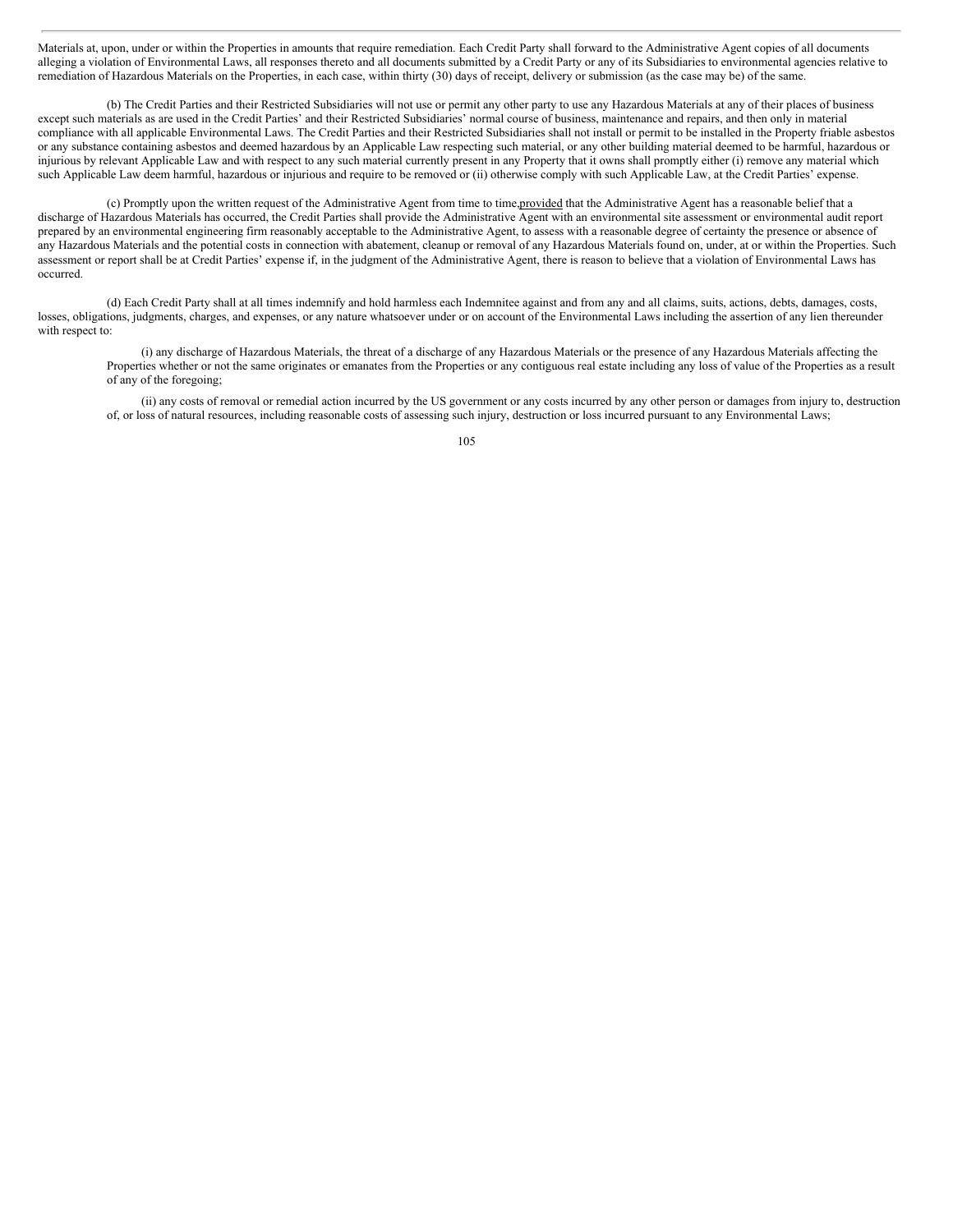(iii) liability for personal injury or property damage arising under any statutory or common law tort theory (including without limitation damages assessed) for the maintenance of a public or private nuisance or for the carrying on of an abnormally dangerous activity at or caused by any Credit Party or Restricted Subsidiary of a Credit Party near the Properties; and/or

(iv) any other environmental matter affecting the Properties within the jurisdiction of the Environmental Protection Agency, any other Federal agency, or any state, local, or foreign environmental agency.

(e) In the event of any discharge or discovery of any Hazardous Materials at, upon, under or within the Properties in amounts that require remediation by the Credit Parties under any Applicable Law, if the applicable Credit Party or Restricted Subsidiary fails to begin the remediation within thirty (30) days after notice to the Administrative Agent, the Administrative Agent may at its election, but without the obligation to do so, give such notices and/or cause such work to be performed at such Properties and/or take any and all other actions as the Administrative Agent shall deem necessary or advisable in order to abate the discharge of such Hazardous Material, remove such Hazardous Material or cure such Credit Party's or Restricted Subsidiary's noncompliance.

(f) All of the representations, warranties, covenants and indemnities of this Section 6.19 and Section 5.1(y) shall survive the termination of this Agreement, the repayment of the Obligations and/or the release of the Liens with respect to the Properties and shall survive the transfer of any or all right, title and interest in and to the Properties by the Credit Parties or any of their Restricted Subsidiaries to any party, whether or not affiliated with the Credit Parties.

#### Section 6.20 Formation/Acquisition of Subsidiaries; Borrowers and Guarantors; Unrestricted Subsidiaries.

(a) Subject to Section 6.20(b), at the time of the formation of any direct or indirect Restricted Subsidiary of a Borrower after the Agreement Date or the acquisition of any direct or indirect Restricted Subsidiary of a Borrower after the Agreement Date, the Credit Parties, as appropriate, shall (i) with respect to any new Domestic Restricted Subsidiary of a Borrower (other than an Immaterial Subsidiary), cause such new Domestic Restricted Subsidiary, as applicable, to provide to the Administrative Agent, for the benefit of the Lender Group, a joinder and supplement to this Agreement substantially in the form of Exhibit I (each, a "Joinder Supplement"), pursuant to which such new Domestic Restricted Subsidiary shall agree to join as a Borrower or a Guarantor and as a Credit Party under this Agreement, a supplement to the Security Agreement, and such other security documents, together with appropriate Uniform Commercial Code financing statements, all in form and substance reasonably satisfactory to the Administrative Agent; provided, that no direct or indirect Subsidiary of the Parent shall be permitted to join as a "Borrower" hereunder unless such Subsidiary is a wholly owned Domestic Restricted Subsidiary of the Parent (it being understood and agreed that any Domestic Restricted Subsidiary not so permitted to join as a "Borrower" shall join this Agreement instead as a "Guarantor"), (ii) with respect to each such Restricted Subsidiary, provide to the Administrative Agent, for the benefit of the Lender Group, all stock certificates (together with blank stock powers) required to be delivered to the Administrative Agent in accordance with the Security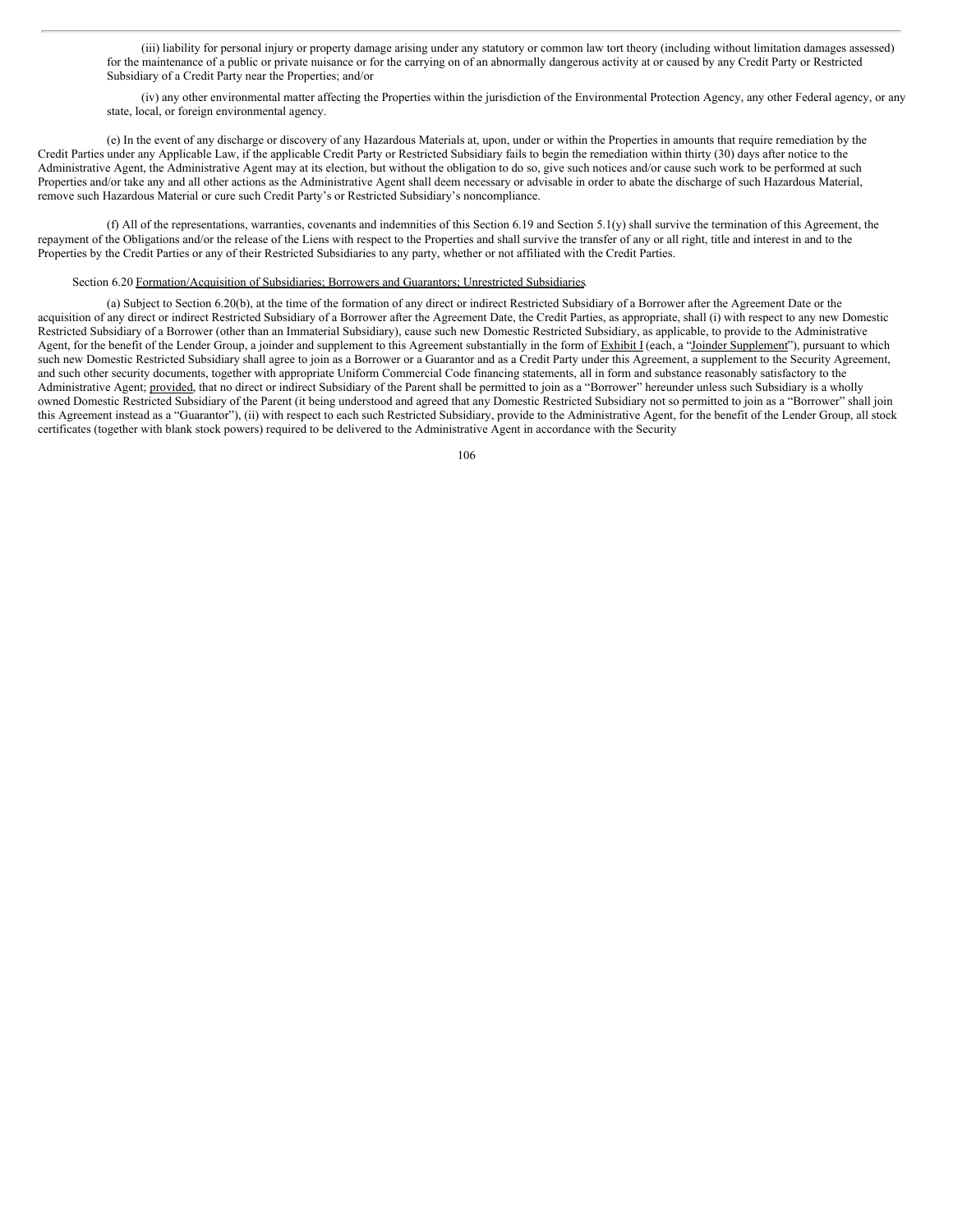Agreement, all of which shall be in form and substance reasonably satisfactory to the Administrative Agent, and (iii) provide to the Administrative Agent, for the benefit of the Lender Group, all other documentation, including one or more opinions of counsel satisfactory to the Administrative Agent, which in its reasonable opinion is appropriate with respect to such formation and the execution and delivery of the applicable documentation referred to above and, in the case of a joinder of a Borrower, all documentation requested by the Lenders to comply with their "know your customer" obligations under the PATRIOT ACT or otherwise imposed by OFAC. Nothing in this Section 6.20 shall authorize any Credit Party or any Restricted Subsidiary of a Credit Party to form or acquire any Subsidiary absent express authorization to so form or acquire such Subsidiary pursuant to Article 8. Any document, agreement or instrument executed or issued pursuant to this Section 6.20 shall be a "Loan Document" for purposes of this Agreement.

(b) The board of directors of Parent may at any time designate any Restricted Subsidiary formed or acquired after the Agreement Date (other than any Borrower) as an Unrestricted Subsidiary or any Unrestricted Subsidiary as a Restricted Subsidiary; provided, that (i) no Default or Event of Default is in existence or would result from such designation, (ii) the designation of any Unrestricted Subsidiary as a Restricted Subsidiary shall constitute at the time of designation the incurrence of any Indebtedness or Liens of such Subsidiary existing at such time, (iii) the fair market value of such Subsidiary at the time it is designated as an Unrestricted Subsidiary shall be treated as an Investment by the Borrowers at such time, (iv) immediately before and after giving effect to such designation, the Specified Conditions have been satisfied, and (v) no Subsidiary may be designated as an Unrestricted Subsidiary if, after such designation, it would be a "restricted subsidiary" under the Senior Subordinated Notes or any other documents, agreements, or instruments evidencing Indebtedness of any Credit Party.

(c) Within twenty (20) days after any Domestic Restricted Subsidiary ceases to be an Immaterial Subsidiary, the Borrowers shall cause such Subsidiary to become a Credit Party in accordance with Section 6.20(a).

Section 6.21 Intellectual Property. The Credit Parties shall, and shall cause each of their respective Restricted Subsidiaries to (a) promptly register or cause to be registered (to the extent not already registered) with the United States Patent and Trademark Office, the United States Copyright Office and any other applicable Governmental Authority either within or outside of the United States, as the case may be, those registrable Intellectual Property rights now owned or hereafter developed or acquired by such Credit Party or any of its Restricted Subsidiaries that are material to the conduct of the business of such Credit Party or Restricted Subsidiary and (b) on a quarterly basis at the same time the Borrowers deliver their most recent Compliance Certificate, notify the Administrative Agent in writing of the filing during the fiscal quarter covered by such Compliance Certificate of any applications or registrations of any Intellectual Property right of such Credit Party or any of its Restricted Subsidiaries that is material to the conduct of the business of such Credit Party and or Restricted Subsidiary with the United States Patent and Trademark Office, the United States Copyright Office or any other Governmental Authority. Each Credit Party shall, and shall cause its Restricted Subsidiaries to (i) protect, defend and maintain the validity and enforceability of each item of Intellectual Property that is material to the conduct of the business of such Credit Party or Restricted Subsidiary, (ii) promptly advise the Administrative Agent in writing of any conflicting or potentially infringing activities by third parties of which it becomes aware with respect to such Intellectual Property and (iii) not allow any material Intellectual Property to be abandoned, forfeited or dedicated to the public without the written consent of the Majority Lenders.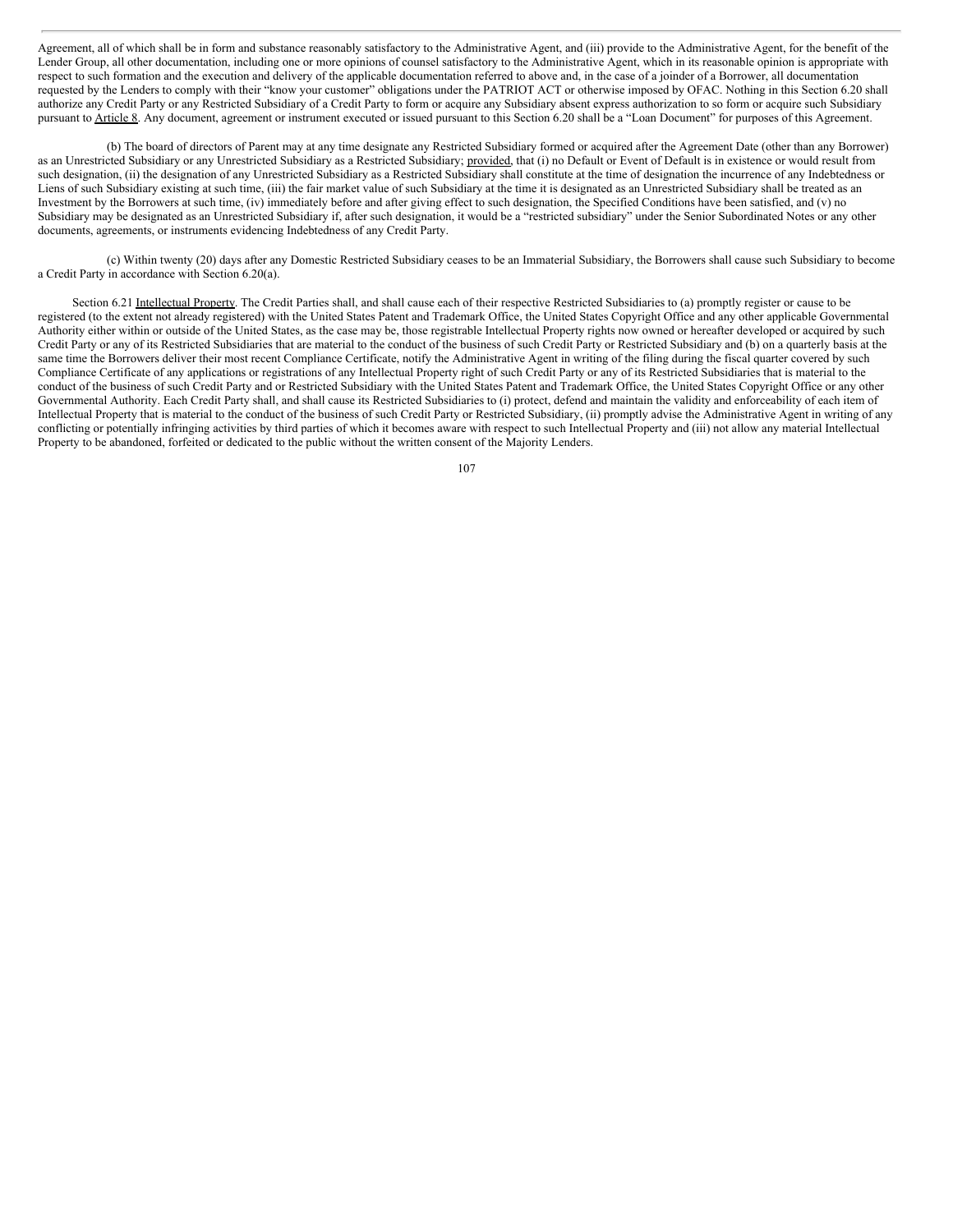Section 6.22 Use of Proceeds. The Credit Parties and their Restricted Subsidiaries will use the proceeds of the Loans only for the purposes specified in Section 2.12 hereof. No part of the proceeds of any Loan will be used by the Credit Parties, whether directly or indirectly, to purchase or carry Margin Stock or for any purpose that would violate any rule or regulation of the Board of Governors of the Federal Reserve System, including Regulations T, U or X, or in any other manner that would violate Section 5.1(t).

#### Section 6.23 Farm Products.

(a) FSA Notices. Each Borrower shall: (i) at all times comply with all FSA Notices received by such Borrower and take all other actions as may be reasonably required to ensure that all Farm Products subject to such FSA Notices are purchased free and clear of any Lien or other claims, and (ii) within five (5) Business Days after receipt of any FSA Notice, provide the Administrative Agent written notice of (including a copy of) such FSA Notice or other notice. Without limiting the foregoing, each Borrower shall take all other actions as may be reasonably required to ensure that all Farm Products are purchased free and clear of any Lien or other claims in favor of any Material Farm Products Seller or any secured party with respect to the assets of any Material Farm Products Seller, whether under the FSA or any other Applicable Law.

(b) Central Filing States. If a Borrower purchases any Farm Products from a Material Farm Products Seller who produces such Farm Products in a state with a central filing system certified by the United States Secretary of Agriculture (a "Central Filing State"), such Borrower shall (i) (A) no more than forty-five (45) days prior to purchase any Farm Products from a Material Farm Products Seller, conduct a effective financing statement search against such Material Farm Products Seller in the applicable Central Filing State, and (B) within five (5) Business Days after such Borrower's receipt of the results of such search, deliver to the Administrative Agent written notice listing each Material Farm Products Seller (if any) against whom such search revealed an effective financing statement, (ii) during any Cash Dominion Period (A) promptly after the Administrative Agent's request, register as a buyer with the Secretary of State of such Central Filing State (or the designated system operator) and do all things reasonably necessary thereafter to maintain such registration; and (B) within thirty (30) days after its receipt of the master list of filings (or similar list) from each Central Filing State, provide written notice to Administrative Agent of any Material Farm Products Sellers set forth on such list; and (C) promptly upon the Administrative Agent's request, deliver to the Administrative Agent a copy of the most recent master list received by the Borrowers from each applicable Central Filing State, and (iii) promptly upon the Administrative Agent's request, deliver to the Administrative Agent a true, correct and complete list of all Material Farm Products Sellers from whom any Borrower has purchased any Farm Products produced in a Central Filing State.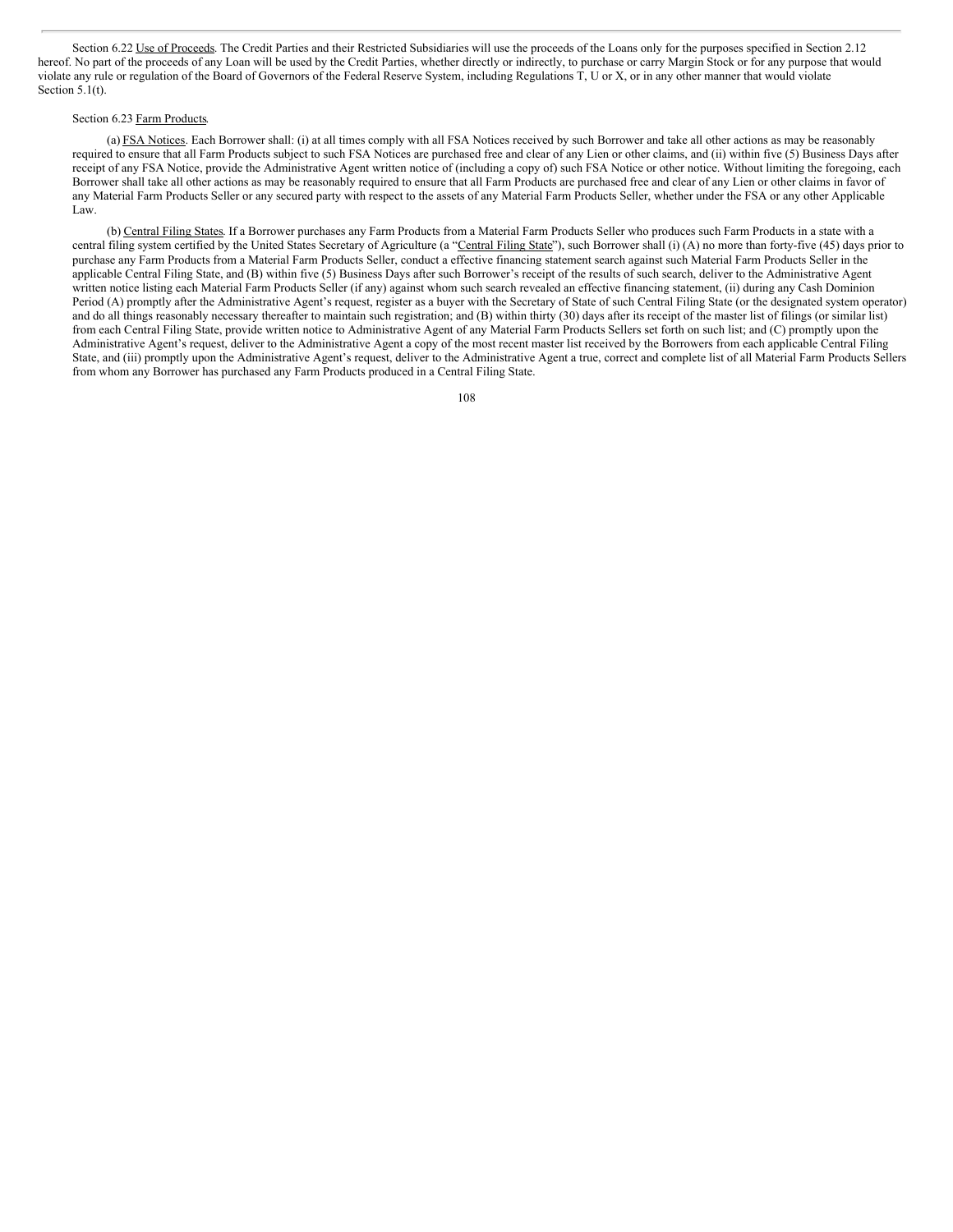(c) Disputes. Each Borrower shall notify the Administrative Agent promptly (but in any event within five (5) Business Days) after such Borrower receives notice of or otherwise knows about any dispute between a Material Farm Products Seller and any Person holding a Lien on the applicable Farm Products of such Material Farm Products Seller relating to the place or method of payments owing by the Borrower to such Material Farm Products Seller.

(d) Cooperation. Each Borrower shall (i) cooperate with and take all steps reasonably requested by the Administrative Agent from time to time as it may elect in its discretion to conduct searches against Material Farm Products Sellers in any applicable Central Filing State (understanding the Administrative Agent is under no obligation to do so) and (ii) promptly provide the Administrative Agent with such other information regarding such Borrower's purchases of Farm Products and the Material Farm Products Sellers from whom it purchases Farm Products as the Administrative Agent may reasonably request.

(e) Default Threshold. Notwithstanding anything to contrary contained in this Section 6.23, the failure of the Borrowers to comply with the requirements of this Section 6.23 shall not constitute a Default or an Event of Default unless such failure to comply, together with all other failures to comply with this Section 6.23, would result in a decrease to the Borrowing Base of greater than \$5,000,000.

# ARTICLE 7

### INFORMATION COVENANTS

Until the later of the date the Obligations arising under this Agreement and the other Loan Documents are repaid in full in cash and the date the Commitments are terminated, the Credit Parties will furnish or cause to be furnished to each member of the Lender Group:

### Section 7.1 Monthly and Quarterly Financial Statements and Information.

(a) Within thirty (30) days after the last day of each fiscal month of the Borrowers that occurs during a Cash Dominion Period, the balance sheet of the Parent as at the end of such fiscal month, and the related statement of income and retained earnings and related statement of cash flows for such fiscal month and for the fiscal year to date period ended with the last day of such fiscal month, all of which shall be on a consolidated (and consolidating by segment) basis with the Parent's consolidated Restricted Subsidiaries, which financial statements shall set forth in comparative form such figures as at the end of such fiscal month during the previous fiscal year and for such fiscal month during the previous fiscal year, all of which shall be on a consolidated basis with the Parent's consolidated Restricted Subsidiaries and shall be certified by an Authorized Signatory of the Parent to be, in his or her opinion, complete and correct in all material respects and to present fairly in all material respects in accordance with GAAP the financial position of the Parent and its consolidated Restricted Subsidiaries, as at the end of such period and the results of operations for such period, and for the elapsed portion of the year ended with the last day of such period, subject only to normal audit and year-end adjustments and lack of footnotes.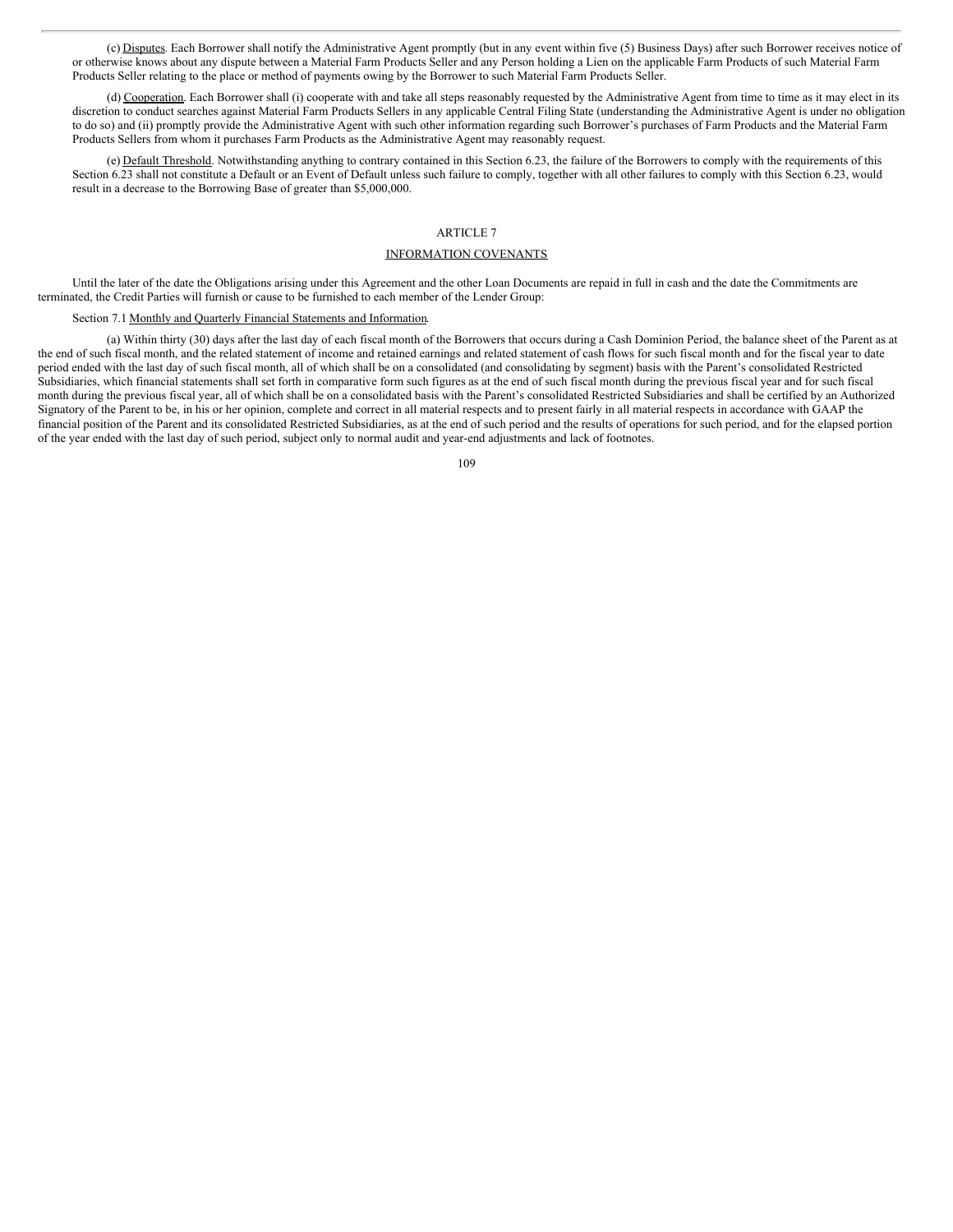(b) Within forty-five (45) days after the last day of each fiscal quarter in each fiscal year of the Borrowers, the balance sheet of the Parent as at the end of such fiscal quarter, and the related statement of income and retained earnings and related statement of cash flows for such fiscal quarter and for the fiscal year to date period ended with the last day of such fiscal quarter, all of which shall be on a consolidated (and consolidating by segment) basis with the Parent's consolidated Restricted Subsidiaries, which financial statements shall set forth in comparative form (i) the figures for the applicable period set forth in the projections provided by the Credit Parties pursuant to Section 4.1, as amended or superseded by projections delivered pursuant to Section 7.5(d), and (ii) such figures as at the end of such fiscal quarter during the previous fiscal year and for such fiscal quarter during the previous fiscal year, all of which shall be on a consolidated basis with the Parent's consolidated Restricted Subsidiaries and shall be certified by an Authorized Signatory of the Parent to be, in his or her opinion, complete and correct in all material respects and to present fairly in all material respects in accordance with GAAP the financial position of the Parent and its consolidated Restricted Subsidiaries, as at the end of such period and the results of operations for such period, and for the elapsed portion of the year ended with the last day of such period, subject only to normal audit and year-end adjustments and lack of footnotes.

Section 7.2 Annual Financial Statements and Information; Certificate of No Default. Within ninety (90) days after the end of each fiscal year of the Borrowers, the audited balance sheet of the Parent as at the end of such year and the related audited statements of income and retained earnings and related audited statements of cash flows for such year, all of which shall be on a consolidated (and consolidating by segment) basis with the Parent's consolidated Restricted Subsidiaries, which financial statements shall set forth in comparative form such figures as at the end of and for the previous year, and shall be accompanied by an unqualified opinion of independent certified public accountants of recognized national standing reasonably satisfactory to the Administrative Agent (which opinion shall be without (A) a "going concern" or like qualification or exception, (B) any qualification or exception as to the scope of such audit, or (C) any qualification which relates to the treatment or classification of any item and which, as a condition to the removal of such qualification, would require a material adjustment to such item), stating that such financial statements are prepared in all material respects in accordance with GAAP, and present fairly in all material respects in accordance with GAAP the financial position of the Parent and its consolidated Restricted Subsidiaries as at the end of such year without any explanatory paragraphs, together with a statement of such accountants of the Parent certifying that no Default or Event of Default, including, without limitation, any Default or Event of Default under the Financial Covenant, was detected during the examination of the Parent and its consolidated Restricted Subsidiaries.

Section 7.3 Compliance Certificates. At the time the financial statements are furnished pursuant to Section 7.1(b) and Section 7.2, a Compliance Certificate:

(a) Setting forth as at the end of the applicable fiscal quarter, the arithmetical calculations required to establish whether or not the Credit Parties were in compliance with the requirements of the Financial Covenant (whether or not the Credit Parties are otherwise required to satisfy such covenant at the time such Compliance Certificate is delivered);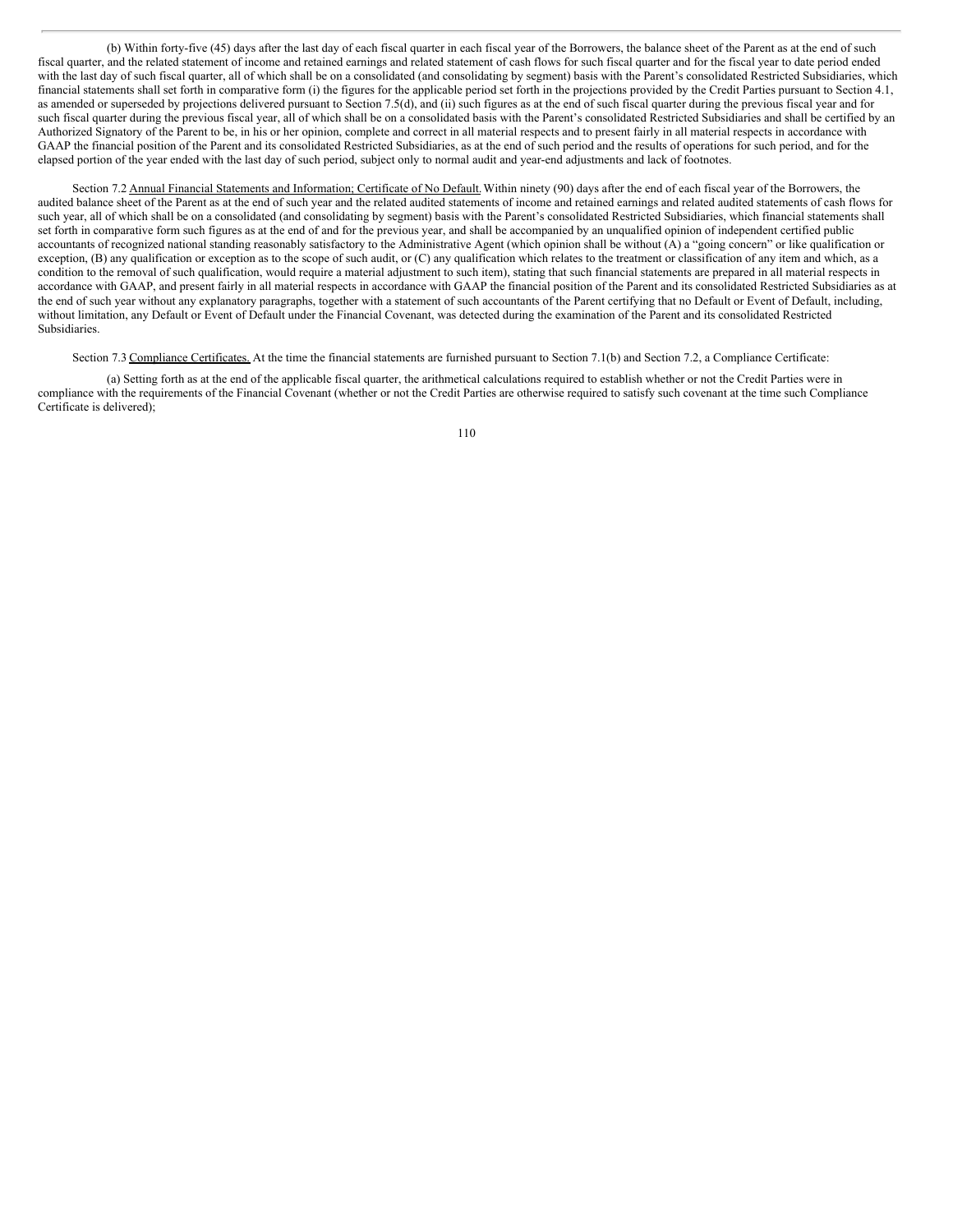(b) Stating whether any change in GAAP or the application thereof has occurred since the date of the Parent's audited financial statements delivered on the Agreement Date, and, if any change has occurred, specifying the effect of such change on the financial statements accompanying such certificate; and

(c) Stating that, to the best of his or her knowledge, no Default or Event of Default has occurred as at the end of such period, or, if a Default or Event of Default has occurred, disclosing each such Default or Event of Default and its nature, when it occurred and whether it is continuing, and specifying what action the Borrowers have taken or propose to take with respect thereto.

### Section 7.4 [Intentionally Omitted].

# Section 7.5 Borrowing Base Certificates; Additional Reports.

(a) Within thirty (30) days after the end of each fiscal quarter the Borrowers shall deliver to the Administrative Agent a Borrowing Base Certificate in the form of Exhibit C as of the last day of such fiscal quarter; provided that the Borrowers shall deliver such Borrowing Base Certificate within thirty (30) days after the end of each fiscal month in which a Monthly Borrowing Base Condition occurred; provided, further, that during a Cash Dominion Period, the Borrowers shall deliver such Borrowing Base Certificate within three (3) Business Days after the end of each week; provided, further, that the Borrowers shall, on or before December 20, 2013, deliver a Borrowing Base Certificate which calculates the Borrowing Base as of November 2, 2013; provided, further, that the Borrowers may, at their option, deliver a Borrowing Base Certificate more frequently than otherwise required hereunder. Each Borrowing Base certificate shall be in such form as shall be reasonably satisfactory to the Administrative Agent, setting forth a categorical breakdown of all Accounts of the Borrowers and a calculation of Eligible Accounts as of the last day of such quarter (or month or week), the amount of Inventory and the amount of Eligible Inventory owned by the Borrowers, the Average Excess Availability for such quarter (or for such month or week), and such other information as the Administrative Agent may reasonably require.

(b) Together with the delivery of each Borrowing Base Certificate required to be delivered pursuant to clause (a) above, the Borrowers shall deliver to the Administrative Agent and to any Lender requesting the same, in form reasonably acceptable to the Administrative Agent, the following:

(i) bank and investment account statements, a report of sales and collections, debit and credit adjustments, a detailed aging of all Accounts of the Borrowers existing as of the last day of the preceding fiscal month or such other date reasonably required by the Administrative Agent, specifying the names and face value for each Account Debtor obligated on an Account of the Borrowers so listed and all other information necessary to calculate Eligible Accounts as of such last day of the preceding fiscal month or such other date reasonably required by the Administrative Agent and such other information regarding Borrowers' Accounts as the Administrative Agent may reasonably request from time to time;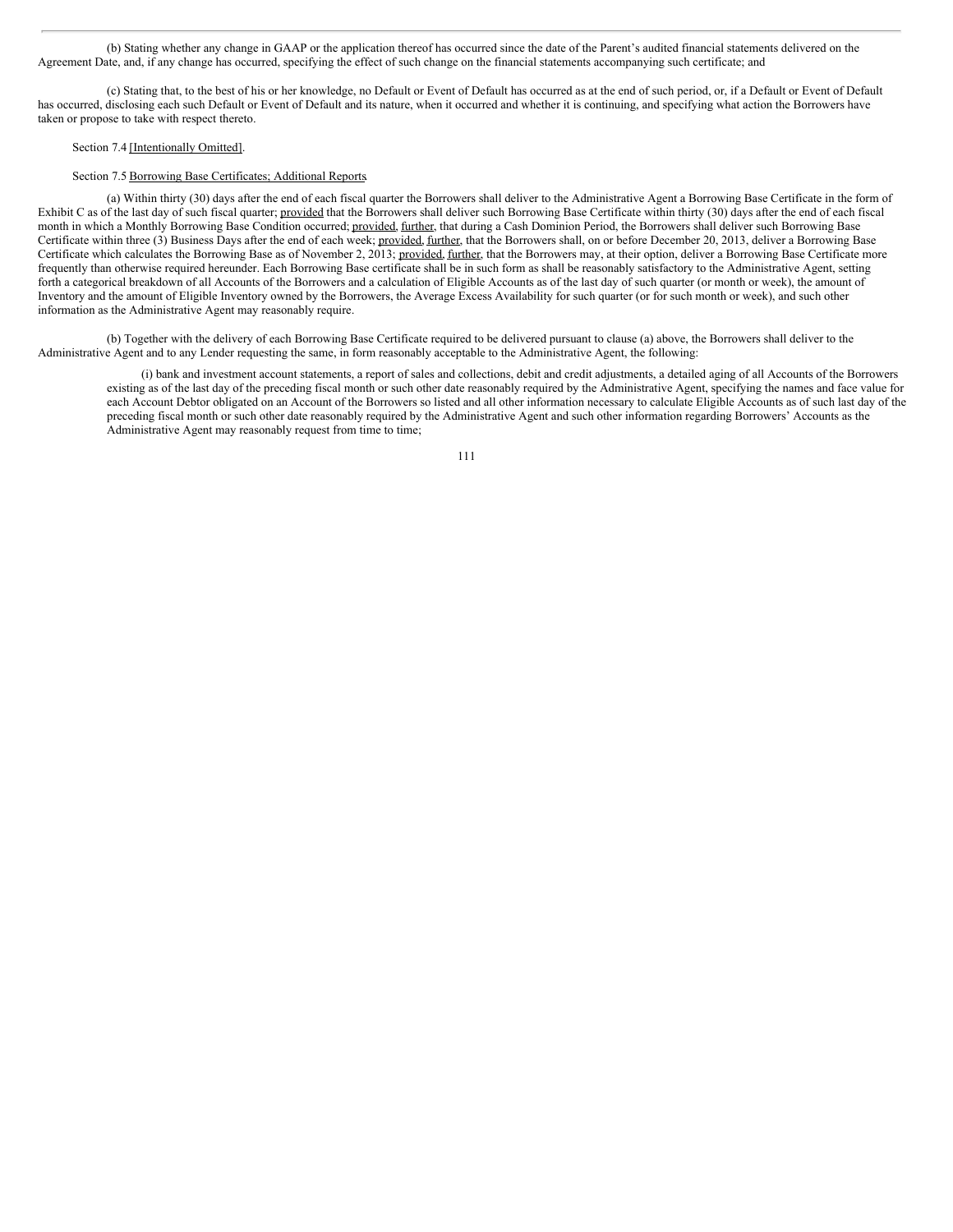(ii) an accounts payable aging report and, upon the Administrative Agent's request therefor, copies of proof of delivery and the original copy of all documents, including, without limitation, repayment histories and present status reports relating to the Accounts of the Borrowers so scheduled and such other information regarding Borrowers' accounts payable as the Administrative Agent may reasonably request from time to time; and

(iii) an inventory report (in form and substance reasonably satisfactory to Administrative Agent) listing (i) all of the Borrowers' Inventory and all Eligible Inventory as of the last Business Day of the applicable reporting period; (ii) the type, cost, and location of all such Inventory; (iii) all of such Inventory which constitutes raw materials, work-in-process, and finished goods or returned or repossessed goods; (iv) all Inventory which has not been timely sold in the ordinary course of business; (v) all Inventory which is not located at Property owned or leased by a Borrower or that is in possession of any Person other than a Borrower (other than in-transit Inventory and Inventory being transported pursuant to third party logistics companies) and a description of the reason why such Inventory is so located or in the possession of such other Person; and (vi) such other information regarding Borrowers' Inventory as the Administrative Agent may reasonably request from time to time.

(c) Promptly upon (and in any event within five (5) Business Days of) receipt thereof, the Credit Parties shall deliver to the Lender Group copies of all final reports, if any, submitted to any Credit Party or any Restricted Subsidiary of a Credit Party by the Credit Parties' and their Restricted Subsidiaries' independent public accountants in connection with any annual or interim audit of the Credit Parties and their Restricted Subsidiaries, including, without limitation, any final management report prepared in connection with the annual audit referred to in Section 7.2;

(d) On or before the date ninety (90) days after the commencement of each fiscal year, commencing with the fiscal year beginning September 2014, the Credit Parties shall deliver to the Lender Group the annual budget for the Credit Parties and their Restricted Subsidiaries, approved by the board of directors of the Parent, including forecasts of the income statement, the balance sheet, a cash flow statement, Excess Availability forecasts, and Financial Covenant compliance forecasts (whether or not the Borrowers are otherwise required to satisfy such covenants at such time or at any time applicable to such forecasts) for such fiscal year on a quarter by quarter basis;

(e) Promptly (and in any event within five (5) Business Days) after the sending, filing, or making thereof, as applicable, the Credit Parties shall, and shall cause their Restricted Subsidiaries to, deliver to the Administrative Agent and the Lenders (i) copies of all financial statements, reports, and other information which any Credit Party or any such Restricted Subsidiary sends to any holder of its Material Indebtedness or generally to the holders of its Equity Interests and (ii) copies of all reports and registration statements which any Credit Party or any such Subsidiary makes to, or files with, the Securities and Exchange Commission (or any successor) or any national securities exchange;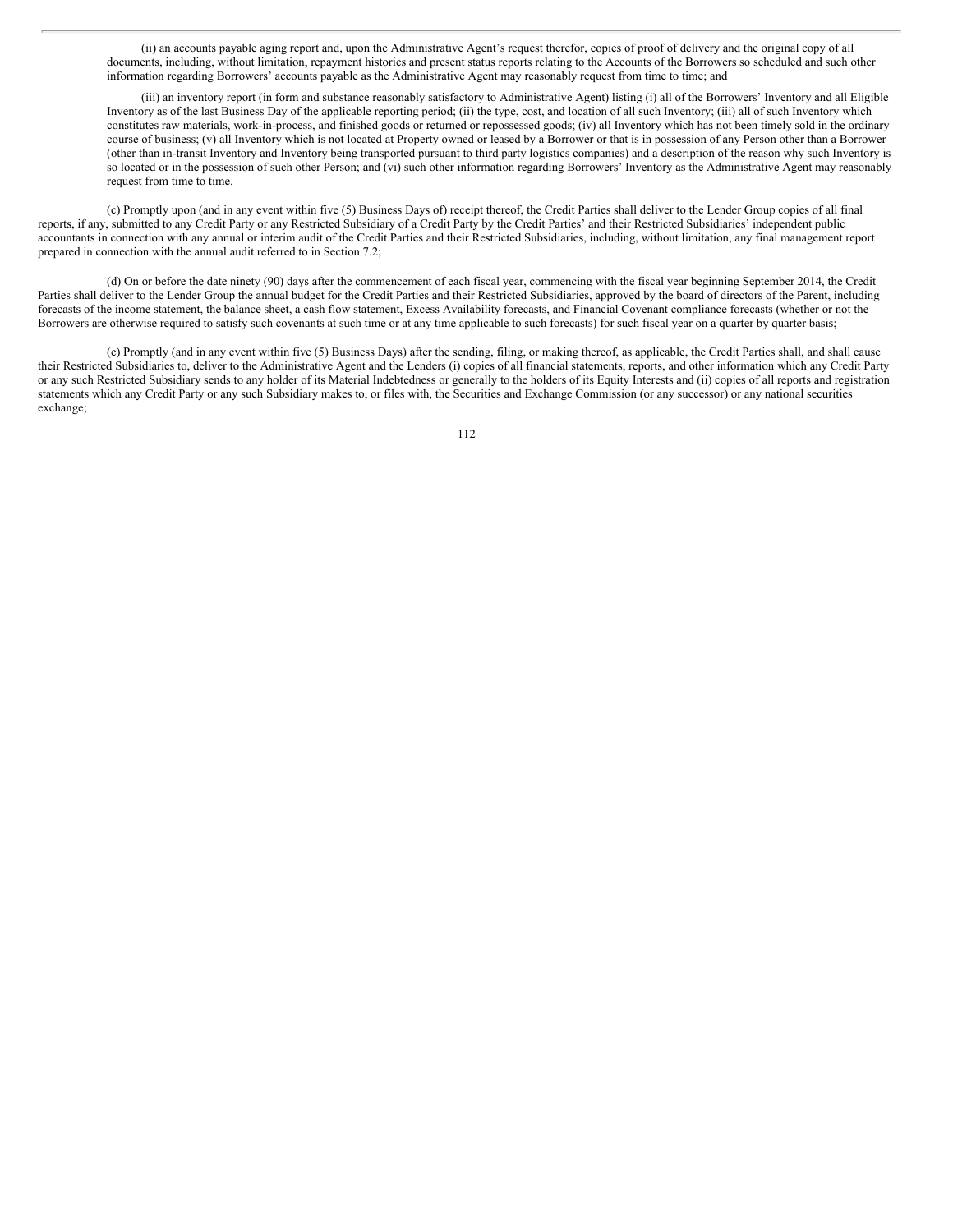(f) If there is a material change in GAAP after September 29, 2012, that affects the presentation of the financial statements referred to in Section 7.1 and 7.2, then, in addition to delivery of such financial statements, and on the date such financial statements are required to be delivered, the Credit Parties shall furnish the adjustments and reconciliations necessary to enable the Borrowers and each Lender to determine compliance with each of the Financial Covenants (whether or not the Borrowers are otherwise required to satisfy such covenants at such time), all of which shall be determined in accordance with GAAP consistently applied;

(g) From time to time and promptly upon (and in any event within five (5) Business Days of) each request the Credit Parties shall, and shall cause their Restricted Subsidiaries to, deliver to the Administrative Agent on behalf of the Lender Group such data, certificates, reports, financial statements, documents, or further information regarding the business, assets, liabilities, financial position, projections, results of operations, or business prospects of the Credit Parties, such Subsidiaries, or any of them, as the Administrative Agent may reasonably request.

Information required to be delivered solely pursuant to Sections 7.1, 7.2 and 7.5(e) shall be deemed to have been delivered if such information, or one or more annual, quarterly or other reports containing such information, shall have been timely posted on the Parent's website on the internet (currently www.central.com) or shall be available on the website of the Securities and Exchange Commission at http://www.sec.gov.

#### Section 7.6 Notice of Litigation and Other Matters.

(a) Promptly (and in any event within five (5) Business Days of) upon any Responsible Officer obtaining knowledge of the institution of, or a written threat of, any action, suit, governmental investigation or arbitration proceeding against any Credit Party, any Subsidiary of a Credit Party or any Property, which action, suit, governmental investigation or arbitration proceeding, if adversely determined, would expose, in such Responsible Officer's reasonable judgment, any Credit Party or any Subsidiary of a Credit Party to liability in an aggregate amount that could reasonably be expected to result in a Materially Adverse Effect, the Parent shall notify the Administrative Agent of the occurrence thereof, and the Credit Parties shall provide such additional information with respect to such matters as the Lender Group, or any of them, may reasonably request;

(b) Promptly upon (and in any event within five (5) Business Days of) any Credit Party's receipt of notice of any event that could reasonably be expected to result in a Materially Adverse Effect, such Credit Party shall notify the Lender Group of the occurrence thereof;

(c) Promptly (and in any event within five (5) Business Days) following any material amendment or change approved by the board of directors of the Parent to the budget submitted to the Lender Group pursuant to Section 7.5(d), the Credit Parties shall notify the Lender Group of the occurrence thereof;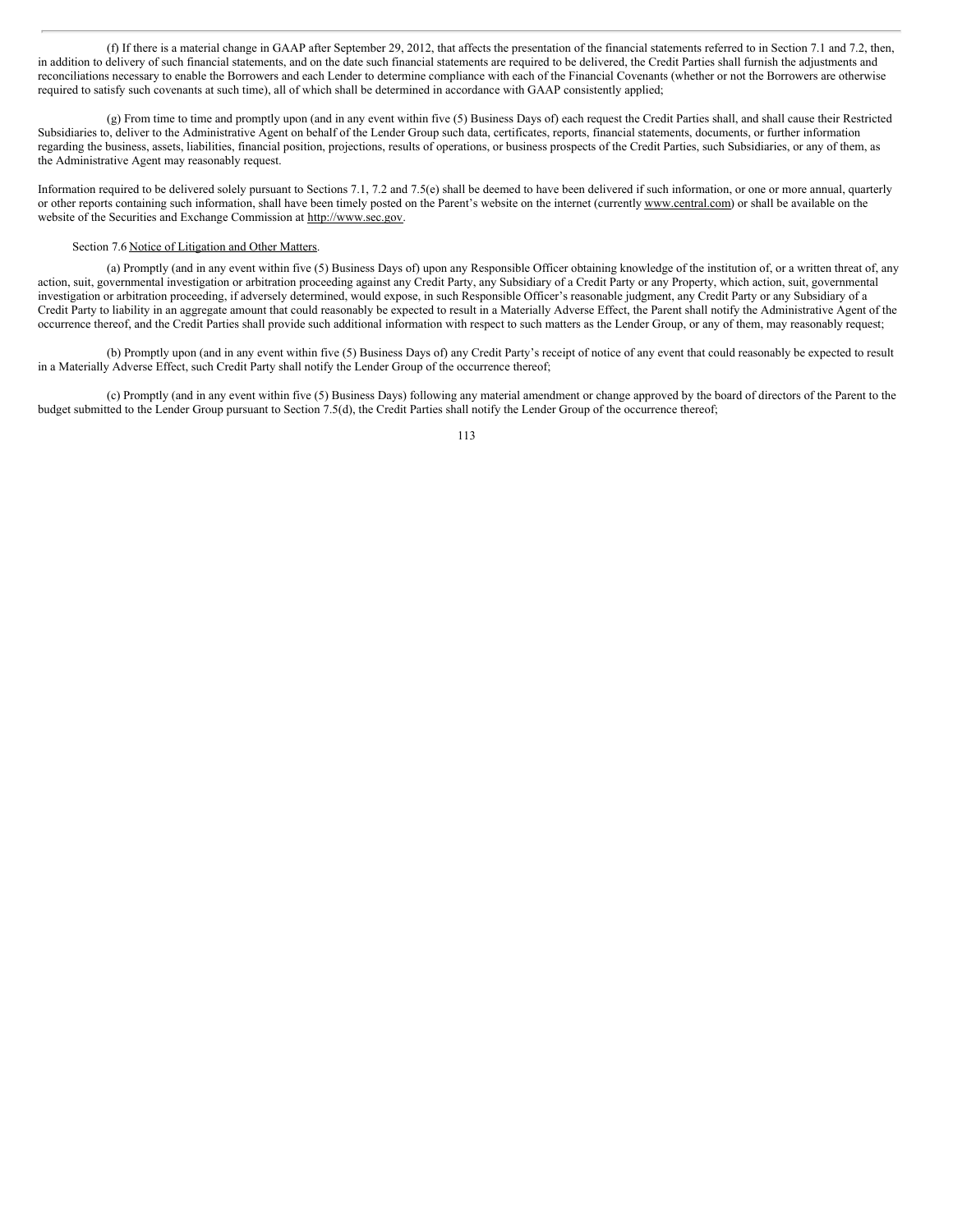(d) Immediately following (i) any Default or Event of Default under any Loan Document or (ii) any Responsible Officer obtaining knowledge of a default or event of default under any Material Contract or any other agreement to which any Credit Party or any Subsidiary of a Credit Party is a party or by which any Credit Party's or any such Subsidiary's properties is bound (other than a Loan Document) which could reasonably be expected to have a Materially Adverse Effect, then the Parent shall notify the Administrative Agent of the occurrence thereof giving in each case the details thereof and specifying the action proposed to be taken with respect thereto; and

(e) Promptly (but in any event within three (3) Business Days of) upon any Responsible Officer obtaining knowledge thereof, the Parent shall notify the Administrative Agent of the cancellation, termination, expiration, or suspension of any Material Contract, the cancellation, termination, expiration, or suspension of which could reasonably be expected to have a Material Adverse Effect.

# ARTICLE 8

### NEGATIVE COVENANTS

Until the later of the date the Obligations arising under this Agreement and the other Loan Documents are repaid in full in cash and the date the Commitments are terminated:

Section 8.1 Indebtedness. No Credit Party will, or will permit any of its Restricted Subsidiaries to, create, assume, incur, or otherwise become or remain obligated in respect of, or permit to be outstanding, any Indebtedness except:

(a) Indebtedness under this Agreement and the other Loan Documents and the Bank Products Documents;

(b) Indebtedness existing as of the Agreement Date and described on Schedule 8.1(b), and Permitted Refinancing Indebtedness in respect thereof;

(c) Indebtedness of the Credit Parties or any of their Restricted Subsidiaries incurred to finance the acquisition, construction or improvement of any fixed or capital assets, including Capitalized Lease Obligations, and any Indebtedness assumed in connection with the acquisition of any such assets or secured by a Lien on any such assets prior to the acquisition thereof (provided that such Indebtedness is incurred prior to or within 180 days after such acquisition or the completion of such construction or improvements), and Permitted Refinancing Indebtedness in respect thereof; provided that the aggregate principal amount of such Indebtedness does not exceed \$20,000,000;

(d) unsecured Indebtedness under the Senior Subordinated Notes, together with any refinancing thereof which consists (whether singly or in combination) of (i) Permitted Refinancing Indebtedness in respect such Senior Subordinated Notes and (ii) any Indebtedness permitted under clause (i) of this Section 8.1;

<sup>114</sup>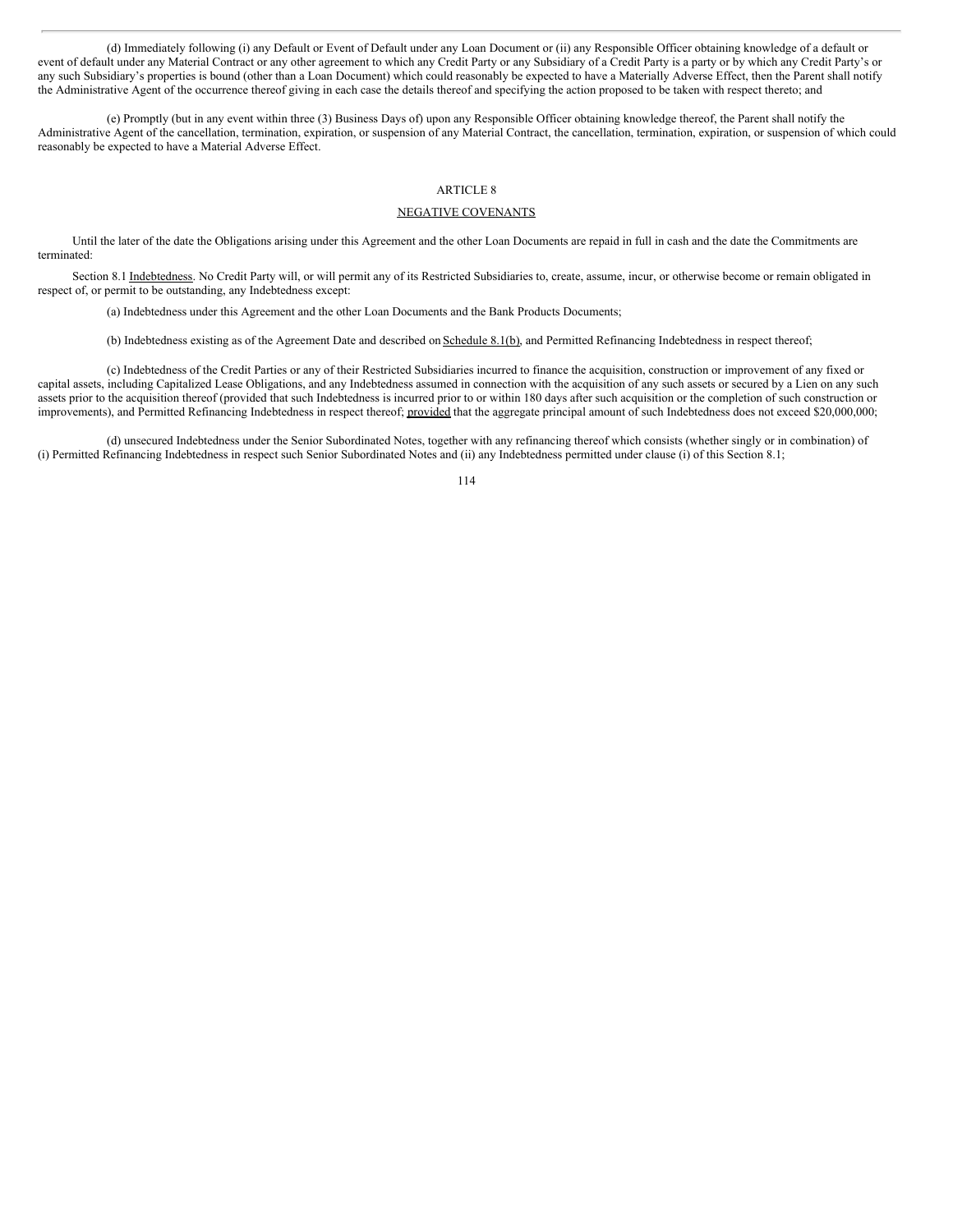(e) Indebtedness of any Credit Party owing to any Subsidiary and of any Subsidiary owing to any Credit Party or any other Subsidiary;provided that (i) any such Indebtedness arises solely from Investments permitted by Section 8.5, and (ii) any Indebtedness that is owed by a Credit Party to a Subsidiary that is not a Credit Party shall be subordinated to the obligations on terms and conditions, and pursuant to documentation, reasonably satisfactory to the Administrative Agent;

(f) Guaranties by any Credit Party of Indebtedness of any Restricted Subsidiary and by any Restricted Subsidiary of Indebtedness of any Credit Party or any other Restricted Subsidiary; provided that Guaranties by any Credit Party of Indebtedness of any Subsidiary that is not a Credit Party shall be subject to Section 8.5;

(g) obligations under Hedge Agreements entered into in the ordinary course of business, and not for speculative purposes, with a counterparty that has a credit risk reasonably acceptable to the Administrative Agent which obligations shall be unsecured unless such Hedge Agreement is with a Bank Products Provider;

(h) reimbursement obligations in respect of Permitted Outside Letters of Credit;

(i) Subordinated Indebtedness so long as the Specified Conditions are satisfied before and immediately after giving effect to the incurrence thereof; and

(j) other Indebtedness of the Parent and its Subsidiaries so long as at the time such Indebtedness is incurred, the principal amount of Indebtedness (together with the aggregate principal amount of all other then outstanding Indebtedness incurred under this clause (j)) does not exceed 10% of total Consolidated Net Tangible Assets of the Parent and its Restricted Subsidiaries, determined as of the last day of the most recently ended fiscal quarter for which Administrative Agent has received financial statements pursuant to Section 7.1(b) or 7.2.

#### Section 8.2 [Intentionally Omitted].

Section 8.3 Liens. No Credit Party will, or will permit any Restricted Subsidiary of a Credit Party to, create, assume, incur, or permit to exist or to be created, assumed, or permitted to exist, directly or indirectly, any Lien on any of its property, real or personal, now owned or hereafter acquired, except for Permitted Liens.

Section 8.4 Restricted Payments. No Credit Party will, or will permit any Restricted Subsidiary of a Credit Party to, directly or indirectly declare or make any Restricted Payment, or set aside any funds for any such purpose, other than Dividends on Equity Interests which accrue (but are not paid in cash); provided, however, that

(a) the Parent's Restricted Subsidiaries may make Restricted Payments to the Parent or any other Credit Party which is a wholly-owned Restricted Subsidiary of the Parent; and

(b) the Credit Parties and their Restricted Subsidiaries may make Restricted Payments so long as the Specified Conditions are satisfied before and after giving effect to such Restricted Payments; and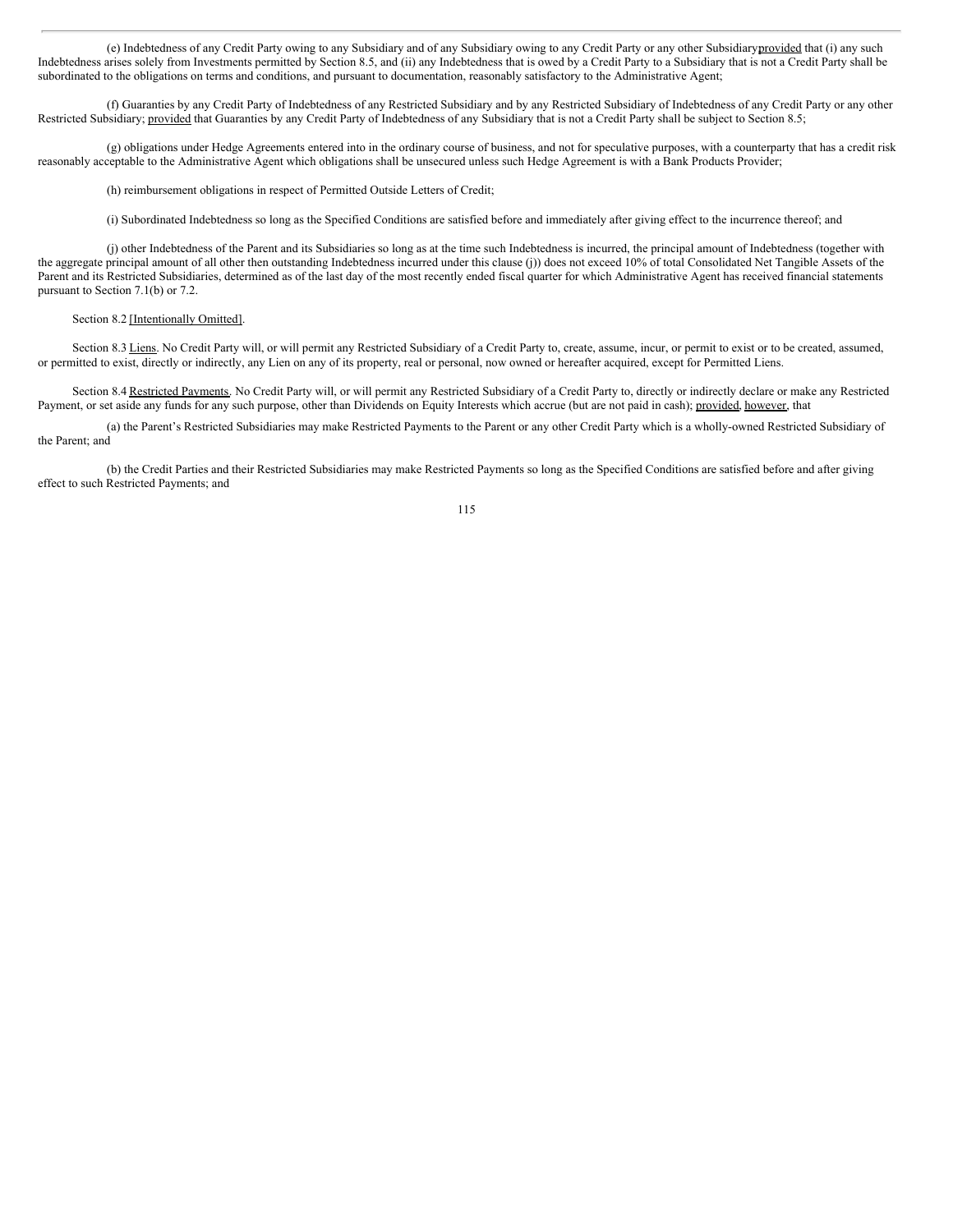(c) the Parent may (i) make regularly scheduled payments of interest on the Senior Subordinated Notes to the extent not prohibited by the subordination provisions set forth in the Senior Subordinated Notes or the Senior Subordinated Note Indenture, and (ii) repay the Senior Subordinated Notes in full in connection with a Permitted Refinancing thereof or the incurrence of other Subordinated Indebtedness otherwise permitted pursuant to Section 8.1(i).

Section 8.5 Investments. No Credit Party will, or will permit any Restricted Subsidiary of a Credit Party to, make Investments, except that:

(a) the Borrowers may purchase or otherwise acquire and own and may permit any of its Restricted Subsidiaries to purchase or otherwise acquire and own Cash Equivalents;

(b) the Borrowers and their Restricted Subsidiaries may hold the Investments in existence on the Agreement Date and described onSchedules 5.1(c)-1, 5.1(c)-2 and 5.1(m);

(c) so long as no Default or Event of Default exists, any Credit Party may convert any of its Accounts that are in excess of ninety (90) days past due into notes or Equity Interests from the applicable Account Debtor so long as (i) such Account Debtor is in financial distress as determined by such Credit Party in good faith and in its reasonable business judgment and (ii) the Administrative Agent, for the benefit of the Lender Group, is granted a first priority security interest in such Equity Interests or notes which Lien is perfected contemporaneously with the conversion of such Account to Equity Interests or notes and, if requested by the Administrative Agent, such notes shall be delivered to the Administrative Agent as Collateral, together with an allonge;

(d) such Credit Parties and their Restricted Subsidiaries may hold the Equity Interests of their respective Subsidiaries in existence as of the Agreement Date and set forth on Schedule 5.1(c)-1;

(e) Guaranties by the Credit Parties and their Restricted Subsidiaries constituting Indebtedness permitted by Section 8.1;provided that the aggregate principal amount of Indebtedness of Subsidiaries that are not Credit Parties that is Guaranteed by any Credit Party shall be subject to the limitation set forth in subsection (f) of this Section;

(f) Investments made (i) by any Credit Party to any other Credit Party, or (ii) by any Credit Party to any Subsidiary that is not a Credit Partyprovided that the aggregate amount of Investments under this clause (f) by the Credit Parties in or to, and Guaranties by the Credit Parties of Indebtedness of, any Subsidiary that is not a Credit Party (including all such Investments and Guaranties existing on the Agreement Date) shall not exceed \$20,000,000 at any time outstanding;

(g) the Credit Parties may hold Investments arising out of Hedge Agreements entered into in the ordinary course of business, and not for speculative purposes, with a counterparty that has a credit risk reasonably acceptable to the Administrative Agent;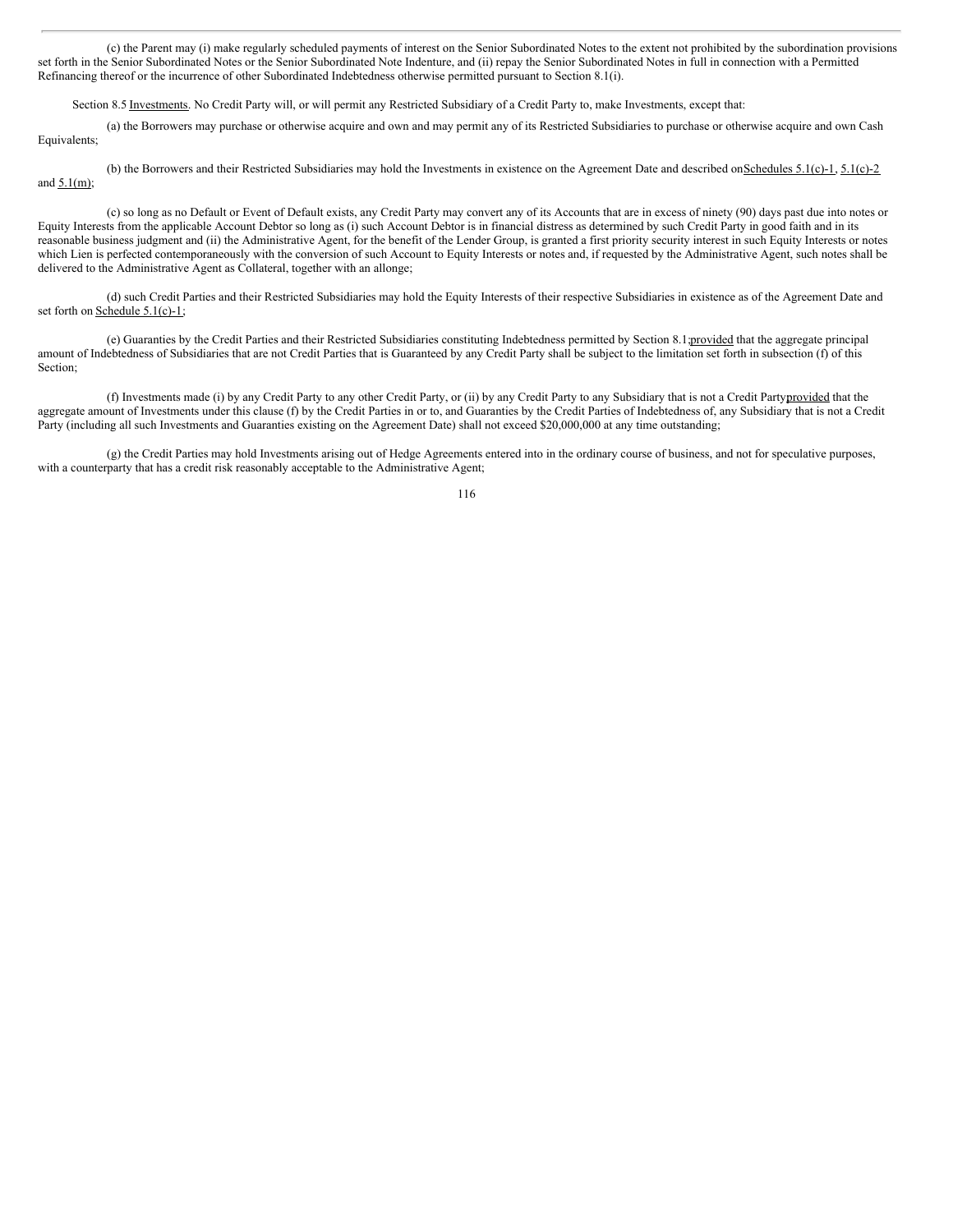(h) (i) payroll, travel, relocation and similar loans and advances to employees and officers of the Parent and its Subsidiaries for bona fide business purposes incurred in the ordinary course of business and consistent with past practices or (ii) other loans to employees and officers of the Parent and its Subsidiaries approved by the board of directors in good faith; provided, that the aggregate principal amount of all such loans and advances described in this clause (ii) shall not exceed \$100,000 at any time outstanding;

(i) Investments received in compromise or resolution of litigation, arbitration or other disputes with persons who are not Affiliates;

(j) to the extent constituting Investments, accounts receivable and notes receivable arising in the ordinary course of business;

(k) any investment, loan or advance in any Person to the extent it consists of prepaid expenses, negotiable instruments held for collection and lease, utility and workers' compensation, performance and other similar deposits made in the ordinary course of business; and

(l) the Credit Parties and their Restricted Subsidiaries may make other Investments so long as the Specified Conditions are satisfied before and immediately after giving effect to such Investments.

Section 8.6 Affiliate Transactions. No Credit Party shall, or shall permit any Restricted Subsidiary of a Credit Party to, enter into or be a party to any agreement or transaction with any other Subsidiary or any other Affiliate except (a) as described on Schedule 8.6, (b) in the ordinary course of and pursuant to the reasonable requirements of the applicable Credit Party's or Restricted Subsidiary's business and upon fair and reasonable terms that are no less favorable to such Credit Party or such Restricted Subsidiary than it would obtain in a comparable arms length transaction with a Person not an Affiliate of such Credit Party or such Restricted Subsidiary, and otherwise on terms consistent with the historical business relationship of such Credit Party or such Restricted Subsidiary, or (c) as expressly permitted by Sections 8.4 and 8.5.

Section 8.7 Acquisitions; Joint Ventures; Liquidation; Change in Ownership, Name, or Year; Dispositions; Accounting Changes; Etc. No Credit Party shall, or shall permit any Restricted Subsidiary to, at any time:

(a) liquidate or dissolve itself (or suffer any liquidation or dissolution) or otherwise wind up its business, except that any Restricted Subsidiary of the Parent may liquidate or dissolve itself into the Parent or any other Credit Party which is a wholly-owned Domestic Restricted Subsidiary of the Parent in accordance with Applicable Law;

(b) sell, lease, abandon, transfer or otherwise dispose of, in a single transaction or a series of related transactions, any assets, property or business, except for Permitted Asset Dispositions;

(c) enter into any Acquisition;provided, however, that any Credit Party or any Restricted Subsidiary of a Credit Party may enter into or consummate any Permitted Acquisition;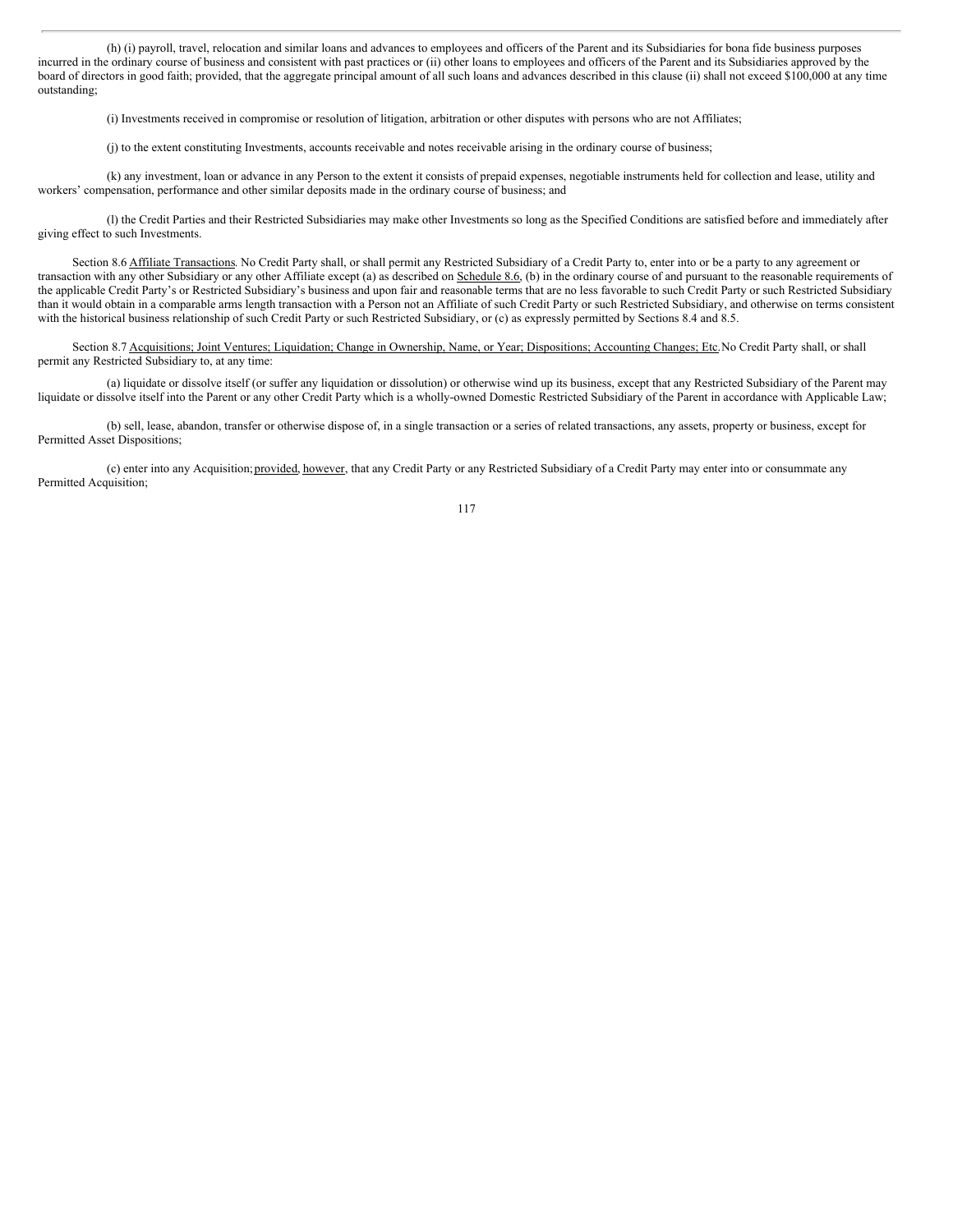(d) merge or consolidate with any other Person; provided, however, that (i) any Domestic Subsidiary Guarantor may merge into a Borrower so long as such Borrower is the surviving entity after such merger and (ii) any Subsidiary Guarantor or any other Subsidiary of a Borrower may merge into any Domestic Subsidiary Guarantor which is wholly-owned by a Borrower so long as the surviving entity after such merger is a Domestic Subsidiary Guarantor wholly-owned by a Borrower;

(e) change its legal name, jurisdiction of organization or organizational type without giving the Administrative Agent thirty (30) days (or such shorter period as agreed by the Administrative Agent) prior written notice of its intention to do so and complying with all reasonable requirements of the Administrative Agent and the Lenders in regard thereto prior to such change;

(f) change its year-end for accounting purposes from the fiscal year ending on the last Saturday of September without the prior written consent of the Administrative Agent (such consent not to be unreasonably withheld);

(g) make any significant change in accounting treatment or reporting practices, except as permitted by GAAP; or

(h) engage in any business other than a Permitted Business.

Section 8.8 Fixed Charge Coverage Ratio. Upon the occurrence and at all times during the continuance of a Financial Covenant Testing Period, the Fixed Charge Coverage Ratio (tested and calculated as of each of (a) the last day of the fiscal quarter most recently ended prior to the commencement of such Financial Covenant Testing Period for which Administrative Agent has received financial statements pursuant to Section 7.1(b) or 7.2, and (b) the last day of each fiscal quarter thereafter until the end of the Financial Covenant Testing Period, in each case for the four (4) Fiscal Quarter period ending on such date) shall be not less than 1.00 to 1.00.

Section 8.9 Sales and Leasebacks. No Credit Party shall, or shall permit any Restricted Subsidiary of a Credit Party to, enter into any arrangement, directly or indirectly, with any third party whereby such Credit Party or such Restricted Subsidiary, as applicable, shall sell or transfer any property, real or personal, whether now owned or hereafter acquired, and whereby such Credit Party or such Restricted Subsidiary, as applicable, shall then or thereafter rent or lease as lessee such property or any part thereof or other property which such Credit Party or such Restricted Subsidiary intends to use for substantially the same purpose or purposes as the property sold or transferred (any such arrangement, a "Sale Leaseback"), other than Sale Leasebacks of real property so long as (a) such sale is made for fair market value, (b) the corresponding lease is on market terms and (c) the Borrowers deliver a Third Party Agreement from the lessor of such real property.

#### Section 8.10 Amendment and Waiver.

(a) No Credit Party shall, or shall permit any Restricted Subsidiary of a Credit Party to enter into any amendment, or agree to or accept any waiver, which would adversely affect in any material respect the rights of such Credit Party or such Restricted Subsidiary, as applicable, or any member of the Lender Group, of its articles or certificate of incorporation or formation and by-laws, partnership agreement or other governing documents.

<sup>118</sup>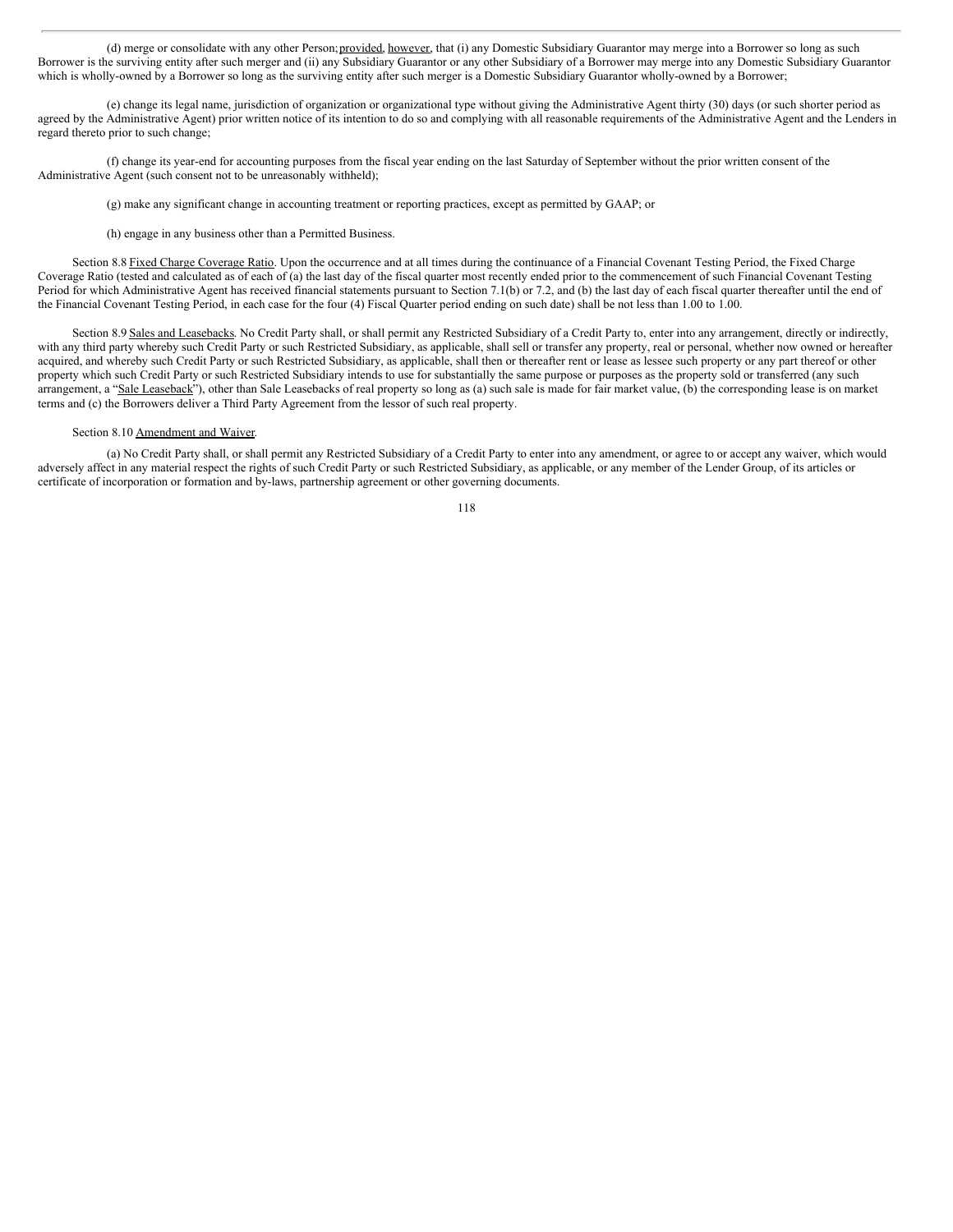(b) No Credit Party shall, or shall permit any Restricted Subsidiary of a Credit Party to (i) permit any Material Contract to be cancelled or terminated prior to its stated maturity or stated expiration (other than in connection with the refinancing of Indebtedness permitted hereby); or (ii) enter into any amendment, restatement, or modification, or agree to or accept any waiver, which would in any material respect adversely affect the rights of such Credit Party or such Restricted Subsidiary, as applicable, or any member of the Lender Group, of any Material Contract.

Section 8.11 ERISA Liability. After the date hereof, no Credit Party or any of their Restricted Subsidiaries shall establish any Multiemployer Plans, Title IV Plans, or Retiree Welfare Plans not previously disclosed on Schedule 5.1(o). No Credit Party shall fail to meet all of the applicable minimum funding requirements of ERISA and the Code, without regard to any waivers thereof, and, to the extent that the assets of any of their Plans would be less than an amount sufficient to provide all accrued benefits payable under such Plans. No Credit Party shall, or shall cause or permit any Subsidiary to, (a) cause or permit to occur any event that could result in the imposition of a Lien under Section 412 of the Code or Section 302 or 4068 of ERISA, or (b) cause or permit to occur an ERISA Event to the extent such ERISA Event could reasonably be expected to have a Materially Adverse Effect.

#### Section 8.12 [Intentionally Omitted].

Section 8.13 Restrictive Agreements. No Credit Party shall, or shall permit any Restricted Subsidiary to, directly or indirectly, enter into any agreement (other than the Loan Documents) with any Person that (a) prohibits or restricts or limits the ability of any Credit Party or any such Restricted Subsidiary to create, incur, pledge, or suffer to exist any Lien upon any of its respective assets (other than prohibitions of Liens on assets that are subject to purchase money security interests that are Permitted Liens hereunder), (b) restricts the ability of any Restricted Subsidiary to pay any dividends, distributions or other restricted payments to such Credit Party, or (c) violates the terms hereof, any other Loan Document or any Bank Products Document; provided that (i) the foregoing shall not apply to restrictions and conditions imposed by law or by this Agreement and the other Loan Documents, (ii) the foregoing shall not apply to restrictions and conditions existing on the date hereof and specifically identified on Schedule 8.13 (but shall apply to any extension or renewal of, or any amendment or modification expanding the scope of, any such restriction or condition), (iii) the foregoing shall not apply to restrictions and conditions contained in the Senior Subordinated Note Indenture in respect of Senior Subordinated Notes (in each case as in effect on the Agreement Date), (iv) the foregoing shall not apply to customary restrictions and conditions contained in agreements relating to the sale of a Subsidiary pending such sale, provided such restrictions and conditions apply only to the Subsidiary that is to be sold and such sale is permitted hereunder, (v) clause (a) of the foregoing shall not apply to restrictions or conditions imposed by any agreement relating to secured Indebtedness permitted by this Agreement if such restrictions or conditions apply only to the property or assets securing such Indebtedness and (vi) clause (a) of the foregoing shall not apply to customary provisions in leases and other contracts restricting the assignment thereof.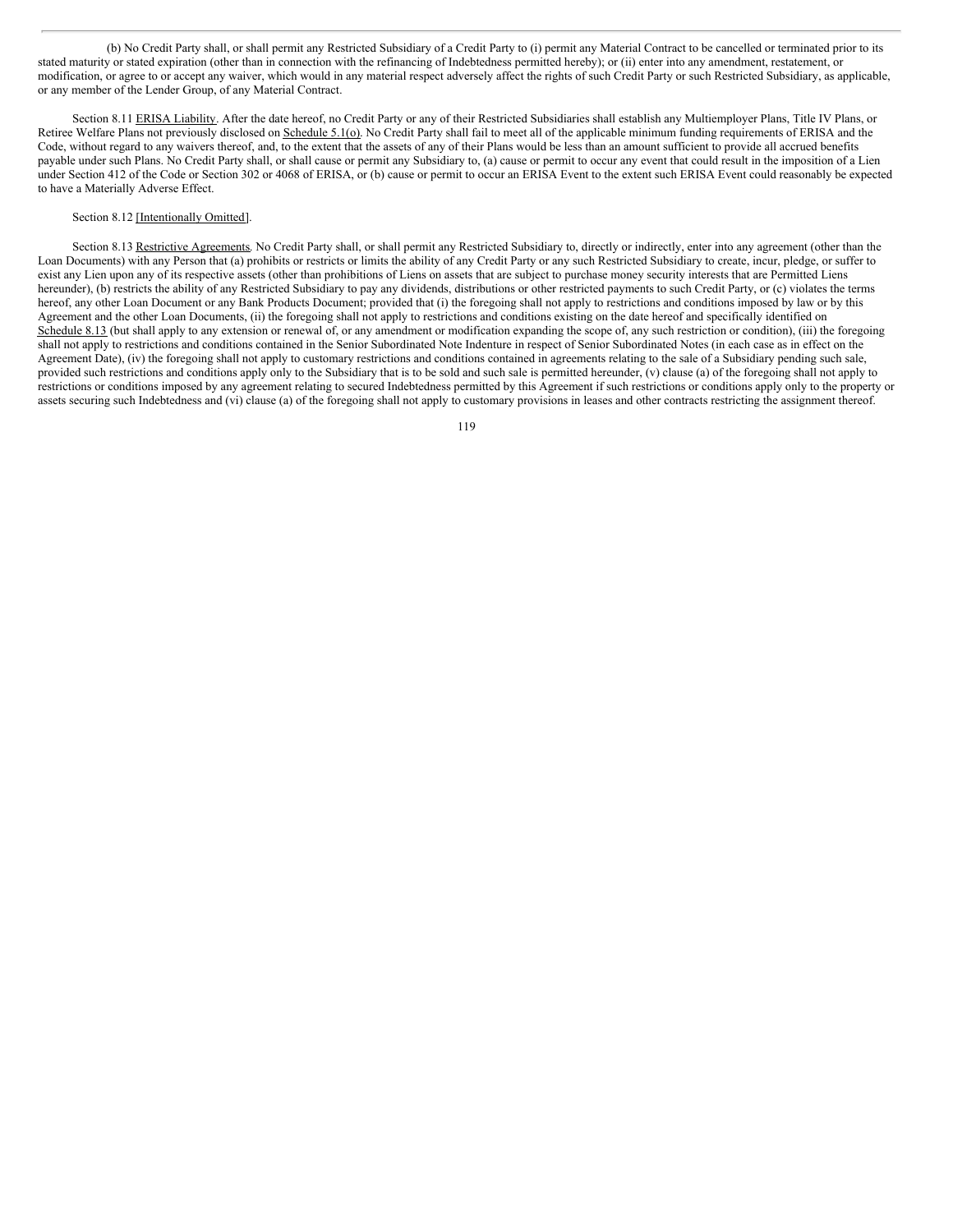# **ARTICLE 9**

### DEFAULT

Section 9.1 Events of Default. Each of the following shall constitute an Event of Default, whatever the reason for such event and whether it shall be voluntary or involuntary or be effected by operation of law or pursuant to any judgment or order of any court or any order, rule, or regulation of any governmental or non-governmental body:

(a) Any representation or warranty made under this Agreement, any other Loan Document shall prove incorrect or misleading in any material respect (provided that if any representation or warranty already includes a materiality or material adverse effect qualifier, such representation or warranty shall be true and correct in all respects) when made or deemed to have been made pursuant to Section 5.4; or

(b) (i) Any payment of any principal hereunder or under the other Loan Documents, or any reimbursement obligations with respect to any Letter of Credit, shall not be received by the Administrative Agent on the date such payment is due, or (ii) any payment of interest, fees or other amounts hereunder or under the other Loan Documents or any other Obligations shall not be received by the Administrative Agent or Lender, as applicable, on or before three (3) Business Days after the due date thereof; or

(c) Any Credit Party shall default in the performance or observance of any agreement or covenant contained in Section 2.12, 6.1(i), Section 6.5 (excluding as a result of a downgrade in the A.M. Best rating of such Credit Party's insurance company), 6.6, 6.7, 6.12, 6.15, 6.16, 6.20, 6.22 or 6.23; in Article 7 or Article 8 or, subject to any express right to cure set forth therein, in any Security Document; or

(d) Any Credit Party shall default in the performance or observance of any other agreement or covenant contained in this Agreement not specifically referred to elsewhere in this Section 9.1, and such default, if curable, shall not be cured within the earlier of (i) a period of thirty (30) days from the date that such Credit Party knew or should have known of the occurrence of such default, or (ii) a period of thirty (30) days after written notice of such default is given to such Credit Party; or

(e) There shall occur any default in the performance or observance of any agreement or covenant contained in any of the other Loan Documents (other than this Agreement or the Security Documents or as otherwise provided in this Section 9.1) which shall not be cured within the applicable cure period, if any, provided for in such Loan Document: or

### (f) There shall occur any Change in Control; or

(g) (i) There shall be entered a decree or order for relief in respect of any Credit Party or any Restricted Subsidiary of a Credit Party under the Bankruptcy Code, or any other Debtor Relief Law, or appointing a receiver, liquidator, assignee, trustee, custodian, sequestrator, or similar official of any Credit Party or of any Restricted Subsidiary of a Credit Party or of any substantial part of its properties, or ordering the winding-up or liquidation of the affairs of any Credit Party or any Restricted Subsidiary of a Credit Party, or (ii) an involuntary petition shall be filed against any Credit Party or any Restricted Subsidiary of a Credit Party and a temporary stay entered and (A) such petition and stay shall not be diligently contested, or (B) any such petition and stay shall continue undismissed for a period of sixty (60) consecutive days; or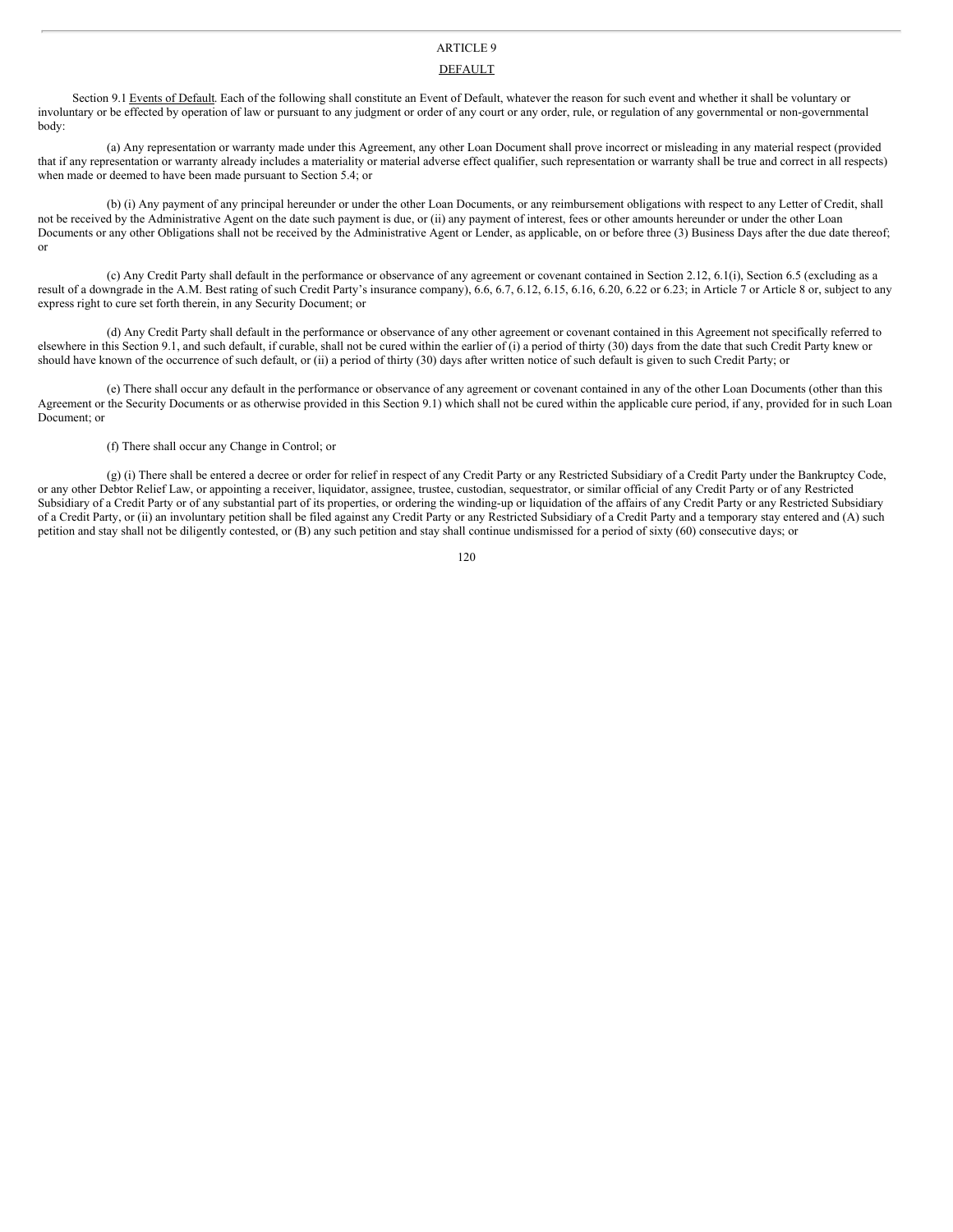(h) Any Credit Party or any Restricted Subsidiary of a Credit Party shall commence an insolvency proceeding or any Credit Party or any Restricted Subsidiary of a Credit Party shall consent to the institution of an insolvency proceeding or to the appointment or taking of possession of a receiver, liquidator, assignee, trustee, custodian, sequestrator, or other similar official of such Credit Party or any Restricted Subsidiary of a Credit Party or of any substantial part of its properties, or any Credit Party or any Restricted Subsidiary of a Credit Party shall fail generally to pay its debts as they become due, or any Credit Party or any Restricted Subsidiary of a Credit Party shall take any action in furtherance of any such action; or

(i) (i) One or more judgments, orders or awards (other than a money judgment or judgments fully covered (except for customary deductibles or copayments not to exceed \$25,000,000 in the aggregate) by insurance as to which the insurance company has acknowledged coverage) shall be entered by any court against any Credit Party or any Restricted Subsidiary of any Credit Party for the payment of money which exceeds, together with all such other judgments, orders, or awards of the Credit Parties and their Restricted Subsidiaries, \$25,000,000 in the aggregate, and there shall be a period of 30 consecutive days during which a stay of enforcement of such judgment, order or award, by reason of a pending appeal or otherwise, shall not be in effect, or (ii) a warrant of attachment or execution or similar process shall be issued or levied against property of any Credit Party or any Restricted Subsidiary of a Credit Party pursuant to any judgment which, together with all other such property of the Credit Parties and their Restricted Subsidiaries subject to other such process, exceeds in value \$25,000,000 in the aggregate; or

(j) (i) Any Plan maintained by any Credit Party or any ERISA Affiliate fails to satisfy the minimum funding standards of ERISA or the Code for any plan year or part thereof or a waiver of such standards or extension of any amortization period is sought or granted under section 412 of the Code; (ii) or a Credit Party or ERISA Affiliate is required to provide security under Applicable Law, the terms of such Plan, Section 401 and 436 of the Code, or Section 206 of ERISA; (iii) or a trustee shall be appointed by a United States District Court to administer any such Plan; (iv) or the PBGC shall institute proceedings to terminate any such Plan; (v) or any Credit Party or any ERISA Affiliate shall incur any liability to the PBGC in connection with the termination of any such Plan; (vi) or any Plan or trust created under any Plan of any Credit Party or any ERISA Affiliate shall engage in a non-exempt "prohibited transaction" (as such term is defined in Section 406 of ERISA or Section 4975 of the Code) which would subject any such Plan, any trust created thereunder or any trustee or administrator thereof to any tax or penalty on "prohibited transactions" imposed by Section 502 of ERISA or Section 4975 of the Code; (vii) or there shall be at any time a Lien imposed against the assets of a Credit Party or ERISA Affiliate under Code Section 412, or ERISA Sections 302 or 4068; (viii) or there shall occur at any time an ERISA Event (or a similar type of event with respect to a Foreign Plan) to the extent such ERISA Event (or a similar type of event with respect to a Foreign Plan), and any such event or events described in clauses (i) through (viii) above, either individually or together with any other such event or events, could reasonably be expected result in an aggregate liability greater than \$10,000,000 or otherwise have a Materially Adverse Effect; or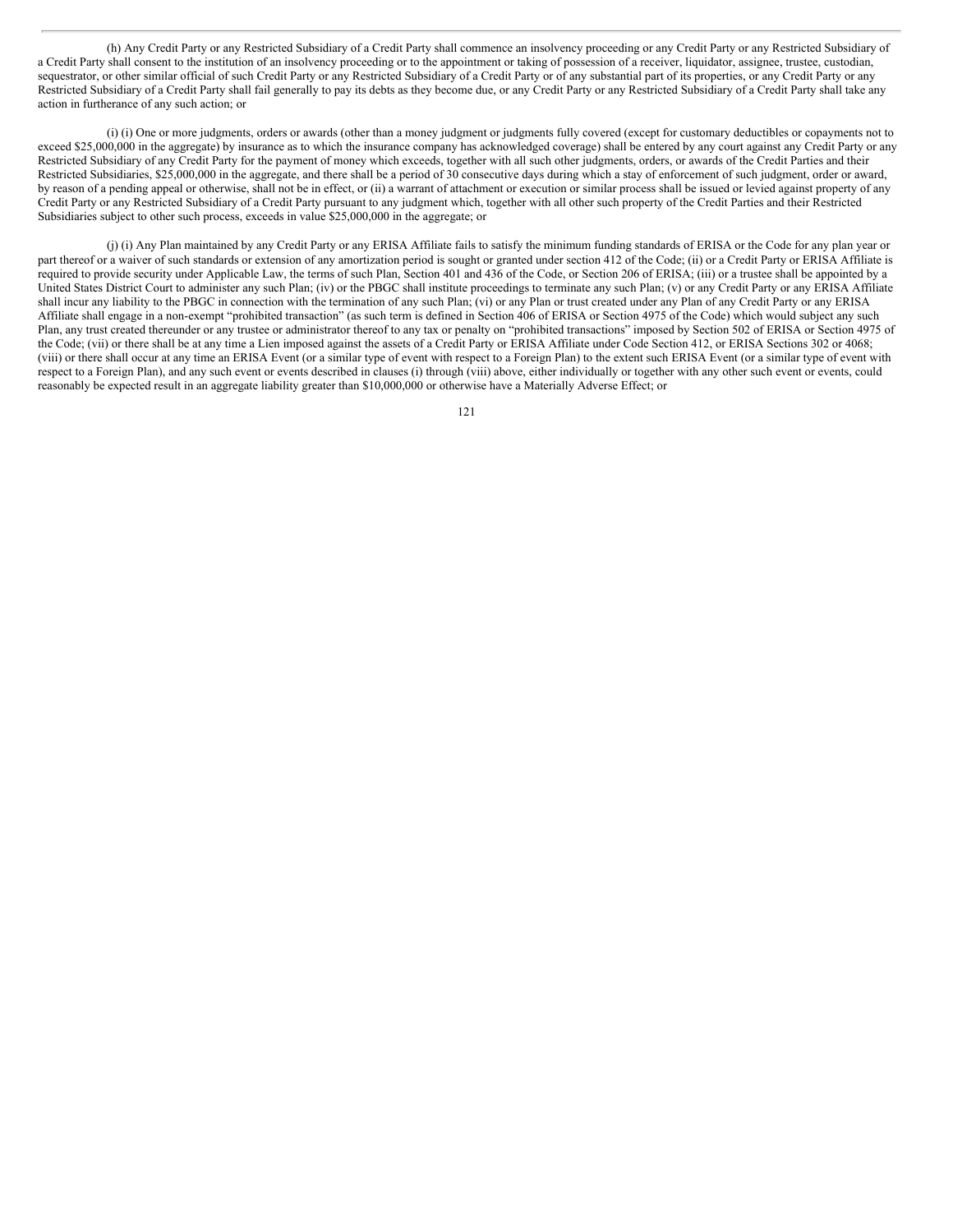(k) (i) Any Credit Party or any of their Restricted Subsidiaries shall fail to make any payment in respect of any Material Indebtedness when due after the expiration of any applicable grace period, or any event or condition shall occur which results in the acceleration of the maturity of such Material Indebtedness (including, without limitation, any required mandatory prepayment or "put" of such Indebtedness to any such Person) or enables (or, with the giving of notice or passing of time or both, would enable) the holders of such Indebtedness or a commitment related to such Indebtedness (or any Person acting on such holders' behalf) to accelerate the maturity thereof or terminate any such commitment before its normal expiration (including, without limitation, any required mandatory prepayment or "put" of such Indebtedness to such Person) or (ii) there shall occur any default under any Hedge Agreement which could reasonably be expected to result in the payment by the Parent or any Restricted Subsidiary of an amount in excess of \$25,000,000 (after the expiration of any applicable cure period set forth therein); or

(l) Any default or event of default by a Credit Party or any of its Restricted Subsidiaries occurs under any Material Contract which would enable any party thereto to suspend or termination such Material Contract, or any Material Contract is suspended or terminated prior to its stated expiration date;

(m) All or any portion of any Loan Document shall at any time and for any reason be declared to be null and void, or a proceeding shall be commenced by any Credit Party, any Subsidiary of a Credit Party or any Affiliate thereof, or by any Governmental Authority having jurisdiction over any Credit Party, any Subsidiary of a Credit Party or any Affiliate thereof, seeking to establish the invalidity or unenforceability thereof (exclusive of questions of interpretation of any provision thereof), or any Credit Party, any Subsidiary of a Credit Party or any Affiliate thereof shall deny that it has any liability or obligation for the payment of any Obligation purported to be created under any Loan Document shall be terminated as a result of a default or event of default by any Credit Party or revoked; or

(n) Any Security Document or any other security document, after delivery thereof pursuant hereto, shall for any reason (other than as a result of the action or inaction of the Administrative Agent) fail or cease to create a valid and perfected and, except to the extent permitted by the terms hereof or thereof, first priority Lien in favor of the Administrative Agent, for the benefit of the Lender Group, on any Collateral purported to be covered thereby; or

(o) The subordination provisions of any Senior Subordinated Notes or the Senior Subordinated Note Indenture shall fail to be enforceable against the holders thereof in accordance with their terms; or

(p) Any material damage to, or loss, theft or destruction of, any Collateral, or any strike, lockout, labor dispute, embargo, condemnation, act of God or public enemy, or other casualty which causes, for more than fifteen (15) consecutive days, the cessation or substantial curtailment of revenue producing activities at any facility of any Credit Party or any of their Restricted Subsidiaries, if any such event or circumstance could reasonably be expected to have a Materially Adverse Effect.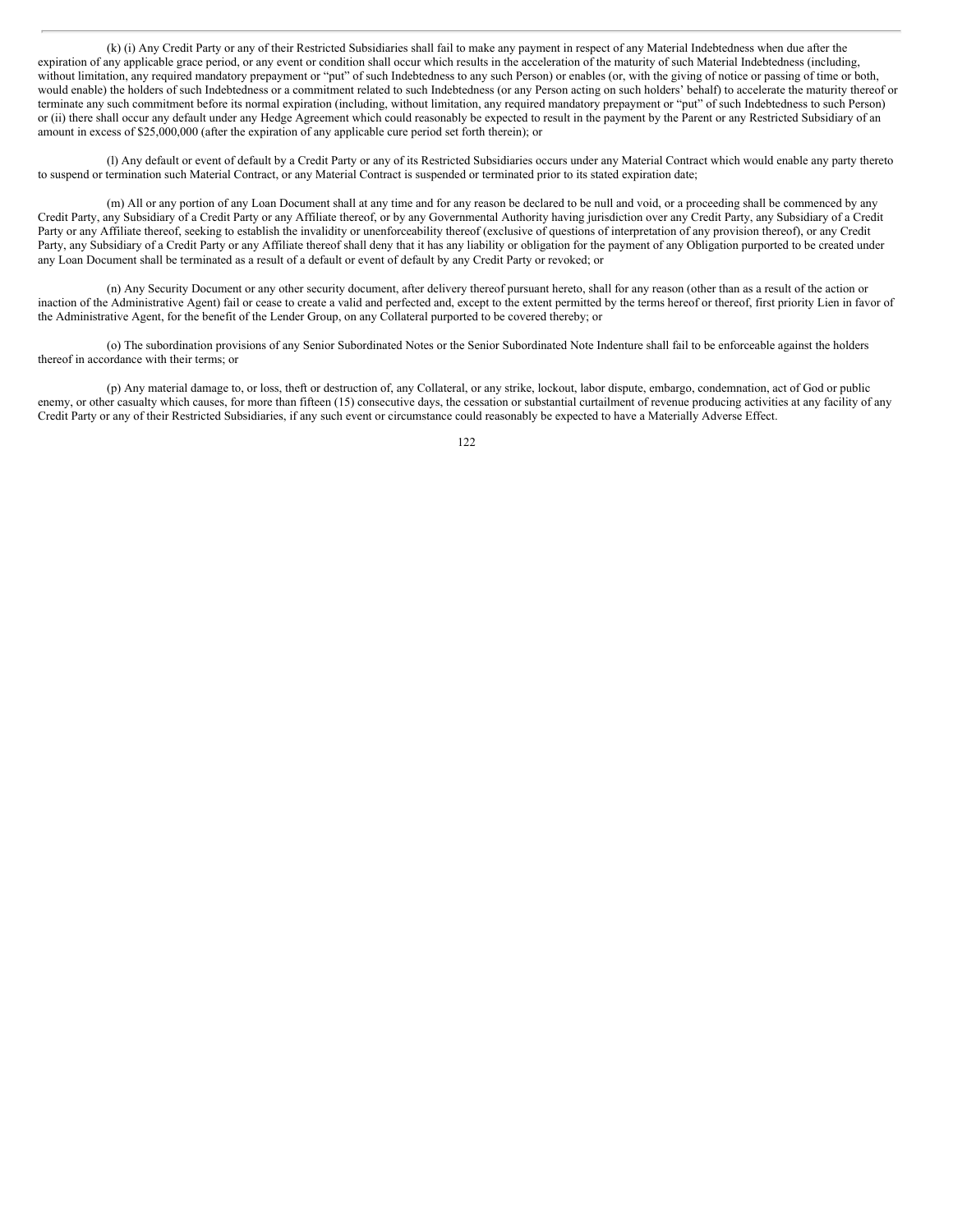Section 9.2 Remedies. If an Event of Default shall have occurred and be continuing, in addition to the rights and remedies set forth elsewhere in this Agreement, the other Loan Documents, the Bank Products Documents or under Applicable Law:

(a) With the exception of an Event of Default specified in Section 9.1(g) or (h), the Administrative Agent may in its discretion (unless otherwise instructed by the Majority Lenders) or shall at the direction of the Majority Lenders, (i) terminate the Commitments, or (ii) declare the principal of and interest on the Loans and all other Obligations (other than any Bank Products Obligations) to be forthwith due and payable without presentment, demand, protest, or notice of any kind, all of which are hereby expressly waived, anything in this Agreement or in any other Loan Document to the contrary notwithstanding, or both.

(b) Upon the occurrence and continuance of an Event of Default specified in Sections 9.1(g) or (h), such principal, interest, and other Obligations (other than any Bank Products Obligations) shall thereupon and concurrently therewith become due and payable, and the Commitments shall forthwith terminate, all without any action by the Lender Group, or any of them and without presentment, demand, protest, or other notice of any kind, all of which are expressly waived, anything in this Agreement or in any other Loan Document to the contrary notwithstanding.

(c) The Administrative Agent may in its discretion (unless otherwise instructed by the Majority Lenders) or shall at the direction of the Majority Lenders exercise all of the post-default rights granted to the Lender Group, or any of them, under the Loan Documents or under Applicable Law. The Administrative Agent, for the benefit of the Lender Group, shall have the right to the appointment of a receiver for the Property of the Credit Parties, and the Credit Parties hereby consent to such rights and such appointment and hereby waive any objection the Credit Parties may have thereto or the right to have a bond or other security posted by the Lender Group, or any of them, in connection therewith.

(d) In regard to all Letters of Credit with respect to which presentment for honor shall not have occurred at the time of any acceleration of the Obligations (other than Bank Products Obligations) pursuant to the provisions of this Section 9.2 or, upon the request of the Administrative Agent, after the occurrence of an Event of Default and prior to acceleration, the Borrowers shall promptly upon demand by the Administrative Agent deposit in a Letter of Credit Reserve Account opened by the Administrative Agent for the benefit of the Lender Group an amount equal to one hundred and five percent (105%) of the aggregate then undrawn and unexpired amount of such Letter of Credit Obligations. Amounts held in such Letter of Credit Reserve Account shall be applied by the Administrative Agent to the payment of drafts drawn under such Letters of Credit, and the unused portion thereof after such Letters of Credit shall have expired or been fully drawn upon, if any, shall be applied to repay other Obligations in the manner set forth in Section 2.11. Pending the application of such deposit to the payment of the Reimbursement Obligations, the Administrative Agent shall, to the extent reasonably practicable, invest such deposit in an interest bearing open account or similar available savings deposit account and all interest accrued thereon shall be held with such deposit as additional security for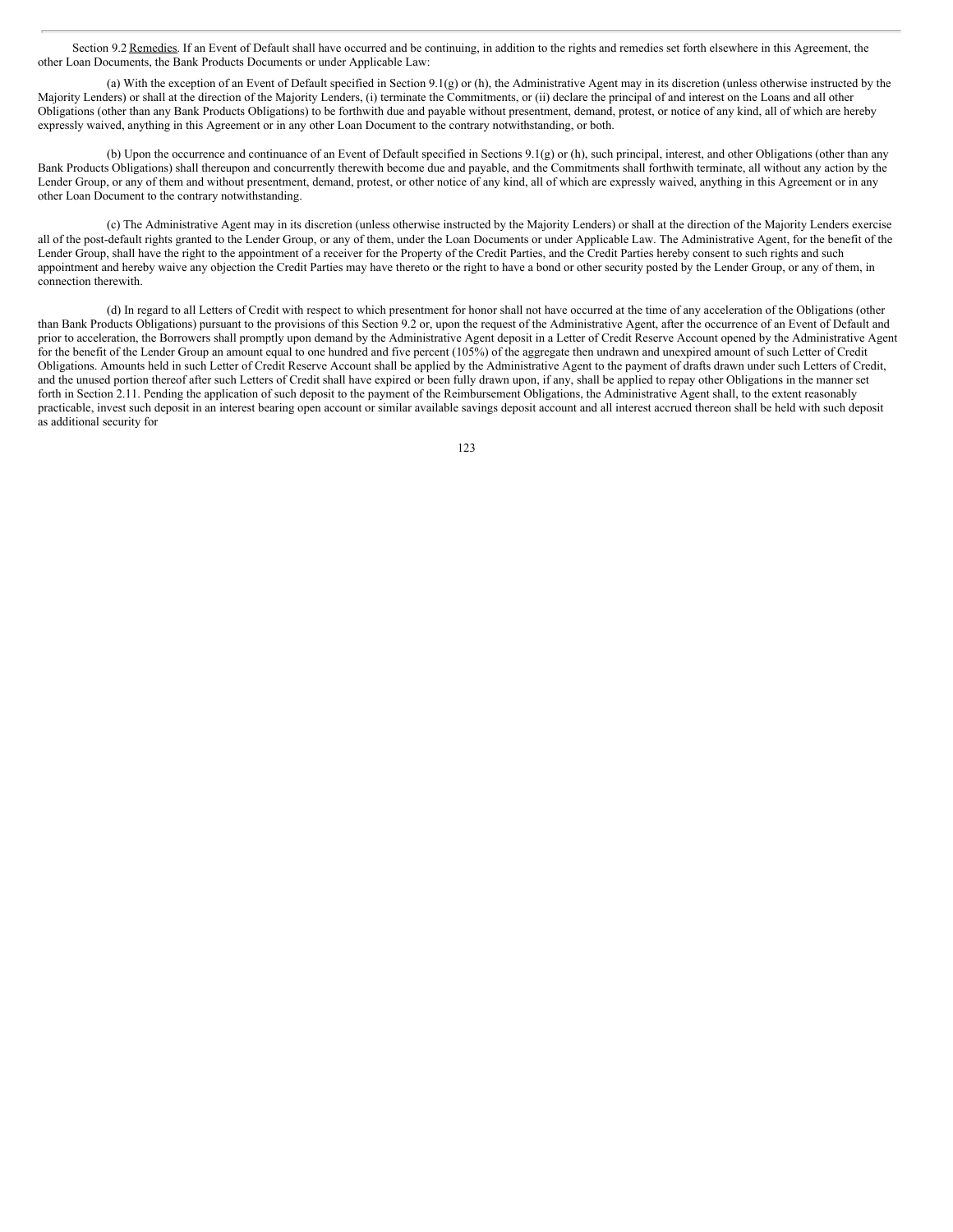the Obligations. After all such Letters of Credit shall have expired or been fully drawn upon, all Reimbursement Obligations shall have been satisfied, and all other Obligations shall have been paid in full, the balance, if any, in such Letter of Credit Reserve Account shall be returned to the Borrowers. Except as expressly provided hereinabove, presentment, demand, protest and all other notices of any kind are hereby expressly waived by the Borrowers.

(e) The rights and remedies of the Lender Group hereunder shall be cumulative, and not exclusive.

(f) Each Credit Party hereby grants to the Administrative Agent an irrevocable, non-exclusive license or other right to use, license, or sublicense (without payment of any royalty or other compensation to any Person) any or all of such Credit Party's Intellectual Property, computing hardware, brochures, promotional and advertising materials, labels, packaging materials, and other Property in connection with the advertising for sale or lease, marketing, selling, leasing, liquidating, collecting, completing manufacture of, or otherwise exercising any rights or remedies with respect to, any Collateral, including in such license reasonable access to all media in which any of the licensed items may be recorded or stored and to all computer programs used for the compilation or printout thereof. Each Credit Party's rights and interests in and to any Intellectual Property shall inure to Administrative Agent's benefit.

# ARTICLE 10

# THE ADMINISTRATIVE AGENT

#### Section 10.1 Appointment and Authorization.

(a) Each member of the Lender Group hereby irrevocably appoints SunTrust Bank as the Administrative Agent and authorizes it to take such actions on its behalf and to exercise such powers as are delegated to the Administrative Agent under this Agreement and the other Loan Documents, together with all such actions and powers that are reasonably incidental thereto. The Administrative Agent may perform any of its duties hereunder or under the other Loan Documents by or through any one or more subagents or attorneys-in-fact appointed by the Administrative Agent. The Administrative Agent and any such sub-agent or attorney-in-fact may perform any and all of its duties and exercise its rights and powers through their respective Related Parties. The exculpatory provisions set forth in this Article shall apply to any such sub-agent, attorney-in-fact or Related Party and shall apply to their respective activities in connection with the syndication of the credit facilities provided for herein as well as activities as the Administrative Agent.

(b) The Issuing Bank shall act on behalf of the Lenders with respect to any Letters of Credit issued by it and the documents associated therewith until such time and except for so long as the Administrative Agent may agree at the request of the Majority Lenders to act for the Issuing Bank with respect thereto; provided that the Issuing Bank shall have all the benefits and immunities (i) provided to the Administrative Agent in this Article with respect to any acts taken or omissions suffered by the Issuing Bank in connection with Letters of Credit issued by it or proposed to be issued by it and the application and agreements for letters of credit pertaining to the Letters of Credit as fully as if the term "Administrative Agent" as used in this Article included the Issuing Bank with respect to such acts or omissions and (ii) as additionally provided in this Agreement with respect to the Issuing Bank.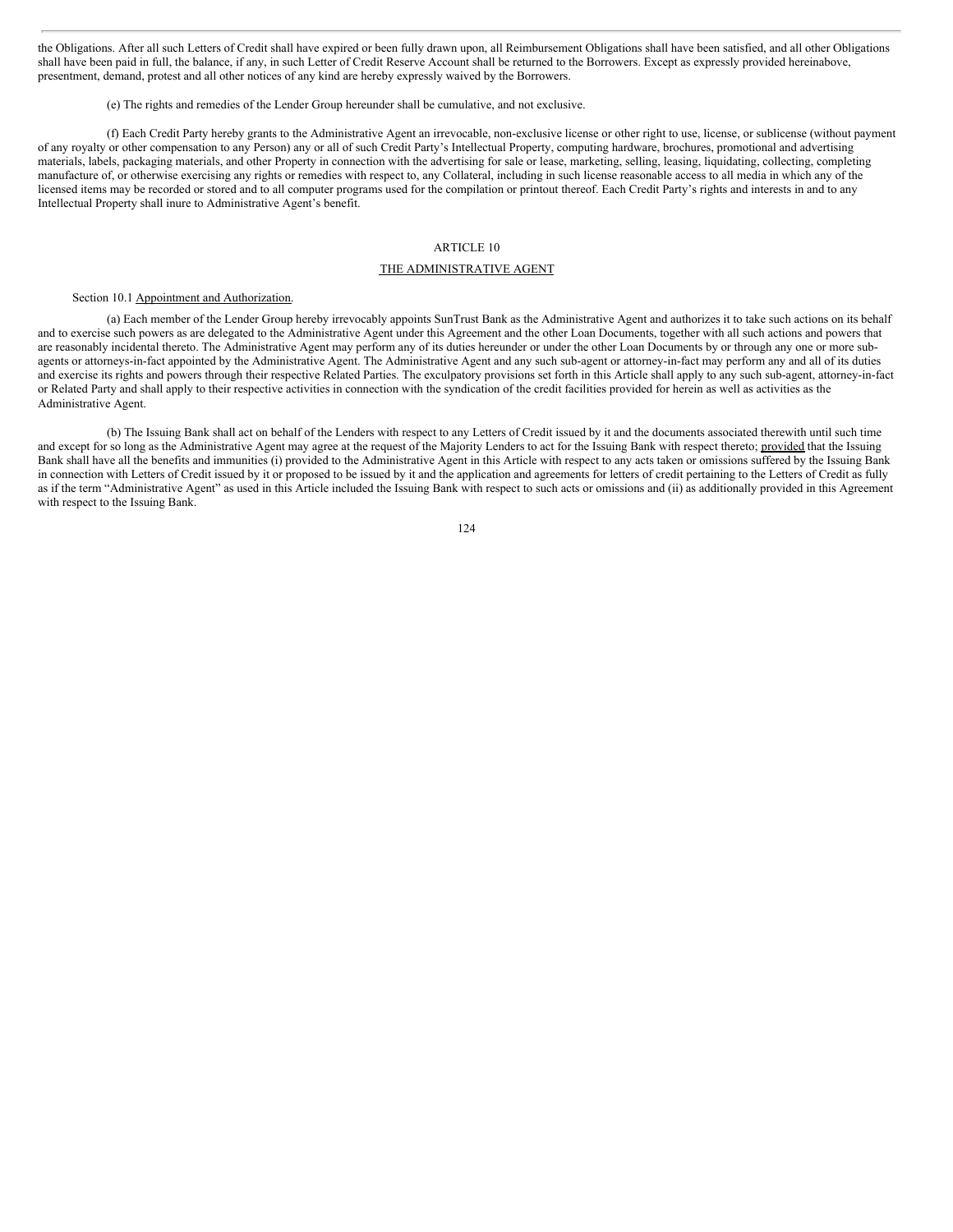Section 10.2 Nature of Duties of the Administrative Agent. The Administrative Agent shall not have any duties or obligations except those expressly set forth in this Agreement and the other Loan Documents. Without limiting the generality of the foregoing, (a) the Administrative Agent shall not be subject to any fiduciary or other implied duties, regardless of whether a Default or an Event of Default has occurred and is continuing, (b) the Administrative Agent shall not have any duty to take any discretionary action or exercise any discretionary powers, except those discretionary rights and powers expressly contemplated by the Loan Documents that the Administrative Agent is required to exercise in writing by the Majority Lenders (or such other number or percentage of the Lenders as shall be necessary under the circumstances as provided in Section 11.12), provided that the Administrative Agent shall not be required to take any action that, in its opinion or the opinion of its counsel, may expose the Administrative Agent to liability or that is contrary to any Loan Document or applicable law, including for the avoidance of doubt any action that may be in violation of the automatic stay under any Debtor Relief Law or that may effect a forfeiture, modification or termination of property of a Defaulting Lender in violation of any Debtor Relief Law; and (c) except as expressly set forth in the Loan Documents, the Administrative Agent shall not have any duty to disclose, and shall not be liable for the failure to disclose, any information relating to the any Borrowers or any of its Subsidiaries that is communicated to or obtained by the Administrative Agent or any of its Affiliates in any capacity. The Administrative Agent shall not be liable for any action taken or not taken by it, its sub-agents or its attorneys-in-fact with the consent or at the request of the Majority Lenders (or such other number or percentage of the Lenders as shall be necessary under the circumstances as provided in Section 11.12) or in the absence of its own gross negligence or willful misconduct. The Administrative Agent shall not be responsible for the negligence or misconduct of any sub-agents or attorneys-in-fact selected by it with reasonable care. The Administrative Agent shall not be deemed to have knowledge of any Default or Event of Default unless and until written notice thereof (which notice shall include an express reference to such event being a "Default" or "Event of Default" hereunder) is given to the Administrative Agent by any Borrower or any Lender, and the Administrative Agent shall not be responsible for or have any duty to ascertain or inquire into (i) any statement, warranty or representation made in or in connection with any Loan Document, (ii) the contents of any certificate, report or other document delivered hereunder or thereunder or in connection herewith or therewith, (iii) the performance or observance of any of the covenants, agreements, or other terms and conditions set forth in any Loan Document, (iv) the validity, enforceability, effectiveness or genuineness of any Loan Document or any other agreement, instrument or document, or (v) the satisfaction of any condition set forth in Article 4 or elsewhere in any Loan Document, other than to confirm receipt of items expressly required to be delivered to the Administrative Agent. The Administrative Agent may consult with legal counsel (including counsel for the Borrowers) concerning all matters pertaining to such duties.

Section 10.3 Lack of Reliance on the Administrative Agent. Each of the Lenders, the Swing Bank and the Issuing Bank acknowledges that it has, independently and without reliance upon the Administrative Agent, the Issuing Bank or any other Lender and based on such documents and information as it has deemed appropriate, made its own credit analysis and decision to enter into this Agreement. Each of the Lenders, the Swing Bank and the Issuing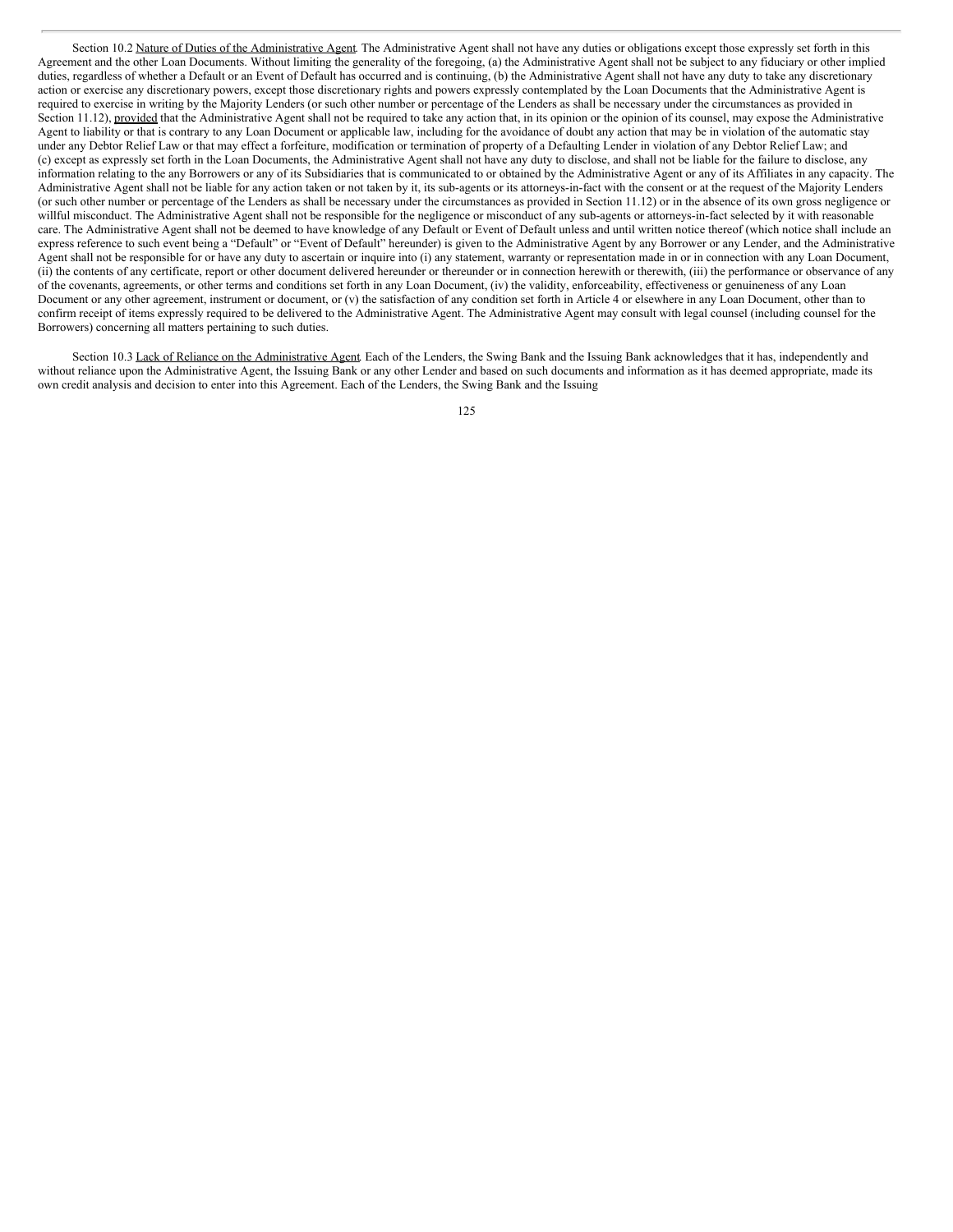Bank also acknowledges that it will, independently and without reliance upon the Administrative Agent, the Issuing Bank or any other Lender and based on such documents and information as it has deemed appropriate, continue to make its own decisions in taking or not taking any action under or based on this Agreement, any related agreement or any document furnished hereunder or thereunder.

Section 10.4 Certain Rights of the Administrative Agent. If the Administrative Agent shall request instructions from the Majority Lenders with respect to any action or actions (including the failure to act) in connection with this Agreement, the Administrative Agent shall be entitled to refrain from such act or taking such act unless and until it shall have received instructions from such Lenders, and the Administrative Agent shall not incur liability to any Person by reason of so refraining. Without limiting the foregoing, no Lender shall have any right of action whatsoever against the Administrative Agent as a result of the Administrative Agent acting or refraining from acting hereunder in accordance with the instructions of the Majority Lenders where required by the terms of this Agreement.

Section 10.5 Reliance by the Administrative Agent. The Administrative Agent shall be entitled to rely upon, and shall not incur any liability for relying upon, any notice, request, certificate, consent, statement, instrument, document or other writing (including any electronic message, posting or other distribution) believed by it to be genuine and to have been signed, sent or made by the proper Person. The Administrative Agent may also rely upon any statement made to it orally or by telephone and believed by it to be made by the proper Person and shall not incur any liability for relying thereon. The Administrative Agent may consult with legal counsel (including counsel for the Borrowers), independent public accountants and other experts selected by it and shall not be liable for any action taken or not taken by it in accordance with the advice of such counsel, accountants or experts.

Section 10.6 The Administrative Agent in its Individual Capacity. The bank serving as the Administrative Agent shall have the same rights and powers under this Agreement and any other Loan Document in its capacity as a Lender as any other Lender and may exercise or refrain from exercising the same as though it were not the Administrative Agent; and the terms "Lenders", "Majority Lenders", "Supermajority Lenders", or any similar terms shall, unless the context clearly otherwise indicates, include the Administrative Agent in its individual capacity. The bank acting as the Administrative Agent and its Affiliates may accept deposits from, lend money to, and generally engage in any kind of business with any Borrower or any Subsidiary or Affiliate of any Borrower as if it were not the Administrative Agent hereunder.

#### Section 10.7 Successor Administrative Agent.

(a) The Administrative Agent may resign at any time by giving notice thereof to the Lenders and the Borrower Representative. Upon any such resignation, the Majority Lenders shall have the right to appoint a successor Administrative Agent, subject to approval by the Borrower Representative provided that no Default or Event of Default shall exist at such time. If no successor Administrative Agent shall have been so appointed, and shall have accepted such appointment within 30 days after the retiring Administrative Agent gives notice of resignation, then the retiring Administrative Agent may, on behalf of the Lenders, appoint a successor Administrative Agent, subject to approval by the Borrower Representative provided that no Default or Event of Default shall exist at such time, which shall be a commercial bank organized under the laws of the United States or any state thereof or a bank which maintains an office in the United States.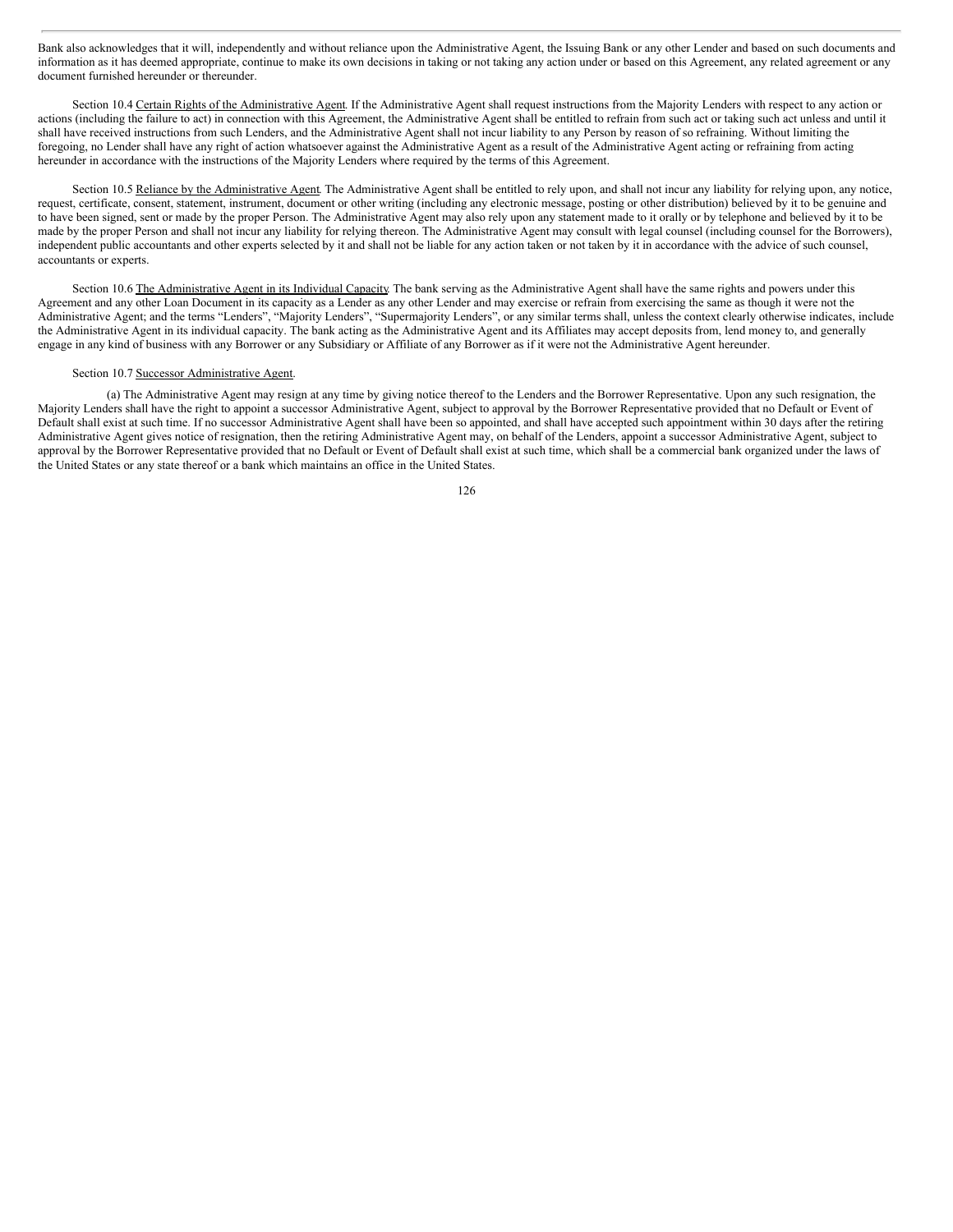(b) Upon the acceptance of its appointment as the Administrative Agent hereunder by a successor, such successor Administrative Agent shall thereupon succeed to and become vested with all the rights, powers, privileges and duties of the retiring Administrative Agent, and the retiring Administrative Agent shall be discharged from its duties and obligations under this Agreement and the other Loan Documents. If, within 45 days after written notice is given of the retiring Administrative Agent's resignation under this Section, no successor Administrative Agent shall have been appointed and shall have accepted such appointment, then on such 45th day (i) the retiring Administrative Agent's resignation shall become effective, (ii) the retiring Administrative Agent shall thereupon be discharged from its duties and obligations under the Loan Documents and (iii) the Majority Lenders shall thereafter perform all duties of the retiring Administrative Agent under the Loan Documents until such time as the Majority Lenders appoint a successor Administrative Agent as provided above. After any retiring Administrative Agent's resignation hereunder, the provisions of this Article shall continue in effect for the benefit of such retiring Administrative Agent and its representatives and agents in respect of any actions taken or not taken by any of them while it was serving as the Administrative Agent.

(c) In addition to the foregoing, if a Lender becomes, and during the period it remains, a Defaulting Lender, and if any Default has arisen from a failure of the Borrower to comply with Section 2.17(b), then the Issuing Bank and the Swing Bank may, upon prior written notice to the Borrower Representative and the Administrative Agent, resign as Issuing Bank or as Swing Bank, as the case may be, effective at the close of business Atlanta, Georgia time on a date specified in such notice (which date may not be less than five (5) Business Days after the date of such notice).

Section 10.8 Withholding Tax. To the extent required by any applicable law, the Administrative Agent may withhold from any interest payment to any Lender an amount equivalent to any applicable withholding tax. If the Internal Revenue Service or any authority of the United States or any other jurisdiction asserts a claim that the Administrative Agent did not properly withhold tax from amounts paid to or for the account of any Lender (because the appropriate form was not delivered or was not properly executed, or because such Lender failed to notify the Administrative Agent of a change in circumstances that rendered the exemption from, or reduction of, withholding tax ineffective, or for any other reason), such Lender shall indemnify the Administrative Agent (to the extent that the Administrative Agent has not already been reimbursed by the Borrowers and without limiting the obligation of the Borrowers to do so) fully for all amounts paid, directly or indirectly, by the Administrative Agent as tax or otherwise, including penalties and interest, together with all expenses incurred, including legal expenses, allocated staff costs and any out of pocket expenses.

<sup>127</sup>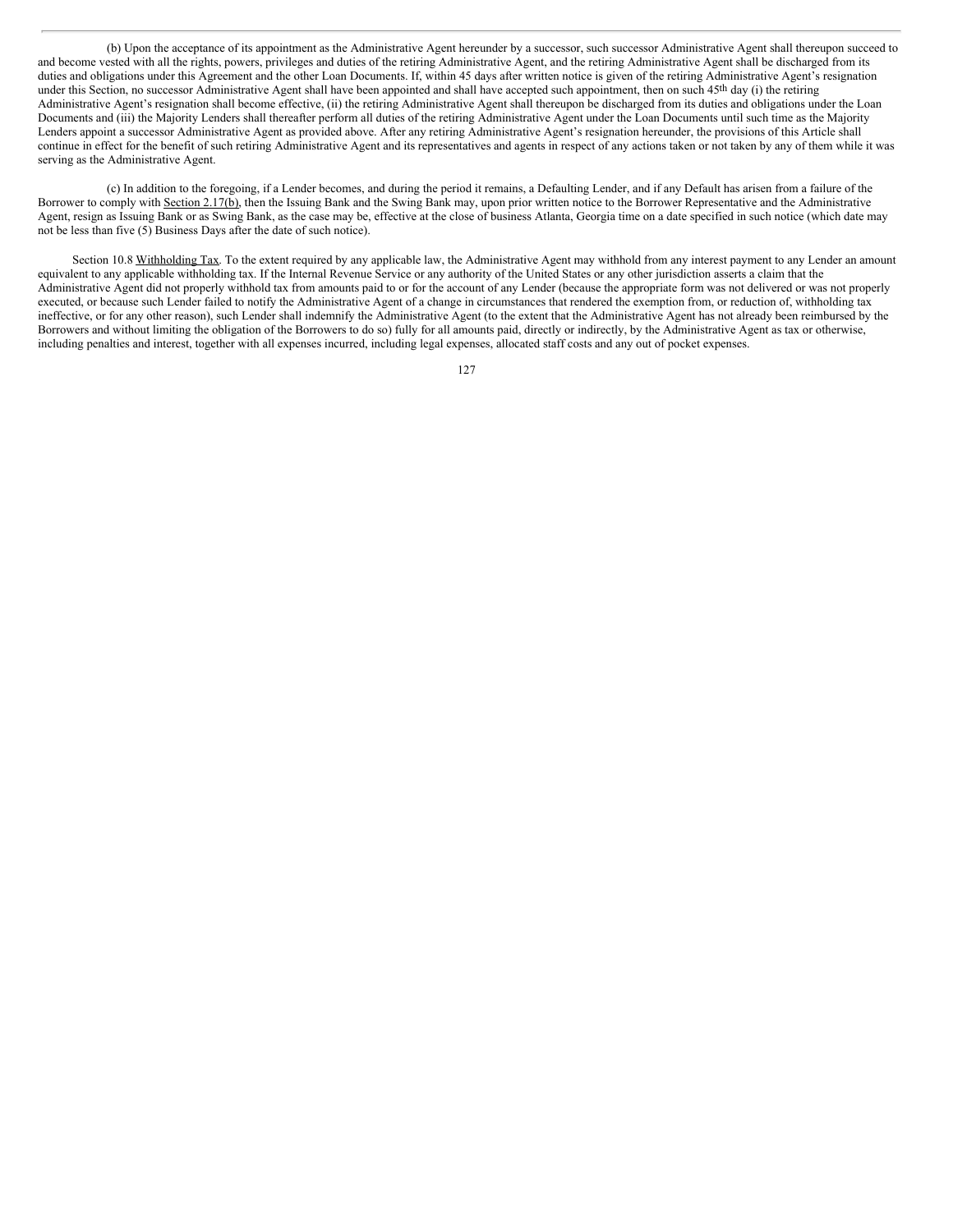#### Section 10.9 The Administrative Agent May File Proofs of Claim.

(a) In case of the pendency of any receivership, insolvency, liquidation, bankruptcy, reorganization, arrangement, adjustment, composition or other judicial proceeding relative to any Credit Party, the Administrative Agent (irrespective of whether the principal of any Loan or other Obligation shall then be due and payable as herein expressed or by declaration or otherwise and irrespective of whether the Administrative Agent shall have made any demand on the Borrowers) shall be entitled and empowered, by intervention in such proceeding or otherwise:

(i) to file and prove a claim for the whole amount of the principal and interest owing and unpaid in respect of the Loans and all other Obligations that are owing and unpaid and to file such other documents as may be necessary or advisable in order to have the claims of the Lenders, the Issuing Bank and the Administrative Agent (including any claim for the reasonable compensation, expenses, disbursements and advances of the Lenders, the Issuing Bank and the Administrative Agent and its agents and counsel and all other amounts due the Lenders, the Issuing Bank and the Administrative Agent under Section 11.2) allowed in such judicial proceeding; and

(ii) to collect and receive any monies or other property payable or deliverable on any such claims and to distribute the same.

(b) Any custodian, receiver, assignee, trustee, liquidator, sequestrator or other similar official in any such judicial proceeding is hereby authorized by each Lender and the Issuing Bank to make such payments to the Administrative Agent and, if the Administrative Agent shall consent to the making of such payments directly to the Lenders and the Issuing Bank, to pay to the Administrative Agent any amount due for the reasonable compensation, expenses, disbursements and advances of the Administrative Agent and its agents and counsel, and any other amounts due the Administrative Agent under Section 11.2.

Nothing contained herein shall be deemed to authorize the Administrative Agent to authorize or consent to or accept or adopt on behalf of any Lender or the Issuing Bank any plan of reorganization, arrangement, adjustment or composition affecting the Obligations or the rights of any Lender or to authorize the Administrative Agent to vote in respect of the claim of any Lender in any such proceeding.

Section 10.10 Authorization to Execute Other Loan Documents. Each Lender hereby authorizes the Administrative Agent to execute on behalf of all Lenders all Loan Documents (including, without limitation, the Security Documents and any subordination agreements) other than this Agreement.

#### Section 10.11 Collateral and Guaranty Matters.

(a) The Lenders irrevocably authorize the Administrative Agent, at its option and in its discretion:

(i) to release any Lien on any property granted to or held by the Administrative Agent under any Loan Document (i) upon the termination of all Revolving Commitments, the Cash Collateralization of all reimbursement obligations with respect to Letters of Credit in an amount equal to 105% of the aggregate LC Exposure of all Lenders, and the payment in full of all Obligations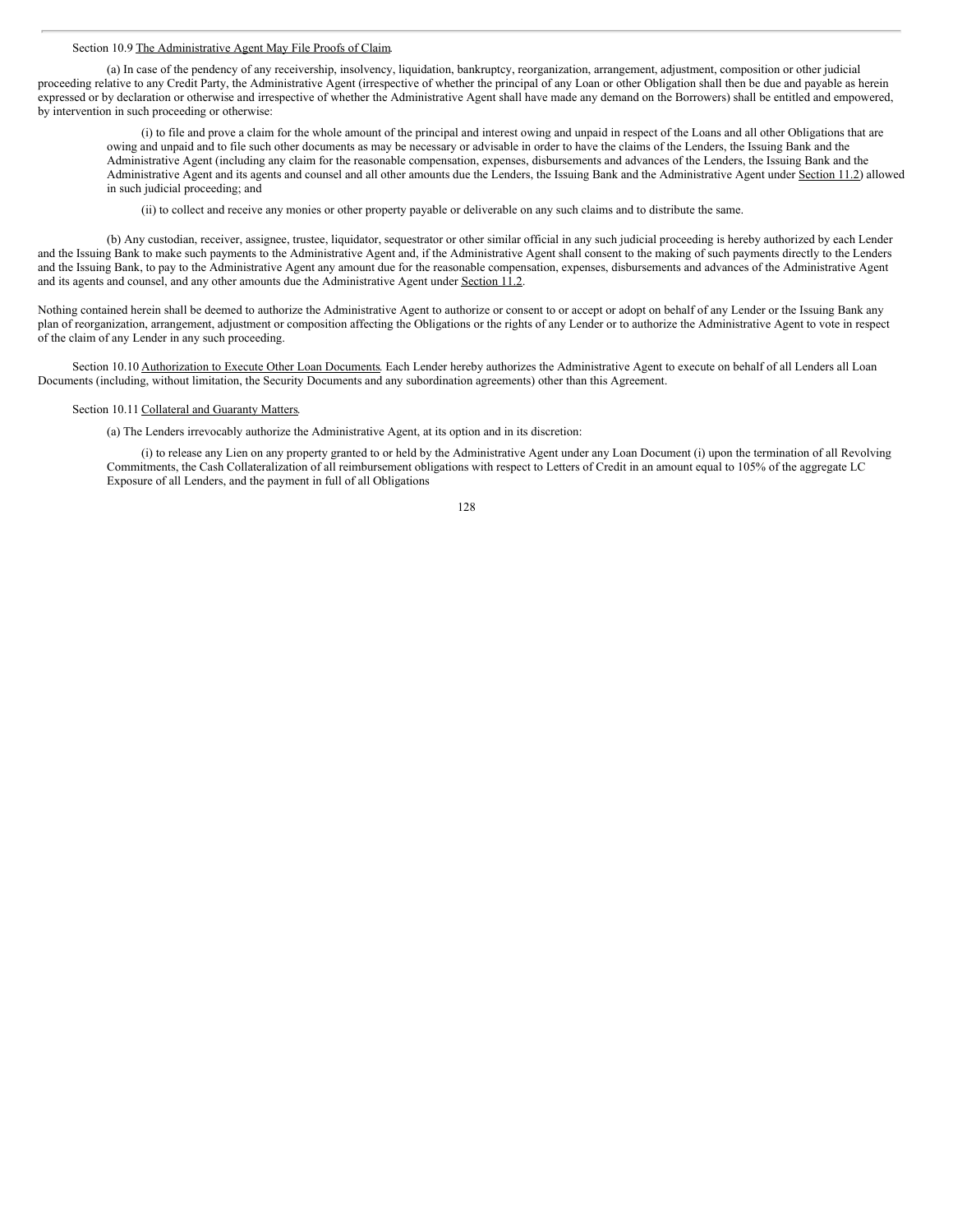(other than contingent indemnification obligations, such Cash Collateralized reimbursement obligations and Bank Products Obligations), (ii) that is sold or to be sold as part of or in connection with any sale permitted hereunder or under any other Loan Document, or (iii) if approved, authorized or ratified in writing in accordance with Section 11.12; and

(ii) to release any Credit Party from its obligations under the applicable Guaranty and Security Documents if such Person ceases to be a Subsidiary as a result of a transaction permitted hereunder.

Upon request by the Administrative Agent at any time, the Majority Lenders will confirm in writing the Administrative Agent's authority to release its interest in particular types or items of property, or to release any Credit Party from its obligations under the applicable Guaranty or Security Documents pursuant to this Section. In each case as specified in this Section, the Administrative Agent is authorized, at the Borrowers' expense, to execute and deliver to the applicable Credit Party such documents as such Credit Party may reasonably request to evidence the release of such item of Collateral from the Liens granted under the applicable Security Documents, or to release such Credit Party from its obligations under the applicable Guaranty and Security Documents, in each case in accordance with the terms of the Loan Documents and this Section.

(b) The Administrative Agent shall not be responsible for or have a duty to ascertain or inquire into any representation or warranty regarding the existence, value or collectability of the Collateral, the existence, priority or perfection of the Administrative Agent's Lien thereon, or any certificate prepared by any Credit Party in connection therewith, nor shall the Administrative Agent be responsible or liable to any member of the Lender Group for any failure to monitor or maintain any portion of the Collateral.

Section 10.12 Lead Arrangers. Each Lender hereby designates each of SunTrust Robinson Humphrey, Inc., U.S Bank National Association and BMO Harris Bank N.A., as Joint Lead Arrangers and Joint Bookrunners, U.S Bank National Association and BMO Harris Bank N.A., as Co-Syndication Agents, and Bank of the West, as Documentation Agent, and agrees that the Joint Lead Arrangers, Joint Bookrunners, Co-Syndication Agents and Documentation Agent shall have no duties or obligations under any Loan Documents to any Lender or any Credit Party.

Section 10.13 Right to Realize on Collateral and Enforce Guarantee Anything contained in any of the Loan Documents to the contrary notwithstanding, the Borrowers, the Administrative Agent and each Lender hereby agree that (i) no Lender shall have any right individually to realize upon any of the Collateral or to enforce the Security Documents, it being understood and agreed that all powers, rights and remedies hereunder and under the Security Documents may be exercised solely by the Administrative Agent, and (ii) in the event of a foreclosure by the Administrative Agent on any of the Collateral pursuant to a public or private sale or other disposition, the Administrative Agent or any Lender may be the purchaser or licensor of any or all of such Collateral at any such sale or other disposition and the Administrative Agent, as agent for and representative of the Lenders (but not any Lender or Lenders in its or their respective individual capacities unless the Majority Lenders shall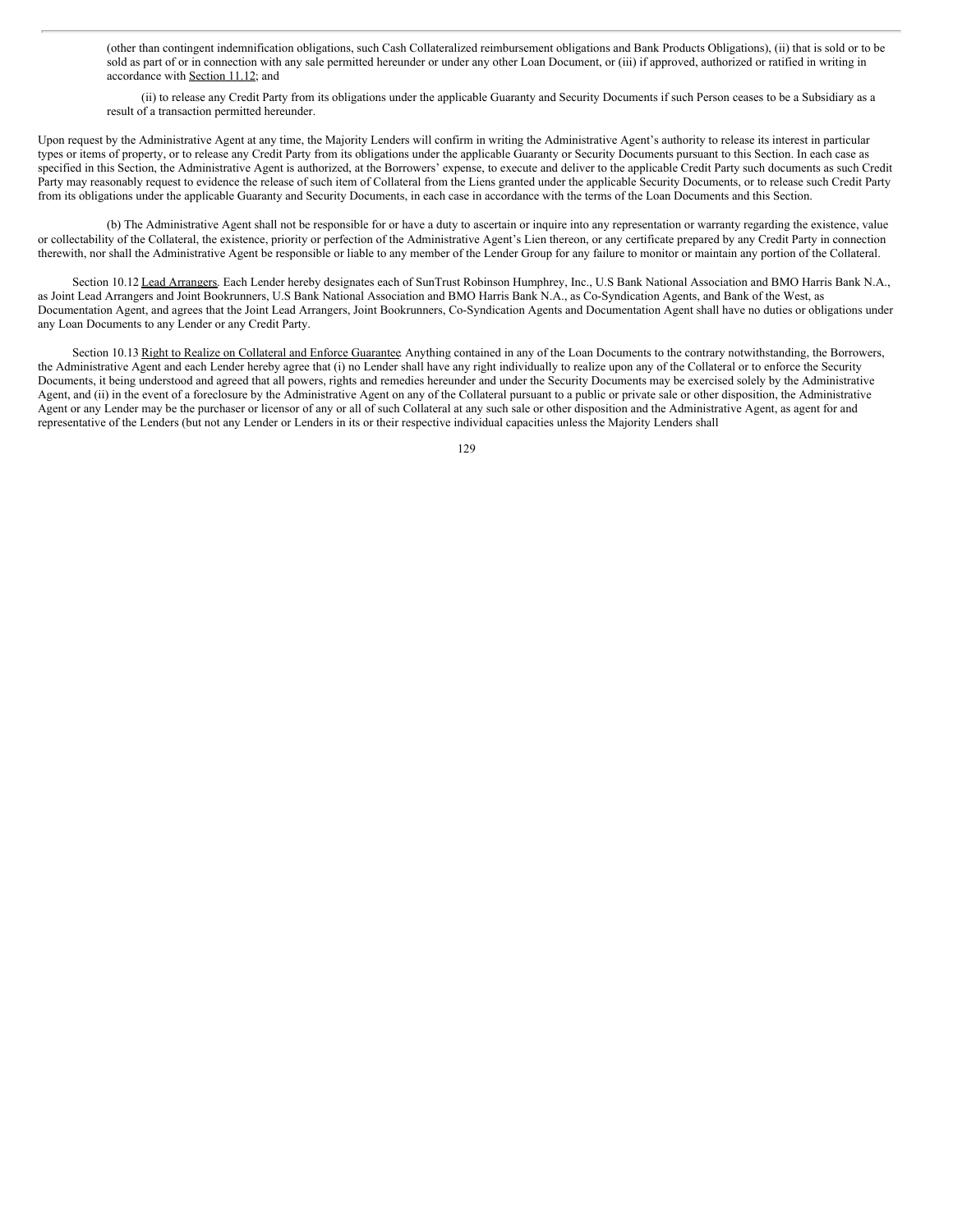otherwise agree in writing), shall be entitled, for the purpose of bidding and making settlement or payment of the purchase price for all or any portion of the Collateral sold at any such public sale, to use and apply any of the Obligations as a credit on account of the purchase price for any collateral payable by the Administrative Agent at such sale or other disposition.

Section 10.14 Secured Bank Products Obligations. No Bank Products Provider that obtains the benefits of Section 2.11, the Security Documents or any Collateral by virtue of the provisions hereof or of any other Loan Document shall have any right to notice of any action or to consent to, direct or object to any action hereunder or under any other Loan Document or otherwise in respect of the Collateral (including the release or impairment of any Collateral) other than in its capacity as a Lender and, in such case, only to the extent expressly provided in the Loan Documents. Notwithstanding any other provision of this Article to the contrary, the Administrative Agent shall not be required to verify the payment of, or that other satisfactory arrangements have been made with respect to, Bank Products Obligations unless the Administrative Agent has received written notice of such Obligations, together with such supporting documentation as the Administrative Agent may request, from the applicable Bank Product Provider.

Section 10.15 Interest Holders. The Administrative Agent may treat each Lender, or the Person designated in the last notice filed with the Administrative Agent under this Section 10.15, as the holder of all of the interests of such Lender in this Agreement and the other Loan Documents, its Loans and the Commitments until written notice of transfer, signed by such Lender (or the Person designated in the last notice filed with the Administrative Agent) and by the Person designated in such written notice of transfer, in form and substance satisfactory to the Administrative Agent, shall have been filed with the Administrative Agent.

# ARTICLE 11

#### **MISCELLANEOUS**

#### Section 11.1 Notices.

(a) All notices and other communications under this Agreement shall be in writing and shall be deemed to have been given five (5) days after deposit in the mail, designated as certified mail, return receipt requested, postage-prepaid, or one (1) day after being entrusted to a reputable commercial overnight delivery service, or when delivered to the telegraph office or sent out (with receipt confirmed) by telex or telecopy (or to the extent specifically permitted under Section 11.1(c) only, when sent out by electronic means) addressed to the party to which such notice is directed at its address determined as in this Section 11.1. All notices and other communications under this Agreement shall be given to the parties hereto at the following addresses:

(i) If to any Credit Party, to such Credit Party in care of the Parent at:

Central Garden & Pet Company 1340 Treat Blvd. Suite 600 Walnut Creek, California 94597 Attn: Treasury Department Telecopy No.: 925-947-0438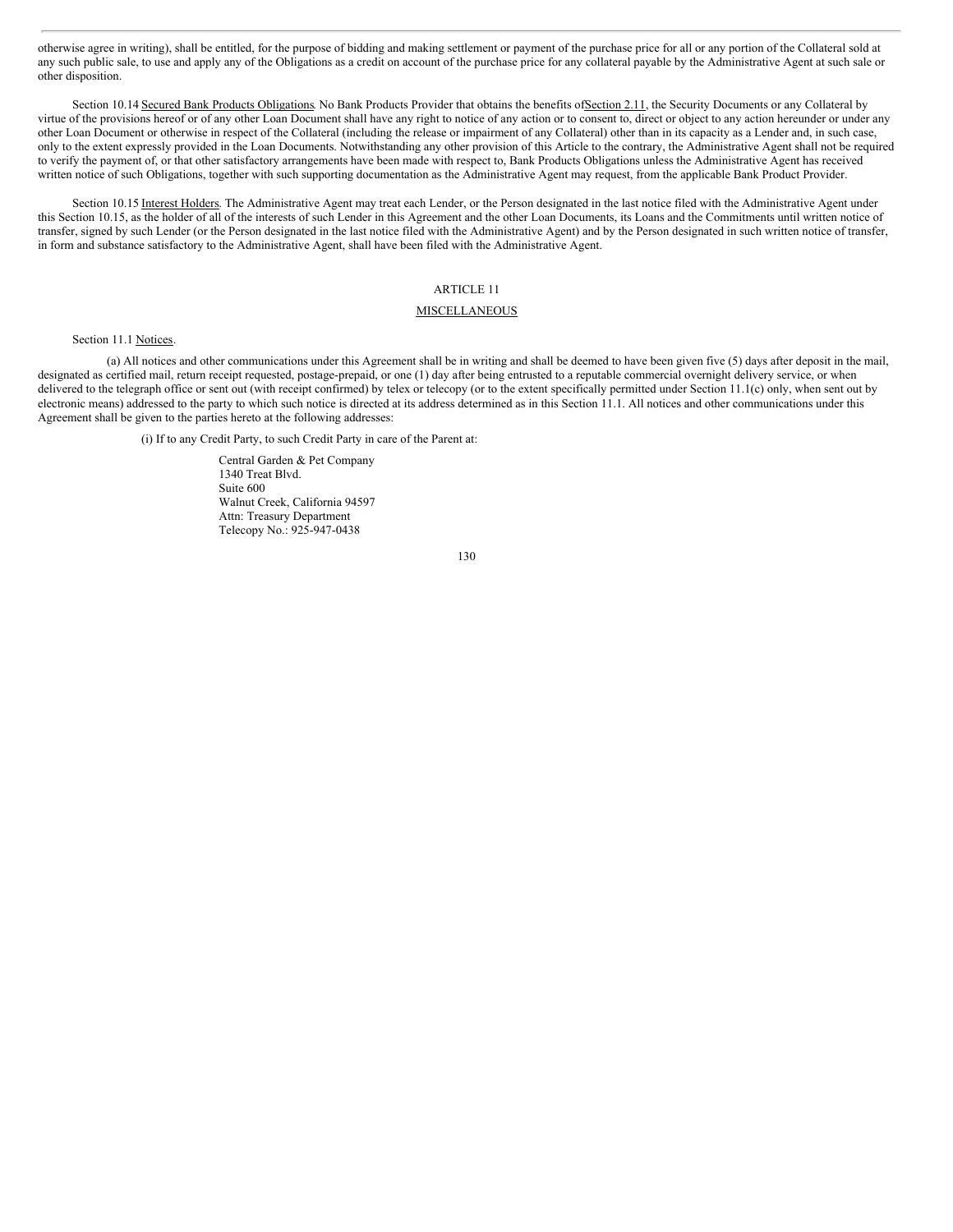With a copy to (which shall not constitute notice):

Orrick, Herrington & Sutcliffe LLP The Orrick Building 405 Howard Street San Francisco, California 94105 Attn: Dolph Hellman, Esq. Telecopy No.: 415-773-5759

(ii) If to the Administrative Agent, to it at:

SunTrust Bank 303 Peachtree Street 23rd Floor Atlanta, Georgia 30308 Attn: Asset Manager – Central Garden & Pet Company Telecopy No.: 404-813-1437

With a copy to (which shall not constitute notice):

Jones Day 1420 Peachtree Street, NE Suite 800 Atlanta, Georgia 30309 Attn: Aldo LaFiandra, Esq. Telecopy No: 404-581-8330

(iii) If to the Lenders, to them at the addresses set forth on the signature pages of this Agreement or in any Assignment and Acceptance pursuant to which such Lender became a Lender hereunder; and

(iv) If to the Issuing Bank, at the address set forth on the signature pages of this Agreement.

(b) Any party hereto may change the address to which notices shall be directed under this Section 11.1 by giving ten (10) days' prior written notice of such change to the other parties.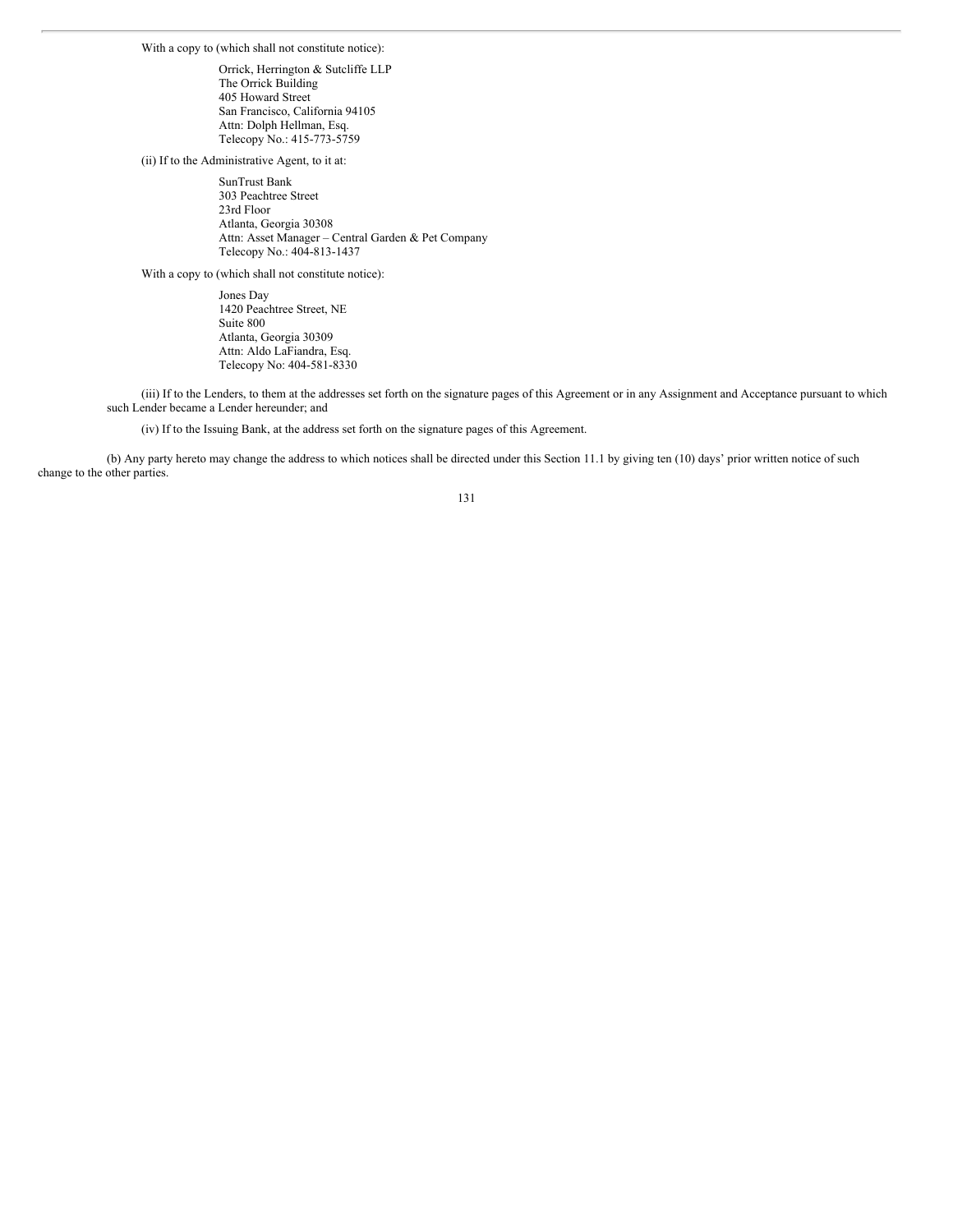(c) (i) Notices and other communications to the Lender Group hereunder may be delivered or furnished by electronic communication (including email and Internet or intranet websites) pursuant to procedures approved by the Administrative Agent, provided that the foregoing shall not apply to notices to any Lender Group member pursuant to Article 2 if such Lender Group member, as applicable, has notified the Administrative Agent that it is incapable of receiving notices under such Section by electronic communication. The Administrative Agent or Borrowers may, in its discretion, agree to accept notices and other communications to it hereunder by electronic communications pursuant to procedures approved by it, provided that approval of such procedures may be limited to particular notices or communications. Unless the Administrative Agent otherwise prescribes, (x) notices and other communications sent to an email address shall be deemed received upon the sender's receipt of an acknowledgement from the intended recipient (such as by the "return receipt requested" function, as available, return email or other written acknowledgement), provided that if such notice or other communication is not sent during the normal business hours of the recipient, such notice or communication shall be deemed to have been sent at the opening of business on the next Business Day for the recipient, and (y) notices or communications posted to an Internet or intranet website shall be deemed received upon the deemed receipt by the intended recipient at its email address as described in the foregoing clause  $(x)$  of notification that such notice or communication is available and identifying the website address therefor.

(ii) Each of the Credit Parties understands that the distribution of material through an electronic medium is not necessarily secure and that there are confidentiality and other risks associated with such distribution and agrees and assumes the risks associated with such electronic distribution, except to the extent caused by the willful misconduct or gross negligence of the Administrative Agent as determined by a final, nonappealable court of competent jurisdiction.

(iii) The Platform is provided "as is" and "as available." Neither of the Administrative Agent nor any of its officers, directors, employees, agents, advisors or representatives warrant the accuracy, adequacy, or completeness of the Platform and each expressly disclaims liability for errors or omissions in the Platform. No warranty of any kind, express, implied or statutory, including any warranty of merchantability, fitness for a particular purpose, non-infringement of third party rights or freedom from viruses or other code defects is made by the Affiliates of the Administrative Agent in connection with the Platform.

(iv) Each of the Credit Parties, the Lenders and the Issuing Bank agree that the Administrative Agent may, but shall not be obligated to, store any electronic communications received in connection with this Agreement on the Platform in accordance with the Administrative Agent's customary document retention procedures and policies.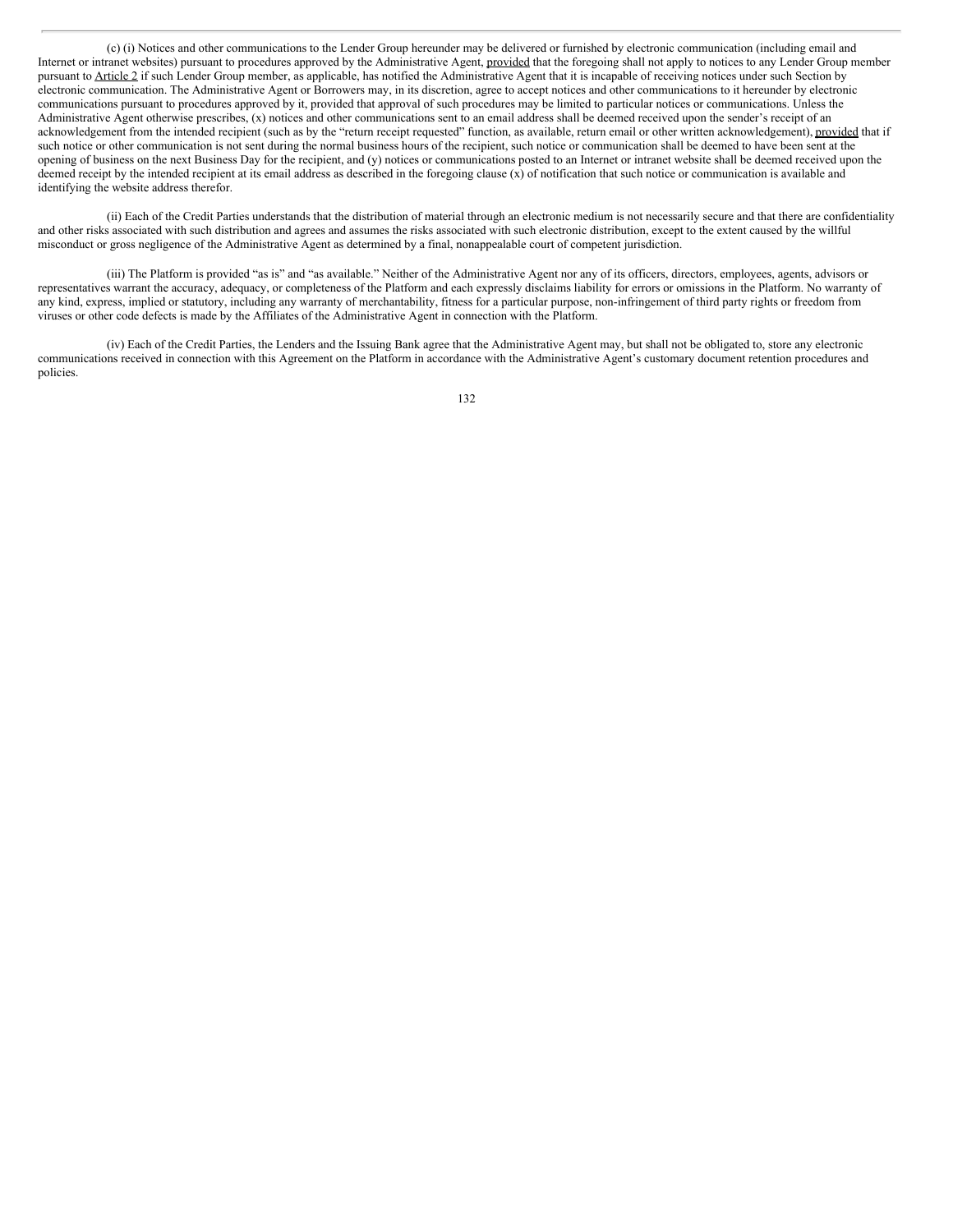### (a) The Borrowers shall pay:

(i) all reasonable and documented out-of-pocket costs and expenses of the Administrative Agent and its Affiliates**,** including the reasonable fees, charges and disbursements of counsel for the Administrative Agent and its Affiliates, in connection with the syndication of the credit facilities provided for herein, the preparation and administration of the Loan Documents and any amendments, modifications or waivers thereof (whether or not the transactions contemplated in this Agreement or any other Loan Document shall be consummated), including, but not limited to, all out-of-pocket expenses of the Administrative Agent and its Affiliates in connection with periodic field audits, appraisals, and other inspections described in Section 6.7, plus out-of-pocket expenses for each field audit, appraisal, or other inspection of a Credit Party or any Subsidiary of a Credit Party performed by personnel employed or engaged by the Administrative Agent and its Affiliates;

(ii) all reasonable and documented out-of-pocket expenses incurred by the Issuing Bank in connection with the issuance, amendment, renewal or extension of any Letter of Credit or any demand for payment thereunder; and

(iii) all out-of-pocket costs and expenses (including, without limitation, the reasonable fees, charges and disbursements of counsel) incurred by the Administrative Agent, the Issuing Bank or any Lender in connection with the enforcement or protection of its rights in connection with this Agreement, including its rights under this Section, or in connection with the Loans made or any Letters of Credit issued hereunder, including all such out-of-pocket expenses incurred during any workout, restructuring or negotiations in respect of such Loans or Letters of Credit, which shall be limited, in the case of legal fees and expenses, to the fees, charges and disbursements of one counsel to the Administrative Agent and one counsel to the Lenders, taken as a whole, and, solely in the case of an actual or perceived conflict of interest, one additional counsel to all affected persons taken as a whole, and, if necessary, of one local counsel to the Administrative Agent and one local counsel to the Lenders, taken as a whole, in any relevant material jurisdiction to the Administrative Agent and Lenders and, solely in the case of an actual or perceived conflict of interest, one additional local counsel to all affected persons, taken as a whole).

(b) The Borrowers shall indemnify the Administrative Agent (and any sub-agent thereof), each Lender and the Issuing Bank, and each Related Party of any of the foregoing Persons (each such Person being called an "Indemnitee") against, and hold each Indemnitee harmless from, any and all losses, claims, damages, liabilities and related expenses (including the fees, charges and disbursements of any counsel for any Indemnitee), and shall indemnify and hold harmless each Indemnitee from all fees and time charges and disbursements for attorneys who may be employees of any Indemnitee, incurred by any Indemnitee or asserted against any Indemnitee by any third party or by any Borrower or any other Credit Party arising out of, in connection with, or as a result of (i) the execution or delivery of this Agreement, any other Loan Document, any Bank Products Document or any agreement or instrument contemplated hereby or thereby, the performance by the parties hereto of their respective obligations hereunder or thereunder or the consummation of the transactions contemplated hereby or thereby, (ii) any Loan or Letter of Credit or the use or proposed use of the proceeds therefrom (including any refusal by the Issuing Bank to honor a demand for payment under a Letter of Credit if the documents presented in connection with such demand do not strictly comply with the terms of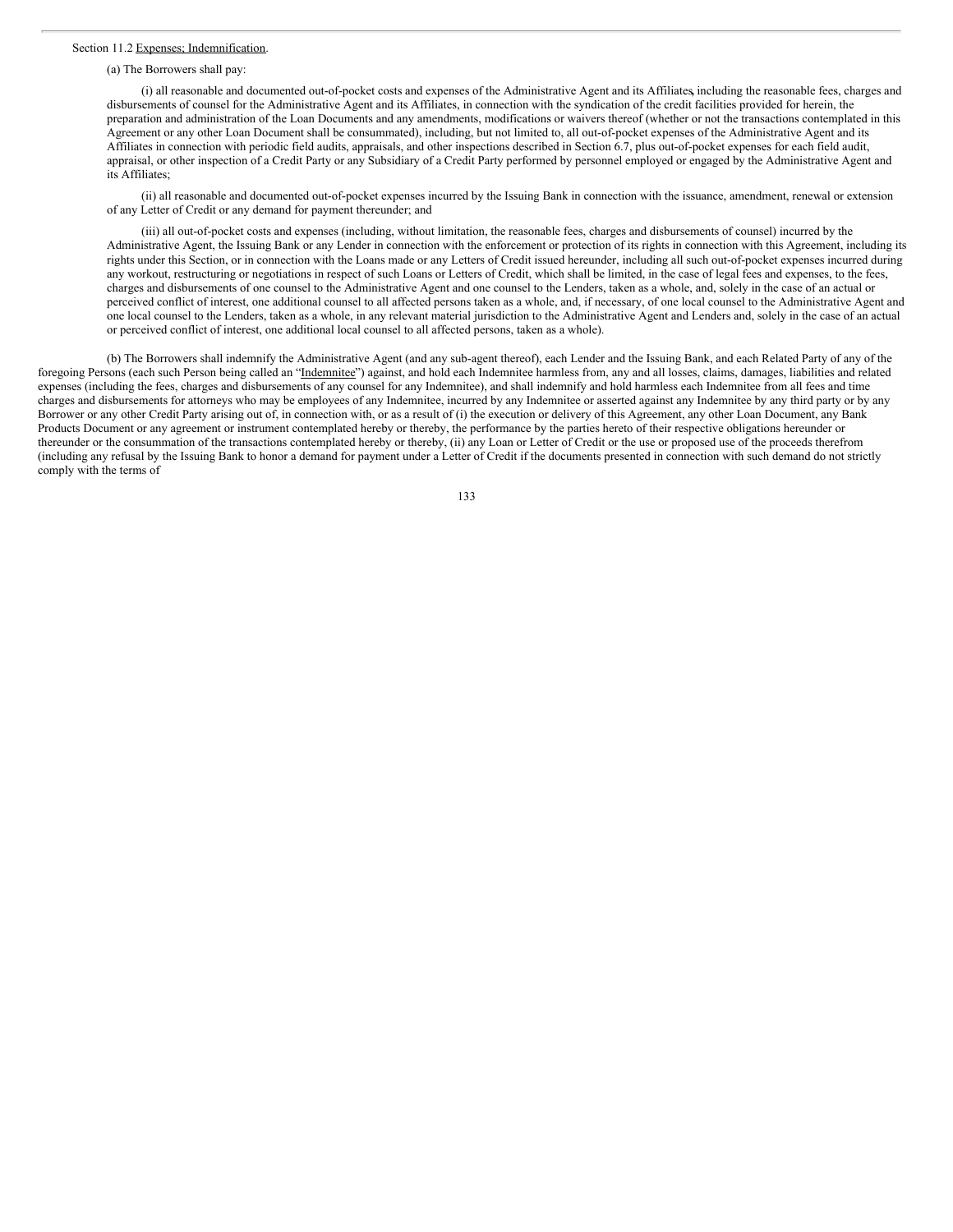such Letter of Credit), (iii) any actual or alleged presence or Release of Hazardous Materials on or from any property owned or operated by any Borrower or any of its Subsidiaries, or any Environmental Liability related in any way to any Borrower or any of its Subsidiaries, or (iv) any actual or prospective claim, litigation, investigation or proceeding relating to any of the foregoing, whether based on contract, tort or any other theory, whether brought by a third party or by any Borrower or any other Credit Party, and regardless of whether any Indemnitee is a party thereto; provided that such indemnity shall not, as to any Indemnitee, be available to the extent that such losses, claims, damages, liabilities or related expenses are determined by a court of competent jurisdiction by final and non-appealable judgment to have resulted from the gross negligence or willful misconduct of such Indemnitee. No Indemnitee shall be liable for any damages arising from the use by others of any information or other materials obtained through Syndtrak, Intralinks or any other Internet or intranet website, except as a result of such Indemnitee's gross negligence or willful misconduct as determined by a court of competent jurisdiction in a final and non-appealable judgment. The Borrowers shall not, without the prior written consent of any Indemnitee, effect any settlement of any pending or threatened proceeding in respect of which such Indemnitee is a party and indemnity has been sought hereunder by such Indemnitee, unless such settlement includes an unconditional release of such Indemnitee from all liability on claims that are the subject matter of such indemnity.

(c) The Borrowers shall pay, and hold the Administrative Agent, the Issuing Bank and each of the Lenders harmless from and against, any and all present and future stamp, documentary, and other similar taxes with respect to this Agreement and any other Loan Documents, any collateral described therein or any payments due thereunder, and save the Administrative Agent, the Issuing Bank and each Lender harmless from and against any and all liabilities with respect to or resulting from any delay or omission to pay such taxes.

(d) To the extent that the Borrowers fail to pay any amount required to be paid to the Administrative Agent, the Issuing Bank or the Swing Bank under subsection (a), (b) or (c) hereof, each Lender severally agrees to pay to the Administrative Agent, the Issuing Bank or the Swing Bank, as the case may be, such Lender's *pro rata* share (in accordance with its respective Aggregate Commitment Ratio as of the time that the unreimbursed expense or indemnity payment is sought) of such unpaid amount; provided that the unreimbursed expense or indemnified payment, claim, damage, liability or related expense, as the case may be, was incurred by or asserted against the Administrative Agent, the Issuing Bank or the Swing Bank in its capacity as such.

(e) To the extent permitted by applicable law, no Indemnitee or Credit Party shall assert, and each Indemnitee and Credit Party hereby waives, any claim against any Indemnitee or Credit Party, on any theory of liability, for special, indirect, consequential or punitive damages (as opposed to actual or direct damages) arising out of, in connection with or as a result of this Agreement, any other Loan Document or any agreement or instrument contemplated hereby, the transactions contemplated therein, any Loan or any Letter of Credit or the use of proceeds thereof; provided, however, that nothing herein shall limit or otherwise impair any indemnification or reimbursement obligations of the Credit Parties in respect of any third-party claims alleging such special, indirect, punitive, exemplary or consequential damages.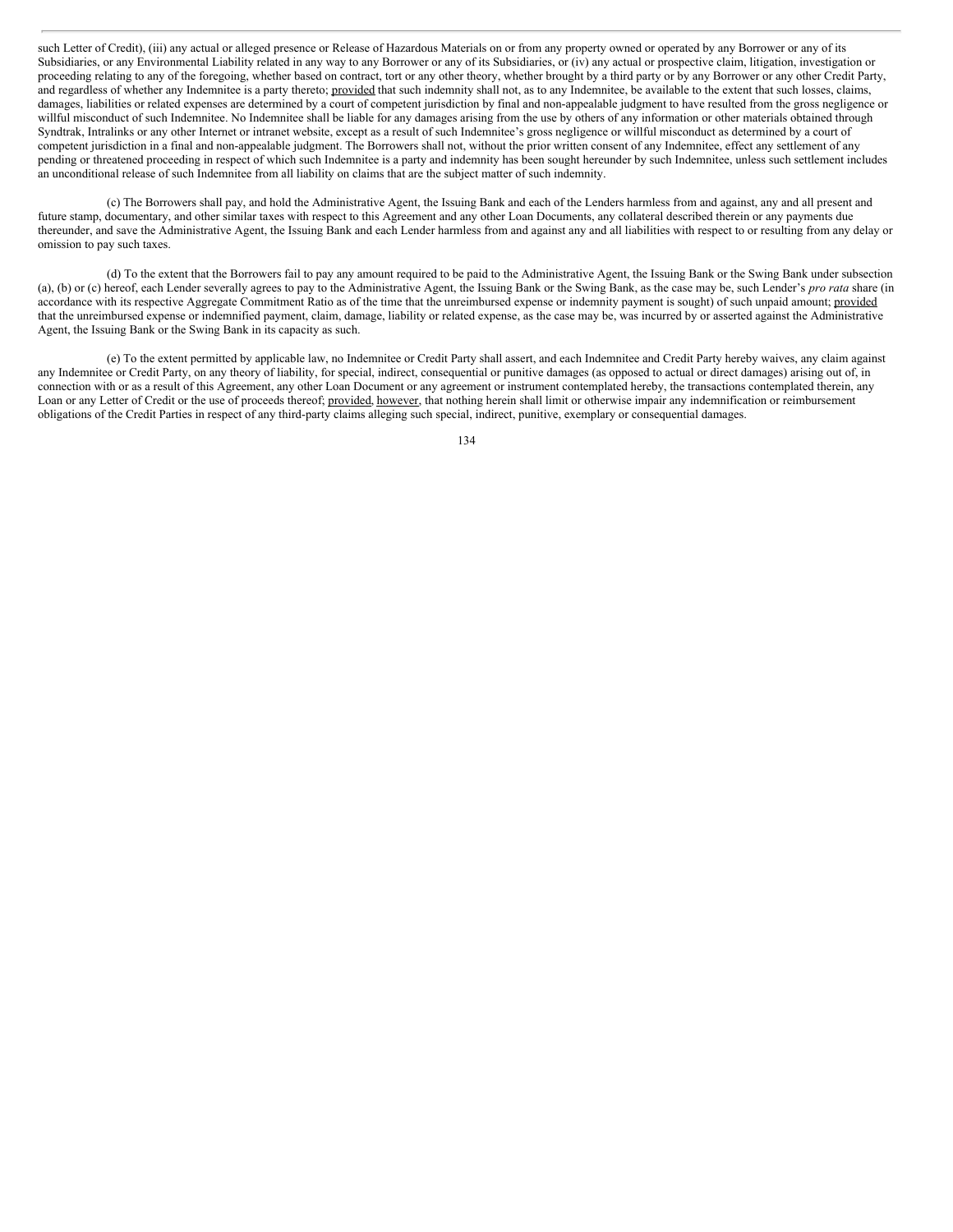#### (f) All amounts due under this Section shall be payable promptly (and in any event with five (5) Business Days) after written demand therefor.

Section 11.3 Waivers. The rights and remedies of the Lender Group under this Agreement, the other Loan Documents and the Bank Products Documents shall be cumulative and not exclusive of any rights or remedies which they would otherwise have. No failure or delay by the Lender Group, or any of them, or the Majority Lenders in exercising any right shall operate as a waiver of such right. The Lender Group expressly reserves the right to require strict compliance with the terms of this Agreement in connection with any funding of a request for an Advance. In the event the Lenders decide to fund a request for an Advance at a time when the Borrowers are not in strict compliance with the terms of this Agreement, such decision by the Lenders shall not be deemed to constitute an undertaking by the Lenders to fund any further requests for Advances or preclude the Lenders from exercising any rights available to the Lenders under the Loan Documents or at law or equity. Any waiver or indulgence granted by the Lenders or by the Majority Lenders shall not constitute a modification of this Agreement, except to the extent expressly provided in such waiver or indulgence, or constitute a course of dealing by the Lenders at variance with the terms of the Agreement such as to require further notice by the Lenders of the Lenders' intent to require strict adherence to the terms of the Agreement in the future. Any such actions shall not in any way affect the ability of the Lenders, in their discretion, to exercise any rights available to them under this Agreement or under any other agreement, whether or not the Lenders are party, relating to the Borrower.

Section 11.4 Set-Off. In addition to any rights now or hereafter granted under Applicable Law and not by way of limitation of any such rights, except to the extent limited by Applicable Law, at any time that an Event of Default exists, each member of the Lender Group and each subsequent holder of the Obligations is hereby authorized by the Credit Parties at any time or from time to time, without notice to the Credit Parties or to any other Person, any such notice being hereby expressly waived, to set-off and to appropriate and apply any and all deposits (general or special, time or demand, including, but not limited to, Indebtedness evidenced by certificates of deposit, in each case whether matured or unmatured, but not including any amounts held by any member of the Lender Group or any of its Affiliates in any escrow account) and any other Indebtedness at any time held or owing by any member of the Lender Group or any such holder to or for the credit or the account of any Credit Party, against and on account of the obligations and liabilities of the Credit Parties, to any member of the Lender Group or any such holder under this Agreement, any Revolving Loan Notes, any other Loan Document and any Bank Products Documents, including, but not limited to, all claims of any nature or description arising out of or connected with this Agreement, any Revolving Loan Notes, any other Loan Document or any Bank Products Document, irrespective of whether or not (a) the Lender Group shall have made any demand hereunder or (b) the Lender Group shall have declared the principal of and interest on the Loans and any Revolving Loan Notes and other amounts due hereunder to be due and payable as permitted by Section 9.2 and although said obligations and liabilities, or any of them, shall be contingent or unmatured; provided that in the event that any Defaulting Lender shall exercise any such right of set-off, (x) all amounts so set off shall be paid over immediately to the Administrative Agent for further application in accordance with the provisions of Section 2.17 and, pending such payment, shall be segregated by such Defaulting Lender from its other funds and deemed held in trust for the benefit of the Administrative Agent, the Issuing Bank, and the Lenders, and (y) the Defaulting Lender shall provide promptly to the Administrative Agent a statement describing in reasonable detail the Obligations owing to such Defaulting Lender as to which it exercised such right of set-off. Any sums obtained by any member of the Lender Group or by any subsequent holder of the Obligations shall be subject to the application of payments provisions of Article 2.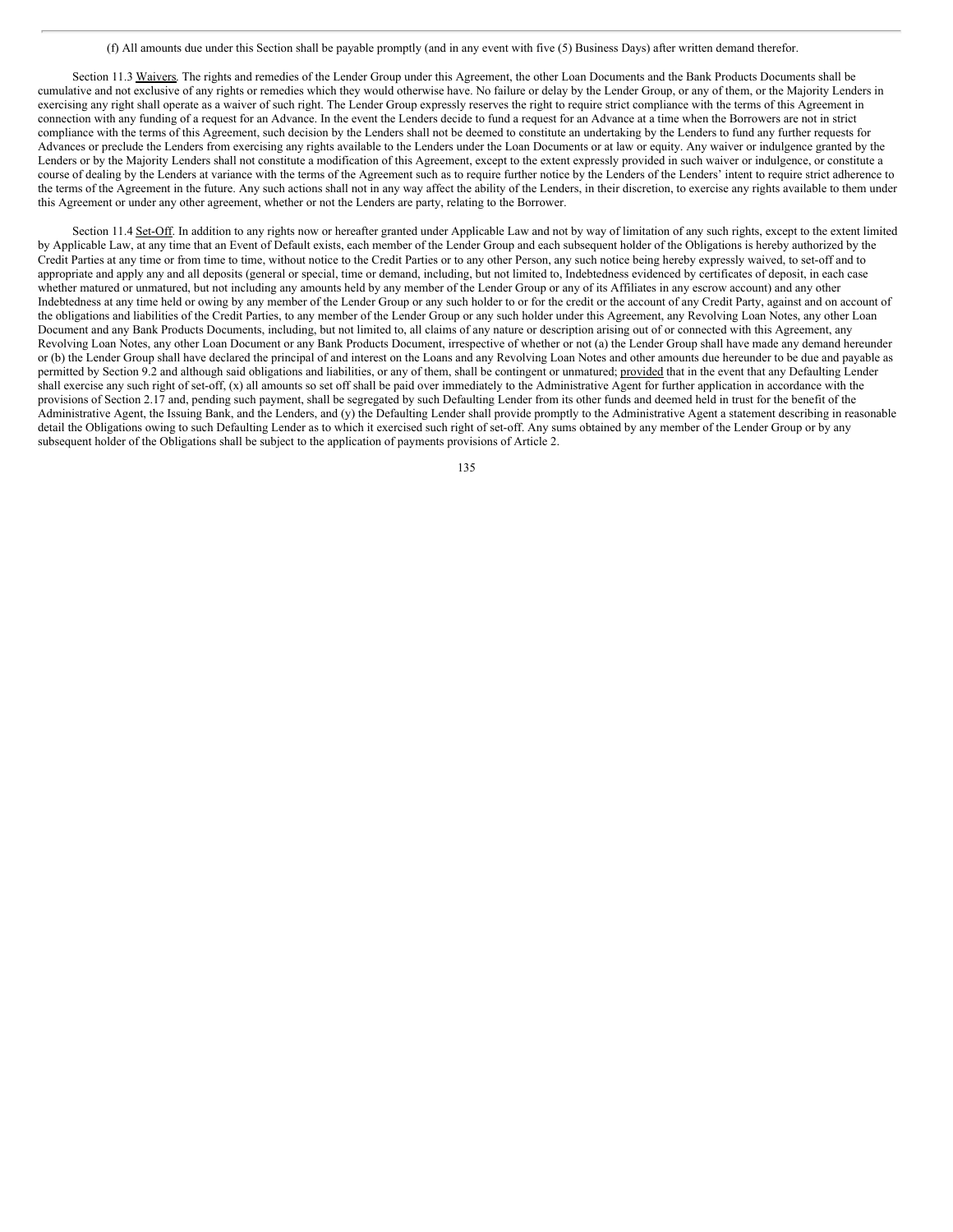#### Section 11.5 Assignment.

(a) The provisions of this Agreement shall be binding upon and inure to the benefit of the parties hereto and their respective successors and assigns permitted hereby, except that no Credit Party may assign or otherwise transfer any of its rights or obligations hereunder without the prior written consent of each Lender (and any attempted assignment or transfer by any Credit Party without such consent shall be null and void). Nothing in this Agreement, expressed or implied, shall be construed to confer upon any Person (other than the parties hereto, their respective successors and assigns permitted hereby and, to the extent expressly contemplated hereby, the Affiliates of the Administrative Agent) any legal or equitable right, remedy or claim under or by reason of this Agreement.

(b) Any Lender (and any Lender that is an Issuing Bank) may assign to one or more Eligible Assignees all or a portion of its rights and obligations under this Agreement (including all or a portion of its Revolving Loan Commitment and the Loans at the time owing to it and, if applicable, all or a portion of its portion of the Letter of Credit Commitment and excluding rights and obligations with respect to Bank Products Documents); provided that (i) except in the case of an assignment of the entire remaining amount of the assigning Lender's portion of the Revolving Loan Commitment and the Loans at the time owing to it, the aggregate amount of the portion of the Revolving Loan Commitment of the assigning Lender subject to each such assignment (determined as of the date the Assignment and Acceptance with respect to such assignment is delivered to the Administrative Agent), shall not be less than \$1,000,000, (ii) except in the case of an assignment to a Lender or an Affiliate of a Lender or an Approved Fund with respect to a Lender, any assignment shall require the prior written consent of the Administrative Agent and, so long as no Event of Default exists, the Borrower Representative (each such consent not to be unreasonably withheld or delayed); provided, however, that if the consent of the Borrower Representative to an assignment or to an Eligible Assignee is required hereunder (including a consent to an assignment which does not meet the minimum assignment thresholds specified in this Section), the Borrower Representative shall be deemed to have given its consent five (5) Business Days after the date notice thereof has been delivered by the assigning Lender (through the Administrative Agent) unless such consent is expressly refused by the Borrower Representative prior to such fifth Business Day, and (iii) the parties to each assignment shall execute and deliver to the Administrative Agent an Assignment and Acceptance, together with a processing and recordation fee of \$3,500, and the Eligible Assignee, if it shall not be a Lender, shall deliver to the Administrative Agent an Administrative Questionnaire. Subject to acceptance and recording thereof by the Administrative Agent pursuant to paragraph (c) of this Section, from and after the effective date specified in each Assignment and Acceptance, the Eligible Assignee thereunder shall be a party hereto and, to the extent of the interest assigned by such Assignment and Acceptance, have the rights and obligations of a Lender under this Agreement, and the assigning Lender thereunder shall, to the extent of the interest assigned by such Assignment and Acceptance, be released from its obligations under this Agreement (and, in the case of an Assignment and Acceptance covering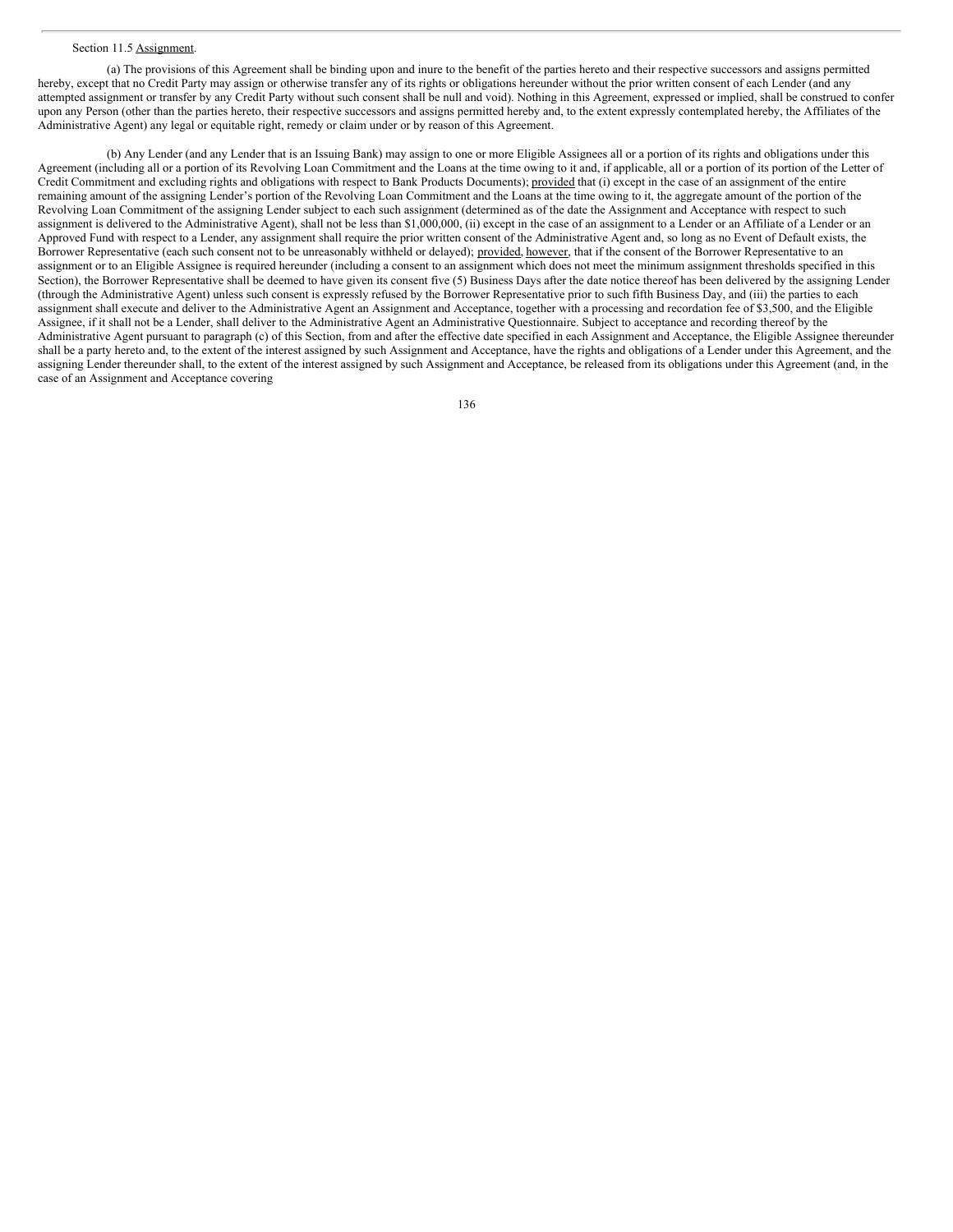all of the assigning Lender's rights and obligations under this Agreement, such Lender shall cease to be a party hereto but shall continue to be entitled to the benefits of Sections 2.8(b), 2.9, 11.2(b), 12.3 and 12.5. Any assignment or transfer by a Lender of rights or obligations under this Agreement that does not comply with this paragraph shall be treated for purposes of this Agreement as a sale by such Lender of a participation in such rights and obligations in accordance with paragraph (d) of this Section.

(c) The Administrative Agent, acting solely for this purpose as an agent of the Borrowers, shall maintain at the Administrative Agent's Office a copy of each Assignment and Acceptance delivered to it and a register for the recordation of the names and addresses of the Lenders, and the portion of the Revolving Loan Commitment of, and principal amount of the Loans owing to, each Lender pursuant to the terms hereof from time to time (the "Register"). The entries in the Register shall be conclusive, and the Borrowers, the Administrative Agent and the Lenders may treat each Person whose name is recorded in the Register pursuant to the terms hereof as a Lender hereunder for all purposes of this Agreement, notwithstanding notice to the contrary. The Register shall be available for inspection by the Borrowers and any Lender, at any reasonable time and from time to time upon reasonable prior notice.

(d) Any Lender may, without the consent of, or notice to, the Borrowers or the Administrative Agent, sell participations to one or more banks or other entities (a "Participant") in all or a portion of such Lender's rights and/or obligations under this Agreement (including all or a portion of its Revolving Loan Commitment and/or the Loans owing to it); provided that (i) such Lender's obligations under this Agreement shall remain unchanged, (ii) such Lender shall remain solely responsible to the other parties hereto for the performance of such obligations, (iii) the Borrowers and the Lender Group shall continue to deal solely and directly with such Lender in connection with such Lender's rights and obligations under this Agreement and (iv) in no event shall any Credit Party or any Affiliate of any Credit Party be a Participant. Any agreement or instrument pursuant to which a Lender sells such a participation shall provide that such Lender shall retain the sole right to enforce this Agreement and to approve any amendment, modification or waiver of any provision of this Agreement; provided that such agreement or instrument may provide that such Lender will not, without the consent of the Participant, to the extent the Participant is adversely effected thereby, agree to any amendment, modification or waiver with respect to any extensions, postponements or delays of the Maturity Date or the scheduled date of payment of interest or principal or fees any reduction of principal (without a corresponding payment with respect thereto), or reduction in the rate of interest (other than a waiver in respect of application of the Default Rate) or fees due to the Lender hereunder or any other Loan Documents that adversely affects such Participant. Subject to paragraph (e) of this Section, the Borrowers agree that each Participant shall be entitled to the benefits of Sections 2.8(b), 2.9, 11.2(b), 6.19(d) and 12.3 to the same extent as if it were a Lender and had acquired its interest by assignment pursuant to paragraph (b) of this Section. To the extent permitted by law, each Participant also shall be entitled to the benefits of Section 11.4 as though it were a Lender, provided such Participant agrees to be subject to Section 2.8(b) as though it were a Lender.

(e) A Participant shall not be entitled to receive any greater payment under Section 2.8(b) or Section 12.3 than the applicable Lender would have been entitled to receive with respect to the participation sold to such Participant, unless the sale of the participation to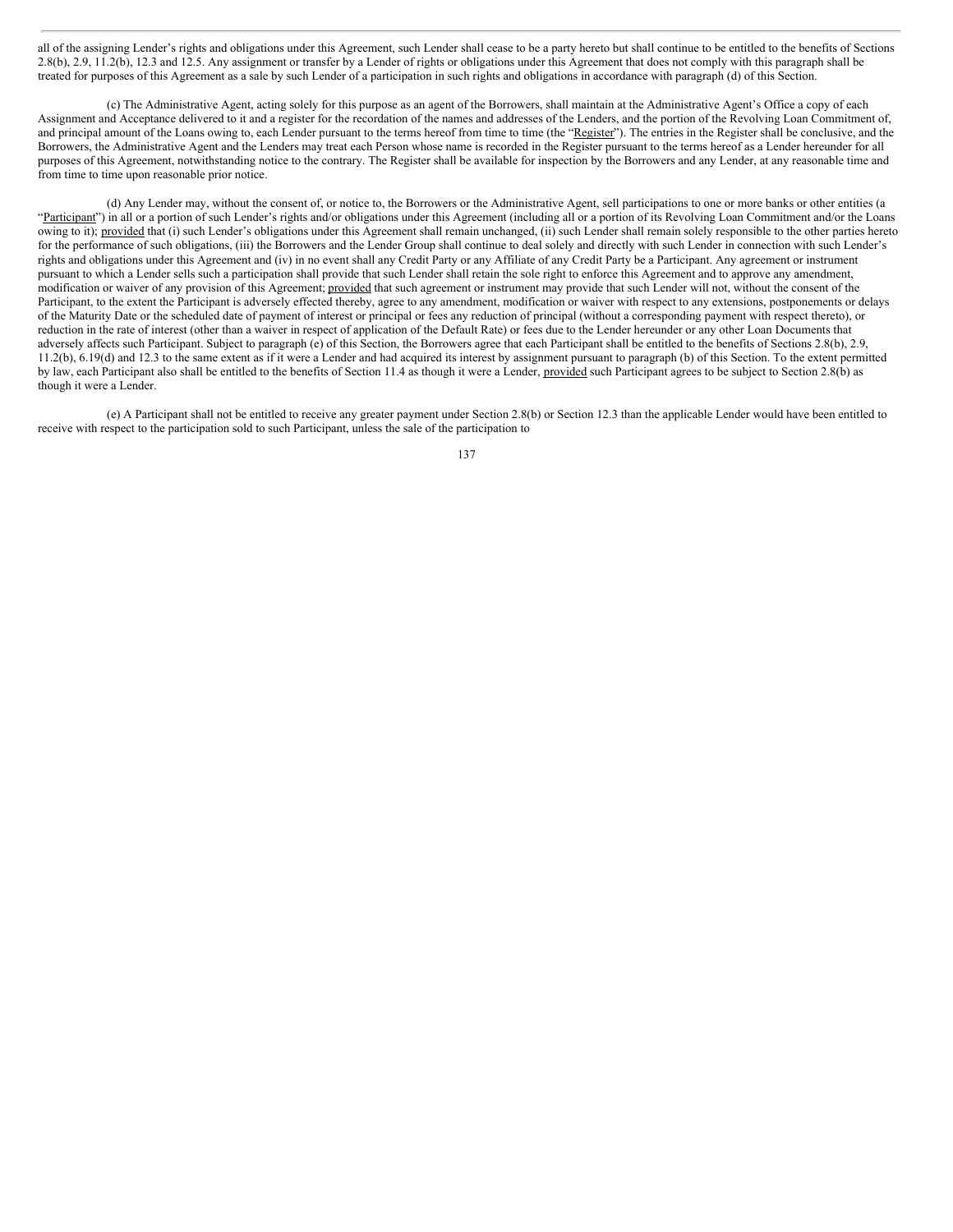such Participant is made with the Borrowers' prior written consent. A Participant that would be a Foreign Lender if it were a Lender shall not be entitled to the benefits of Section 2.8(b) unless the Borrowers are notified of the participation sold to such Participant and such Participant agrees, for the benefit of the Borrowers, to comply with Section 2.8(b) as though it were a Lender.

(f) Any Lender may at any time pledge or assign a security interest in all or any portion of its rights under this Agreement to secure obligations of such Lender, including without limitation (i) any pledge or assignment to secure obligations to a Federal Reserve Bank and (ii) in the case of any Lender that is a Fund, any pledge or assignment of all or any portion of such Lender's rights under this Agreement to any holders of obligations owed, or securities issued, by such Lender as security for such obligations or securities, or to any trustee for, or any other representative of, such holders, and this Section shall not apply to any such pledge or assignment of a security interest; provided that no such pledge or assignment of a security interest shall release a Lender from any of its obligations hereunder or substitute any such pledgee or assignee for such Lender as a party hereto.

Section 11.6 Counterparts. This Agreement may be executed in any number of counterparts, each of which shall be deemed to be an original, but all such separate counterparts shall together constitute but one and the same instrument. In proving this Agreement or any other Loan Document in any judicial proceedings, it shall not be necessary to produce or account for more than one such counterpart signed by the party against whom such enforcement is sought. Any signatures delivered by a party by facsimile transmission or by e-mail transmission of an electronic file in Adobe Corporation's Portable Document Format or PDF file shall be deemed an original signature hereto. The foregoing shall apply to each other Loan Document *mutatis mutandis*.

Section 11.7 Under Seal; Governing Law. This Agreement and the other Loan Documents are intended to take effect as sealed instruments and shall be construed in accordance with and governed by the laws of the State of New York, without regard to the conflict of laws principles thereof, except to the extent otherwise provided in the Loan Documents.

Section 11.8 Severability. Any provision of this Agreement which is prohibited or unenforceable shall be ineffective to the extent of such prohibition or unenforceability without invalidating the remaining provisions hereof in that jurisdiction or affecting the validity or enforceability of such provision in any other jurisdiction.

Section 11.9 Headings. Headings used in this Agreement are for convenience only and shall not be used in connection with the interpretation of any provision hereof.

Section 11.10 Source of Funds. Notwithstanding the use by the Lenders of the Base Rate and the Eurodollar Rate as reference rates for the determination of interest on the Loans, the Lenders shall be under no obligation to obtain funds from any particular source in order to charge interest to the Borrowers at interest rates tied to such reference rates.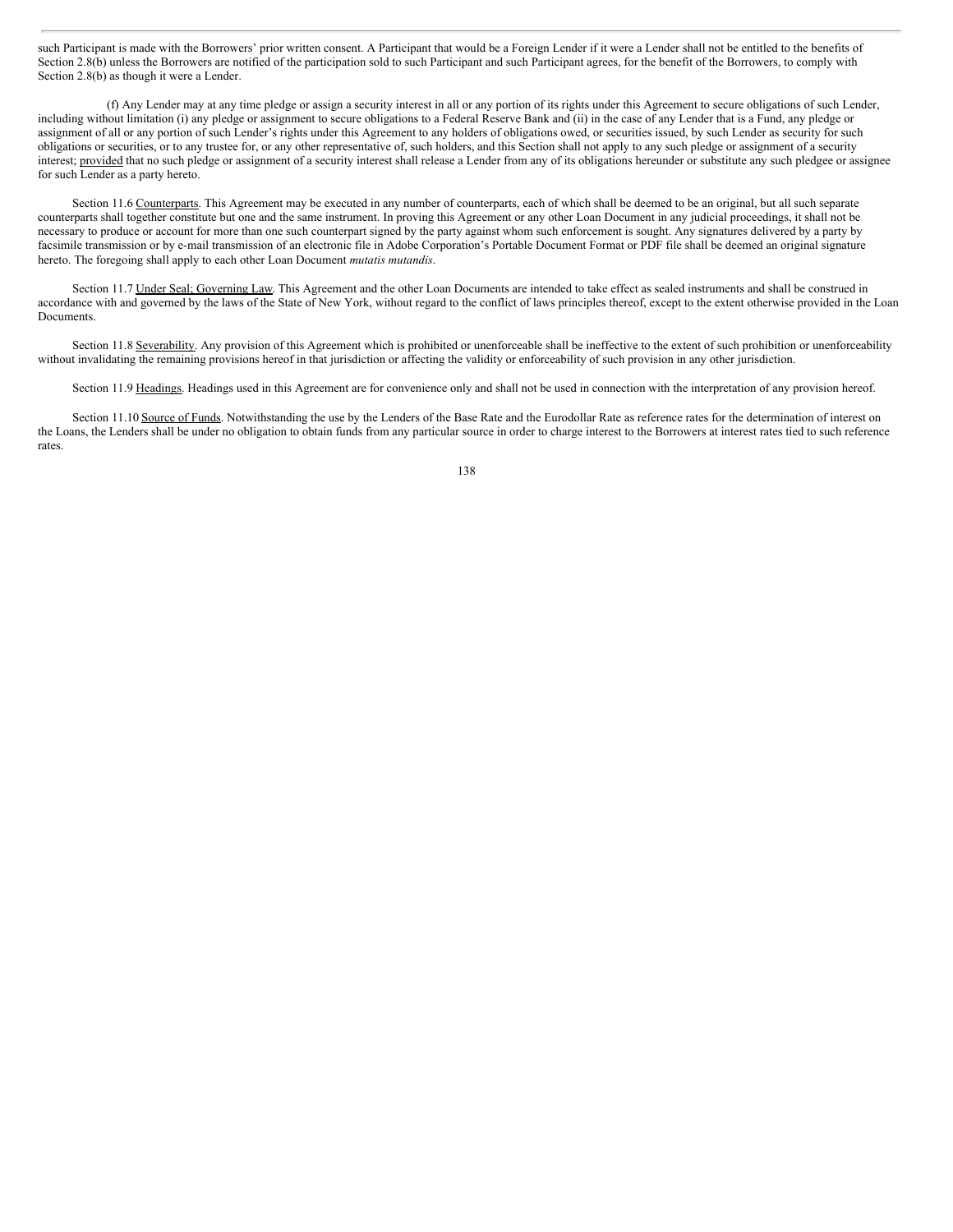Section 11.11 Entire Agreement. THIS WRITTEN AGREEMENT, TOGETHER WITH THE OTHER LOAN DOCUMENTS. REPRESENTS THE FINAL AGREEMENT BETWEEN THE PARTIES AND MAY NOT BE CONTRADICTED BY EVIDENCE OF PRIOR, CONTEMPORANEOUS OR SUBSEQUENT ORAL AGREEMENTS OF THE PARTIES. THERE ARE NO UNWRITTEN ORAL AGREEMENTS BETWEEN THE PARTIES. Each Credit Party represents and warrants to the Lender Group that it has read the provisions of this Section 11.11 and discussed the provisions of this Section 11.11 and the rest of this Loan Agreement with counsel for such Credit Party, and such Credit Party acknowledges and agrees that the Lender Group is expressly relying upon such representations and warranties of such Credit Party (as well as the other representations and warranties of such Credit Party set forth in this Agreement and the other Loan Documents) in entering into this Agreement.

#### Section 11.12 Amendments and Waivers.

(a) No failure or delay by the Administrative Agent, the Issuing Bank or any Lender in exercising any right or power hereunder or under any other Loan Document, and no course of dealing between any Credit Party and the Administrative Agent or any Lender, shall operate as a waiver thereof, nor shall any single or partial exercise of any such right or power, or any abandonment or discontinuance of steps to enforce such right or power, preclude any other or further exercise thereof or the exercise of any other right or power hereunder or thereunder. The rights and remedies of the Administrative Agent, the Issuing Bank and the Lenders hereunder and under the other Loan Documents are cumulative and are not exclusive of any rights or remedies provided by law. No waiver of any provision of this Agreement or of any other Loan Document or consent to any departure by any Credit Party therefrom shall in any event be effective unless the same shall be permitted by subsection (b) of this Section, and then such waiver or consent shall be effective only in the specific instance and for the purpose for which given. Without limiting the generality of the foregoing, the making of a Loan or the issuance of a Letter of Credit shall not be construed as a waiver of any Default or Event of Default, regardless of whether the Administrative Agent, any Lender or the Issuing Bank may have had notice or knowledge of such Default or Event of Default at the time.

(b) No amendment or waiver of any provision of this Agreement or of the other Loan Documents (other than the Fee Letter), nor consent to any departure by any Credit Party therefrom, shall in any event be effective unless the same shall be in writing and signed by the Borrowers and the Majority Lenders, or the Borrowers and the Administrative Agent with the consent of the Majority Lenders, and then such amendment, waiver or consent shall be effective only in the specific instance and for the specific purpose for which given; provided that, in addition to the consent of the Majority Lenders, no amendment, waiver or consent shall:

(i) increase the Revolving Loan Commitment of any Lender without the written consent of such Lender;

(ii) reduce the principal amount of any Loan or Letter of Credit Disbursement or reduce the rate of interest thereon, or reduce any fees payable hereunder, without the written consent of each Lender affected thereby;

(iii) postpone the date fixed for any payment of any principal of, or interest on, any Loan or Letter of Credit Disbursement or any fees hereunder or reduce the amount of, waive or excuse any such payment, or postpone the scheduled date for the termination or reduction of the Revolving Loan Commitment, without the written consent of each Lender affected thereby;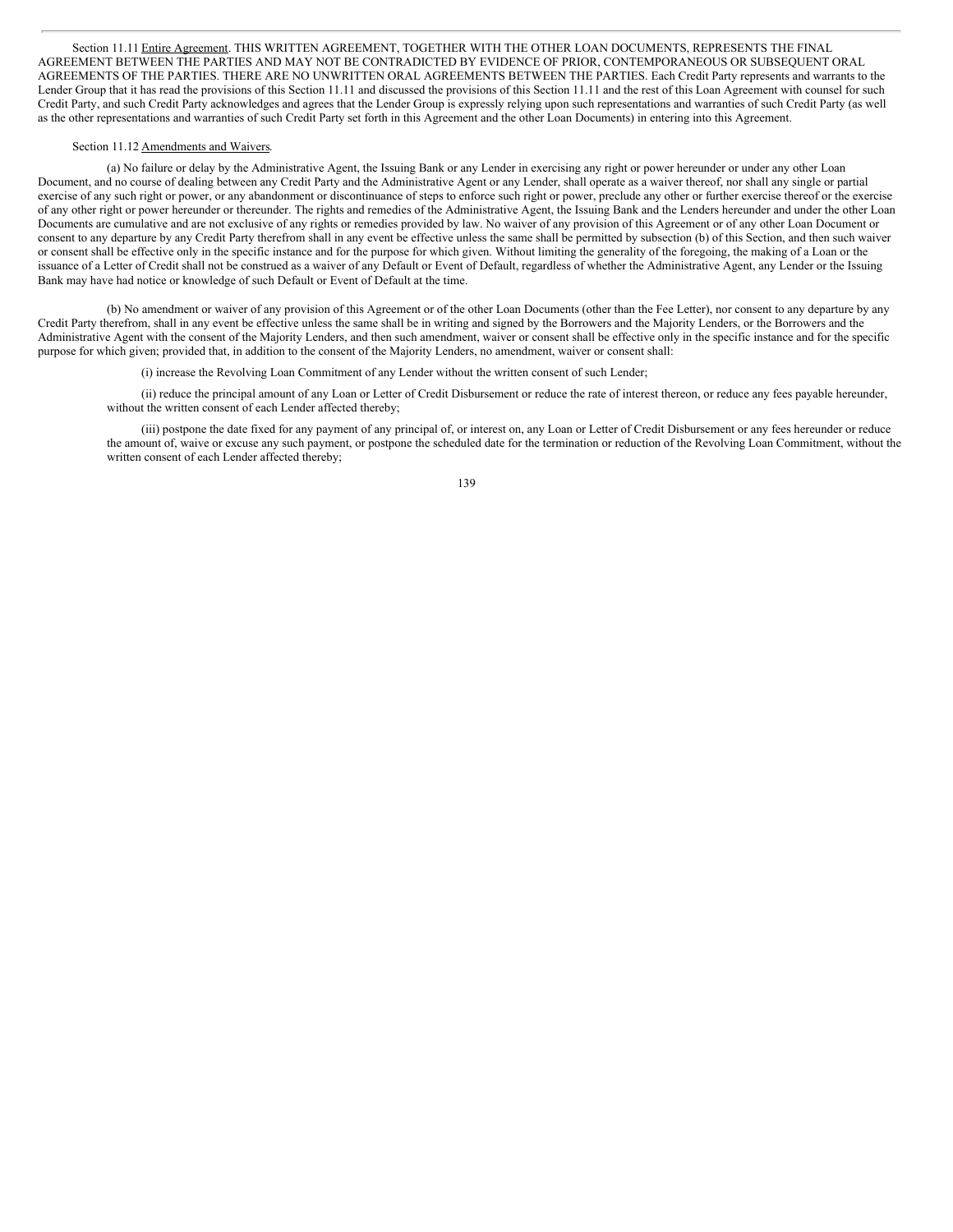(iv) change Section 2.10 or 2.11 in a manner that would alter the allocation of payments required thereby, without the written consent of each Lender;

(v) change any of the provisions of this subsection (b) or the definition of "Majority Lenders" or "Supermajority Lenders" or any other provision hereof specifying the number or percentage of Lenders which are required to waive, amend or modify any rights hereunder or make any determination or grant any consent hereunder, without the consent of each Lender;

(vi) release of all or substantially all of the Collateral, release all or substantially all of the value of the Guaranties securing the Obligations, or contractually subordinate the payment of the Obligations to any other Indebtedness or the Administrative Agent's security interest in the Collateral, in each case without the consent of each Lender; or

(vii) increase the advance rates set forth in, or otherwise change the definition of "Borrowing Base" (or any component definition thereof) which increases, or that would have the effect of increasing, borrowing availability hereunder, without the consent of the Supermajority Lenders (provided that the exercise by the Administrative Agent of any of its rights hereunder with respect to Reserves, Eligible Accounts, or Eligible Inventory shall not be deemed to be such an amendment);

provided, further, that no such amendment, waiver or consent shall amend, modify or otherwise affect the rights, duties or obligations of the Administrative Agent, the Swing Bank or the Issuing Bank without the prior written consent of such Person.

Notwithstanding anything to the contrary herein, no Defaulting Lender shall have any right to approve or disapprove any amendment, waiver or consent hereunder, except that the Revolving Loan Commitment of such Lender may not be increased or extended, and amounts payable to such Lender hereunder may not be permanently reduced, without the consent of such Lender (other than reductions in fees and interest in which such reduction does not disproportionately affect such Lender). Notwithstanding anything contained herein to the contrary, this Agreement may be amended and restated without the consent of any Lender (but with the consent of the Borrower and the Administrative Agent) if, upon giving effect to such amendment and restatement, such Lender shall no longer be a party to this Agreement (as so amended and restated), the Commitments of such Lender shall have terminated (but such Lender shall continue to be entitled to the benefits of Article 12 and Section 11.2), such Lender shall have no other commitment or other obligation hereunder and such Lender shall have been paid in full all principal, interest and other amounts owing to it or accrued for its account under this Agreement. Any amendment, modification, waiver, consent, termination or release of any Bank Products Documents may be effected by the parties thereto without the consent of the Lender Group.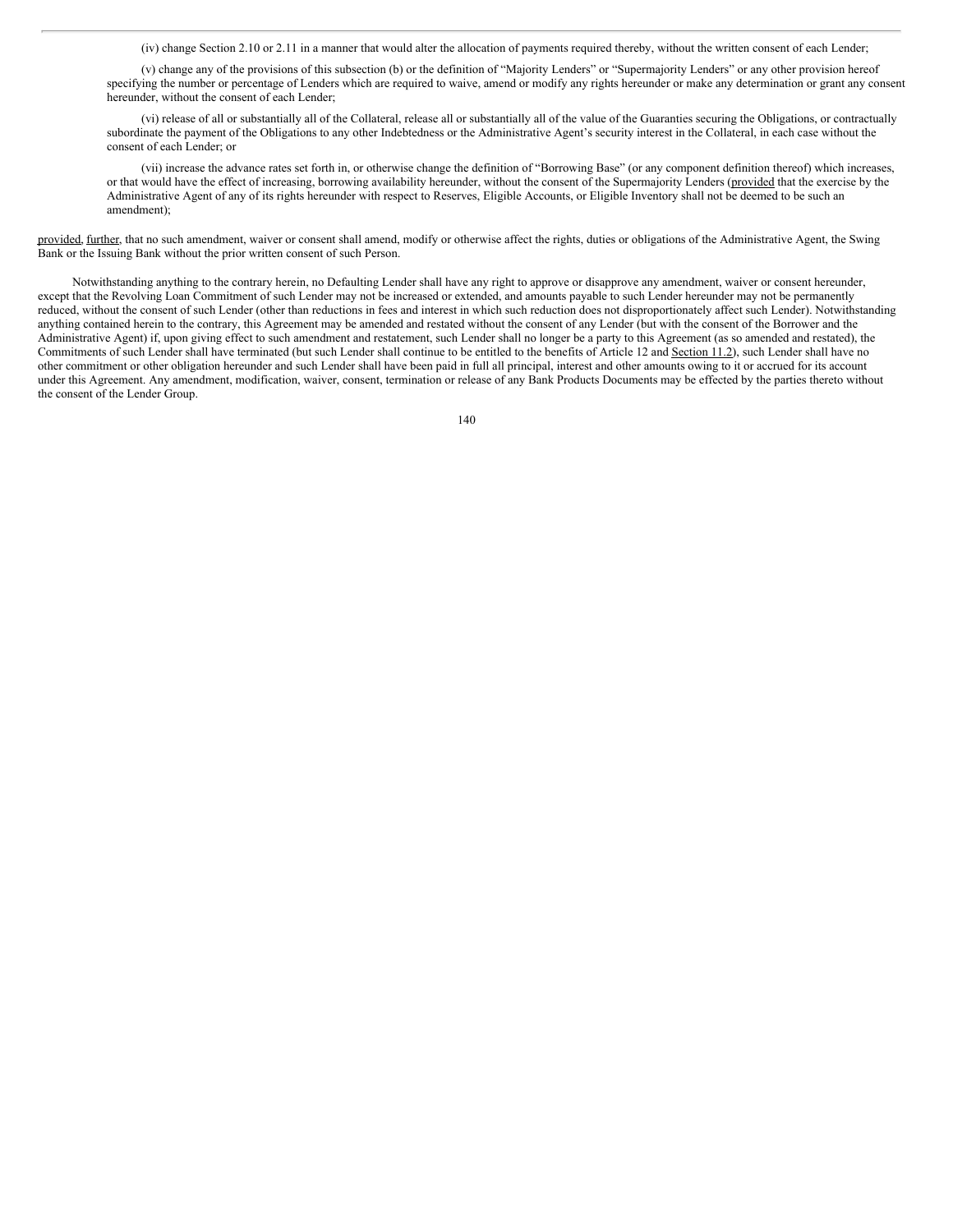(c) Each Lender grants to the Administrative Agent the right to purchase all (but not less than all) of such Lender's portion of the Revolving Loan Commitment, the Letter of Credit Commitment, the Loans and Letter of Credit Obligations owing to it and any Revolving Loan Notes held by it and all of its rights and obligations hereunder and under the other Loan Documents at a price equal to the outstanding principal amount of the Loans payable to such Lender plus any accrued but unpaid interest on such Loans and accrued but unpaid Unused Line Fee and letter of credit fees owing to such Lender plus the amount necessary to cash collateralize any Letters of Credit issued by such Lender, which right may be exercised by the Administrative Agent if such Lender for whatever reason fails to execute and deliver any amendment, waiver or consent which requires the written consent of all of the Lenders and to which the Majority Lenders, the Administrative Agent and the Borrowers have agreed, within five (5) Business Days of the date the execution version thereof was delivered to such Lender. Each Lender agrees that if the Administrative Agent exercises its option hereunder, it shall promptly (but, in any event, within three (3) Business Days) execute and deliver an Assignment and Acceptance and other agreements and documentation necessary to effectuate such assignment. The Administrative Agent may assign its purchase rights hereunder to any assignee if such assignment complies with the requirements of Section 11.5(b).

(d) If any fees are paid to the Lenders as consideration for amendments, waivers or consents with respect to this Agreement, at Administrative Agent's election, such fees may be paid only to those Lenders that agree to such amendments, waivers or consents within the time specified for submission thereof.

(e) Notwithstanding any other provisions of this Agreement to the contrary, the Borrowers may, by written notice to the Administrative Agent from time to time, make one or more offers to all Lenders to make one or more Permitted Amendments pursuant to procedures reasonably specified by the Administrative Agent and reasonably acceptable to the Borrowers. Such notice shall set forth (i) the terms and conditions of the requested Permitted Amendments and (ii) the date on which responses from the applicable Lenders in respect of such Permitted Amendment are required to be received (which shall not be less than three (3) Business Days after the date of such notice). Only those Lenders that consent to such Permitted Amendment (the "Accepting Lenders") will have the maturity of their applicable Loans and Commitments extended and be entitled to receive any increase in the Applicable Margin and any fees (including prepayment premiums or fees), in each case, as provided therein (and notwithstanding any provision of Section 11.12 or of Section 2.10); provided, that, until the Maturity Date, the Loans and Commitments of the Accepting Lenders shall be on the same terms (other than with respect to the maturity thereof and upfront fees payable in connection therewith) as the existing Loans. The Borrowers and each Accepting Lender shall execute and deliver to the Administrative Agent such documentation as the Administrative Agent shall reasonably specify to evidence the acceptance of the Permitted Amendments and the terms and conditions thereof. For the avoidance of doubt, the repayment in full of all Loans and other amounts owing to each of the non-Accepting Lenders on the Maturity Date and the treatment of such Loans pursuant to Section 2.10 and 2.11 shall not be affected by the terms of any Permitted Amendment. The Administrative Agent shall promptly notify each Lender as to the effectiveness of each Permitted Amendment. Notwithstanding any provisions of Section 11.12, each of the parties hereto hereby agrees that, upon the effectiveness of any Permitted Amendment, this Agreement shall be deemed amended, as may be necessary or appropriate, in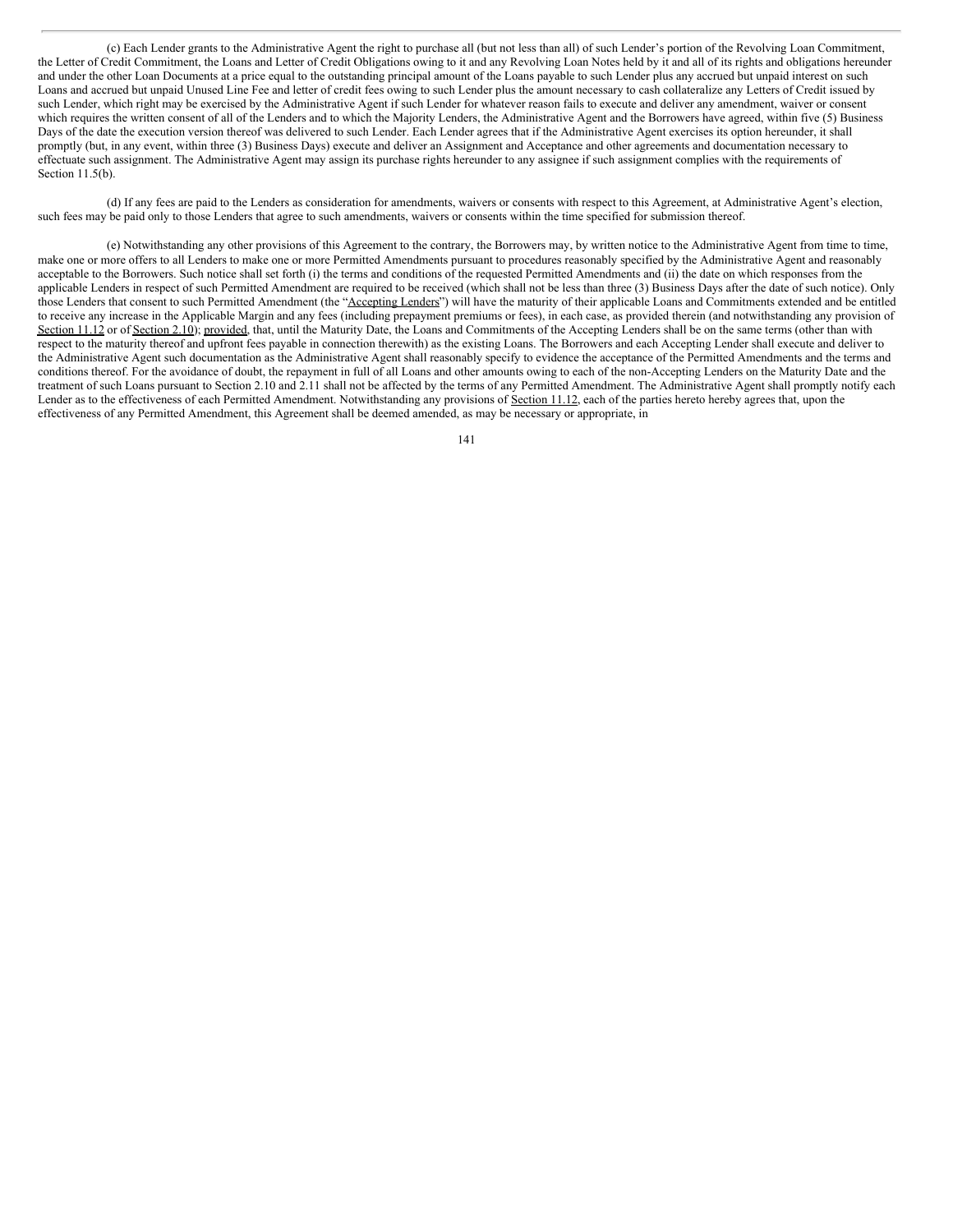the reasonable opinion of the Administrative Agent, to effect the terms and provisions of the Permitted Amendment with respect to the Loans and Commitments of the Accepting Lenders (including any amendments necessary to treat the Loans and Commitments of the Accepting Lenders in a manner consistent with the other Loans and Commitments under this Agreement). Notwithstanding the foregoing, no Permitted Amendment shall become effective under this Section 11.12(e) unless the Administrative Agent shall have consented thereto and, to the extent so reasonably requested by the Administrative Agent, shall have received legal opinions, board resolutions and other organizational authorizations and officer's certificates as may be requested by the Administrative Agent.

Section 11.13 Other Relationships. No relationship created hereunder or under any other Loan Document shall in any way affect the ability of any member of the Lender Group to enter into or maintain business relationships with the Borrowers, or any of its Affiliates, beyond the relationships specifically contemplated by this Agreement and the other Loan Documents.

Section 11.14 Pronouns. The pronouns used herein shall include, when appropriate, either gender and both singular and plural, and the grammatical construction of sentences shall conform thereto.

Section 11.15 Disclosure. The Administrative Agent, with the consent of the Borrowers, shall have the right to issue press releases regarding the making of the Loans and issuance of Letters of Credit and the Revolving Loan Commitment to the Borrowers pursuant to the terms of this Agreement.

Section 11.16 Replacement of Lender. In the event that a Replacement Event occurs and is continuing with respect to any Lender, the Borrowers may designate another financial institution (such financial institution being herein called a "Replacement Lender") reasonably acceptable to the Administrative Agent, and which is not a Borrower or an Affiliate of a Borrower, to assume such Lender's Revolving Loan Commitment hereunder, to purchase the Loans and participations of such Lender and such Lender's rights hereunder and (if such Lender is the Issuing Bank) to issue Letters of Credit in substitution for all outstanding Letters of Credit issued by such Lender, without recourse to or representation or warranty by, or expense to, such Lender for a purchase price equal to the outstanding principal amount of the Loans payable to such Lender plus any accrued but unpaid interest on such Loans and accrued but unpaid commitment fees and letter of credit fees owing to such Lender plus amounts necessary to cash collateralize any Letters of Credit issued by such Lender, and upon such assumption, purchase and substitution, and subject to the execution and delivery to the Administrative Agent by the Replacement Lender of documentation reasonably satisfactory to the Administrative Agent (pursuant to which such Replacement Lender shall assume the obligations of such original Lender under this Agreement), the Replacement Lender shall succeed to the rights and obligations of such Lender hereunder and such Lender shall no longer be a party hereto or have any rights hereunder provided that the obligations of the Borrowers to indemnify such Lender with respect to any event occurring or obligations arising before such replacement shall survive such replacement. The Administrative Agent is hereby irrevocably appointed as attorney-in-fact to execute any such documentation on behalf of any Replacement Lender if such Replacement Lender fails to execute same within five (5) Business Days after being presented with such documentation. "Replacement Event" shall mean, with respect to any Lender, (a) the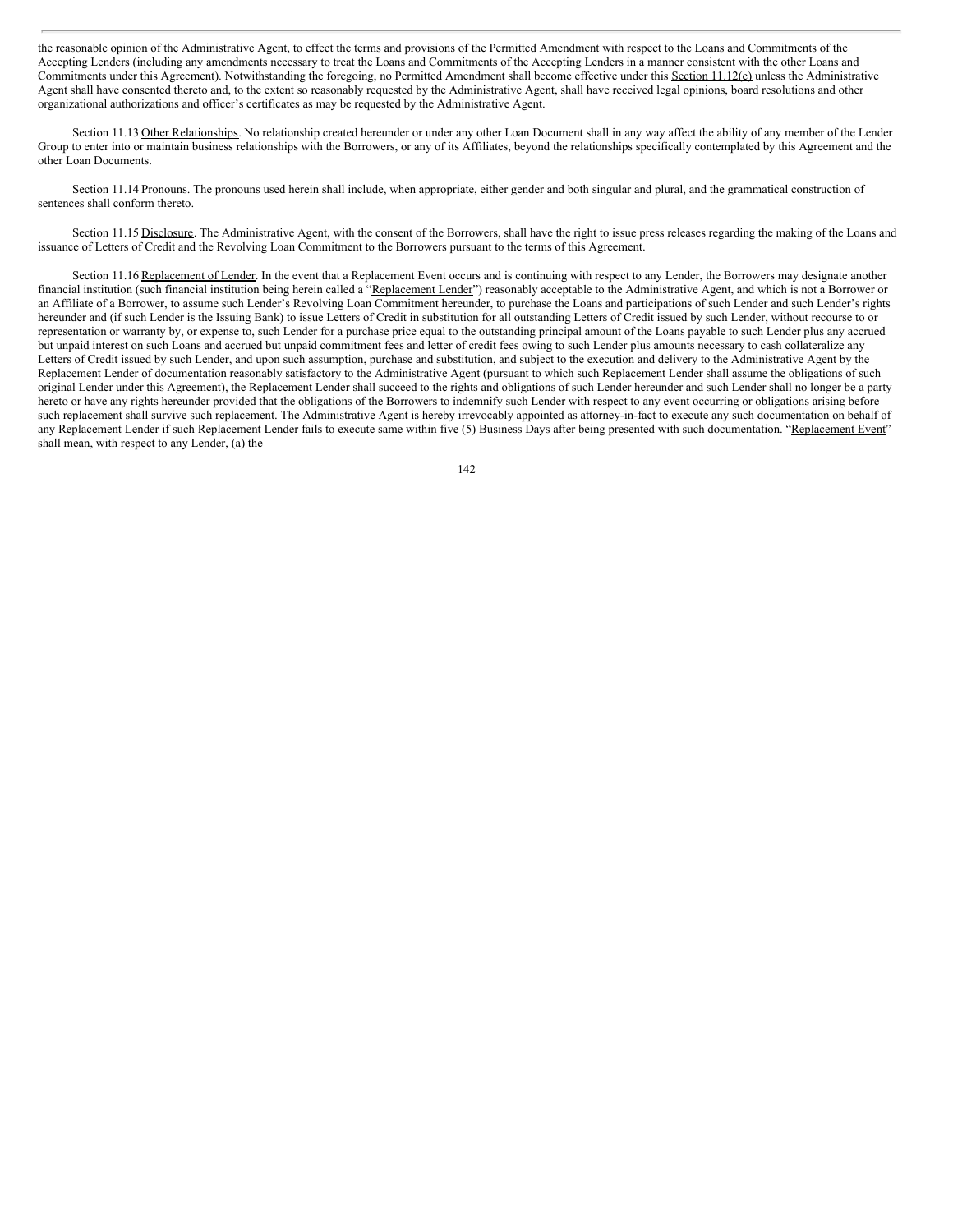commencement of or the taking of possession by, a receiver, custodian, conservator, trustee or liquidator of such Lender, or the declaration by the appropriate regulatory authority that such Lender is insolvent; (b) the making of any claim by any Lender under Section 2.8(b), 12.2, 12.3 or 12.5, unless the changing of the lending office by such Lender would obviate the need of such Lender to make future claims under such Sections; (c) such Lender's becoming a Defaulting Lender; or (d) such Lender refuses to consent to a proposed amendment, modification, waiver or other action requiring consent of the holders of 100% of the Revolving Loan Commitment or 100% of the affected Lenders under Section 11.12 that is consented to by the Majority Lenders prior to the replacement of any such Lenders in connection therewith.

#### Section 11.17 Confidentiality; Material Non-Public Information; Publicity.

(a) No member of the Lender Group shall disclose any material non-public confidential information ('MNPI') regarding the Credit Parties to any other Person without the consent of the Borrowers (which consent shall not be unreasonably withheld or delayed), other than (i) to such member of the Lender Group's Affiliates and their officers, directors, employees, agents and advisors, to other members of the Lender Group and, as contemplated by Section 11.5, to actual or prospective assignees and participants, and then only on a confidential basis, (ii) as required by any law, rule or regulation or judicial process, (iii) to any rating agency when required by it, provided, that, prior to any such disclosure, such rating agency shall be advised of the confidential nature of the information relating to the Credit Parties received by it from such member of the Lender Group, (iv) as requested or required by any state, Federal or foreign authority or examiner regulating banks or banking, and (v) in connection with the exercise of any remedy hereunder or any suit, action or proceeding relating to this Agreement or any other Loan Document or the enforcement of rights hereunder or thereunder.

(b) The Credit Parties hereby agree that if either they, any parent company or any Subsidiary of the Credit Parties has publicly traded equity or debt securities in the U.S., they shall (and shall cause such parent company or Subsidiary, as the case may be, to) (i) identify in writing, and (ii) to the extent reasonably practicable, clearly and conspicuously mark all reports, notices, communications and other information or materials provided or delivered by, or on behalf of, the Credit Parties hereunder (collectively, the "Borrower Materials") that contain only information that is publicly available or that is not material for purposes of U.S. federal and state securities laws as "PUBLIC". The Credit Parties agree that by identifying such Borrower Materials as "PUBLIC" or publicly filing such Borrower Materials with the Securities and Exchange Commission, then Administrative Agent, the Lenders, the Issuing Bank, and the Swing Bank shall be entitled to treat such Borrower Materials as not containing any MNPI for purposes of U.S. federal and state securities laws. The Credit Parties further represent, warrant, acknowledge and agree that the following documents and materials shall be deemed to be PUBLIC, whether or not so marked, and do not contain any MNPI: (A) the Loan Documents, including the schedules and exhibits attached thereto, (B) administrative materials of a customary nature prepared by the Credit Parties or Administrative Agent (including, Request for Advance, Notices of Conversion/Continuation, Request for Issuance of Letter of Credit, Swing Loan requests and any similar requests or notices), and (C) information which has been filed by the Credit Parties with the Securities and Exchange Commission or publicly disclosed by the Credit Parties. Before distribution of any Borrower Materials, the Credit Parties agree to execute and deliver to Administrative Agent a letter authorizing distribution of the evaluation materials to prospective Lenders and their employees willing to receive MNPI, and a separate letter authorizing distribution of evaluation materials that do not contain MNPI and represent that no MNPI is contained therein.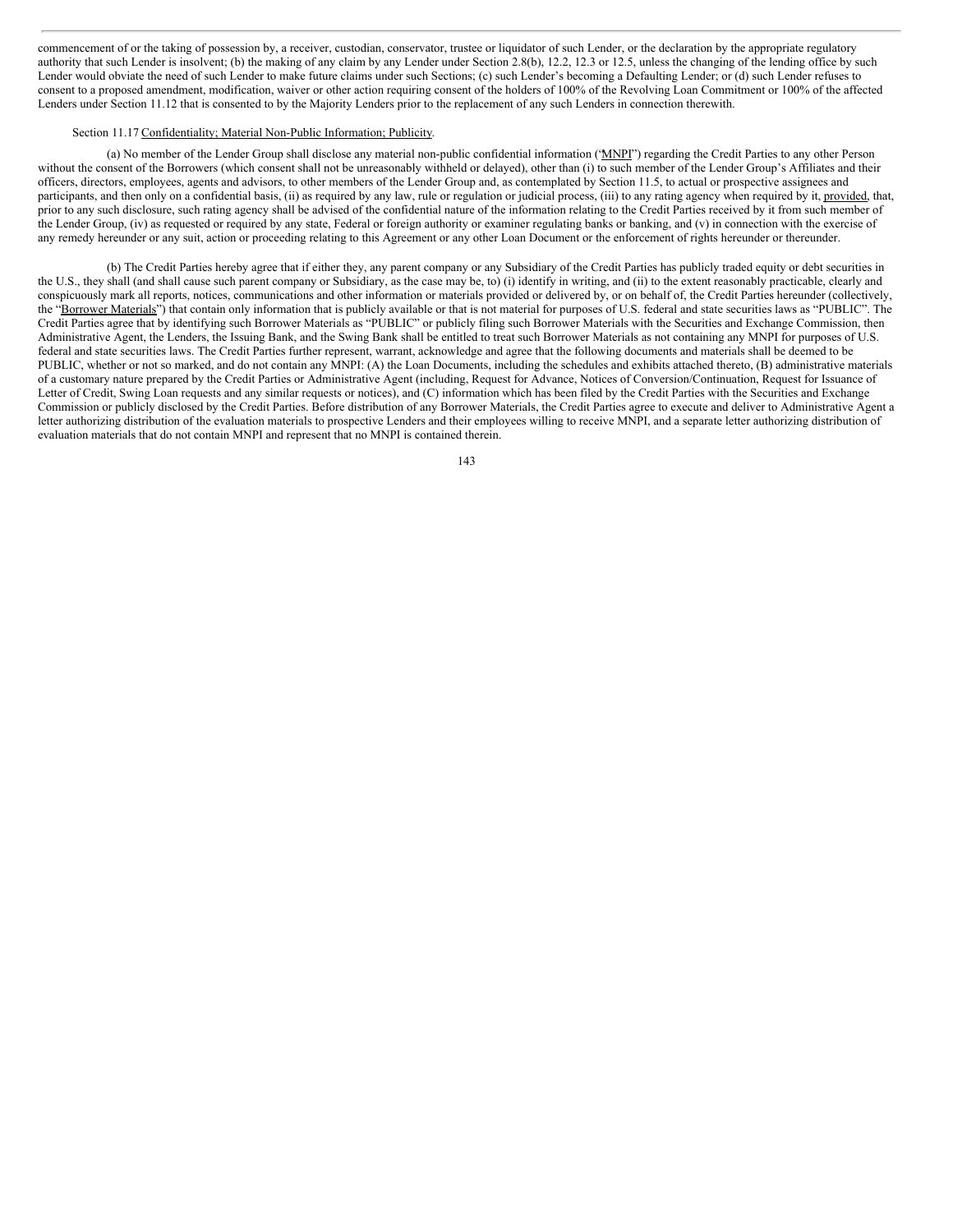(c) The Administrative Agent and the Lenders shall be permitted to use information related to the transactions contemplated by this Agreement in connection with marketing, press releases or other transactional announcements or updates provided to investor or trade publications, including, but not limited to, the placement of "tombstone" advertisements in publications of their choice at their own expense.

Section 11.18 Revival and Reinstatement of Obligations. If the incurrence or payment of the Obligations by any Borrower or any other Credit Party, or the transfer to the Lender Group of any property, should for any reason subsequently be declared to be void or voidable under any state or Federal law relating to creditors' rights, including provisions of the Bankruptcy Code relating to fraudulent conveyances, preferences or other voidable or recoverable payments of money or transfers of property (collectively, a "Voidable Transfer"), and if the Lender Group, or any of them, is required to repay or restore, in whole or in part, any such Voidable Transfer, or elects to do so upon the reasonable advice of its counsel, then, as to any such Voidable Transfer, or the amount thereof that the Lender Group, or any of them, is required or elects to repay or restore, and as to all reasonable costs, expenses and attorneys fees of the Lender Group related thereto, the liability of such Borrower or such other Credit Party, as applicable, automatically shall be revived, reinstated and restored and shall exist as though such Voidable Transfer had never been made.

#### Section 11.19 Dealings with Multiple Borrowers.

(a) All Obligations shall be joint and several Obligations of the Borrowers. The Administrative Agent and the Lenders shall have the right to deal with any Authorized Signatory of the Borrower Representative or any other Borrower with regard to all matters concerning the rights and obligations of any member of the Lender Group hereunder and pursuant to Applicable Law with regard to the transactions contemplated under the Loan Documents. All actions or inactions of the Authorized Signatories of the Borrower Representative or any other Borrower with regard to the transactions contemplated under the Loan Documents shall be deemed with full authority and binding upon all Borrowers.

(b) Each Borrower hereby appoints the Borrower Representative as its true and lawful attorney-in-fact, with full right and power, for purposes of exercising all rights of such Person hereunder and under applicable law with regard to the transactions contemplated under the Loan Documents. The provisions of this Section 11.19 and the Lender Group's reliance thereon are material inducements to the agreement of the Lender Group to enter into this Agreement and to consummate the transactions contemplated hereby.

(c) Each of the Borrowers jointly and severally hereby irrevocably and unconditionally accepts, not merely as a surety but also as a co-debtor, joint and several liability with the other Borrowers with respect to the payment and performance of all of the Obligations (other than any Excluded Hedge Obligation with respect to such Borrower). To the extent that any of the Borrowers shall fail to make any payment or performance with respect to any of the Obligations, then the other Borrowers will do so, when and as due.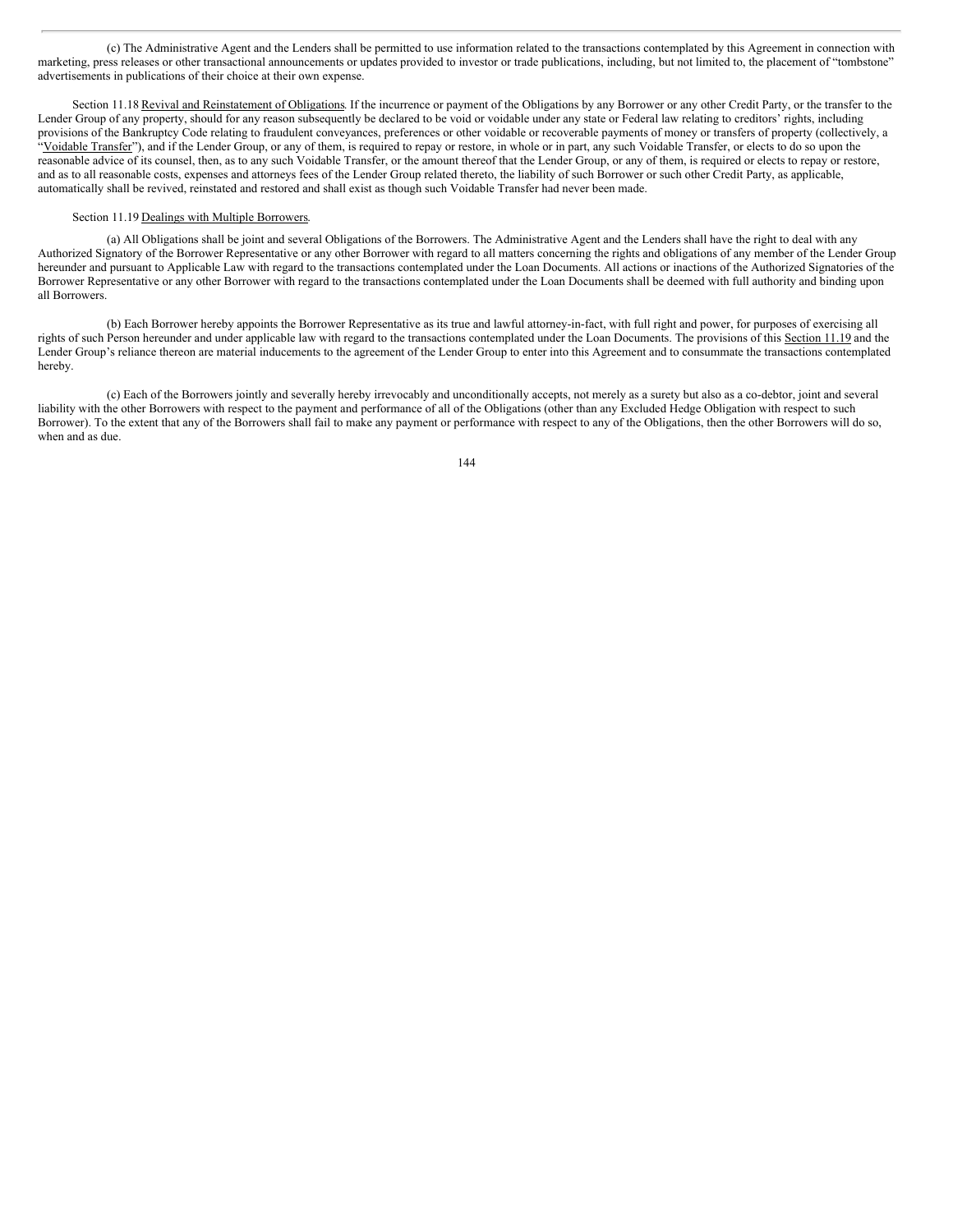(d) Each of the Borrowers is accepting joint and several liability to the extent set forth above herein in consideration of the financial accommodation to be provided by the Lender Group under this Agreement, for the mutual benefit, directly and indirectly, of each the other applicable Borrowers and in consideration of the undertakings of each of the other applicable Borrowers to accept joint and several liability for the obligations of each of them.

(e) Except as otherwise expressly provided herein and subject to the terms of this Agreement and the other Loan Documents, (i) each Borrower hereby waives notice of acceptance of its joint and several liability, notice of any Loan made or issuance of any Letter of Credit under this Agreement, notice of occurrence of any Event of Default, or of any demand for any payment under this Agreement or any other Loan Document, notice of any action at any time taken or omitted by any Lender Group member under or in respect of any of the Obligations, any requirement of diligence and, generally, all demands, notices and other formalities of every kind in connection with this Agreement and the other Loan Documents, and (ii) each Borrower hereby assents to, and waives notice of, any extension or postponement of the time for the payment of any of the Obligations, the acceptance of any partial payment thereon, any waiver, consent or other action or acquiescence by any Lender Group member at any time or times in respect of any default by any Borrower in the performance or satisfaction of any term, covenant, condition or provision of this Agreement, any and all other indulgences whatsoever by any Lender Group member in respect of any of the Obligations, and the taking, addition, substitution or release, in whole or in part, at any time or times, of any security for any of the Obligations or in part, at any time or times, of any security for any of the Obligations or the addition, substitution or release, in whole or in part, of any Borrower.

(f) The provisions of this Section 11.19 are made for the benefit of the Lender Group members and their respective successors and assigns, and such Persons shall not be required to marshal any of their respective claims, exercise their respective rights against any of the other Borrowers or any other Credit Party, exhaust their respective remedies against any of the other Borrowers or any other Credit Party, resort to any other source or means of obtaining payment of any of the Obligations, or elect any other remedy. If any payment made on the Obligations is rescinded or must be returned by any Lender Group member upon the insolvency, bankruptcy or reorganization of any of the Borrowers or any other Credit Party, or otherwise, the provisions of this Section 11.19 will forthwith be reinstated in effect, as though such payment had not been made.

(g) Notwithstanding any provision to the contrary contained herein or in any other of the Loan Documents, to the extent the joint obligations of a Borrower or any other Credit Party shall be adjudicated to be invalid or unenforceable for any reason (including, without limitation, because of any applicable state or federal law relating to fraudulent conveyances or transfers) then the obligations of each Borrower and each other Credit Party hereunder shall be limited to the maximum amount that is permissible under applicable law (whether federal or state and including, without limitation, the Bankruptcy Code), after taking into account, among other things, such Borrower's and such Credit Party's right of contribution and indemnification from each other Borrower or other Credit Party under applicable law.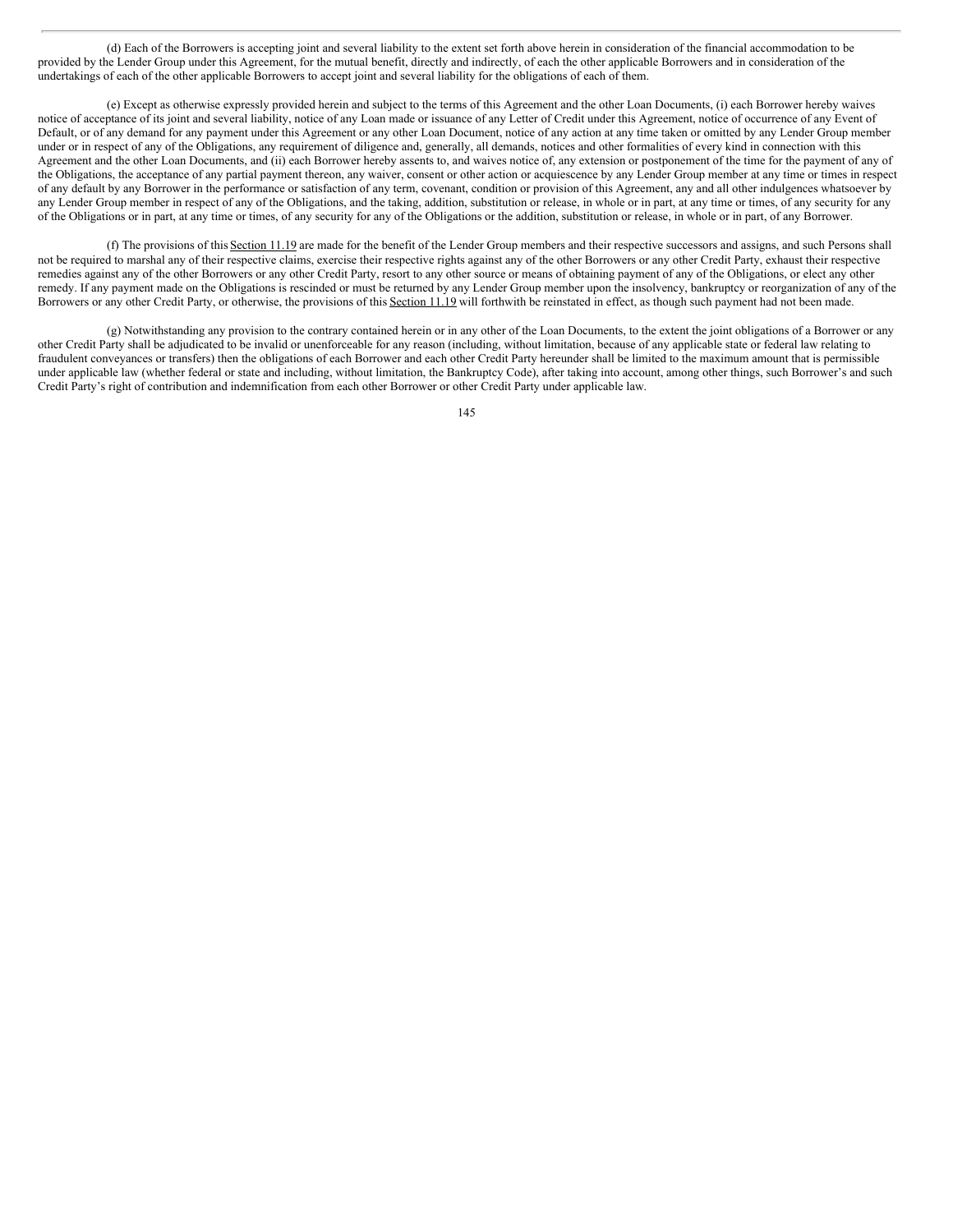(h) Pursuant to Section 6.20 of this Agreement, any new Domestic Subsidiary of a Borrower may be required to enter into this Agreement as a Borrower by executing and delivering to the Administrative Agent a Joinder Supplement. Upon the execution and delivery of a Joinder Supplement by such new Subsidiary, such new Subsidiary shall become a Borrower and Credit Party hereunder with the same force and effect as if originally named as a Borrower or Credit Party herein. The execution and delivery of any Joinder Supplement (or any joinder to any other applicable Loan Document) adding an additional Borrower as a party to this Agreement (or any other applicable Loan Document) shall not require the consent of any other party hereto. The rights and obligations of each party hereunder shall remain in full force and effect notwithstanding the addition of any new Borrower hereunder.

#### Section 11.20 Contribution Obligations.

(a) If any Credit Party makes a payment of any Obligations (other than amounts for which such Credit Party is primarily liable) (a Guarantor Payment") that, taking into account all other Guarantor Payments previously or concurrently made by any other Credit Party, exceeds the amount that such Credit Party would otherwise have paid if each Credit Party had paid the aggregate obligations satisfied by such Guarantor Payments in the same proportion that such Credit Party's allocable amount bore to the total allocable amounts of all Credit Parties, then such Credit Party shall be entitled to receive contribution and indemnification payments from, and to be reimbursed by, each other Credit Party for the amount of such excess, ratably based on their respective allocable amounts in effect immediately prior to such Guarantor Payment. The "Allocable Amount" for any Credit Party shall be the maximum amount that could then be recovered from such Credit Party under this Agreement without rendering such payment voidable under section 548 of the Bankruptcy Code or under any applicable state fraudulent transfer or conveyance act, or similar statute or common law.

(b) Each Credit Party hereby subordinates any claims, including any right of payment, subrogation, contribution (including rights of contribution pursuant to Section 11.20(a)) and indemnity, that it may have from or against any other Credit Party, and any successor or assign of any other Credit Party, including any trustee, receiver or debtor-in-possession, howsoever arising, due or owing or whether heretofore, now or hereafter existing, to the prior payment in full of all of the Obligations in cash and termination of all Commitments; provided, unless an Event of Default shall then exist, the foregoing shall not prevent or prohibit the repayment of intercompany accounts and loans among the Credit Parties in the ordinary course of business.

(c) Notwithstanding any provision to the contrary contained herein or in any other of the Loan Documents, to the extent the joint obligations of any Credit Party shall be adjudicated to be invalid or unenforceable for any reason (including, without limitation, because of any applicable state or Federal law relating to fraudulent conveyances or transfers) then the obligations of each Credit Party hereunder shall be limited to the maximum amount that is permissible under applicable law (whether Federal or state and including, without limitation, the Bankruptcy Code), after taking into account, among other things, such Credit Party's right of contribution and indemnification from each other Credit Party under this Agreement or applicable law.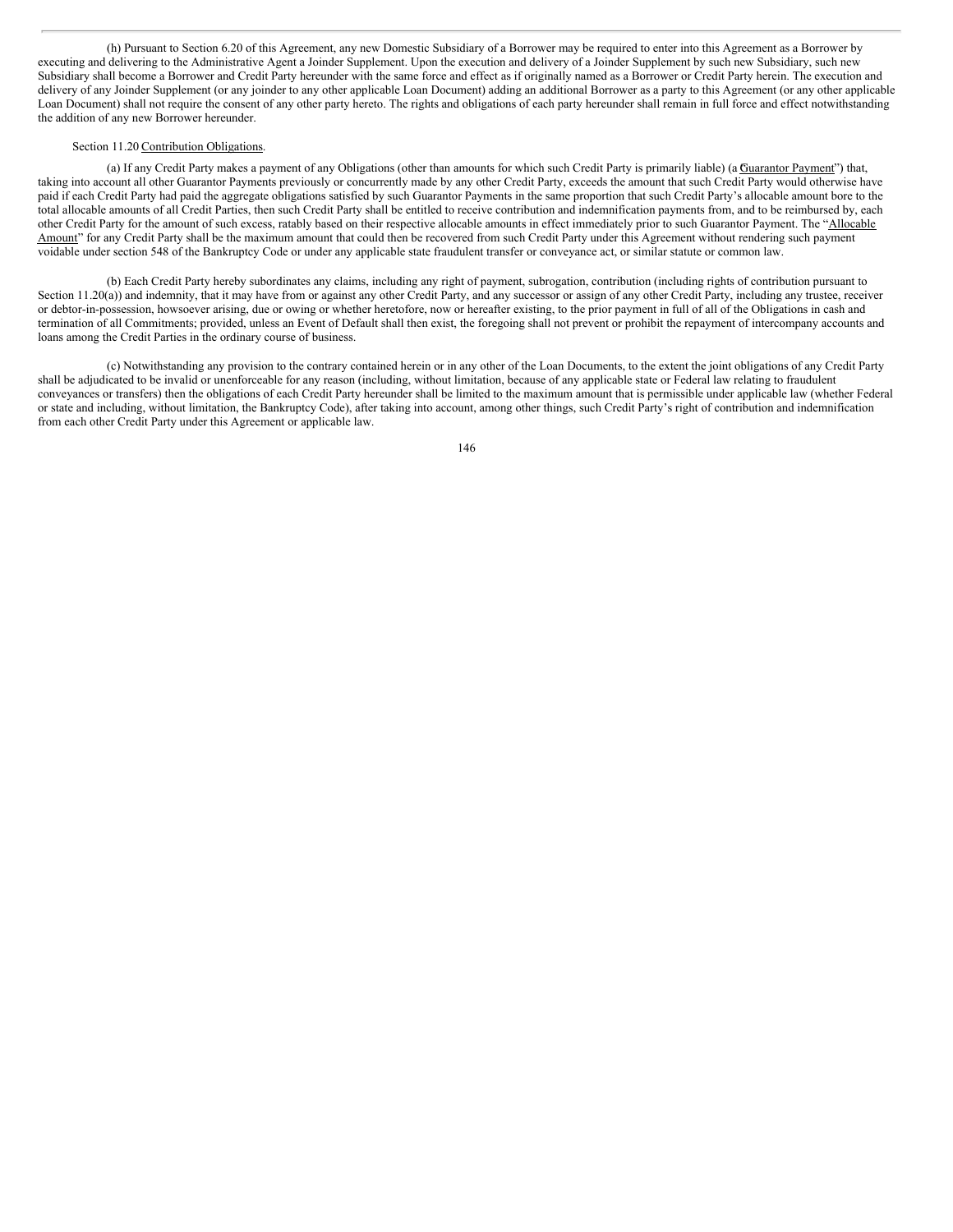(d) The provisions of this Section 11.20 are made for the benefit of the Lenders and their respective successors and permitted assigns, and may be enforced by any such Person from time to time against any of the Credit Parties as often as occasion therefor may arise and without requirement on the part of any Lender first to marshal any of its claims or to exercise any of its rights against any of the other Credit Parties or to exhaust any remedies available to it against any of the other Credit Parties or to resort to any other source or means of obtaining payment of any of the Obligations or to elect any other remedy. The provisions of this Section 11.20 shall remain in effect until the payment in full of all of the Obligations in cash and termination of all Commitments. If at any time, any payment, or any part thereof, made in respect of any of the Obligations, is rescinded or must otherwise be restored or returned by any Lender upon the insolvency, bankruptcy or reorganization of any of the Credit Parties, or otherwise, the provisions of this Section 11.19 will forthwith be reinstated in effect, as though such payment had not been made.

Section 11.21 No Advisory or Fiduciary Responsibility. In connection with all aspects of each transaction contemplated hereby (including in connection with any amendment, waiver or other modification hereof or of any other Loan Document), each Credit Party acknowledges and agrees that: (a) (i) the arranging and other services regarding this Agreement provided by the Lender Group members are arm's-length commercial transactions between such Credit Party and its Affiliates, on the one hand, and the Lender Group members, on the other hand, (ii) such Credit Party has consulted its own legal, accounting, regulatory, and tax advisors to the extent it has deemed appropriate, and (iii) such Credit Party is capable of evaluating, and understands and accepts, the terms, risks, and conditions of the transactions contemplated hereby and by the other Loan Documents; (b) (i) each of the Lender Group members is and has been acting solely as a principal and, except as expressly agreed in writing by the relevant parties, has not been, is not, and will not be acting as an advisor, agent, or fiduciary for any Credit Party or any of its Affiliates, or any other Person and (B) no Lender Group member has any obligation to any Credit Party or any of its Affiliates with respect to the transactions contemplated hereby except those obligations expressly set forth herein and in the other Loan Documents; and (c) each of the Lender Group members and their respective Affiliates may be engaged in a broad range of transactions that involve interests that differ from those of such Credit Party and its Affiliates, and no Lender Group member has any obligation to disclose any of such interests to such Credit Party or its Affiliates. To the fullest extent permitted by law, each Credit Party hereby waives and releases any claims that it may have against each of the Lender Group members with respect to any breach or alleged breach of agency or fiduciary duty in connection with any aspect of any transaction contemplated hereby.

Section 11.22 Survival. The provisions of Sections 11.2, Article 10 and Article 12 shall survive and remain in full force and effect regardless of the consummation of the transactions contemplated hereby, the repayment of the Loans, the expiration or termination of the Letters of Credit and the Commitments or the termination of this Agreement or any provision hereof.

Section 11.23 Judgment Currency. If for the purposes of obtaining judgment in any court it is necessary to convert a sum due from any Credit Party hereunder in the currency expressed to be payable herein (the "specified currency ") into another currency, the parties hereto agree, to the fullest extent that they may effectively do so, that the rate of exchange used shall be that at which in accordance with normal banking procedures the Administrative Agent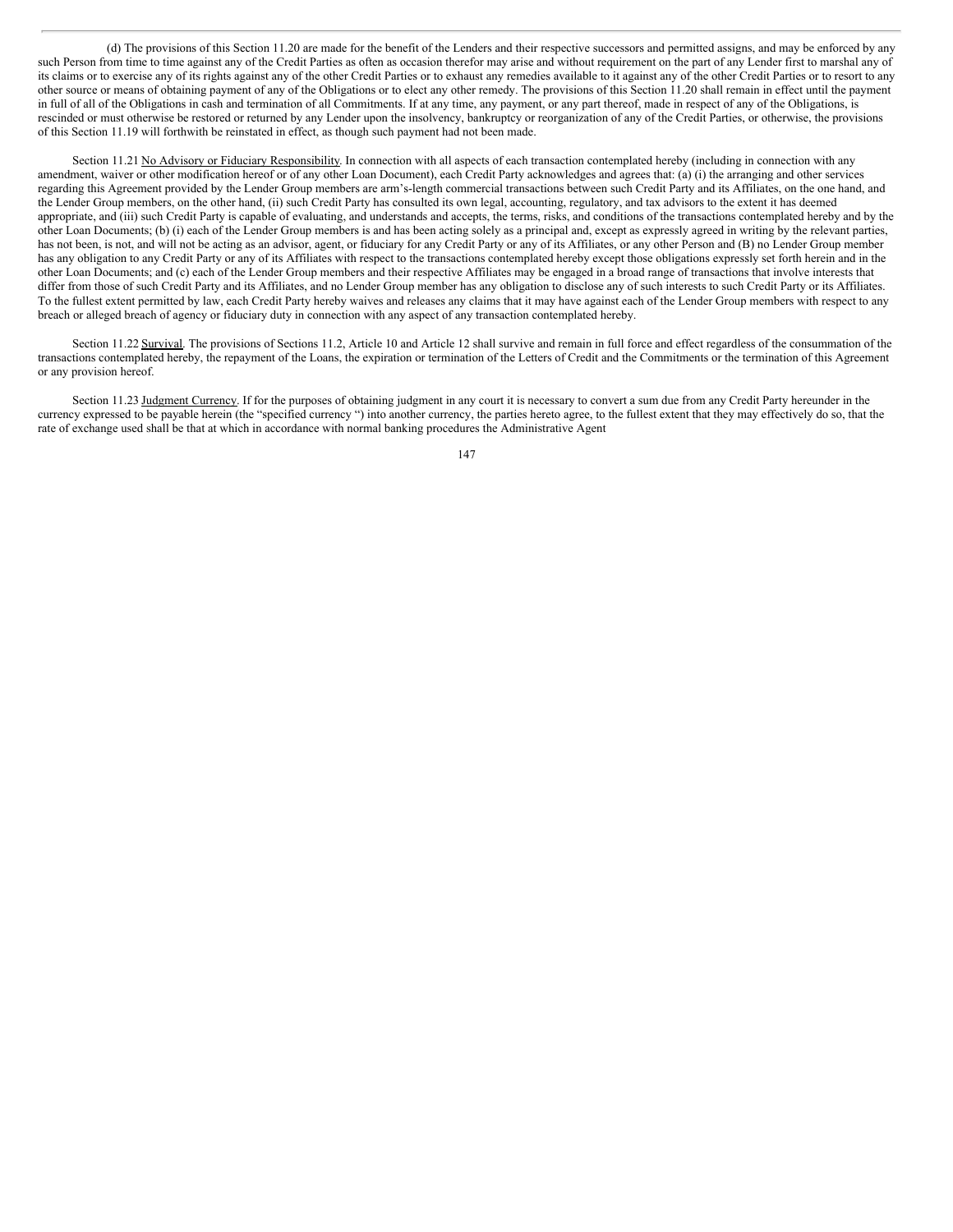could purchase the specified currency with such other currency at the Administrative Agent's main office on the Business Day preceding that on which final, non-appealable judgment is given. The obligations of each Credit Party in respect of any sum due to any Lender or the Administrative Agent hereunder shall, notwithstanding any judgment in a currency other than the specified currency, be discharged only to the extent that on the Business Day following receipt by such Lender or the Administrative Agent (as the case may be) of any sum adjudged to be so due in such other currency such Lender or the Administrative Agent (as the case may be) may in accordance with normal, reasonable banking procedures purchase the specified currency with such other currency. If the amount of the specified currency so purchased is less than the sum originally due to such Lender or the Administrative Agent, as the case may be, in the specified currency, each Credit Party agrees, to the fullest extent that it may effectively do so, as a separate obligation and notwithstanding any such judgment, to indemnify such Lender or the Administrative Agent, as the case may be, against such loss, and if the amount of the specified currency so purchased exceeds (a) the sum originally due to any Lender or the Administrative Agent, as the case may be, in the specified currency and (b) any amounts shared with other Lenders as a result of allocations of such excess as a disproportionate payment to such Lender under Section 2.10, such Lender or the Administrative Agent, as the case may be, agrees to remit such excess to such Credit Party.

Section 11.24 Qualified ECP Keepwell. Each Qualified ECP Guarantor hereby jointly and severally absolutely, unconditionally and irrevocably undertakes to provide such funds or other support as may be needed from time to time by each other Credit Party to honor all of such Credit Party's obligations under its Guaranty hereunder in respect of Hedge Obligations (provided, however, that each Qualified ECP Guarantor shall only be liable under this Section 11.24 for the maximum amount of such liability that can be hereby incurred without rendering its obligations under this Section 11.24 or otherwise under its Guaranty hereunder, as it relates to such other Credit Party, voidable under applicable law relating to fraudulent conveyance or fraudulent transfer, and not for any greater amount). The obligations of each Qualified ECP Guarantor under this Section 11.24 shall remain in full force and effect until termination of all Commitments and payment in full of all Obligations (other than contingent indemnification obligations and Bank Products Obligations) and the expiration or termination of all Letters of Credit (other than any Letter of Credit for which the Letter of Credit Obligations have been Cash Collateralized or as to which other arrangements satisfactory to the Administrative Agent and the applicable Issuing Bank shall have been made). Each Qualified ECP Guarantor intends that this Section 11.24 constitute, and this Section 11.24 shall be deemed to constitute, a "keepwell, support, or other agreement" for the benefit of each other Credit Party for all purposes of Section 1a(18)(A)(v)(II) of the Commodity Exchange Act.

Section 11.25 Designated Senior Debt. Each party acknowledges and agrees that the Indebtedness under the Loan Documents is "Designated Senior Debt" (or any similar term) under, and as defined in, each of the Senior Subordinated Note Indenture, any refinancing thereof, any other indenture and any other Indebtedness which is subordinated to the Obligations.

Section 11.26 Location of Closing. The Agent and each Lender Group member acknowledges and agrees that it has delivered, with the intent to be bound, its executed counterparts of this Agreement to the Administrative Agent, c/o Jones Day, 222 East 41st Street, New York, New York 10017. Each Credit Party acknowledges and agrees that it has delivered,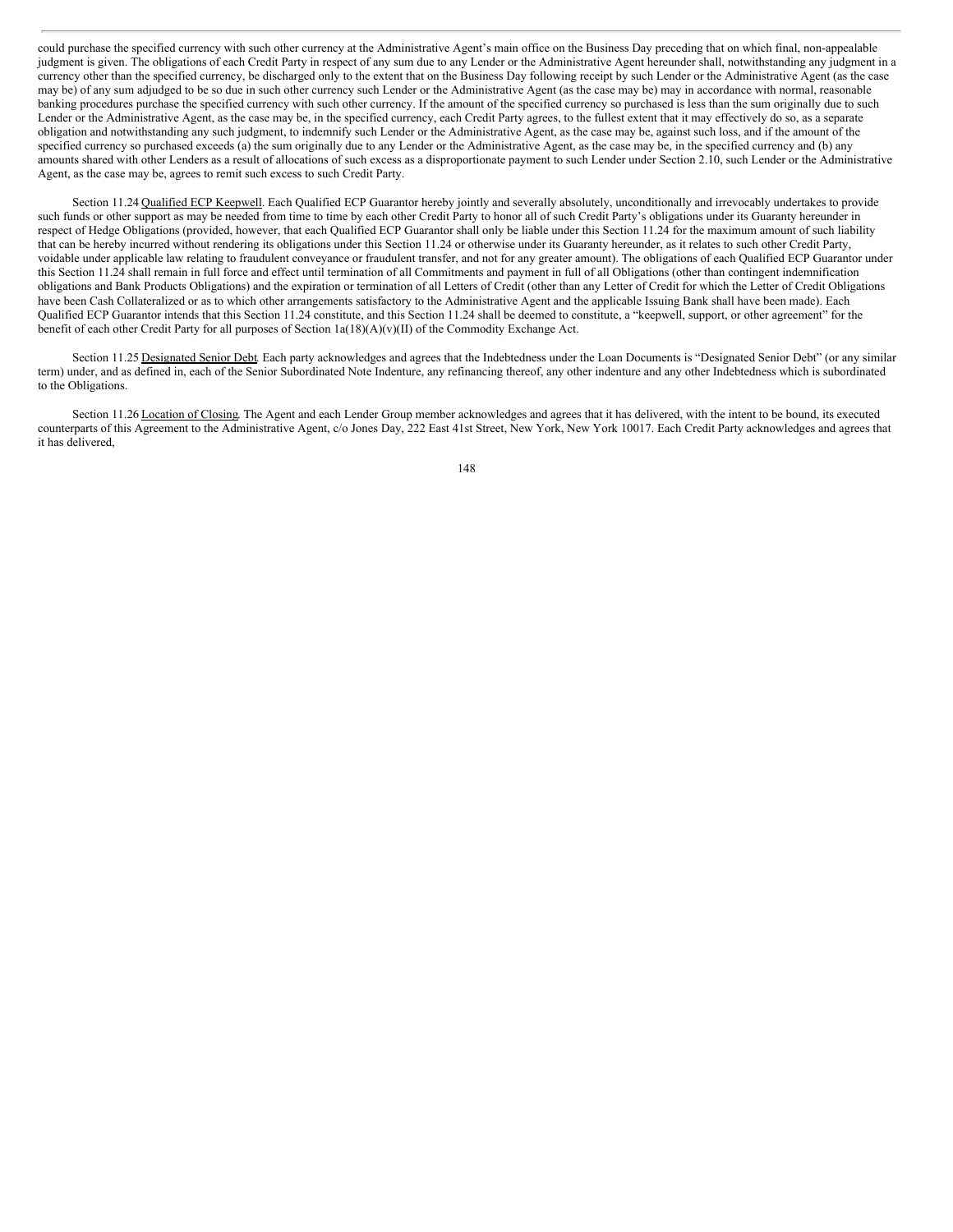with the intent to be bound, its executed counterparts of this Agreement and each other Loan Document, together with all other documents, instruments, opinions, certificates and other items required under Section 3.1, to the Administrative Agent, c/o Jones Day, 222 East 41st Street, New York, New York 10017. All parties agree that the closing of the transactions contemplated by this Agreement has occurred in New York.

### ARTICLE 12

#### YIELD PROTECTION

Section 12.1 Interest Rate Basis Determination. Notwithstanding anything contained herein which may be construed to the contrary, if with respect to any proposed Eurodollar Advance for any Interest Period, the Administrative Agent determines that deposits in U.S. Dollars (in the applicable amount) are not being offered to leading banks in the London interbank market for such Interest Period, the Administrative Agent shall forthwith give notice thereof to the Borrowers and the Lenders, whereupon until the Administrative Agent notifies the Borrowers that the circumstances giving rise to such situation no longer exist, the obligations of the Lenders to make Eurodollar Advances shall be suspended.

Section 12.2 Illegality. If any Change in Law shall make it unlawful or impossible for any Lender to make, maintain, or fund its Eurodollar Advances, such Lender shall so notify the Administrative Agent, and the Administrative Agent shall forthwith give notice thereof to the other Lenders and the Borrowers. Before giving any notice to the Administrative Agent pursuant to this Section 12.2, such Lender shall designate a different lending office if such designation will avoid the need for giving such notice and will not, in the judgment of such Lender, be otherwise disadvantageous to such Lender. Upon receipt of such notice, notwithstanding anything contained in Article 2, the Borrowers shall repay in full the then outstanding principal amount of each affected Eurodollar Advance of such Lender, together with accrued interest thereon, either (a) on the last day of the then current Interest Period applicable to such Advance if such Lender may lawfully continue to maintain and fund such Advance to such day or (b) immediately if such Lender may not lawfully continue to fund and maintain such Advance to such day. Concurrently with repaying each affected Eurodollar Advance of such Lender, notwithstanding anything contained in Article 2, the Borrowers shall borrow a Base Rate Advance from such Lender, and such Lender shall make such Advance in an amount such that the outstanding principal amount of the Revolving Loans held by such Lender shall equal the outstanding principal amount of such Revolving Loans immediately prior to such repayment.

#### Section 12.3 Increased Costs.

#### (a) If any Change in Law:

(i) Shall subject any Lender to any tax, duty, or other charge with respect to its obligation to make Eurodollar Advances, or shall change the basis of taxation of payments to any Lender of the principal of or interest on its Eurodollar Advances or in respect of any other amounts due under this Agreement in respect of its Eurodollar Advances or its obligation to make Eurodollar Advances (except for changes in the rate of tax on the overall net income of such Lender);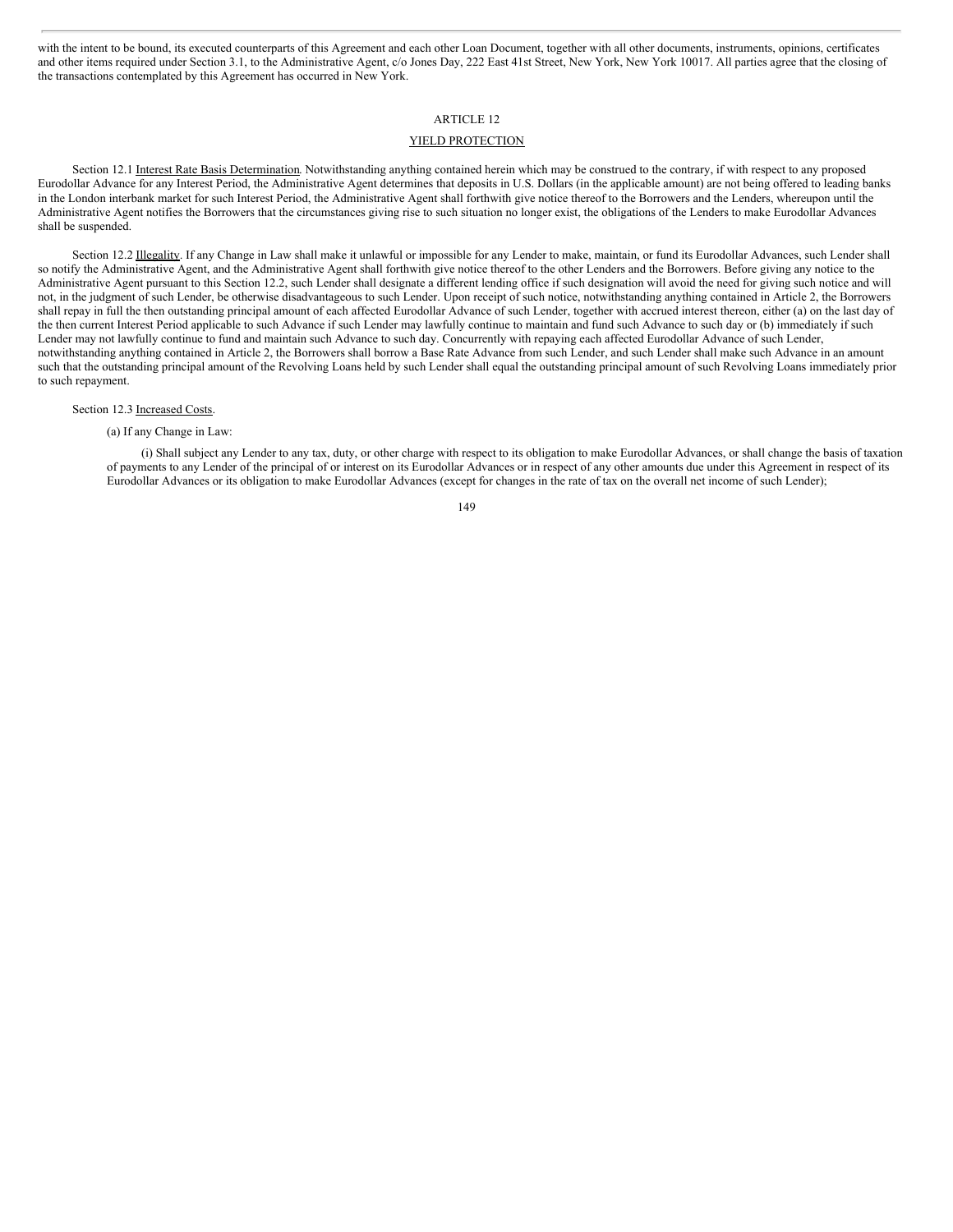(ii) Shall impose, modify, or deem applicable any reserve (including, without limitation, any imposed by the Board of Governors of the Federal Reserve System, but excluding any included in an applicable Eurodollar Reserve Percentage), special deposit, assessment, or other requirement or condition against assets of, deposits (other than as described in Section 12.5) with or for the account of, or commitments or credit extended by any Lender, or shall impose on any Lender or the eurodollar interbank borrowing market any other condition affecting its obligation to make such Eurodollar Advances or its Eurodollar Advances; and the result of any of the foregoing is to increase the cost to such Lender of making or maintaining any such Eurodollar Advances or to reduce the amount of any sum received or receivable by the Lender under this Agreement or under any Revolving Loan Notes with respect thereto, and such increase is not given effect in the determination of the Eurodollar Rate;

(iii) Shall subject the Issuing Bank or any Lender to any tax, duty or other charge with respect to the obligation to issue Letters of Credit, maintain Letters of Credit or participate in Letters of Credit, or shall change the basis of taxation of payments to the Issuing Bank or any Lender in respect of amounts drawn under Letters of Credit or in respect of any other amounts due under this Agreement in respect of Letters of Credit or the obligation of the Issuing Bank to issue Letters of Credit or maintain Letters of Credit or the obligation of the Lenders to participate in Letters of Credit (except for changes in the rate of tax on the overall net income of the Issuing Bank or any Lender); or

(iv) Shall impose, modify, or deem applicable any reserve (including, without limitation, any imposed by the Board of Governors of the Federal Reserve System), special deposit, assessment, or other requirement or condition against assets of, deposits (other than as described in Section 12.5) with or for the account of, or commitments or credit extended by the Issuing Bank, or shall impose on the Issuing Bank or any Lender any other condition affecting the obligation to issue Letters of Credit, maintain Letters of Credit or participate in Letters of Credit; and the result of any of the foregoing is to increase the cost to the Issuing Bank or any Lender of issuing, maintaining or participating in any such Letters of Credit or to reduce the amount of any sum received or receivable by the Issuing Bank or any Lender under this Agreement with respect thereto,

then promptly upon demand, which demand shall be accompanied by the certificate described in Section 12.3(b), by such Lender or Issuing Bank, the Borrowers agree to pay, without duplication of amounts due under Section 2.8(b), to such Lender or Issuing Bank such additional amount or amounts as will compensate such Lender or Issuing Bank for such increased costs. Each Lender or Issuing Bank will promptly notify the Borrowers and the Administrative Agent of any event of which it has knowledge, occurring after the date hereof, which will entitle such Lender or the Issuing Bank to compensation pursuant to this Section 12.3 and will designate a different lending office if such designation will avoid the need for, or reduce the amount of, such compensation and will not, in the sole judgment of such Lender or the Issuing Bank, be otherwise disadvantageous to such Lender or the Issuing Bank.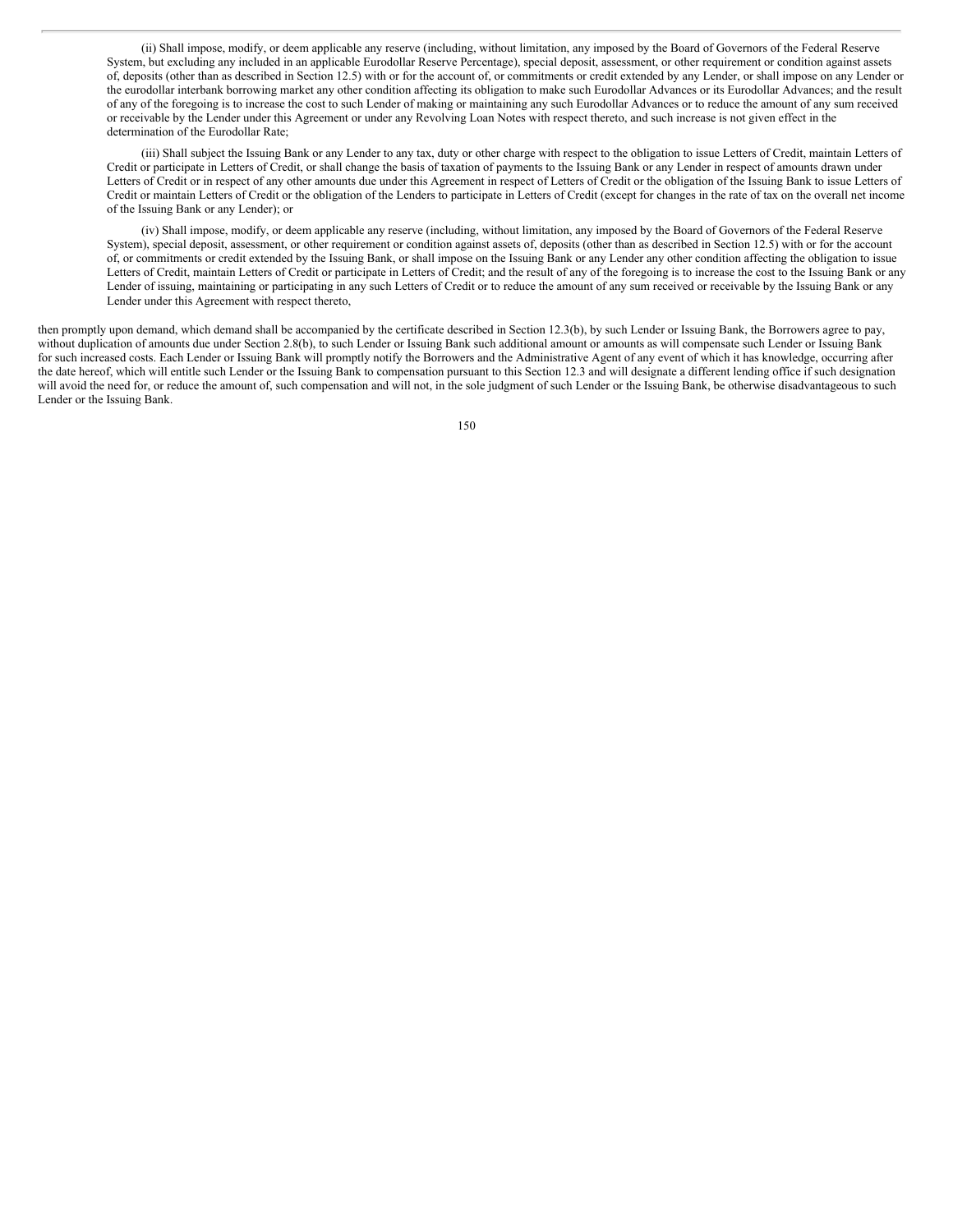(b) A certificate of any Lender or the Issuing Bank claiming compensation under this Section 12.3 and setting forth the additional amount or amounts to be paid to it hereunder and calculations therefor shall be conclusive in the absence of manifest error. In determining such amount, such Lender or the Issuing Bank may use any reasonable averaging and attribution methods. If any Lender demands compensation under this Section 12.3, the Borrowers may at any time, upon at least three (3) Business Days prior notice to such Lender, prepay in full the then outstanding affected Eurodollar Advances of such Lender, together with accrued interest thereon to the date of prepayment, along with any reimbursement required under Section 2.9. Concurrently with prepaying any such Eurodollar Advances, the Borrowers shall borrow a Base Rate Advance, or a Eurodollar Advance not so affected, from such Lender, and such Lender shall make such Advance in an amount such that the outstanding principal amount of the Revolving Loans held by such Lender shall equal the outstanding principal amount of such Revolving Loans immediately prior to such prepayment.

(c) The Issuing Bank and each Lender shall endeavor to notify the Borrowers of any event occurring after the date of this Agreement entitling the Issuing Bank or such Lender, as the case may be, to compensation under this Section 12.3 within one hundred eighty (180) days after the Issuing Bank or such Lender, as the case may be, obtains actual knowledge thereof; provided that if the Issuing Bank or such Lender, as the case may be, fails to give such notice within one hundred eighty (180) days after it obtains actual knowledge of such an event, the Issuing Bank or such Lender, as the case may be, shall, with respect to compensation payable pursuant to this Section 12.3 in respect of any costs resulting from such event, only be entitled to payment under this Section 12.3 for costs incurred from and after the date one hundred eighty (180) days prior to the date that the Issuing Bank or such Lender, as the case may be, gives such notice.

Section 12.4 Effect On Other Advances. If notice has been given pursuant to Sections 12.1, 12.2 or 12.3 suspending the obligation of any Lender to make any, or requiring Eurodollar Advances of any Lender to be repaid or prepaid, then, unless and until such Lender (or, in the case of Section 12.1, the Administrative Agent) notifies the Borrowers that the circumstances giving rise to such repayment no longer apply, all Advances which would otherwise be made by such Lender as to the Eurodollar Advances affected shall, at the option of the Borrowers, be made instead as Base Rate Advances.

Section 12.5 Capital Adequacy. If any Lender or Issuing Bank (or any Affiliate of the foregoing) shall have reasonably determined that a Change in Law has or would have the effect of reducing the rate of return on such Lender's or Issuing Bank's (or any Affiliate of the foregoing) capital as a consequence of such Lender's or Issuing Bank's portion of the Revolving Loan Commitment or obligations hereunder to a level below that which it could have achieved but for such Change in Law (taking into consideration such Lender's or Issuing Bank's (or any Affiliate of the foregoing) policies with respect to capital adequacy immediately before such Change in Law and assuming that such Lender's or Issuing Bank's (or any Affiliate of the foregoing) capital was fully utilized prior to such adoption, change or compliance), then, promptly upon demand, which demand shall be accompanied by the certificate described in the last sentence of this Section 12.5, by such Lender or Issuing Bank, the Borrowers shall immediately pay to such Lender or Issuing Bank such additional amounts as shall be sufficient to compensate such Lender or Issuing Bank for any such reduction actually suffered; provided,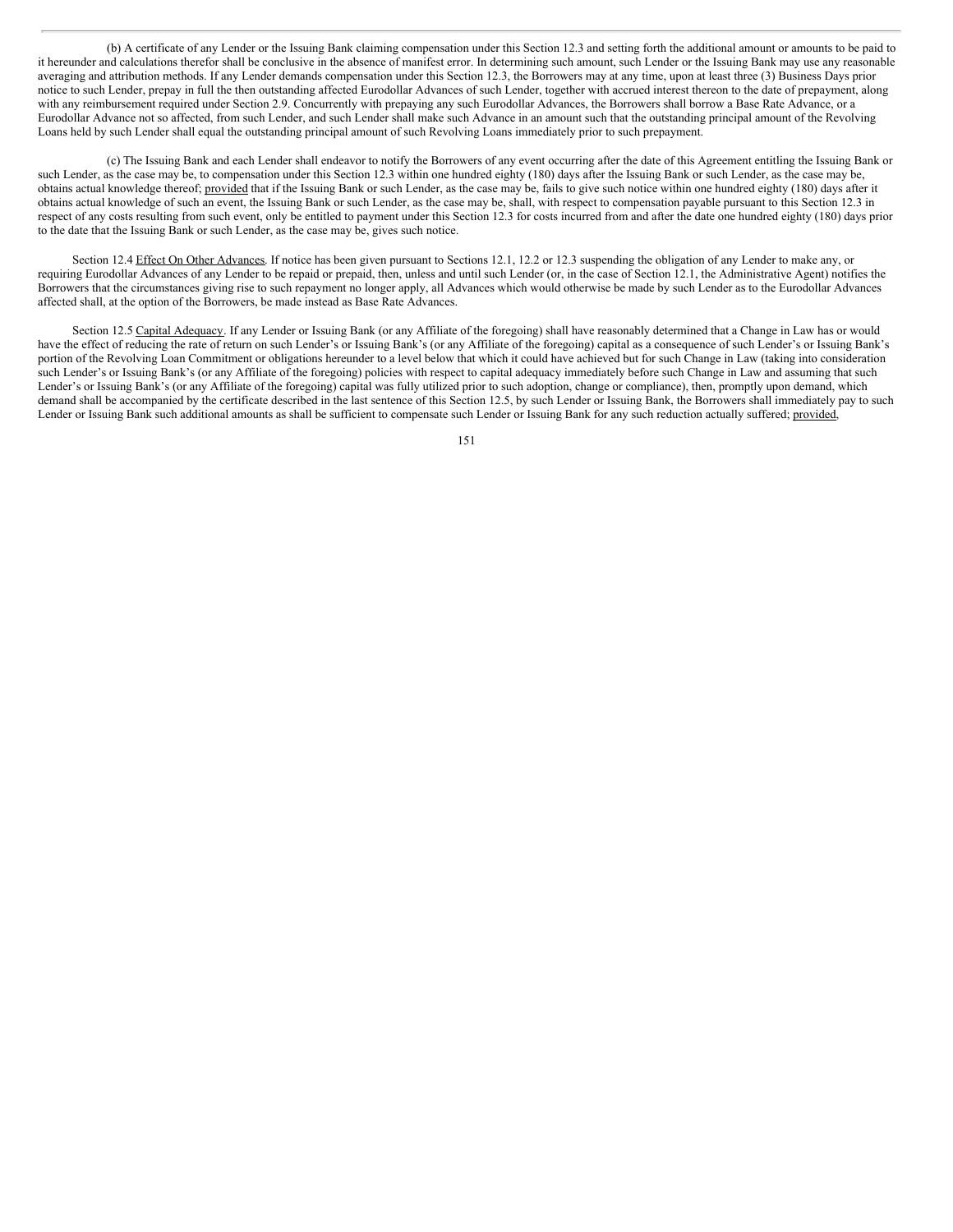however, that there shall be no duplication of amounts paid to a Lender pursuant to this sentence and Section 12.3. A certificate of such Lender or Issuing Bank setting forth the amount to be paid to such Lender or Issuing Bank by the Borrowers as a result of any event referred to in this paragraph shall, absent manifest error, be conclusive. The Issuing Bank and each Lender shall endeavor to notify the Borrowers of any event occurring after the date of this Agreement entitling the Issuing Bank or such Lender, as the case may be, to compensation under this Section 12.5 within one hundred eighty (180) days after the Issuing Bank or such Lender, as the case may be, obtains actual knowledge thereof; provided that if the Issuing Bank or such Lender, as the case may be, fails to give such notice within one hundred eighty (180) days after it obtains actual knowledge of such an event, the Issuing Bank or such Lender, as the case may be, shall, with respect to compensation payable pursuant to this Section 12.5 in respect of any costs resulting from such event, only be entitled to payment under this Section 12.5 for costs incurred from and after the date one hundred eighty (180) days prior to the date that the Issuing Bank or such Lender, as the case may be, gives such notice.

#### ARTICLE 13

#### JURISDICTION, VENUE AND WAIVER OF JURY TRIAL

Section 13.1 Jurisdiction and Service of Process. FOR PURPOSES OF ANY LEGAL ACTION OR PROCEEDING BROUGHT BY ANY MEMBER OF THE LENDER GROUP WITH RESPECT TO THIS AGREEMENT, ANY OTHER LOAN DOCUMENT OR ANY BANK PRODUCTS DOCUMENT, EACH CREDIT PARTY HEREBY IRREVOCABLY SUBMITS TO THE PERSONAL JURISDICTION OF THE FEDERAL AND STATE COURTS SITTING IN THE STATE OF NEW YORK AND HEREBY IRREVOCABLY DESIGNATES AND APPOINTS, AS ITS AUTHORIZED AGENT FOR SERVICE OF PROCESS, THE BORROWERS, OR SUCH OTHER PERSON AS SUCH CREDIT PARTY SHALL DESIGNATE HEREAFTER BY WRITTEN NOTICE GIVEN TO THE ADMINISTRATIVE AGENT. THE CONSENT TO JURISDICTION HEREIN SHALL NOT BE EXCLUSIVE. THE LENDER GROUP SHALL FOR ALL PURPOSES AUTOMATICALLY, AND WITHOUT ANY ACT ON THEIR PART, BE ENTITLED TO TREAT SUCH DESIGNEE OF EACH CREDIT PARTY AS THE AUTHORIZED AGENT TO RECEIVE FOR AND ON BEHALF OF SUCH CREDIT PARTY SERVICE OF WRITS, OR SUMMONS OR OTHER LEGAL PROCESS, WHICH SERVICE SHALL BE DEEMED EFFECTIVE PERSONAL SERVICE ON SUCH CREDIT PARTY SERVED WHEN DELIVERED, WHETHER OR NOT SUCH AGENT GIVES NOTICE TO SUCH CREDIT PARTY; AND DELIVERY OF SUCH SERVICE TO ITS AUTHORIZED AGENT SHALL BE DEEMED TO BE MADE WHEN PERSONALLY DELIVERED OR THREE (3) BUSINESS DAYS AFTER MAILING BY REGISTERED OR CERTIFIED MAIL ADDRESSED TO SUCH AUTHORIZED AGENT. EACH CREDIT PARTY FURTHER IRREVOCABLY CONSENTS TO SERVICE OF PROCESS IN ANY SUCH ACTION OR PROCEEDING BY THE MAILING OF COPIES THEREOF BY REGISTERED OR CERTIFIED MAIL TO SUCH CREDIT PARTY AT THE ADDRESS SET FORTH ABOVE, SUCH SERVICE TO BECOME EFFECTIVE THREE (3) BUSINESS DAYS AFTER SUCH MAILING. IN THE EVENT THAT, FOR ANY REASON, SUCH AGENT OR ITS SUCCESSORS SHALL NO LONGER SERVE AS AGENT OF EACH CREDIT PARTY TO RECEIVE SERVICE OF PROCESS, EACH CREDIT PARTY SHALL SERVE AND ADVISE THE ADMINISTRATIVE AGENT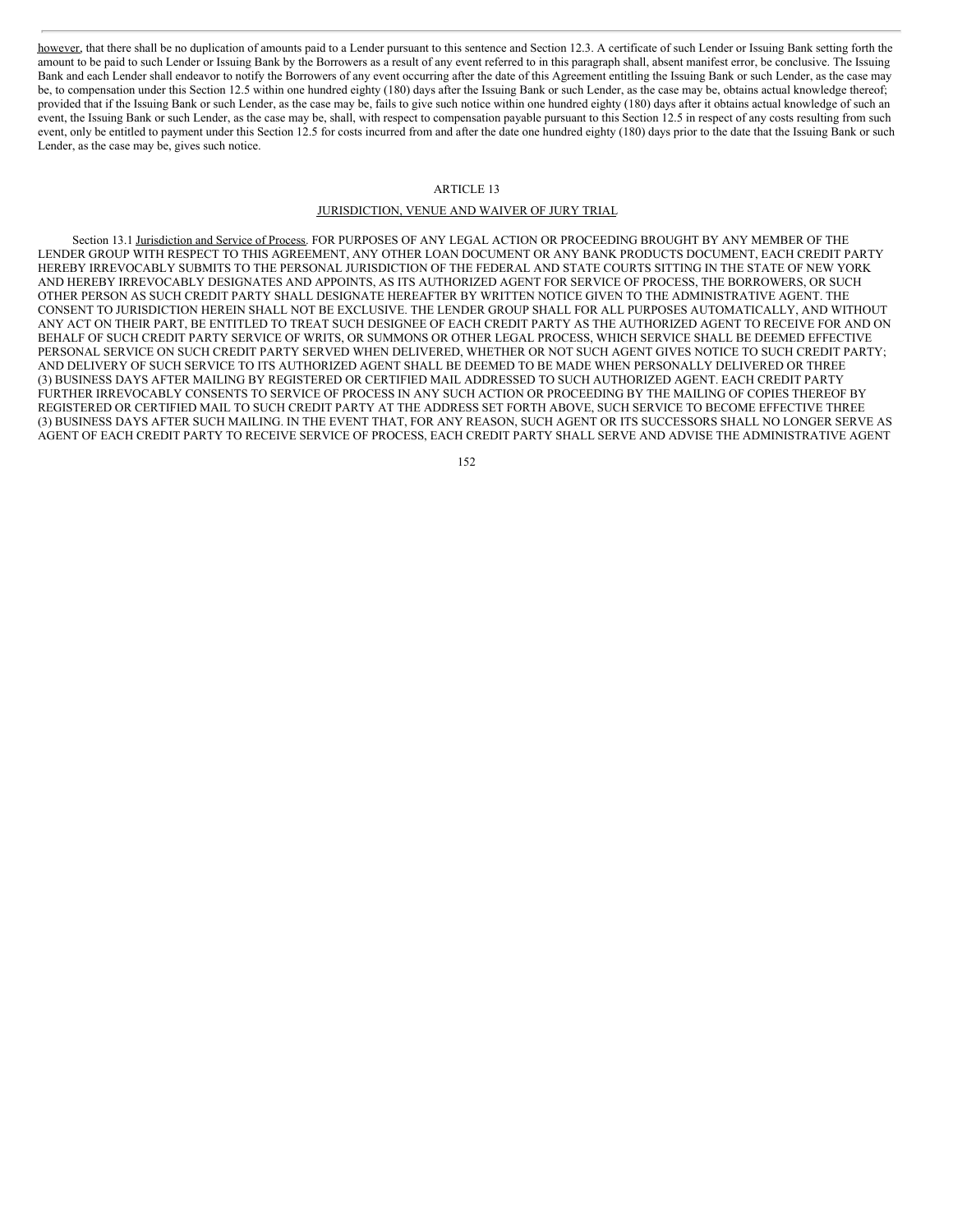THEREOF SO THAT AT ALL TIMES EACH CREDIT PARTY WILL MAINTAIN AN AGENT TO RECEIVE SERVICE OF PROCESS ON BEHALF OF SUCH CREDIT PARTY WITH RESPECT TO THIS AGREEMENT, ALL OTHER LOAN DOCUMENTS AND THE BANK PRODUCTS DOCUMENTS. IN THE EVENT THAT, FOR ANY REASON, SERVICE OF LEGAL PROCESS CANNOT BE MADE IN THE MANNER DESCRIBED ABOVE, SUCH SERVICE MAY BE MADE IN SUCH MANNER AS PERMITTED BY LAW.

Section 13.2 Consent to Venue. EACH CREDIT PARTY AND EACH MEMBER OF THE LENDER GROUP HEREBY IRREVOCABLY WAIVES ANY OBJECTION IT WOULD MAKE NOW OR HEREAFTER FOR THE LAYING OF VENUE OF ANY SUIT, ACTION, OR PROCEEDING ARISING OUT OF OR RELATING TO THIS AGREEMENT, ANY OTHER LOAN DOCUMENT OR ANY BANK PRODUCTS DOCUMENT BROUGHT IN THE FEDERAL COURTS OF THE UNITED STATES SITTING IN NEW YORK COUNTY, NEW YORK, AND HEREBY IRREVOCABLY WAIVES ANY CLAIM THAT ANY SUCH SUIT, ACTION, OR PROCEEDING HAS BEEN BROUGHT IN AN INCONVENIENT FORUM.

Section 13.3 Waiver of Jury Trial. EACH CREDIT PARTY AND EACH MEMBER OF THE LENDER GROUP TO THE EXTENT PERMITTED BY APPLICABLE LAW WAIVES, AND OTHERWISE AGREES NOT TO REQUEST, A TRIAL BY JURY IN ANY COURT AND IN ANY ACTION, PROCEEDING OR COUNTERCLAIM OF ANY TYPE IN WHICH ANY CREDIT PARTY, ANY MEMBER OF THE LENDER GROUP OR ANY OF THEIR RESPECTIVE SUCCESSORS OR ASSIGNS IS A PARTY, AS TO ALL MATTERS AND THINGS ARISING DIRECTLY OR INDIRECTLY OUT OF THIS AGREEMENT, THE OTHER LOAN DOCUMENTS, THE BANK PRODUCTS DOCUMENTS AND THE RELATIONS AMONG THE PARTIES LISTED IN THIS ARTICLE 13.

Section 13.4 JUDICIAL REFERENCE**.** IF, NOTWITHSTANDING SECTION 11.7 OR THIS ARTICLE 13, ANY ACTION, LITIGATION OR PROCEEDING RELATING TO ANY OBLIGATIONS OR LOAN DOCUMENTS IS FILED IN A COURT SITTING IN OR APPLYING THE LAWS OF CALIFORNIA, THE COURT SHALL, AND IS HEREBY DIRECTED TO, MAKE A GENERAL REFERENCE PURSUANT TO CAL. CIV. PROC. CODE §638 TO A REFEREE (WHO SHALL BE AN ACTIVE OR RETIRED JUDGE) TO HEAR AND DETERMINE ALL ISSUES IN SUCH CASE (WHETHER FACT OR LAW) AND TO REPORT A STATEMENT OF DECISION. NOTHING IN THIS SECTION SHALL LIMIT ANY RIGHT OF THE ADMINISTRATIVE AGENT OR ANY OTHER LENDER GROUP MEMBER TO EXERCISE SELF-HELP REMEDIES, SUCH AS SETOFF, FORECLOSURE OR SALE OF ANY COLLATERAL, OR TO OBTAIN PROVISIONAL OR ANCILLARY REMEDIES FROM A COURT OF COMPETENT JURISDICTION BEFORE, DURING OR AFTER ANY JUDICIAL REFERENCE. THE EXERCISE OF A REMEDY DOES NOT WAIVE THE RIGHT OF ANY PARTY TO RESORT TO JUDICIAL REFERENCE.

[Signatures on following pages.]

153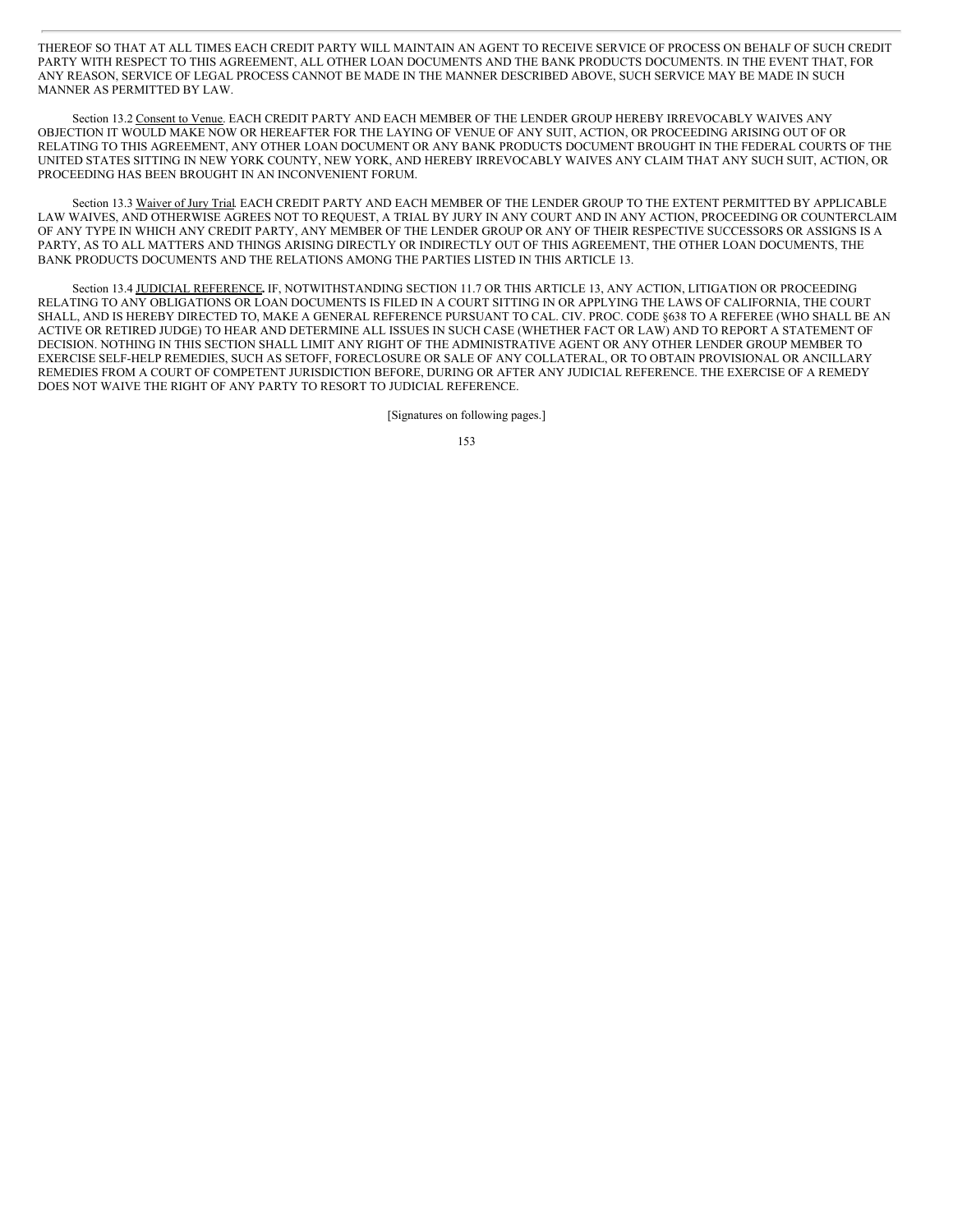IN WITNESS WHEREOF, the parties hereto have caused this Agreement to be executed under seal by their duly authorized officers as of the day and year first above written.

#### **BORROWERS:**

CENTRAL GARDEN & PET COMPANY PENNINGTON SEED, INC. GULFSTREAM HOME & GARDEN, INC. KAYTEE PRODUCTS INCORPORATED FOUR PAWS PRODUCTS, LTD. NEW ENGLAND POTTERY, LLC MATSON, LLC ALL-GLASS AQUARIUM CO., INC.

By: /s/ Lori A. Varlas Name: Lori A. Varlas Title: Chief Financial Officer

PETS INTERNATIONAL, LTD. T.F.H. PUBLICATIONS, INC. B2E BIOTECH, LLC B2E CORPORATION GRO TEC, INC. WELLMARK INTERNATIONAL FARNAM COMPANIES, INC.

By: /s/ Lori A. Varlas

Name: Lori A. Varlas Title: Assistant Secretary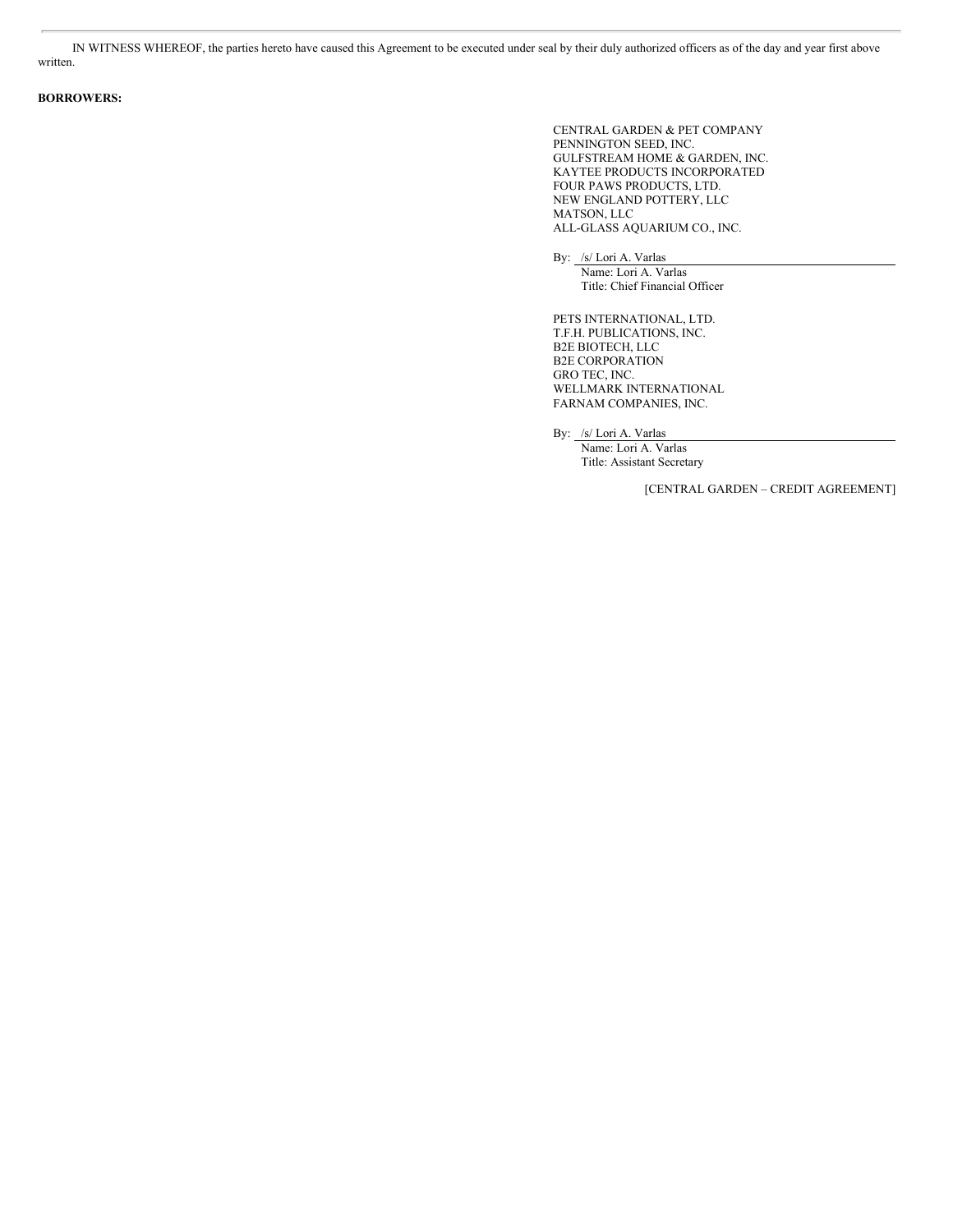ADMINISTRATIVE AGENT: SUNTRUST BANK, as the Administrative Agent, the Issuing Bank, the Swing Bank, and a Lender

By: /s/ W. Sykstus

Name: William Sykstus Title: Director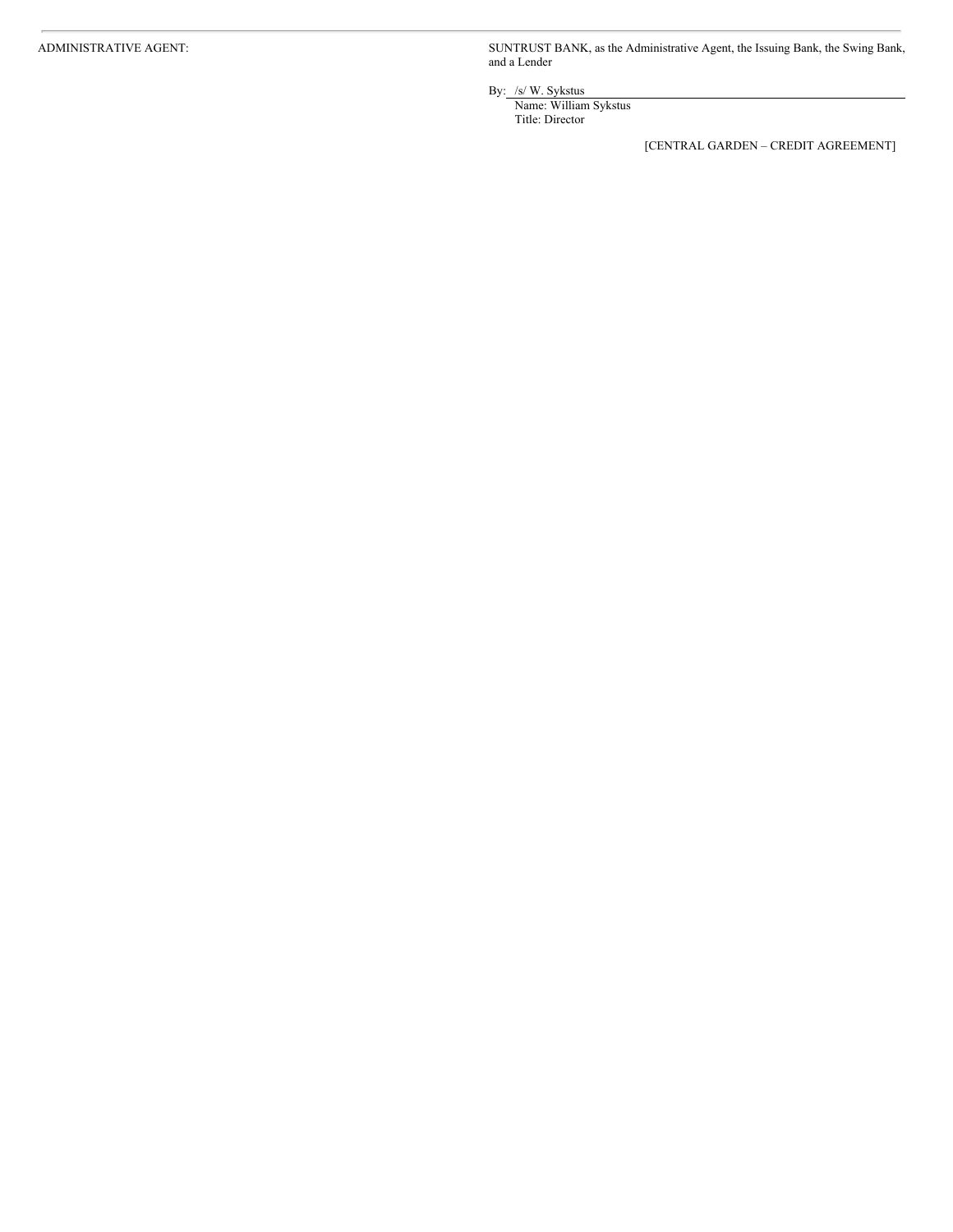U.S. Bank National Association, as a Lender

By: /s/ Jeffrey A. Kessler Name: Jeffrey A. Kessler Title: Vice President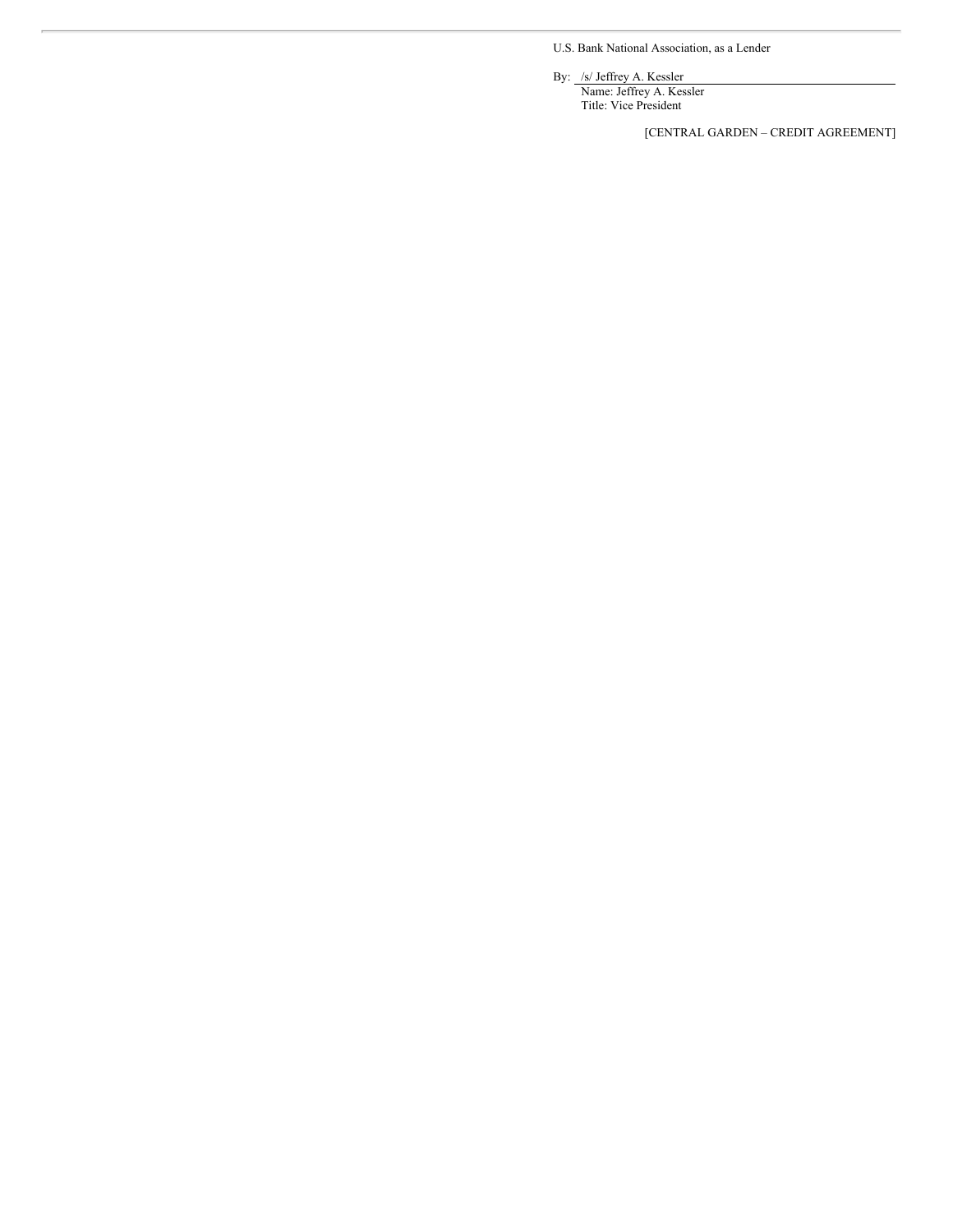BMO HARRIS BANK N.A., as a Lender

By: /s/ Rebecca L. Bruch

Name: Rebecca L. Bruch Title: Vice President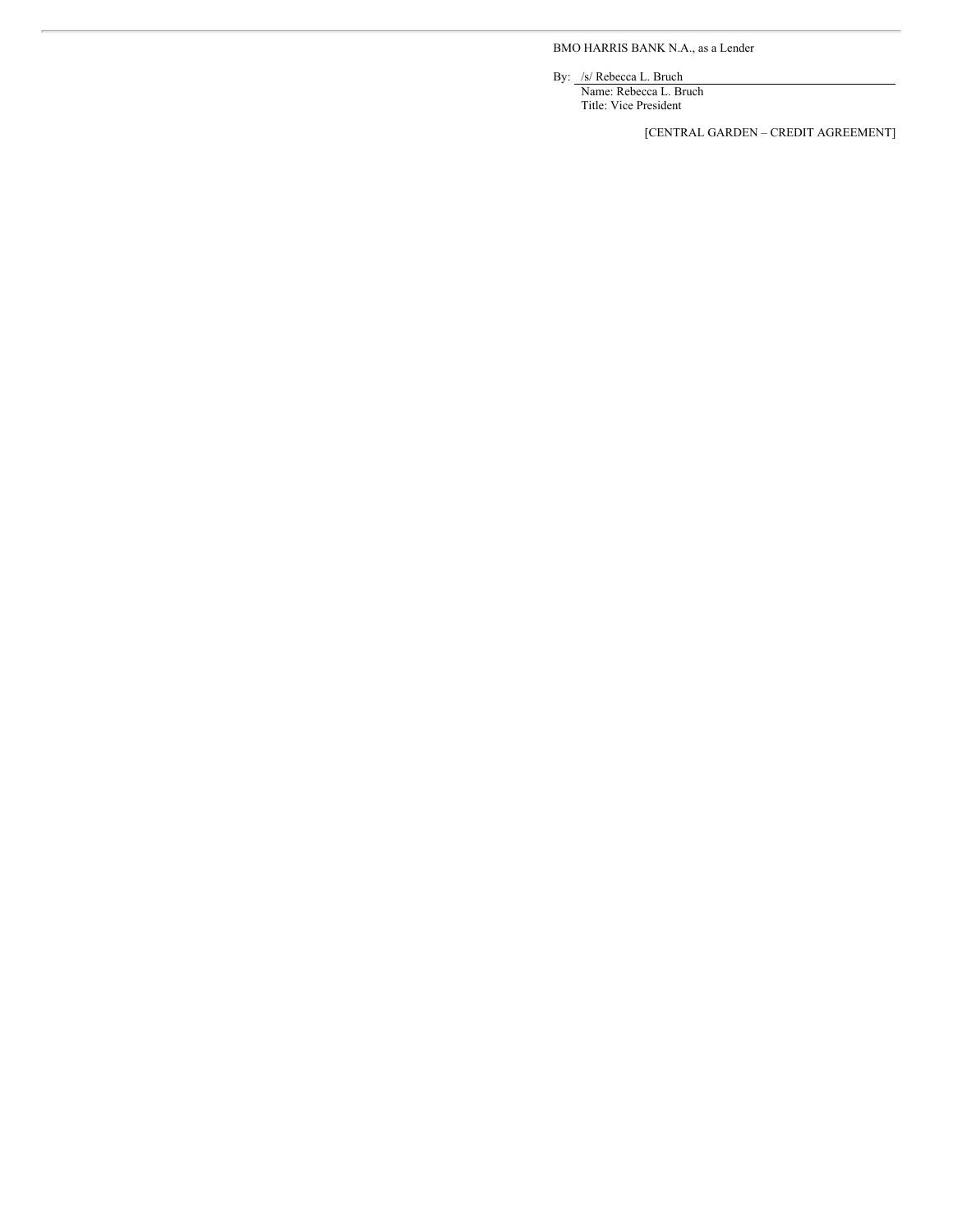Bank of the West, as a Lender

By: /s/ Joel Harvill

Name: Joel Harvill Title: Vice President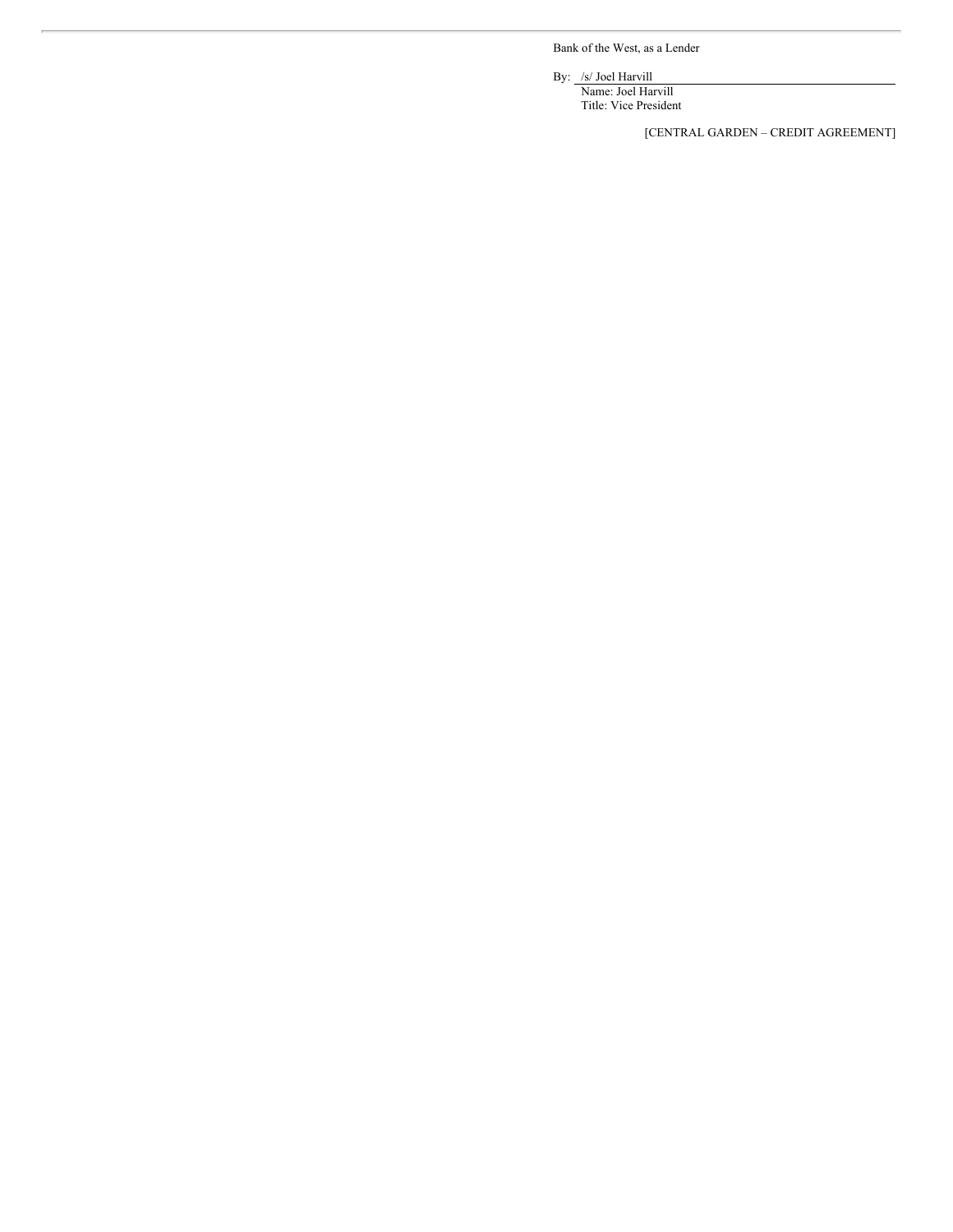BANK OF AMERICA, N.A., as a Lender

By: /s/ Gregory A. Jones

Name: Gregory A. Jones Title: Senior Vice President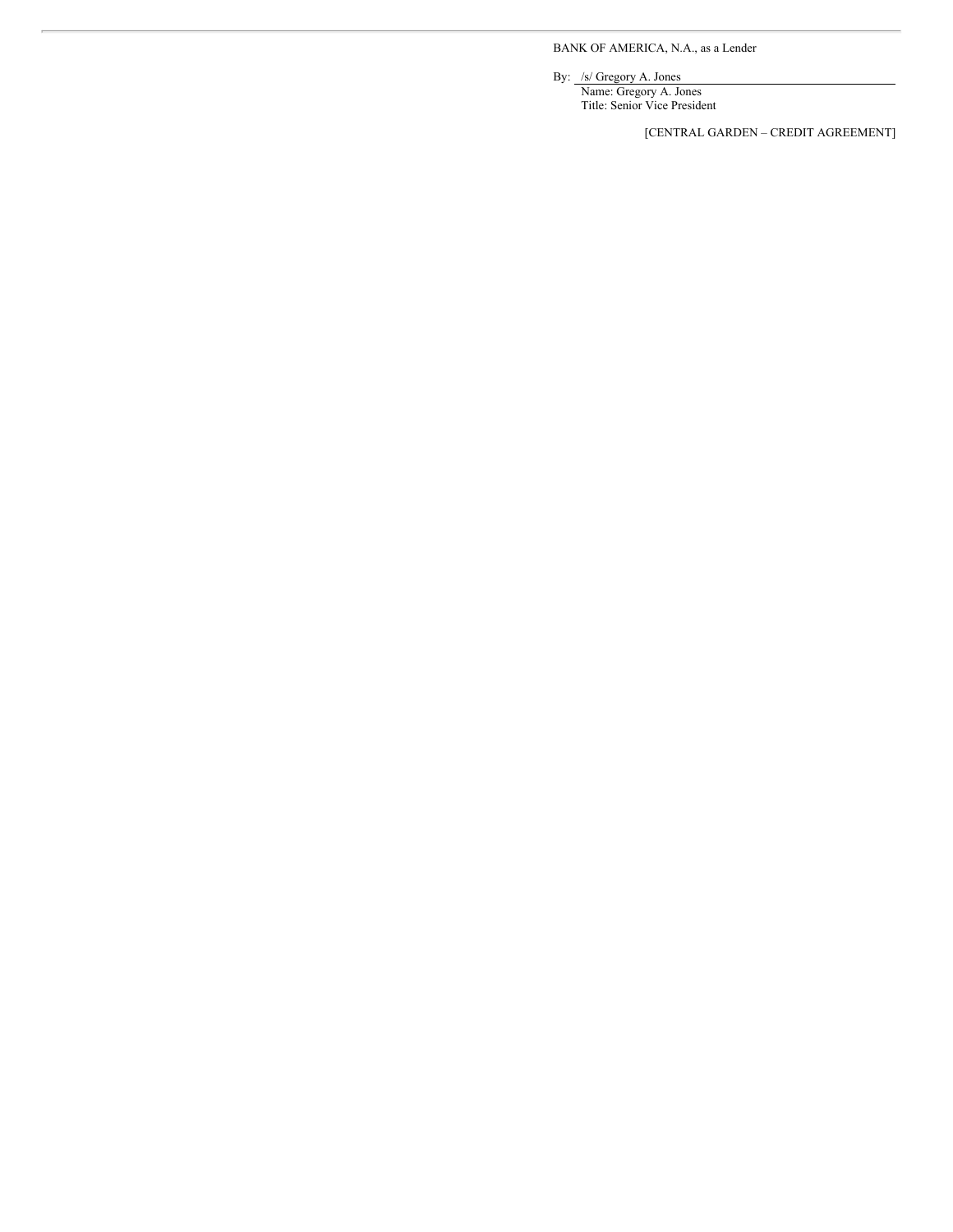CoBank, ACB, as a Lender

By: /s/ Michael Tousignant

Name: Micharl Tousignant Title: Vice President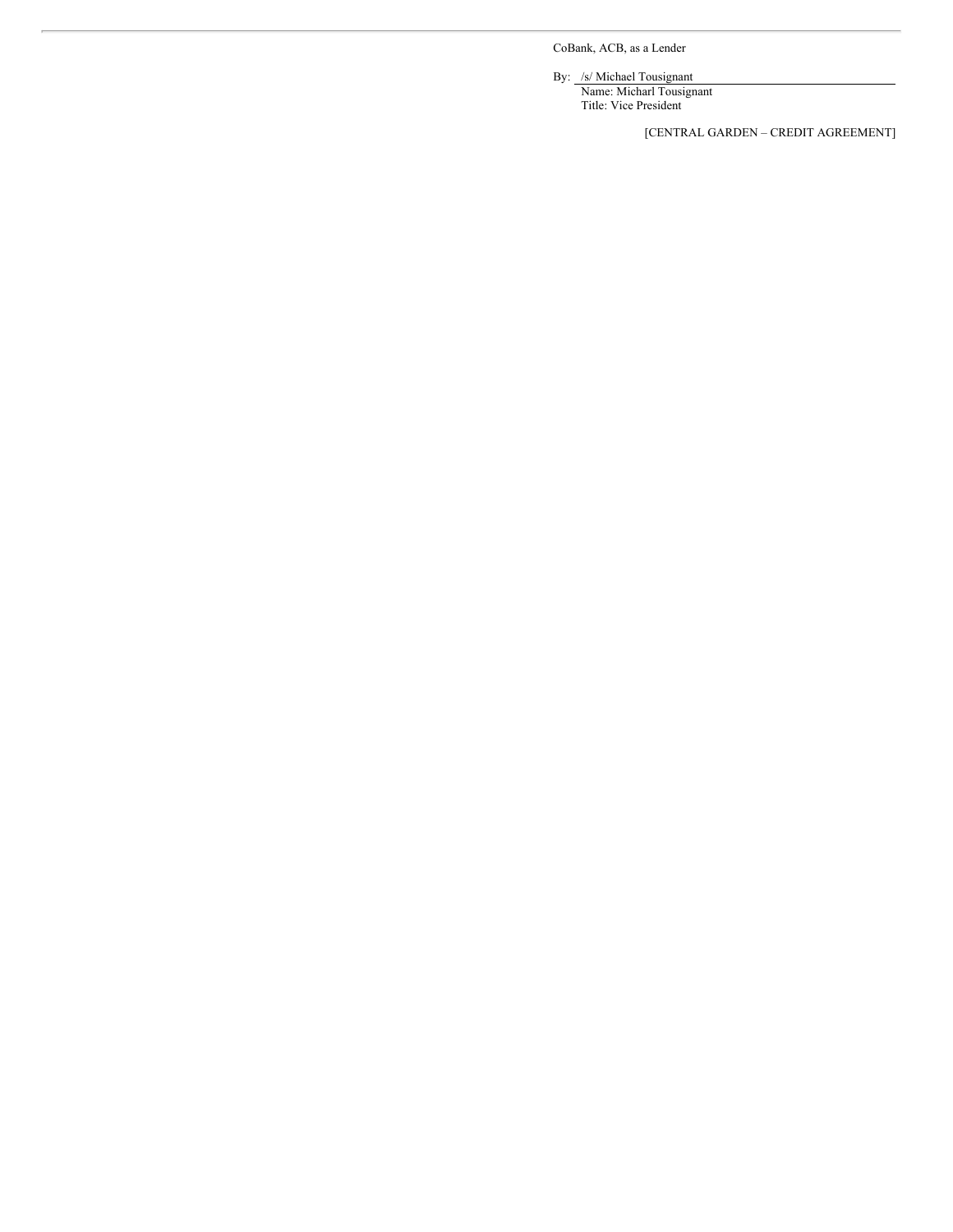DUETSCHE BANK AG NEW YORK BRANCH, as a Lender

By: /s/ Peter Cucchiara

Name: Peter Cucchiara Title: Vice President

By: /s/ Kirk L. Tashjian

Name: Kirk L. Tashjian Title: Vice President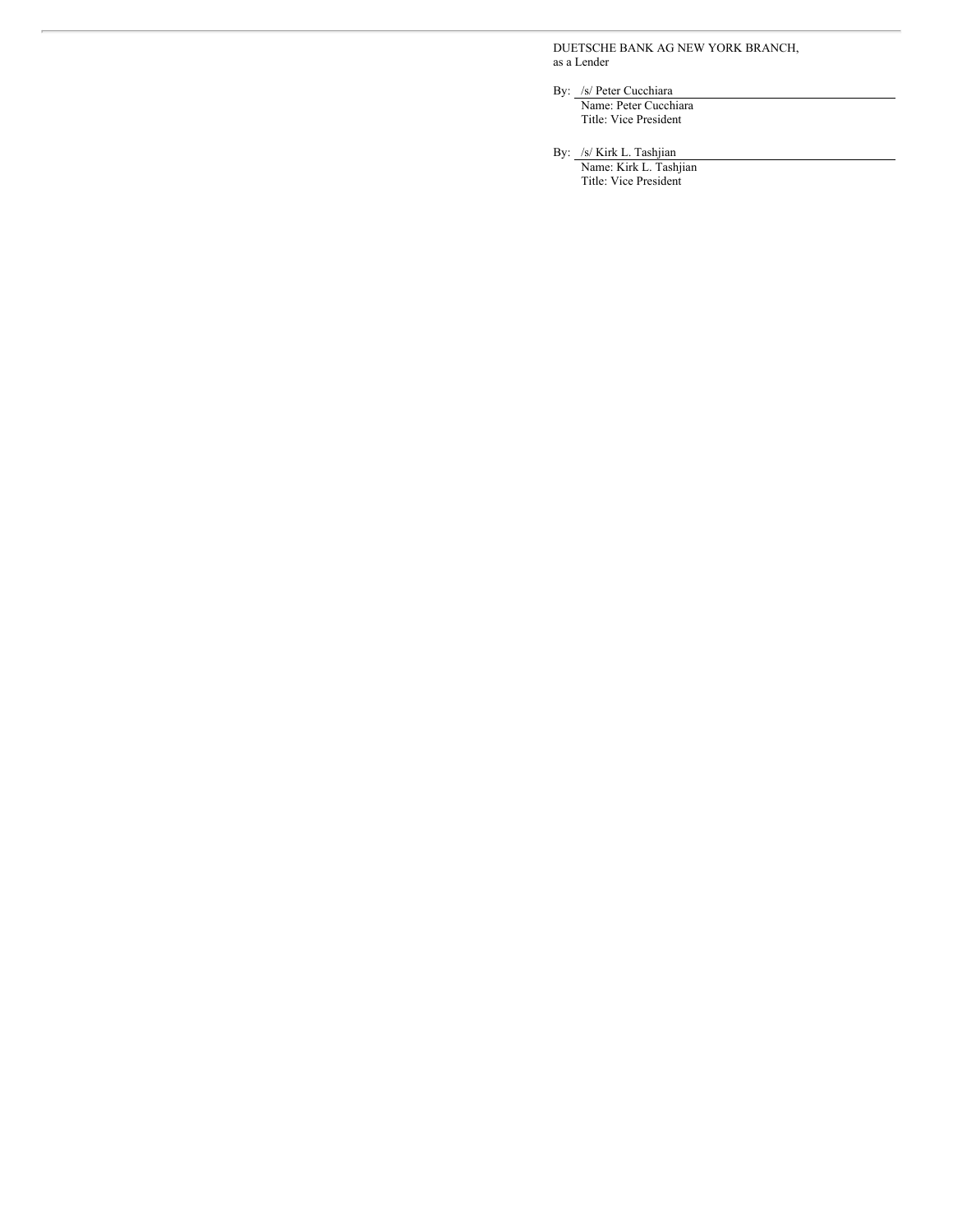# **EXHIBIT A**

# **FORM OF ADMINISTRATIVE QUESTIONNAIRE**

### **Borrowers' Information**

Agreement Date: December 5, 2013 Tax ID#:

Borrowers: Central Garden & Pet Company and certain of its Subsidiaries Amount and Facility: \$390,000,000 Revolving Loan Borrower Representative Central Garden & Pet Company

## **Participant Information**

| Institution:                        |                                                                                                   |                                 |  |  |
|-------------------------------------|---------------------------------------------------------------------------------------------------|---------------------------------|--|--|
|                                     | (As it will appear in documents and subsequent announcements)                                     |                                 |  |  |
| Institution Tax ID#:                |                                                                                                   |                                 |  |  |
| Is institution a foreign<br>entity? | Yes. Please include the applicable W-8 BEN, W-8 ECI or W-9 withholding form for your entity.<br>□ |                                 |  |  |
|                                     | □<br>Not Applicable                                                                               |                                 |  |  |
|                                     | <b>Credit Contact</b>                                                                             | <b>Admin/Operations Contact</b> |  |  |
| Primary Contact:                    |                                                                                                   |                                 |  |  |
| Title:                              |                                                                                                   |                                 |  |  |
| <b>Street Address:</b>              |                                                                                                   |                                 |  |  |
| City/State/Zip:                     |                                                                                                   |                                 |  |  |
| Telephone Number:                   |                                                                                                   |                                 |  |  |
| Fax Number:                         |                                                                                                   |                                 |  |  |
| E-mail Address:                     |                                                                                                   |                                 |  |  |
|                                     | <b>Compliance Contact</b>                                                                         | <b>Letter of Credit Contact</b> |  |  |
| Primary Contact:                    |                                                                                                   |                                 |  |  |
| Title:                              |                                                                                                   |                                 |  |  |
| <b>Street Address:</b>              |                                                                                                   |                                 |  |  |
| City/State/Zip:                     |                                                                                                   |                                 |  |  |
| Telephone Number:                   |                                                                                                   |                                 |  |  |
| Fax Number:                         |                                                                                                   |                                 |  |  |
| E-mail Address:                     |                                                                                                   |                                 |  |  |
|                                     |                                                                                                   |                                 |  |  |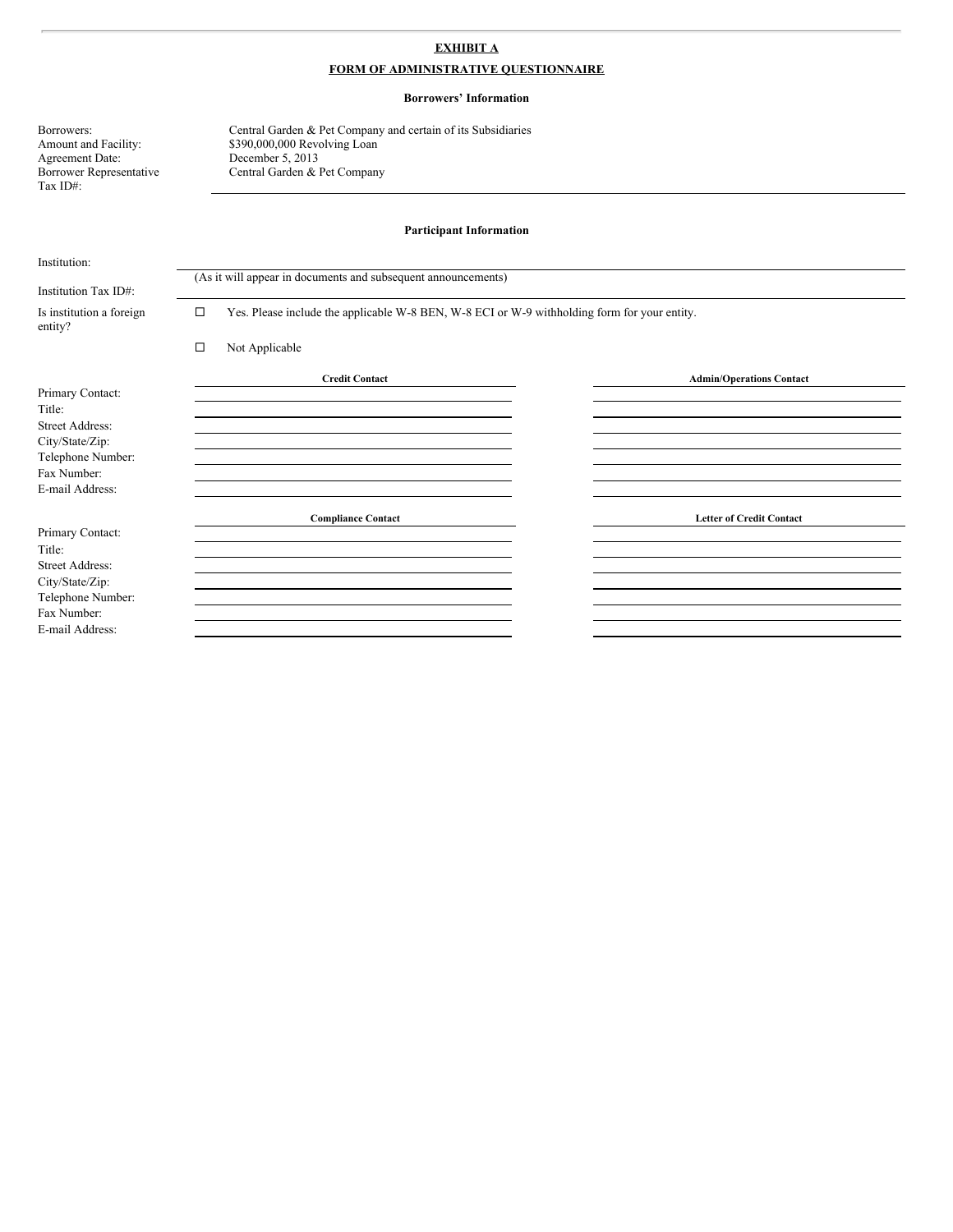| <b>Wire Routing Instructions</b> |
|----------------------------------|
|----------------------------------|

| <b>Bank Name:</b><br>ABA Number:<br>City/State:<br>Account Name (OBI):<br>Account Number:<br>Beneficiary (BNF)<br>Ref: |                   |                                         |                              |  |
|------------------------------------------------------------------------------------------------------------------------|-------------------|-----------------------------------------|------------------------------|--|
|                                                                                                                        |                   | <b>Administrative Agent Information</b> |                              |  |
|                                                                                                                        | <b>Operations</b> |                                         | <b>Wire Instructions</b>     |  |
| Primary Contact:                                                                                                       |                   | Bank:                                   | SunTrust Bank                |  |
| Telephone Number:                                                                                                      |                   | City/State                              | Atlanta, Georgia             |  |
| Fax Number:                                                                                                            |                   | $ABA$ #:                                | 061000104                    |  |
| Address:                                                                                                               |                   |                                         |                              |  |
|                                                                                                                        |                   | Credit:                                 |                              |  |
|                                                                                                                        |                   | Account #:                              |                              |  |
|                                                                                                                        |                   | Attention:                              |                              |  |
|                                                                                                                        |                   | Reference:                              | Central Garden & Pet Company |  |
| E-mail Address:                                                                                                        |                   |                                         |                              |  |

PLEASE COMPLETE THIS FORM AND FAX TO SUNTRUST BANK AT (404) 813-1437.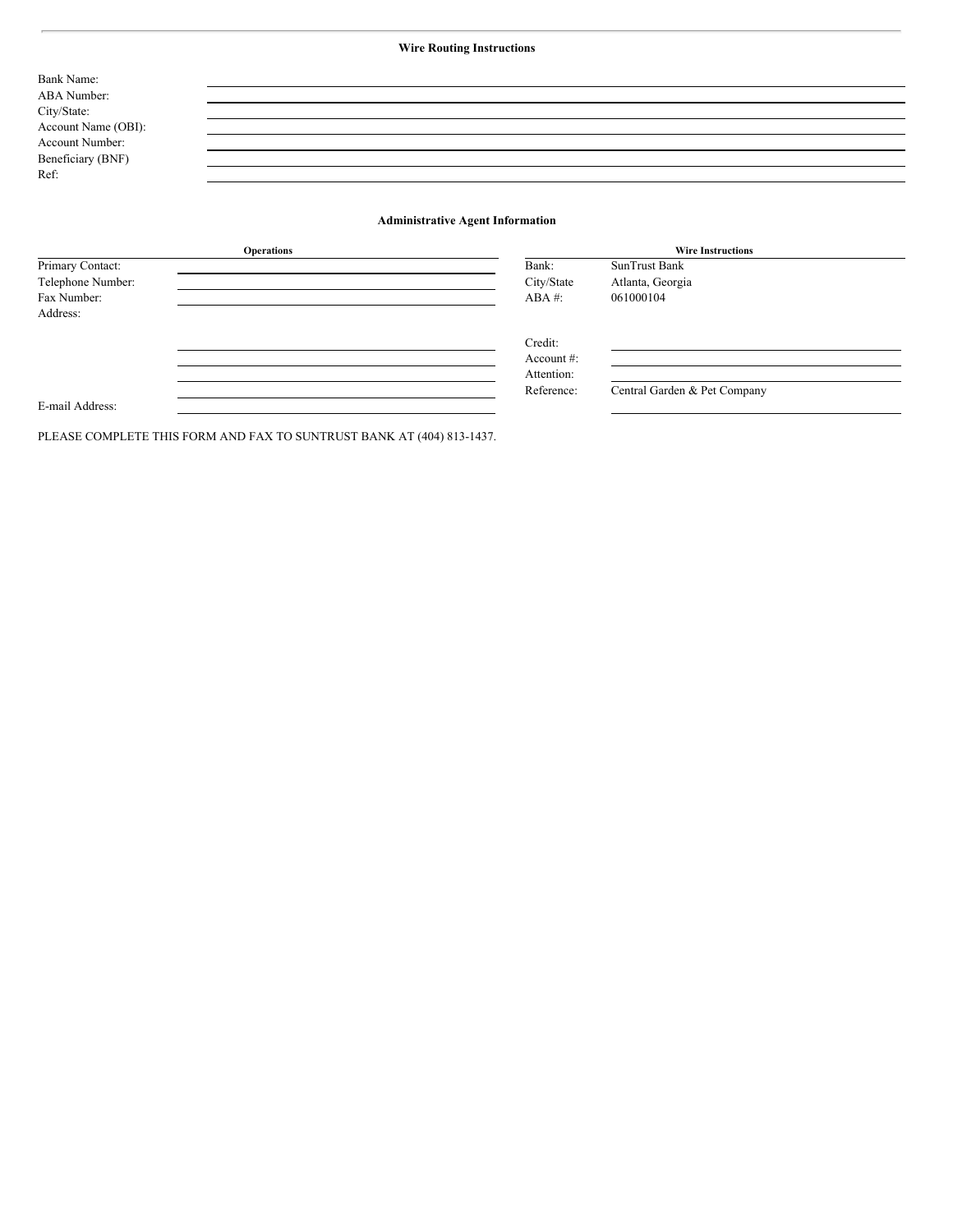### **EXHIBIT B**

### **FORM OF ASSIGNMENT AND ASSUMPTION**

This Assignment and Assumption (the "Assignment and Assumption") is dated as of the Effective Date set forth below and is entered into by and between the Assignor identified in item 1 below (the "Assignor") and the Assignee identified in item 2 below (the "Assignee"). Capitalized terms used but not defined herein shall have the meanings given to them in the Credit Agreement identified below (as amended, amended and restated, supplemented, or otherwise modified from time to time, the "Credit Agreement"), receipt of a copy of which is hereby acknowledged by the Assignee. The Standard Terms and Conditions set forth in Annex 1 attached hereto are hereby agreed to and incorporated herein by reference and made a part of this Assignment and Assumption as if set forth herein in full.

For an agreed consideration, the Assignor hereby irrevocably sells and assigns to the Assignee, and the Assignee hereby irrevocably purchases and assumes from the Assignor, subject to and in accordance with the Standard Terms and Conditions and the Credit Agreement, as of the Effective Date inserted by the Administrative Agent as contemplated below (i) all of the Assignor's rights and obligations in its capacity as a Lender under the Credit Agreement and any other documents or instruments delivered pursuant thereto to the extent related to the amount and percentage interest identified below of all of such outstanding rights and obligations of the Assignor under the respective facilities identified below (including, without limitation, any letters of credit, guarantees, and swingline loans included in such facilities), and (ii) to the extent permitted to be assigned under applicable law, all claims, suits, causes of action and any other right of the Assignor (in its capacity as a Lender) against any Person, whether known or unknown, arising under or in connection with the Credit Agreement, any other documents or instruments delivered pursuant thereto or the loan transactions governed thereby or in any way based on or related to any of the foregoing, including, but not limited to, contract claims, tort claims, malpractice claims, statutory claims and all other claims at law or in equity related to the rights and obligations sold and assigned pursuant to clause (i) above (the rights and obligations sold and assigned by the Assignor to the Assignee pursuant to clauses (i) and (ii) above being referred to herein collectively as the "Assigned Interest"). Each such sale and assignment is without recourse to the Assignor and, except as expressly provided in this Assignment and Assumption, without representation or warranty by the Assignor.

- 1. Assignor:
- 2. Assignee:

[for each Assignee, indicate [Affiliate] [Approved Fund] of [*identify Lender*]

3. Borrowers: Central Garden & Pet Company and certain of its Subsidiaries

4. Administrative Agent: SunTrust Bank, as the administrative agent under the Credit Agreement (in such capacity, together with its successors and assigns, the "Administrative Agent")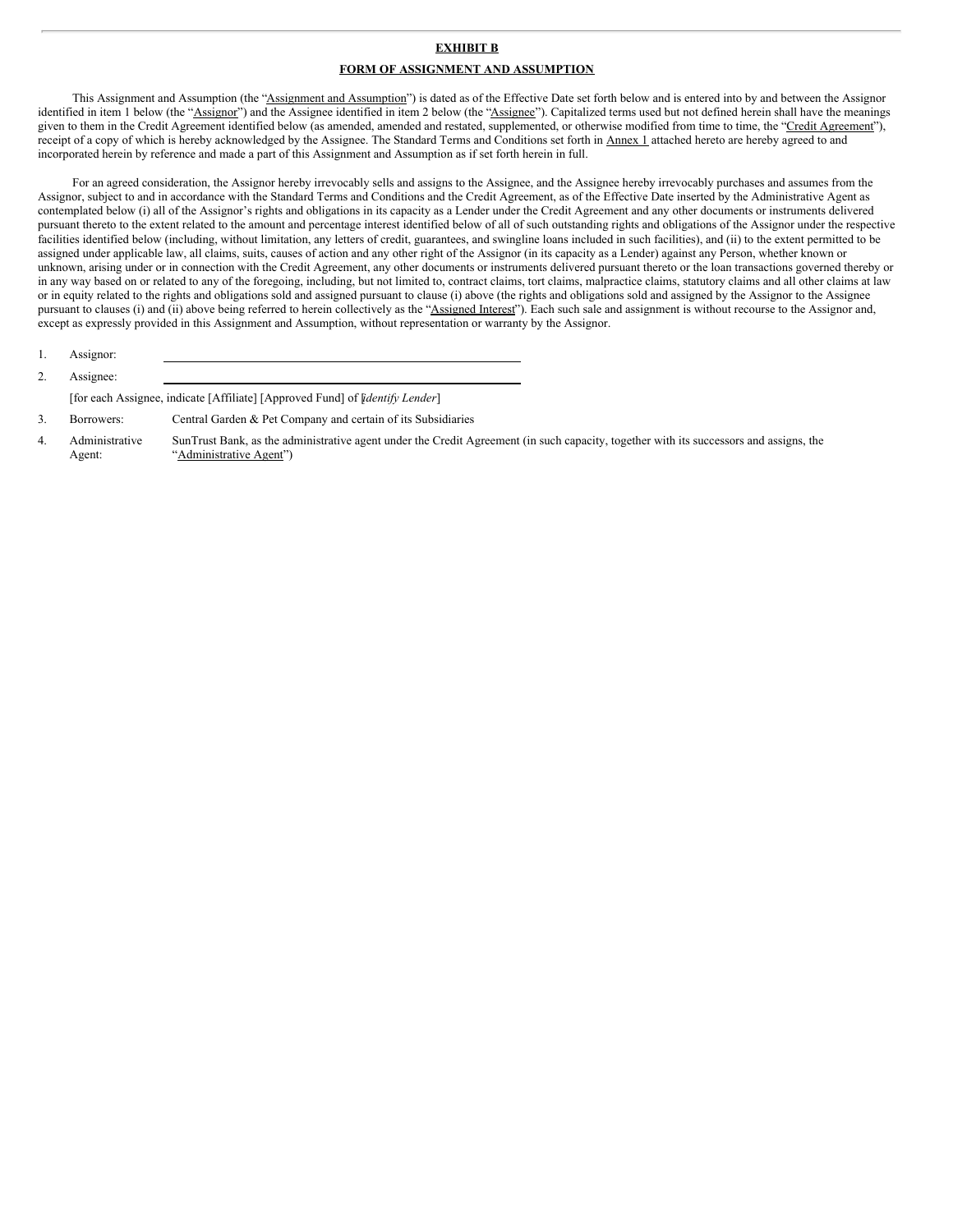| Credit Agreement:                                                                                         | Credit Agreement dated as of December 5, 2013 (as amended, restated, amended and restated, supplemented and/or otherwise modified         |
|-----------------------------------------------------------------------------------------------------------|-------------------------------------------------------------------------------------------------------------------------------------------|
|                                                                                                           | from time to time, the "Credit Agreement") by and among Central Garden & Pet Company, a Delaware corporation, and the other Persons       |
|                                                                                                           | party thereto as "Borrowers", the Persons party thereto as "Guarantors", each lender from time to time party thereto (the "Lenders"), and |
|                                                                                                           | SunTrust Bank, as Administrative Agent for itself and the Lenders.                                                                        |
| $\lambda$ , $\lambda$ , $\lambda$ , $\lambda$ , $\lambda$ , $\lambda$ , $\lambda$ , $\lambda$ , $\lambda$ |                                                                                                                                           |

| Assigned Interest[s]:<br>6. |  |  |
|-----------------------------|--|--|
|-----------------------------|--|--|

| Assignor[s]1 | Assignee[s]2 | Aggregate Amount of<br>Revolving Loan<br>Commitment/Loans for<br>all Lenders <sup>3</sup> | Amount of<br>Revolving Loan<br>Commitment/Loans<br>Assigned <sup>8</sup> | Percentage<br>Assigned of<br>Revolving Loan<br>Commitment/<br>Loans4 | <b>CUSIP</b><br>Number |
|--------------|--------------|-------------------------------------------------------------------------------------------|--------------------------------------------------------------------------|----------------------------------------------------------------------|------------------------|
|              |              |                                                                                           |                                                                          | $\%$                                                                 |                        |
|              |              |                                                                                           |                                                                          | $\frac{0}{0}$                                                        |                        |
|              |              |                                                                                           |                                                                          | $\frac{0}{0}$                                                        |                        |

[7. Trade Date: ]5

<sup>1</sup> List each Assignor, as appropriate.<br><sup>2</sup> List each Assignee, as appropriate.

2 List each Assignee, as appropriate.

3 Amount to be adjusted by the counterparties to take into account any payments or prepayments made between the Trade Date and the Effective Date.

4 Set forth, to at least 9 decimals, as a percentage of the Commitment/Loans of all Lenders thereunder.

5 To be completed if the Assignor(s) and the Assignee(s) intend that the minimum assignment amount is to be determined as of the Trade Date.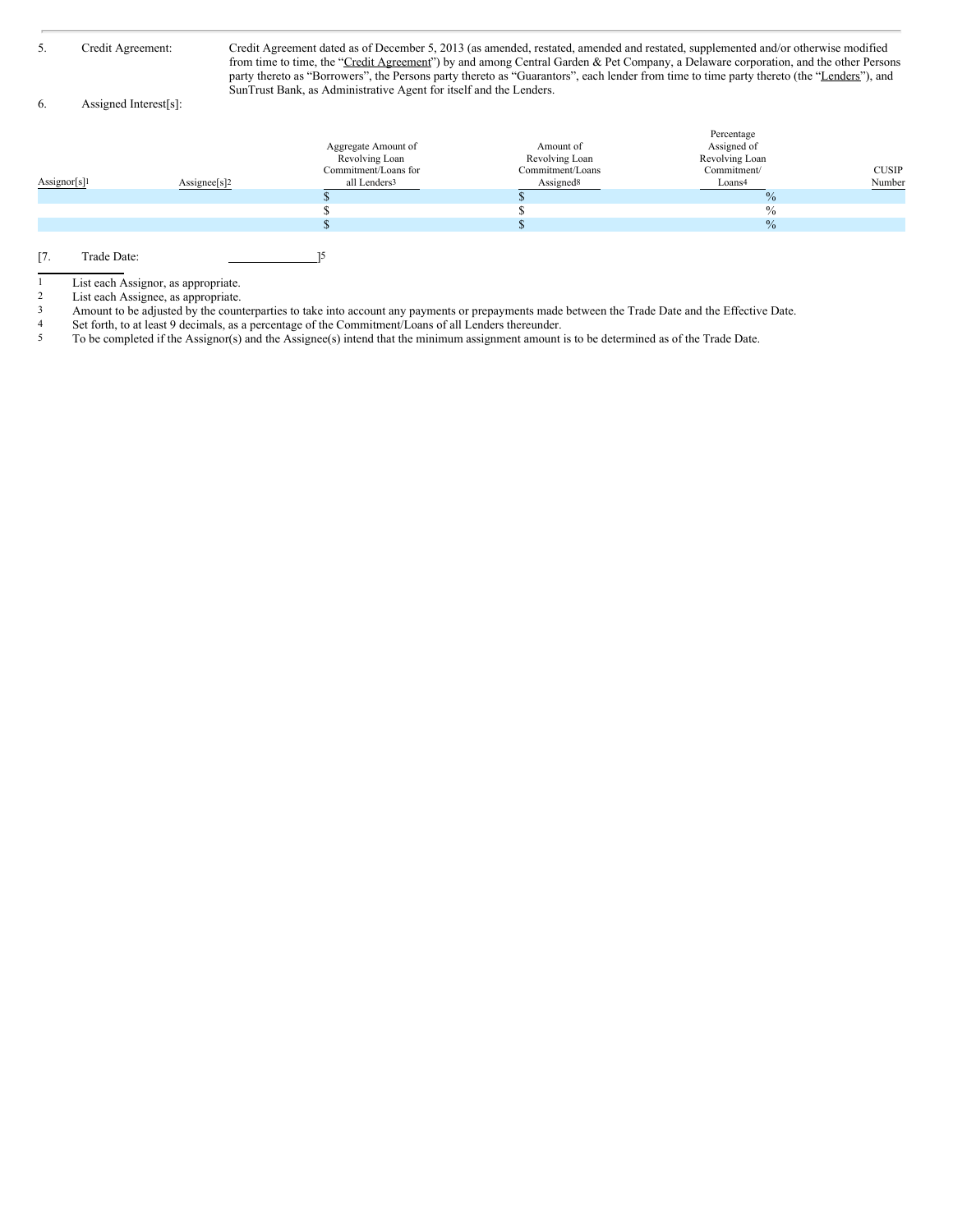Effective Date: , 20 [TO BE INSERTED BY ADMINISTRATIVE AGENT AND WHICH SHALL BE THE EFFECTIVE DATE OF RECORDATION OF TRANSFER IN THE REGISTER THEREFOR.]

The terms set forth in this Assignment and Assumption are hereby agreed to:

ASSIGNOR [NAME OF ASSIGNOR]

By:

Title:

**ASSIGNEE** [NAME OF ASSIGNEE]

By: Title: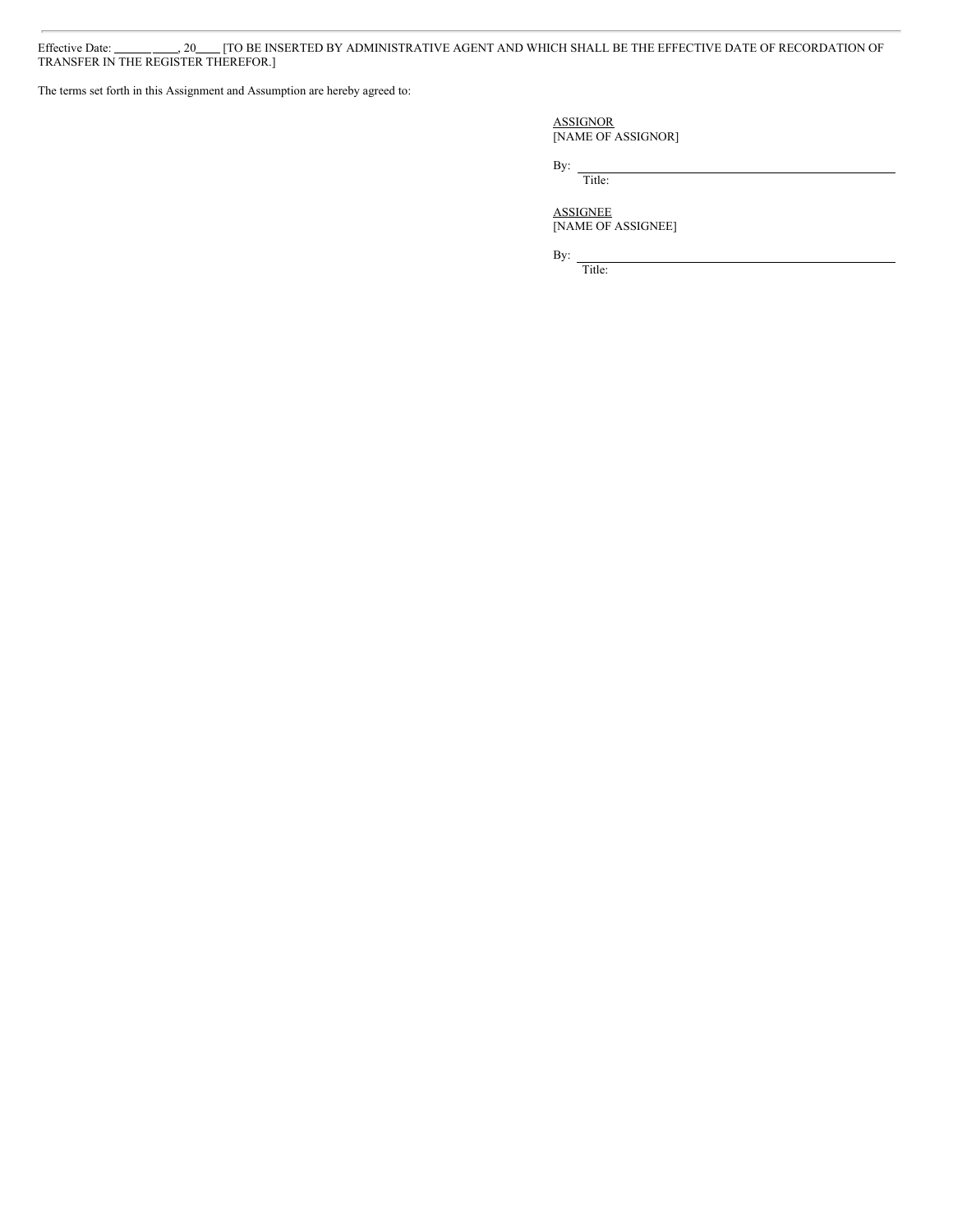### [Consented to and]6 Accepted:

### **SUNTRUST BANK**, as Administrative Agent

By:

Title:

[Consented to:]7

### **CENTRAL GARDEN & PET COMPANY**, as Borrower Representative

By

Name: Title:]

6 To be added only if the consent of the Administrative Agent is required by the terms of the Credit Agreement.

7 To be added only if the consent of the Borrower Representative is required by the terms of the Credit Agreement.

B-4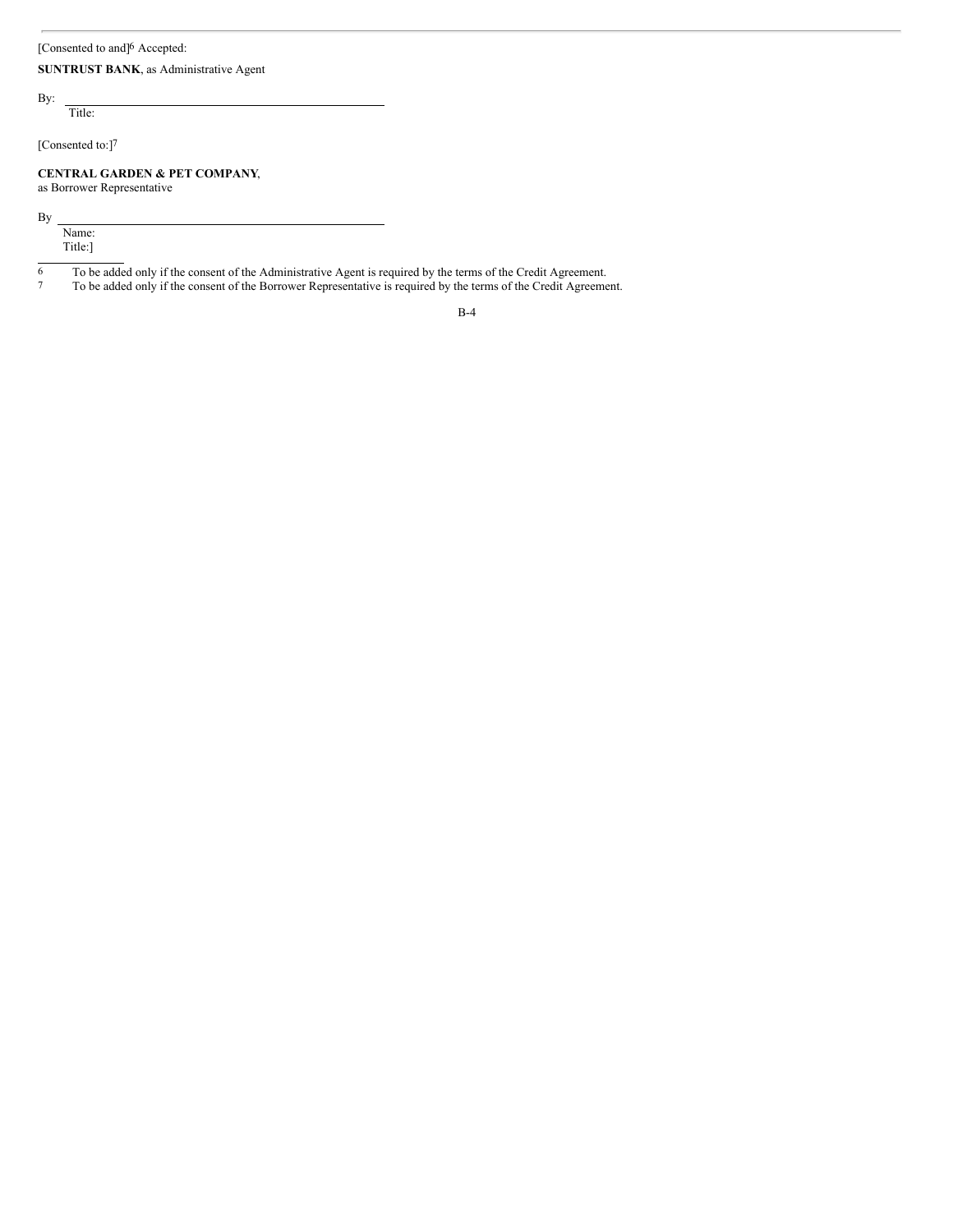#### CREDIT AGREEMENT DATED AS OF DECEMBER 5, 2013, BY AND AMONG CENTRAL GARDEN & PET COMPANY, A DELAWARE CORPORATION, THE OTHER BORROWERS PARTY THERETO, THE GUARANTORS PARTY THERETO, THE SEVERAL BANKS AND OTHER FINANCIAL INSTITUTIONS AND LENDERS FROM TIME TO TIME PARTY THERETO, AND SUNTRUST BANK, AS ADMINISTRATIVE AGENT

#### STANDARD TERMS AND CONDITIONS FOR ASSIGNMENT AND ASSUMPTION

#### 1. Representations and Warranties.

1.1 Assignors. The Assignor (a) represents and warrants that (i) it is the legal and beneficial owner of the Assigned Interest, (ii) the Assigned Interest is free and clear of any lien, encumbrance or other adverse claim, (iii) it has full power and authority, and has taken all action necessary, to execute and deliver this Assignment and Assumption and to consummate the transactions contemplated hereby and (iv) it is [not] a Defaulting Lender; and (b) assumes no responsibility with respect to (i) any statements, warranties or representations made in or in connection with the Credit Agreement or any other Loan Document, (ii) the execution, legality, validity, enforceability, genuineness, sufficiency or value of the Loan Documents or any collateral thereunder, (iii) the financial condition of the Borrower, any of its Subsidiaries or Affiliates or any other Person obligated in respect of any Loan Document, or (iv) the performance or observance by the Borrower, any of its Subsidiaries or Affiliates or any other Person of any of their respective obligations under any Loan Document.

1.2. Assignees. The Assignee (a) represents and warrants that (i) it has full power and authority, and has taken all action necessary, to execute and deliver this Assignment and Assumption and to consummate the transactions contemplated hereby and to become a Lender under the Credit Agreement, (ii) it meets all the requirements to be an assignee under Section 10.4 of the Credit Agreement (subject to such consents, if any, as may be required under Section 10.4 of the Credit Agreement), (iii) from and after the Effective Date, it shall be bound by the provisions of the Credit Agreement as a Lender thereunder and, to the extent of the Assigned Interest, shall have the obligations of a Lender thereunder, (iv) it is sophisticated with respect to decisions to acquire assets of the type represented by the Assigned Interest and either it, or the Person exercising discretion in making its decision to acquire the Assigned Interest, is experienced in acquiring assets of such type, (v) it has received a copy of the Credit Agreement, and has received or has been accorded the opportunity to receive copies of the most recent financial statements delivered pursuant to Section 5.1(b) thereof, as applicable, and such other documents and information as it deems appropriate to make its own credit analysis and decision to enter into this Assignment and Assumption and to purchase the Assigned Interest, (vi) it has, independently and without reliance upon the Administrative Agent or any other Lender and based on such documents and information as it has deemed appropriate, made its own credit analysis and decision to enter into this Assignment and Assumption and to purchase the Assigned Interest, and (vii) if it is a Foreign Person attached to the Assignment and Assumption

#### CENTRAL-ASSIGNMENT AND ACCEPTANCE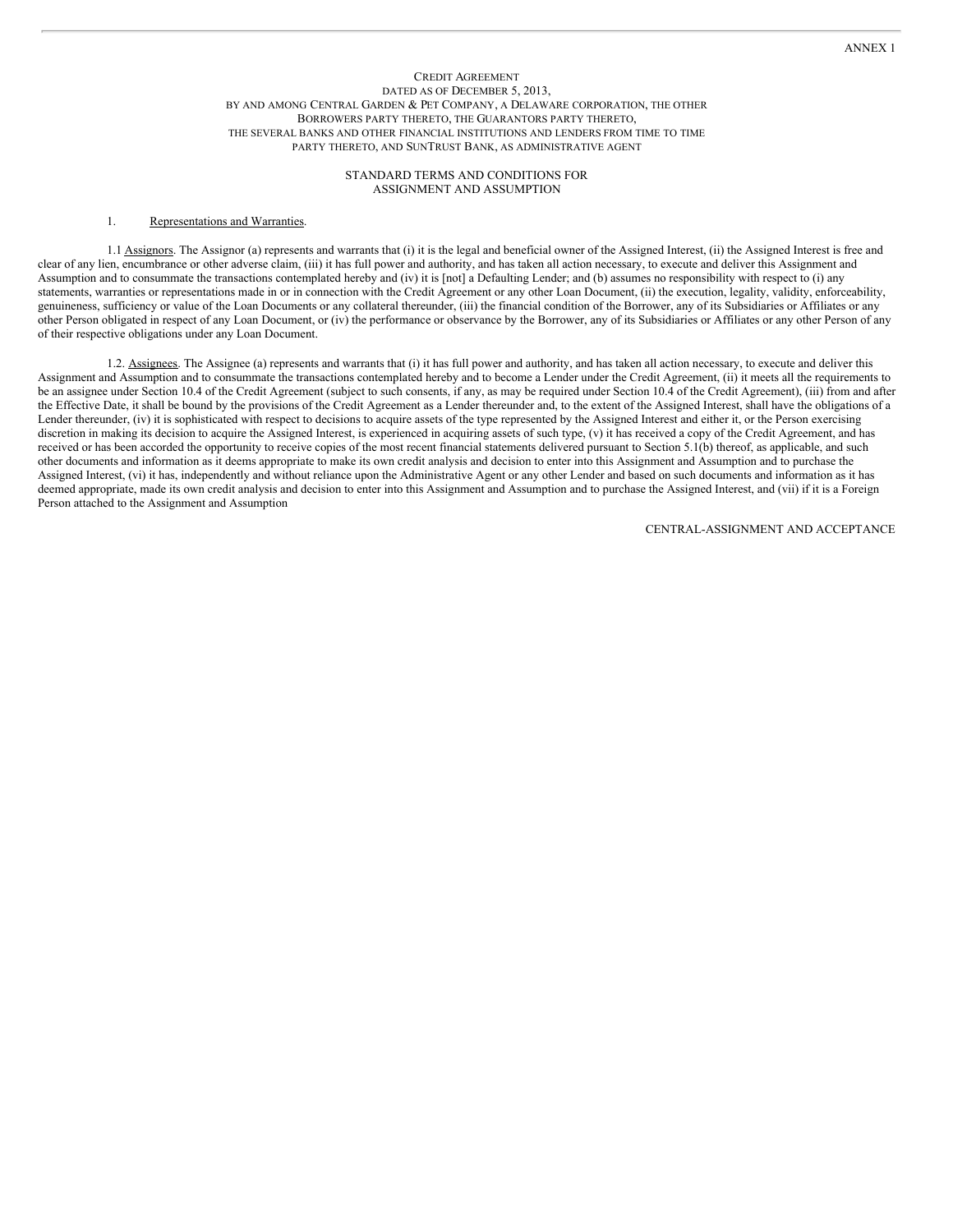is any documentation required to be delivered by it pursuant to the terms of the Credit Agreement, duly completed and executed by the Assignee; and (b) agrees that (i) it will, independently and without reliance on the Administrative Agent, the Assignor or any other Lender, and based on such documents and information as it shall deem appropriate at the time, continue to make its own credit decisions in taking or not taking action under the Loan Documents, and (ii) it will perform in accordance with their terms all of the obligations which by the terms of the Loan Documents are required to be performed by it as a Lender.

2. Payments. From and after the Effective Date, the Administrative Agent shall make all payments in respect of the Assigned Interest (including payments of principal, interest, fees and other amounts) to the Assignor for amounts which have accrued to but excluding the Effective Date and to the Assignee for amounts which have accrued from and after the Effective Date. Notwithstanding the foregoing, the Administrative Agent shall make all payments of interest, fees or other amounts paid or payable in kind from and after the Effective Date to the Assignee.

3. General Provisions. This Assignment and Assumption shall be binding upon, and inure to the benefit of, the parties hereto and their respective successors and assigns. This Assignment and Assumption may be executed in any number of counterparts, which together shall constitute one instrument. Delivery of an executed counterpart of a signature page of this Assignment and Assumption by telecopy shall be effective as delivery of a manually executed counterpart of this Assignment and Assumption. This Assignment and Assumption shall be governed by, and construed in accordance with, the law of the State of New York.

CENTRAL-ASSIGNMENT AND ACCEPTANCE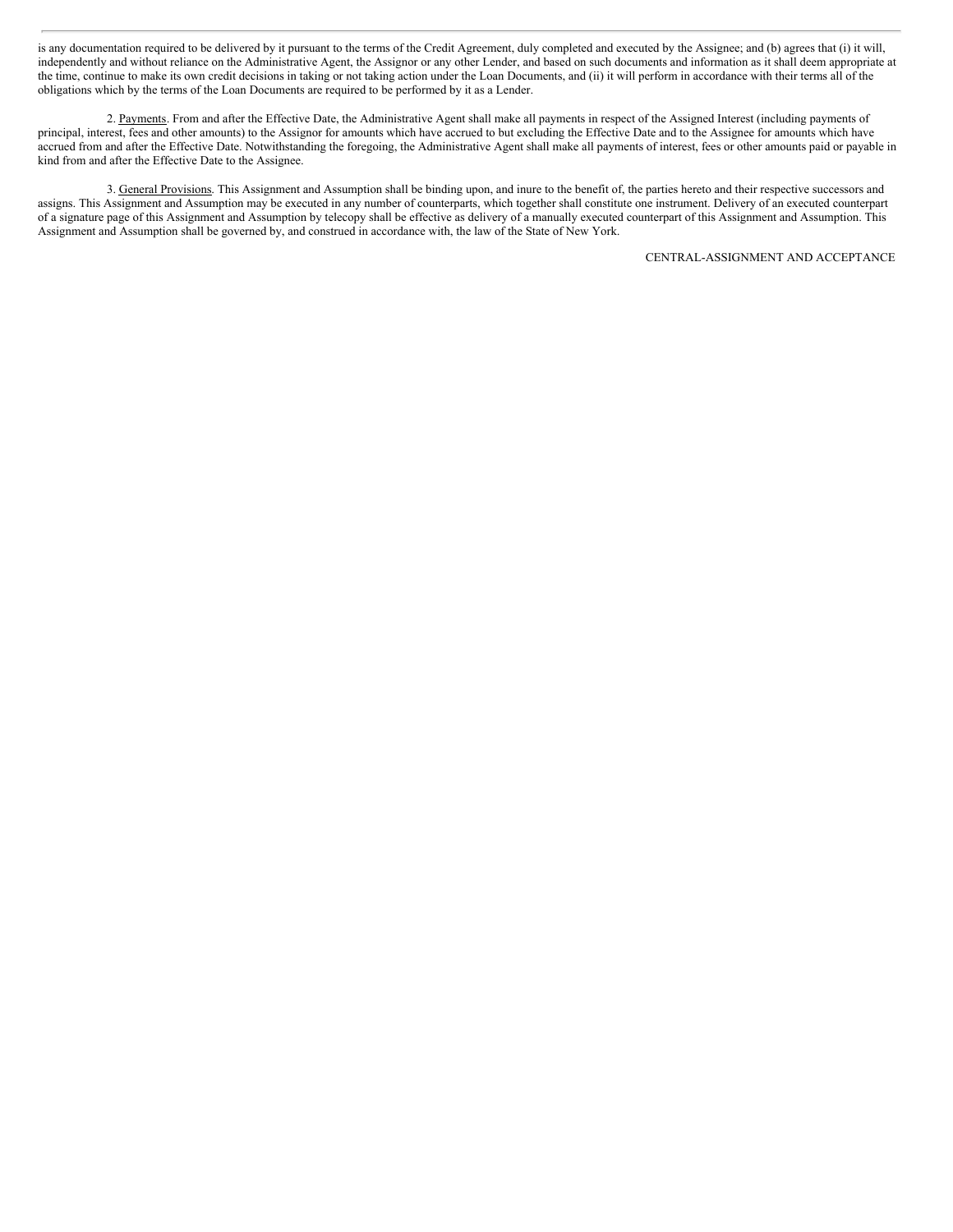# **EXHIBIT C**

## **FORM OF BORROWING BASE CERTIFICATE**

[Provided Separately by Administrative Agent]

C-1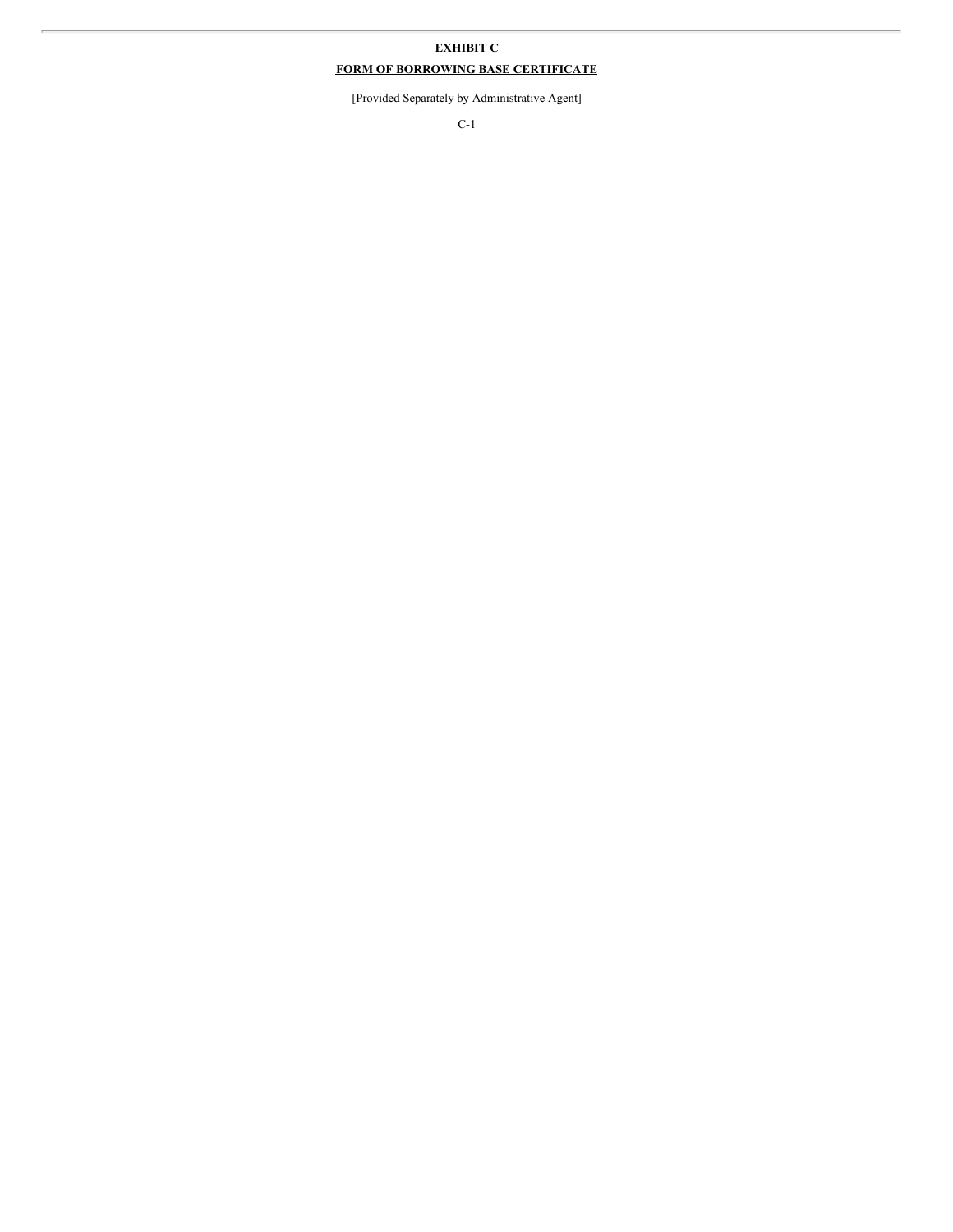### **EXHIBIT D**

### **FORM OF COMPLIANCE CERTIFICATE**

The undersigned hereby certifies to the Administrative Agent that he or she is an Authorized Signatory of CENTRAL GARDEN & PET COMPANY, a Delaware corporation (the "Parent"). In connection with that certain Credit Agreement dated as of December 5, 2013 (as amended, restated, supplemented or otherwise modified from time to time, the "Credit Agreement"), by and among the Parent, the other Persons party thereto from time to time as Borrowers (together with the Parent, each a Borrower," and collectively, the "Borrowers"), the Persons party thereto from time to time as Guarantors, the financial institutions party thereto from time to time as Lenders (the "Lenders"), and SunTrust Bank, as the Administrative Agent (together with its successors and assigns in such capacity, the "Administrative Agent"), the undersigned, as the Borrower Representative, does hereby further certify to the Administrative Agent in the undersigned's capacity as Chief Financial Officer of the Parent and not in the undersigned's individual capacity that:

1. The arithmetical calculations required to establish whether or not the Credit Parties are in compliance with the requirements of the Financial Covenants (whether or not the Credit Parties are otherwise required to satisfy such covenant at the time this Compliance Certificate is delivered) as at the end of the applicable fiscal quarter (the "Specified Period") are set forth on Schedule 1 attached hereto (with detailed calculations attached hereto asAnnex 1);

2. No change in GAAP or the application thereof has occurred since the date of the Parent's audited financial statements delivered on the Agreement Date[, except as set forth on Schedule 2 (which schedule specifies the effect of such change on the financial statements accompanying this Compliance Certificate)]; and

3. To the best of the undersigned's knowledge, no Default or Event of Default has occurred as at the end of the Specified Period [, except as described on Schedule 3 attached hereto (which schedule describes the nature of such Default or Event of Default, when it occurred, whether it is continuing and specifies what action the Borrowers have taken or propose to take with respect thereto)].

Capitalized terms used herein and not otherwise defined are used as defined in the Credit Agreement.

[Signatures on following page.]

D-1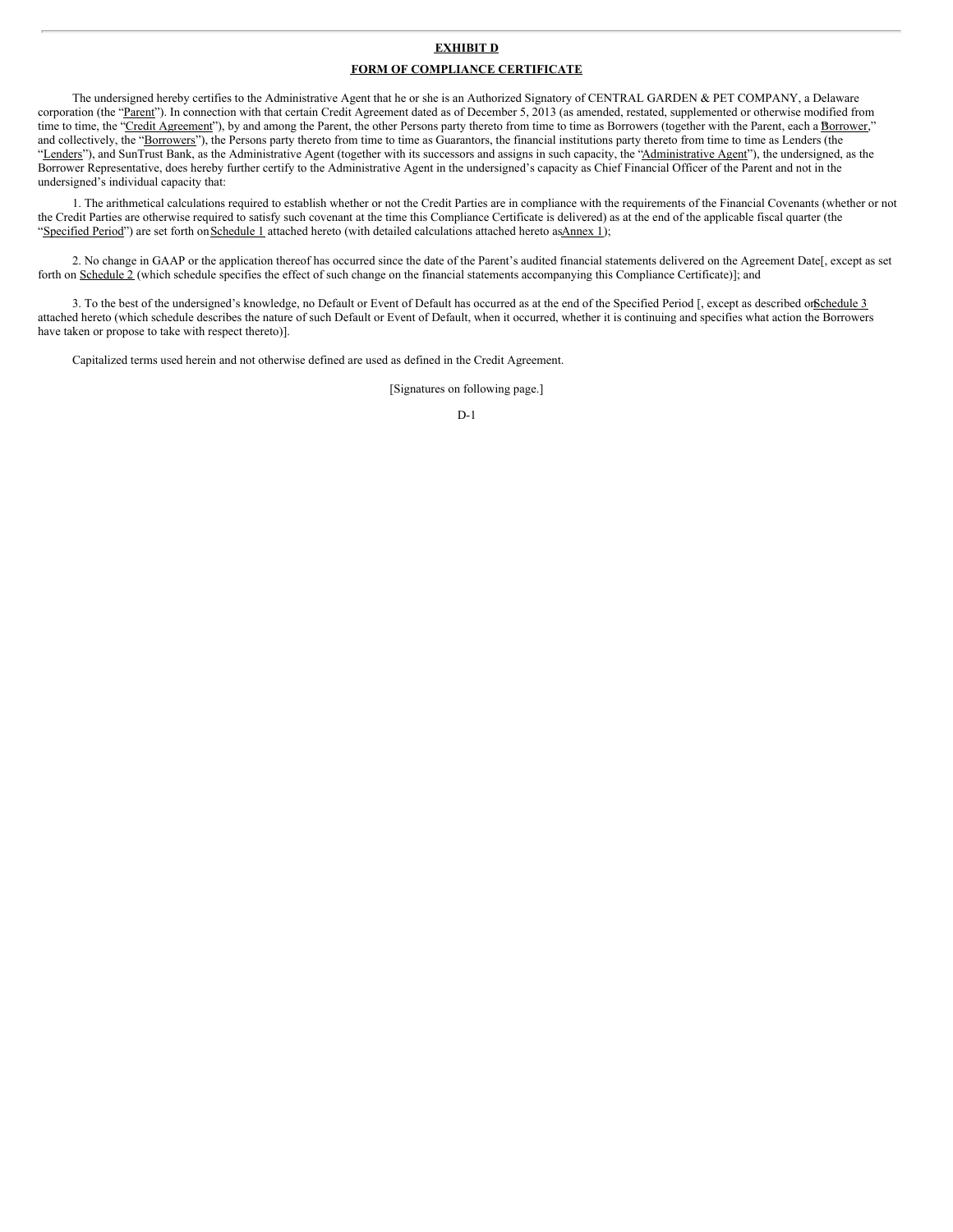IN WITNESS WHEREOF, the undersigned, in the undersigned's capacity as Chief Financial Officer of the Parent and as the Borrower Representative, and not in the undersigned's individual capacity, has caused this Compliance Certificate to be executed on behalf the Borrowers as of  $[\_\_\_\_\_$  20 $[\_\_\_\_\$ 

## CENTRAL GARDEN & PET COMPANY

By:

Name:<br>Title: Chief Financial Officer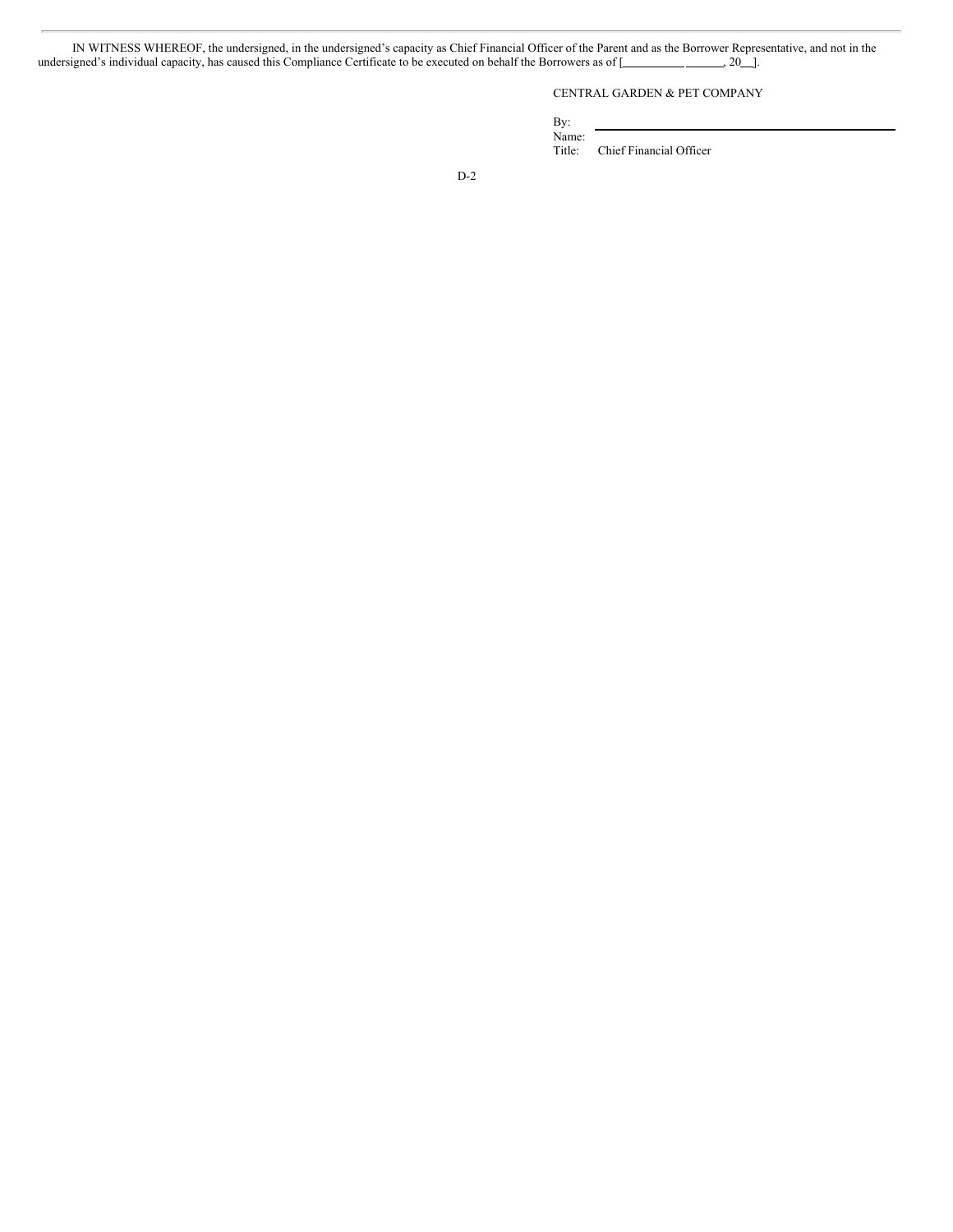## **SCHEDULE 1**

[ATTACH DETAILED FINANCIAL CALCULATIONS]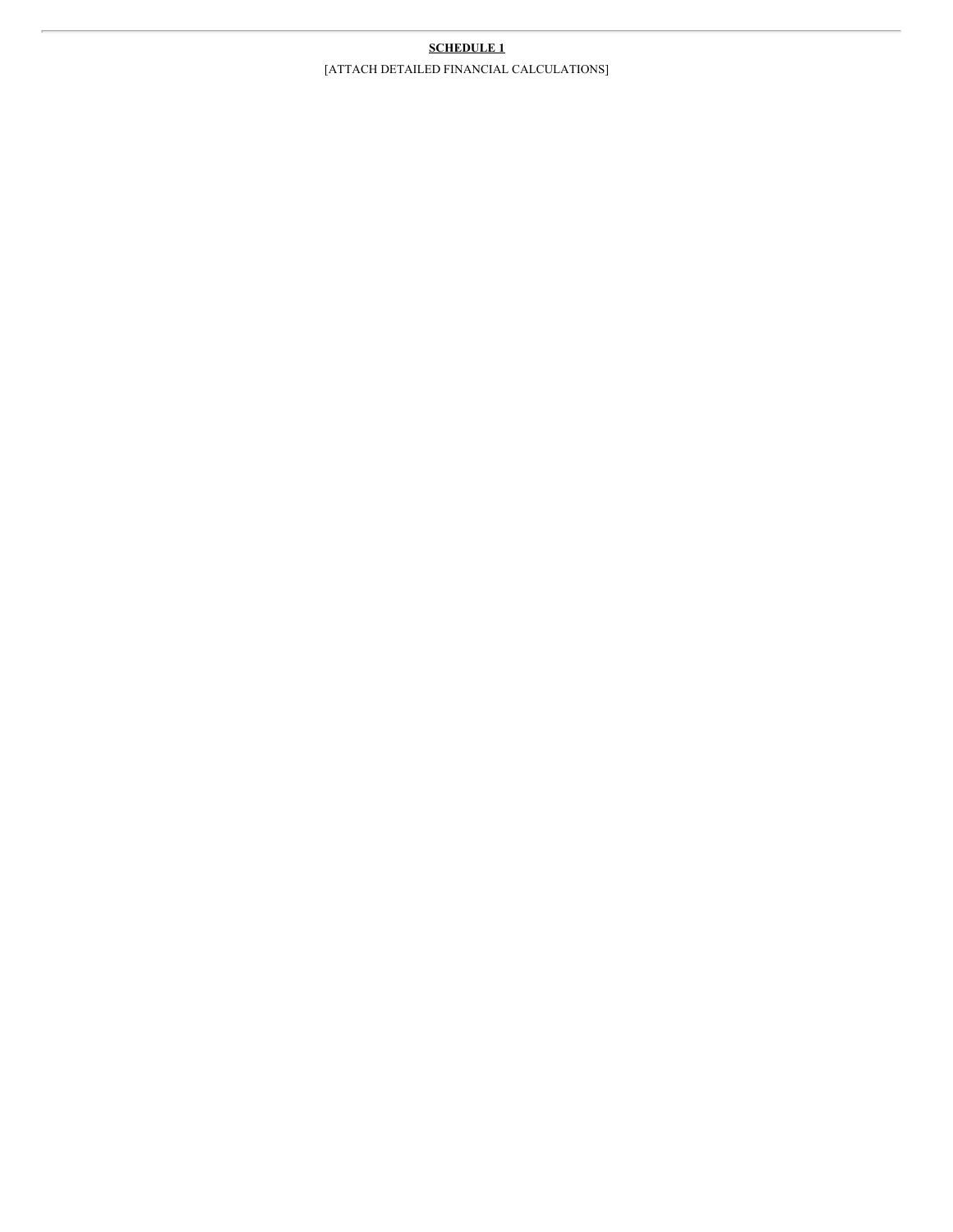# **EXHIBIT E**

### **FORM OF NOTICE OF CONVERSION/CONTINUATION**

 $, 20 \square$ 

I, [ ], the [ ] and an Authorized Signatory of CENTRAL GARDEN & PET COMPANY, a Delaware corporation (the "Parent"), do hereby certify on behalf of the Borrowers in the capacity of Borrower Representative (as defined in the Credit Agreement), and not in my individual capacity, pursuant to the provisions of that certain Credit Agreement dated as of December 5, 2013 (as amended, restated, supplemented, or otherwise modified from time to time, the "Credit Agreement"; capitalized terms used herein without definitions shall have the meanings ascribed thereto in the Credit Agreement), by and among the Parent, the other Persons party thereto from time to time as Borrowers (together with the Parent, each a "Borrower" and collectively, the "Borrowers"), the Persons party thereto from time to time as Guarantors, the financial institutions party thereto from time to time as Lenders (the "Lenders"), and SunTrust Bank, as the Administrative Agent (together with its successors in such capacity the "Administrative Agent"), that, with respect to the existing outstanding [Base Rate / Eurodollar] Advance under the Revolving Loan Commitment in the original principal amount of  $\[\ \ ]$ ,

(a) such [Base Rate / Eurodollar] Advance shall be converted or continued as follows:

- (i)  $\S$   $\S$  of such amount shall be converted to a Base Rate Advance, effective  $\S$ ,  $\S$   $\[$ DATE];
- (ii)  $\begin{bmatrix} \text{Si} \\ \text{Si} \end{bmatrix}$  of such amount shall be [converted to /continued as] a Eurodollar Advance with an Interest Period of [1000] months, effective [ , ][DATE];
- (iii)  $\S$ [\_\_\_\_\_\_\_\_\_] of such amount shall be repaid on [\_\_\_\_\_\_\_\_\_\_\_\_\_\_\_] [DATE]; and
- (b) [after giving effect to the foregoing, the number of Eurodollar Advances outstanding will not exceed fifteen (15); and]1

(c) [no Default or Event of Default exists at the time of the requested continuation of or conversion to a Eurodollar Advance specified above.2]

The foregoing instructions shall be irrevocable. This Notice of Conversion/Continuation shall be a Loan Document.

1 To be included in the case of a requested continuation of or conversion to Eurodollar Advances.<br>2 To be included in the case of a requested continuation of or conversion to Eurodollar Advances.

2 To be included in the case of a requested continuation of or conversion to Eurodollar Advances.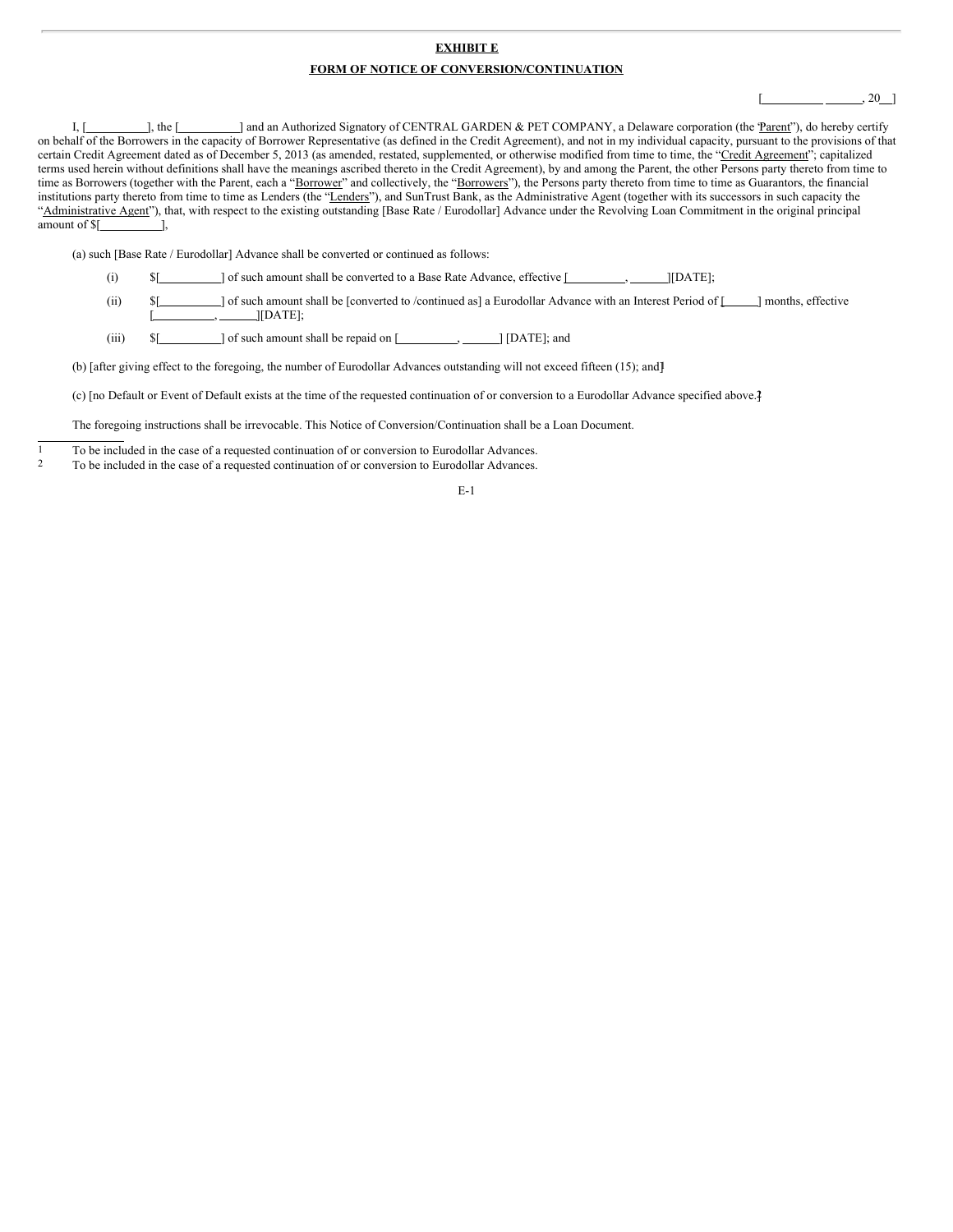IN WITNESS WHEREOF, the undersigned in its capacity as the Borrower Representative, acting through an Authorized Signatory, has caused this Notice of Conversion/Continuation to executed, as of the date first written above.

### CENTRAL GARDEN & PET COMPANY, a Delaware corporation

By: Name: Title: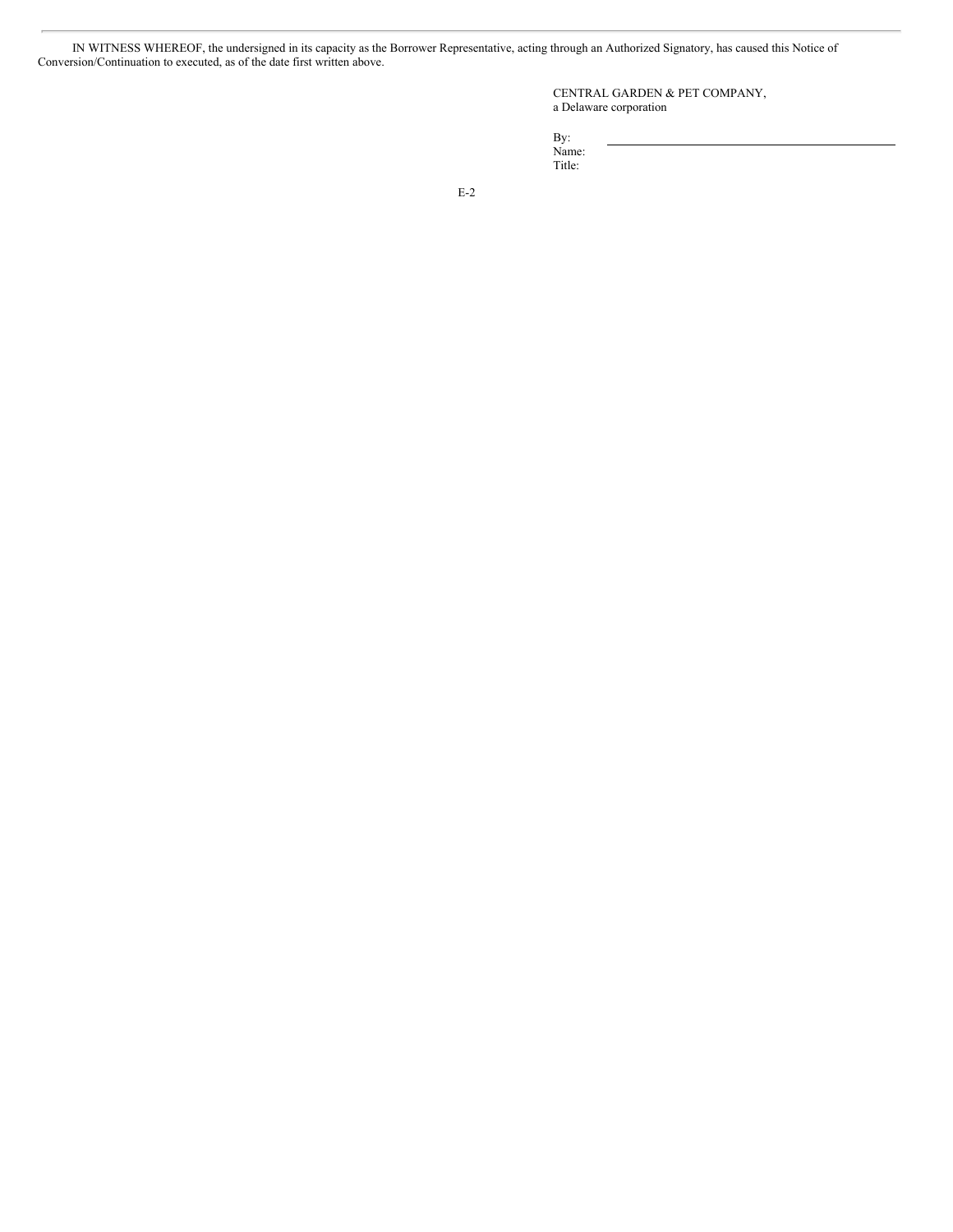### **EXHIBIT F**

### **FORM OF REQUEST FOR ADVANCE**

I, [ [ ], the [ ] and an Authorized Signatory of CENTRAL GARDEN & PET COMPANY, a Delaware corporation (the  $\frac{Parent''}{Parent''}$ ), do hereby certify on behalf of the Borrowers in the capacity of the Borrower Representative (as defined in the Credit Agreement), and not in my individual capacity, pursuant to the provisions of that certain Credit Agreement dated as of December 5, 2013 (as amended, restated, supplemented or otherwise modified from time to time, the "Credit Agreement"; capitalized terms used herein without definitions shall have the meanings ascribed thereto in the Credit Agreement), by and among the Parent, the other Persons party thereto from time to time as Borrowers (together with the Parent, each a "Borrower" and collectively, the "Borrowers"), the Persons party thereto from time to time as Guarantors, the financial institutions party thereto from time to time as Lenders (the "Lenders"), and SunTrust Bank, as the Administrative Agent (together with its successors and assigns in such capacity, the "Administrative Agent"), that:

1. The Borrower Representative hereby requests [a Eurodollar Advance in the amount of \$[  $\Box$  with an Interest Period of  $\Box$  months][a Base Rate Advance in the amount of \$ ], under the Revolving Loan Commitment [in the form of a Swing Loan]. The proceeds of the Advance should be wired on behalf of the Borrowers as set forth below. The foregoing instructions shall be irrevocable.

Bank Name: Bank Address: ABA#: Account Name: Account Number: Federal Tax I.D. #:

2. After giving effect to the foregoing, the number of Eurodollar Advances outstanding will not exceed fifteen (15).

3. All of the representations and warranties of the Credit Parties under the Credit Agreement and the other Loan Documents, which, pursuant to Section 5.4 of the Credit Agreement, are made at and as of the time of the Advance requested hereby, are true and correct in all material respects (other than those qualified by materiality or Materially Adverse Effect, which are true and correct in all respects), both before and after giving effect to such Advance, except to the extent such representations and warranties expressly relate solely to a specific, earlier date (in which case, such representation and warranties shall have been true and correct in all material respects (other than those qualified by materiality or Materially Adverse Effect, which shall have been true and correct in all respects) as of such earlier date), and all applicable conditions set forth in Section 4.1 (solely in the case of the initial borrowing on the Agreement Date) and Section 4.2 of the Credit Agreement have been satisfied or waived.

F-1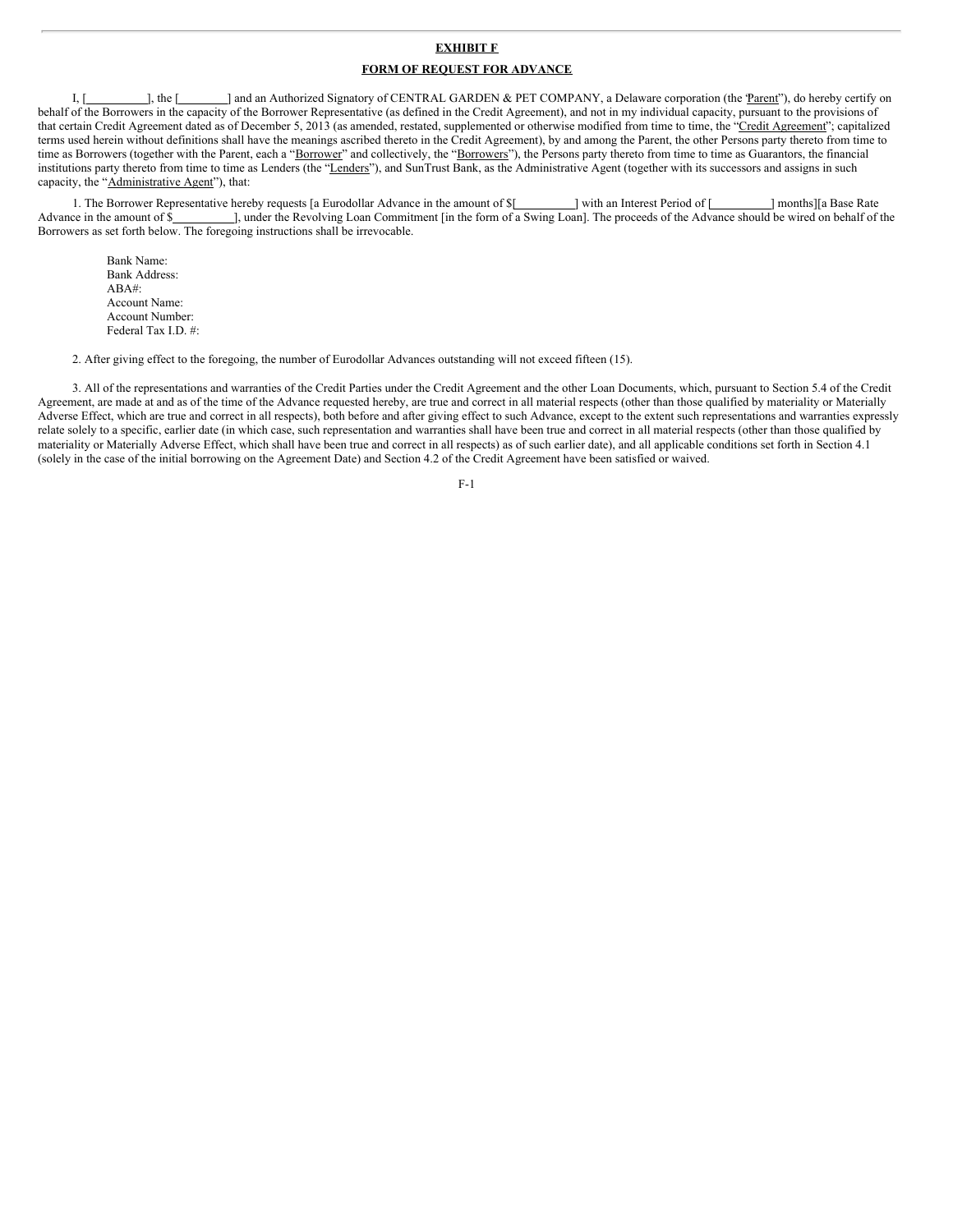4. On the date of the Advance requested hereby and after giving effect thereto, no Default or Event of Default exists.

5. The most recent Borrowing Base Certificate delivered to the Administrative Agent pursuant to Section 7.5(a) of the Credit Agreement demonstrates that after giving effect to the making of the Advance and any Reserves imposed since the delivery of such Borrowing Base Certificate, no Overadvance exists.

6. Since June 29, 2013, there has been no change which has had or could reasonably be expected to have a Materially Adverse Effect.

[Remainder of Page Intentionally Left Blank]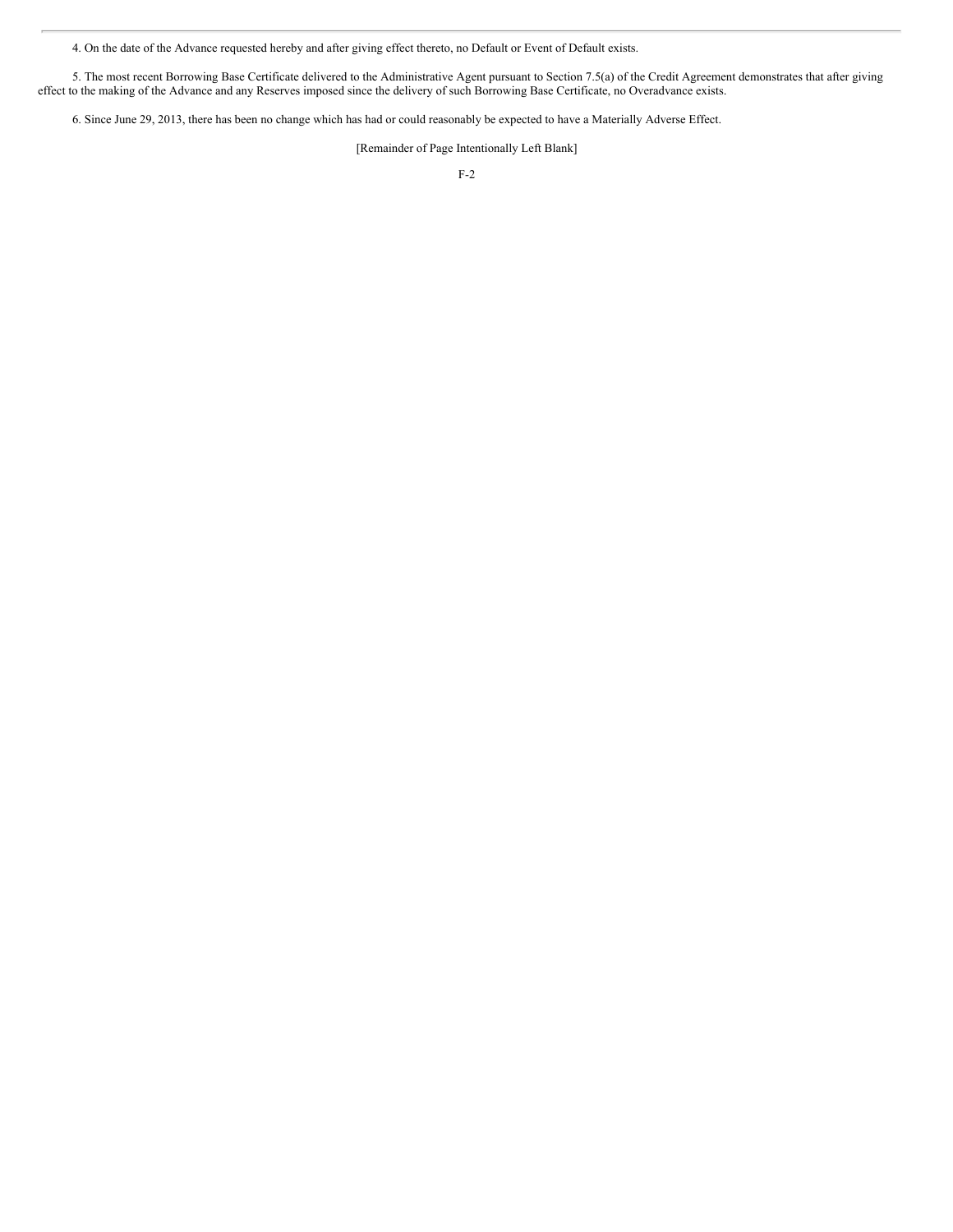IN WITNESS WHEREOF, the undersigned in its capacity as the Borrower Representative, acting through an Authorized Signatory, has caused this Request for Advance to be executed as of  $[\_\_]$ , 20\_.

# CENTRAL GARDEN & PET COMPANY, a Delaware corporation

By: Name: Title: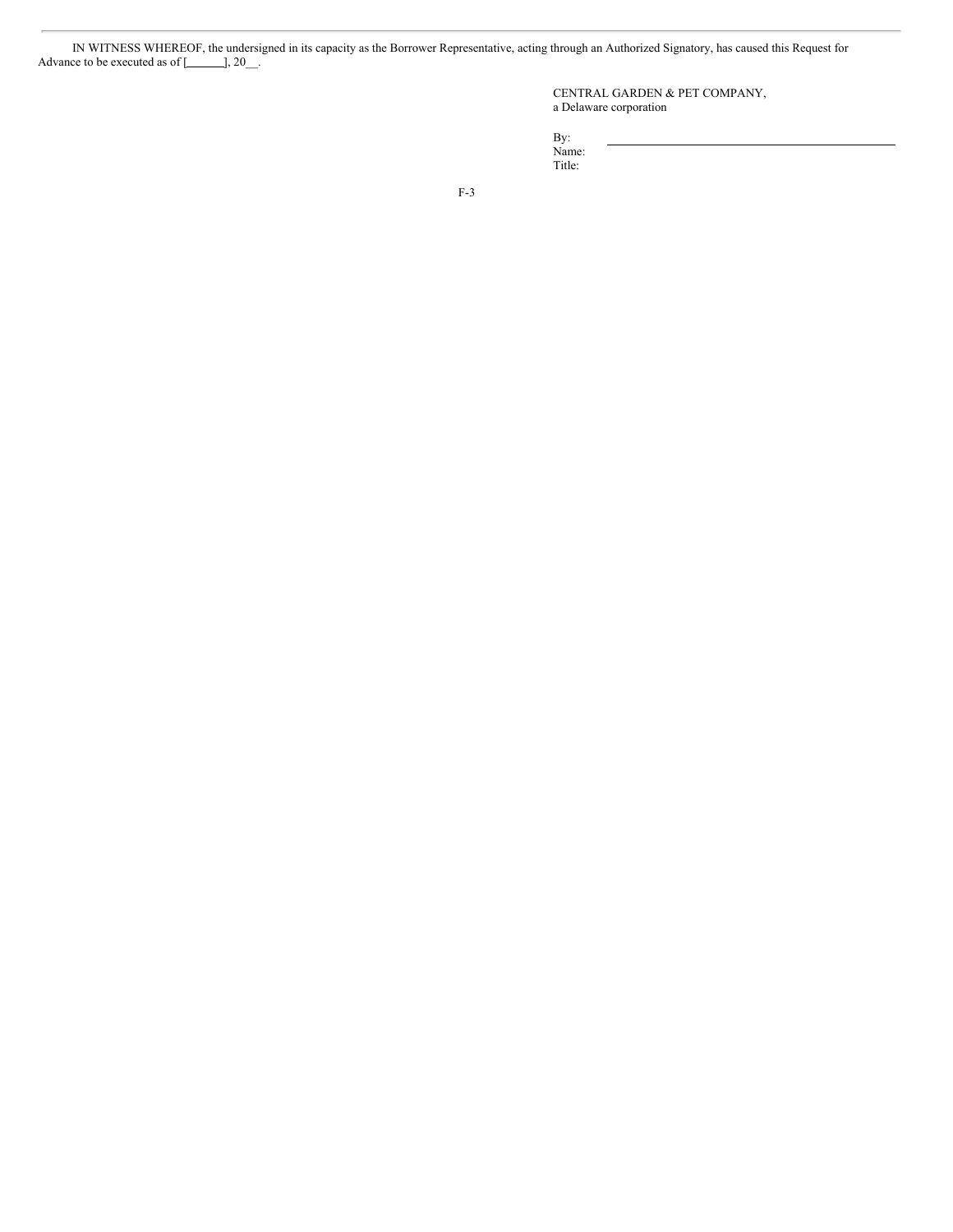### **EXHIBIT G**

### **FORM OF REQUEST FOR ISSUANCE OF LETTER OF CREDIT**

I, [ ], the [ ] and an Authorized Signatory of CENTRAL GARDEN & PET COMPANY, a Delaware corporation (the "Parent"), do hereby certify on behalf of the Borrowers in the capacity of the Borrower Representative, and not in my individual capacity, pursuant to the provisions of that certain Credit Agreement dated as of December 5, 2013 (as amended, restated, supplemented or otherwise modified from time to time, the "Credit Agreement"; capitalized terms used herein without definitions shall have the meanings ascribed thereto in the Credit Agreement), by and among the Parent, the other Persons party thereto from time to time as Borrowers (together with the Parent, each a "Borrower" and collectively, the "Borrowers"), the Persons party thereto from time to time as Guarantors, the financial institutions party thereto from time to time as Lenders (the "Lenders"), and SunTrust Bank, as the Administrative Agent (together with its successors and assigns in such capacity, the "Administrative Agent"), that:

1. The Borrower Representative hereby requests that [1000], as Issuing Bank, issue a [Commercial][Standby] Letter of Credit under the Letter of Credit Commitment in the amount of  $\frac{1}{\sqrt{2}}$  to be issued on  $\frac{1}{\sqrt{2}}$  20  $\frac{1}{\sqrt{2}}$  (the "Effective Date") for the account of the Borrowers and for the benefit of  $\boxed{\phantom{2}}$  (the "Beneficiary") to expire on  $[$   $]$ .

2. Attached hereto as  $Exhibit A$  is a duly completed Letter of Credit application.

3. As of the Effective Date and after giving effect to the issuance of the Letter of Credit requested hereunder, (i) no Overadvance exists or would result therefrom, and (ii) the Aggregate Amount of all Letter of Credit Obligations then outstanding will not exceed the Letter of Credit Commitment.

4. All of the representations and warranties of the Credit Parties under the Credit Agreement and the other Loan Documents, which, pursuant to Section 5.4 of the Credit Agreement, are made at and as of the time of the issuance of the Letter of Credit requested hereby, are true and correct in all material respects (other than those qualified by materiality or Materially Adverse Effect, which are true and correct in all respects), both before and after giving effect to the issuance of such Letter of Credit, except to the extent such representations and warranties expressly relate solely to a specific, earlier date (in which case, such representations and warranties shall have been true and correct in all material respects (other than those qualified by materiality or Materially Adverse Effect, which shall have been true and correct in all respects) as of such earlier date), and all applicable conditions set forth in Section 4.1 (solely in the case of the any Letter of Credit issued on the Agreement Date) and Section 4.2 of the Credit Agreement have been satisfied or waived.

5. On the date of the issuance of the Letter of Credit requested hereby and after giving effect thereto, no Default or Event of Default exists.

G-1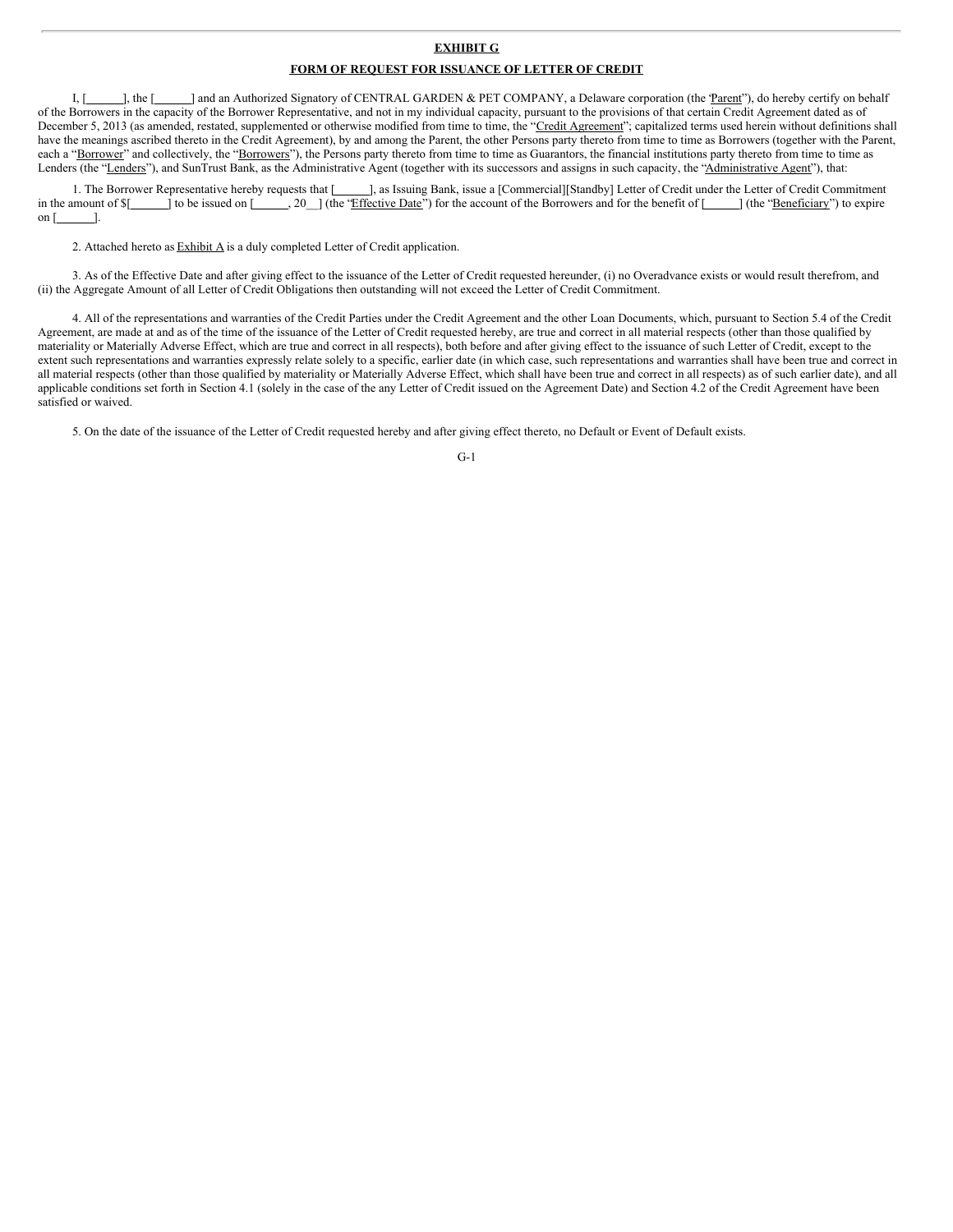6. The most recent Borrowing Base Certificate delivered to the Administrative Agent pursuant to Section 7.5(a) of the Credit Agreement demonstrates that, after giving effect to the issuance of the Letter of Credit requested hereby and any Reserves imposed since the delivery of such Borrowing Base Certificate, no Overadvance exists.

7. Since June 29, 2013, there has been no change which has had or could reasonably be expected to have a Materially Adverse Effect.

[Remainder of Page Intentionally Left Blank]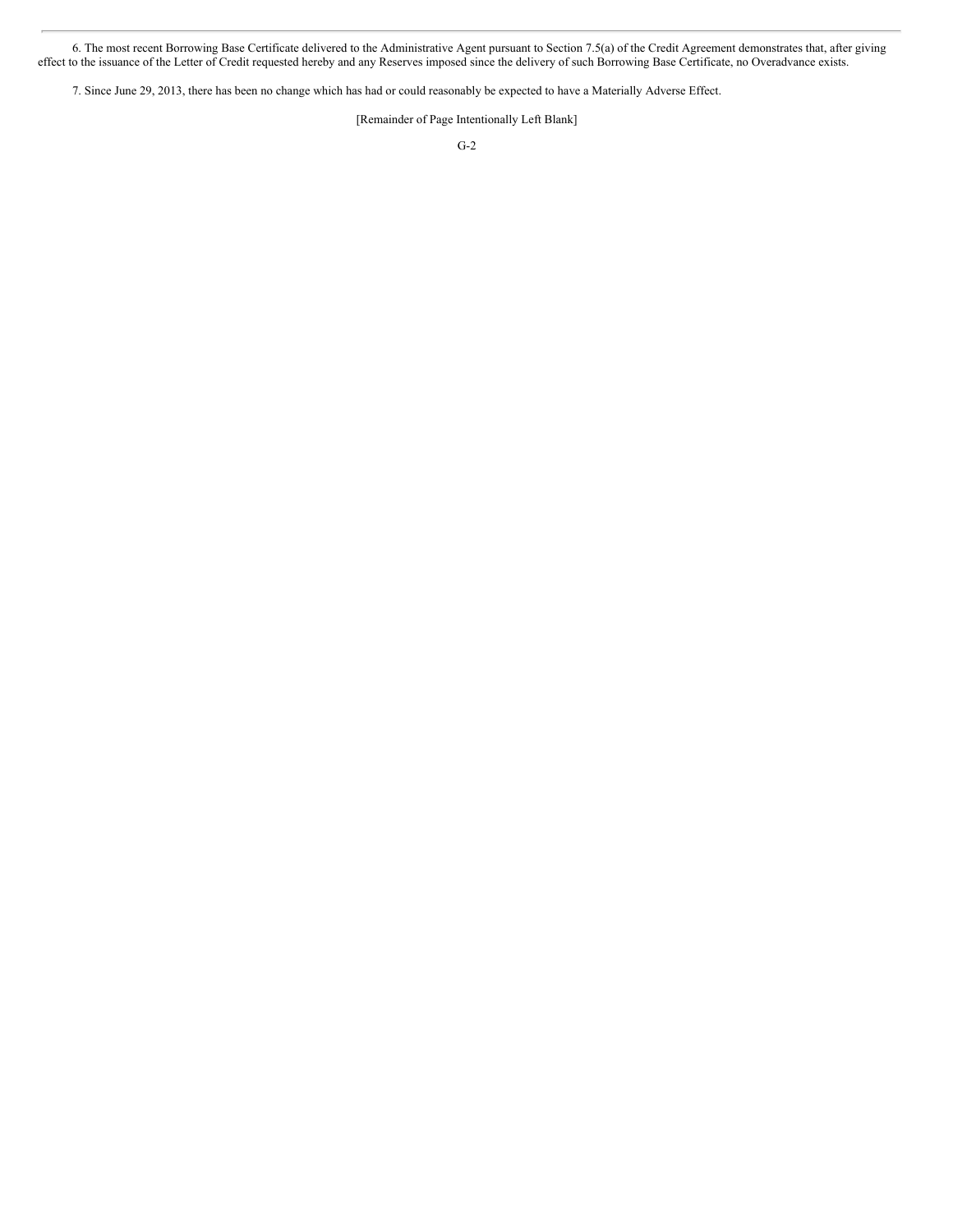IN WITNESS WHEREOF, the undersigned in its capacity as the Borrower Representative acting through an Authorized Signatory, has caused this Request for Issuance of Letter of Credit to be executed on the  $\_\_\_\_$  day of  $\_\_\_\_$ , 20  $\_\_\_\_\_\_\_\_\$ .

# CENTRAL GARDEN & PET COMPANY, a Delaware corporation

By: Name: Title: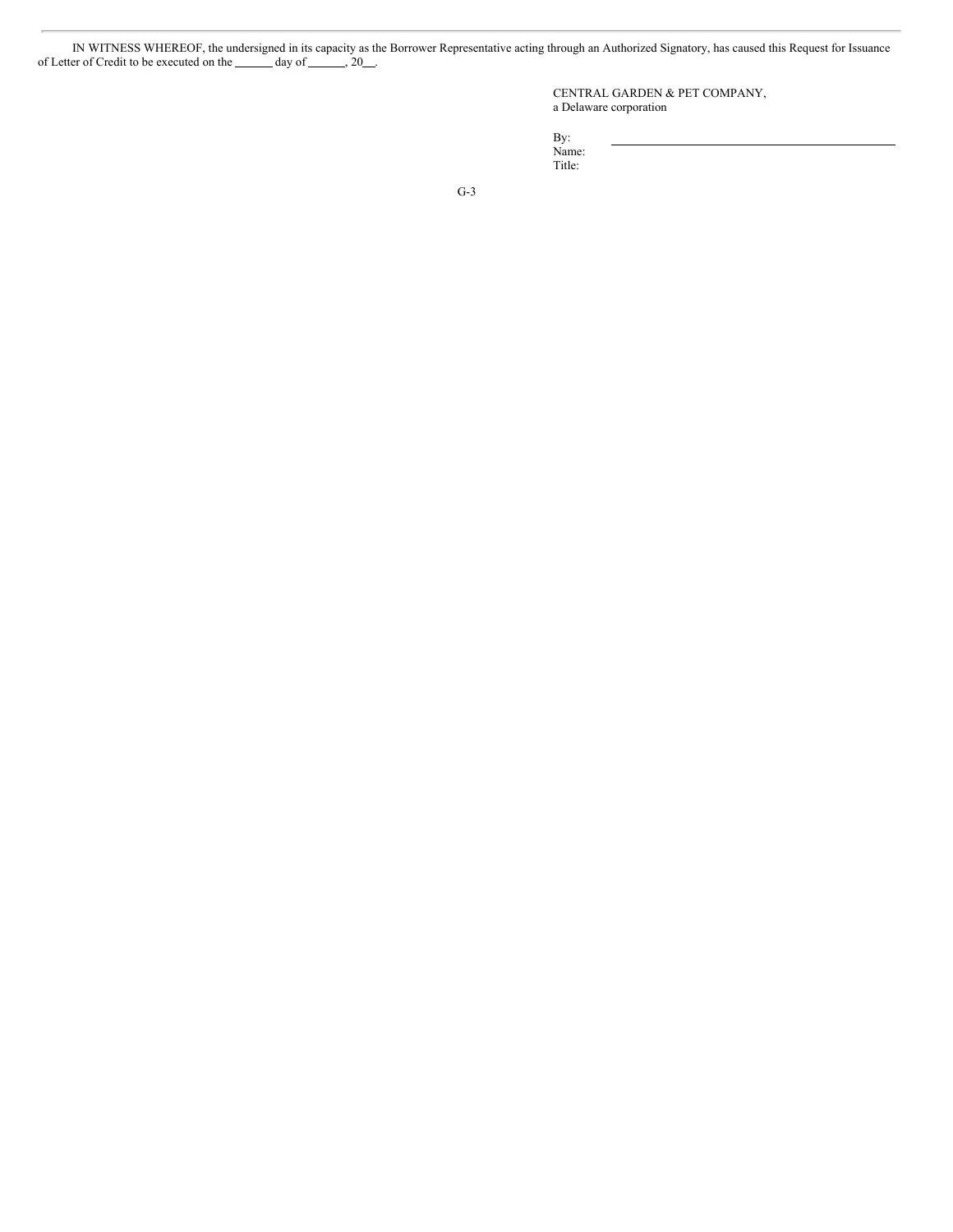Exhibit A [Attach Letter of Credit Application]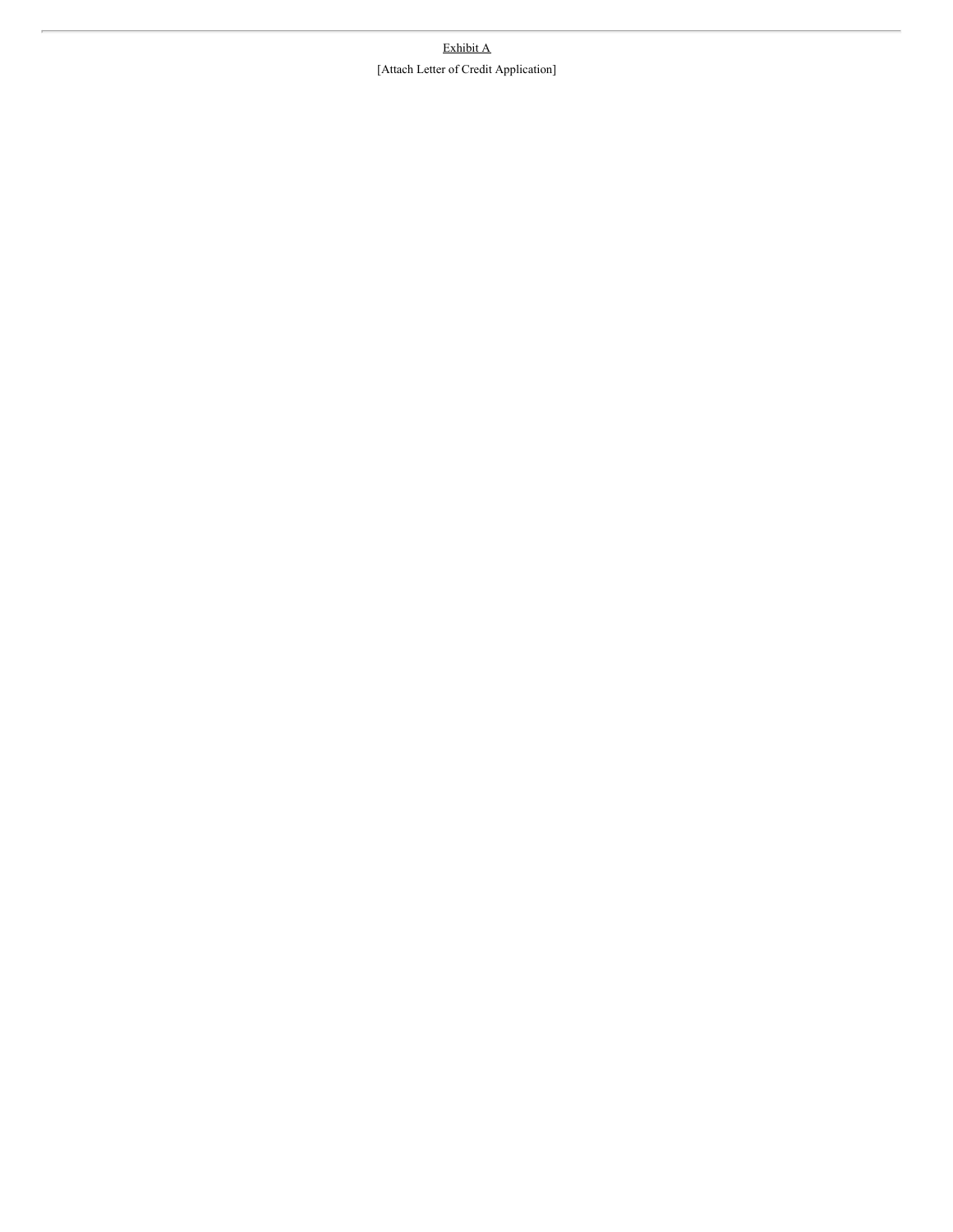# **EXHIBIT H FORM OF REVOLVING LOAN NOTE**

US \$ [DATE]

FOR VALUE RECEIVED, the undersigned, CENTRAL GARDEN & PET COMPANY, a Delaware corporation (the 'Parent''), and each of the other Borrowers signatory hereto (together with the Parent, each a "Borrower" and collectively, the "Borrowers"), hereby promises to pay to the order of [ ] (hereinafter, together with its successors and permitted assigns, the "Lender"), at the office of the Administrative Agent (as defined below), in immediately available funds, the principal sum of [ and ]/100 DOLLARS (\$[ ]) of United States funds, or, if less, the aggregate unpaid principal amount of the Revolving Loans advanced by the Lender to the Borrowers under the Credit Agreement, plus interest as hereinafter provided, in accordance with the terms of the Credit Agreement.

This Note is one of the Revolving Loan Notes referred to in that certain Credit Agreement dated as of December 5, 2013 (as amended, restated, supplemented, or otherwise modified from time to time, the "Credit Agreement"), by and among the Parent, the other Persons party thereto from time to time as Borrowers (together with the Parent, each a "Borrower" and collectively, the "Borrowers"), the Persons party thereto from time to time as Guarantors, the financial institutions party thereto from time to time as Lenders (the "Lenders"), and SunTrust Bank, as the Administrative Agent (together with its successors and assigns in such capacity, the "Administrative Agent"). All capitalized terms used herein shall have the meanings ascribed to such terms in the Credit Agreement except to the extent such capitalized terms are otherwise defined herein.

All principal amounts and other Obligations then outstanding shall be due and payable in full on the Maturity Date, or such earlier date as the Revolving Loans shall be due and payable in full, in cash, whether by acceleration or otherwise, pursuant to the Credit Agreement. The principal outstanding hereunder is also subject to repayment and prepayment from time to time as provided in the Credit Agreement.

The Borrowers shall be entitled to borrow, repay and re-borrow funds hereunder pursuant to the terms and conditions of the Credit Agreement. Prepayment of the principal amount of any Revolving Loan may be made only as provided in the Credit Agreement.

The Borrowers hereby promise to pay interest on the unpaid principal amount hereof at the rates and at such times and in such manner as are provided under the Credit Agreement.

In no event shall the amount of interest and other charges for the use of money payable hereunder exceed the maximum amounts permissible under any law that a court of competent jurisdiction shall, in a final determination, deem applicable. Anything contained herein to the contrary notwithstanding, if the amount of such interest and other charges for the use of money payable hereunder or manner of payment exceeds the maximum amount allowable under

H-1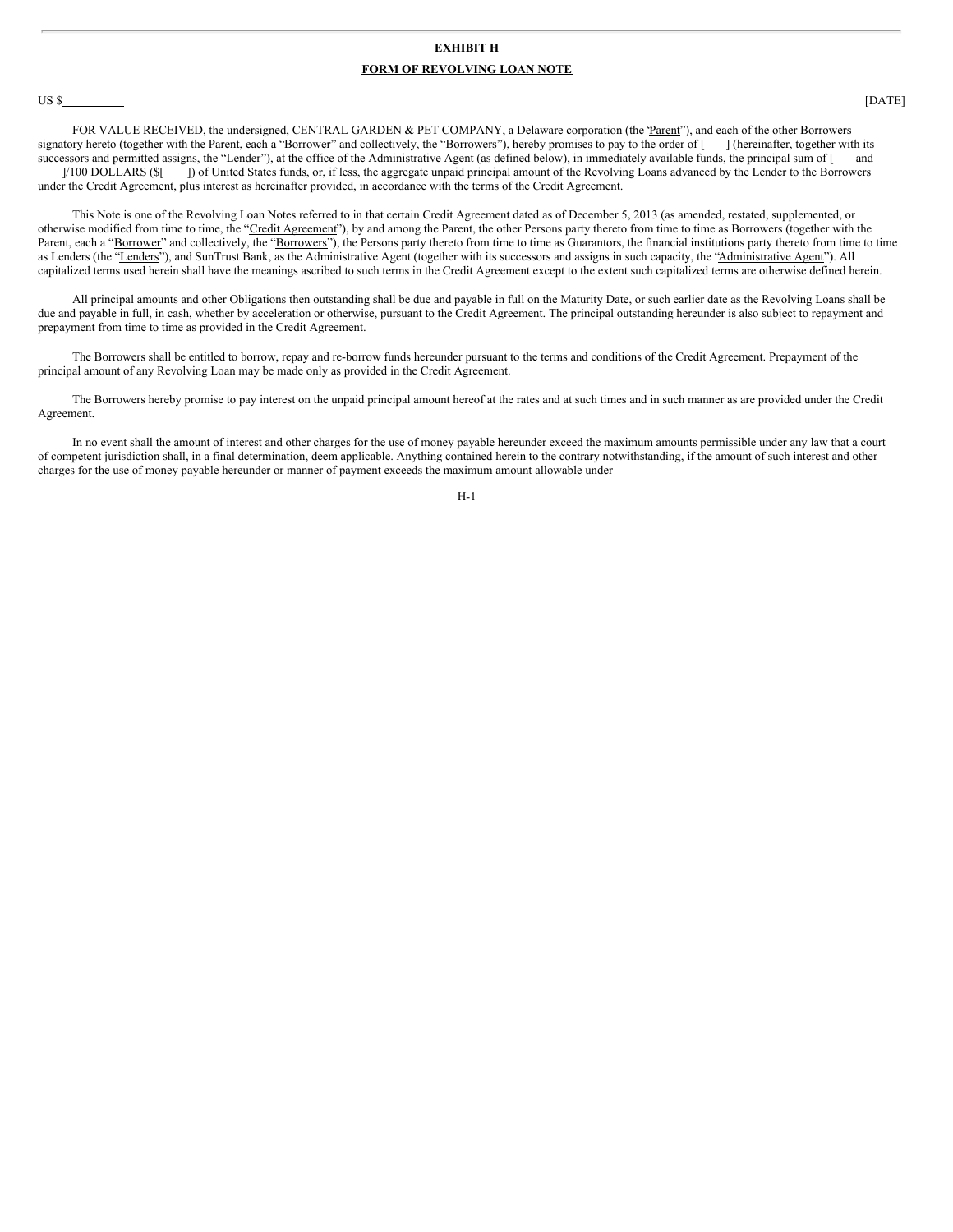Applicable Law, then, ipso facto as of the Agreement Date, the Borrowers are and shall be liable only for the payment of such maximum as allowed by law, and payment received from the Borrowers in excess of such legal maximum, whenever received, shall be applied first, to reduce the principal balance of the Loans in accordance with the terms of the Credit Agreement and second, returned to the Borrowers, to the extent of such excess. It is the express intent hereof that the Borrowers not pay, and the Lender not receive, directly or indirectly, in any manner whatsoever, interest in excess of that which may legally be paid by the Borrowers under Applicable Law.

All parties now or hereafter liable with respect to this Note, whether any Borrower, any Guarantor, endorser or any other Person, hereby waive any presentment for payment, demand, notice of non-payment or dishonor, protest and notice of protest whatsoever.

No failure or delay on the part of the Lender or any holder hereof in exercising any right under this Note shall operate as a waiver of such right. Any waiver or indulgence granted by the Lenders or by the Majority Lenders shall not constitute a modification of the Credit Agreement, except to the extent expressly provided in such waiver or indulgence, or constitute a course of dealing by the Lenders at variance with the terms of the Credit Agreement such as to require further notice by the Lenders of the Lenders' intent to require strict adherence to the terms of the Credit Agreement in the future. Any such actions shall not in any way affect the ability of the Lenders, in their discretion, to exercise any rights available to them under the Credit Agreement or under any other agreement, whether or not the Lenders are party, relating to the Borrowers.

The Borrowers hereby promise to pay the costs of collection, including, without limitation, reasonable attorneys' fees, should this Note be collected by or through an attorney at law or under advice therefrom to the extent set forth in the Credit Agreement.

#### Time is of the essence in this Note.

This Note evidences the Lender's portion of the Revolving Loans under, and is entitled to the benefits and subject to the terms of, the Credit Agreement, which contains provisions with respect to the acceleration of the maturity of this Note upon the happening of certain stated events, and provisions for prepayment and repayment. This Note is secured by and is also entitled to the benefits of the Loan Documents to the extent provided therein and any other agreement or instrument providing collateral for the Revolving Loans, whether now or hereafter in existence, and any filings, instruments, agreements and documents relating thereto and providing collateral for the Revolving Loans.

This Note may not be transferred or assigned or pledged except pursuant to and in accordance with the provisions of Section 11.5 of the Credit Agreement.

This Note is subject to the terms and provisions of the Credit Agreement, which are hereby incorporated herein by reference.

This Note shall be construed in accordance with and governed by the laws of the State of New York, without regard to the conflict of laws principles thereof.

[Remainder of this page intentionally left blank.]

#### H-2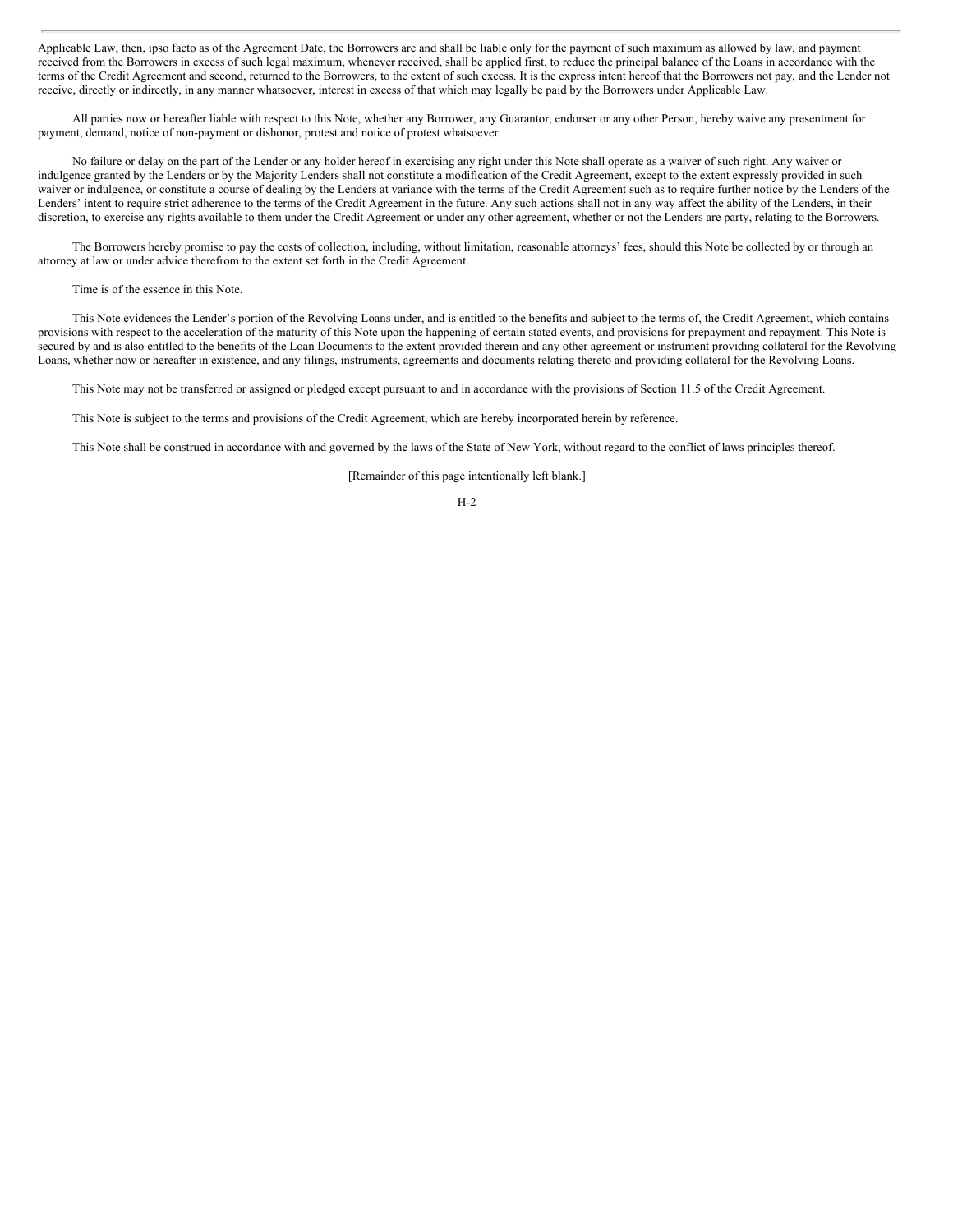CENTRAL GARDEN & PET COMPANY PENNINGTON SEED, INC. GULFSTREAM HOME & GARDEN, INC. KAYTEE PRODUCTS INCORPORATED FOUR PAWS PRODUCTS, LTD. NEW ENGLAND POTTERY, LLC MATSON, LLC ALL-GLASS AQUARIUM CO., INC.

By:

Name: Title:

PETS INTERNATIONAL, LTD.

By:

Name: Title:

T.F.H. PUBLICATIONS, INC. B2E BIOTECH, LLC B2E CORPORATION GRO TEC, INC. WELLMARK INTERNATIONAL FARNAM COMPANIES, INC.

By:

Name: Title:

H-3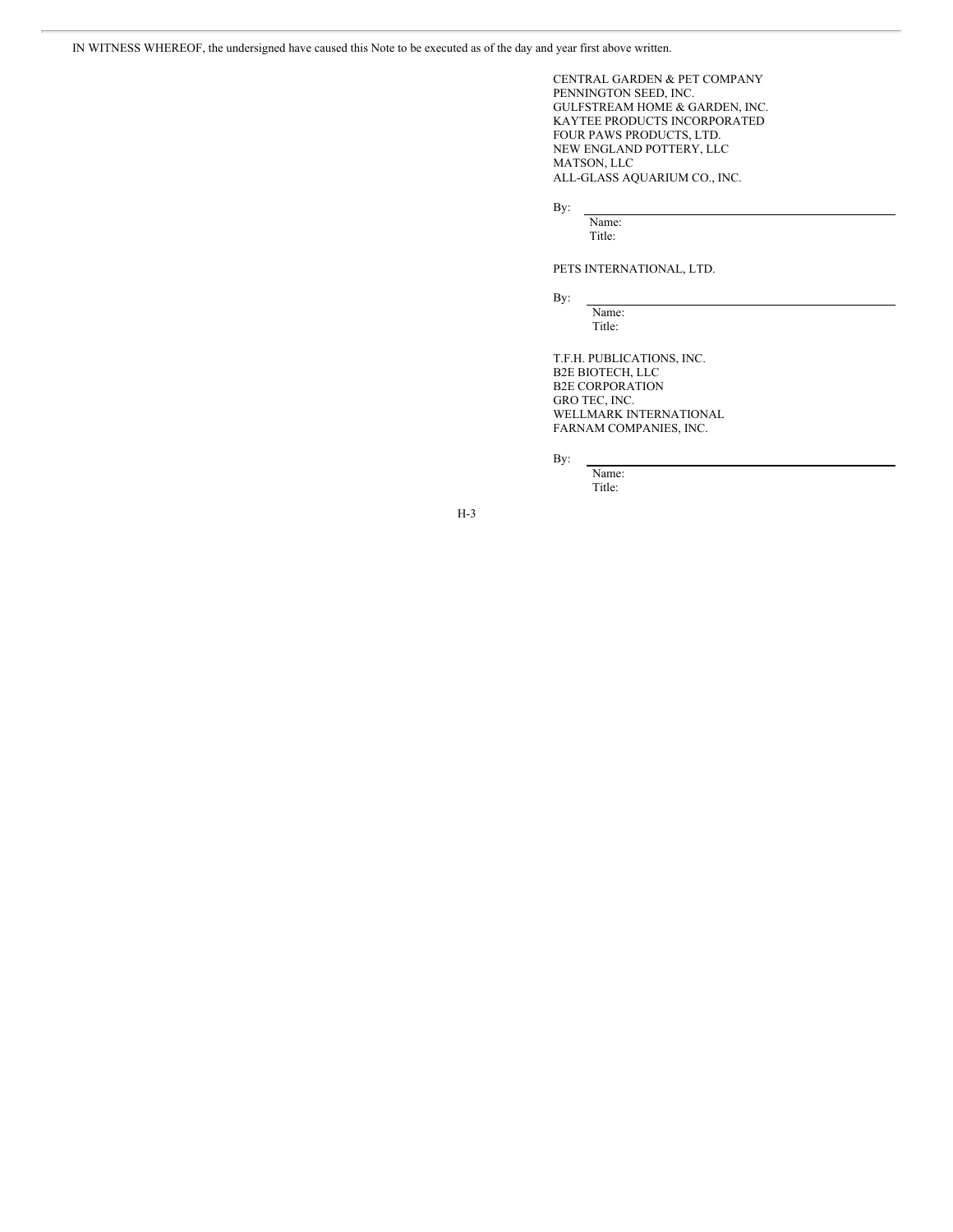# **EXHIBIT I**

# **FORM OF JOINDER SUPPLEMENT**

Reference is made to that certain Credit Agreement dated as of December 5, 2013 (as amended, restated, supplemented, or otherwise modified from time to time, the "Credit Agreement"; capitalized terms used herein without definitions shall have the meanings ascribed thereto in the Credit Agreement), by and among CENTRAL GARDEN & PET COMPANY, a Delaware corporation (the "Parent"), the other Persons party thereto from time to time as Borrowers (together with the Parent, each a "Borrower" and collectively, the "Borrowers"), the Persons party thereto from time to time as Guarantors, the financial institutions party thereto from time to time as lenders (the "Lenders"), and SunTrust Bank, as the Administrative Agent (together with its successors and assigns in such capacity, the "Administrative Agent").

**WHEREAS**, pursuant to Section 6.20 of the Credit Agreement any new Domestic Restricted Subsidiary (whether by acquisition, creation or designation) of the Parent is required to join (a) the Credit Agreement as a Borrower or a Guarantor and become a Credit Party and (b) the Security Agreement as a Grantor, in each case, by executing and delivering in favor of the Administrative Agent, for the benefit of the Lender Group, this Joinder Supplement. Upon the execution and delivery of this Joinder Supplement by the undersigned (the "New Credit Party"), such New Credit Party shall become a**[Borrower][Guarantor]**1 and a Credit Party under the Credit Agreement and the other Loan Documents and become a Grantor under the Security Agreement with the same force and effect as if originally named as a **[Borrower][Guarantor]**, a Credit Party, and a Grantor therein, as applicable.

**NOW, THEREFORE**, for and in consideration of the above premises and the mutual covenants and agreements contained herein and for other good and valuable consideration, the receipt and sufficiency of which are hereby acknowledged, the parties hereto agree as follows:

1. In accordance with Section 6.20 of the Credit Agreement, the New Credit Party, by its signature below, becomes a**[Borrower][Guarantor]** and a Credit Party under the Credit Agreement with the same force and effect as if originally named therein as a **[Borrower][Guarantor]** and as a Credit Party and the New Credit Party (a) hereby agrees to all of the terms and provisions of the Credit Agreement applicable to it as a **[Borrower][Guarantor]** and as a Credit Party thereunder and (b) represents and warrants that the representations and warranties made by it as a **[Borrower][Guarantor]** and a Credit Party thereunder are true and correct in all material respects (except that such materiality qualifier shall not be applicable to any representations and warranties that already are qualified or modified by materiality in the text thereof) with respect to such New Credit Party and its Property and Subsidiaries, as applicable, on and as of the date hereof. [In furtherance of the foregoing], subject to the limitations set forth in **Section 3.1(g) of the Credit Agreement, the New**

 $\frac{1}{1}$  If the assets of such Subsidiary will be included in the Borrowing Base then such Subsidiary must join as a Borrower, otherwise such Subsidiary must join as a Guarantor.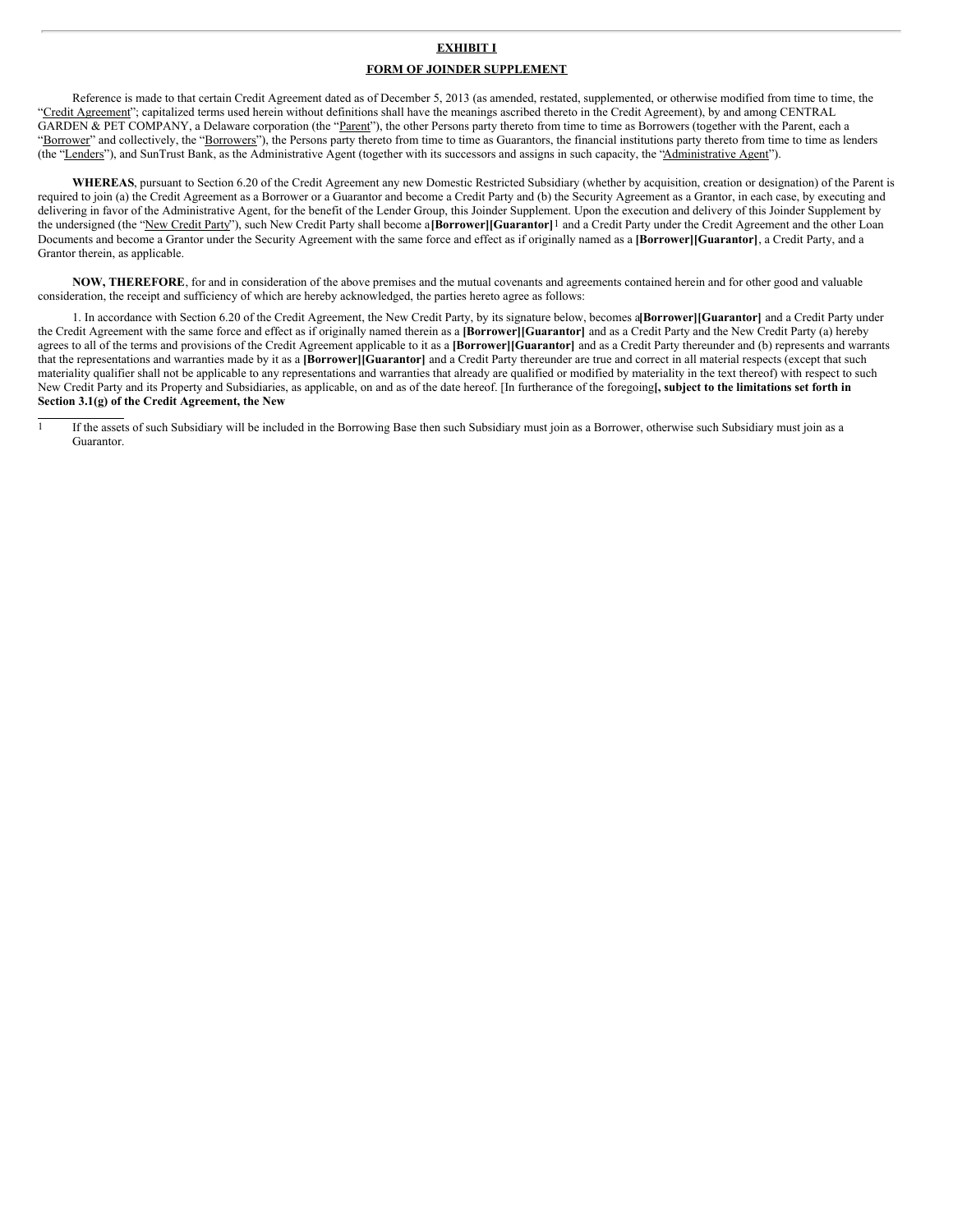Credit Party hereby jointly and severally with the other Guarantors guarantees to the Administrative Agent, for the benefit of the Lender Group, the full and prompt payment of the Obligations, | [the New Credit Party hereby irrevocably and unconditionally accepts joint and several liability with the other Borrowers with respect to the payment and performance of all Obligations, including, without limitation, (a) any interest thereon (including, without limitation, interest, as provided in the Credit Agreement, accruing after the filing of a petition initiating any insolvency proceedings, whether or not such interest accrues or is recoverable against any other Credit Party after the filing of such petition for purposes of the Bankruptcy Code or is an allowed claim in such proceeding), plus (b) out-of-pocket expenses and reasonable attorney's fees if the obligations represented by the Credit Agreement are collected by law, through an attorney-at-law, or under advice therefrom. Each reference to a **[Borrower][Guarantor]** and Credit Party as applicable in the Credit Agreement and each other Loan Document shall be deemed to include the New Credit Party. The terms and provisions of the Credit Agreement are hereby incorporated herein by reference.

2. In accordance with **Section 8.14** of the Security Agreement, the New Credit Party, by its signature below, becomes a Grantor under the Security Agreement with the same force and effect as if originally named therein as a Grantor and the New Credit Party hereby (a) agrees to all of the terms and provisions of the Security Agreement applicable to it as a Grantor thereunder and (b) represents and warrants that the representations and warranties made by it as a Grantor thereunder are true and correct in all material respects (except that such materiality qualifier shall not be applicable to any representations and warranties that already are qualified or modified by materiality in the text thereof) with respect to such New Credit Party and its Property and Subsidiaries, as applicable, on and as of the date hereof. In furtherance of the foregoing, the New Credit Party, as security for the payment and performance in full of the Secured Obligations (as defined in the Security Agreement), does hereby grant, assign, and pledge to the Administrative Agent, for the benefit of the Lender Group, a security interest in and to all Collateral (as defined in the Security Agreement) of the New Credit Party on the terms set forth in Section 2.1 of the Security Agreement. Each reference to a Grantor in the Security Agreement shall be deemed to include the New Credit Party. The terms and provisions of the Security Agreement are hereby incorporated herein by reference.

3. Attached hereto as Exhibit A are supplements to Schedules 1 through 8 to the Security Agreement setting forth the information required pursuant to the Security Agreement with respect to the New Credit Party. The New Credit Party represents and warrants that such Schedules are true, correct and complete in all respects as of the date hereof.]

4. The New Credit Party acknowledges and confirms that it has received a copy of the Credit Agreement and the other Loan Documents and, in each case, all schedules and exhibits thereto.

5. The New Credit Party agrees that at any time and from time to time, upon the written request of the Administrative Agent, it will execute and deliver such further documents and do such further acts and things as the Administrative Agent may reasonably request in order to effect the purposes of this Joinder Supplement.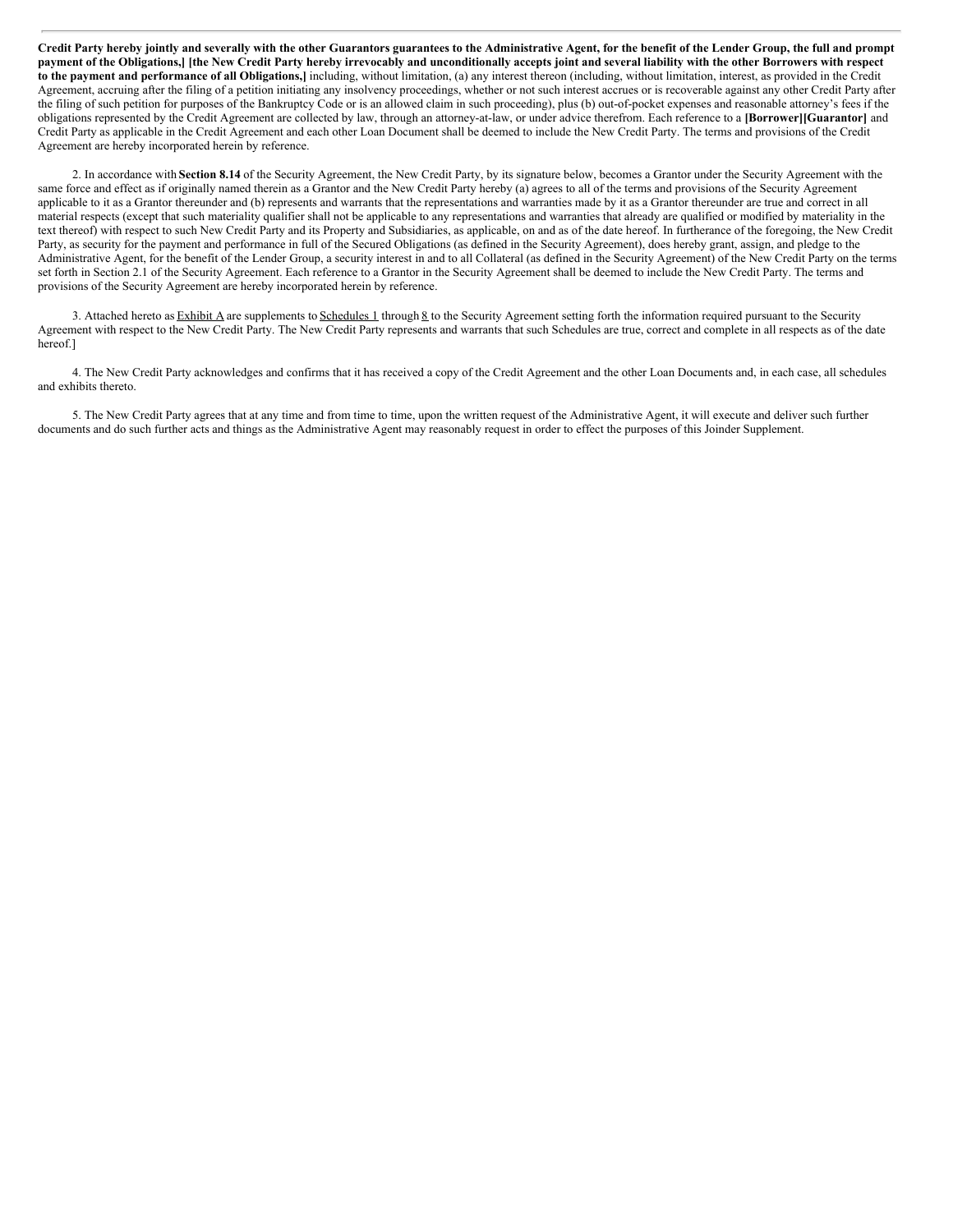6. The New Credit Party represents and warrants to the Administrative Agent (for itself and on behalf of the Lender Group) that this Joinder Supplement has been duly executed and delivered by the New Credit Party and is a legal, valid and binding obligation of the New Credit Party, enforceable against the New Credit Party in accordance with its terms, except to the extent that the enforceability thereof may be limited by applicable bankruptcy, insolvency, reorganization, or similar laws affecting the enforcement of creditors' rights generally or by general principles of equity (regardless of whether such enforcement is considered in a proceeding in equity or at law).

7. This Joinder Supplement may be executed in any number of counterparts and by different parties on separate counterparts, each of which, when executed and delivered shall be deemed to be an original, but all such separate counterparts shall, when taken together constitute but one and the same agreement. In proving this Joinder Supplement in any judicial proceedings, it shall not be necessary to produce or account for more than one such counterpart signed by the party against whom such enforcement is sought. Any signatures delivered by a party by facsimile transmission or by e-mail transmission of an Adobe file format document (also known as PDF file) shall be deemed an original signature hereto.

8. Except as expressly supplemented hereby, the Credit Agreement shall remain in full force and effect.

9. The provisions of this Joinder Supplement shall be construed and interpreted, and all rights and obligations of the parties hereto determined, in accordance with the laws of the State of New York, without regard to conflicts of law principles that cause the application of the laws of any other jurisdiction.

10. This Joinder Supplement shall be considered a Loan Document for all purposes.

[Remainder of this Page Intentionally Left Blank]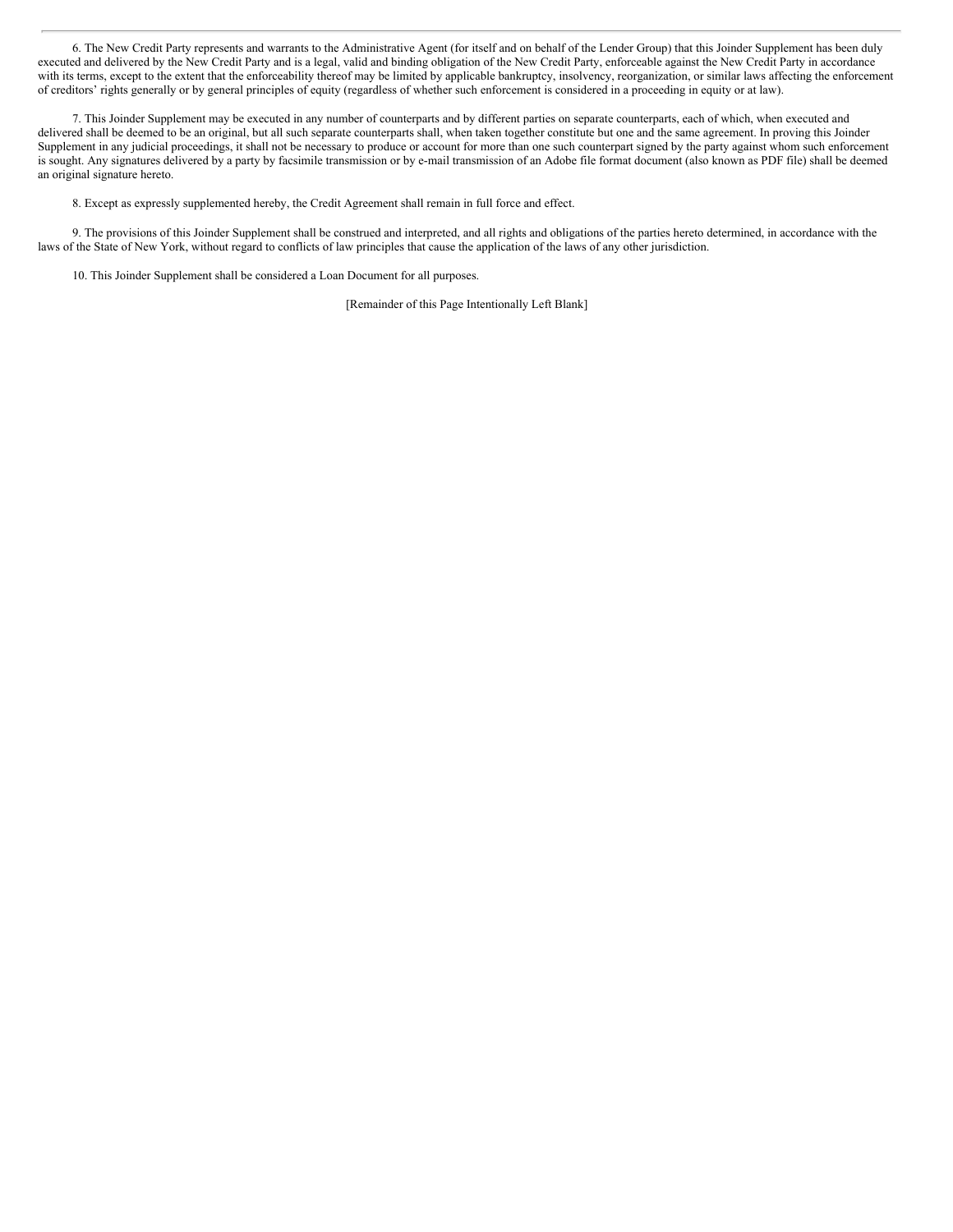IN WITNESS WHEREOF, the New Credit Party has caused this Joinder Supplement to be executed as of the day and year first above written.

NEW CREDIT PARTY:

By:

Name:

Title:

I-4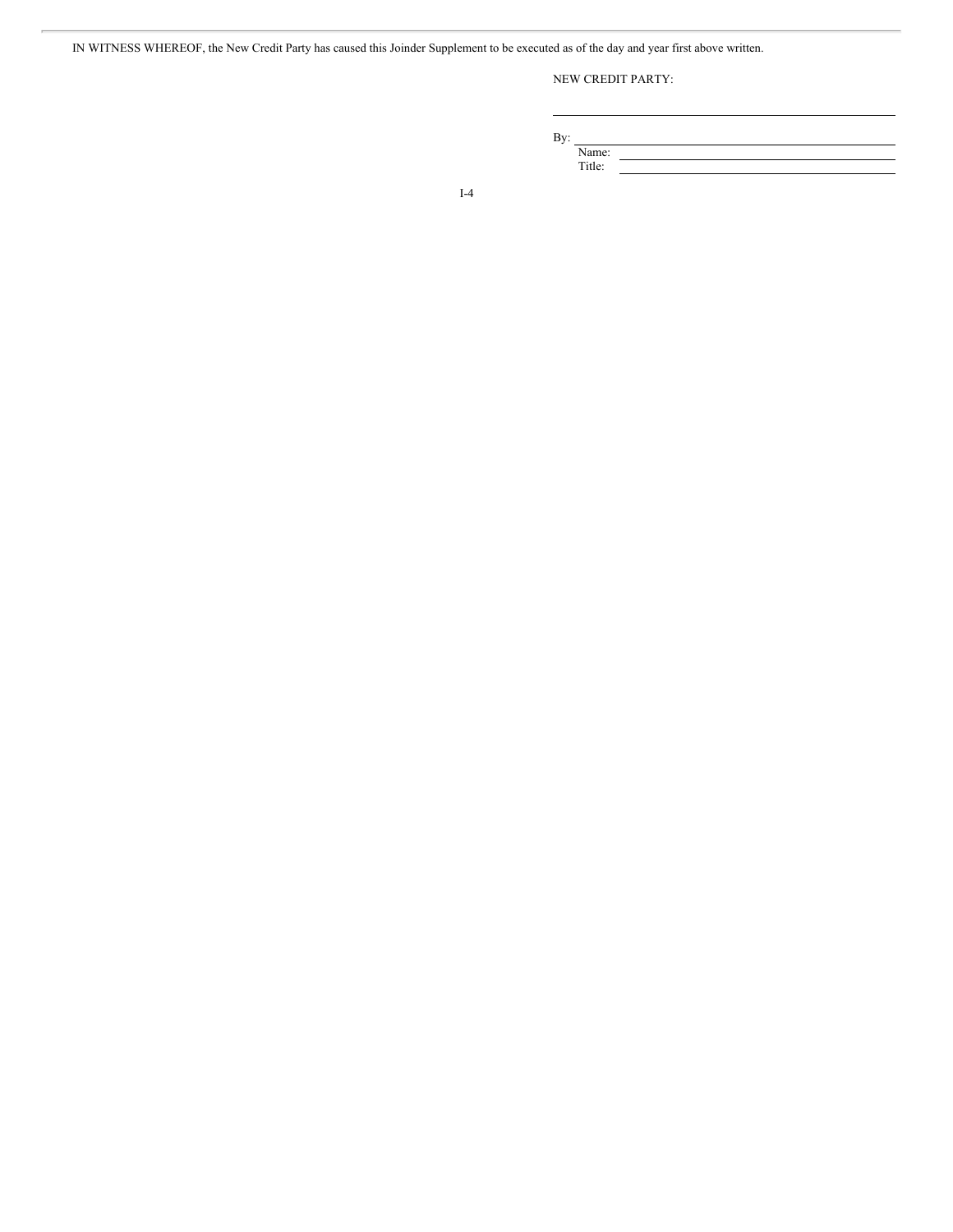ACKNOWLEDGED AND AGREED  $ON$   $[$   $]$   $[$   $]$   $[$   $]$   $[$   $]$   $[$   $]$   $[$   $]$   $[$   $]$   $[$   $]$   $[$   $]$   $[$   $]$   $[$   $]$   $[$   $]$   $[$   $]$   $[$   $]$   $[$   $]$   $[$   $]$   $[$   $]$   $[$   $]$   $[$   $]$   $[$   $]$   $[$   $]$   $[$   $]$   $[$   $]$   $[$   $]$   $[$   $]$   $[$   $]$   $[$   $]$ 

SUNTRUST BANK, as Administrative Agent

By: Name: Title: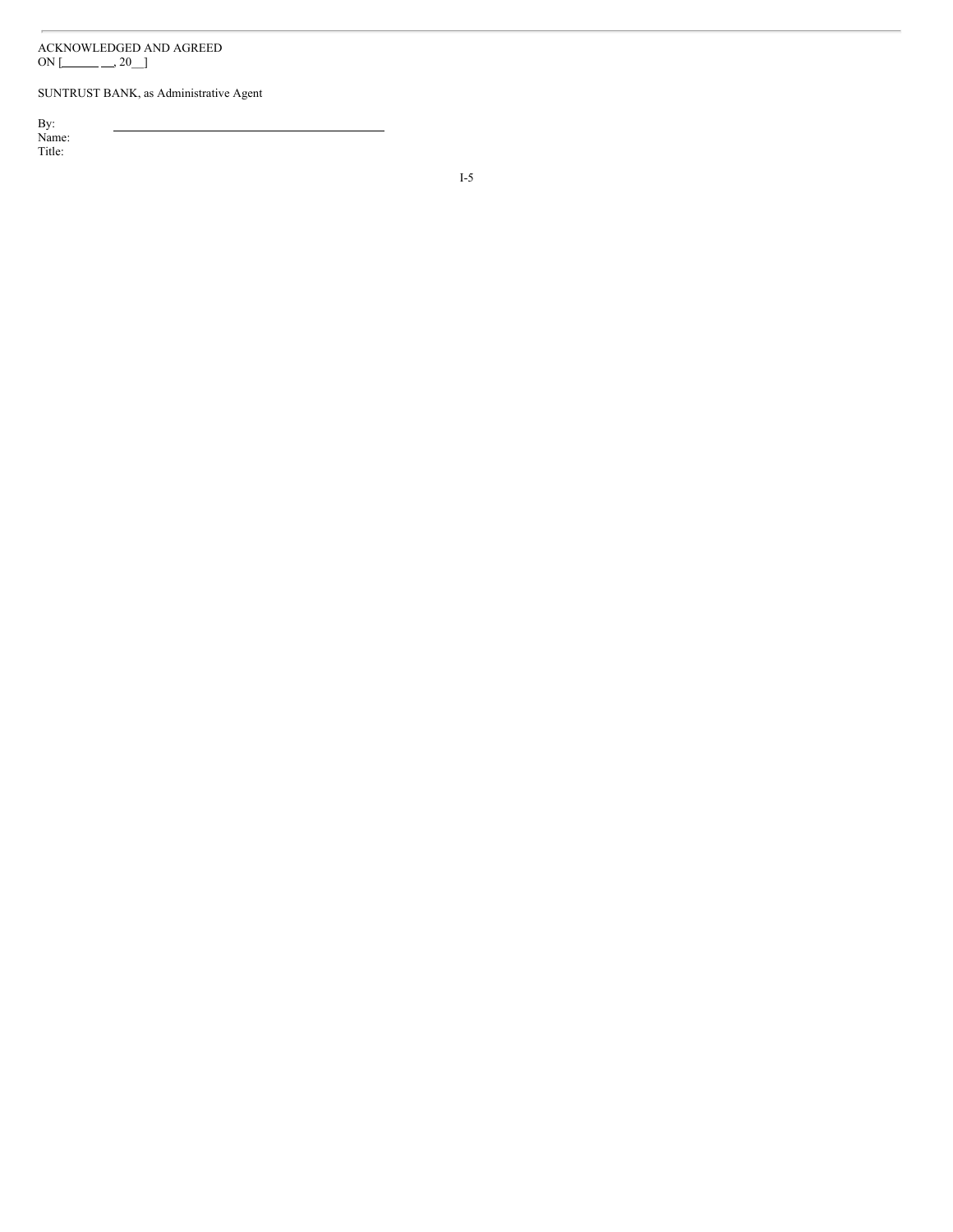# **EXHIBIT A SUPPLEMENT SCHEDULES TO SECURITY AGREEMENT**

[PLEASE SEE ATTACHED.]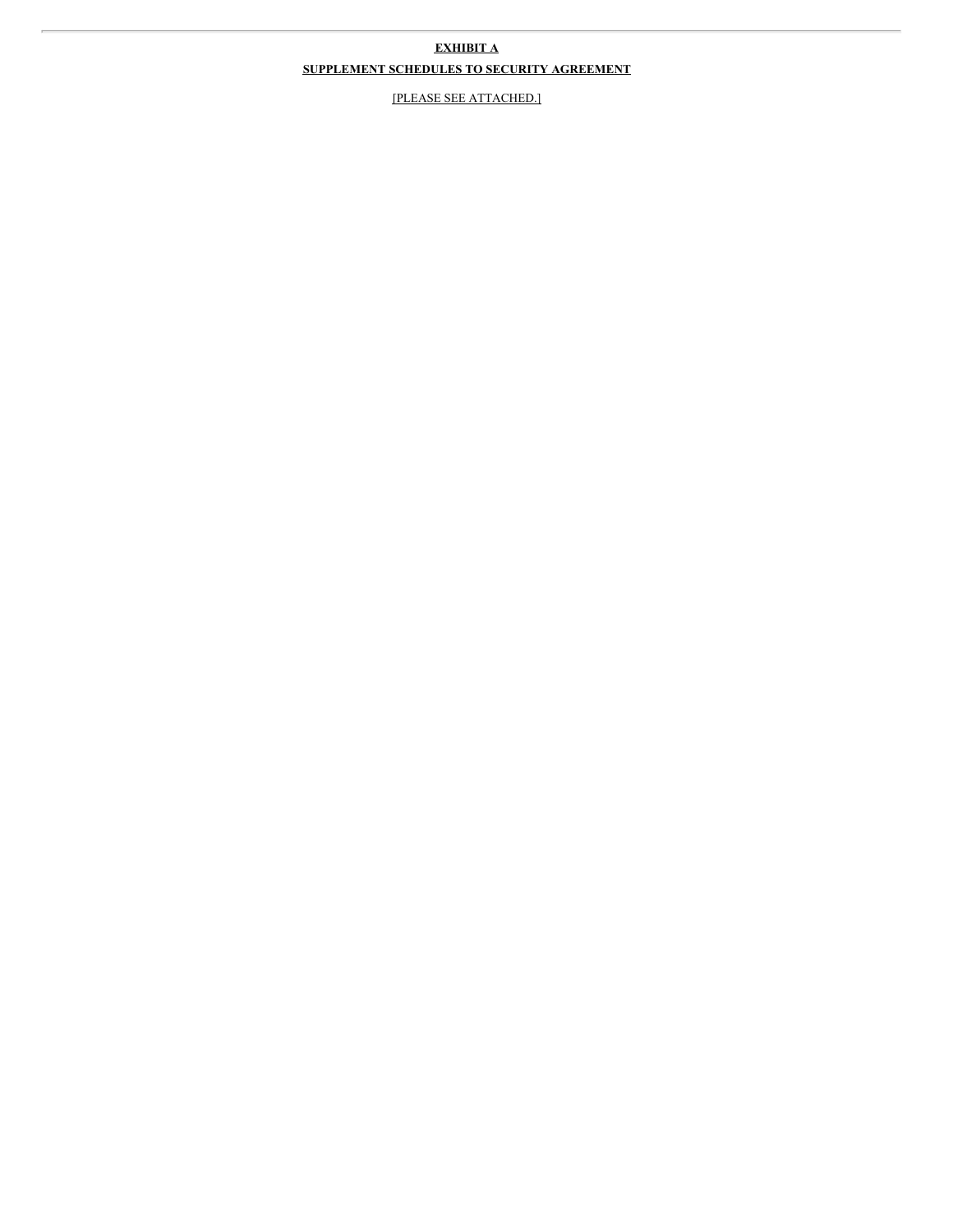### Schedule 1.1(a)

### Commitment Ratios

|                                     |                       | Revolving     | Aggregate     |
|-------------------------------------|-----------------------|---------------|---------------|
|                                     | <b>Revolving Loan</b> | Commitment    | Commitment    |
| Lender                              | Commitment            | Ratio         | Ratio         |
| <b>SunTrust Bank</b>                | \$100,000,000         | 25.641025641% | 25.641025641% |
| <b>US Bank National Association</b> | \$96,250,000          | 24.679487179% | 24.679487179% |
| BMO Harris Bank N.A.                | \$ 71,250,000         | 18.269230769% | 18.269230769% |
| Bank of the West                    | \$ 50,000,000         | 12.820512821% | 12.820512821% |
| Bank of America, N.A.               | \$ 35,000,000         | 8.974358974%  | 8.974358974%  |
| CoBank, ACB                         | \$25,000,000          | 6.410256410\% | 6.410256410\% |
| Deutsche Bank AG New York Branch    | \$12,500,000          | 3.205128205%  | 3.205128205%  |
| <b>Totals</b>                       | \$390,000,000         | $100\%$       | 100%          |

I - 7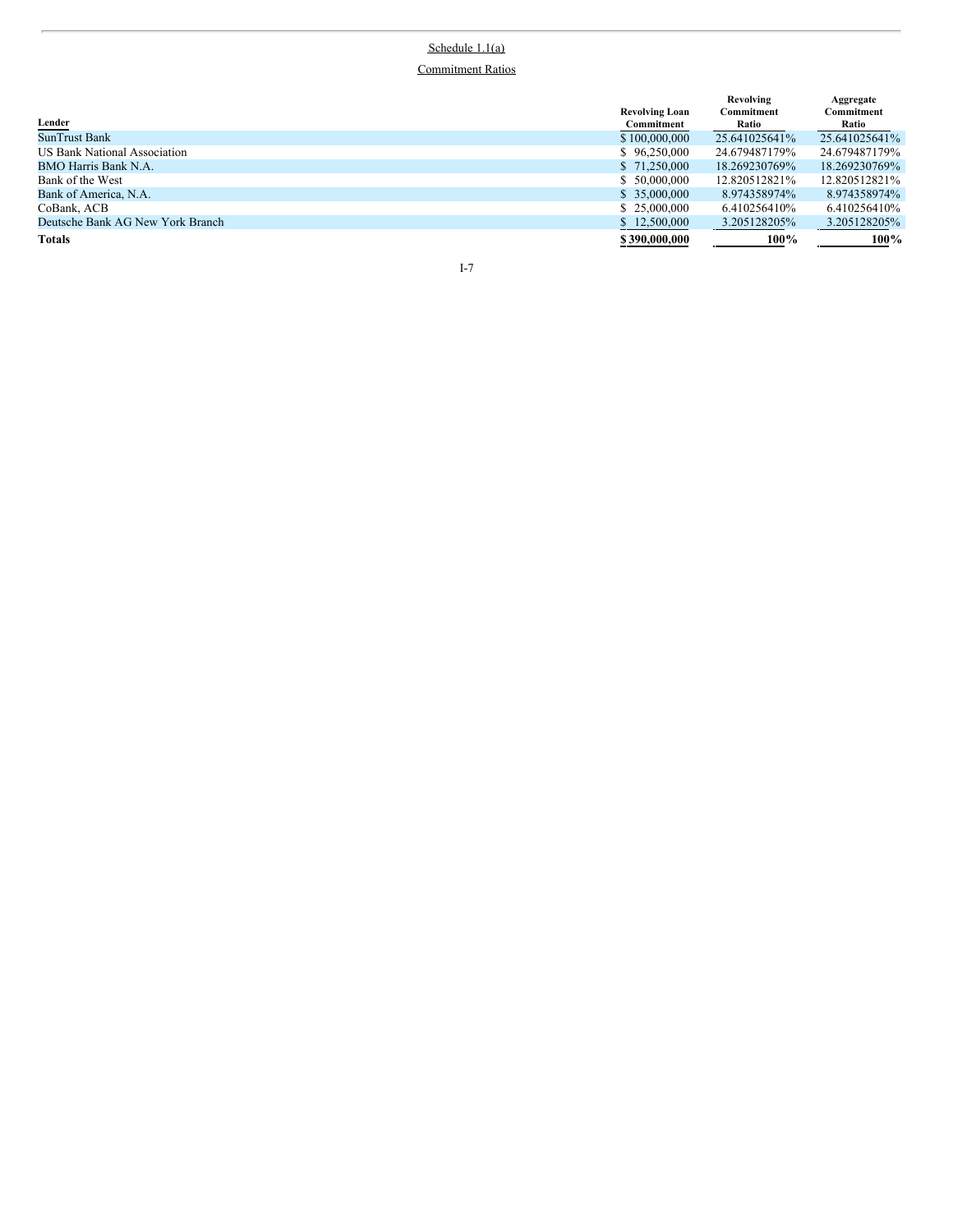I, John R. Ranelli, certify that:

- 1. I have reviewed this report on Form 10-Q for the quarter ended December 28, 2013 of Central Garden & Pet Company;
- 2. Based on my knowledge, this report does not contain any untrue statement of a material fact or omit to state a material fact necessary to make the statements made, in light of the circumstances under which such statements were made, not misleading with respect to the period covered by this report;
- 3. Based on my knowledge, the financial statements, and other financial information included in this report, fairly present in all material respects the financial condition, results of operations and cash flows of the registrant as of, and for, the periods presented in this report;
- 4. The registrant's other certifying officer and I are responsible for establishing and maintaining disclosure controls and procedures (as defined in Exchange Act Rules 13a- $15(e)$  and  $15d-15(e)$ ) and internal control over financial reporting (as defined in Exchange Act Rules  $13a-15(f)$  and  $15d-15(f)$ ) for the registrant and have:
	- a) designed such disclosure controls and procedures, or caused such disclosure controls and procedures to be designed under our supervision, to ensure that material information relating to the registrant, including its consolidated subsidiaries, is made known to us by others within those entities, particularly during the period in which this report is being prepared:
	- b) designed such internal control over financial reporting, or caused such internal control over financial reporting to be designed under our supervision, to provide reasonable assurance regarding the reliability of financial reporting and the preparation of financial statements for external purposes in accordance with generally accepted accounting principles;
	- c) evaluated the effectiveness of the registrant's disclosure controls and procedures and presented in this report our conclusions about the effectiveness of the disclosure controls and procedures, as of the end of the period covered by this report based on such evaluation; and
	- d) disclosed in this report any change in the registrant's internal control over financial reporting that occurred during the registrant's most recent fiscal quarter (the registrant's fourth fiscal quarter in the case of an annual report) that has materially affected, or is reasonably likely to materially affect, the registrant's internal control over financial reporting; and
- 5. The registrant's other certifying officer and I have disclosed, based on our most recent evaluation of internal control over financial reporting, to the registrant's auditors and the audit committee of the registrant's board of directors (or persons performing the equivalent functions):
	- a) all significant deficiencies and material weaknesses in the design or operation of internal control over financial reporting which are reasonably likely to adversely affect the registrant's ability to record, process, summarize and report financial information; and
	- b) any fraud, whether or not material, that involves management or other employees who have a significant role in the registrant's internal control over financial reporting.

Date: February 6, 2014

/s/ JOHN R. RANELLI

John R. Ranelli President and Chief Executive Officer *(Principal Executive Of icer)*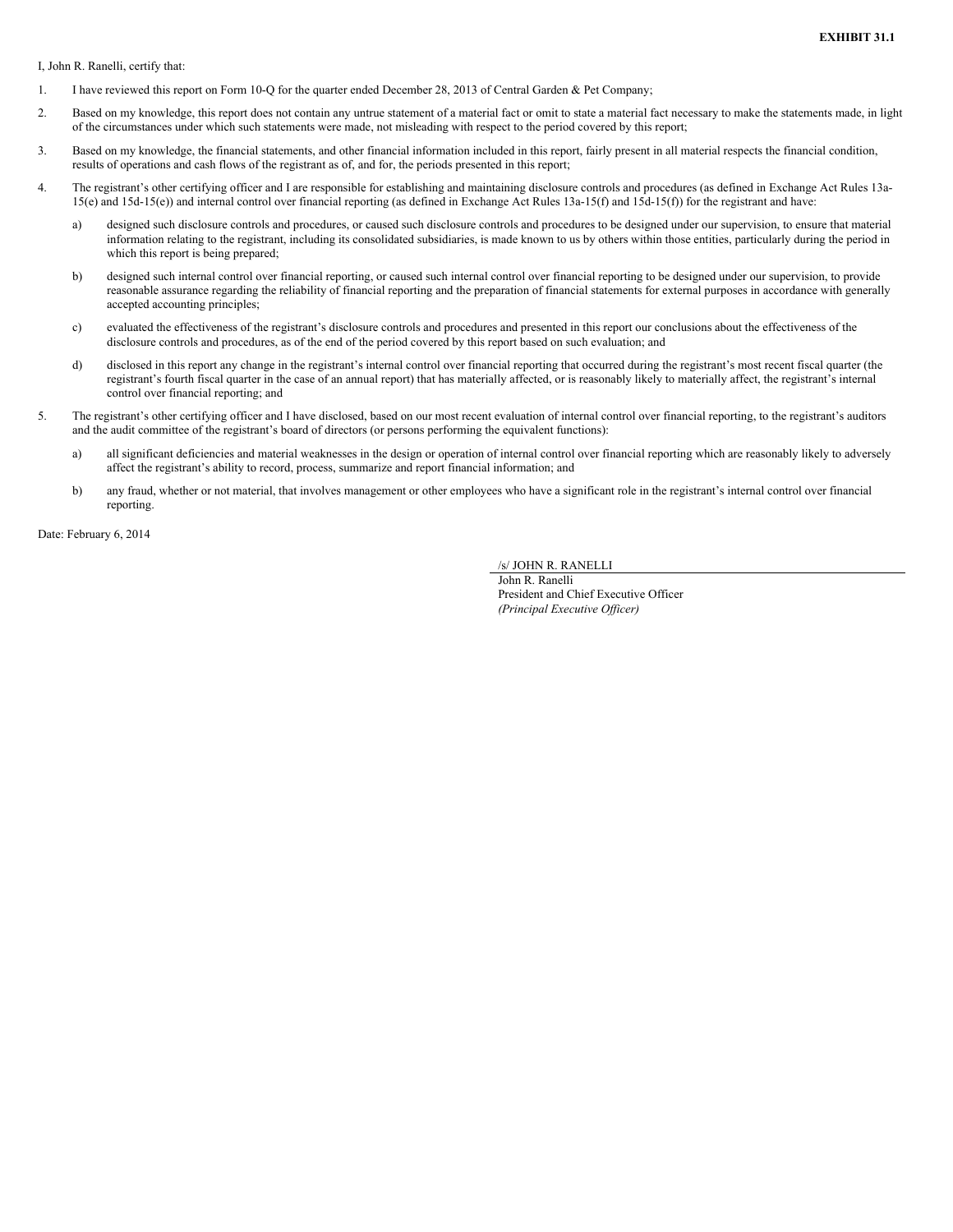I, Lori A. Varlas, certify that:

- 1. I have reviewed this report on Form 10-Q for the quarter ended December 28, 2013 of Central Garden & Pet Company;
- 2. Based on my knowledge, this report does not contain any untrue statement of a material fact or omit to state a material fact necessary to make the statements made, in light of the circumstances under which such statements were made, not misleading with respect to the period covered by this report;
- 3. Based on my knowledge, the financial statements, and other financial information included in this report, fairly present in all material respects the financial condition, results of operations and cash flows of the registrant as of, and for, the periods presented in this report;
- 4. The registrant's other certifying officer and I are responsible for establishing and maintaining disclosure controls and procedures (as defined in Exchange Act Rules 13a- $15(e)$  and  $15d-15(e)$ ) and internal control over financial reporting (as defined in Exchange Act Rules  $13a-15(f)$  and  $15d-15(f)$ ) for the registrant and have:
	- a) designed such disclosure controls and procedures, or caused such disclosure controls and procedures to be designed under our supervision, to ensure that material information relating to the registrant, including its consolidated subsidiaries, is made known to us by others within those entities, particularly during the period in which this report is being prepared:
	- b) designed such internal control over financial reporting, or caused such internal control over financial reporting to be designed under our supervision, to provide reasonable assurance regarding the reliability of financial reporting and the preparation of financial statements for external purposes in accordance with generally accepted accounting principles;
	- c) evaluated the effectiveness of the registrant's disclosure controls and procedures and presented in this report our conclusions about the effectiveness of the disclosure controls and procedures, as of the end of the period covered by this report based on such evaluation; and
	- d) disclosed in this report any change in the registrant's internal control over financial reporting that occurred during the registrant's most recent fiscal quarter (the registrant's fourth fiscal quarter in the case of an annual report) that has materially affected, or is reasonably likely to materially affect, the registrant's internal control over financial reporting; and
- 5. The registrant's other certifying officer and I have disclosed, based on our most recent evaluation of internal control over financial reporting, to the registrant's auditors and the audit committee of the registrant's board of directors (or persons performing the equivalent functions):
	- a) all significant deficiencies and material weaknesses in the design or operation of internal control over financial reporting which are reasonably likely to adversely affect the registrant's ability to record, process, summarize and report financial information; and
	- b) any fraud, whether or not material, that involves management or other employees who have a significant role in the registrant's internal control over financial reporting.

Date: February 6, 2014

/s/ LORI A. VARLAS

Lori A. Varlas Chief Financial Officer *(Principal Financial Of icer)*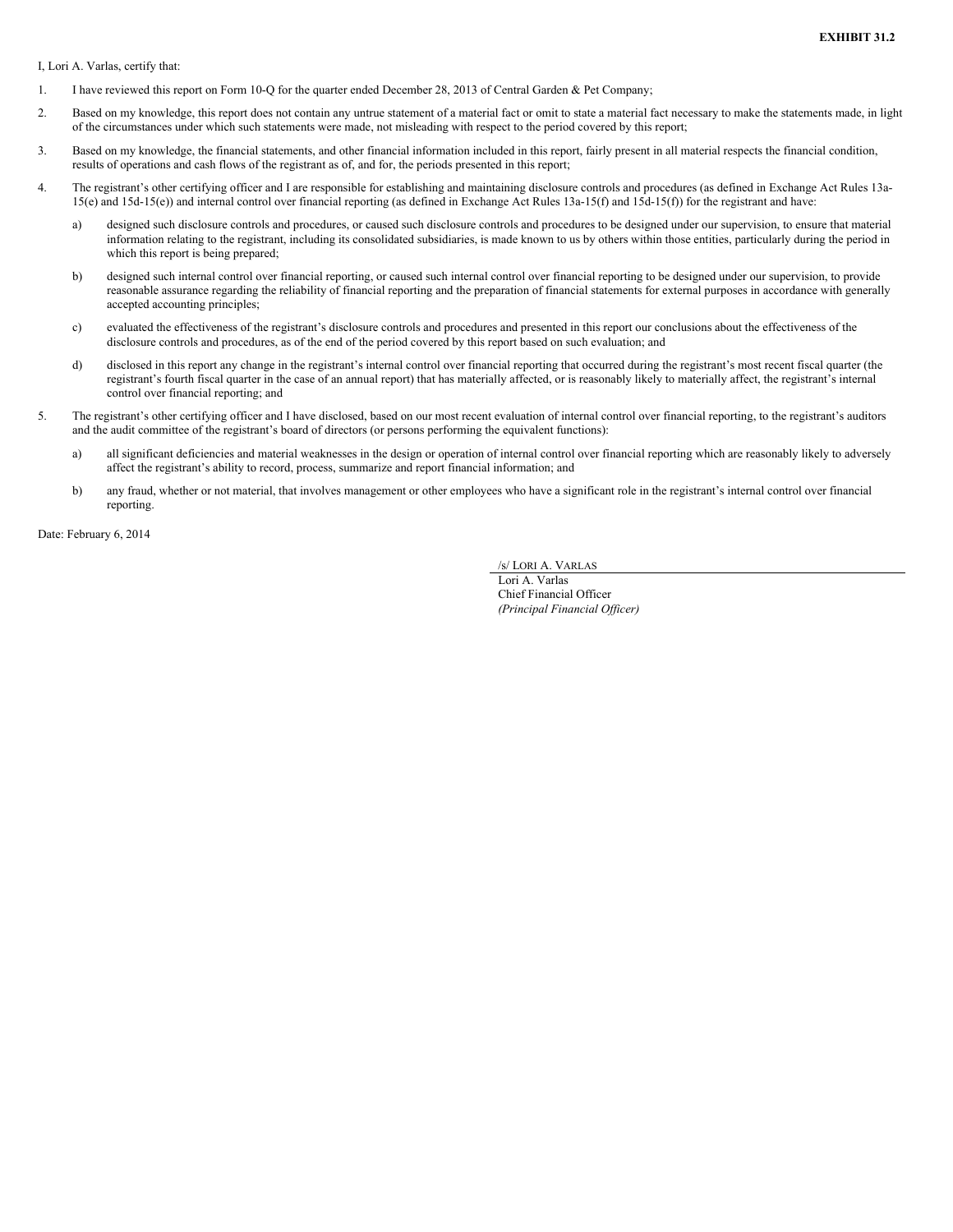### **CERTIFICATION OF PRINCIPAL EXECUTIVE OFFICER PURSUANT TO 18 U.S.C. SECTION 1350**

In connection with the accompanying quarterly report on Form 10-Q of Central Garden & Pet Company for the quarter ended December 28, 2013 (the "Report"), I, John R. Ranelli, President and Chief Executive Officer of Central Garden & Pet Company, hereby certify pursuant to 18 U.S.C. § 1350, as adopted pursuant to § 906 of the Sarbanes-Oxley Act of 2002, that:

- (1) such Report fully complies with the requirements of section 13(a) or 15(d) of the Securities Exchange Act of 1934; and
- (2) the information contained in such Report presents, in all material respects, the financial condition and results of operations of Central Garden & Pet Company.

February 6, 2014 /s/ JOHN R. RANELLI

John R. Ranelli President and Chief Executive Officer *(Principal Executive Of icer)*